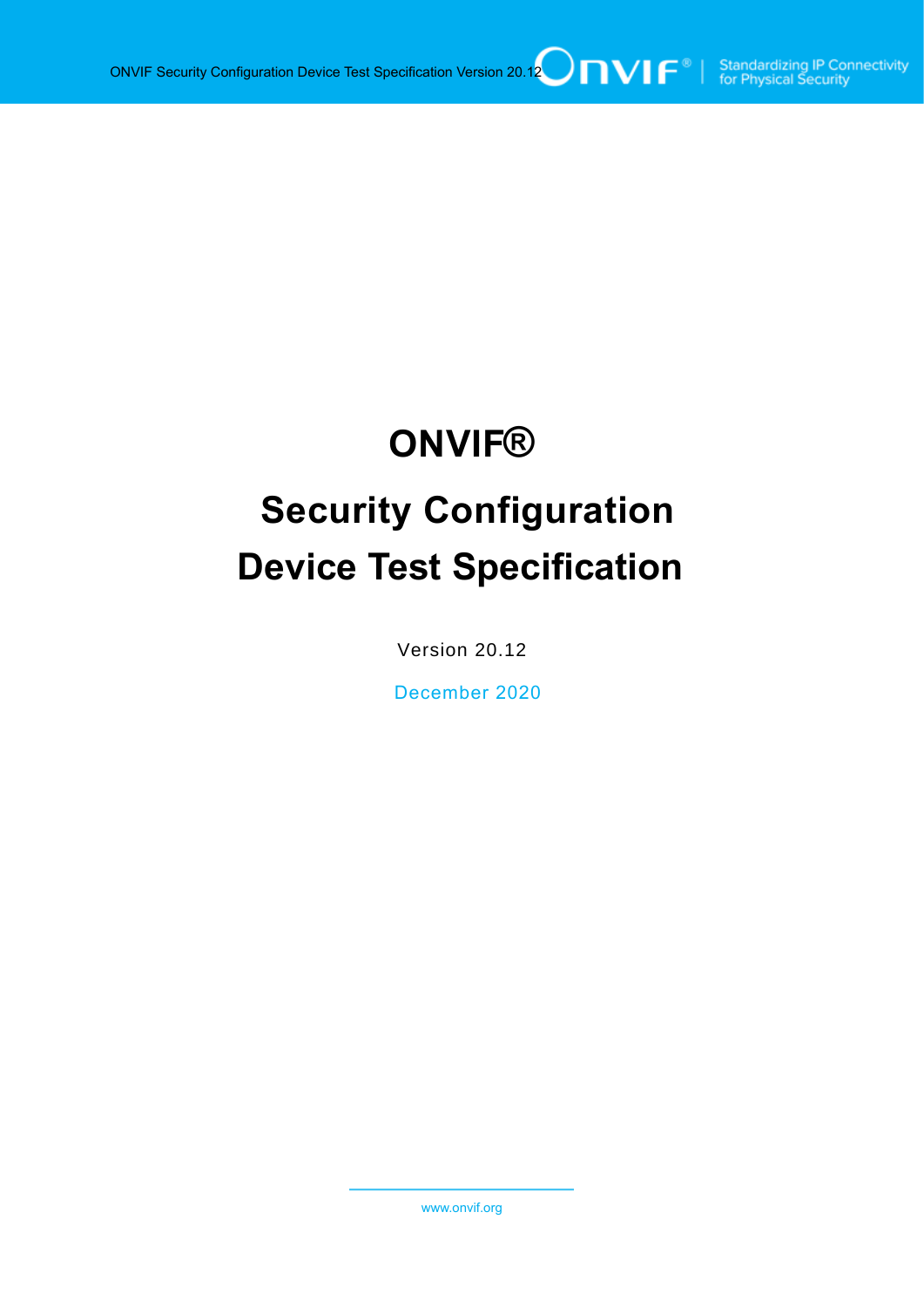#### © 2020 ONVIF, Inc. All rights reserved.

Recipients of this document may copy, distribute, publish, or display this document so long as this copyright notice, license and disclaimer are retained with all copies of the document. No license is granted to modify this document.

THIS DOCUMENT IS PROVIDED "AS IS," AND THE CORPORATION AND ITS MEMBERS AND THEIR AFFILIATES, MAKE NO REPRESENTATIONS OR WARRANTIES, EXPRESS OR IMPLIED, INCLUDING BUT NOT LIMITED TO, WARRANTIES OF MERCHANTABILITY, FITNESS FOR A PARTICULAR PURPOSE, NON-INFRINGEMENT, OR TITLE; THAT THE CONTENTS OF THIS DOCUMENT ARE SUITABLE FOR ANY PURPOSE; OR THAT THE IMPLEMENTATION OF SUCH CONTENTS WILL NOT INFRINGE ANY PATENTS, COPYRIGHTS, TRADEMARKS OR OTHER RIGHTS.

IN NO EVENT WILL THE CORPORATION OR ITS MEMBERS OR THEIR AFFILIATES BE LIABLE FOR ANY DIRECT, INDIRECT, SPECIAL, INCIDENTAL, PUNITIVE OR CONSEQUENTIAL DAMAGES, ARISING OUT OF OR RELATING TO ANY USE OR DISTRIBUTION OF THIS DOCUMENT, WHETHER OR NOT (1) THE CORPORATION, MEMBERS OR THEIR AFFILIATES HAVE BEEN ADVISED OF THE POSSIBILITY OF SUCH DAMAGES, OR (2) SUCH DAMAGES WERE REASONABLY FORESEEABLE, AND ARISING OUT OF OR RELATING TO ANY USE OR DISTRIBUTION OF THIS DOCUMENT. THE FOREGOING DISCLAIMER AND LIMITATION ON LIABILITY DO NOT APPLY TO, INVALIDATE, OR LIMIT REPRESENTATIONS AND WARRANTIES MADE BY THE MEMBERS AND THEIR RESPECTIVE AFFILIATES TO THE CORPORATION AND OTHER MEMBERS IN CERTAIN WRITTEN POLICIES OF THE CORPORATION.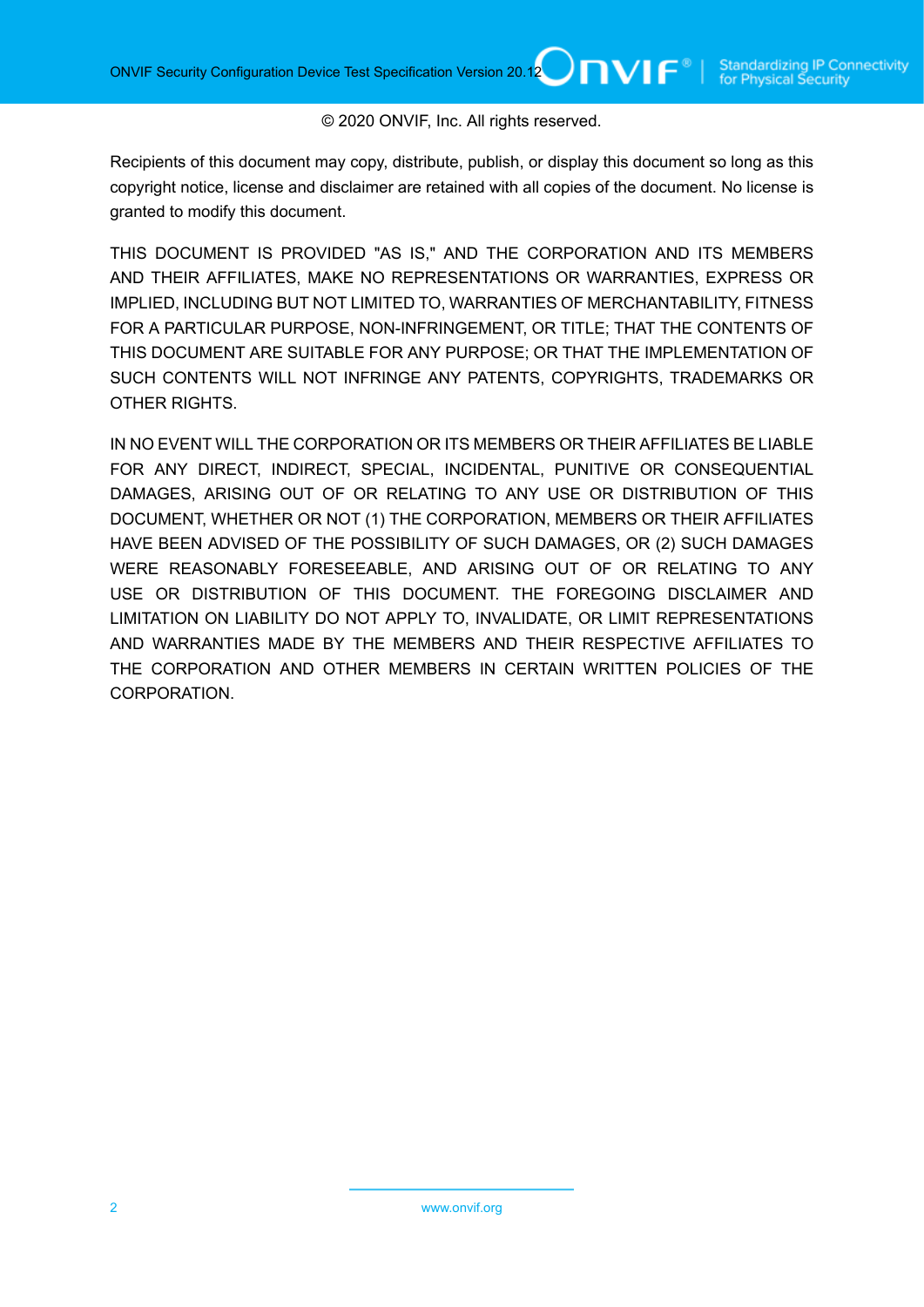# REVISION HISTORY

| Vers. | <b>Date</b>  | <b>Description</b>                                                      |
|-------|--------------|-------------------------------------------------------------------------|
| 0.6   | Feb 26, 2013 | Initial version                                                         |
| 0.7   | Apr 16, 2013 | Adapted document to Advanced Security Service Specification<br>v1.0 RC1 |
| 0.7.1 | May 8, 2013  | Added key store tests                                                   |
| 0.8   | May 11, 2013 | First draft for WG review                                               |
| 0.81  | Jun 11, 2013 | Minor changes after Singapore F2F                                       |
| 0.82  | Jun 13, 2013 | Partial fix for ticket #1079                                            |
| 0.9   | Jun 14, 2013 | Added appendices A.8 to A.11 and modified Sect. 5.3.14.                 |
| 13.06 | Dec, 2013    | First issue of Advanced Security Test Specification                     |
| 14.06 | Jun, 2014    | New tests were added:                                                   |
|       |              | Create PKCS#10 - negative test,                                         |
|       |              | Delete Certificate - CA - Preserve Public Key,                          |
|       |              | Upload certificate - delete linked key (negative test),                 |
|       |              | Upload certificate - Upload malformed certificate (negative test),      |
|       |              | Upload certificate - Upload expired certificate,                        |
|       |              | TLS Server Certificate - self-signed,                                   |
|       |              | TLS Server Certificate - CA.                                            |
|       |              | Annex A.21, A.22 were added.                                            |
| 14.12 | Dec, 2014    | The following test cases were added:                                    |
|       |              | Create PKCS#10 - Subject Test,                                          |
|       |              | Create self-signed certificate - Subject Test,                          |
|       |              | Upload Passphrase, Delete Passphrase,                                   |
|       |              | Upload PKCS8 - no key pair exists,                                      |
|       |              | Upload PKCS8 - decryption fails,                                        |
|       |              | Upload PKCS8 - key pair without private key exists,                     |
|       |              | Upload PKCS12 - no key pair exists,                                     |
|       |              | Upload PKCS12 - decryption fails,                                       |
|       |              | Upload PKCS12 - key pair without private key exists.                    |
|       |              | The following test cases were modified with ID change:                  |
|       |              | Basic TLS Handshake,                                                    |
|       |              | Basic TLS Handshake after Replace Server Certificate Assignment.        |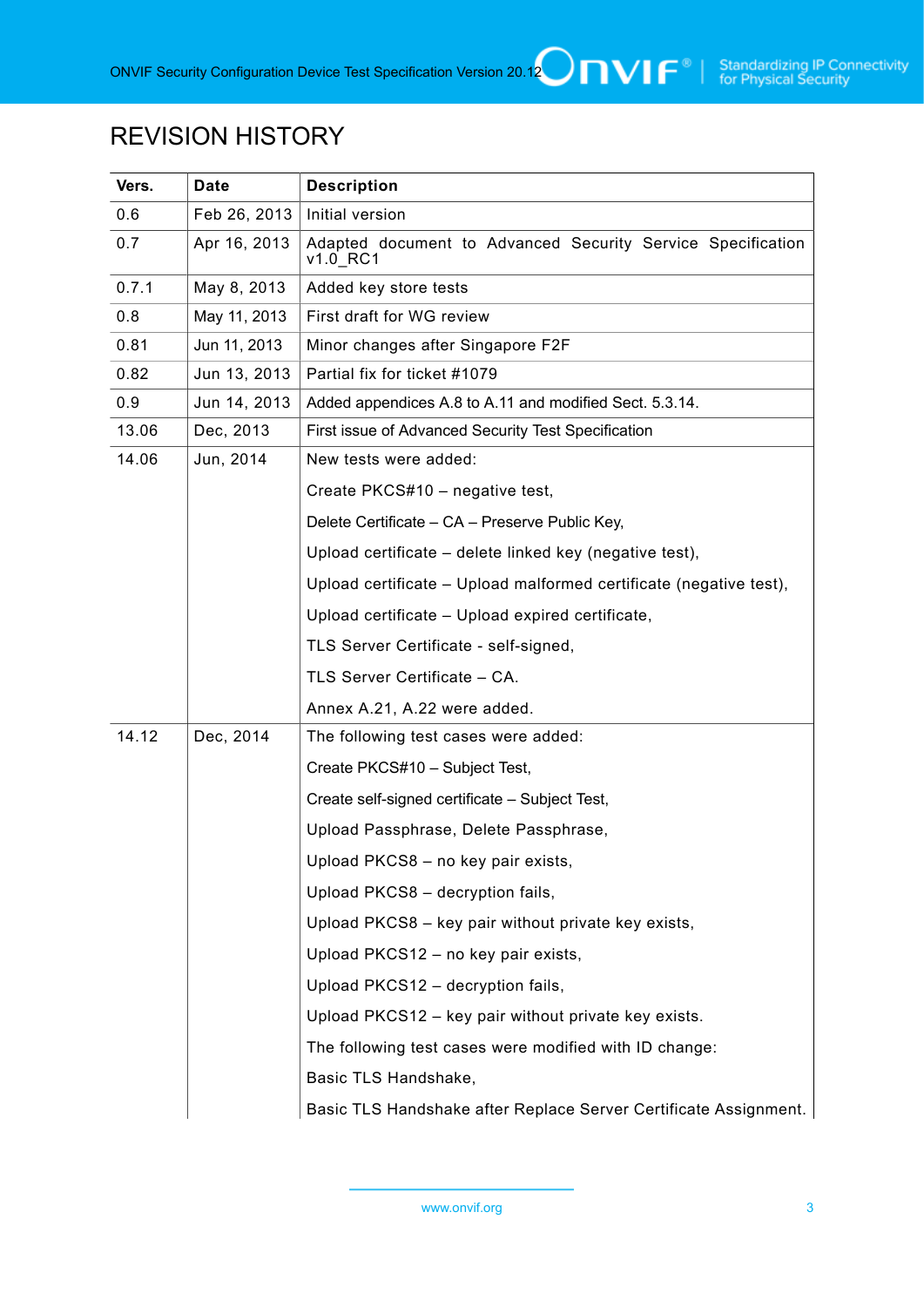|       |           | The following annexes were added:                                                                                      |
|-------|-----------|------------------------------------------------------------------------------------------------------------------------|
|       |           | A.23, A.24, A.25, A.26, A.27, A.28, A.29, A.30, A.31, A.32, A.33,<br>A.34, A.35.                                       |
| 15.06 | Jun, 2015 | The following test cases were added:                                                                                   |
|       |           | ADVANCED_SECURITY-3-2-5 Basic TLS Handshake with Replace<br>Server Certification Path and PKCS#12                      |
|       |           | ADVANCED_SECURITY-6-3-4 Upload PKCS12 - verify key and<br>certificate                                                  |
|       |           | ADVANCED SECURITY-2-1-27 CreateSelfSignedCertificate with<br>PKCS#12                                                   |
|       |           | ADVANCED SECURITY-2-1-28 Create PKCS#10 request with<br>PKCS#12                                                        |
|       |           | ADVANCED_SECURITY-8-1-1 Upload CRL                                                                                     |
|       |           | ADVANCED SECURITY-8-1-2 Delete CRL                                                                                     |
|       |           | ADVANCED SECURITY-8-1-3 Get CRL                                                                                        |
|       |           | ADVANCED SECURITY-8-1-4 Create certification path validation<br>policy                                                 |
|       |           | ADVANCED SECURITY-8-1-5 Get certification path validation<br>policy                                                    |
|       |           | ADVANCED_SECURITY-8-1-6 Delete certification path validation<br>policy                                                 |
|       |           | ADVANCED SECURITY-3-3-1 TLS client authentication - self-<br>signed TLS server certificate with on-device RSA key pair |
|       |           | ADVANCED SECURITY-3-3-2 CRL processing with on-device RSA<br>key pair                                                  |
|       |           | ADVANCED SECURITY-3-3-3 Replace certification path validation<br>policy assignment                                     |
|       |           | The following test cases were modified:                                                                                |
|       |           | ADVANCED_SECURITY-1-1-3 Check private Key status for an RSA<br>private key                                             |
|       |           | ADVANCED_SECURITY-2-1-1 Create PKCS#10 certification<br>requests                                                       |
|       |           | ADVANCED_SECURITY-2-1-2 Create self-signed certificate                                                                 |
|       |           | ADVANCED_SECURITY-2-1-3 Upload certificate - Keystore<br>contains private key                                          |
|       |           | ADVANCED SECURITY-2-1-6 Get certificate – self-signed                                                                  |
|       |           | ADVANCED_SECURITY-2-1-8 Get all certificates - self signed                                                             |
|       |           | ADVANCED_SECURITY-2-1-10 Delete Certificate - self signed                                                              |
|       |           | ADVANCED_SECURITY-2-1-12 Create Certification Path - self-<br>signed                                                   |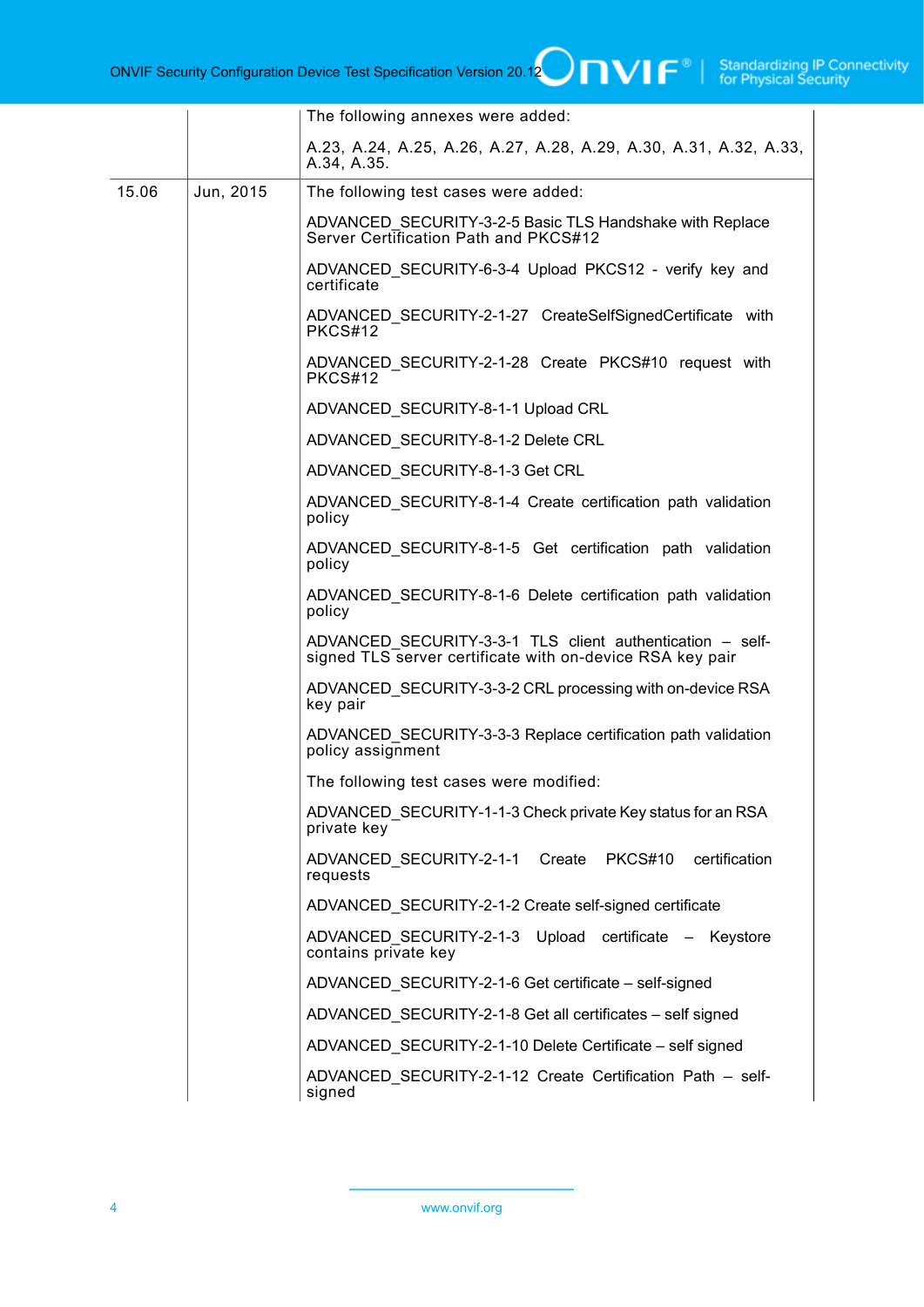|  | ADVANCED_SECURITY-2-1-13 Create Certification Path - CA                                            |  |         |          |                                                                  |
|--|----------------------------------------------------------------------------------------------------|--|---------|----------|------------------------------------------------------------------|
|  | ADVANCED SECURITY-2-1-14 Get Certification Path - self-signed                                      |  |         |          |                                                                  |
|  | ADVANCED SECURITY-2-1-15 Get Certification Path - CA                                               |  |         |          |                                                                  |
|  | ADVANCED_SECURITY-2-1-16 Get All Certification Paths - self-<br>signed                             |  |         |          |                                                                  |
|  | ADVANCED_SECURITY-2-1-17 Get All Certification Paths - CA                                          |  |         |          |                                                                  |
|  | ADVANCED SECURITY-2-1-18 Delete Certification Path - self-<br>signed                               |  |         |          |                                                                  |
|  | ADVANCED SECURITY-2-1-19 Delete Certification Path - CA                                            |  |         |          |                                                                  |
|  | ADVANCED SECURITY-2-1-20 Create PKCS#10 (negative test)                                            |  |         |          |                                                                  |
|  | ADVANCED SECURITY-2-1-22 Upload certificate - delete linked<br>key (negative test)                 |  |         |          |                                                                  |
|  | ADVANCED_SECURITY-3-1-1 Add Server Certificate Assignment -<br>self-signed                         |  |         |          |                                                                  |
|  | ADVANCED_SECURITY-3-1-2 Add Server Certificate Assignment-<br>CA.                                  |  |         |          |                                                                  |
|  | ADVANCED SECURITY-3-1-3<br>Assignment - self-signed                                                |  | Replace | Server   | Certificate                                                      |
|  | ADVANCED SECURITY-3-1-4<br>Assignment $\overline{-}$ CA                                            |  | Replace | Server   | Certificate                                                      |
|  | ADVANCED_SECURITY-3-1-5 Get Assigned Server Certificates -<br>self-signed                          |  |         |          |                                                                  |
|  | ADVANCED_SECURITY-3-1-6 Get Assigned Server Certificates -<br>CA.                                  |  |         |          |                                                                  |
|  | ADVANCED SECURITY-3-1-7<br>Assignment - self-signed                                                |  | Remove  | Server   | Certificate                                                      |
|  | ADVANCED SECURITY-3-1-8<br>Assignment - CA                                                         |  | Remove  | Server   | Certificate                                                      |
|  | ADVANCED_SECURITY-3-2-3 Basic TLS Handshake                                                        |  |         |          |                                                                  |
|  | ADVANCED_SECURITY-3-2-4 Basic TLS Handshake after Replace<br>Server Certificate Assignment         |  |         |          |                                                                  |
|  | ADVANCED_SECURITY-4-1-1 TLS Server Certificate - self-signed                                       |  |         |          |                                                                  |
|  | ADVANCED SECURITY-4-1-2 TLS Server Certificate - CA                                                |  |         |          |                                                                  |
|  | ADVANCED SECURITY-5-1-1 Advanced<br>Capabilities                                                   |  |         | Security | Service                                                          |
|  | ADVANCED SECURITY-5-1-2 Get Services and Get Advanced<br>Security Service Capabilities Consistency |  |         |          |                                                                  |
|  | The following annexes were added:                                                                  |  |         |          |                                                                  |
|  |                                                                                                    |  |         |          | A.36, A.37, A.38, A.39, A.40, A.41, A.42, A.43, A.44, A.45, A.46 |
|  | The following annexes were modified:                                                               |  |         |          |                                                                  |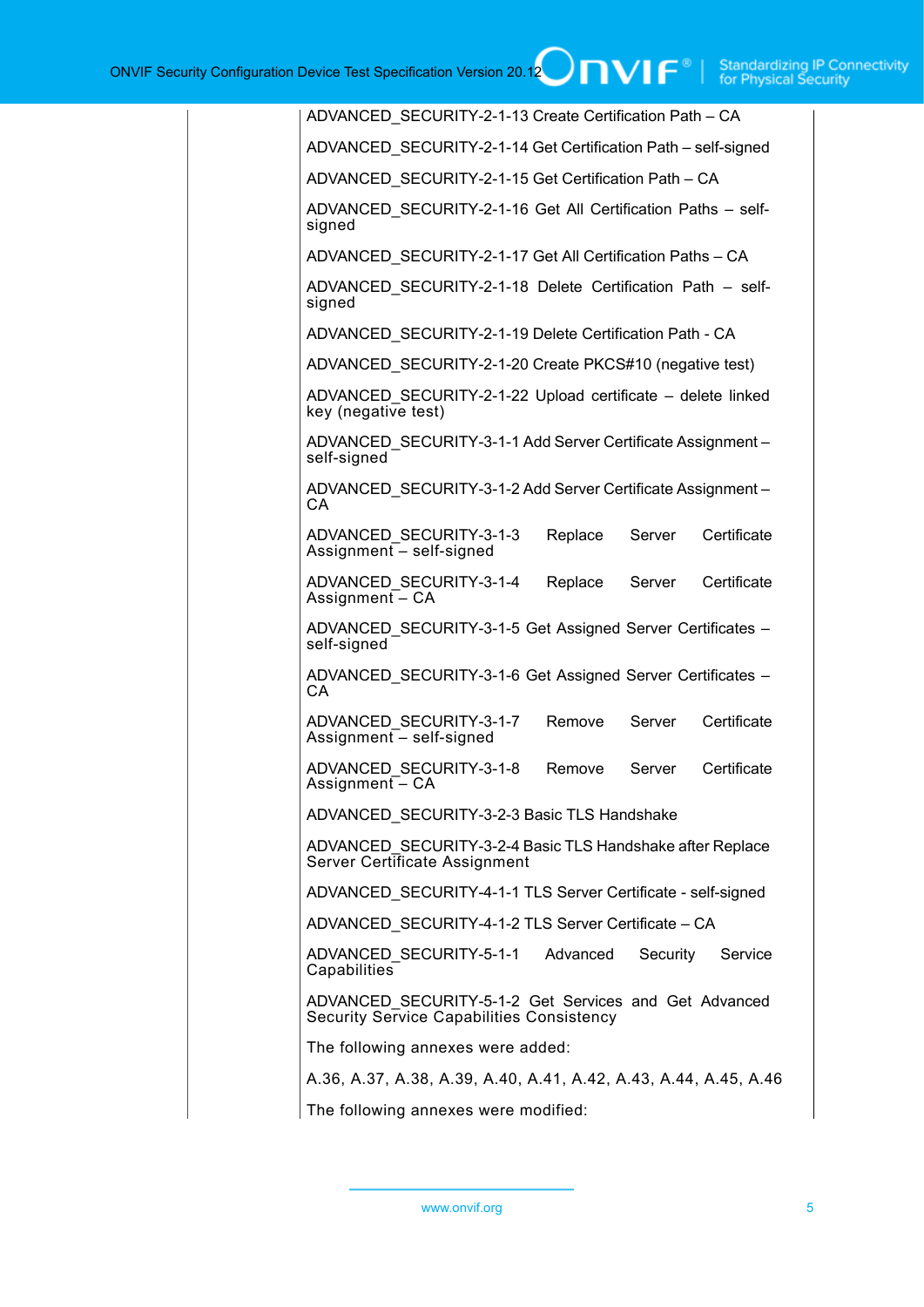|       |              | A.4, A.8, A.11, A.13, A.14, A.16, A.18, A.30, A.35                                                                                                    |
|-------|--------------|-------------------------------------------------------------------------------------------------------------------------------------------------------|
| 16.06 | Mar 2016     | The ADVANCED SECURITY-3-2-4 has been updated.                                                                                                         |
| 17.06 | Jun 22, 2017 | The document formating were updated.                                                                                                                  |
| 18.06 | Mar 14, 2018 | timeout1 variable was replaced by operationDelay variable.                                                                                            |
| 18.06 | Mar 15, 2018 | The following were updated according to #1562:                                                                                                        |
|       |              | Annex A.47 Remove Server Certificate Assignment (added)                                                                                               |
|       |              | Annex A.48 Restore Server Certificate Assignment (added)                                                                                              |
|       |              | ADVANCED SECURITY-3-1-1 Add Server Certificate Assignment -<br>self-signed (steps 3 and 8 were added)                                                 |
|       |              | ADVANCED SECURITY-3-1-2 Add Server Certificate Assignment -<br>$CA$ (steps $3$ and 8 were added)                                                      |
|       |              | ADVANCED SECURITY-3-1-3 Replace<br>Certificate<br>Server<br>Assignment $\overline{-}$ self-signed (steps 3 and 18 were added)                         |
|       |              | ADVANCED SECURITY-3-1-4 Replace<br>Certificate<br>Server<br>Assignment $-$ CA (steps 3 and 25 were added)                                             |
|       |              | ADVANCED SECURITY-3-1-5 Get Assigned Server Certificates -<br>self-signed (steps 3 and 12 were added)                                                 |
|       |              | ADVANCED SECURITY-3-1-6 Get Assigned Server Certificates -<br>$CA$ (steps $3$ and 14 were added)                                                      |
|       |              | ADVANCED SECURITY-3-1-7<br>Remove<br>Certificate<br>Server<br>Assignment $-$ self-signed (steps 3 and 17 were added)                                  |
|       |              | Certificate<br>ADVANCED SECURITY-3-1-8 Remove<br>Server<br>Assignment $-$ CA (steps 3 and 18 were added)                                              |
|       |              | ADVANCED SECURITY-3-2-3 Basic TLS Handshake (steps 3 and<br>23 were $added)$                                                                          |
|       |              | ADVANCED SECURITY-3-2-4 Basic TLS Handshake after Replace<br>Server Certificate Assignment (steps 3 and 39 were added)                                |
|       |              | ADVANCED_SECURITY-3-2-5 Basic TLS Handshake with Replace<br>Server Certification Path and PKCS#12 (steps 3 and 40 were<br>added)                      |
|       |              | ADVANCED SECURITY-3-3-1 TLS client authentication - self-<br>signed TLS server certificate with on-device RSA key pair (steps 3<br>and 38 were added) |
|       |              | ADVANCED_SECURITY-3-3-2 CRL processing with on-device RSA<br>key pair (steps 3 and 40 were added)                                                     |
|       |              | ADVANCED SECURITY-4-1-1 TLS Server Certificate - self-signed<br>(steps 3 and 22 were added)                                                           |
|       |              | ADVANCED SECURITY-4-1-2 TLS Server Certificate – CA (steps<br>3 and 35 were added)                                                                    |
| 18.06 | Mar 15, 2018 | The following were updated according to #1586:                                                                                                        |
|       |              | ADVANCED SECURITY-1-1-1 Create RSA Key Pair, status through<br>polling (steps 4.3, 4.3.1, 4.4 were updated)                                           |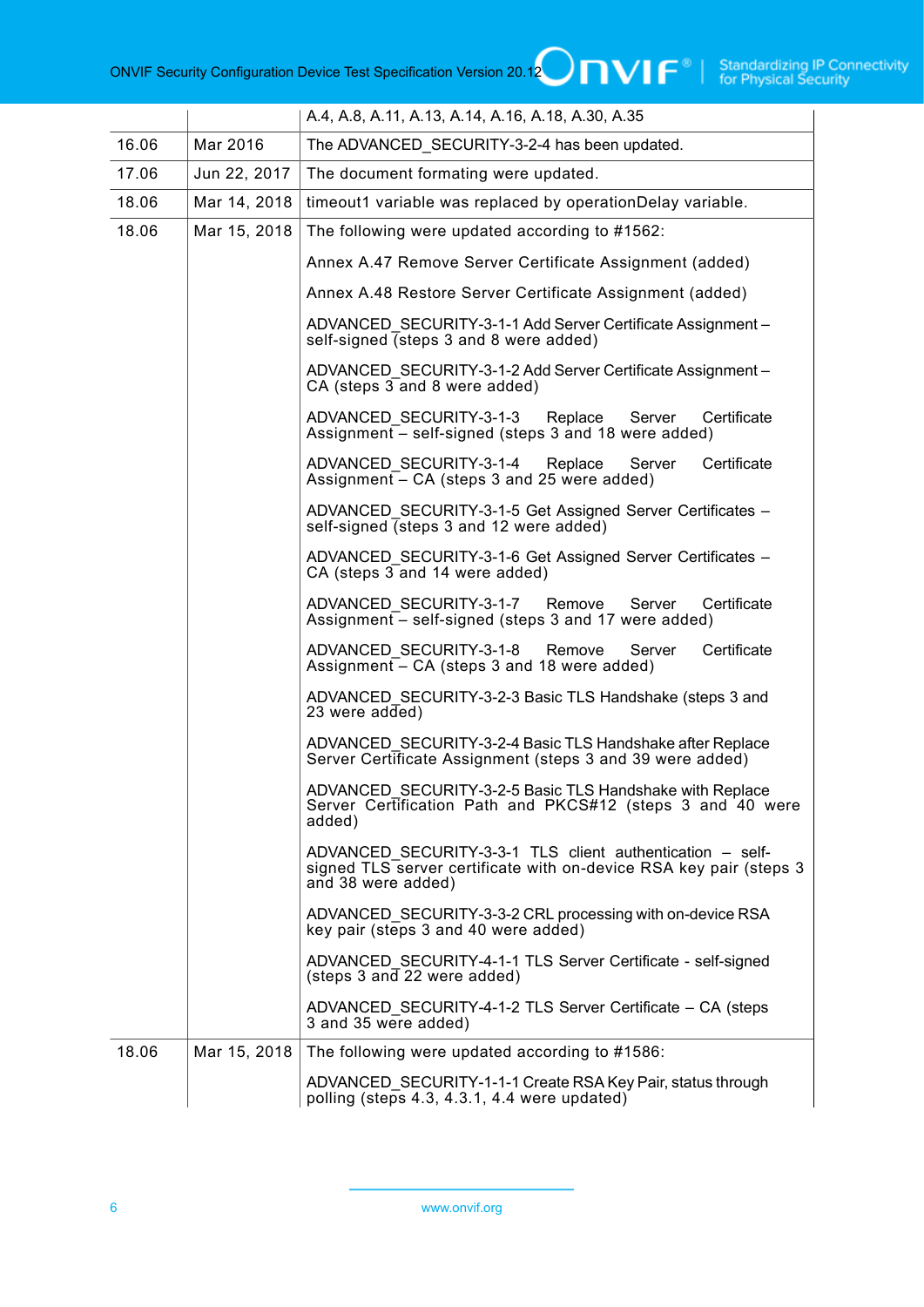|       |              | ADVANCED SECURITY-1-1-2 Create RSA Key Pair, status through<br>event (steps 6.3, 6.4 were updated)                                                    |
|-------|--------------|-------------------------------------------------------------------------------------------------------------------------------------------------------|
|       |              | Annex A.7 Create an RSA key pair (steps 4, 4.1, 5 were updated)                                                                                       |
| 18.06 | Apr 17, 2018 | The following were updated according to #1615:                                                                                                        |
|       |              | Annex A.4 Provide CA certificate (step 1 added, step 3 updated)                                                                                       |
|       |              | Annex A.22 Provide expired CA certificate (step 1 added, step 4<br>updated)                                                                           |
| 18.06 | Apr 23, 2018 | The following were updated according to #1594:                                                                                                        |
|       |              | ADVANCED SECURITY-5-1-1<br>Advanced<br>Security<br>Service<br>Capabilities (step 13.1 were updated)                                                   |
| 18.06 | May 03, 2018 | The following were updated according to #1593:                                                                                                        |
|       |              | ADVANCED SECURITY-3-1-1 Add Server Certificate Assignment -<br>self-signed (step 7 was added)                                                         |
|       |              | ADVANCED SECURITY-3-1-2 Add Server Certificate Assignment -<br>$CA$ (step $7$ was added)                                                              |
|       |              | ADVANCED SECURITY-3-1-3 Replace<br>Server<br>Certificate<br>Assignment $-$ self-signed (steps 7, 14 were added)                                       |
|       |              | ADVANCED SECURITY-3-1-4<br>Replace<br>Server<br>Certificate<br>Assignment $=$ CA (steps 11, 21 were added)                                            |
|       |              | ADVANCED SECURITY-3-1-6 Get Assigned Server Certificates -<br>$CA$ (step $9$ was added)                                                               |
|       |              | Certificate<br>ADVANCED SECURITY-3-1-7<br>Remove<br>Server<br>Assignment $-$ self-signed (step 13 was added)                                          |
|       |              | Certificate<br>ADVANCED SECURITY-3-1-8 Remove<br>Server<br>Assignment - CA (steps 9, 16 were added)                                                   |
|       |              | ADVANCED SECURITY-3-2-3 Basic TLS Handshake (step 12 was<br>added)                                                                                    |
|       |              | ADVANCED SECURITY-3-2-4 Basic TLS Handshake after Replace<br>Server Certificate Assignment (steps 12, 25 were added)                                  |
|       |              | ADVANCED_SECURITY-3-2-5 Basic TLS Handshake with Replace<br>Server Certification Path and PKCS#12 (steps 13, 27, 37 were<br>added)                    |
|       |              | ADVANCED SECURITY-4-1-1 TLS Server Certificate - self-signed<br>(step 13 was added)                                                                   |
|       |              | ADVANCED SECURITY-4-1-2 TLS Server Certificate - CA (steps<br>7, 20 were added)                                                                       |
|       |              | Annex A.12<br>Remove<br>server certificate<br>assignment with<br>corresponding certification path, certificate and RSA key pair (step<br>3 was added) |
|       |              | Annex A.13 Add server certificate assignment with corresponding<br>certification path, self-signed certificate and RSA key pair (step 4<br>was added) |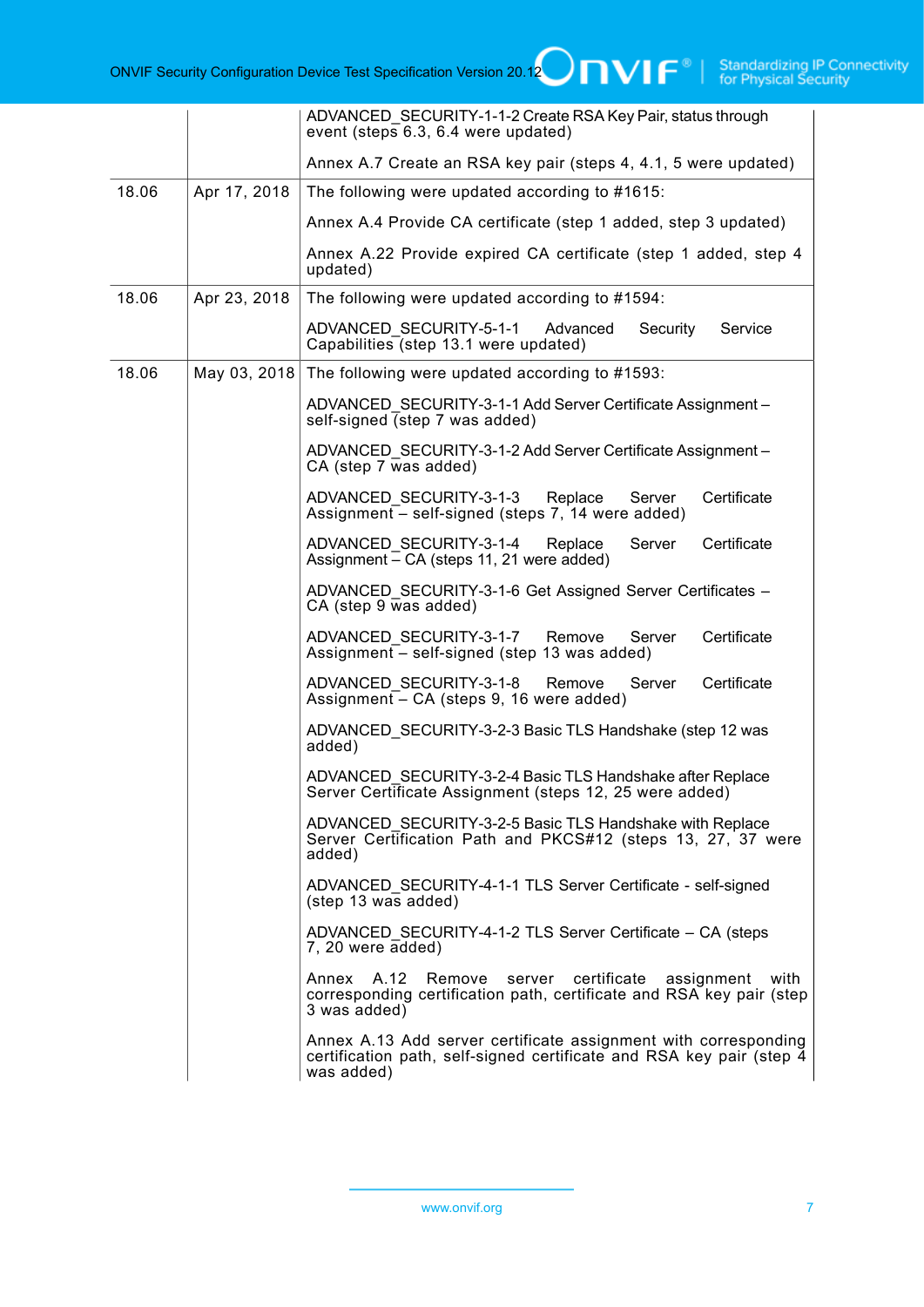|       |              | Annex A.20 Remove<br>server certificate assignment<br>with<br>corresponding certification path, certificates and RSA key pairs (step<br>3 was added)                                                                                         |
|-------|--------------|----------------------------------------------------------------------------------------------------------------------------------------------------------------------------------------------------------------------------------------------|
|       |              | Annex A.47 Remove Server Certificate Assignment (step 8.4 was<br>added)                                                                                                                                                                      |
|       |              | Annex A.48 Restore Server Certificate Assignment (step 1.3 was<br>added)                                                                                                                                                                     |
| 18.06 | May 07, 2018 | The following were updated according to #1632:                                                                                                                                                                                               |
|       |              | ADVANCED SECURITY-2-1-20 CreatePKCS10CSR – negative test<br>(step 11 was updated)                                                                                                                                                            |
| 18.06 | May 16, 2018 | The following were updated according to #1619:                                                                                                                                                                                               |
|       |              | Annex A.45 Provide CRL for specified certificate (step 1 was<br>changed)                                                                                                                                                                     |
| 18.06 | Jun 21, 2018 | Reformatting document using new template                                                                                                                                                                                                     |
| 18.12 | Oct 1, 2018  | The following were updated in the scope of #1599:                                                                                                                                                                                            |
|       |              | ADVANCED SECURITY-2-1-27 CreateSelfSignedCertificate with<br>PKCS#12 (Pre-Requisite updated with new item)                                                                                                                                   |
|       |              | ADVANCED SECURITY-2-1-28 Create PKCS#10 request with<br>PKCS#12 (Pre-Requisite updated with new item)                                                                                                                                        |
|       |              | Replace<br>ADVANCED SECURITY-3-1-3<br>Server<br>Certificate<br>Assignment - Self-Signed (test procedure updates to create new<br>RSA key pair for second certificate)                                                                        |
|       |              | ADVANCED SECURITY-3-1-4 Replace<br>Server<br>Certificate<br>Assignment - CA (test procedure updates to create new RSA key<br>pair for second CA-signed certificate)                                                                          |
|       |              | ADVANCED SECURITY-3-2-4 Basic TLS Handshake after Replace<br>Server Certificate Assignment (test procedure updates to create new<br>RSA key pair for second certificate)                                                                     |
| 18.12 | Nov 12, 2018 | The following were updated in the scope of #1653:                                                                                                                                                                                            |
|       |              | Title was updated (Advanced Security Test Specification replaced<br>with Security Configuration Device Test Specification)                                                                                                                   |
|       |              | Introduction section was updated (ONVIF Advanced Security Test<br>Specification was replaces with ONVIF Security Configuration<br>Device Test Specification)                                                                                 |
|       |              | Scope section was updated (ONVIF Advanced Security Test<br>Specification was replaces with ONVIF Security Configuration<br>Device Test Specification, ONVIF Advanced Security Service<br>replaced with ONVIF Security Configuration Service) |
|       |              | Normative references was updated ([ONVIF Advanced Security<br>Service] ONVIF Advanced Security Specifications: replaced with [ONVIF Security Configuration Service] ONVIF Security<br>Configuration Specifications:)                         |
|       |              | Definition was updated (ONVIF Advanced Security Service replaced<br>with ONVIF Security Configuration Service)                                                                                                                               |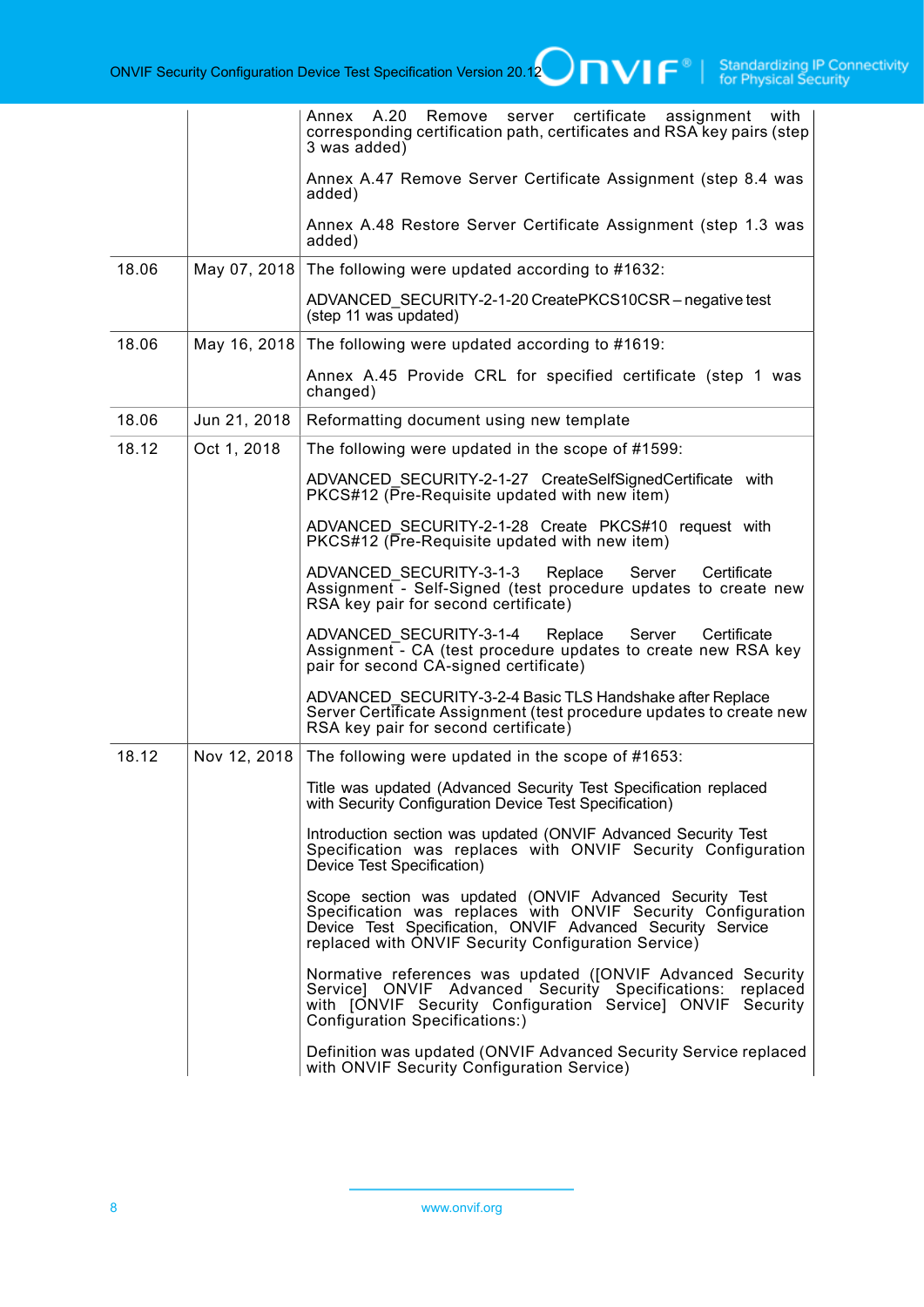| Test Overview\Test Policy\Keystore was updated (Advanced<br>Security Service was replaced with ONVIF Security Configuration<br>Service)                                                                                  |
|--------------------------------------------------------------------------------------------------------------------------------------------------------------------------------------------------------------------------|
| Test Overview\Test Policy\Certificate Management was updated<br>(Advanced Security Service was replaced with ONVIF Security<br>Configuration Service)                                                                    |
| Test Overview\Test Policy\TLS Server was updated (Advanced<br>Security Service was replaced with ONVIF Security Configuration<br>Service)                                                                                |
| Test Overview\Test Policy\Referential Integrity was updated<br>(Advanced Security Service was replaced with ONVIF Security<br>Configuration Service)                                                                     |
| Test Overview\Test Policy\Capabilities was updated (Advanced<br>Security Service was replaced with ONVIF Security Configuration<br>Service)                                                                              |
| Test Overview\Test Policy\Off-Device Key Generation Operations<br>was updated (Advanced Security Service was replaced with ONVIF<br>Security Configuration Service)                                                      |
| Test Overview\Test Policy\Certificate-based Client Authentication<br>was updated (Advanced Security Service was replaced with ONVIF<br>Security Configuration Service)                                                   |
| Advanced Security Test Cases chapter title was updated with<br><b>Security Configuration Test Cases</b>                                                                                                                  |
| For all test cases Pre-Requisites were updated ("Advanced Security<br>Service is received from the DUT." was replaced with "Security<br>Configuration Service is received from the DUT.")                                |
| cases WSDL<br>References were<br>For<br>all<br>test<br>updated<br>("advancedsecurity.wsdl" was replaced with "security.wsdl")                                                                                            |
| For all test cases Specification Coverage were updated ("Advanced<br>Security, Keystore - Key Management" was replaced with "Key<br>Management (ONVIF Security Configuration Service Specification)")                    |
| For all test cases Specification Coverage were updated ("Advanced<br>Security, Key Management" was replaced with "Key Management<br>(ONVIF Security Configuration Service Specification)")                               |
| For all test cases Specification Coverage were updated ("Advanced<br>Security, Keystore - Certificate Management" was replaced with<br>"Certificate Management (ONVIF Security Configuration Service<br>Specification)") |
| For all test cases Specification Coverage were updated ("Advanced<br>Security, Certificate Management" was replaced with "Certificate<br>Management (ONVIF Security Configuration Service Specification)")               |
| For all test cases Specification Coverage were updated ("Advanced<br>Security, TLS Server" was replaced with "TLS Server (ONVIF<br>Security Configuration Service Specification)")                                       |
| For all test cases Specification Coverage were updated ("Advanced<br>Security, Capabilities" was replaced with "Capabilities (ONVIF<br>Security Configuration Service Specification)")                                   |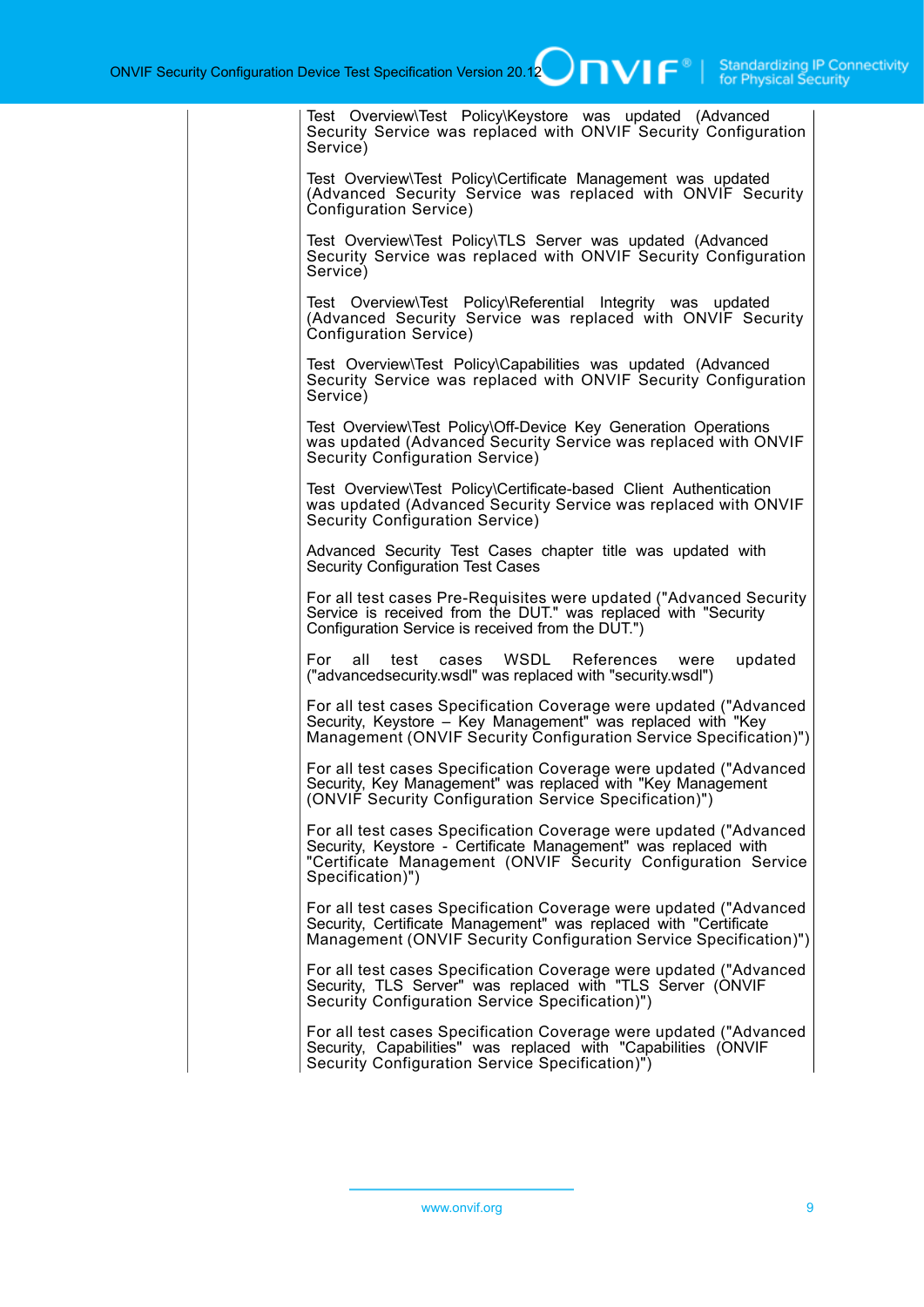| For all test cases Specification Coverage were updated ("Advanced<br>Security, Passphrase Management" was replaced with "Passphrase<br>Management (ONVIF Security Configuration Service Specification)")                                                            |
|---------------------------------------------------------------------------------------------------------------------------------------------------------------------------------------------------------------------------------------------------------------------|
| For all test cases Specification Coverage were updated ("Advanced<br>Security, Upload Certificate Revocation List" was replaced with "CRL<br>Management (ONVIF Security Configuration Service Specification)")                                                      |
| For all test cases Specification Coverage were updated ("Advanced<br>Security, Delete Certificate Revocation List" was replaced with "CRL<br>Management (ONVIF Security Configuration Service Specification)")                                                      |
| For all test cases Specification Coverage were updated ("Advanced<br>Security, 7.6.2 Get Certificate Revocation List" was replaced<br>with "CRL Management (ONVIF Security Configuration Service<br>Specification)")                                                |
| For all test cases Specification Coverage were updated ("Advanced<br>Security, Create Certification Path Validation Policy" was replaced<br>with "Certification Path Validation Policy Management (ONVIF<br>Security Configuration Service Specification)")         |
| For all test cases Specification Coverage were updated ("Advanced<br>Security, Get Certification Path Validation Policy" was replaced with<br>"Certification Path Validation Policy Management (ONVIF Security<br>Configuration Service Specification)")            |
| For all test cases Specification Coverage were updated ("Advanced<br>Security, Delete Certification Path Validation Policy" was replaced<br>with "Certification Path Validation Policy Management (ONVIF<br>Security Configuration Service Specification)")         |
| For all test cases Specification Coverage were updated ("Advanced<br>Security, Replace Certification Path Validation Policy" was replaced<br>with "Certification Path Validation Policy Management (ONVIF<br>Security Configuration Service Specification)")        |
| Test ADVANCED SECURITY-5-1-1 was renamed ("Advanced<br>Security Service Capabilities" was<br>replaced with "Security<br>Configuration Service Capabilities")                                                                                                        |
| For test ADVANCED_SECURITY-5-1-1 test purpose was updated<br>("To verify DUT Advanced Security Service Capabilities." was<br>replaced with "To verify DUT Security Configuration Service<br>Capabilities.")                                                         |
| Test ADVANCED_SECURITY-5-1-2 was renamed ("Get Services<br>and Get Advanced Security Service Capabilities Consistency" was<br>replaced with "Get Services and Get Security Configuration Service<br>Capabilities Consistency")                                      |
| For test ADVANCED SECURITY-5-1-2 test purpose was updated<br>("To verify Get Services and Advanced Security Service Capabilities<br>consistency." was replaced with "To verify Get Services and Security<br>Configuration Service Capabilities consistency.")       |
| Feature under test field for tests ADVANCED_SECURITY-5-1-1<br>ADVANCED SECURITY-5-1-2<br>updated<br>and<br>were<br>("GetServiceCapabilities (for Advanced Security Service)" was<br>replaced with "GetServiceCapabilities (for Security Configuration<br>Service)") |
| Other minor changes in description related to renaming of Advanced<br>Security Service to Security Configuration Service.                                                                                                                                           |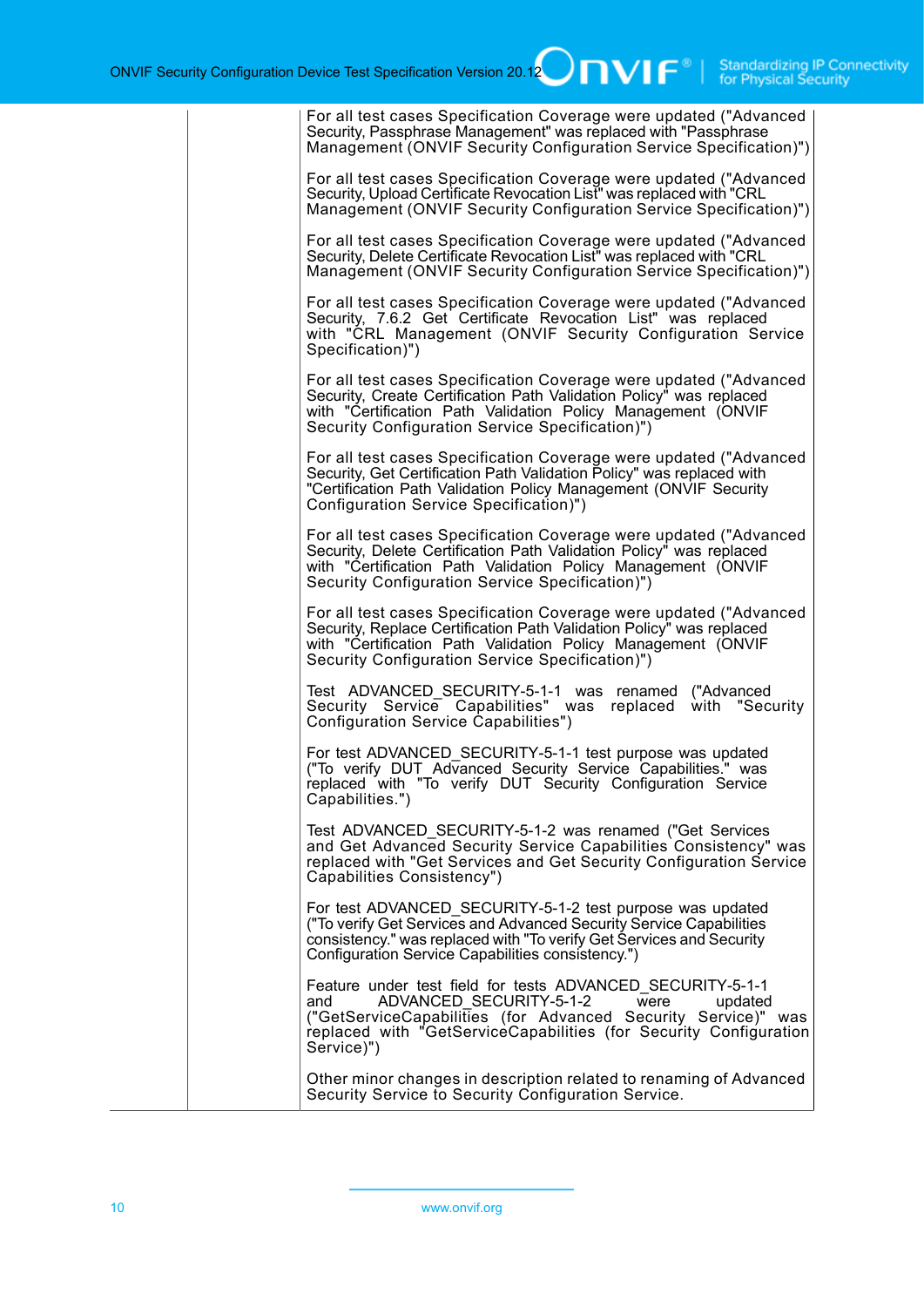| 18.12 | Dec 21, 2018 | Switching Hub description in 'Network Configuration for DUT' section<br>was updated according to #1737                         |
|-------|--------------|--------------------------------------------------------------------------------------------------------------------------------|
| 19.06 | May 06, 2019 | The following were updated in the scope of #1799:                                                                              |
|       |              | Security Configuration Test Cases\TLS Versions (added)                                                                         |
|       |              | ADVANCED SECURITY-9-1-1 TLS Version Management (added)                                                                         |
|       |              | ADVANCED SECURITY-9-1-2 Disable TLS Version (added)                                                                            |
|       |              | Annex A.49 Configuring HTTPS if Required (added)                                                                               |
|       |              | Annex A.50 Configuring HTTPS using Security Configuration<br>Service (added)                                                   |
|       |              | Annex A.51 Add server certificate assignment with corresponding<br>certification path, CA certificate and RSA key pair (added) |
|       |              | Annex A.52 Basic TLS Handshake With Protocol Version Alert<br>(added)                                                          |
|       |              | Scope\TLS Versions (added)                                                                                                     |
|       |              | Test Policy\TLS Versions (added)                                                                                               |
| 20.06 | May 13, 2020 | Pre-Requisite of the following test cases updated with adding of Pull-<br>Point Notification feature according to #1999:       |
|       |              | ADVANCED SECURITY-1-1-2 Create RSA Key Pair, status through<br>event                                                           |
| 20.12 | Dec 08, 2020 | Pre-Requisites of the following test cases were updated with adding<br>of Network Configuration feature according to #2094     |
|       |              | ADVANCED_SECURITY-3-1-1 Add Server Certificate Assignment-<br>self-signed                                                      |
|       |              | ADVANCED_SECURITY-3-1-2 Add Server Certificate Assignment -<br>CA                                                              |
|       |              | Certificate<br>Replace<br>ADVANCED SECURITY-3-1-3<br>Server<br>Assignment - self-signed                                        |
|       |              | ADVANCED_SECURITY-3-1-4 Replace<br>Server<br>Certificate<br>Assignment - CA                                                    |
|       |              | ADVANCED SECURITY-3-1-5 Get Assigned Server Certificates -<br>self-signed                                                      |
|       |              | ADVANCED_SECURITY-3-1-6 Get Assigned Server Certificates -<br>CA.                                                              |
|       |              | Certificate<br>ADVANCED SECURITY-3-1-7<br>Remove<br>Server<br>Assignment $-$ self-signed                                       |
|       |              | ADVANCED SECURITY-3-1-8<br>Remove<br>Server<br>Certificate<br>Assignment $\overline{-}$ CA                                     |
|       |              | ADVANCED_SECURITY-3-2-3 Basic TLS Handshake                                                                                    |
|       |              | ADVANCED_SECURITY-3-2-4 Basic TLS Handshake after Replace<br>Server Certificate Assignment                                     |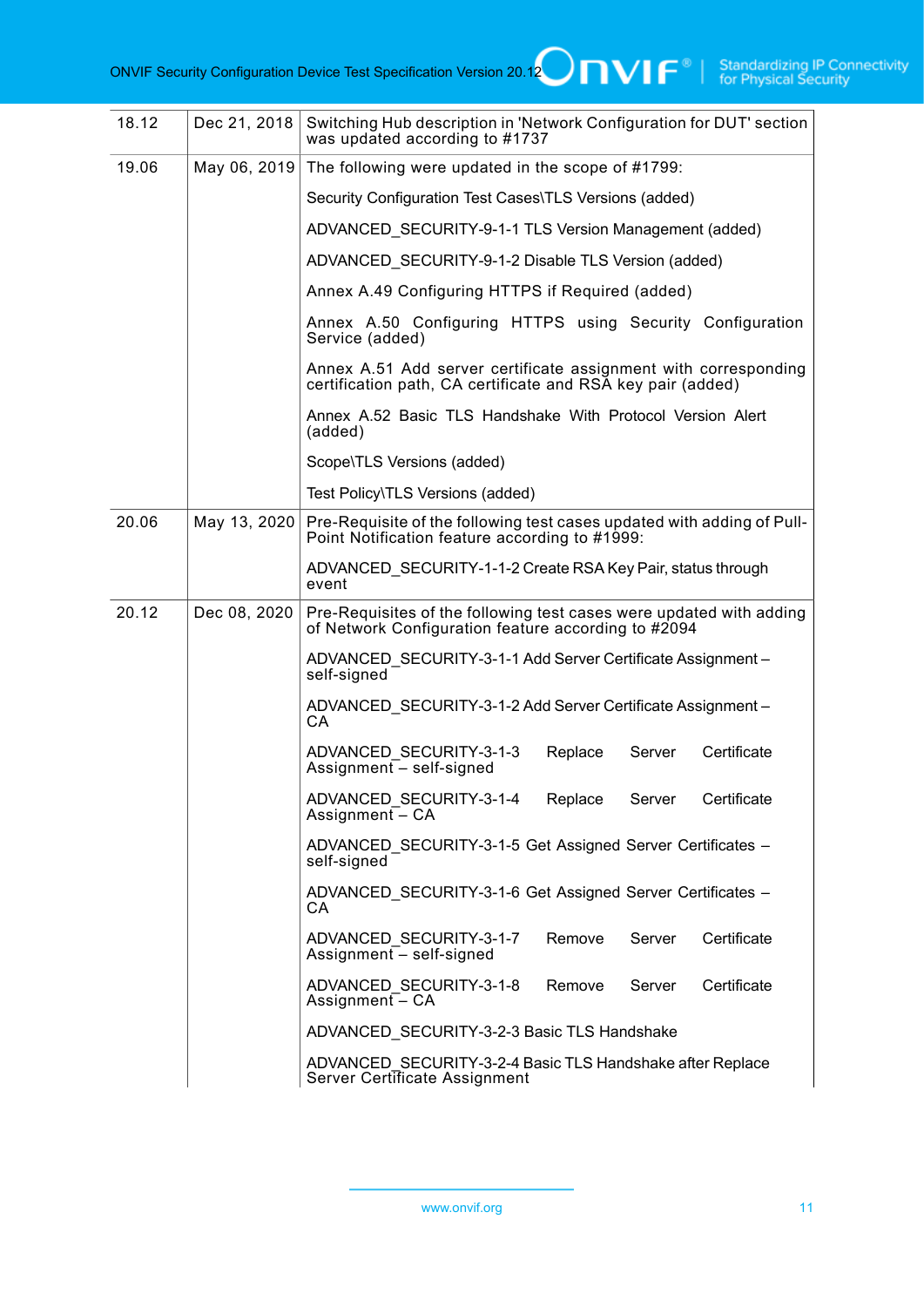| ADVANCED SECURITY-3-2-5 Basic TLS Handshake with Replace<br>Server Certification Path and PKCS#12                      |
|------------------------------------------------------------------------------------------------------------------------|
| ADVANCED SECURITY-3-3-1 TLS client authentication - self-<br>signed TLS server certificate with on-device RSA key pair |
| ADVANCED_SECURITY-3-3-2 CRL processing with on-device RSA<br>key pair                                                  |
| ADVANCED SECURITY-4-1-1 TLS Server Certificate - self-signed                                                           |
| ADVANCED SECURITY-4-1-2 TLS Server Certificate - CA                                                                    |
| ADVANCED SECURITY-9-1-2 Disable TLS Version                                                                            |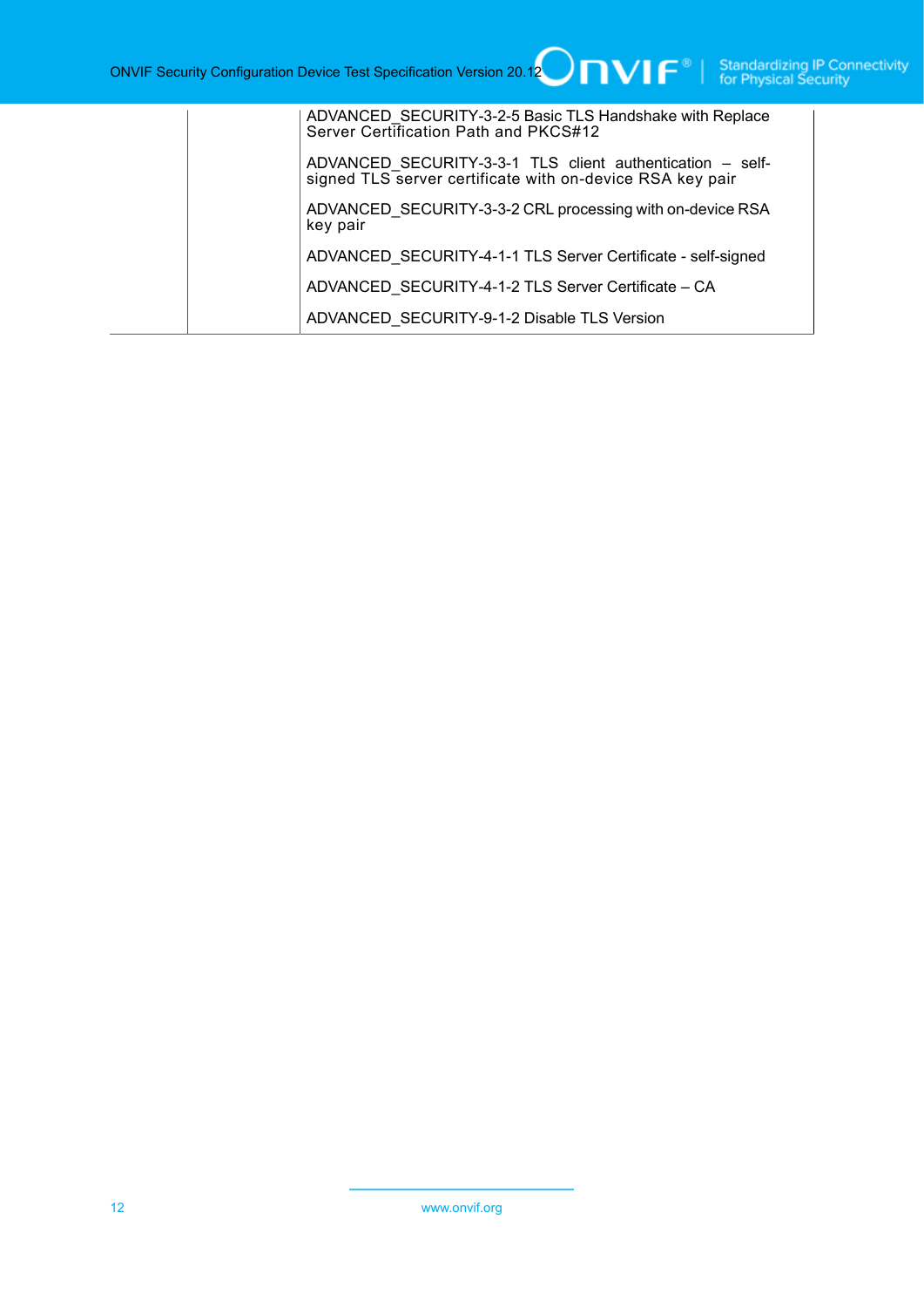#### **Table of Contents**

| 1                       |     |       |  |    |
|-------------------------|-----|-------|--|----|
|                         | 1.1 |       |  |    |
|                         |     | 1.1.1 |  |    |
|                         |     | 1.1.2 |  |    |
|                         |     | 1.1.3 |  |    |
|                         |     | 1.1.4 |  |    |
|                         |     | 1.1.5 |  |    |
|                         |     | 1.1.6 |  |    |
|                         |     | 1.1.7 |  |    |
|                         |     | 1.1.8 |  |    |
| $\boldsymbol{2}$        |     |       |  |    |
| 3                       |     |       |  |    |
|                         | 3.1 |       |  |    |
|                         | 3.2 |       |  |    |
|                         | 3.3 |       |  |    |
|                         |     |       |  |    |
| $\overline{\mathbf{4}}$ |     |       |  |    |
|                         | 4.1 |       |  |    |
|                         |     | 4.1.1 |  |    |
|                         | 4.2 |       |  |    |
|                         | 4.3 |       |  |    |
|                         |     | 4.3.1 |  |    |
|                         |     |       |  | 29 |
|                         |     | 4.3.3 |  |    |
|                         |     | 4.3.4 |  |    |
|                         |     | 4.3.5 |  |    |
|                         |     | 4.3.6 |  |    |
|                         |     | 4.3.7 |  |    |
|                         |     | 4.3.8 |  |    |
|                         |     | 4.3.9 |  |    |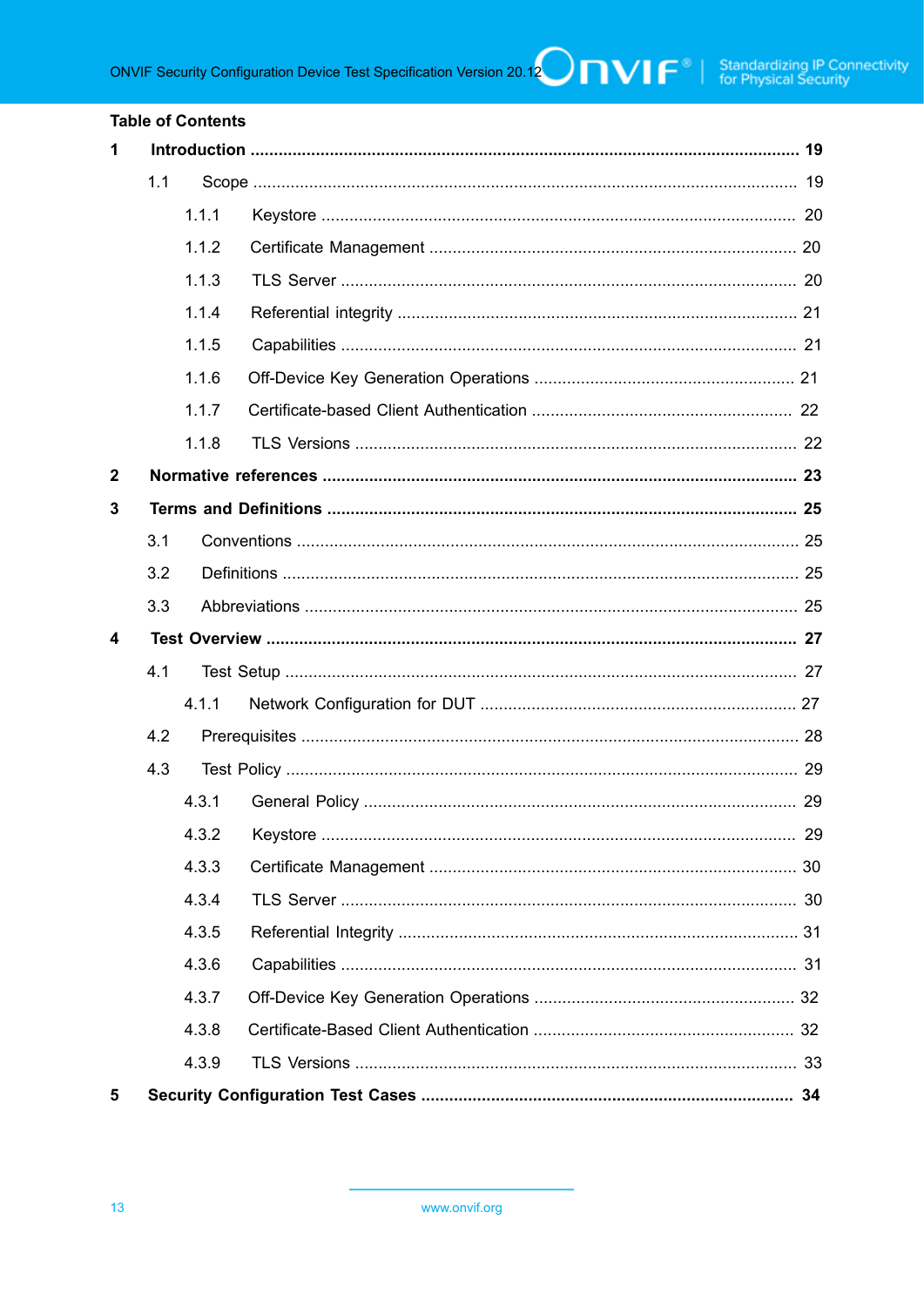ONVIF Security Configuration Device Test Specification Version 20.12  $\bigcap_{\mathbf{V}}\bigcap_{\mathbf{V}}\bigcap_{\mathbf{V}}\bigcap_{\mathbf{V}}$  Standardizing IP Connectivity

| 5.1 |        |                                                                        |
|-----|--------|------------------------------------------------------------------------|
|     | 5.1.1  |                                                                        |
|     | 5.1.2  |                                                                        |
|     | 5.1.3  |                                                                        |
|     | 5.1.4  |                                                                        |
|     | 5.1.5  |                                                                        |
| 5.2 |        |                                                                        |
|     | 5.2.1  |                                                                        |
|     | 5.2.2  |                                                                        |
|     | 5.2.3  |                                                                        |
|     | 5.2.4  | Upload certificate – Keystore contains private key (negative test)  46 |
|     | 5.2.5  | Upload certificate - Keystore does not contain private key  47         |
|     | 5.2.6  |                                                                        |
|     | 5.2.7  |                                                                        |
|     | 5.2.8  |                                                                        |
|     | 5.2.9  |                                                                        |
|     | 5.2.10 |                                                                        |
|     | 5.2.11 |                                                                        |
|     | 5.2.12 |                                                                        |
|     | 5.2.13 |                                                                        |
|     | 5.2.14 |                                                                        |
|     | 5.2.15 |                                                                        |
|     | 5.2.16 |                                                                        |
|     | 5.2.17 |                                                                        |
|     | 5.2.18 |                                                                        |
|     | 5.2.19 |                                                                        |
|     | 5.2.20 |                                                                        |
|     | 5.2.21 |                                                                        |
|     | 5.2.22 |                                                                        |
|     | 5.2.23 | Upload certificate - Upload malformed certificate (negative test)  74  |
|     | 5.2.24 |                                                                        |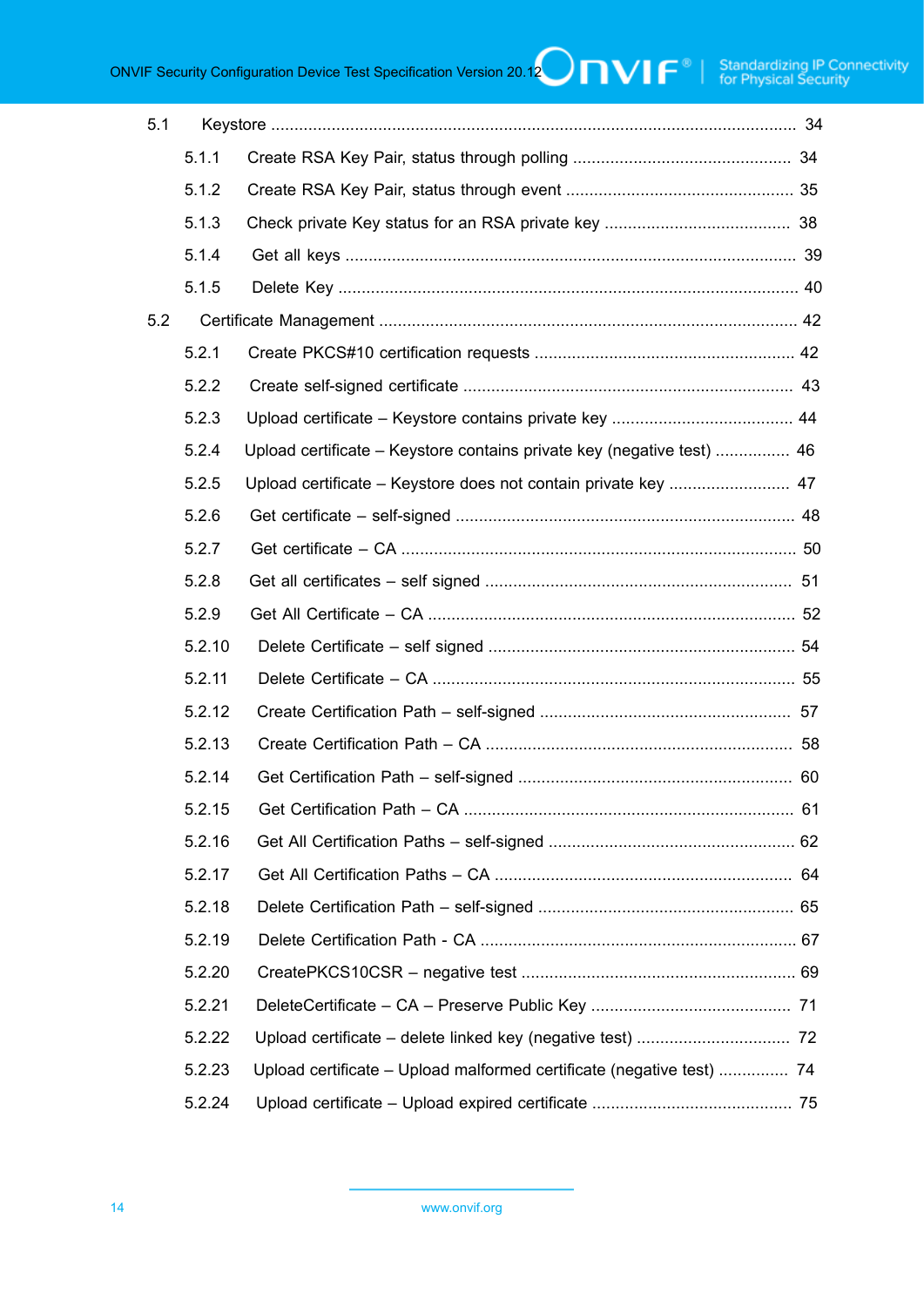ONVIF Security Configuration Device Test Specification Version 20.12 **ONVIF Standardizing IP Connectivity**<br>
ONVIF Security Configuration Device Test Specification Version 20.12 **ONVIF F**<sup>®</sup> | Standardizing IP Connectivit

|     | 5.2.25  |         |                                                                  |                                                                     |  |  |
|-----|---------|---------|------------------------------------------------------------------|---------------------------------------------------------------------|--|--|
|     | 5.2.26  |         |                                                                  |                                                                     |  |  |
| 5.3 |         |         |                                                                  |                                                                     |  |  |
|     | 5.3.1   |         |                                                                  |                                                                     |  |  |
|     |         | 5.3.1.1 |                                                                  |                                                                     |  |  |
|     |         | 5.3.1.2 |                                                                  |                                                                     |  |  |
|     | 5.3.1.3 |         |                                                                  | Replace Server Certificate Assignment - self-signed  86             |  |  |
|     |         | 5.3.1.4 |                                                                  |                                                                     |  |  |
|     | 5.3.1.5 |         |                                                                  |                                                                     |  |  |
|     |         | 5.3.1.6 |                                                                  |                                                                     |  |  |
|     |         | 5.3.1.7 |                                                                  | Remove Server Certificate Assignment - self-signed  94              |  |  |
|     |         | 5.3.1.8 |                                                                  |                                                                     |  |  |
|     | 5.3.2   |         |                                                                  |                                                                     |  |  |
|     |         | 5.3.2.1 |                                                                  |                                                                     |  |  |
|     | 5.3.2.2 |         |                                                                  | Basic TLS Handshake after Replace Server Certificate                |  |  |
|     |         |         |                                                                  |                                                                     |  |  |
|     |         | 5.3.2.3 |                                                                  | Basic TLS Handshake with Replace Server Certification Path and      |  |  |
|     | 5.3.3   |         |                                                                  |                                                                     |  |  |
|     |         |         |                                                                  |                                                                     |  |  |
|     |         | 5.3.3.1 |                                                                  | TLS client authentication - self-signed TLS server certificate with |  |  |
|     |         |         |                                                                  |                                                                     |  |  |
|     | 5.3.3.2 |         |                                                                  |                                                                     |  |  |
|     | 5.3.3.3 |         |                                                                  | Replace certification path validation policy assignment  119        |  |  |
| 5.4 |         |         |                                                                  |                                                                     |  |  |
|     | 5.4.1   |         |                                                                  |                                                                     |  |  |
|     | 5.4.2   |         |                                                                  |                                                                     |  |  |
| 5.5 |         |         |                                                                  |                                                                     |  |  |
|     | 5.5.1   |         |                                                                  |                                                                     |  |  |
|     | 5.5.2   |         | Get Services and Get Security Configuration Service Capabilities |                                                                     |  |  |
|     |         |         |                                                                  |                                                                     |  |  |
| 5.6 |         |         |                                                                  |                                                                     |  |  |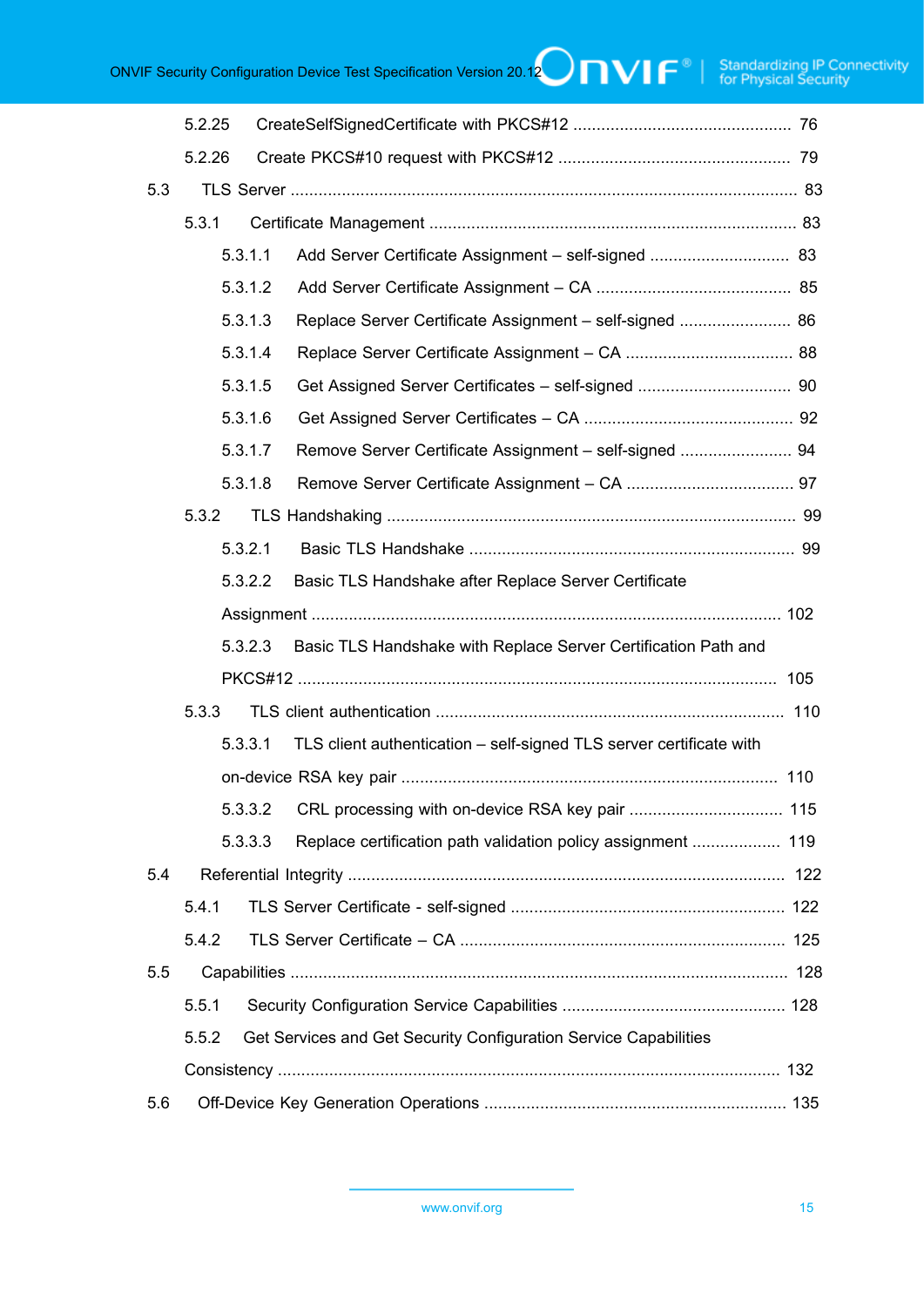ONVIF Security Configuration Device Test Specification Version 20.12 **ONVIF Standardizing IP Connectivity**<br>
ONVIF Security Configuration Device Test Specification Version 20.12 **ONVIF F**<sup>®</sup> | Standardizing IP Connectivit

|   |            | 5.6.1   |         |                                                                                  |  |
|---|------------|---------|---------|----------------------------------------------------------------------------------|--|
|   |            |         | 5.6.1.1 |                                                                                  |  |
|   |            | 5.6.1.2 |         |                                                                                  |  |
|   |            | 5.6.2   |         |                                                                                  |  |
|   |            |         | 5.6.2.1 |                                                                                  |  |
|   |            |         | 5.6.2.2 |                                                                                  |  |
|   |            | 5.6.3   |         |                                                                                  |  |
|   |            |         | 5.6.3.1 |                                                                                  |  |
|   |            |         | 5.6.3.2 |                                                                                  |  |
|   |            |         | 5.6.3.3 |                                                                                  |  |
|   | 5.7        |         |         |                                                                                  |  |
|   |            | 5.7.1   |         |                                                                                  |  |
|   |            | 5.7.2   |         |                                                                                  |  |
|   |            | 5.7.3   |         |                                                                                  |  |
|   |            | 5.7.4   |         |                                                                                  |  |
|   |            | 5.7.5   |         |                                                                                  |  |
|   |            | 5.7.6   |         |                                                                                  |  |
|   | 5.8        |         |         |                                                                                  |  |
|   |            | 5.8.1   |         |                                                                                  |  |
|   |            | 5.8.2   |         |                                                                                  |  |
| A |            |         |         |                                                                                  |  |
|   | A.1        |         |         |                                                                                  |  |
|   | A.2<br>A.3 |         |         |                                                                                  |  |
|   |            |         |         |                                                                                  |  |
|   | A.4        |         |         |                                                                                  |  |
|   | A.5        |         |         | Delete a certification path with corresponding certificate and RSA key pair  164 |  |
|   | A.6        |         |         |                                                                                  |  |
|   | A.7        |         |         |                                                                                  |  |
|   | A.8        |         |         |                                                                                  |  |
|   | A.9        |         |         |                                                                                  |  |
|   | A.10       |         |         |                                                                                  |  |
|   |            |         |         |                                                                                  |  |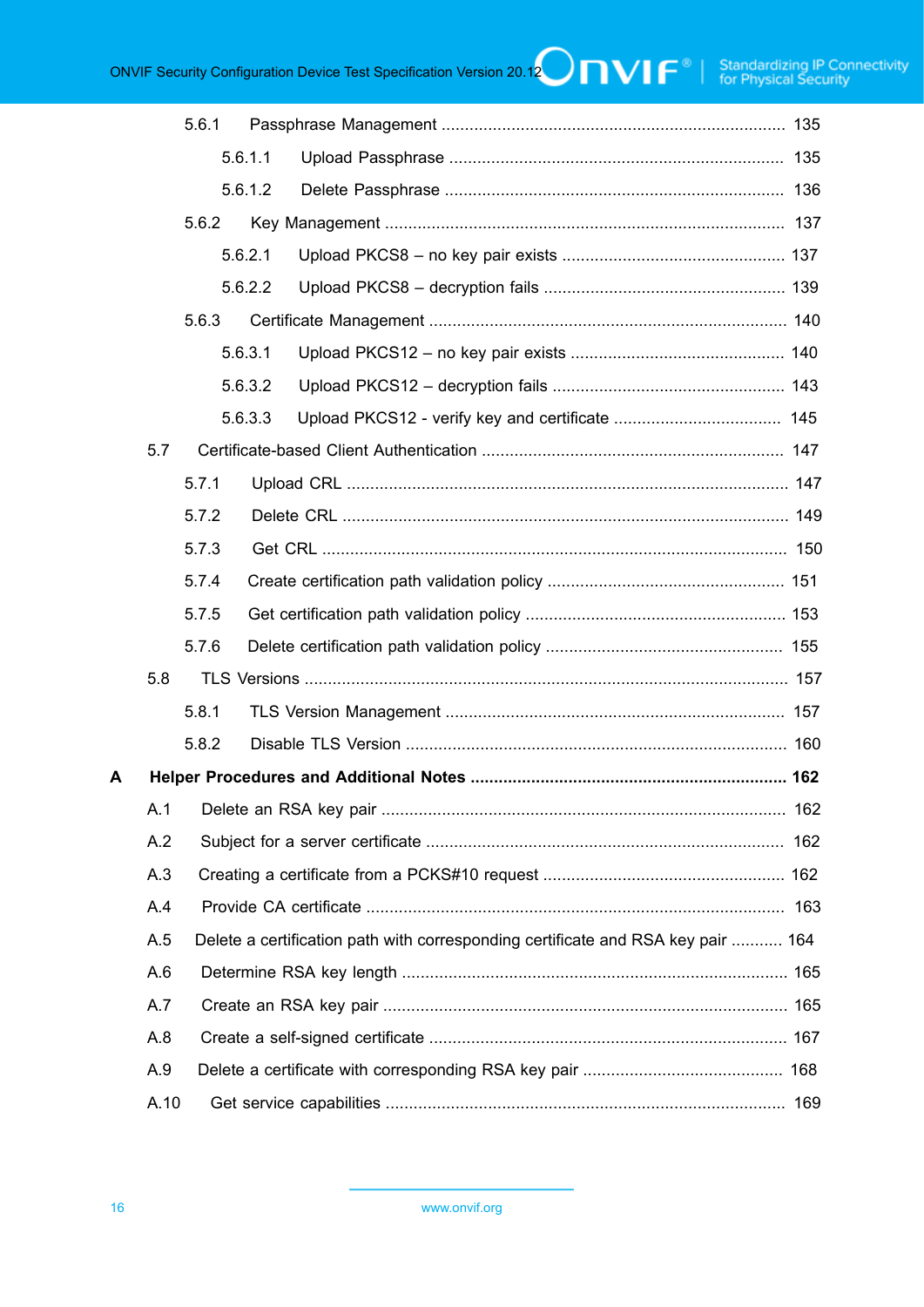| A.11 |                                                                                |  |  |  |  |
|------|--------------------------------------------------------------------------------|--|--|--|--|
| A.12 | Remove server certificate assignment with corresponding certification path,    |  |  |  |  |
|      |                                                                                |  |  |  |  |
| A.13 | Add server certificate assignment with corresponding certification path, self- |  |  |  |  |
|      |                                                                                |  |  |  |  |
| A.14 |                                                                                |  |  |  |  |
| A.15 |                                                                                |  |  |  |  |
| A.16 |                                                                                |  |  |  |  |
| A.17 | Delete a certification path with corresponding two certificates and RSA key    |  |  |  |  |
|      |                                                                                |  |  |  |  |
| A.18 | Create certification path with CA-signed certificate and associated CA         |  |  |  |  |
|      |                                                                                |  |  |  |  |
| A.19 |                                                                                |  |  |  |  |
| A.20 | Remove server certificate assignment with corresponding certification path,    |  |  |  |  |
|      |                                                                                |  |  |  |  |
| A.21 |                                                                                |  |  |  |  |
| A.22 |                                                                                |  |  |  |  |
| A.23 |                                                                                |  |  |  |  |
| A.24 |                                                                                |  |  |  |  |
| A.25 | Creating a PKCS#8 data structure with new public key and private key without   |  |  |  |  |
|      |                                                                                |  |  |  |  |
|      |                                                                                |  |  |  |  |
| A.27 | Creating a PKCS#8 data structure with existing public key and private key      |  |  |  |  |
|      |                                                                                |  |  |  |  |
| A.28 | Creating a PKCS#8 data structure with new public key and private key with      |  |  |  |  |
|      |                                                                                |  |  |  |  |
| A.29 | Creating a PKCS#8 data structure with existing public key and private key with |  |  |  |  |
|      |                                                                                |  |  |  |  |
| A.30 | Creating a PKCS#12 data structure with new CA-signed certificate signed by     |  |  |  |  |
|      |                                                                                |  |  |  |  |
|      |                                                                                |  |  |  |  |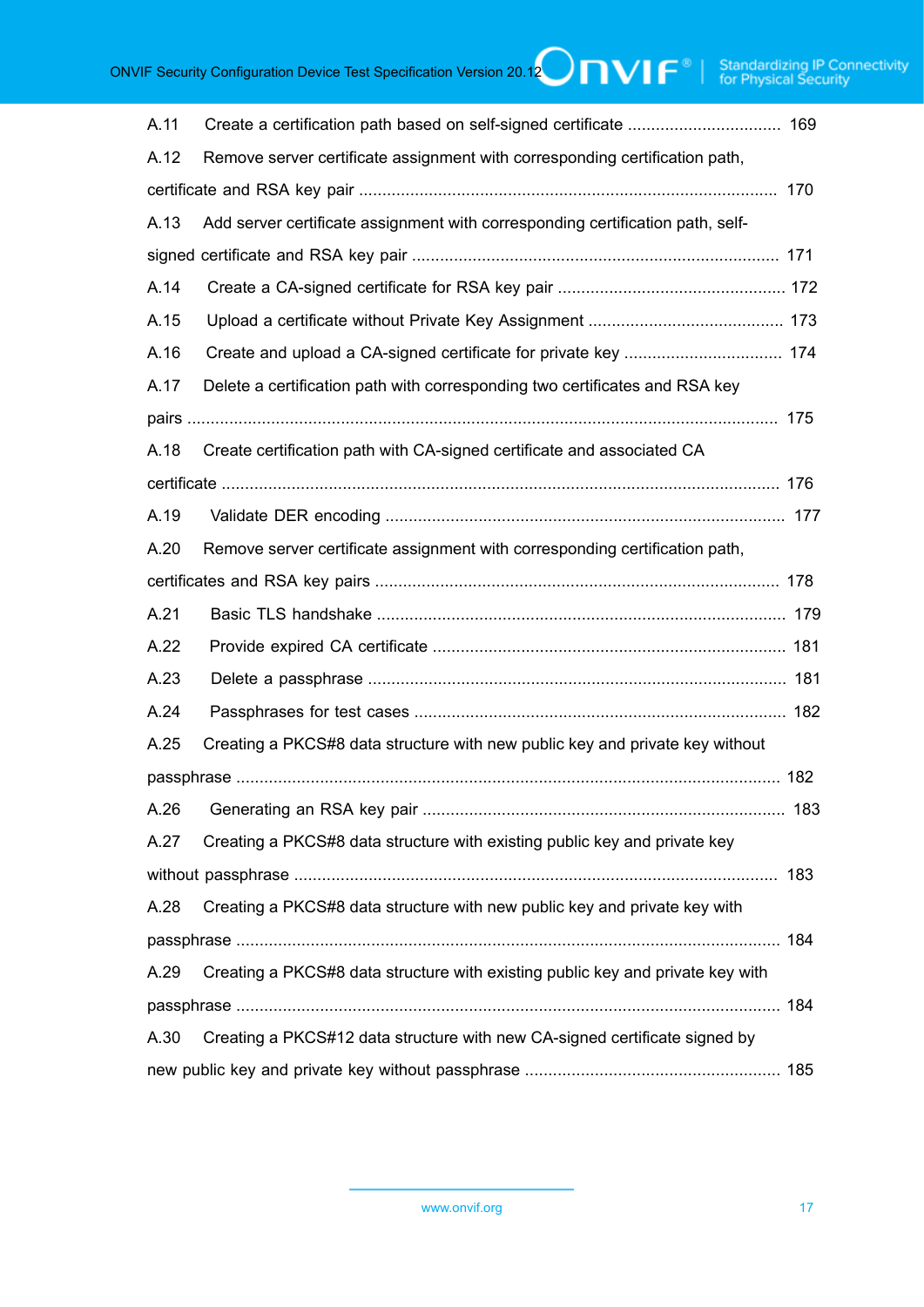| A.31                                                                                | Creating a PKCS#12 data structure with new CA-signed certificate signed by              |  |  |  |  |
|-------------------------------------------------------------------------------------|-----------------------------------------------------------------------------------------|--|--|--|--|
|                                                                                     |                                                                                         |  |  |  |  |
| A.32                                                                                | Creating a PKCS#12 data structure with existing CA-signed certificate and a             |  |  |  |  |
|                                                                                     |                                                                                         |  |  |  |  |
| Creating a PKCS#12 data structure with existing CA-signed certificate and a<br>A.33 |                                                                                         |  |  |  |  |
|                                                                                     |                                                                                         |  |  |  |  |
| A.34                                                                                |                                                                                         |  |  |  |  |
| A.35                                                                                | Delete a certification path with corresponding certificate and RSA key pair             |  |  |  |  |
|                                                                                     |                                                                                         |  |  |  |  |
| A.36                                                                                |                                                                                         |  |  |  |  |
| A.37                                                                                |                                                                                         |  |  |  |  |
| A.38                                                                                |                                                                                         |  |  |  |  |
| A.39                                                                                |                                                                                         |  |  |  |  |
| A.40                                                                                |                                                                                         |  |  |  |  |
| A.41                                                                                |                                                                                         |  |  |  |  |
| A.42                                                                                |                                                                                         |  |  |  |  |
| A.43                                                                                |                                                                                         |  |  |  |  |
| A.44                                                                                | Create a certification path validation policy with provided certificate identifier  199 |  |  |  |  |
| A.45                                                                                |                                                                                         |  |  |  |  |
| A.46                                                                                |                                                                                         |  |  |  |  |
| A.47                                                                                |                                                                                         |  |  |  |  |
| A.48                                                                                |                                                                                         |  |  |  |  |
| A.49                                                                                |                                                                                         |  |  |  |  |
| A.50                                                                                |                                                                                         |  |  |  |  |
| A.51                                                                                | Add server certificate assignment with corresponding certification path, CA             |  |  |  |  |
|                                                                                     |                                                                                         |  |  |  |  |
| A.52                                                                                |                                                                                         |  |  |  |  |
|                                                                                     |                                                                                         |  |  |  |  |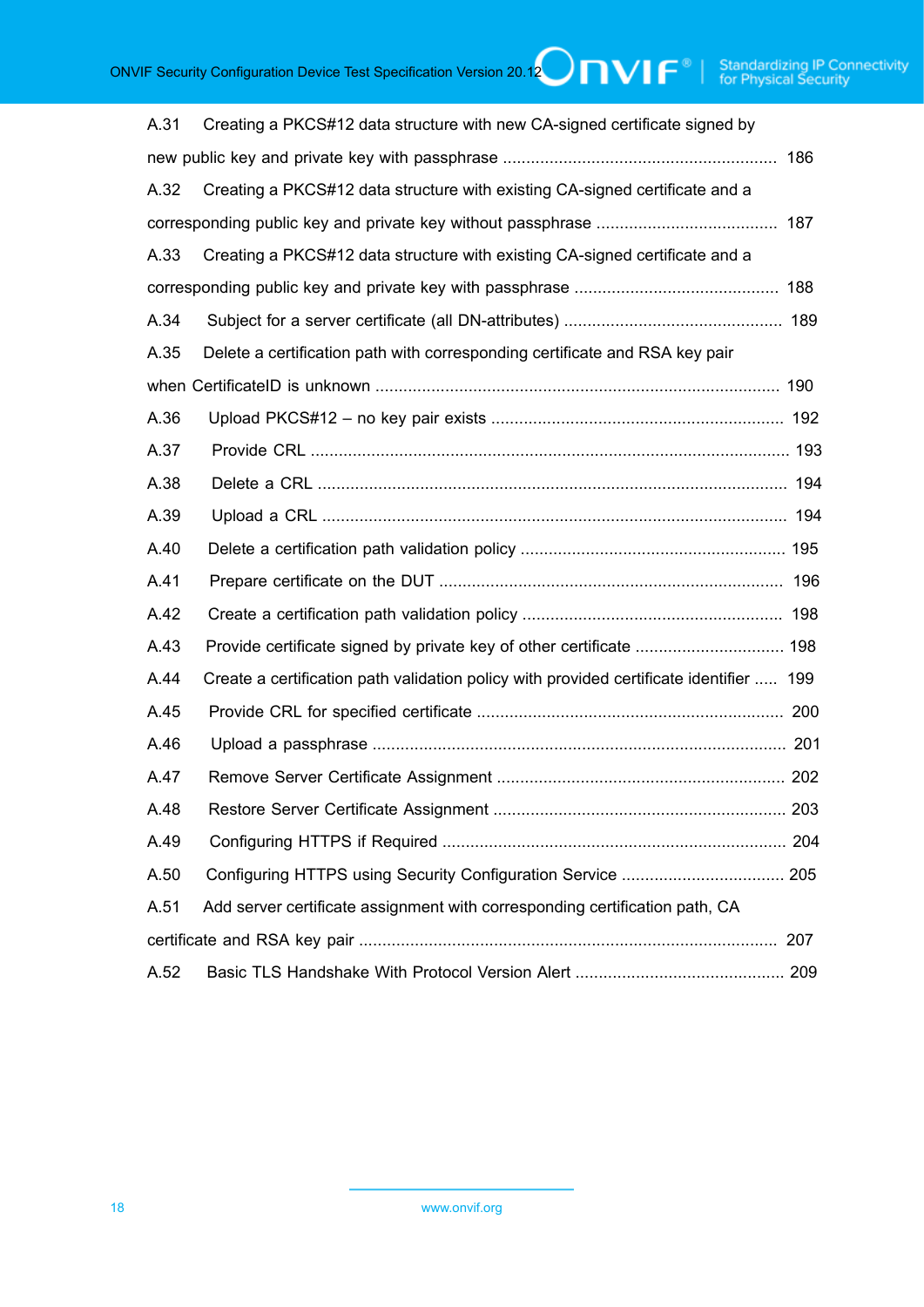# <span id="page-18-0"></span>**1 Introduction**

The goal of the ONVIF test specification set is to make it possible to realize fully interoperable IP physical security implementation from different vendors. The set of ONVIF test specification describes the test cases need to verify the [ONVIF Core Specs] and [ONVIF Conformance] requirements. In addition, the test cases are to be basic inputs for some Profile specification requirements. It also describes the test framework, test setup, pre-requisites, test policies needed for the execution of the described test cases.

This ONVIF Security Configuration Device Test Specification acts as a supplementary document to the [ONVIF Network Interface Specs], illustrating test cases need to be executed and passed. In addition, this specification acts as an input document to the development of test tool that will be used to test the ONVIF device implementation conformance towards ONVIF standard. This test tool is referred as ONVIF Client hereafter.

#### <span id="page-18-1"></span>1.1 Scope

This ONVIF Security Configuration Device Test Specification defines and regulates the conformance testing procedure for the ONVIF conformant devices. Conformance testing is meant to be functional black-box testing. The objective of this specification is to provide test cases to test individual requirements of ONVIF devices according to the ONVIF Security Configuration Service, which is defined in [ONVIF Security Configuration Service].

The principal intended purposes are:

- Provide self-assessment tool for implementations.
- Provide comprehensive test suite coverage for [ONVIF Network Interface Specs].

This specification does not address the following:

- Product use cases and non-functional (performance and regression) testing.
- SOAP Implementation Interoperability test i.e. Web Service Interoperability Basic Profile version 2.0 (WS-I BP 2.0).
- Full coverage of network protocol implementation test for HTTP, HTTPS, RTP, RTSP, and TLS protocols.

The set of ONVIF Test Specification will not cover the complete set of requirements as defined in [ONVIF Network Interface Specs]; instead, it will cover its subset.

This ONVIF Security Configuration Device Test Specification covers the ONVIF Security Configuration Service, which is a functional block of [ONVIF Network Interface Specs]. The following section gives a brief overview of each functional block and its scope.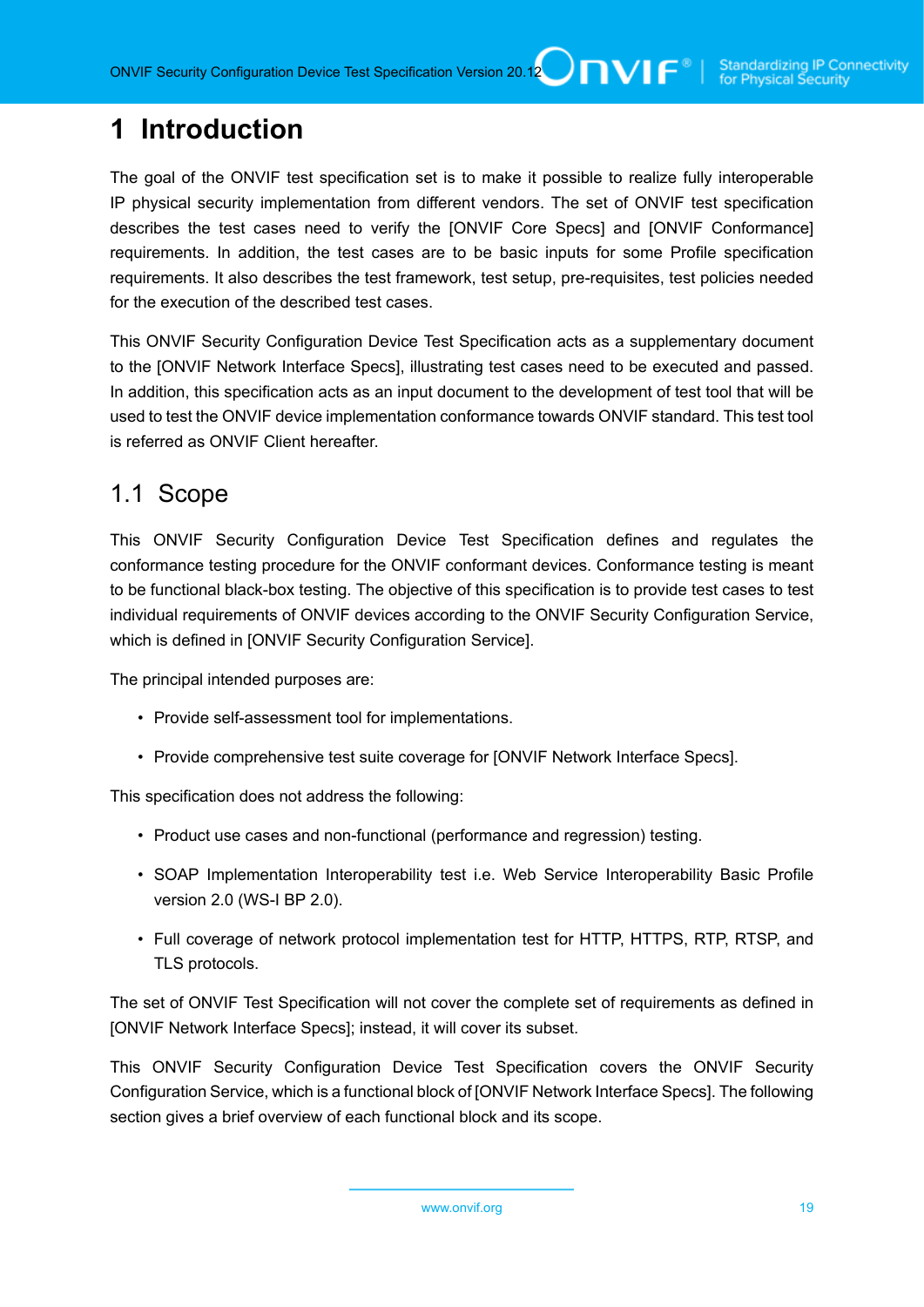### <span id="page-19-0"></span>1.1.1 Keystore

The Keystore section covers the test cases needed for storage and management of keys on an ONVIF device.

The scope of this specification section is to cover the following functions:

- Create RSA Key Pair
- Get Key Status
- Get Private Key Status
- Get All Keys
- Delete Key

# <span id="page-19-1"></span>1.1.2 Certificate Management

The Certificate Management section covers the test cases needed for storage and management of certificates on an ONVIF device.

The scope of this specification section is to cover the following functions:

- Create PKCS#10 Certification Request
- Create Self-Signed Certificate
- Upload Certificate
- Get Certificate
- Get All Certificates
- Delete Certificate
- Create Certification Path
- Get Certification Path
- Get All Certification Paths
- Delete Certification Path

## <span id="page-19-2"></span>1.1.3 TLS Server

The TLS Server section covers the test cases needed for configuring the TLS server on an ONVIF device.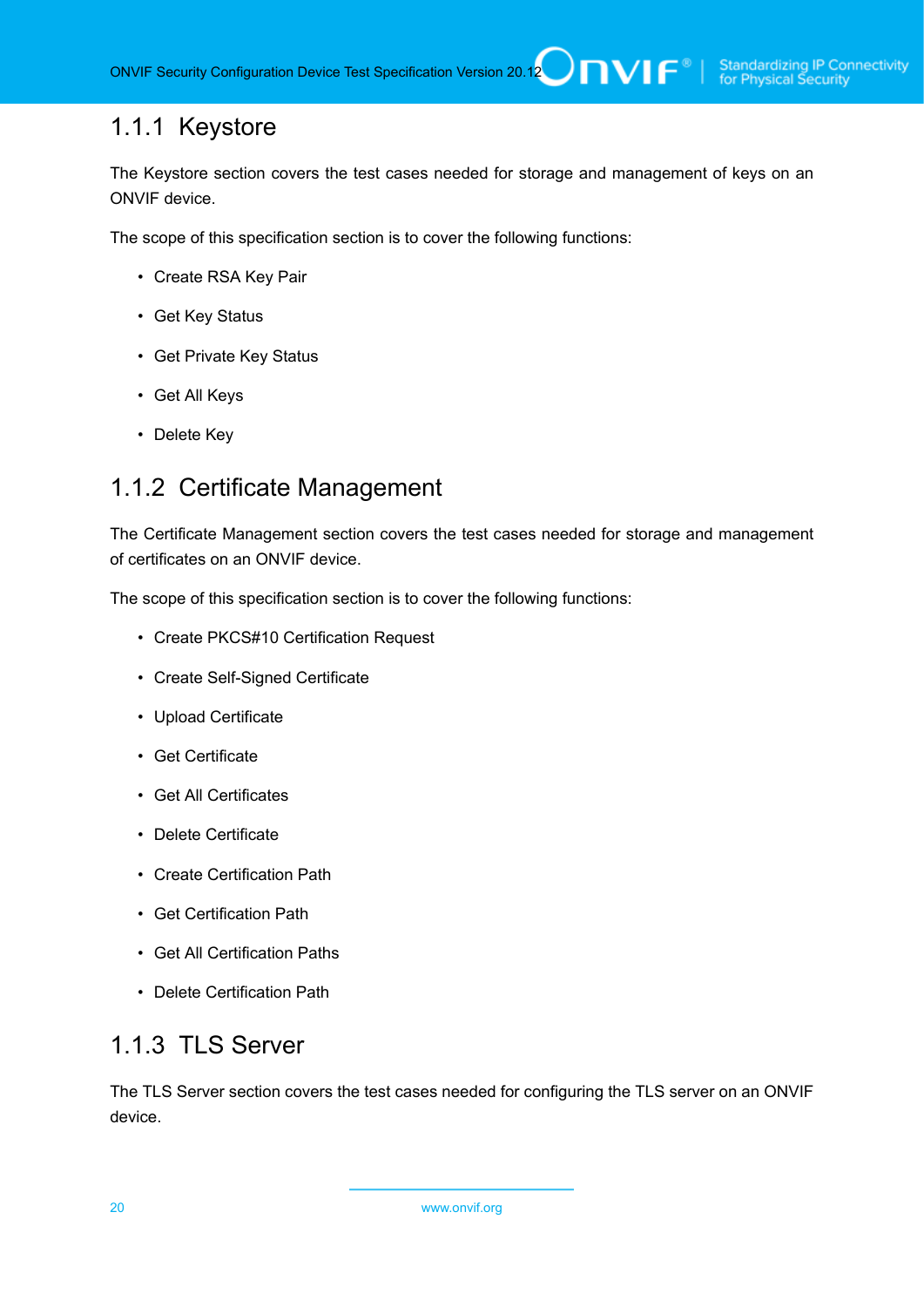The scope of this specification section is to cover the following functions:

- Add Server Certificate Assignment
- Remove Server Certificate Assignment
- Replace Server Certificate Assignment
- Get Assigned Server Certificates
- Basic TLS Handshake
- TLS client authentication
- Add certification path validation policies assignment
- Delete certification path validation policies assignment
- Replace certification path validation policy assignment
- Get certification path validation policies assignment

#### <span id="page-20-0"></span>1.1.4 Referential integrity

The Referential integrity section covers the test cases needed for referential integrity checks on an ONVIF device.

#### <span id="page-20-1"></span>1.1.5 Capabilities

The Capabilities section covers the test cases needed for getting capabilities from an ONVIF device.

The scope of this specification section is to cover the following functions:

- Getting capabilities with GetServiceCapabilities command
- Getting capabilities with GetServices command

#### <span id="page-20-2"></span>1.1.6 Off-Device Key Generation Operations

The Off-Device Key Generation Operations section covers the test cases needed for uploading keys to an ONVIF device, potentially along with a certificate for the key, based on the PKCS#8 [RFC 5958] and PKCS#12 [PKCS#12] data structures.

The scope of this specification section is to cover the following functions:

• Upload Passphrase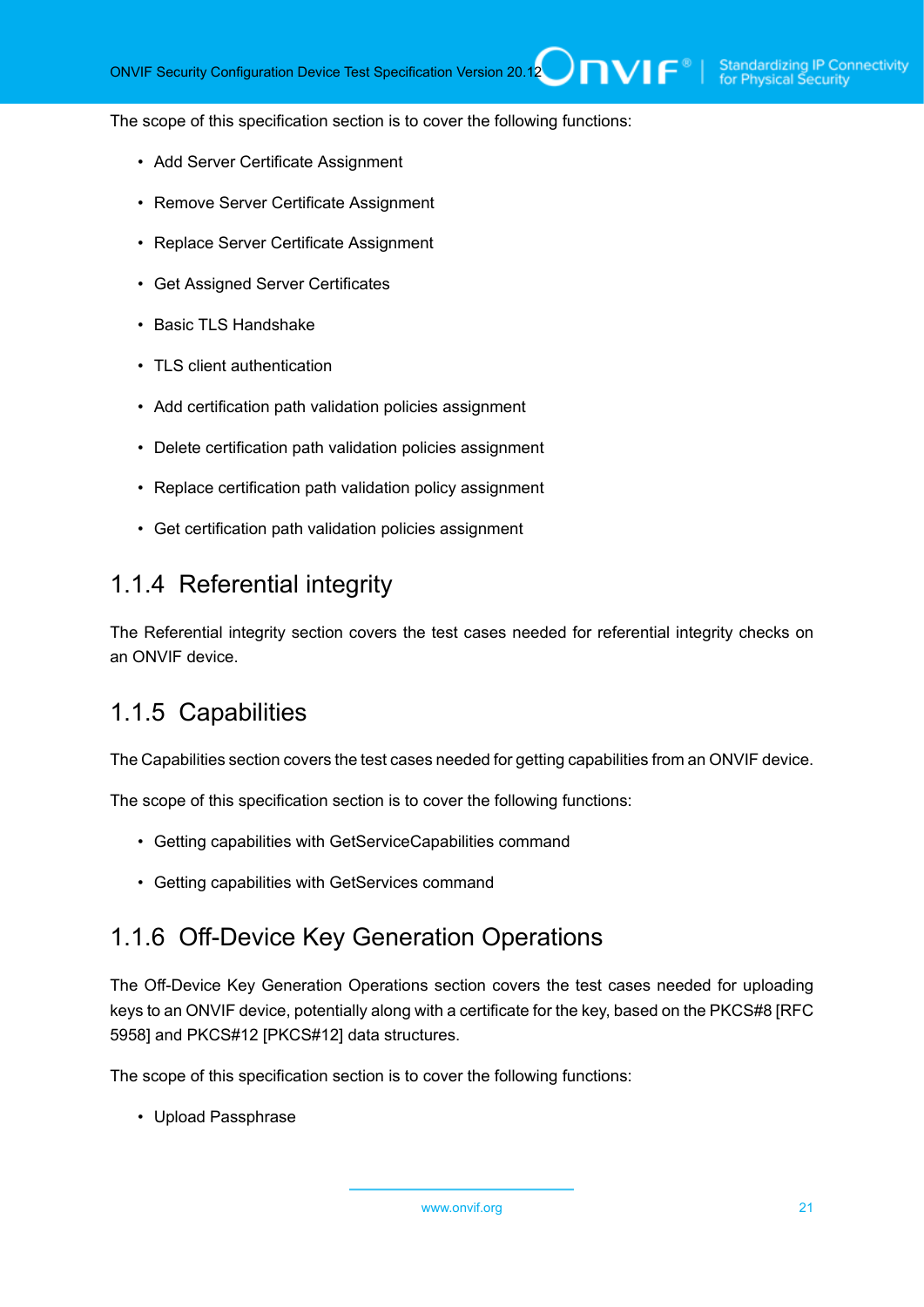- Delete Passphrase
- Upload key pair in PKCS#8 data structure
- Upload certificate with private key in PKCS#12 data structure

#### <span id="page-21-0"></span>1.1.7 Certificate-based Client Authentication

The Certificate-based Client Authentication section covers the test cases needed for CRL management on an ONVIF device.

The scope of this specification section is to cover the following functions:

- Upload CRL
- Get All CRLs
- Delete CRL
- Create certification path validation policy
- Get certification path validation policies
- Delete certification path validation policy
- Get certification path validation policy

#### <span id="page-21-1"></span>1.1.8 TLS Versions

The TLS Versions section covers the test cases needed for disabling and enabling TLS versions on an ONVIF device.

The scope of this specification section is to cover the following functions:

- Get list of Enabled TLS Versions
- Set list of Enabled TLS Versions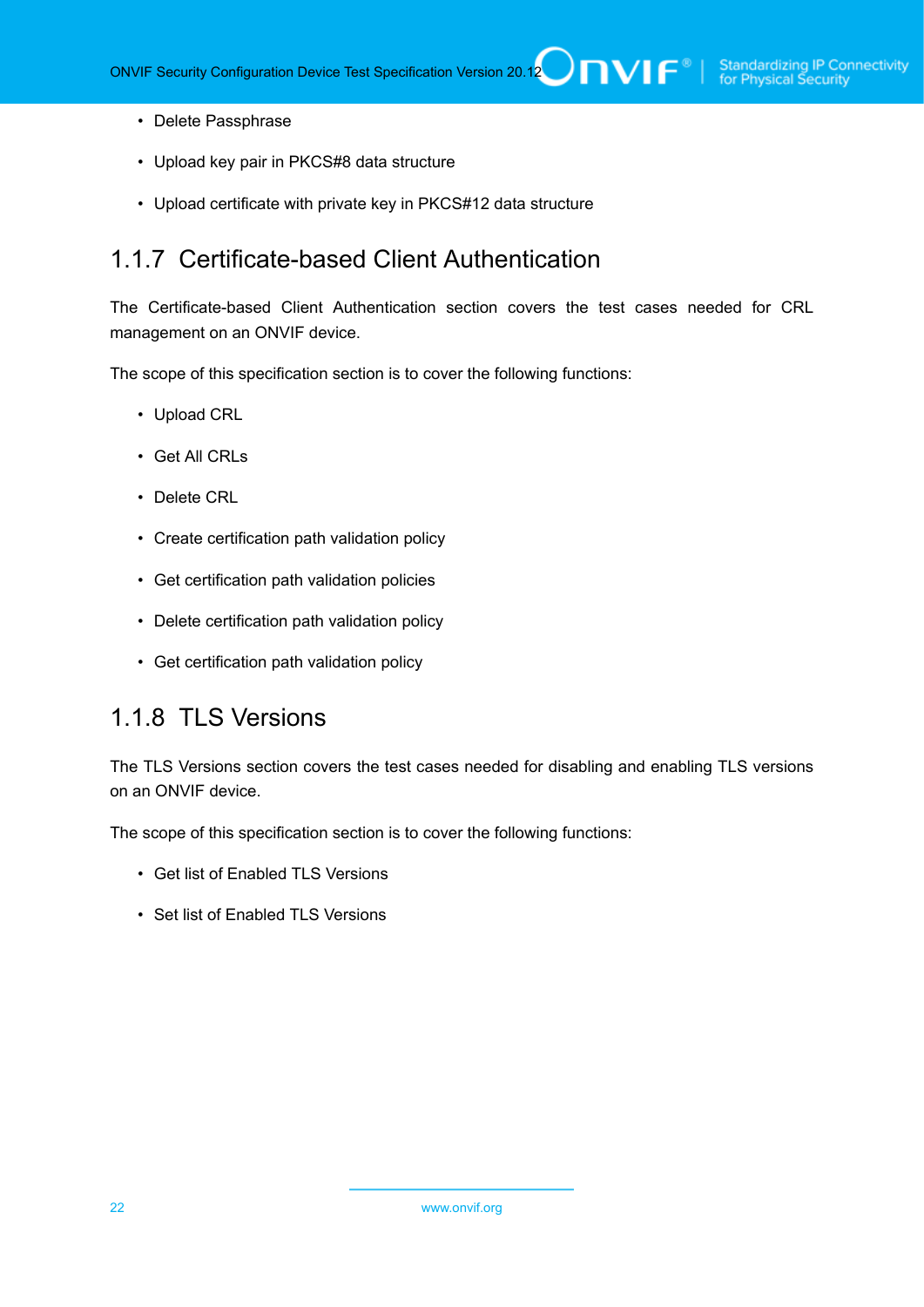# <span id="page-22-0"></span>**2 Normative references**

• [ONVIF Conformance] ONVIF Conformance Process Specification:

<https://www.onvif.org/profiles/conformance/>

• [ONVIF Profile Policy] ONVIF Profile Policy:

<https://www.onvif.org/profiles/>

• [ONVIF Network Interface Specs] ONVIF Network Interface Specification documents:

<https://www.onvif.org/profiles/specifications/>

• [ONVIF Core Specs] ONVIF Core Specifications:

<https://www.onvif.org/profiles/specifications/>

• [ONVIF Security Configuration Service] ONVIF Security Configuration Specifications:

<https://www.onvif.org/profiles/specifications/>

• [ONVIF Base Test] ONVIF Base Device Test Specifications:

<https://www.onvif.org/profiles/conformance/device-test/>

• [ISO/IEC Directives, Part 2] ISO/IEC Directives, Part 2, Annex H:

<http://www.iso.org/directives>

• [ISO 16484-5] ISO 16484-5:2014-09 Annex P:

<https://www.iso.org/obp/ui/#!iso:std:63753:en>

• [SOAP 1.2, Part 1] W3C SOAP 1.2, Part 1, Messaging Framework:

<http://www.w3.org/TR/soap12-part1/>

• [XML-Schema, Part 1] W3C XML Schema Part 1: Structures Second Edition:

<http://www.w3.org/TR/xmlschema-1/>

• [XML-Schema, Part 2] W3C XML Schema Part 2: Datatypes Second Edition:

<http://www.w3.org/TR/xmlschema-2/>

• [WS-Security] "Web Services Security: SOAP Message Security 1.1 (WS-Security 2004)", OASIS Standard, February 2006.: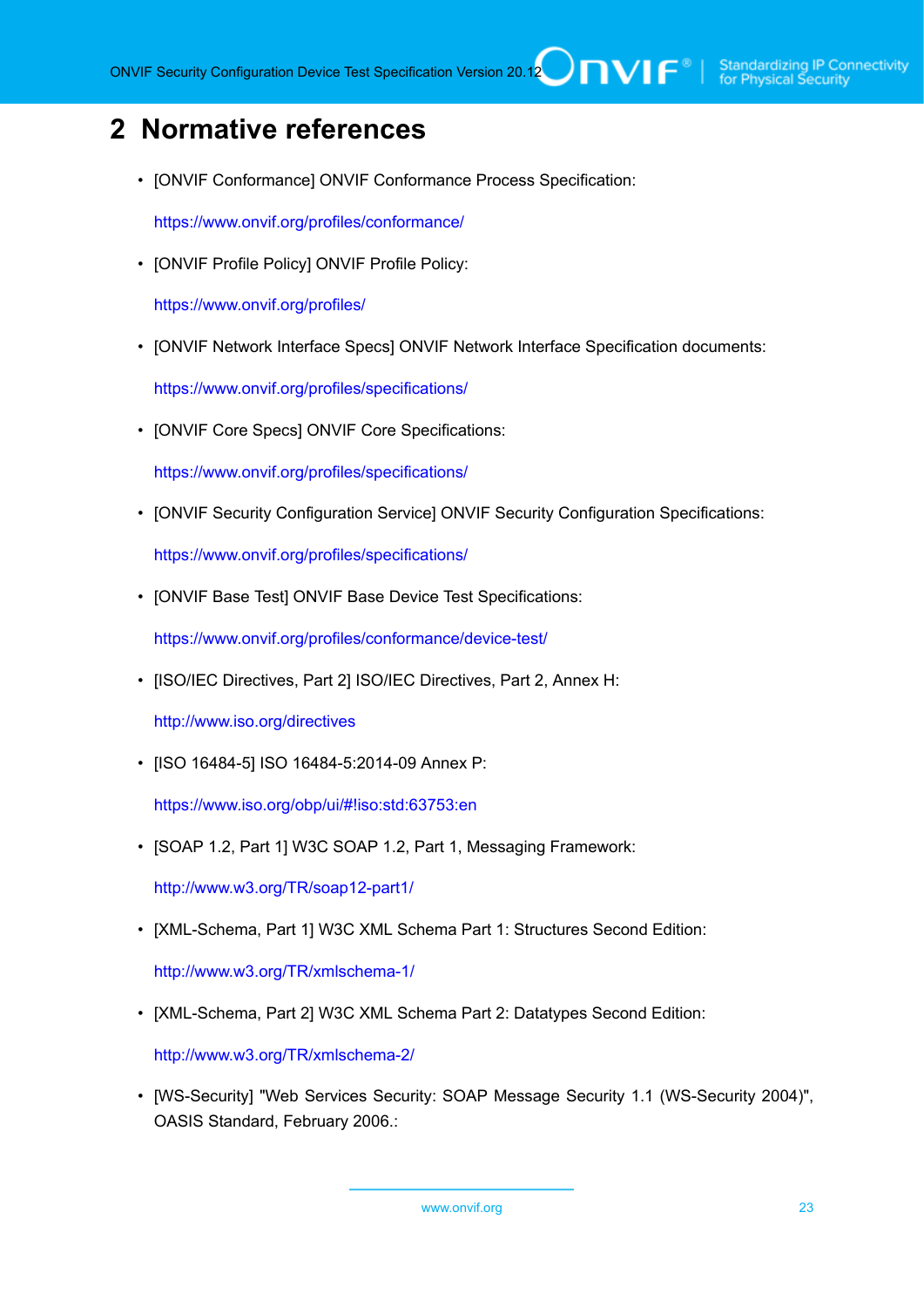[http://www.oasis-open.org/committees/download.php/16790/wss-v1.1-spec-os-](http://www.oasis-open.org/committees/download.php/16790/wss-v1.1-spec-os-SOAPMessageSecurity.pdf)[SOAPMessageSecurity.pdf](http://www.oasis-open.org/committees/download.php/16790/wss-v1.1-spec-os-SOAPMessageSecurity.pdf)

• [RFC 3447] "Public-Key Cryptography Standards (PKCS) #1: RSA Cryptography Specifications Version 2.1", J. Jonsson, B. Kaliski, February 2003.:

 $\mathsf{J}\mathsf{D}\mathsf{V}\mathsf{I}\mathsf{F}^\ast$ 

<https://www.ietf.org/rfc/rfc3447.txt>

• [RFC 5280] "Internet X.509 Public Key Infrastructure Certificate and Certificate Revocation List (CRL) Profile", D. Cooper et. al., May 2008.:

<http://www.ietf.org/rfc/rfc5280.txt>

• [RFC 5958] "Asymmetric Key Packages", S. Turner, August 2010.:

<https://tools.ietf.org/html/rfc5958>

• [RFC 5959] "Algorithms for Asymmetric Key Package Content Type", S. Turner, August 2010.:

<https://www.ietf.org/rfc/rfc5959.txt>

• [PKCS#12] "Personal Information Exchange Syntax v1.0", RSA Laboratories, June 24, 1999.: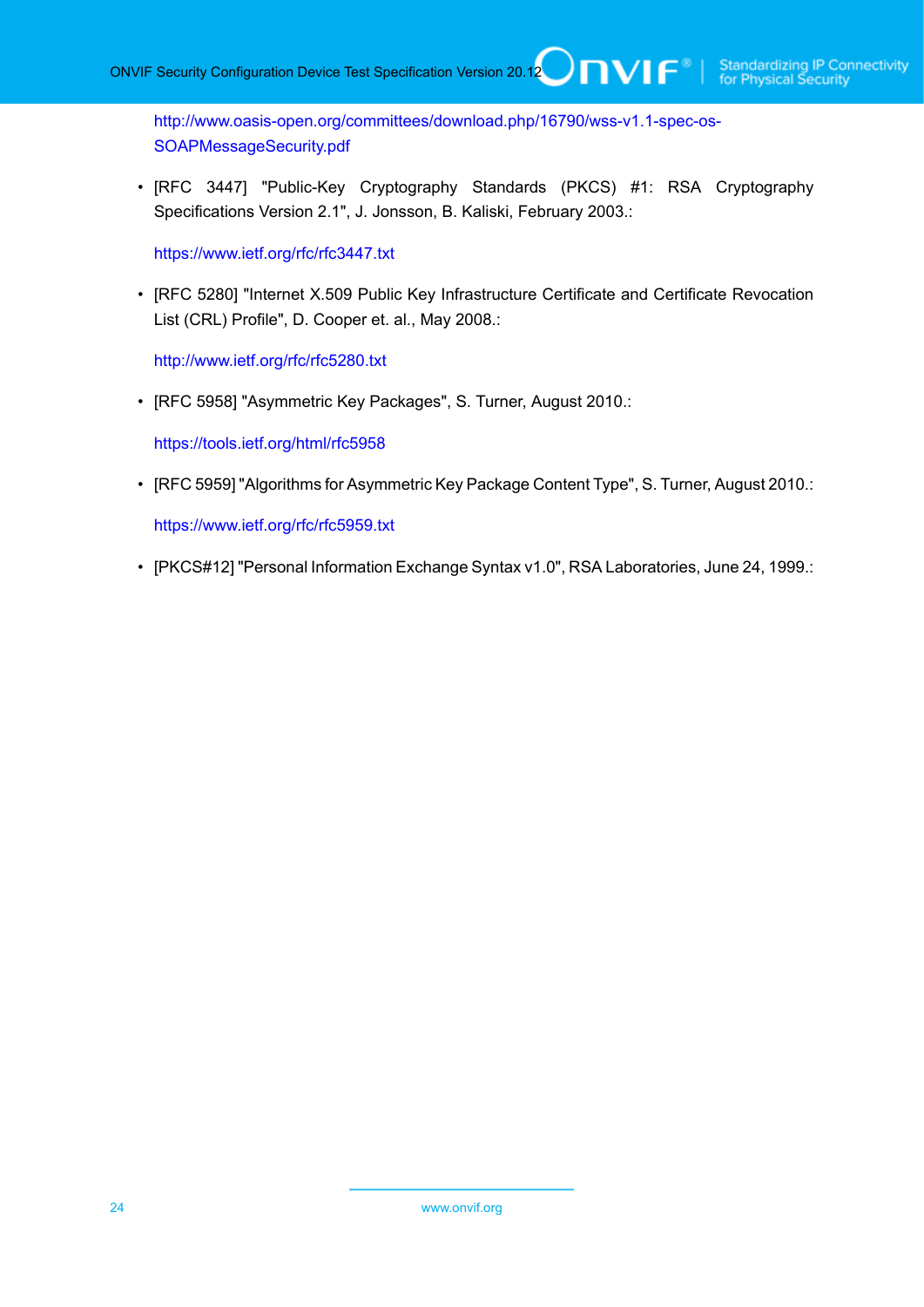# <span id="page-24-0"></span>**3 Terms and Definitions**

#### <span id="page-24-1"></span>3.1 Conventions

The key words "shall", "shall not", "should", "should not", "may", "need not", "can", "cannot" in this specification are to be interpreted as described in [ISO/IEC Directives Part 2].

### <span id="page-24-2"></span>3.2 Definitions

This section defines terms that are specific to the ONVIF Security Configuration Service and tests. For a list of applicable general terms and definitions, please see [ONVIF Base Test].

| <b>Key</b>                     | A key is an input to a cryptographic algorithm. Sufficient<br>randomness of the key is usually a necessary condition for<br>the security of the algorithm. This specification supports RSA<br>key pairs as keys.                                                                                                                                                            |
|--------------------------------|-----------------------------------------------------------------------------------------------------------------------------------------------------------------------------------------------------------------------------------------------------------------------------------------------------------------------------------------------------------------------------|
| <b>Key Pair</b>                | A key that consists of a public key and (optionally) a private<br>key.                                                                                                                                                                                                                                                                                                      |
| RSA key pair                   | A key pair that is accepted as input by the RSA algorithm.                                                                                                                                                                                                                                                                                                                  |
| <b>Digital Signature</b>       | A digital signature for an object allows to verify the object's<br>authenticity, i.e., to check whether the object has in fact been<br>created by the signer and has not been modified afterwards.<br>A digital signature is based on a key pair, where the private<br>key is used to create the signature and the public key is used<br>for verification of the signature. |
| <b>Certificate</b>             | A certificate as used in this specification binds a public<br>key to a subject entity. The certificate is digitally signed by<br>the certificate issuer (the certification authority) to allow for<br>verifying its authenticity.                                                                                                                                           |
| <b>Certification Path</b>      | A certification path is a sequence of certificates in which the<br>signature of each certificate except for the last certificate can<br>be verified with the subject public key in the next certificate<br>in the sequence.                                                                                                                                                 |
| <b>Certification Authority</b> | A certification authority is an entity that issues certificates to<br>subject entities.                                                                                                                                                                                                                                                                                     |
| <b>Alias</b>                   | An alias is a name for an object on the device that is chosen<br>by the client and treated transparently by the device.                                                                                                                                                                                                                                                     |

#### <span id="page-24-3"></span>3.3 Abbreviations

This section describes abbreviations used in this document.

- **CA** Certification Authority
- **CSR** Certificate Signing Request (also called Certification Request)
- **SHA** Secure Hashing Algorithm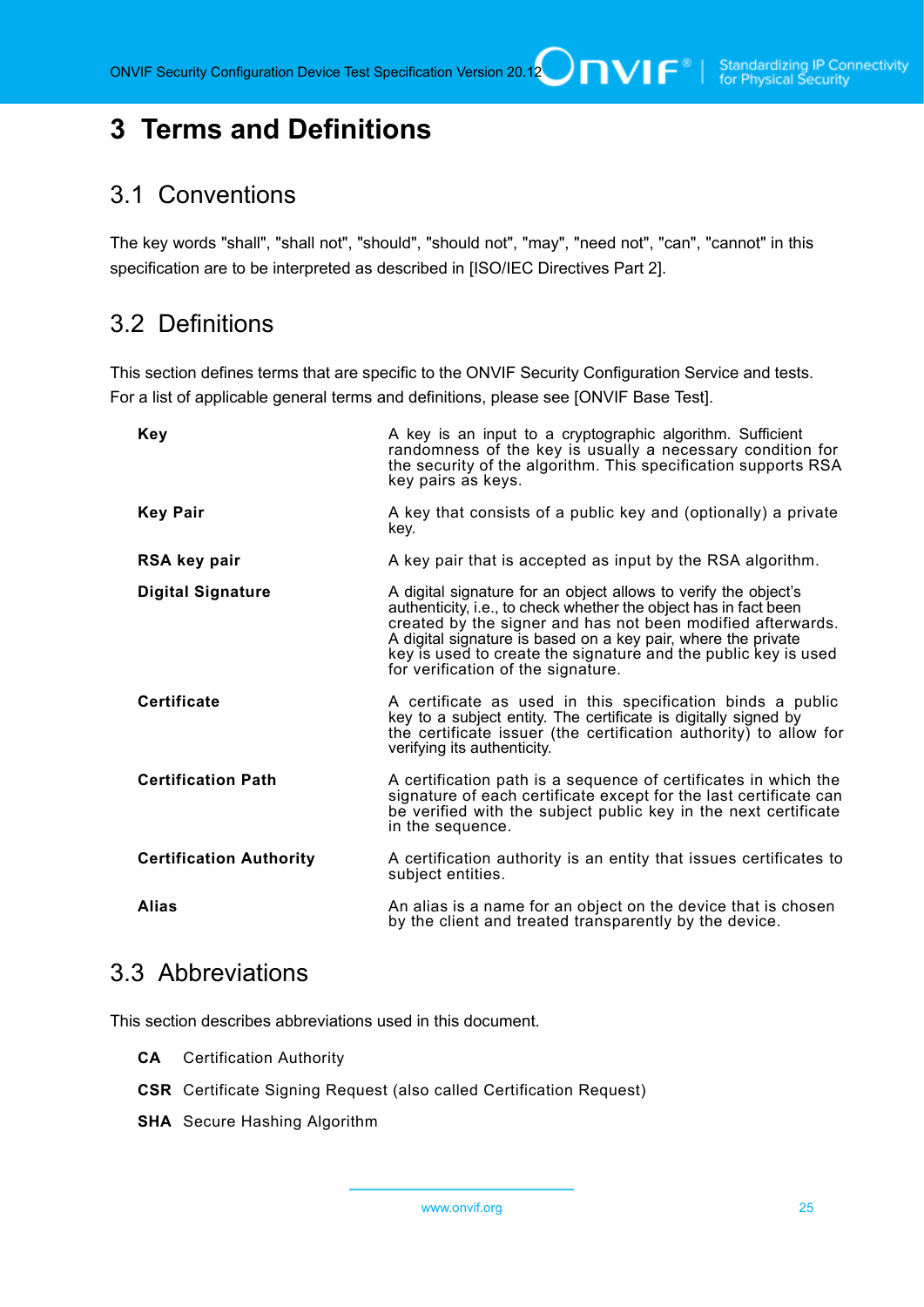**TLS** Transport Layer Security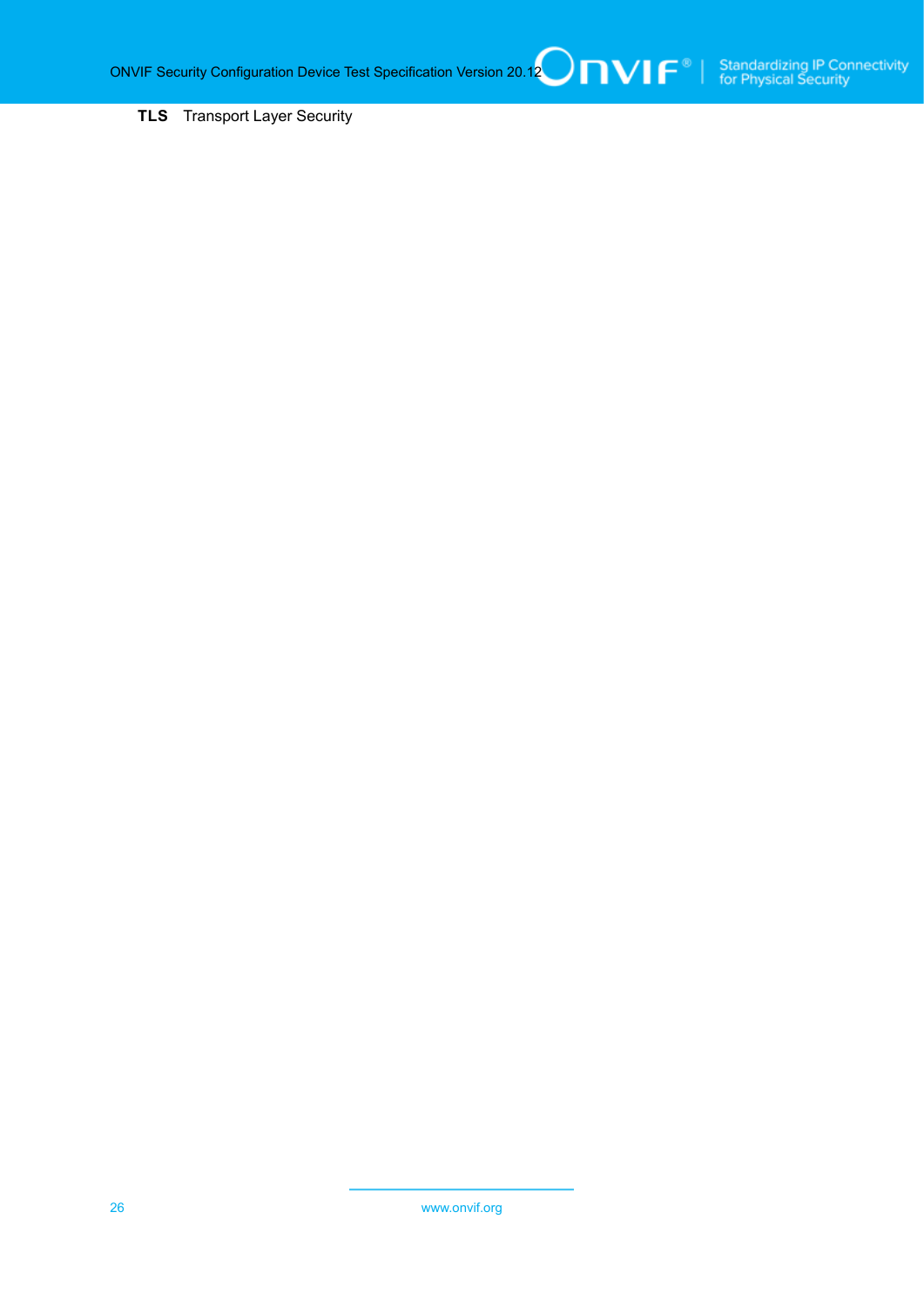# <span id="page-26-0"></span>**4 Test Overview**

This section provides information the test setup procedure and required prerequisites, and the test policies that should be followed for test case execution.

## <span id="page-26-1"></span>4.1 Test Setup

# <span id="page-26-2"></span>4.1.1 Network Configuration for DUT

The generic test configuration for the execution of test cases defined in this document is as shown below (Figure 4.1).

Based on the individual test case requirements, some of the entities in the below setup may not be needed for the execution of those corresponding test cases.





**DUT:** ONVIF device to be tested. Hereafter, this is referred to as DUT (Device Under Test).

**ONVIF Client (Test Tool):** Tests are executed by this system and it controls the behavior of the DUT. It handles both expected and unexpected behavior.

**HTTP Proxy:** provides facilitation in case of RTP and RTSP tunneling over HTTP.

**Wireless Access Point:** provides wireless connectivity to the devices that support wireless connection.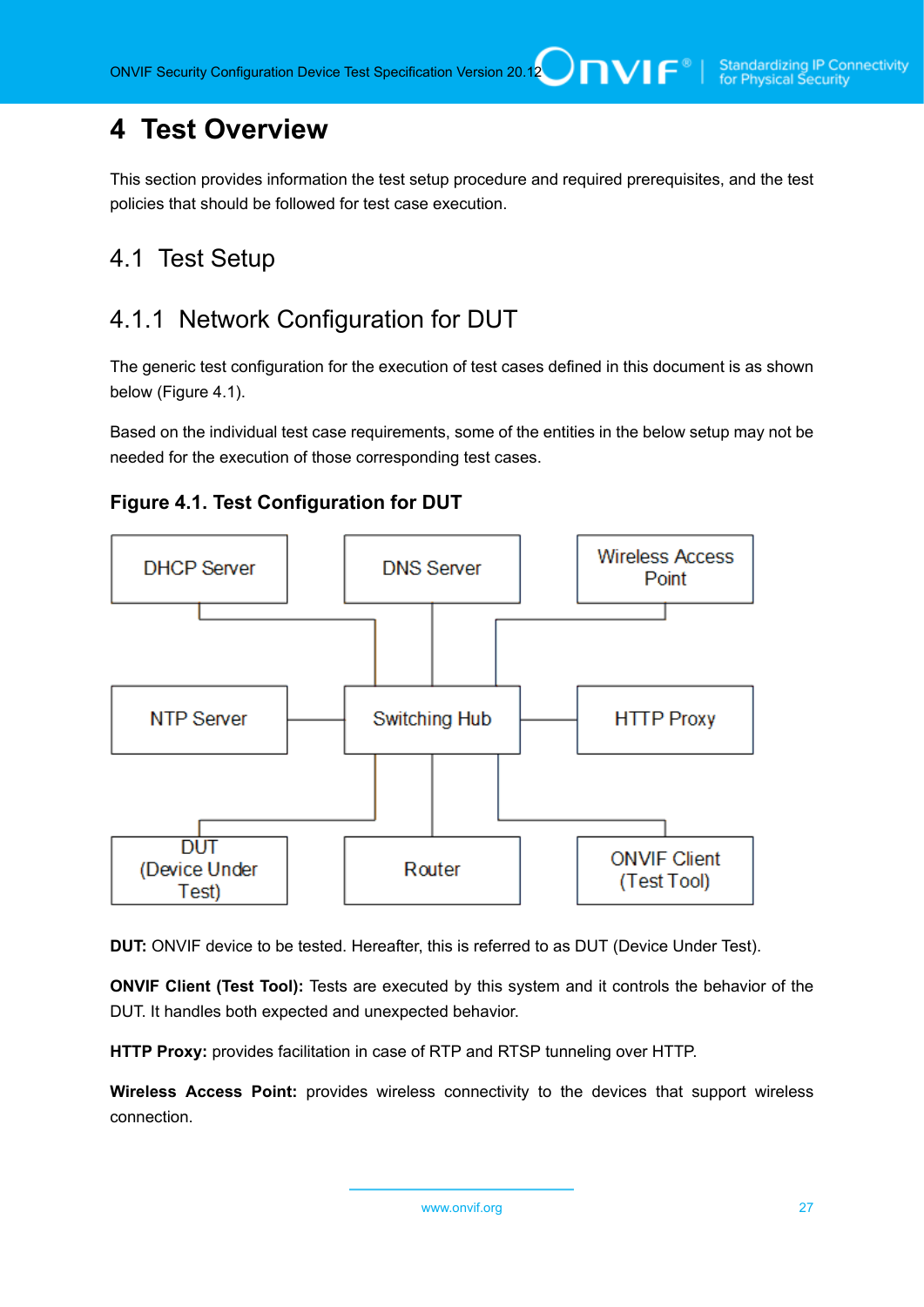**DNS Server:** provides DNS related information to the connected devices.

**DHCP Server:** provides IPv4 Address to the connected devices.

**NTP Server:** provides time synchronization between ONVIF Client and DUT.

**Switching Hub:** provides network connectivity among all the test equipments in the test environment. All devices should be connected to the Switching Hub. When running multiple test instances in parallel on the same network, the Switching Hub should be configured to use filtering in order to avoid multicast traffic being flooded to all ports, because this may affect test stability.

<span id="page-27-0"></span>**Router:** provides router advertisements for IPv6 configuration.

#### 4.2 Prerequisites

The pre-requisites for executing the test cases described in this Test Specification are:

- The DUT shall be configured with an IPv4 address.
- The DUT shall be IP reachable in the test configuration.
- The DUT shall be able to be discovered by the Test Tool.
- The DUT shall be configured with the time, i.e. manual configuration of UTC time and if NTP is supported by the DUT then NTP time shall be synchronized with NTP Server.
- The DUT time and Test tool time shall be synchronized with each other either manually or by a common NTP server.
- The ONVIF Client supports both WS-Security Username Token profile and HTTP digest authentication as authentication functionalities and selects the authentication method to use based on the procedure defined in Sect. 3.3.6 (Authentication method selection as a testing framework) of [ONVIF Base Test Spec].
- The user account that is used by the ONVIF Client for issuing commands to the DUT has administrative rights.
- The ONVIF Client shall have access to a certification authority.
- The DUT shall have enough free storage capacity for RSA key pairs that is required for test cases (see test cases pre-requisites for more information).
- The DUT shall have enough free storage capacity for certificates that is required for test cases (see test cases pre-requisites for more information).
- The DUT shall have enough free storage capacity for certification paths that is required for test cases (see test cases pre-requisites for more information).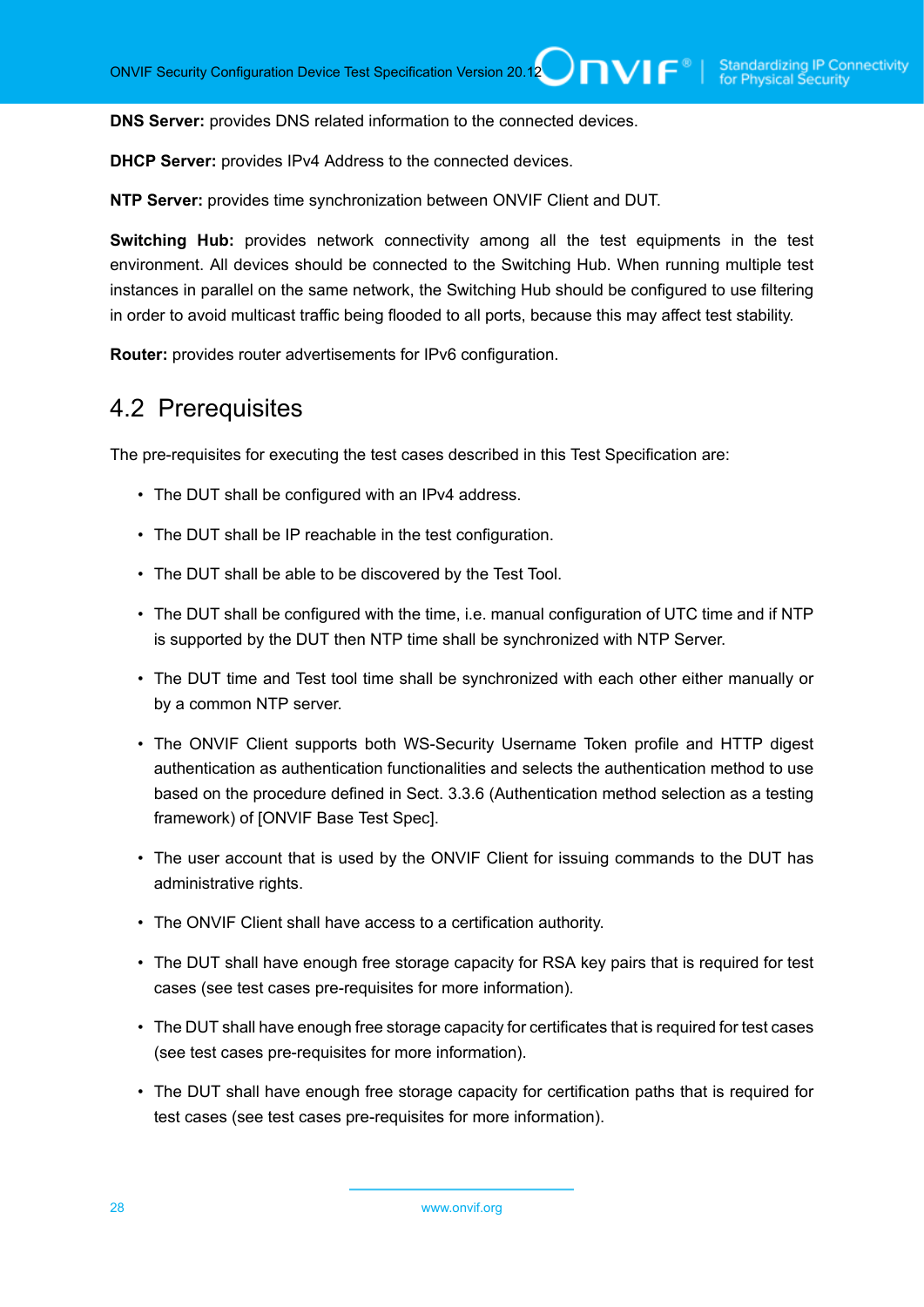• The DUT shall have enough free storage capacity for server certificate assignment that is required for test cases (see test cases pre-requisites for more information).

# <span id="page-28-0"></span>4.3 Test Policy

This section describes the test policies specific to the test case execution of each functional block.

<span id="page-28-1"></span>The DUT shall adhere to the test policies defined in this section.

# 4.3.1 General Policy

The test policies specific to the test case execution of all functional blocks:

- If a DUT method produces a fault that is not explicitly stated as expected in the test procedure of a test case, the result of the test case shall be FAIL.
- Assertions in a test procedure are defined using the verb verify, e.g., "ONVIF Client verifies that list l contains ID x", with the following semantics:
	- If the assertion holds, the test proceeds with the next step in the test procedure.
	- If the assertion does not hold, the test result shall be FAIL.

## <span id="page-28-2"></span>4.3.2 Keystore

The test policies specific to the test case execution of Keystore functional block:

- DUT shall give the ONVIF Security Configuration Service entry point by GetServices command, if DUT supports this service. Otherwise, these test cases will be skipped.
- The DUT shall support on-board generation of an RSA key pair.
- The following tests are performed about key management
	- The DUT generates an RSA key pair status handling is done with polling.
	- The DUT generates an RSA key pair status handling is done with event.
	- The DUT returns whether a key pair in the keystore contains a private key.
	- The status of a key in the DUT's keystore is returned correctly.
	- A key is deleted correctly from the keystore on the DUT.

Please, refer to [Section 5.1](#page-33-1) for Keystore Test Cases.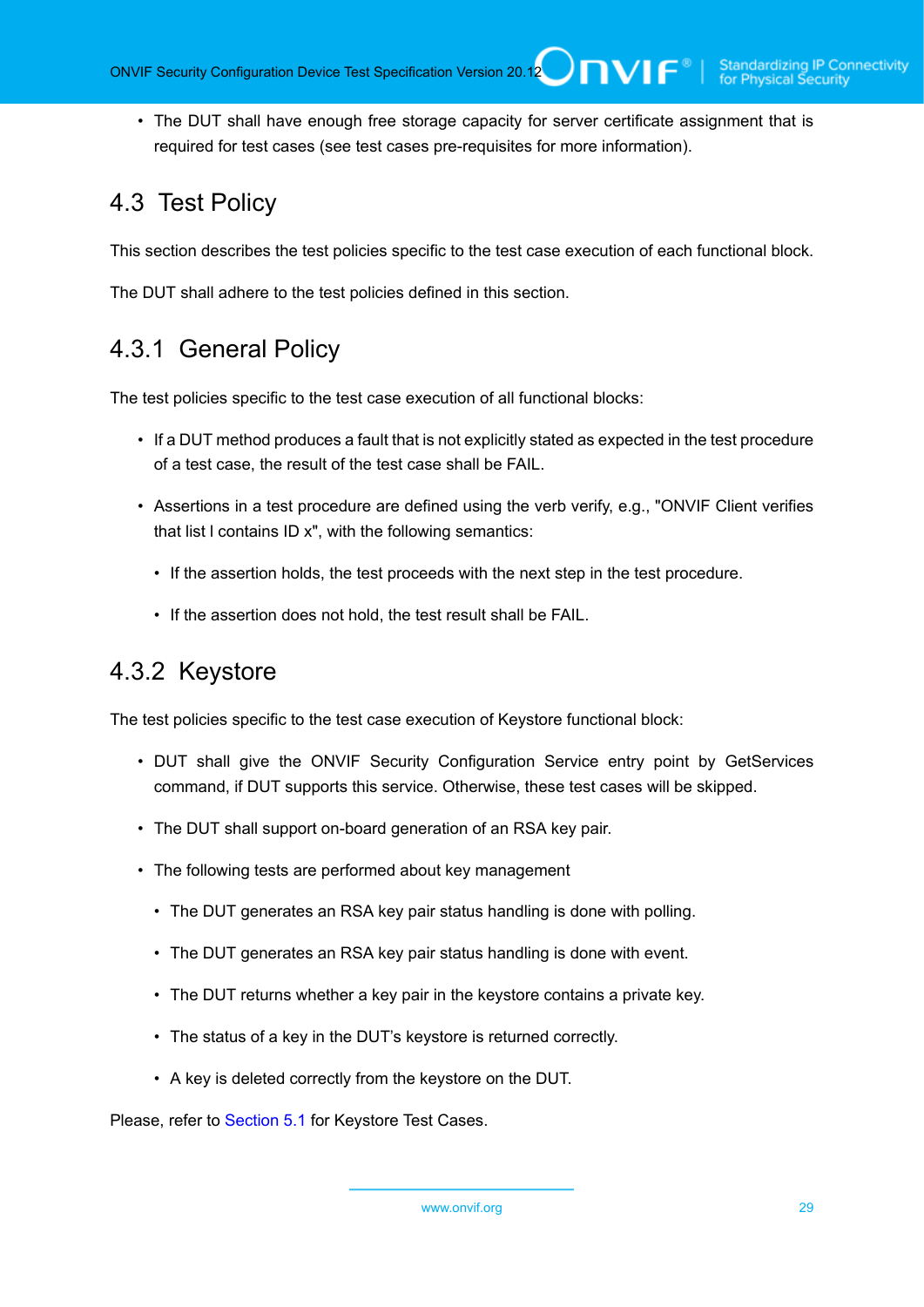## <span id="page-29-0"></span>4.3.3 Certificate Management

The test policies specific to the test case execution of Certificate Management functional block:

- DUT shall give the ONVIF Security Configuration Service entry point by GetServices command, if DUT supports this service. Otherwise, these test cases will be skipped.
- The DUT shall support generating a PKCS#10 certification request.
- The DUT shall support creating a self-signed certificate.
- The following tests are performed about certificate management
	- The DUT correctly supports external certification for a key pair in the keystore.
	- The DUT correctly generates a self-signed certificate for a key pair in the keystore.
	- The ONVIF Client can upload a certificate to the DUT.
	- A certificate from the keystore on the DUT is correctly returned to the ONVIF client.
	- All certificates in the keystore on the DUT are correctly returned to the ONVIF client.
	- The ONVIF Client can delete a certificate from the keystore on the DUT.
	- Certificates in the keystore on the DUT can be correctly combined to a certification path.
	- A certification path stored in the keystore on the DUT can be correctly deleted.

<span id="page-29-1"></span>Please, refer to [Section 5.2](#page-41-0) for Certificate Management Test Cases.

#### 4.3.4 TLS Server

The test policies specific to the test case execution of TLS Server functional block:

- DUT shall give the ONVIF Security Configuration Service entry point by GetServices command, if DUT supports this service. Otherwise, these test cases will be skipped.
- The DUT shall implement a TLS server.
- The following tests are performed for the TLS server
	- A certification path is assigned to the TLS server.
	- A certification path is received from the TLS server.
	- A certification path assignment is removed from the TLS server.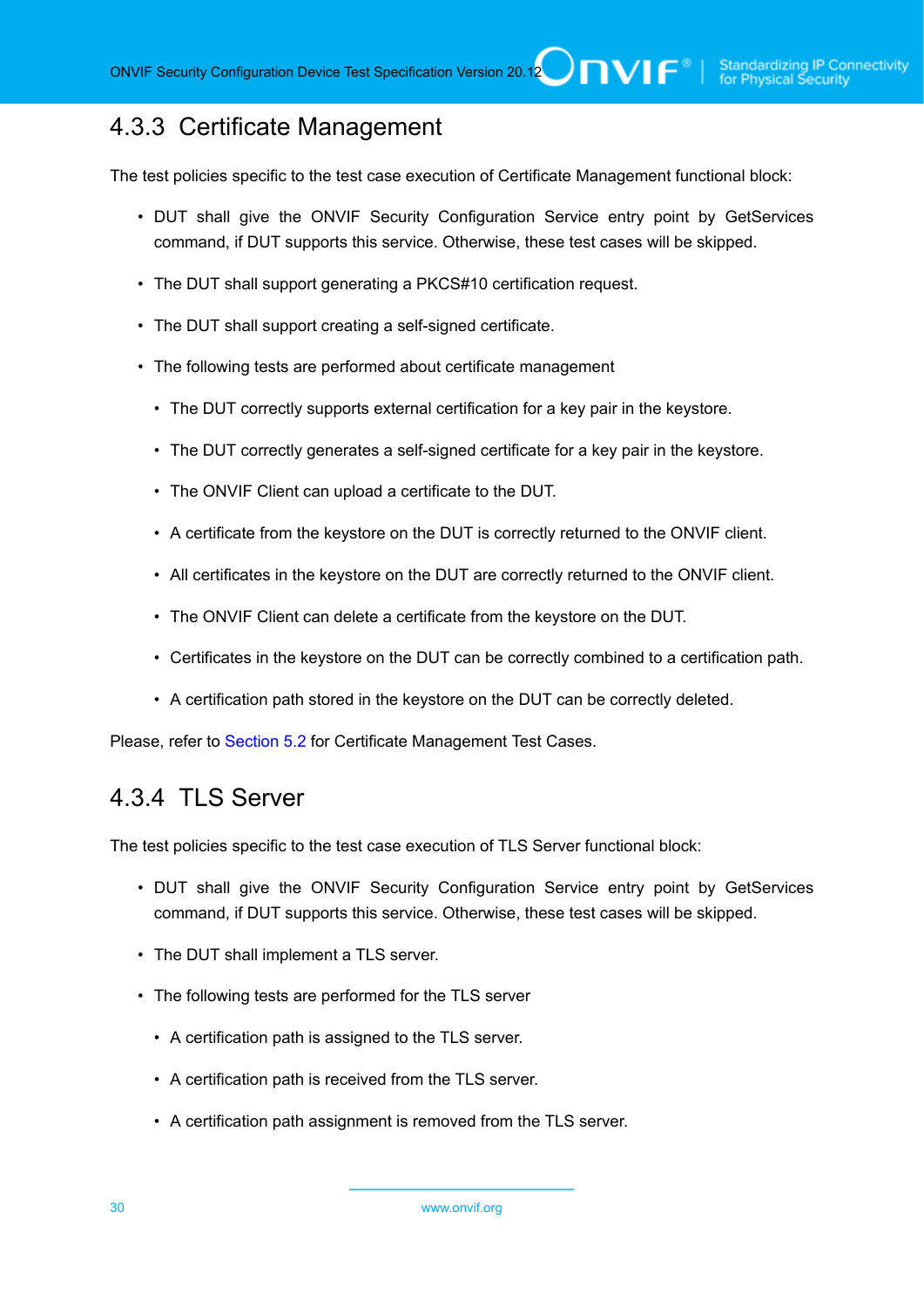- A certification path assignment to the TLS server is replaced by another certification path assignment.
- Basic TLS Handshake
- Basic TLS Handshake after Replace Server Certificate Assignment
- The following tests are performed for the TLS server in case certificate along with an RSA private key in a PKCS#12 data structure upload is supported by the DUT
	- Basic TLS Handshake with Replace Server Certification Path and PKCS#12
- The following tests are performed for the TLS server in case TLS client authentication is supported by the DUT
	- TLS client authentication self-signed TLS server certificate with on-device RSA key pair
	- CRL processing with on-device RSA key pair
	- Replace certification path validation policy assignment

<span id="page-30-0"></span>Please, refer to [Section 5.3](#page-82-0) for TLS Server Test Cases.

#### 4.3.5 Referential Integrity

The test policies specific to the test case execution of Referential integrity functional block:

- DUT shall give the ONVIF Security Configuration Service entry point by GetServices command, if DUT supports this service. Otherwise, these test cases will be skipped.
- The DUT shall implement a TLS server.
- The following tests are performed for the TLS server
	- Referential integrity of certificate assigned to a TLS server.

<span id="page-30-1"></span>Please, refer to [Section 5.4](#page-121-0) for Referential integrity Test Cases.

#### 4.3.6 Capabilities

The test policies specific to the test case execution of Capabilities functional block:

- DUT shall give the ONVIF Security Configuration Service entry point by GetServices command, if DUT supports this service. Otherwise, these test cases will be skipped.
- The following tests are performed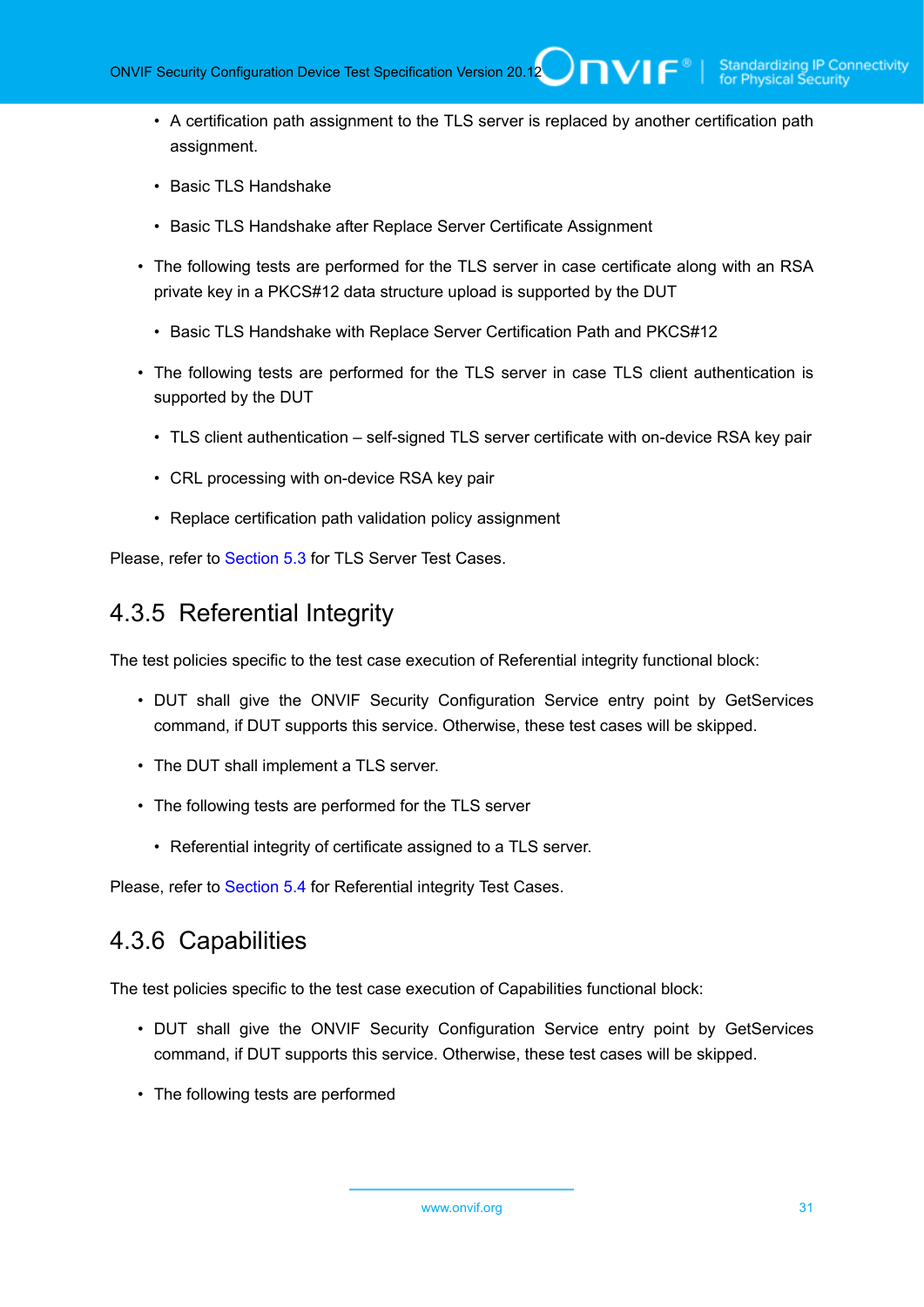- Getting capabilities with GetServiceCapabilities command
- Getting capabilities with GetServices command

<span id="page-31-0"></span>Please, refer to [Section 5.5](#page-127-0) for Capabilities Test Cases.

#### 4.3.7 Off-Device Key Generation Operations

The test policies specific to the test case execution of Off-Device Key Generation Operations functional block:

- DUT shall give the ONVIF Security Configuration Service entry point by GetServices command, if DUT supports this service. Otherwise, these test cases will be skipped.
- The following tests are performed
	- Uploading passphrase with UploadPassphrase command
	- Deleting passphrase with DeletePassphrase command
	- Upload key pair in PKCS#8 data structure with UploadKeyPairInPKCS8 command
	- Upload certificate with private key in PKCS#12 data structure with UploadCertificateWithPrivateKeyInPKCS12 command

<span id="page-31-1"></span>Please, refer to [Section 5.6](#page-134-0) for Off-Device Key Generation Operations Test Cases.

#### 4.3.8 Certificate-Based Client Authentication

The test policies specific to the test case execution of Certificate-based Client Authentication functional block:

- DUT shall give the ONVIF Security Configuration Service entry point by GetServices command, if DUT supports this service. Otherwise, these test cases will be skipped.
- The DUT shall support upload of CRLs.
- The following tests are performed about CRL management
	- The ONVIF Client can upload a CRL to the DUT.
	- A CRL from the storage on the DUT is correctly returned to the ONVIF client.
	- All CRLs in the storage on the DUT are correctly returned to the ONVIF client.
	- The ONVIF Client can delete a CRL from the storage on the DUT.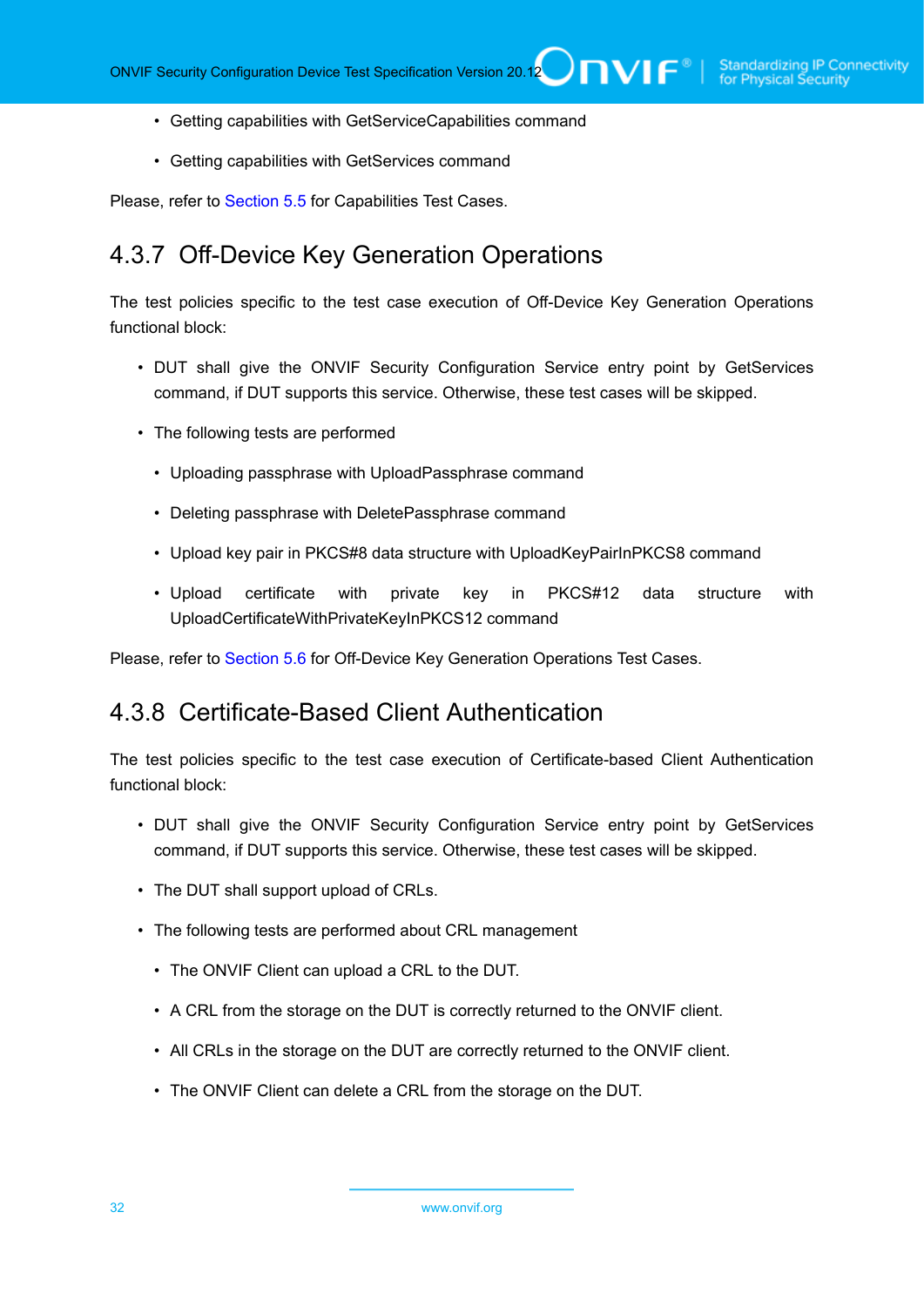- The following tests are performed about certification path validation policy management
	- The ONVIF Client can create a certification path validation policy on the DUT.
	- A certification path validation policy from the storage on the DUT is correctly returned to the ONVIF client.
	- All certification path validation policies in the storage on the DUT are correctly returned to the ONVIF client.
	- The ONVIF Client can delete a certification path validation policy from the storage on the DUT.

<span id="page-32-0"></span>Please, refer to [Section 5.7](#page-146-0) for Certificate-based Client Authentication Test Cases.

## 4.3.9 TLS Versions

The test policies specific to the test case execution of TLS Versions functional block:

- DUT shall give the ONVIF Security Configuration Service entry point by GetServices command, if DUT supports this service. Otherwise, these test cases will be skipped.
- The DUT shall support enabling and disabling specific TLS versions.
- The following tests are performed about enabling and disabling specific TLS versions
	- The ONVIF Client can get list of enabled TLS versions.
	- The ONVIF Client can set list of enabled TLS versions.
	- TLS versions out of enabled TLS versions are rejected by the DUT.

Please, refer to [Section 5.8](#page-156-0) for TLS Versions Test Cases.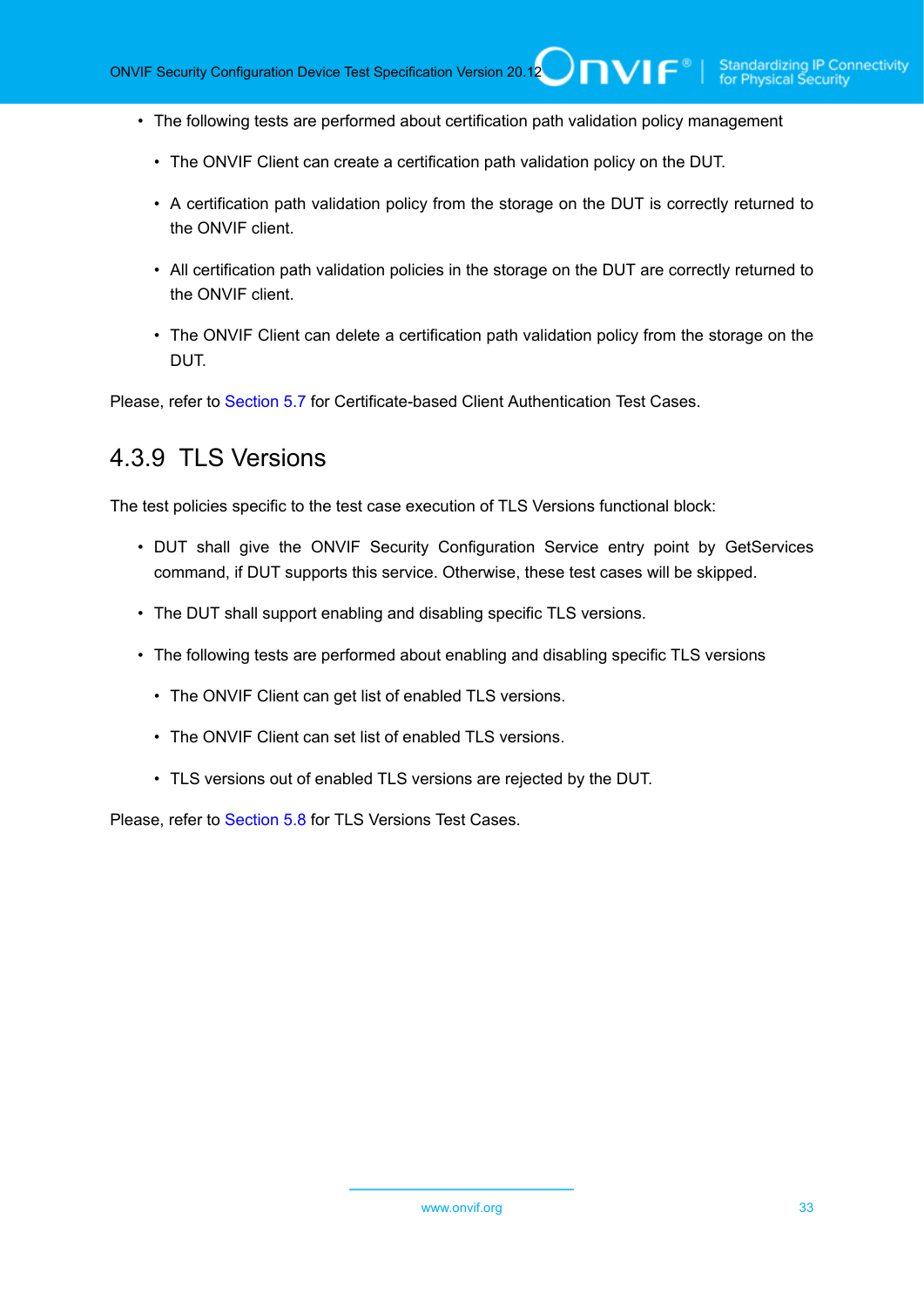# <span id="page-33-0"></span>**5 Security Configuration Test Cases**

## <span id="page-33-1"></span>5.1 Keystore

### <span id="page-33-2"></span>5.1.1 Create RSA Key Pair, status through polling

**Test Case ID:** ADVANCED\_SECURITY-1-1-1

**Specification Coverage:** Key Management (ONVIF Security Configuration Service Specification)

**Feature under test:** CreateRSAKeyPair, GetKeyStatus

**WSDL Reference:** security.wsdl

**Test Purpose:** To test RSA key pair generation with key status retrieval through polling.

**Pre-Requisite:** Security Configuration Service is received from the DUT. On-board RSA key pair generation is supported by the DUT as indicated by the RSAKeyPairGeneration capability. The DUT shall have enough free storage capacity for one additional RSA key pair.

**Test Configuration:** ONVIF Client and DUT

#### **Test Procedure:**

- 1. Start an ONVIF Client.
- 2. Start the DUT.
- 3. ONVIF Client gets the service capabilities (out *cap*) by following the procedure mentioned in [Annex A.10.](#page-168-0)
- <span id="page-33-3"></span>4. For each key length *keyLength* in the RSAKeyLengths capability contained in *cap*.KeystoreCapabilities repeat the following steps:
	- 4.1. ONVIF Client invokes **CreateRSAKeyPair** with parameter
		- KeyLength := keyLength
	- 4.2. The DUT responds with **CreateRSAKeyPairResponse** message with parameters
		- KeyID =: *keyID*
		- EstimatedCreationTime =: *duration*
	- 4.3. Until *operationDelay* + *duration* expires repeat the following steps: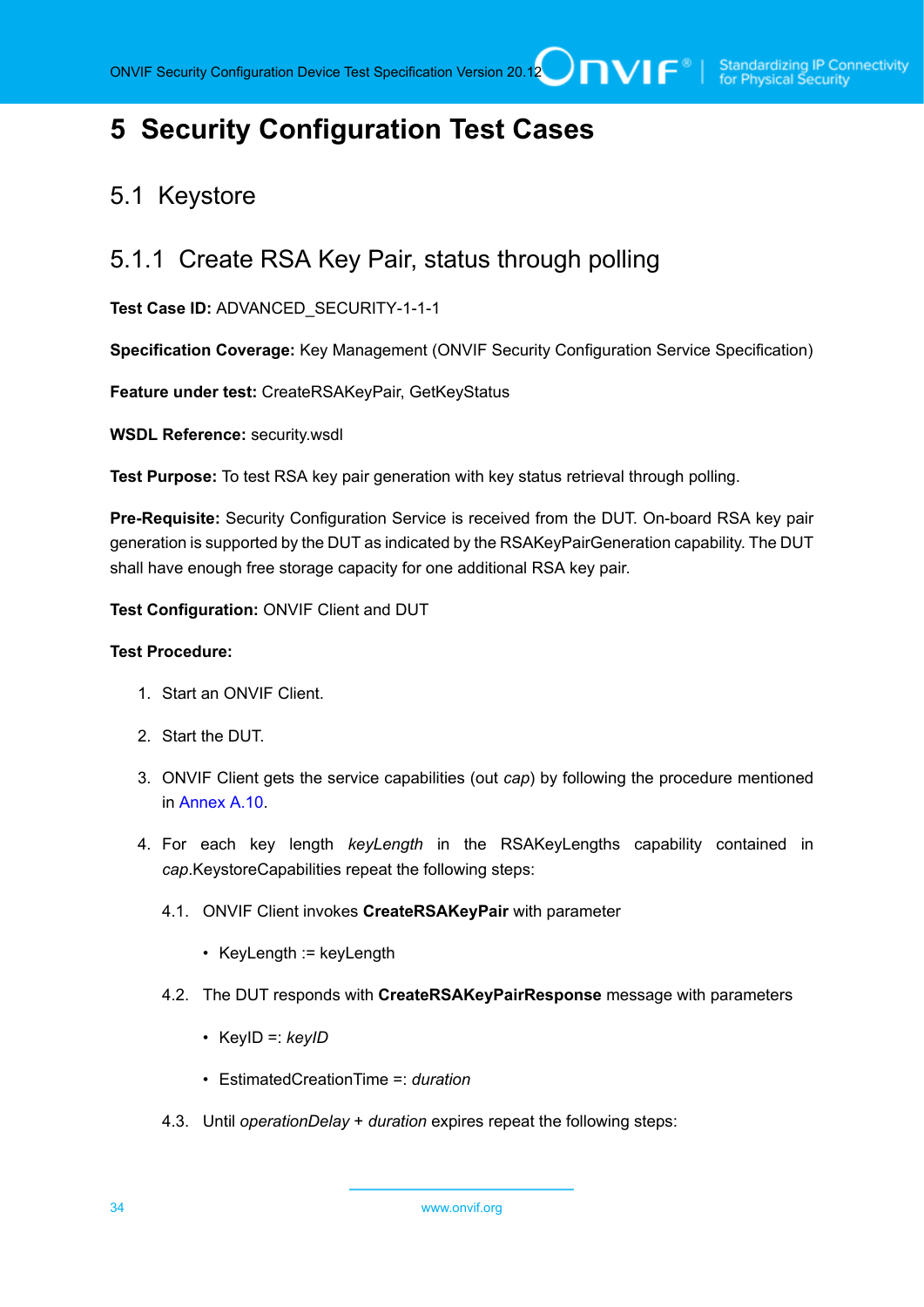- 4.3.1. ONVIF Client waits for 5 seconds.
- 4.3.2. ONVIF Client invokes **GetKeyStatus** with parameters
	- KeyID := *keyID*
- 4.3.3. The DUT responds with **GetKeyStatusResponse** message with parameters
	- KeyStatus =: keyStatus
- 4.3.4. If *keyStatus* is equal to "ok", go to the step [4.5](#page-34-1).
- 4.3.5. If *keyStatus* is equal to "corrupt", FAIL the test, delete the RSA key pair (in *keyID*) by following the procedure mentioned in [Annex A.1](#page-161-1) to restore DUT configuration, and skip other steps.
- 4.4. If *operationDelay* + *duration* timeout expires for step [4.3](#page-33-3) and the last *keyStatus* is other than "ok", FAIL the test, delete the RSA key pair (in *keyID*) by following the procedure mentioned in [Annex A.1](#page-161-1) to restore DUT configuration and skip other steps.
- <span id="page-34-1"></span>4.5. ONVIF Client deletes the RSA key pair (in *keyID*) by following the procedure mentioned in [Annex A.1](#page-161-1) to restore DUT configuration.

#### **Test Result:**

#### **PASS –**

• DUT passes all assertions.

#### **FAIL –**

- The DUT did not send **CreateRSAKeyPairResponse** message(s).
- The DUT did not send **GetKeyStatusResponse** message(s).

<span id="page-34-0"></span>**Note:** *operationDelay* will be taken from Operation Delay field of ONVIF Device Test Tool.

#### 5.1.2 Create RSA Key Pair, status through event

**Test Case ID:** ADVANCED\_SECURITY-1-1-2

**Specification Coverage:** Key Management (ONVIF Security Configuration Service Specification)

**Feature under test:** CreateRSAKeyPair

**WSDL Reference:**security.wsdl and event.wsdl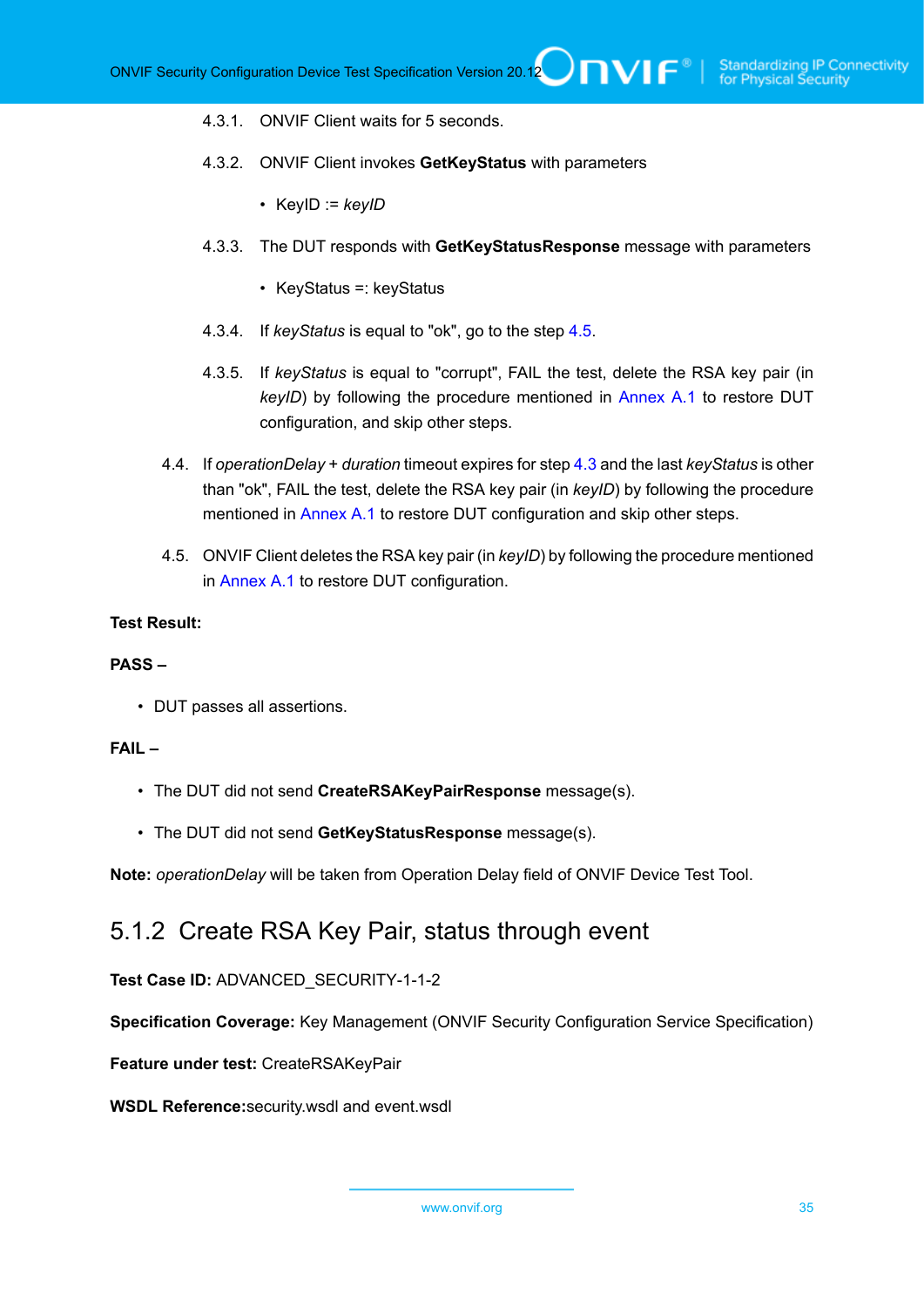**Test Purpose:** To test RSA key pair generation with key status retrieval through events.

**Pre-Requisite:** Security Configuration Service is received from the DUT. Event Service was received from the DUT. On-board RSA key pair generation is supported by the DUT as indicated by the RSAKeyPairGeneration capability. The DUT shall have enough free storage capacity for one additional RSA key pair. Device supports Pull-Point Notification feature.

**Test Configuration:** ONVIF Client and DUT

#### **Test Procedure:**

- 1. Start an ONVIF Client.
- 2. Start the DUT.
- 3. ONVIF Client gets the service capabilities (out *cap*) by following the procedure mentioned in [Annex A.10.](#page-168-0)
- 4. ONVIF Client invokes **CreatePullPointSubscription** with parameters
	- Filter.TopicExpression := "tns1:Advancedsecurity/Keystore/KeyStatus"
	- Filter.TopicExpression.@Dialect := "http://www.onvif.org/ver10/tev/topicExpression/ ConcreteSet"
- 5. The DUT responds with a **CreatePullPointSubscriptionResponse** message with parameters
	- SubscriptionReference =: *s*
	- CurrentTime =: *ct*
	- TerminationTime =: *tt*
- 6. For each key length *keyLength* in the RSAKeyLengths capability contained in *cap*.KeystoreCapabilities repeat the following steps:
	- 6.1. ONVIF Client invokes **CreateRSAKeyPair** with parameter
		- KeyLength := *keyLength*
	- 6.2. The DUT responds with **CreateRSAKeyPairResponse** message with parameters
		- KeyID =: *keyID*
		- EstimatedCreationTime =: *duration*
	- 6.3. Until *operationDelay* + *duration* timeout expires repeat the following steps: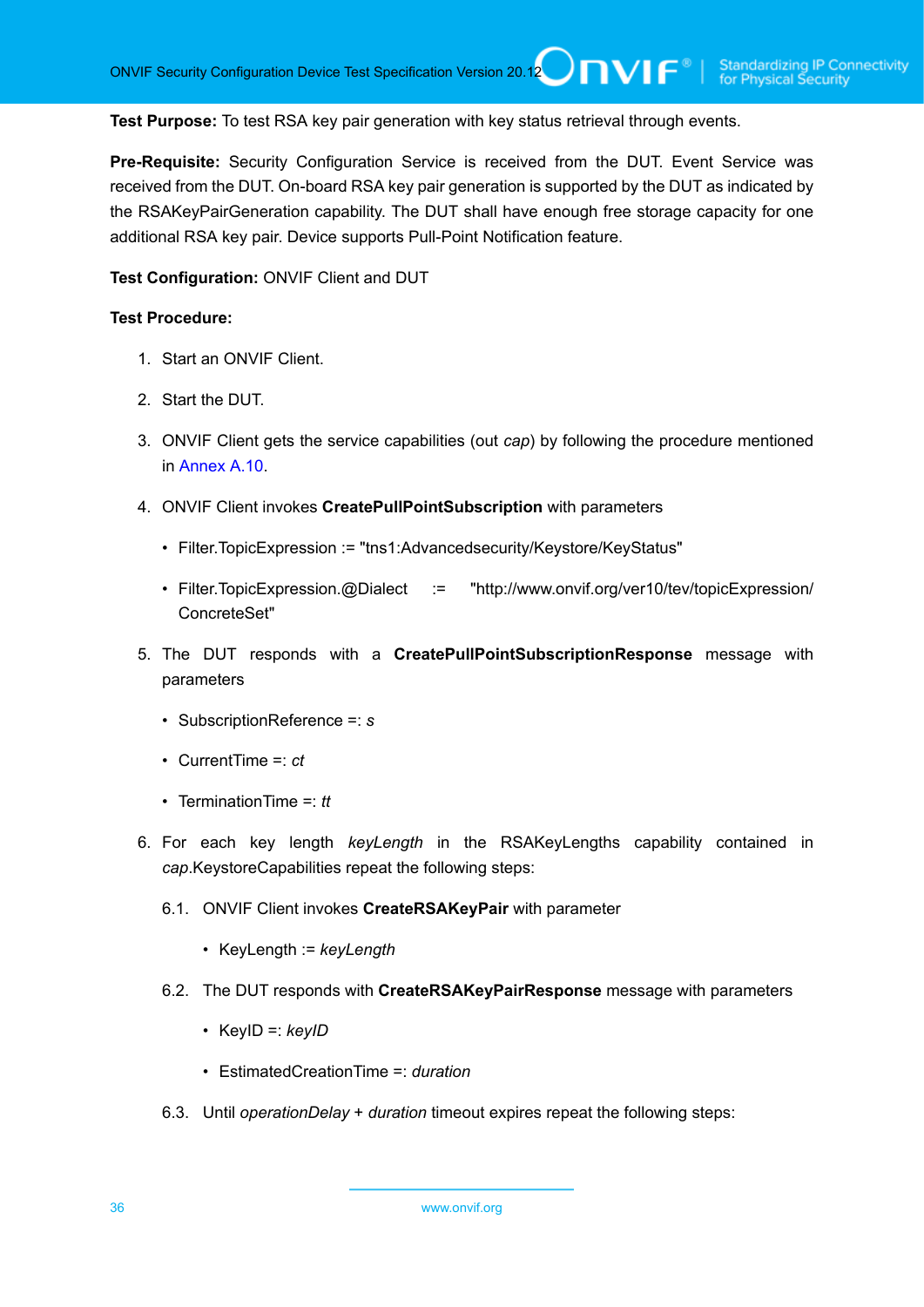- 6.3.1. ONVIF Client waits for time *t* := min{(*tt*-*ct*)/2, 1 second}.
- 6.3.2. ONVIF Client invokes **PullMessages** to the subscription endpoint *s* with parameters
	- Timeout := PT60S
	- MessageLimit := 1
- 6.3.3. The DUT responds with **PullMessagesResponse** message with parameters
	- CurrentTime =: *ct*
	- TerminationTime =: *tt*
	- NotificationMessage =: *m*
- 6.3.4. If *m* is not null and the KeyID source simple item in *m* is equal to *keyID* and the NewStatus data simple item in *m* is equal to "ok", go to the step [6.5.](#page-36-0)
- 6.3.5. If *m* is not null and the KeyID source simple item in *m* is equal to *keyID* and the NewStatus data simple item in *m* is equal to "corrupt", FAIL the test, delete the RSA key pair (in *keyID*) by following the procedure mentioned in [Annex A.1](#page-161-0) to restore DUT configuration and go to the step [7](#page-36-1).
- 6.4. If *operationDelay* + *duration* timeout expires for step [6.3](#page-35-0) without Notification with KeyID source simple item equal to *keyID* and the NewStatus data simple item equal to "ok", FAIL the test, delete the RSA key pair (in *keyID*) by following the procedure mentioned in [Annex A.1](#page-161-0) to restore DUT configuration and go to the step [7.](#page-36-1)
- <span id="page-36-0"></span>6.5. ONVIF Client deletes the RSA key pair (in *keyID*) by following the procedure mentioned in [Annex A.1](#page-161-0) to restore DUT configuration.
- <span id="page-36-1"></span>7. ONVIF Client sends an **Unsubscribe** to the subscription endpoint *s*.
- 8. The DUT responds with **UnsubscribeResponse** message.

### **PASS –**

• The DUT passes all assertions.

# **FAIL –**

• The DUT did not send **CreatePullPointSubscriptionResponse** message.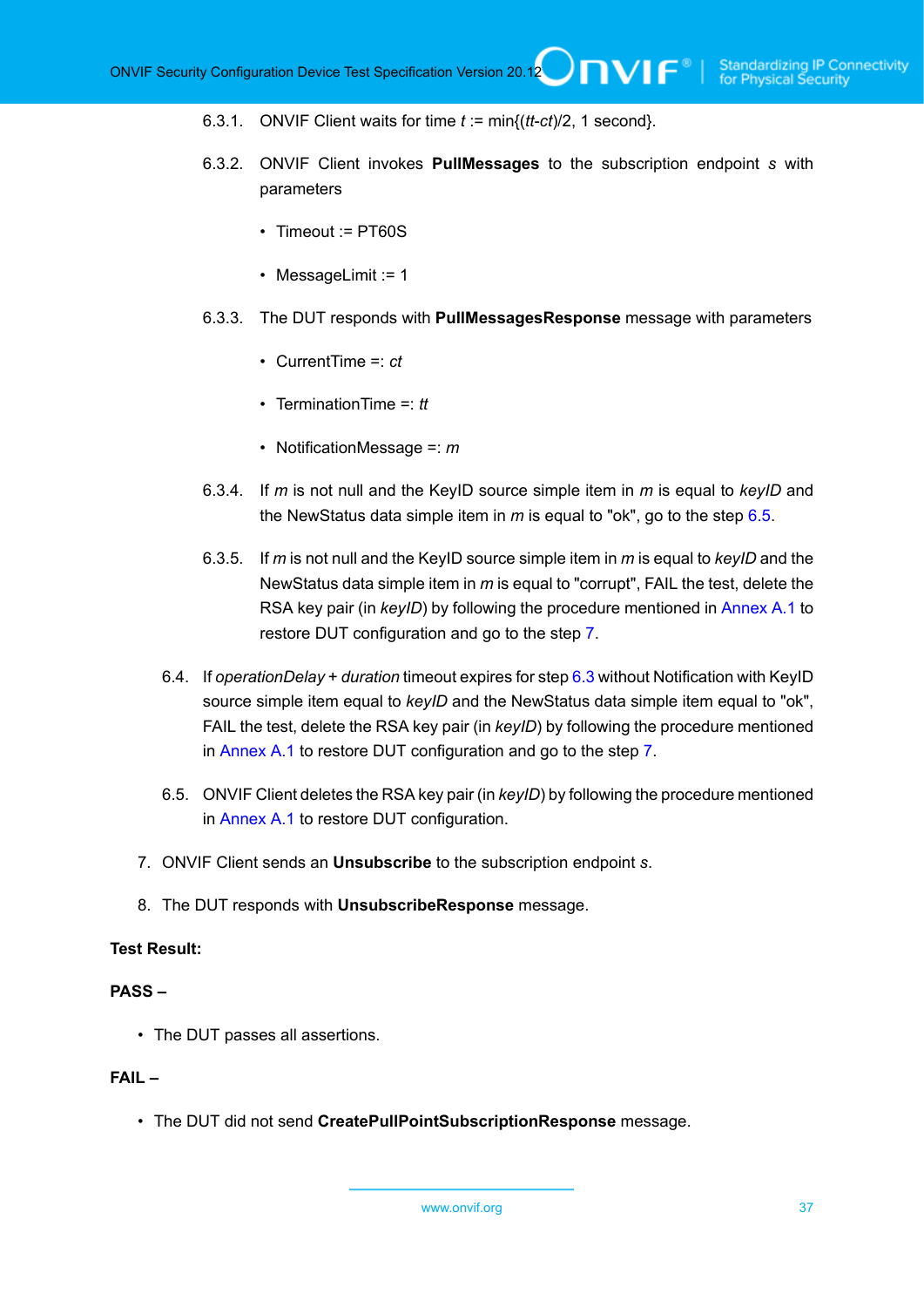- The DUT did not send **CreateRSAKeyPairResponse** message(s).
- The DUT did not send **PullMessagesResponse** message(s).
- The DUT did not send the **UnsubscribeResponse** message.

**Note:** *operationDelay* will be taken from Operation Delay field of ONVIF Device Test Tool.

# 5.1.3 Check private Key status for an RSA private key

# **Test Case ID:** ADVANCED\_SECURITY-1-1-3

**Specification Coverage:** Key Management (ONVIF Security Configuration Service Specification)

**Feature under test:** GetAllKeys

**WSDL Reference:** security.wsdl

**Test Purpose:** To test whether the private key status is correctly returned for a key pair with private key.

**Pre-Requisite:** Security Configuration Service is received from the DUT. On-board RSA key pair generation is supported by the DUT as indicated by the RSAKeyPairGeneration capability. The DUT shall have enough free storage capacity for one additional RSA key pair.

### **Test Configuration:** ONVIF Client and DUT

- 1. Start an ONVIF Client.
- 2. Start the DUT.
- 3. ONVIF Client creates an RSA key pair (out *keyID*) by following the procedure mentioned in [Annex A.7.](#page-164-0)
- 4. ONVIF Client invokes **GetAllKeys**.
- 5. The DUT responds with a **GetAllKeysResponse** message with parameters
	- KeyAttribute list =: *keyAttributeList*
- 6. If *keyAttributeList*[KeyID = *keyID*].hasPrivateKey is not equal to true, FAIL the test and go to the next step.
- 7. ONVIF Client deletes the RSA key pair (in *keyID*) by following the procedure mentioned in [Annex A.1](#page-161-0) to restore DUT configuration.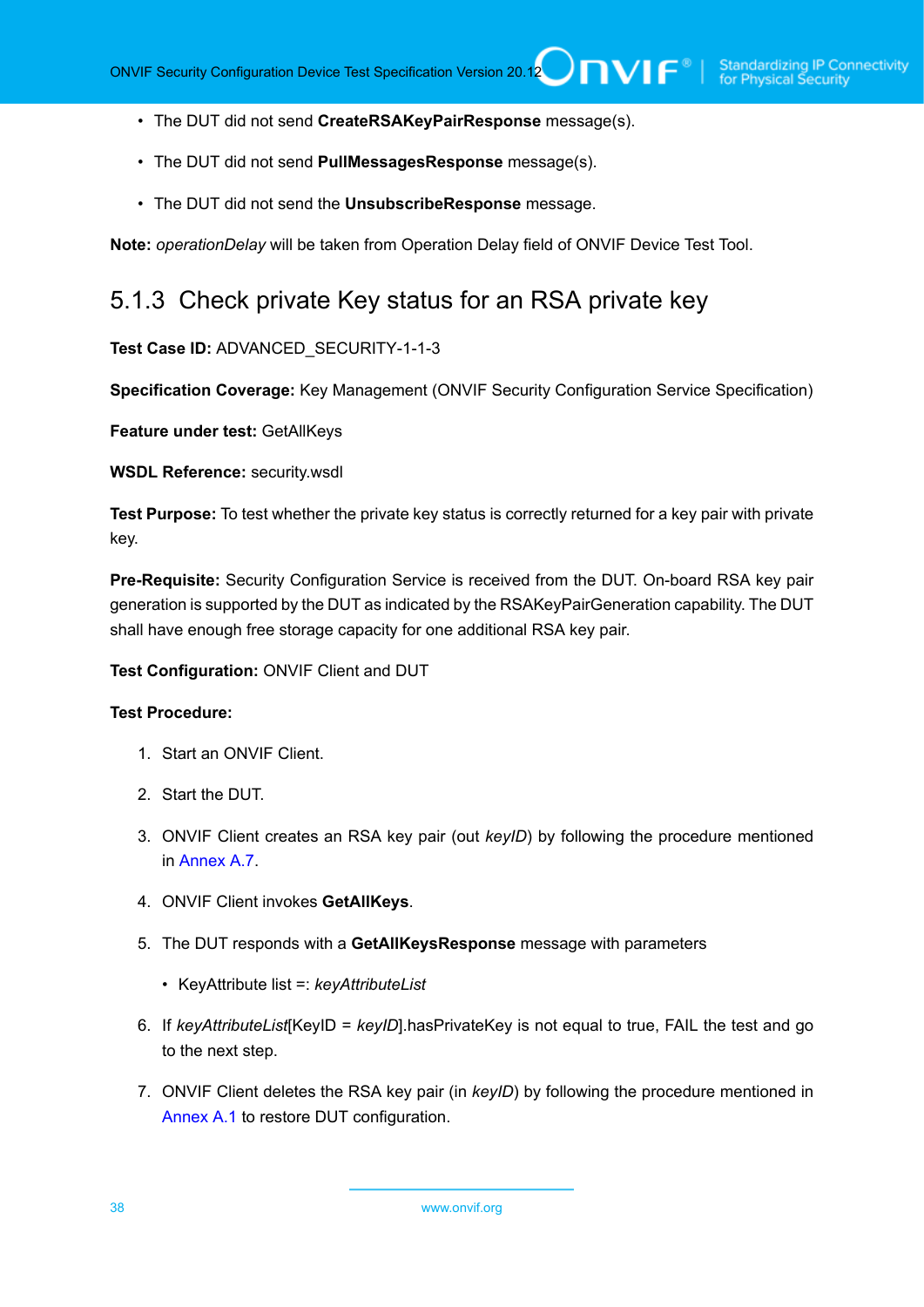#### **PASS –**

• DUT passes all assertions.

### **FAIL –**

• DUT did not send **GetAllKeysResponse** message.

# 5.1.4 Get all keys

#### **Test Case ID:** ADVANCED\_SECURITY-1-1-4

**Specification Coverage:** Key Management (ONVIF Security Configuration Service Specification)

**Feature under test:** GetAllKeys

**WSDL Reference:** security.wsdl

**Test Purpose:** To test listing of RSA key pairs and appearing of new created RSA key pairs in the list.

**Pre-Requisite:** Security Configuration Service is received from the DUT. On-board RSA key pair generation is supported by the DUT as indicated by the RSAKeyPairGeneration capability. The DUT shall have enough free storage capacity for one additional RSA key pair.

**Test Configuration:** ONVIF Client and DUT

- 1. Start an ONVIF Client.
- 2. Start the DUT.
- 3. ONVIF Client invokes **GetAllKeys**.
- 4. The DUT responds with a **GetAllKeysResponse** message with parameters
	- KeyAttribute list =: *initialKeyList*
- 5. ONVIF Client creates an RSA key pair (out *keyID*) by following the procedure mentioned in [Annex A.7.](#page-164-0)
- 6. ONVIF Client invokes **GetAllKeys**.
- 7. The DUT responds with a **GetAllKeysResponse** message with parameters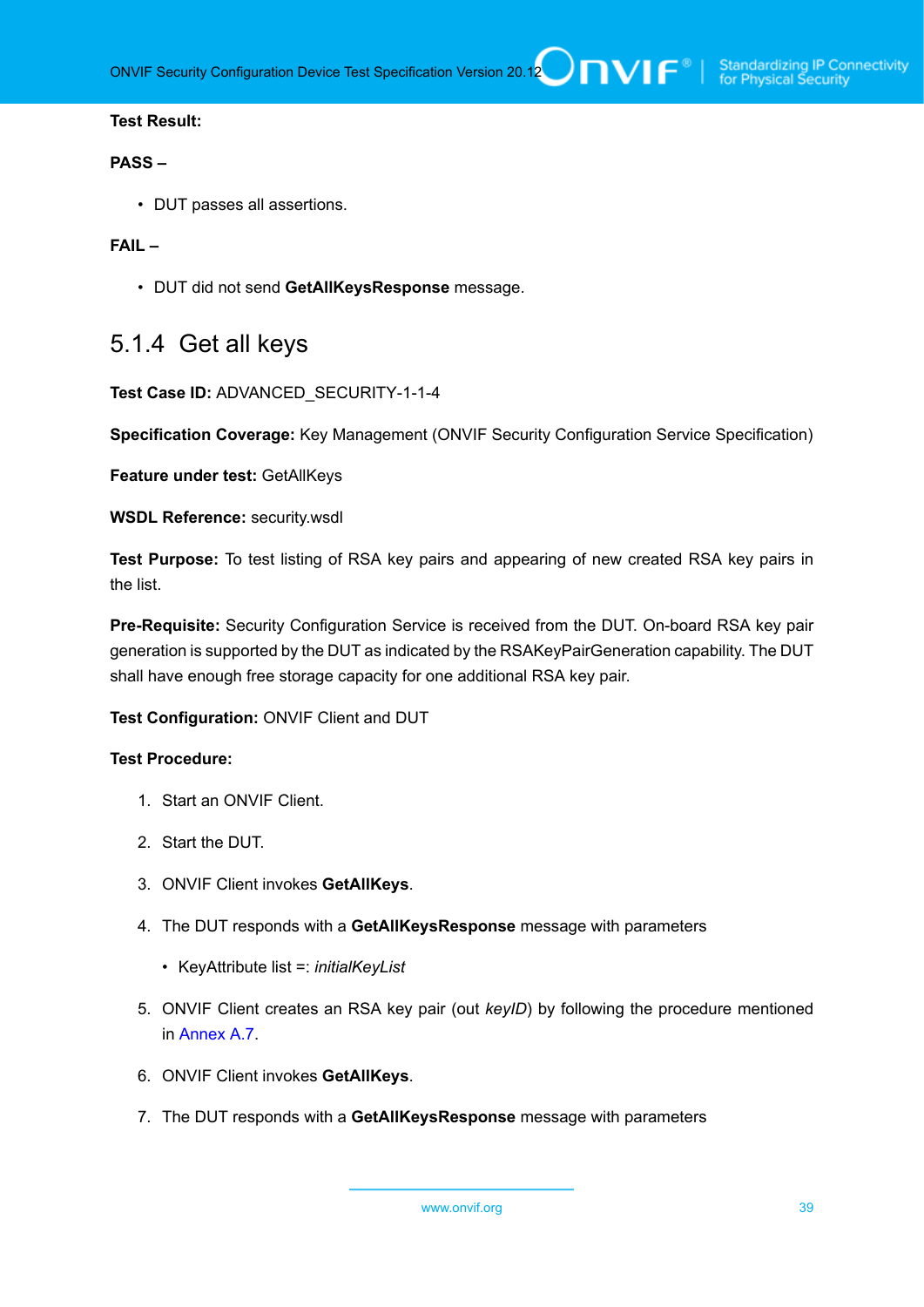- KeyAttribute list =: *updatedKeyList*
- 8. If *updatedKeyList* does not contain *keyID* and all keys from *initialKeyList*, FAIL the test, and go to the step 10.
- 9. If *updatedCertificateList* contains keys other than *keyID* or keys from *initialCertificateList*, FAIL the test, and go to the step 10.
- 10.ONVIF Client deletes the RSA key pair (in *keyID*) by following the procedure mentioned in [Annex A.1](#page-161-0) to restore DUT configuration.

# **PASS –**

• DUT passes all assertions.

#### **FAIL –**

• DUT did not send **GetAllKeysResponse** message(s).

**Note:** The DUT may return an empty list at step 4.

# 5.1.5 Delete Key

**Test Case ID:** ADVANCED\_SECURITY-1-1-5

**Specification Coverage:** Key Management (ONVIF Security Configuration Service Specification)

**Feature under test:** DeleteKey

**WSDL Reference:** security.wsdl

**Test Purpose:** To test deletion of RSA key pairs

**Pre-Requisite:** Security Configuration Service is received from the DUT. On-board RSA key pair generation is supported by the DUT as indicated by the RSAKeyPairGeneration capability. The DUT shall have enough free storage capacity for one additional RSA key pair.

**Test Configuration:** ONVIF Client and DUT

- 1. Start an ONVIF Client.
- 2. Start the DUT.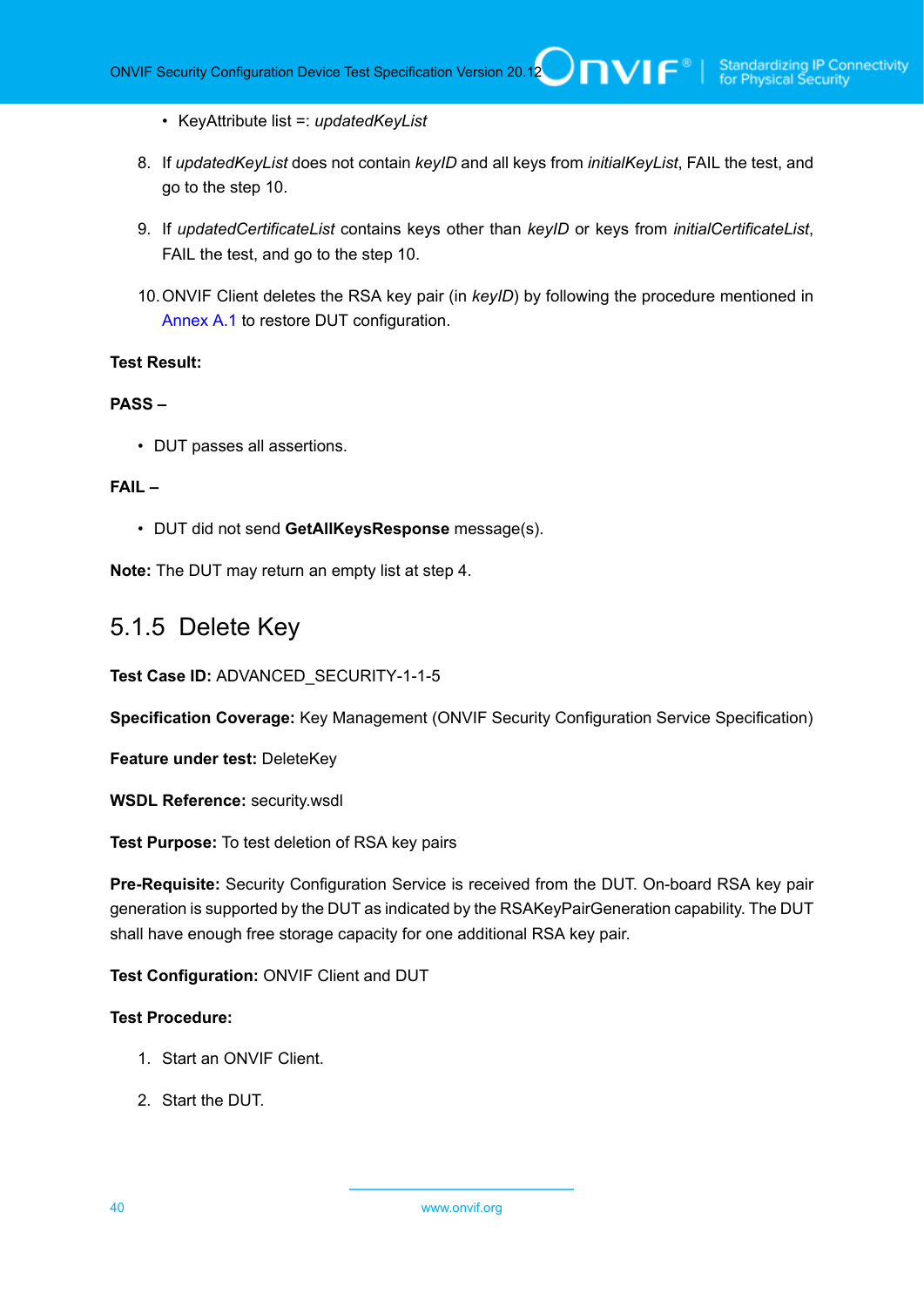- 3. ONVIF Client invokes **GetAllKeys**.
- 4. The DUT responds with a **GetAllKeysResponse** message with parameters
	- KeyAttribute list =: *initialKeyList*
- 5. ONVIF Client creates an RSA key pair (out *keyID*) by following the procedure mentioned in [Annex A.7.](#page-164-0)
- 6. ONVIF Client invokes **GetAllKeys**.
- 7. The DUT responds with a **GetAllKeysResponse** message with parameters
	- KeyAttribute list =: *updatedKeyList*
- 8. If *updatedKeyList* does not contain *keyID* and all keys from *initialKeyList*, FAIL the test, delete the RSA key pair (in *keyID*) by following the procedure mentioned in [Annex A.1](#page-161-0) to restore DUT configuration, and skip other steps.
- 9. If *updatedKeyList* contains keys other than *keyID* or keys from *initialKeyList*, FAIL the test, and delete the RSA key pair (in *keyID*) by following the procedure mentioned in [Annex A.1](#page-161-0) to restore DUT configuration, and skip other steps.
- 10.ONVIF Client invokes **DeleteKey** with parameters
	- KeyID =: *keyID*
- 11. The DUT responds with a **DeleteKeyResponse** message.
- 12.ONVIF Client invokes **GetAllKeys**.
- 13.The DUT responds with a **GetAllKeysResponse** message with parameters
	- KeyAttribute list =: *finalKeyList*
- 14.If *finalKeyList* is not equal *initialKeyList*, FAIL the test.

### **PASS –**

• DUT passes all assertions.

#### **FAIL –**

- DUT did not send **DeleteKeyResponse** message.
- DUT did not send **GetAllKeysResponse** message(s).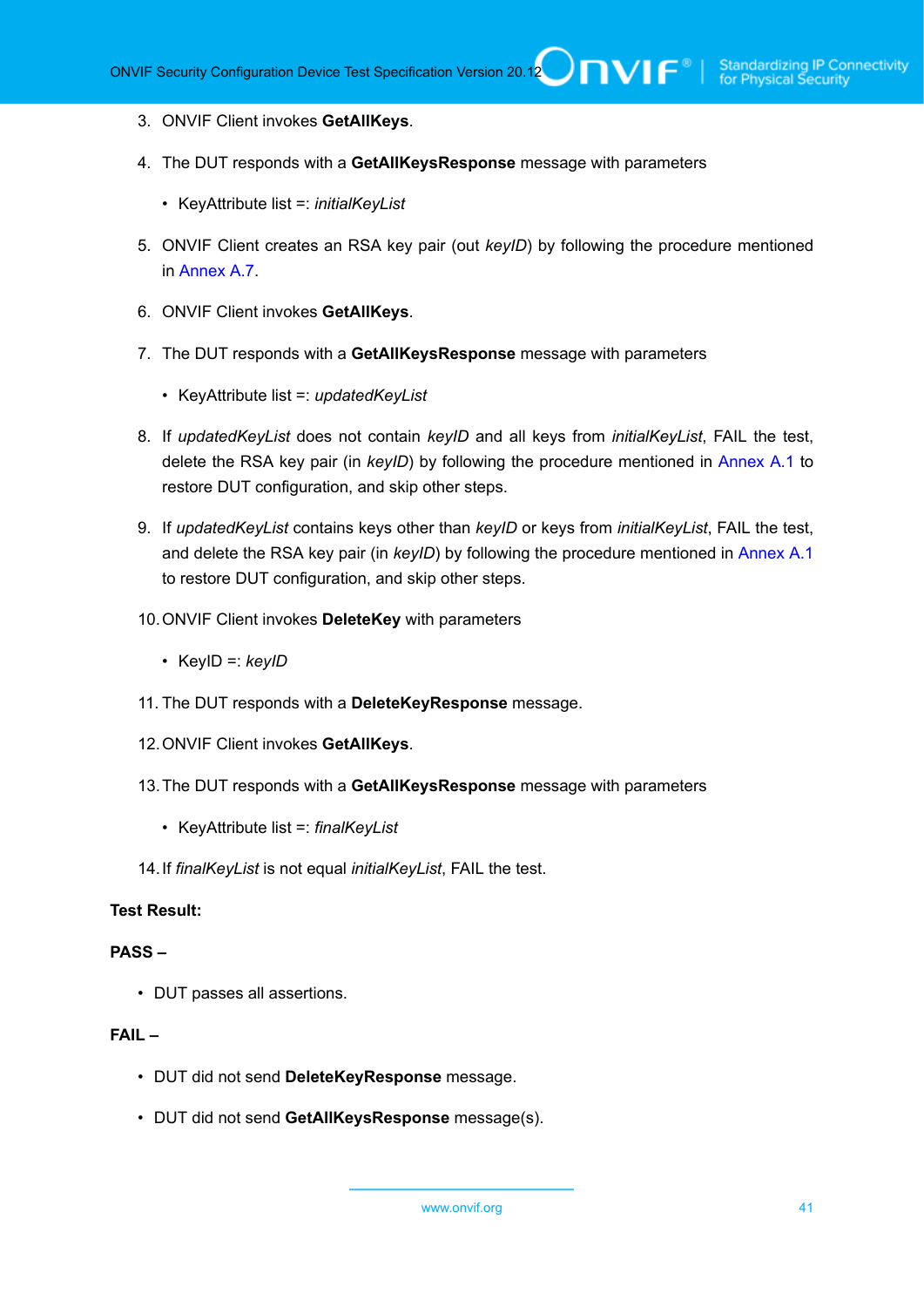**Note:** The DUT may return an empty list at step 4.

# 5.2 Certificate Management

# 5.2.1 Create PKCS#10 certification requests

**Test Case ID:** ADVANCED\_SECURITY-2-1-1

**Specification Coverage:** Certificate Management (ONVIF Security Configuration Service Specification)

**Feature under test:** CreatePKCS10CSR

**WSDL Reference:** security.wsdl

**Test Purpose:** To test the creation of a PKCS#10 certification requests.

**Pre-Requisite:** Security Configuration Service is received from the DUT. Create PCKS#10 supported by the DUT as indicated by the PKCS10ExternalCertificationWithRSA capability. RSA key pair generation supported by the DUT as indicated by the RSAKeyPairGeneration capability. The DUT shall have enough free storage capacity for one additional RSA key pair.

**Test Configuration:** ONVIF Client and DUT

#### **Test Procedure:**

- 1. Start an ONVIF Client.
- 2. Start the DUT.
- 3. ONVIF Client creates an RSA key pair (out *keyID*) by following the procedure mentioned in [Annex A.7.](#page-164-0)
- 4. ONVIF Client invokes **CreatePKCS10CSR** with parameters
	- Subject := *subject* (see [Annex A.2\)](#page-161-1)
	- KeyID := *keyID*
	- CSRAttribute skipped
	- SignatureAlgorithm.algorithm := 1.2.840.113549.1.1.5 (OID of SHA-1 with RSA Encryption algorithm)
- 5. The DUT responds with a **CreatePKCS10CSRResponse** message with parameters
	- PKCS10CSR =: *PKCS10request*

42 www.onvif.org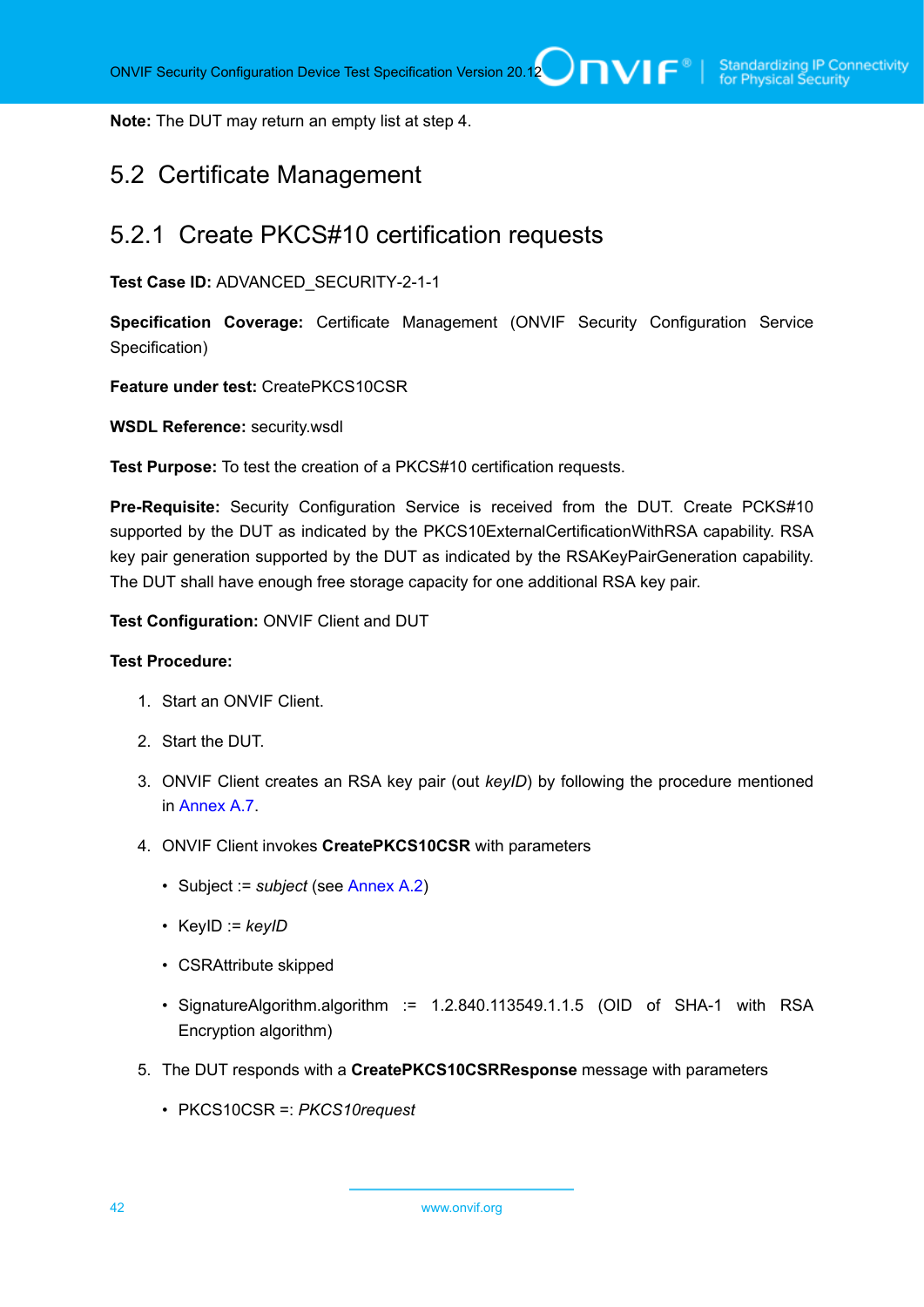- 6. ONVIF Client validates that *PKCS10request* is correctly DER encoded (see [Annex A.19\)](#page-176-0).
- 7. If *PKCS10request* is incorrectly DER encoded, FAIL the test and go to the step 10.
- 8. ONVIF Client validates that *PKCS10request* contains the correct subject equals to *subject*.
- 9. If *PKCS10request* contains a wrong subject, FAIL the test and go to the step 10.
- 10.ONVIF Client deletes the RSA key pair (in *keyID*) by following the procedure mentioned in [Annex A.1](#page-161-0) to restore DUT configuration.

#### **PASS –**

• DUT passes all assertions.

#### **FAIL –**

• DUT did not send **CreatePKCS10CSRResponse** message.

# 5.2.2 Create self-signed certificate

**Test Case ID:** ADVANCED\_SECURITY-2-1-2

**Specification Coverage:** Certificate Management (ONVIF Security Configuration Service Specification)

**Feature under test:** CreateSelfSignedCertificate

**WSDL Reference:** security.wsdl

**Test Purpose:** To test the creation of self-signed certificates.

**Pre-Requisite:** Security Configuration Service is received from the DUT. Create self-signed certificate supported by the DUT as indicated by the SelfSignedCertificateCreationWithRSA capability. RSA key pair generation supported by the DUT as indicated by the RSAKeyPairGeneration capability. The DUT shall have enough free storage capacity for one additional RSA key pair. The DUT shall have enough free storage capacity for one additional certificate.

#### **Test Configuration:** ONVIF Client and DUT

- 1. Start an ONVIF Client.
- 2. Start the DUT.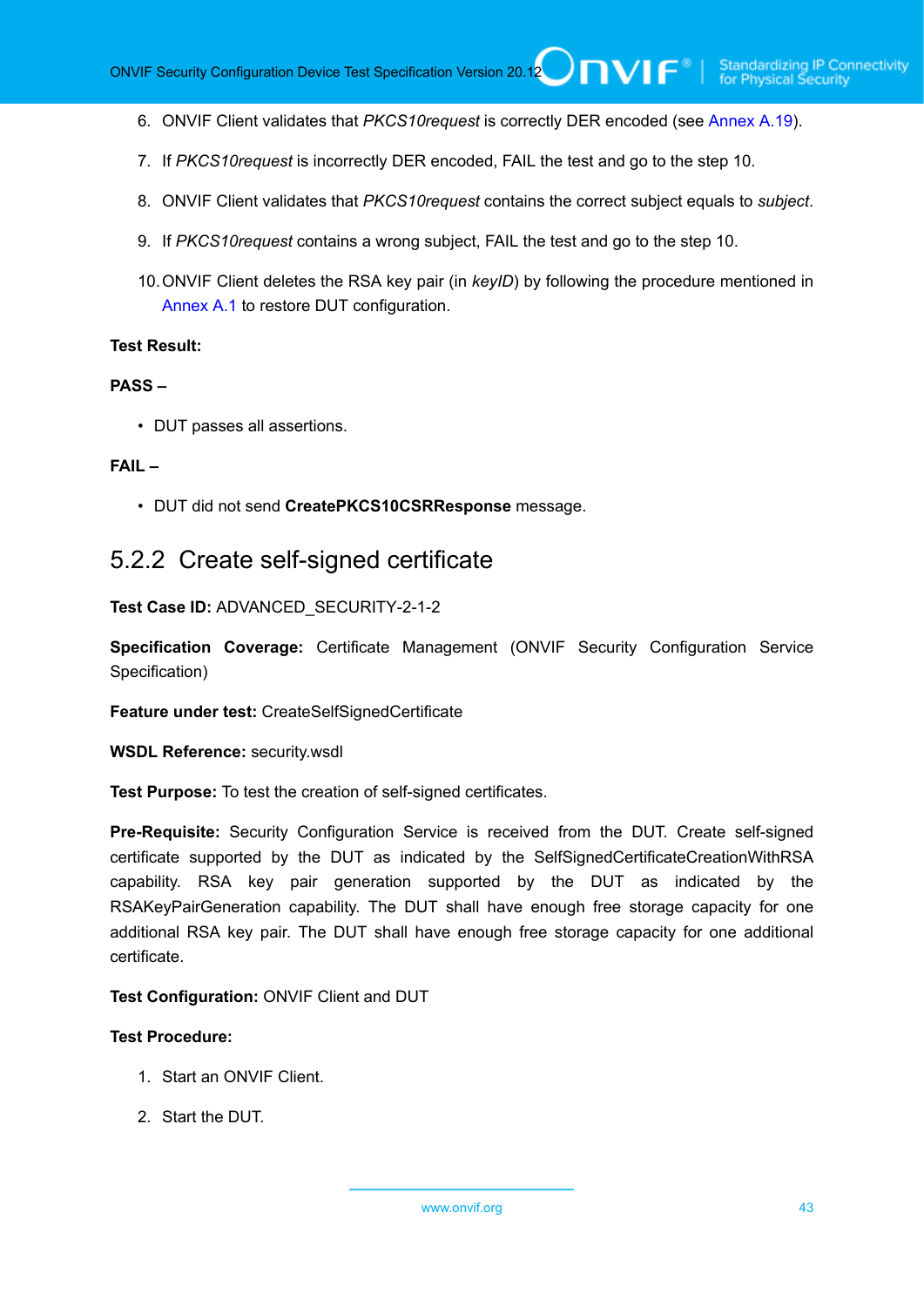TVIF®

- 3. ONVIF Client creates an RSA key pair (out *keyID*) by following the procedure mentioned in [Annex A.7.](#page-164-0)
- 4. ONVIF Client invokes **CreateSelfSignedCertificate** with parameters
	- X509Version skipped
	- KeyID := *keyID*
	- Subject := *subject* (see [Annex A.2\)](#page-161-1)
	- Alias skipped
	- notValidBefore skipped
	- notValidAfter skipped
	- SignatureAlgorithm.algorithm := 1.2.840.113549.1.1.5 (OID of SHA-1 with RSA Encryption algorithm)
	- SignatureAlgorithm.parameters skipped
	- SignatureAlgorithm.anyParameters skipped
	- Extension skipped
- 5. The DUT responds with a **CreateSelfSignedCertificateResponse** message with parameters
	- CertificateID =: *certID*
- 6. ONVIF Client deletes the self-signed certificate (in *certID*) and related RSA key pair (in *keyID*) by following the procedure mentioned in [Annex A.9](#page-167-0) to restore DUT configuration.

### **Test Result:**

### **PASS –**

• DUT passes all assertions.

# **FAIL –**

• DUT did not send **CreateSelfSignedCertificateResponse** message.

# 5.2.3 Upload certificate – Keystore contains private key

**Test Case ID:** ADVANCED\_SECURITY-2-1-3

44 www.onvif.org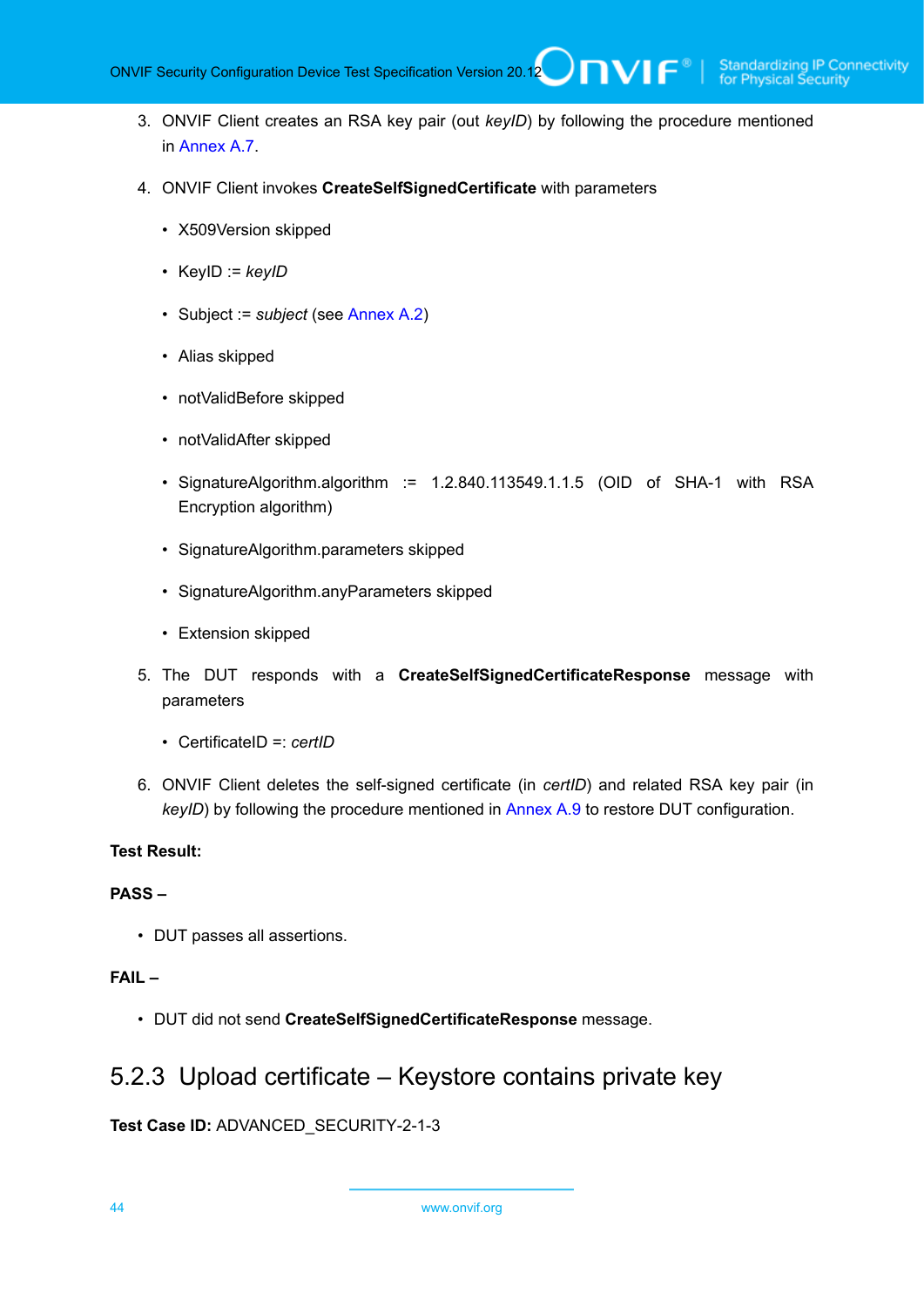**Specification Coverage:** Certificate Management (ONVIF Security Configuration Service Specification)

# **Feature under test:** UploadCertificate

#### **WSDL Reference:** security.wsdl

**Test Purpose:** To test the upload of a certificate in case the keystore in the DUT contains a private key for the public key in the certificate.

**Pre-Requisite:** Security Configuration Service is received from the DUT. Create PCKS#10 supported by the DUT as indicated by the PKCS10ExternalCertificationWithRSA capability. RSA key pair generation supported by the DUT as indicated by the RSAKeyPairGeneration capability. The DUT shall have enough free storage capacity for one additional RSA key pair. The DUT shall have enough free storage capacity for one additional certificate. Current time of the DUT shall be at least Jan 01, 1970.

### **Test Configuration:** ONVIF Client and DUT

- 1. Start an ONVIF Client.
- 2. Start the DUT.
- 3. ONVIF Client creates a CA certificate (out *CAcert*) and a corresponding private key (out *privateKey*) by following the procedure described in [Annex A.4.](#page-162-0)
- 4. ONVIF Client creates a certificate (out *cert*) from the PKCS#10 request with RSA key pair (out *keyID1*) and associated CA certificate (in *CAcert*) and a corresponding private key (in *privateKey*) by following the procedure described in [Annex A.14.](#page-171-0)
- 5. ONVIF Client invokes **UploadCertificate** with parameters
	- Certificate := *cert*
	- Alias := "ONVIF Test"
	- PrivateKeyRequired : = true
- 6. The DUT responds with a **UploadCertificateResponse** message with parameters
	- CertificateID =: *certID*
	- KeyID =: *keyID2*
- 7. ONVIF Client validates that *keyID2* equal to *keyID1*.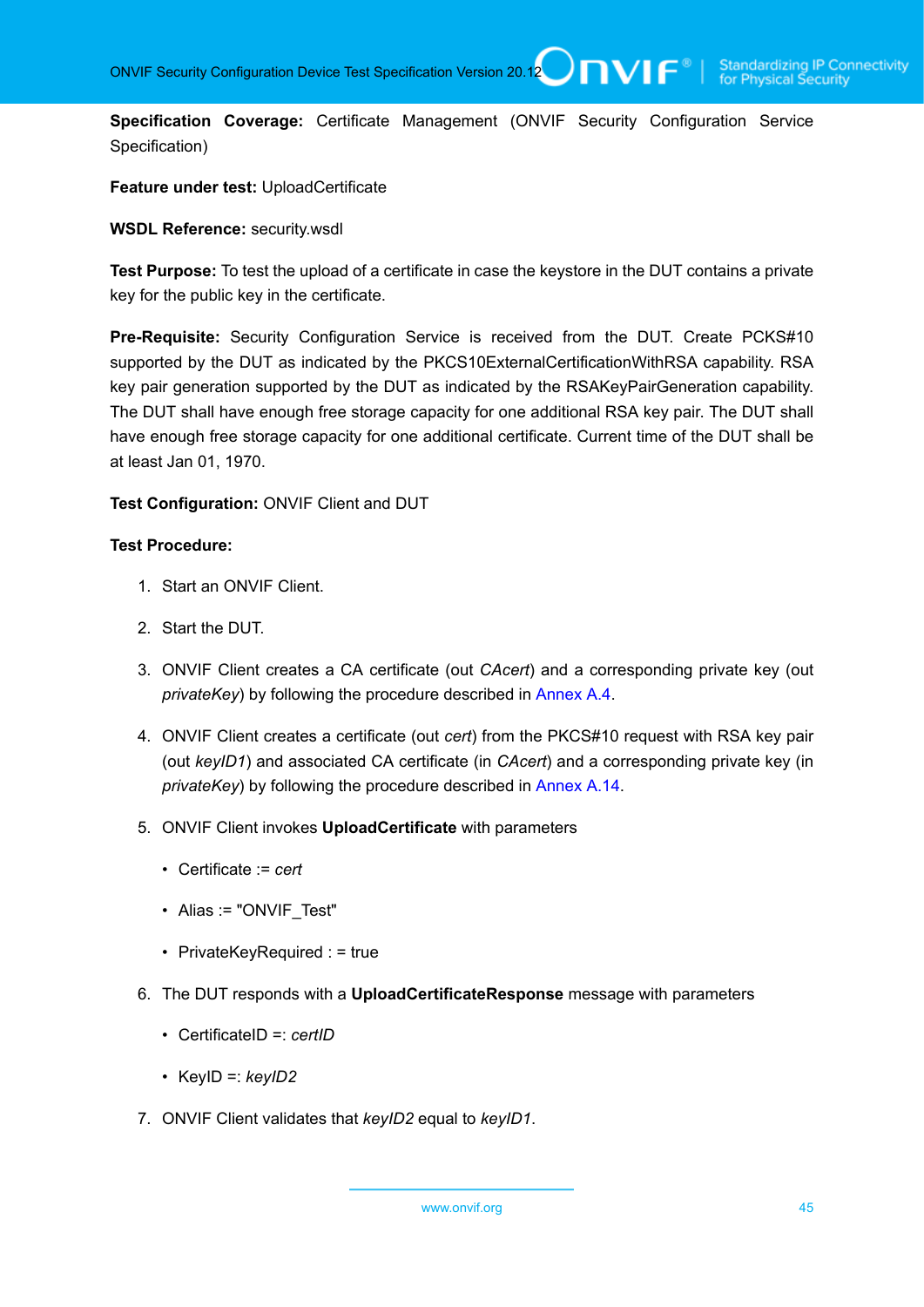- 8. If *keyID2* is not equal to *keyID1*, FAIL the test and go to the step 9.
- 9. ONVIF Client deletes the CA certificate (in *certID*) and related RSA key pair (in *keyID1*) by following the procedure mentioned in [Annex A.9](#page-167-0) to restore DUT configuration.

#### **PASS –**

• DUT passes all assertions.

#### **FAIL –**

• DUT did not send **UploadCertificateResponse** message.

# 5.2.4 Upload certificate – Keystore contains private key (negative test)

**Test Case ID:** ADVANCED\_SECURITY-2-1-4

**Specification Coverage:** Certificate Management (ONVIF Security Configuration Service Specification)

**Feature under test:** UploadCertificate

**WSDL Reference:** security.wsdl

**Test Purpose:** To test the upload of a certificate in case the keystore in the DUT does not contain a private key for the public key in the certificate (negative test).

**Pre-Requisite:** Security Configuration Service is received from the DUT. Create PCKS#10 supported by the DUT as indicated by the PKCS10ExternalCertificationWithRSA capability. The DUT shall have enough free storage capacity for one additional certificate. Current time of the DUT shall be at least Jan 01, 1970.

#### **Test Configuration:** ONVIF Client and DUT

- 1. Start an ONVIF Client.
- 2. Start the DUT.
- 3. ONVIF Client creates a CA certificate (out *CAcert*) and a corresponding private key (out *privateKey*) by following the procedure described in [Annex A.4.](#page-162-0)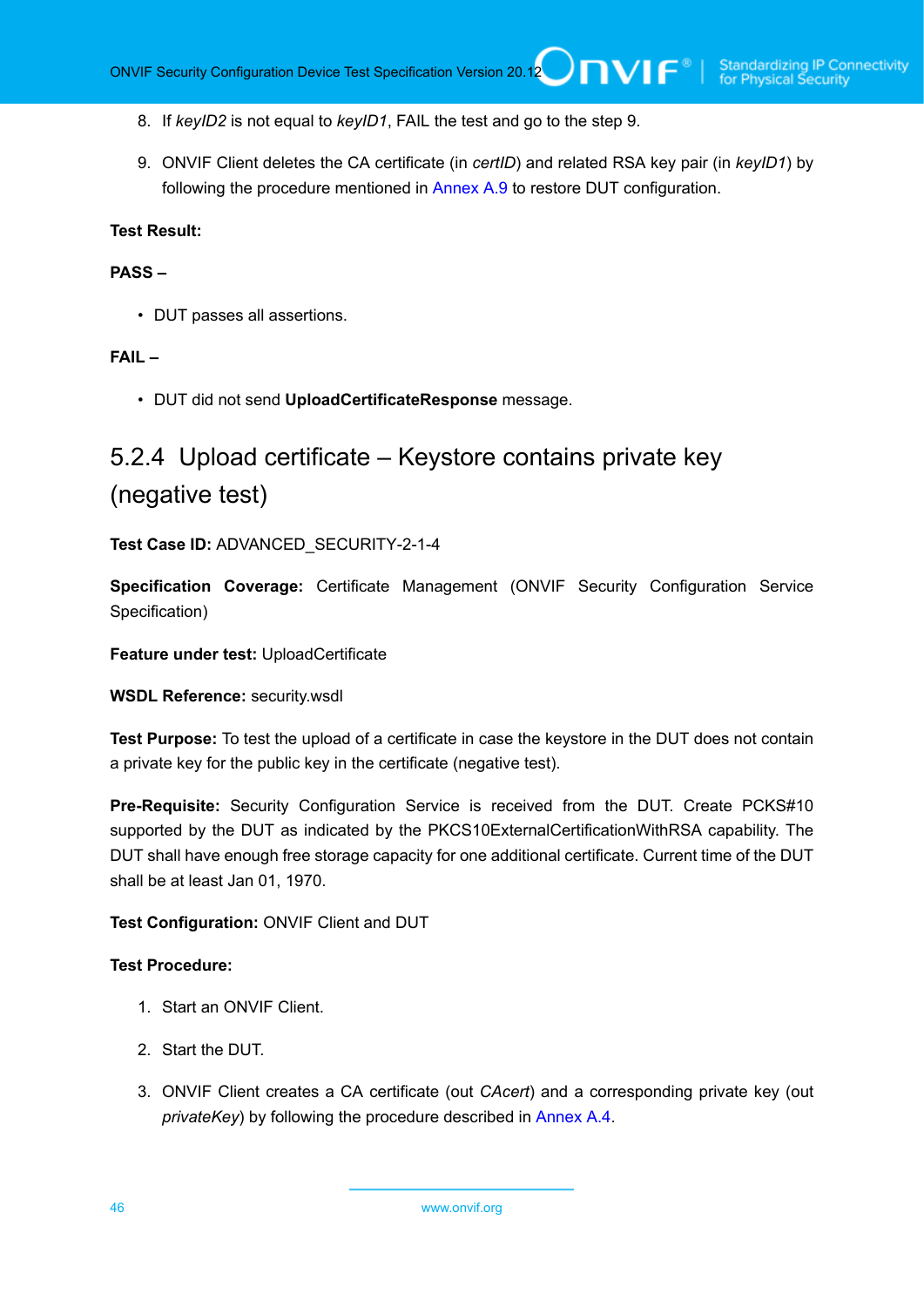- 4. ONVIF Client invokes UploadCertificate with parameters
	- Certificate := *CAcert*
	- Alias := "ONVIF Test"
	- PrivateKeyRequired := true
- 5. The DUT returns env:Receiver/ter:Action/ter:NoMatchingPrivateKey SOAP 1.2 fault.

#### **PASS –**

• DUT passes all assertions.

# **FAIL –**

• The DUT did not send the env:Receiver/ter:Action/ter:NoMatchingPrivateKey SOAP 1.2 fault message.

# 5.2.5 Upload certificate – Keystore does not contain private key

**Test Case ID:** ADVANCED\_SECURITY-2-1-5

**Specification Coverage:** Certificate Management (ONVIF Security Configuration Service Specification)

**Feature under test:** UploadCertificate

**WSDL Reference:** security.wsdl

**Test Purpose:** To test the upload of a certificate in case the keystore in the DUT does not contain a private key for the public key in the certificate.

**Pre-Requisite:** Security Configuration Service is received from the DUT. Create PCKS#10 supported by the DUT as indicated by the PKCS10ExternalCertificationWithRSA capability. The DUT shall have enough free storage capacity for one additional RSA key pair. The DUT shall have enough free storage capacity for one additional certificate. Current time of the DUT shall be at least Jan 01, 1970.

#### **Test Configuration:** ONVIF Client and DUT

### **Test Procedure:**

1. Start an ONVIF Client.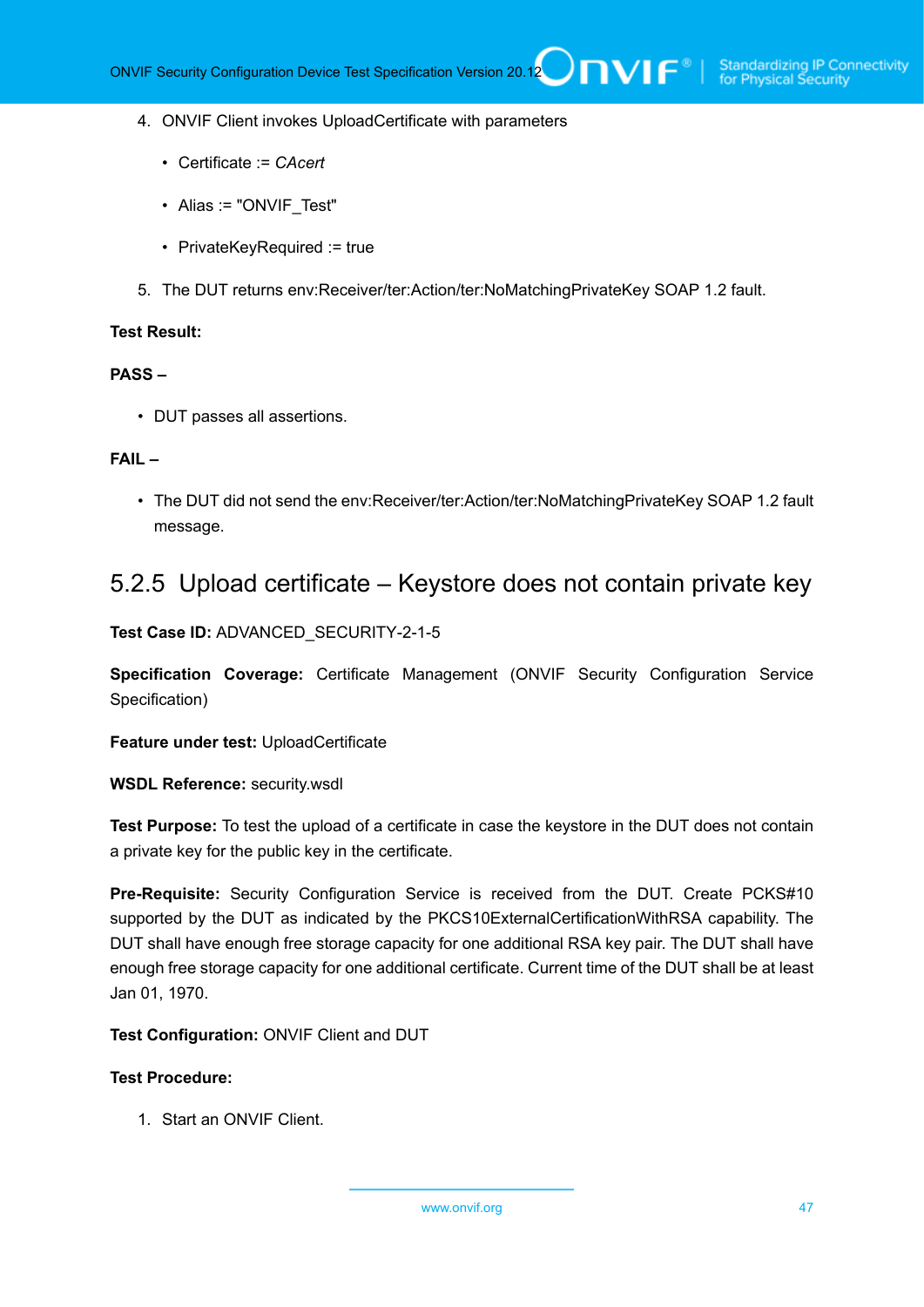- 2. Start the DUT.
- 3. ONVIF Client creates a CA certificate (out *CAcert*) and a corresponding private key (out *privateKey*) by following the procedure described in [Annex A.4.](#page-162-0)
- 4. ONVIF Client invokes **UploadCertificate** with parameters
	- Certificate := *CAcert*
	- Alias := "ONVIF Test"
	- PrivateKeyRequired : = false
- 5. The DUT responds with a **UploadCertificateResponse** message with parameters
	- CertificateID =: *certID*
	- KeyID =: *keyID*
- 6. ONVIF Client deletes the CA certificate (in *certID*) and related RSA key pair (in *keyID*) by following the procedure mentioned in [Annex A.9](#page-167-0) to restore DUT configuration.

# **PASS –**

• DUT passes all assertions.

### **FAIL –**

• DUT did not send **UploadCertificateResponse** message.

# 5.2.6 Get certificate – self-signed

**Test Case ID:** ADVANCED\_SECURITY-2-1-6

**Specification Coverage:** Certificate Management (ONVIF Security Configuration Service Specification)

**Feature under test:** GetCertificate

**WSDL Reference:** security.wsdl

**Test Purpose:** To test the retrieval of a self-signed certificate.

**Pre-Requisite:** Security Configuration Service is received from the DUT. Create self-signed certificate supported by the DUT as indicated by the SelfSignedCertificateCreationWithRSA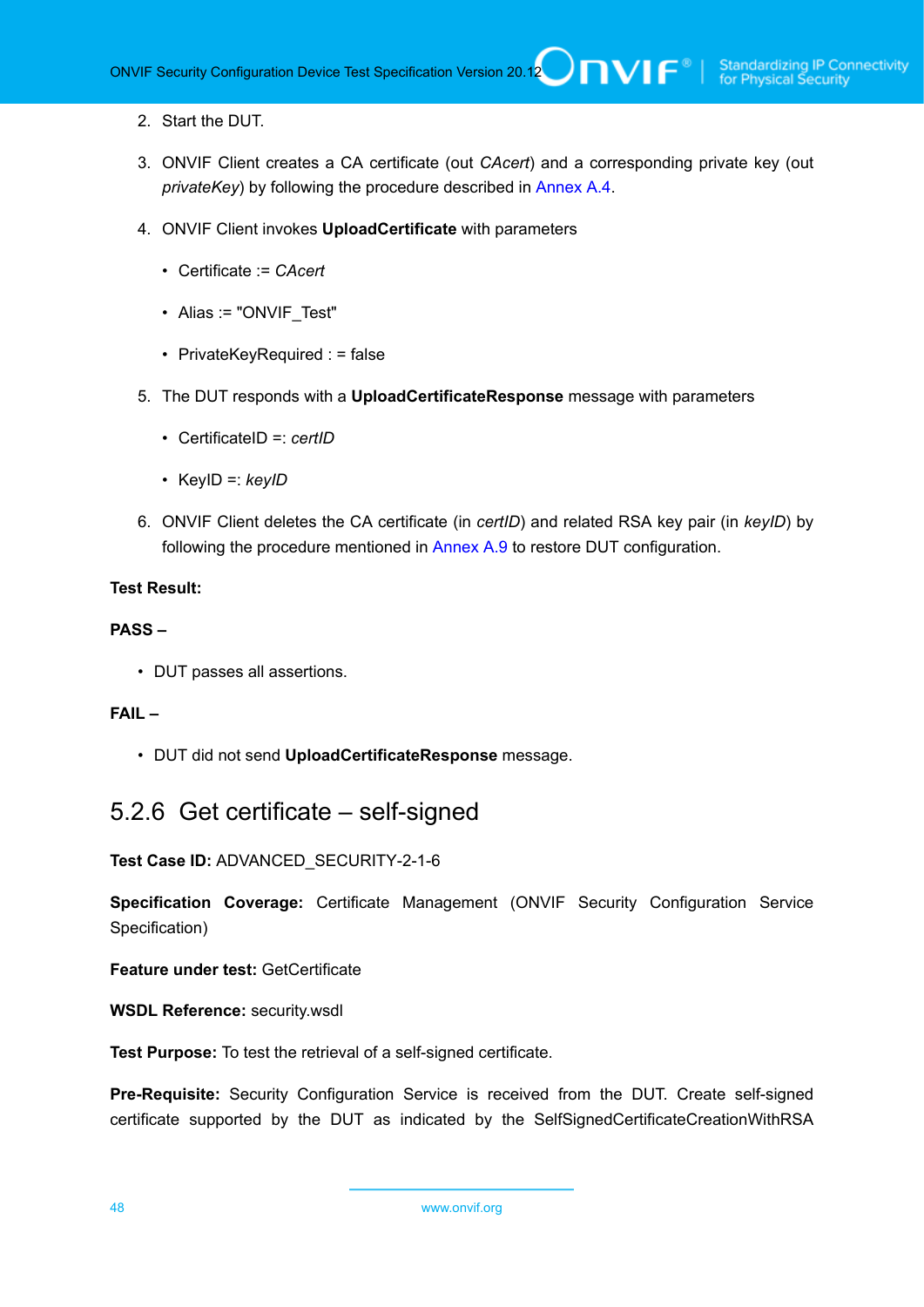capability. RSA key pair generation supported by the DUT as indicated by the RSAKeyPairGeneration capability. The DUT shall have enough free storage capacity for one additional RSA key pair. The DUT shall have enough free storage capacity for one additional certificate.

### **Test Configuration:** ONVIF Client and DUT

#### **Test Procedure:**

- 1. Start an ONVIF Client.
- 2. Start the DUT.
- 3. ONVIF Client creates a self-signed certificate (out *certID*) and related RSA key pair (out *keyID*) by following the procedure mentioned in [Annex A.8.](#page-166-0)
- 4. ONVIF Client invokes **GetCertificate** message with parameters
	- CertificateID := *certID*
- 5. The DUT responds with a **GetCertificateResponse** message with parameters
	- Certificate =: *X509Cert*
- 6. ONVIF Client validates that *X509Cert*.CertificateContent is correctly DER encoded (see [Annex A.19\)](#page-176-0).
- 7. If *X509Cert*.CertificateContent is incorrectly DER encoded, FAIL the test and go to the step 10.
- 8. ONVIF Client validates that *X509Cert*.CertificateContent contains the correct subject equals to subject defined in [Annex A.2](#page-161-1).
- 9. If *X509Cert*.CertificateContent contains wrong subject, FAIL the test and go to the step 10.
- 10.ONVIF Client deletes the self-signed certificate (in *certID*) and related the RSA key pair (in *keyID*) by following the procedure mentioned in [Annex A.9](#page-167-0) to restore DUT configuration.

# **Test Result:**

### **PASS –**

• DUT passes all assertions.

#### **FAIL –**

• DUT did not send **GetCertificateResponse** message.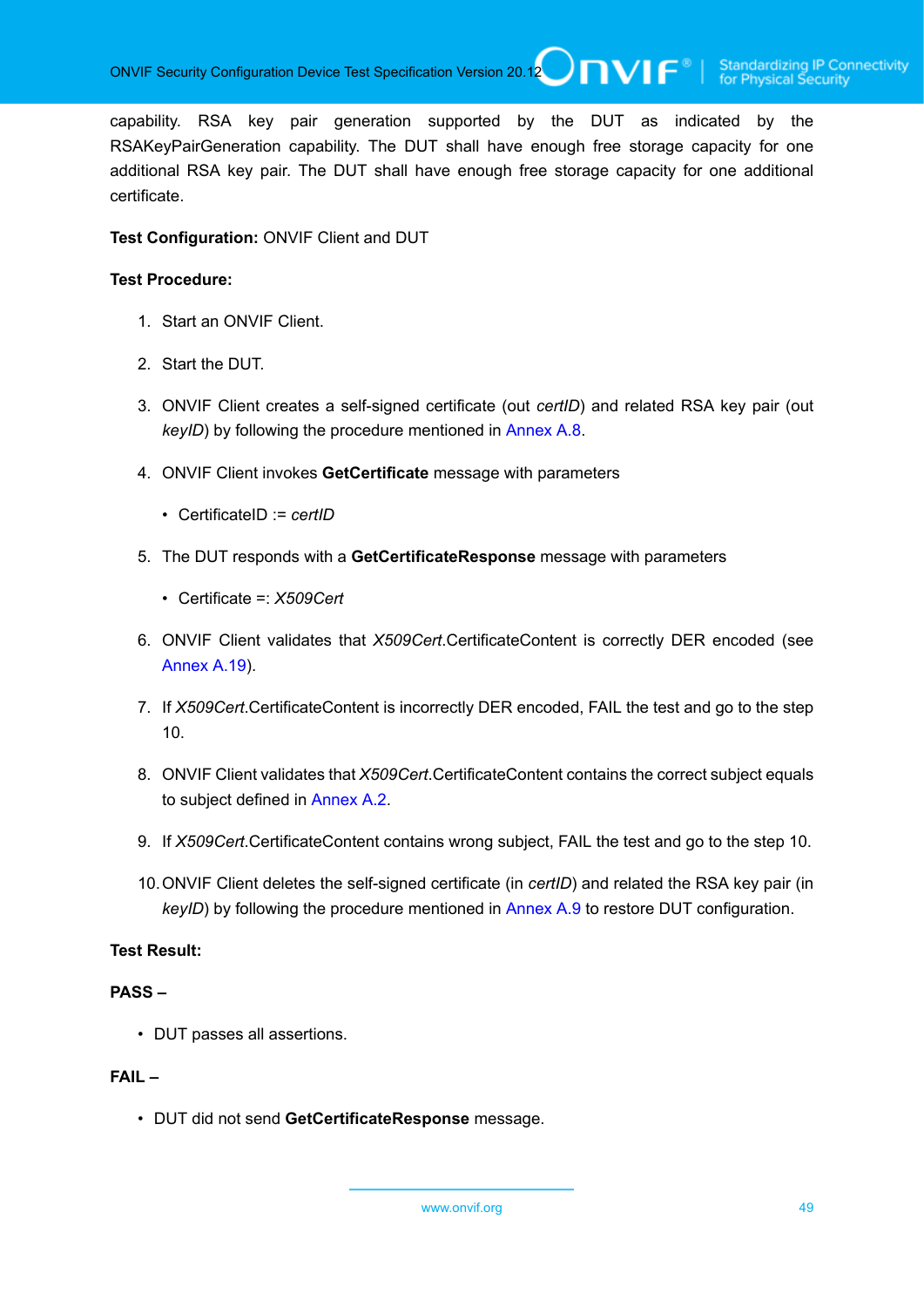# 5.2.7 Get certificate – CA

### **Test Case ID:** ADVANCED\_SECURITY-2-1-7

**Specification Coverage:** Certificate Management (ONVIF Security Configuration Service Specification)

**Feature under test:** GetCertificate

**WSDL Reference:** security.wsdl

**Test Purpose:** To test the retrieval of a CA certificate.

**Pre-Requisite:** Security Configuration Service is received from the DUT. Create PCKS#10 supported by the DUT as indicated by the PKCS10ExternalCertificationWithRSA capability. The DUT shall have enough free storage capacity for one additional RSA key pair. The DUT shall have enough free storage capacity for one additional certificate. Current time of the DUT shall be at least Jan 01, 1970.

**Test Configuration:** ONVIF Client and DUT

# **Test Procedure:**

- 1. Start an ONVIF Client.
- 2. Start the DUT.
- 3. ONVIF Client creates a CA certificate (out *CAcert*) and a corresponding private key (out *privateKey*) by following the procedure described in [Annex A.4.](#page-162-0)
- 4. ONVIF Client uploads a CA certificate (out *certID*, in *CAcert*) and new RSA key pair with the public key from the CA certificate (out *keyID*) by following the procedure described in [Annex A.15.](#page-172-0)
- 5. ONVIF Client invokes **GetCertificate** message with parameters
	- CertificateID := *certID*
- 6. The DUT responds with a **GetCertificateResponse** message with parameters
	- Certificate =: *X509Cert*
- 7. ONVIF Client validates that *X509Cert*.CertificateContent is correctly DER encoded (see [Annex A.19\)](#page-176-0).
- 8. If *X509Cert*.CertificateContent is incorrectly DER encoded, FAIL the test and go to the step 10.

50 www.onvif.org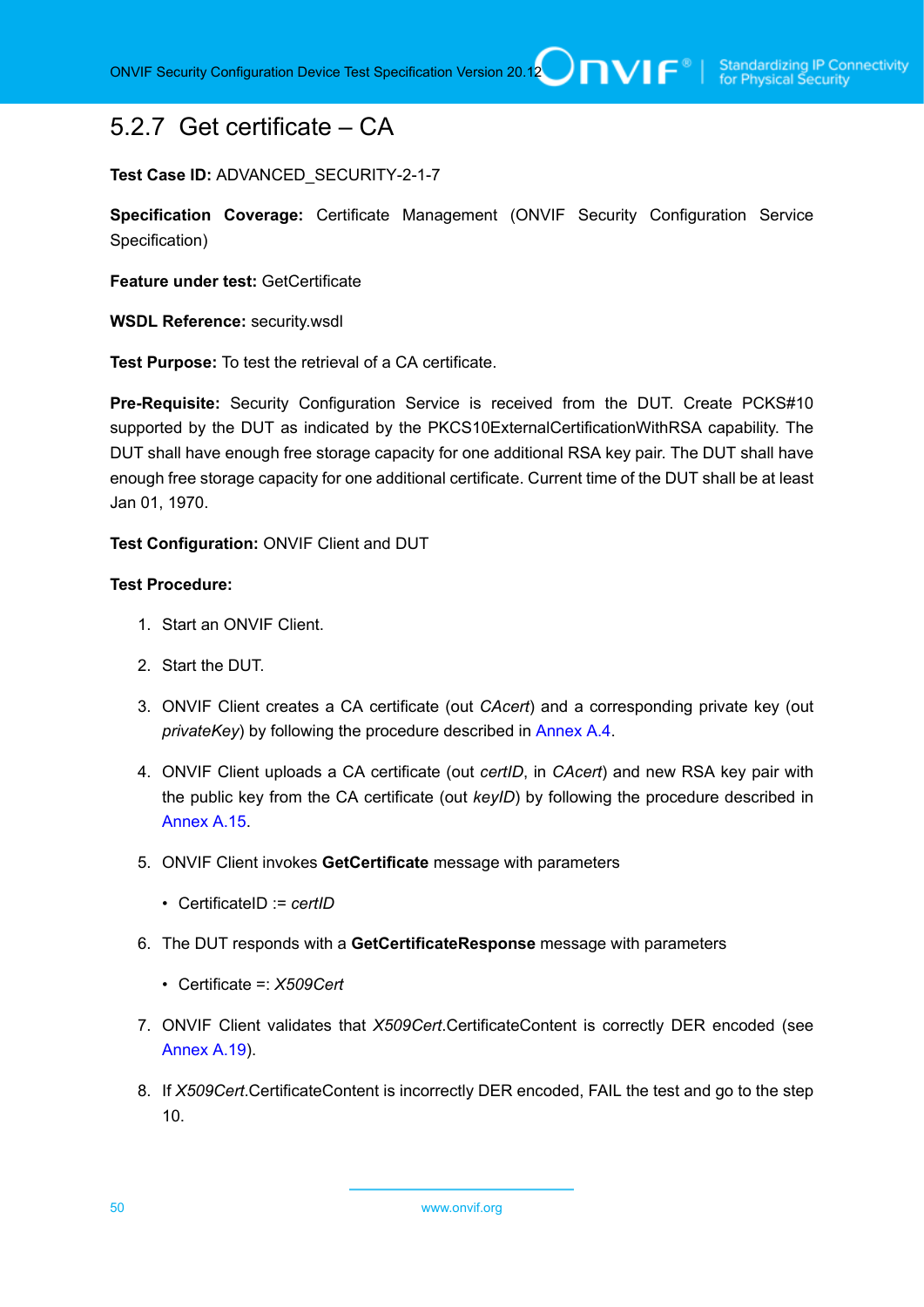- 9. If *X509Cert*.CertificateContent contains wrong subject, FAIL the test and go to the step 10.
- 10.ONVIF Client deletes the CA certificate (in *certID*) and related RSA key pair (in *keyID*) by following the procedure mentioned in [Annex A.9](#page-167-0) to restore DUT configuration.

### **PASS –**

• DUT passes all assertions.

#### **FAIL –**

• DUT did not send **GetCertificateResponse** message.

# 5.2.8 Get all certificates – self signed

#### **Test Case ID:** ADVANCED\_SECURITY-2-1-8

**Specification Coverage:** Certificate Management (ONVIF Security Configuration Service Specification)

#### **Feature under test:** GetAllCertificates

**WSDL Reference:** security.wsdl

**Test Purpose:** To test the retrieval of all certificates tested with self-signed certificates.

**Pre-Requisite:** Security Configuration Service is received from the DUT. Create self-signed certificate supported by the DUT as indicated by the SelfSignedCertificateCreationWithRSA capability. RSA key pair generation supported by the DUT as indicated by the RSAKeyPairGeneration capability. The DUT shall have enough free storage capacity for one additional RSA key pair. The DUT shall have enough free storage capacity for one additional certificate.

#### **Test Configuration:** ONVIF Client and DUT

- 1. Start an ONVIF Client.
- 2. Start the DUT.
- 3. ONVIF Client invokes **GetAllCertificates**.
- 4. The DUT responds with a **GetAllCertificatesResponse** message with parameters
	- CertificateID list =: *initialCertificateList*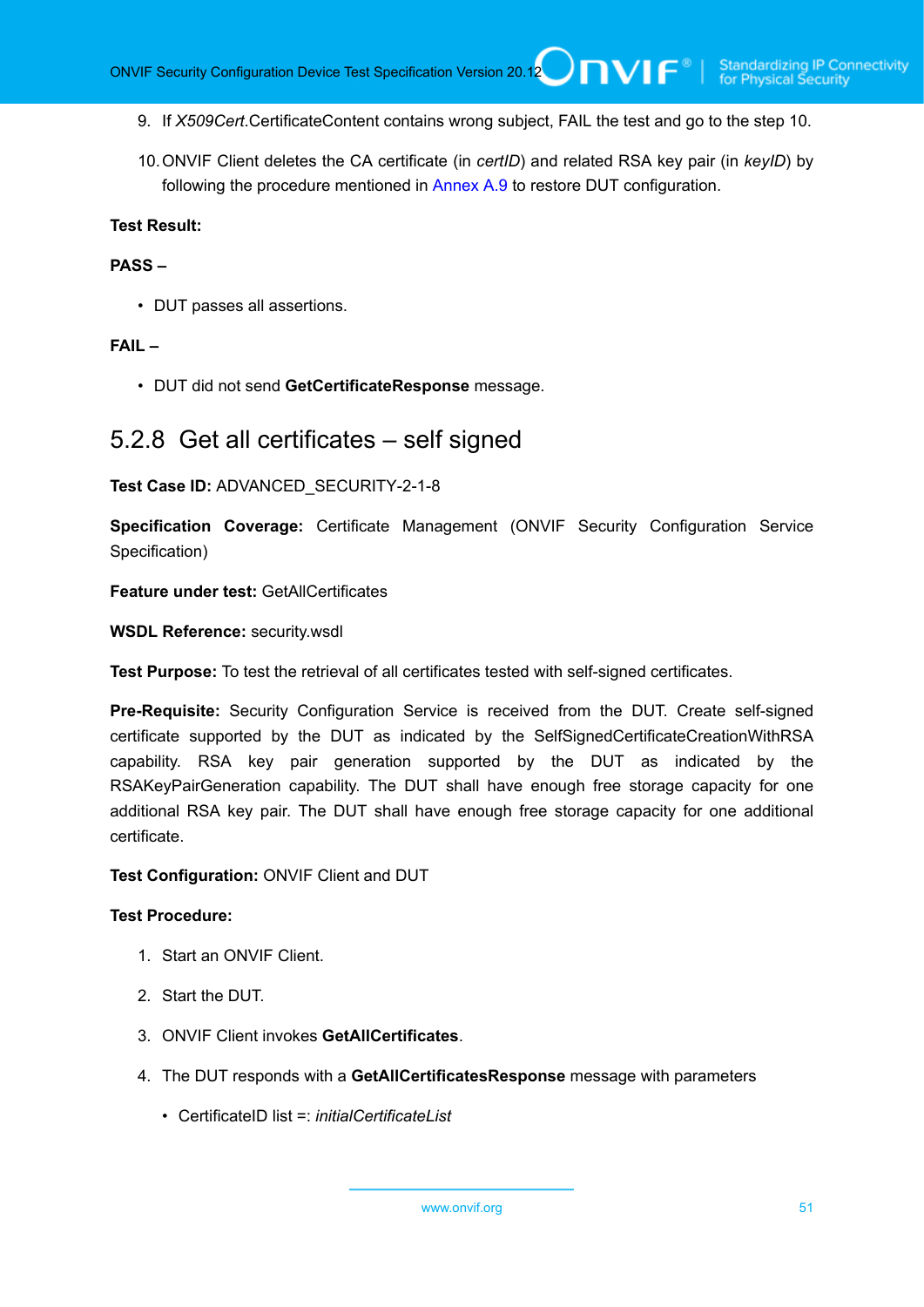- 5. ONVIF Client creates a self-signed certificate (out *certID*) and related RSA key pair (out *keyID*) by following the procedure mentioned in [Annex A.8.](#page-166-0)
- 6. ONVIF Client invokes **GetAllCertificates**.
- 7. The DUT responds with a **GetAllCertificatesResponse** message with parameters
	- CertificateID list =: *updatedCertificateList*
- 8. If *updatedCertificateList* does not contain *certID* and all certificates from *initialCertificateList*, FAIL the test, and go to the step 10.
- 9. If *updatedCertificateList* contains certificates other than *certID* or certificates from *initialCertificateList*, FAIL the test, and go to the step 10.
- 10.ONVIF Client deletes the self-signed certificate (in *certID*) and related RSA key pair (in *keyID*) by following the procedure mentioned in [Annex A.9](#page-167-0) to restore DUT configuration.

#### **PASS –**

• DUT passes all assertions.

#### **FAIL –**

• DUT did not send **GetAllCertificatesResponse** message(s).

**Note:** The DUT may return an empty list at step 4.

# 5.2.9 Get All Certificate – CA

**Test Case ID:** ADVANCED\_SECURITY-2-1-9

**Specification Coverage:** Certificate Management (ONVIF Security Configuration Service Specification)

**Feature under test:** GetAllCertificates

**WSDL Reference:** security.wsdl

**Test Purpose:** To test the retrieval of all certificates tested with CA certificates.

**Pre-Requisite:** Security Configuration Service is received from the DUT. Create PCKS#10 supported by the DUT as indicated by the PKCS10ExternalCertificationWithRSA capability. The DUT shall have enough free storage capacity for one additional RSA key pair. The DUT shall have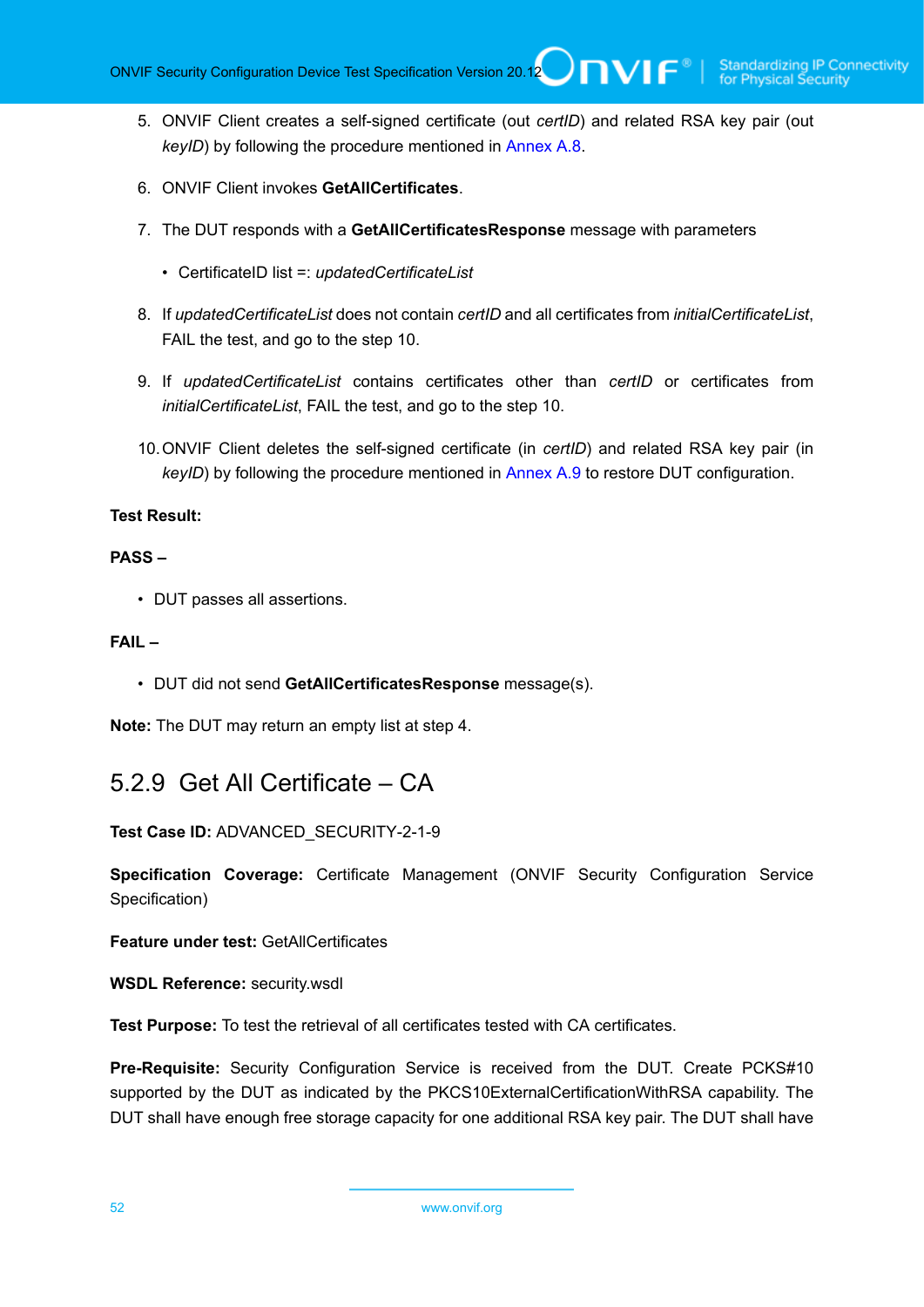enough free storage capacity for one additional certificate. Current time of the DUT shall be at least Jan 01, 1970.

#### **Test Configuration:** ONVIF Client and DUT

#### **Test Procedure:**

- 1. Start an ONVIF Client.
- 2. Start the DUT.
- 3. ONVIF Client invokes **GetAllCertificates**.
- 4. The DUT responds with a **GetAllCertificatesResponse** message with parameters
	- CertificateID list =: *initialCertificateList*
- 5. ONVIF Client creates a CA certificate (out *CAcert*) and a corresponding private key (out privateKey) by following the procedure described in [Annex A.4.](#page-162-0)
- 6. ONVIF Client uploads a CA certificate (out *certID*, in *CAcert*) and new RSA key pair with the public key from the CA certificate (out *keyID*) by following the procedure described in [Annex A.15.](#page-172-0)
- 7. ONVIF Client invokes **GetAllCertificates**.
- 8. The DUT responds with a **GetAllCertificatesResponse** message with parameters
	- CertificateID list =: *updatedCertificateList*
- 9. If *updatedCertificateList* does not contain *certID* and all certificates from *initialCertificateList*, FAIL the test, and go to the step 10.
- 10.If *updatedCertificateList* contains certificates other than *certID* or certificates from *initialCertificateList*, FAIL the test, and go to the step 10.
- 11. ONVIF Client deletes the CA certificate (in *certID*) and related RSA key pair (in *keyID*) by following the procedure mentioned in [Annex A.9](#page-167-0) to restore DUT configuration.

# **Test Result:**

### **PASS –**

• DUT passes all assertions.

#### **FAIL –**

• DUT did not send **GetAllCertificatesResponse** message(s).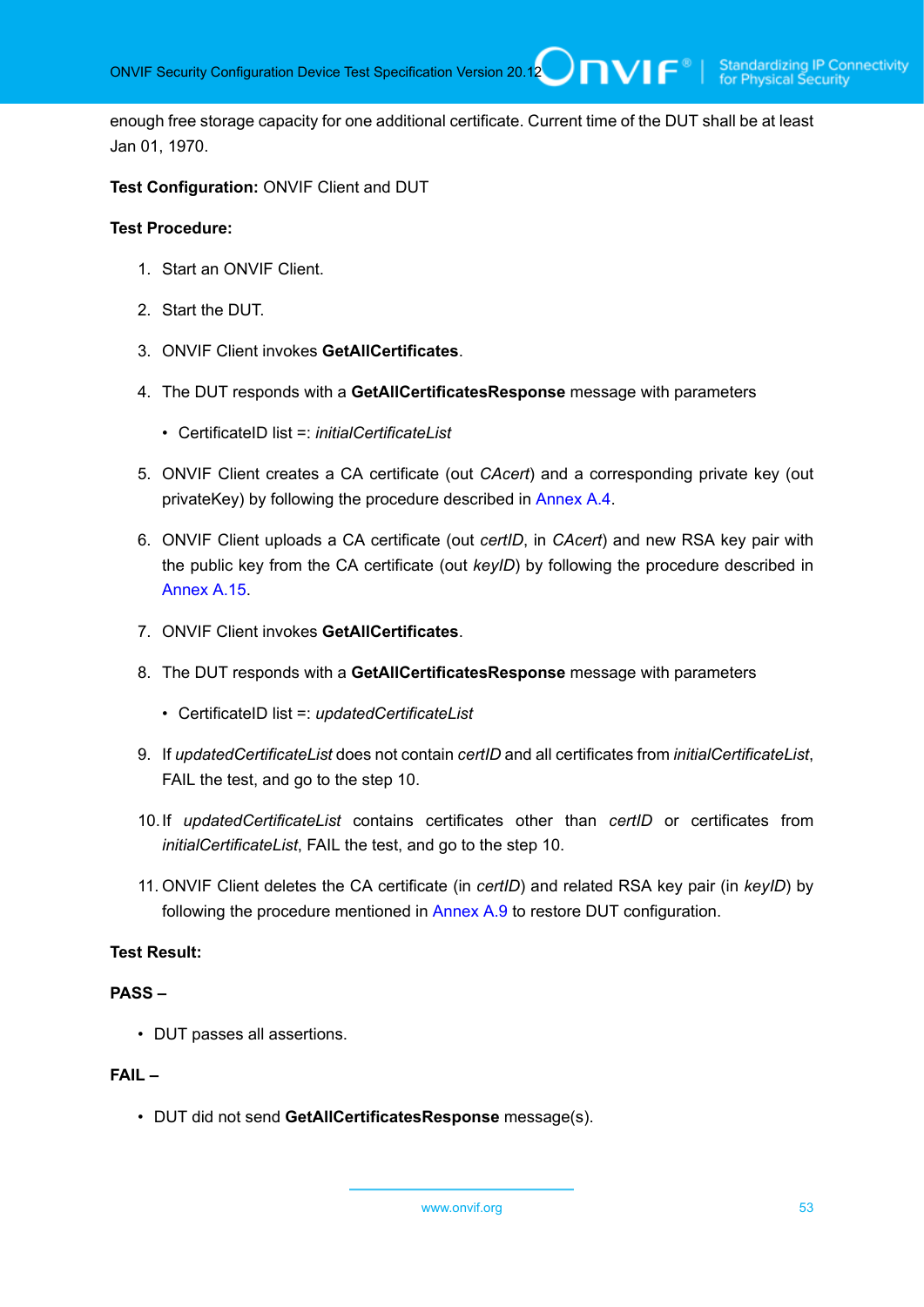**Note:** The DUT may return an empty list at step 4.

# 5.2.10 Delete Certificate – self signed

**Test Case ID:** ADVANCED\_SECURITY-2-1-10

**Specification Coverage:** Certificate Management (ONVIF Security Configuration Service Specification)

**Feature under test:** DeleteCertificate

**WSDL Reference:** security.wsdl

**Test Purpose:** To test the deletion of a certificate tested with self-signed certificates.

**Pre-Requisite:** Security Configuration Service is received from the DUT. Create self-signed certificate supported by the DUT as indicated by the SelfSignedCertificateCreationWithRSA capability. RSA key pair generation supported by the DUT as indicated by the RSAKeyPairGeneration capability. The DUT shall have enough free storage capacity for one additional RSA key pair. The DUT shall have enough free storage capacity for one additional certificate.

**Test Configuration:** ONVIF Client and DUT

- 1. Start an ONVIF Client.
- 2. Start the DUT.
- 3. ONVIF Client invokes **GetAllCertificates**.
- 4. The DUT responds with a **GetAllCertificatesResponse** message with parameters
	- CertificateID list =: *initialCertificateList*
- 5. ONVIF Client creates a self-signed certificate (out *certID*) and related RSA key pair (out *keyID*) by following the procedure mentioned in [Annex A.8.](#page-166-0)
- 6. ONVIF Client invokes **GetAllCertificates**.
- 7. The DUT responds with a **GetAllCertificatesResponse** message with parameters
	- CertificateID list =: *updatedCertificateList*
- 8. If *updatedCertificateList* does not contain *certID* and all certificates from *initialCertificateList*, FAIL the test, delete the self-signed certificate (in *certID*) and related RSA key pair (in *keyID*)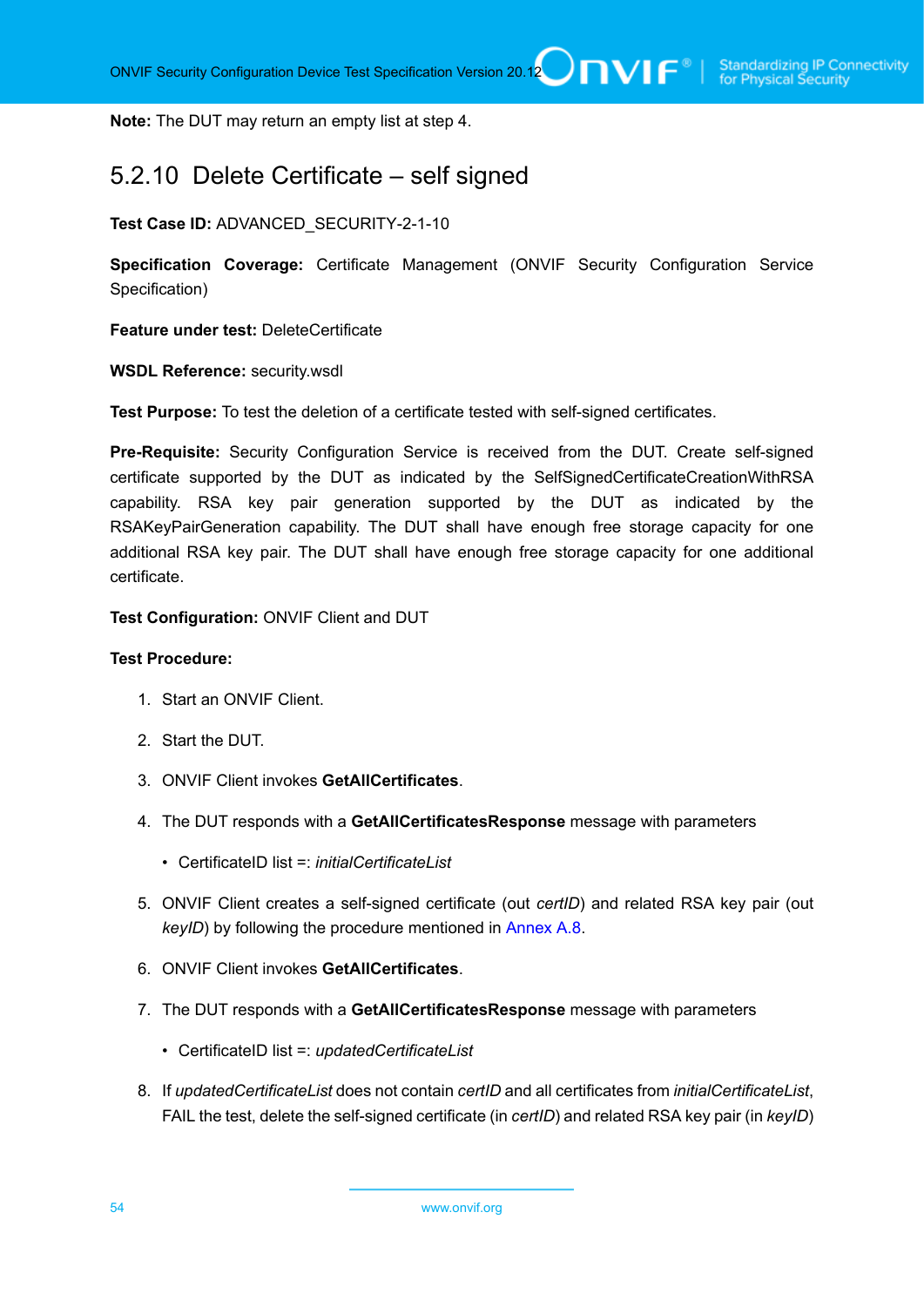by following the procedure mentioned in [Annex A.9](#page-167-0) to restore DUT configuration, and skip other steps.

- 9. If *updatedCertificateList* contains certificates other than *certID* or certificates from *initialCertificateList*, FAIL the test, delete the self-signed certificate (in *certID*) and related RSA key pair (in *keyID*) by following the procedure mentioned in [Annex A.9](#page-167-0) to restore DUT configuration, and skip other steps.
- 10.ONVIF Client invokes **DeleteCertificate** with parameters
	- CertificateID =: *certID*
- 11. The DUT responds with a **DeleteCertificateResponse** message.
- 12.ONVIF Client deletes the RSA key pair (in *keyID*) by following the procedure mentioned in [Annex A.1](#page-161-0) to restore DUT configuration.
- 13.ONVIF Client invokes **GetAllCertificates**.
- 14.The DUT responds with a **GetAllCertificatesResponse** message with parameters
	- CertificateID list =: *finalCertificateList*
- 15.If *finalCertificateList* is not equal *initialCertificateList*, FAIL the test.

### **Test Result:**

### **PASS –**

• DUT passes all assertions.

# **FAIL –**

- DUT did not send **DeleteCertificateResponse** message.
- DUT did not send **GetAllCertificatesResponse** message(s).

**Note:** The DUT may return an empty list at step 4.

# 5.2.11 Delete Certificate – CA

**Test Case ID:** ADVANCED\_SECURITY-2-1-11

**Specification Coverage:** Certificate Management (ONVIF Security Configuration Service Specification)

**Feature under test:** DeleteCertificate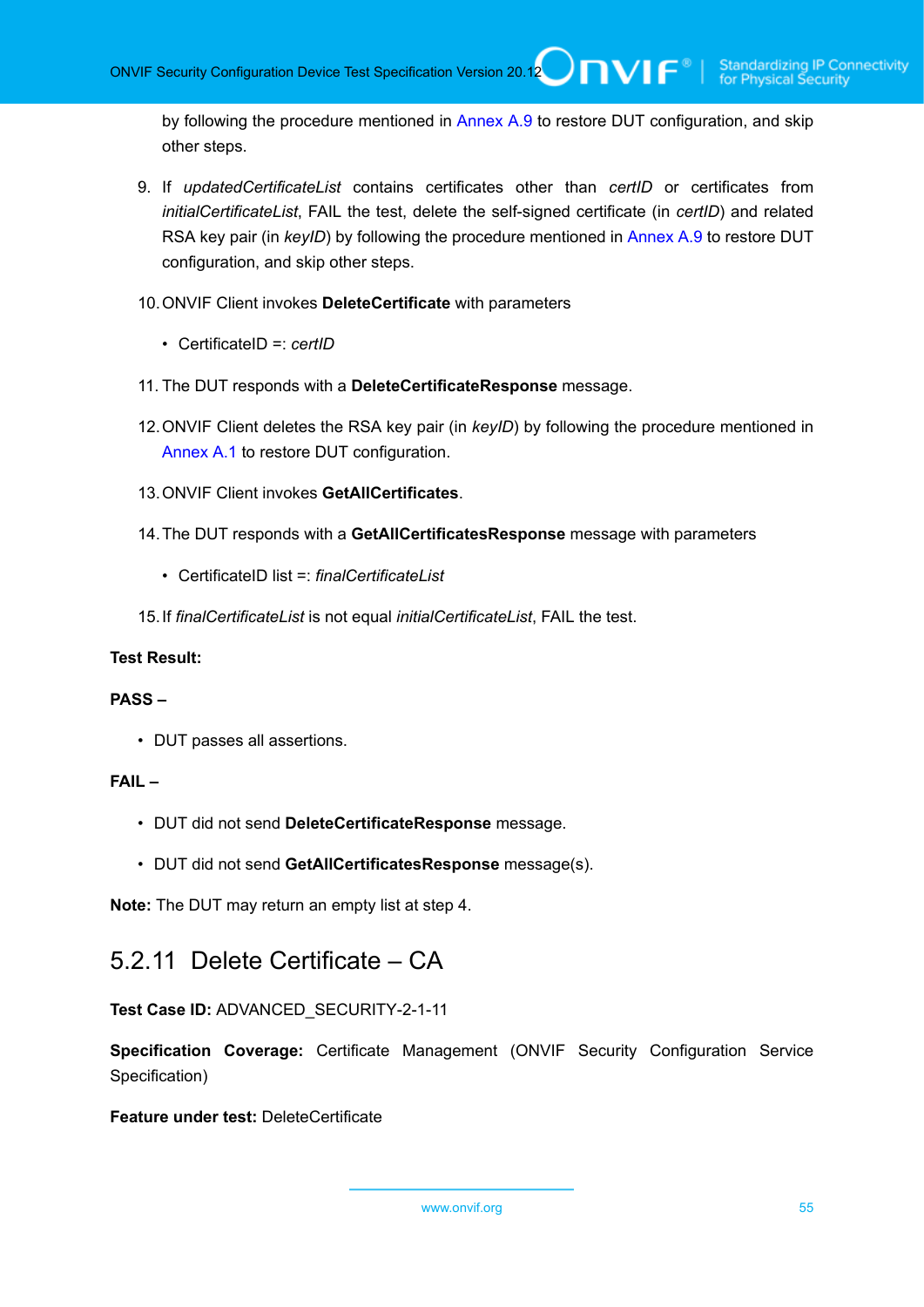#### **WSDL Reference:** security.wsdl

**Test Purpose:** To test the deletion of a certificate tested with CA certificates.

**Pre-Requisite:** Security Configuration Service is received from the DUT. Create PCKS#10 supported by the DUT as indicated by the PKCS10ExternalCertificationWithRSA capability. The DUT shall have enough free storage capacity for one additional RSA key pair. The DUT shall have enough free storage capacity for one additional certificate. Current time of the DUT shall be at least Jan 01, 1970.

**Test Configuration:** ONVIF Client and DUT

- 1. Start an ONVIF Client.
- 2. Start the DUT.
- 3. ONVIF Client invokes **GetAllCertificates**.
- 4. The DUT responds with a **GetAllCertificatesResponse** message with parameters
	- CertificateID list =: *initialCertificateList*
- 5. ONVIF Client creates a CA certificate (out *CAcert*) and a corresponding private key (out privateKey) by following the procedure described in [Annex A.4.](#page-162-0)
- 6. ONVIF Client uploads a CA certificate (out *certID*, in *CAcert*) and new RSA key pair with the public key from the CA certificate (out *keyID*) by following the procedure described in [Annex A.15.](#page-172-0)
- 7. ONVIF Client invokes **GetAllCertificates**.
- 8. The DUT responds with a **GetAllCertificatesResponse** message with parameters
	- CertificateID list =: *updatedCertificateList*
- 9. If *updatedCertificateList* does not contain *certID* and all certificates from *initialCertificateList*, FAIL the test, delete the CA certificate (in *certID*) and related RSA key pair (in *keyID*) by following the procedure mentioned in [Annex A.9](#page-167-0) to restore DUT configuration, and skip other steps.
- 10.If *updatedCertificateList* contains certificates other than *certID* or certificates from *initialCertificateList*, FAIL the test, delete the CA certificate (in *certID*) and related RSA key pair (in *keyID*) by following the procedure mentioned in [Annex A.9](#page-167-0) to restore DUT configuration, and skip other steps.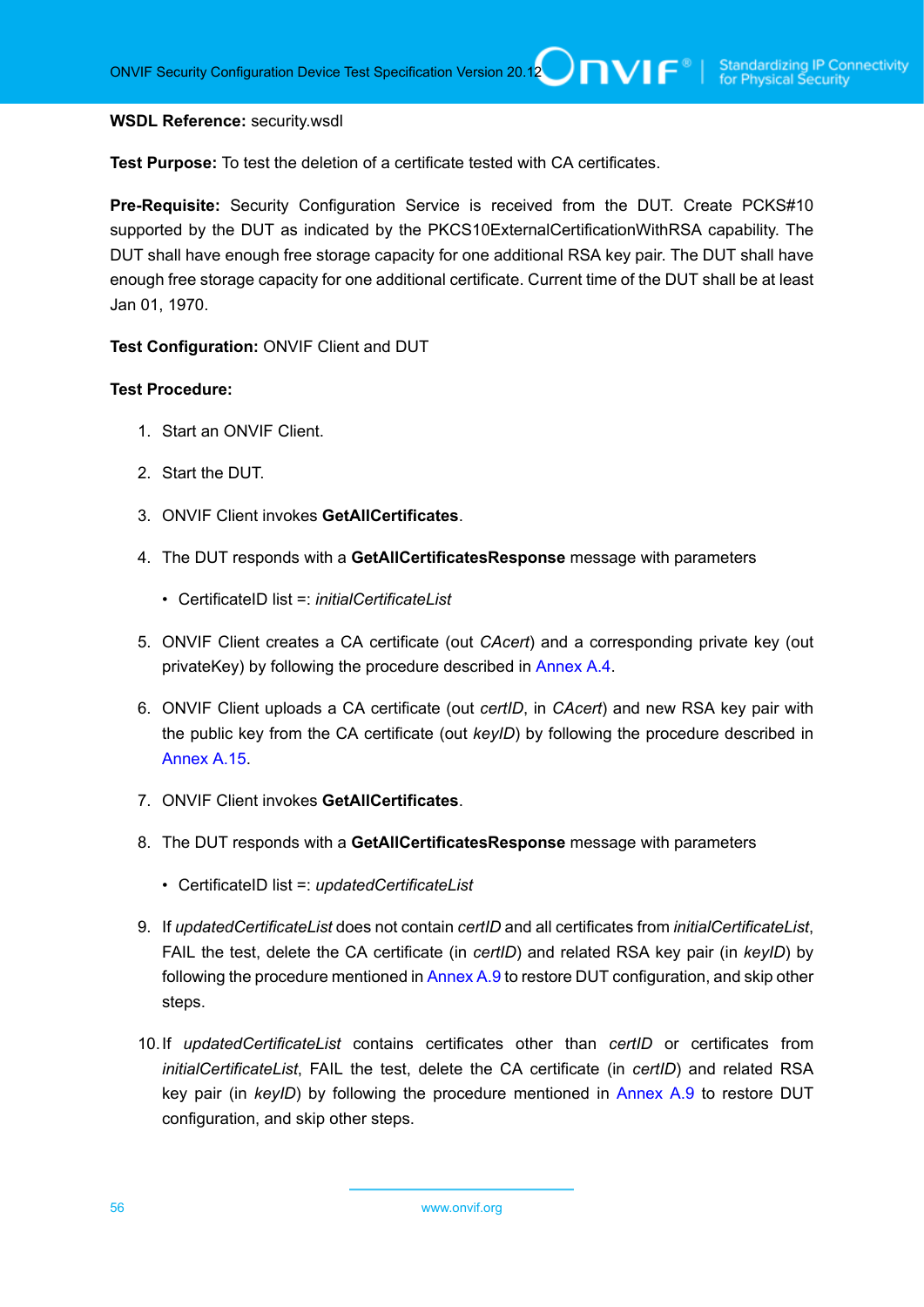#### 11. ONVIF Client invokes **DeleteCertificate** with parameters

- CertificateID =: *certID*
- 12.The DUT responds with a **DeleteCertificateResponse** message.
- 13.ONVIF Client deletes the RSA key pair (in *keyID*) by following the procedure mentioned in [Annex A.1](#page-161-0) to restore DUT configuration.
- 14.ONVIF Client invokes **GetAllCertificates**.
- 15.The DUT responds with a **GetAllCertificatesResponse** message with parameters
	- CertificateID list =: *finalCertificateList*
- 16.If *finalCertificateList* is not equal *initialCertificateList*, FAIL the test.

#### **Test Result:**

### **PASS –**

• DUT passes all assertions.

#### **FAIL –**

- DUT did not send **DeleteCertificateResponse** message.
- DUT did not send **GetAllCertificatesResponse** message(s).

**Note:** The DUT may return an empty list at step 4.

# 5.2.12 Create Certification Path – self-signed

**Test Case ID:** ADVANCED\_SECURITY-2-1-12

**Specification Coverage:** Certificate Management (ONVIF Security Configuration Service Specification)

**Feature under test:** CreateCertificationPath

**WSDL Reference:** security.wsdl

**Test Purpose:** To test the creation of a certification path containing a self-signed certificate.

**Pre-Requisite:** Security Configuration Service is received from the DUT. Create self-signed certificate supported by the DUT as indicated by the SelfSignedCertificateCreationWithRSA capability. TLS is supported by the DUT as indicated by the TLSServerSupported capability. RSA key pair generation supported by the DUT as indicated by the RSAKeyPairGeneration capability.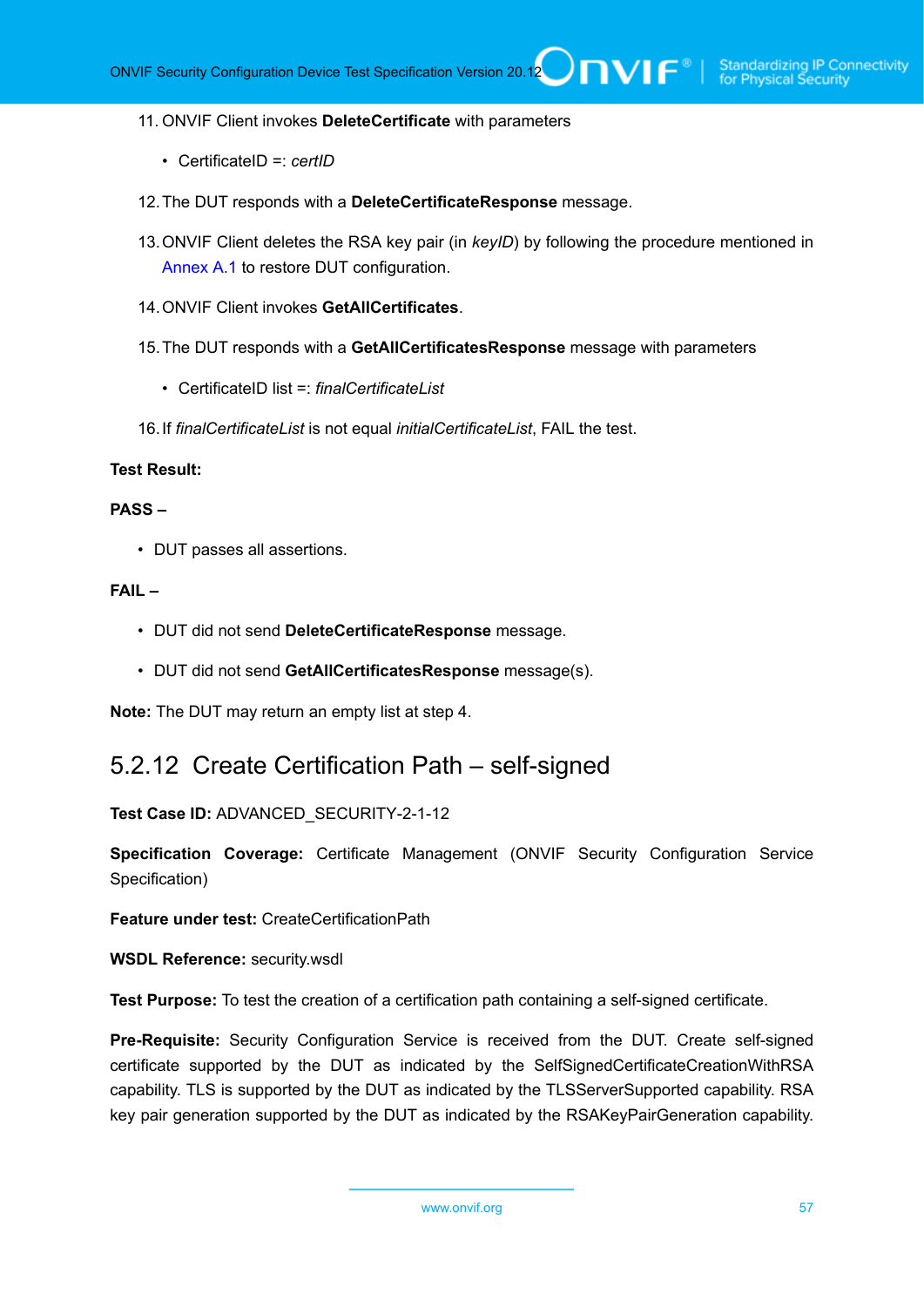The DUT shall have enough free storage capacity for one additional RSA key pair. The DUT shall have enough free storage capacity for one additional certificate. The DUT shall have enough free storage capacity for one additional certification path.

**Test Configuration:** ONVIF Client and DUT

# **Test Procedure:**

- 1. Start an ONVIF Client.
- 2. Start the DUT.
- 3. ONVIF Client creates a self-signed certificate (out *certID*) and related RSA key pair (out *keyID*) by following the procedure mentioned in [Annex A.8.](#page-166-0)
- 4. ONVIF Client invokes **CreateCertificationPath** with parameters
	- CertficateIDs.CertificateID[0] := *certID*
	- Alias := "ONVIF Test"
- 5. The DUT responds with a **CreateCertificationPathResponse** message with parameters
	- CertificationPathID =: *certPathID*
- 6. ONVIF Client deletes the certification path (in *certPathID*) and related the self-signed certificate (in *certID*) and the RSA key pair (in *keyID*) by following the procedure mentioned in [Annex A.5](#page-163-0) to restore DUT configuration.

### **Test Result:**

### **PASS –**

• DUT passes all assertions.

# **FAIL –**

• DUT did not send **CreateCertificationPathResponse** message.

# 5.2.13 Create Certification Path – CA

**Test Case ID:** ADVANCED\_SECURITY-2-1-13

**Specification Coverage:** Certificate Management (ONVIF Security Configuration Service Specification)

**Feature under test:** CreateCertificationPath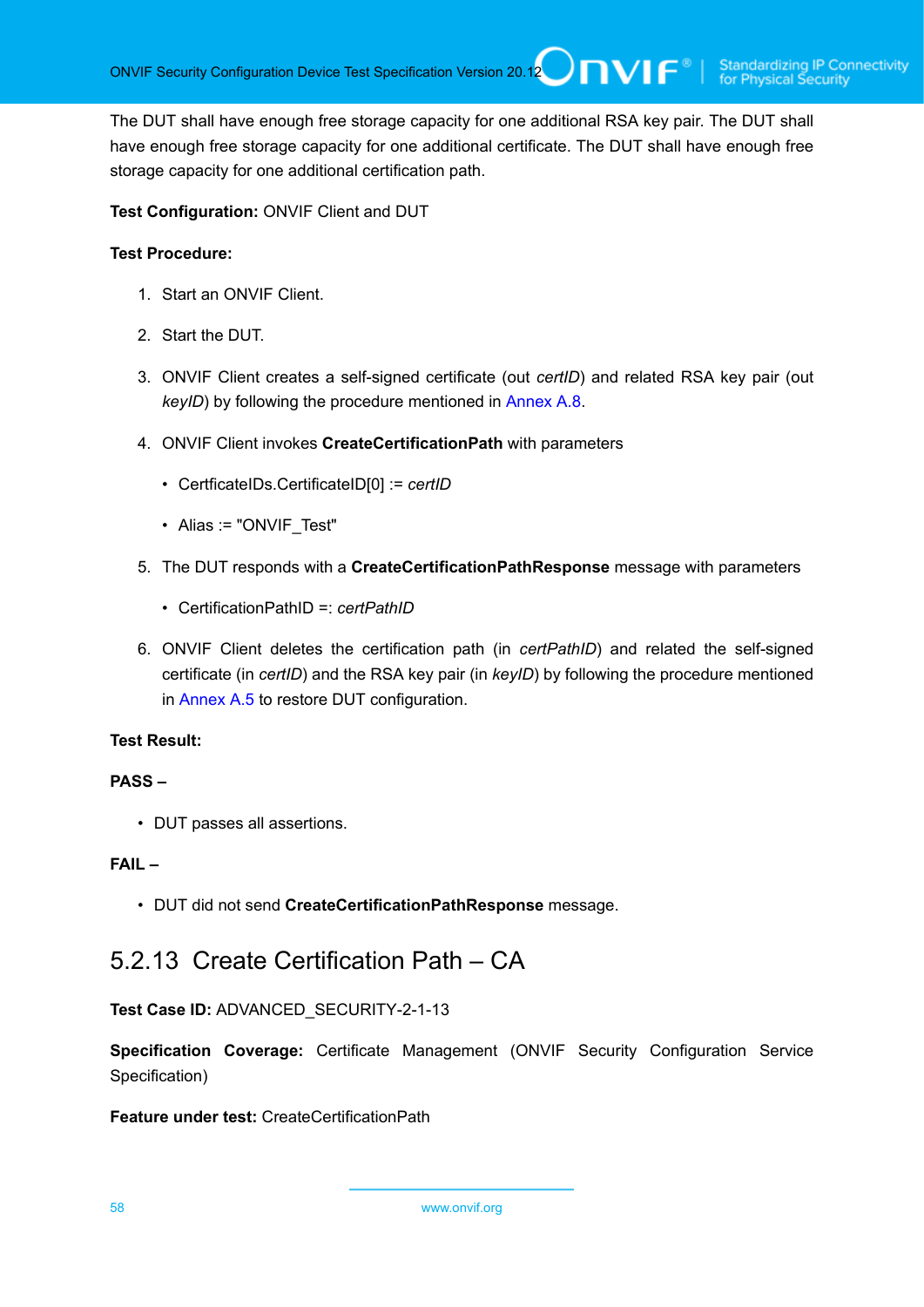#### **WSDL Reference:** security.wsdl

**Test Purpose:** To test the creation of a certification path (signed server + CA certificate).

**Pre-Requisite:** Security Configuration Service is received from the DUT. Create PCKS#10 supported by the DUT as indicated by the PKCS10ExternalCertificationWithRSA capability. RSA key pair generation supported by the DUT as indicated by the RSAKeyPairGeneration capability. TLS is supported by the DUT as indicated by the TLSServerSupported capability. The DUT shall have enough free storage capacity for two additional RSA key pairs. The DUT shall have enough free storage capacity for two additional certificates. The DUT shall have enough free storage capacity for one additional certification path. Current time of the DUT shall be at least Jan 01, 1970.

**Test Configuration:** ONVIF Client and DUT

- 1. Start an ONVIF Client.
- 2. Start the DUT.
- 3. ONVIF Client creates a CA certificate (out *CAcert*) and a corresponding private key (out *privateKey*) by following the procedure described in [Annex A.4.](#page-162-0)
- 4. ONVIF Client creates and uploads a CA-signed certificate (out *certID1*) for RSA key pair (out *keyID1*) and associated CA certificate (in *CAcert*) and a corresponding private key (in *privateKey*) by following the procedure described in [Annex A.16.](#page-173-0)
- 5. ONVIF Client uploads a CA certificate (out *certID2*, in *CAcert*) and new RSA key pair with the public key from the CA certificate (out *keyID2*) by following the procedure described in [Annex A.15.](#page-172-0)
- 6. ONVIF Client invokes **CreateCertificationPath** with parameters
	- CertficateIDs.CertificateID[0] =: *certID1*
	- CertficateIDs.CertificateID[1] =: *certID2*
	- Alias := "ONVIF Test2"
- 7. The DUT responds with a **CreateCertificationPathResponse** message with parameters
	- CertificationPathID =: *certPathID*
- 8. ONVIF Client deletes the certification path (in *certPathID*), related CA certificate (in *certID2*) and the RSA key pair (in *keyID2*) and related the CA-signed certificate (in *certID1*) and the RSA key pair (in *keyID1*) by following the procedure mentioned in [Annex A.17](#page-174-0) to restore DUT configuration.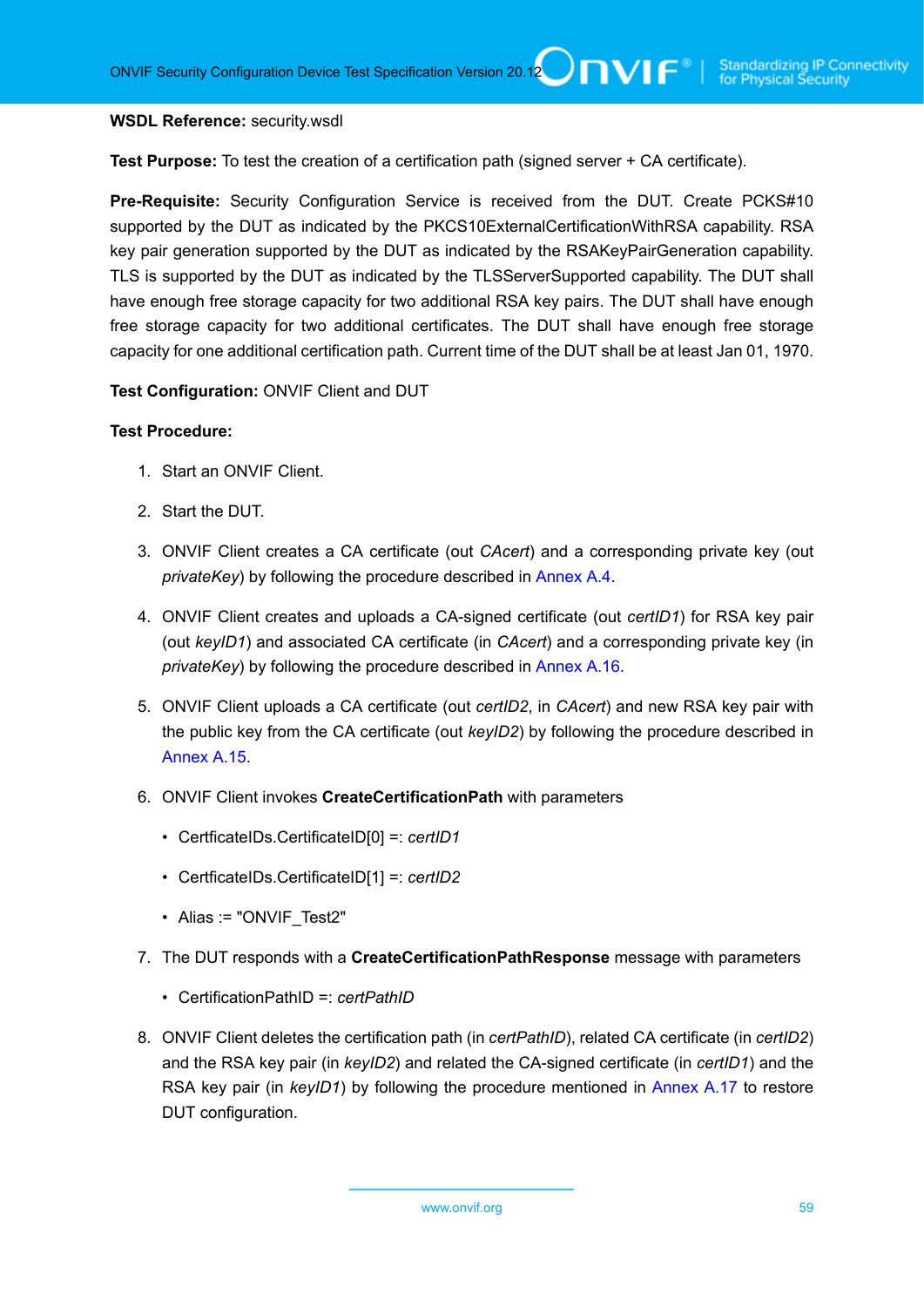#### **PASS –**

• DUT passes all assertions.

### **FAIL –**

• DUT did not send **CreateCertificationPathResponse** message.

# 5.2.14 Get Certification Path – self-signed

#### **Test Case ID:** ADVANCED\_SECURITY-2-1-14

**Specification Coverage:** Certificate Management (ONVIF Security Configuration Service Specification)

**Feature under test:** GetCertificationPath

**WSDL Reference:** security.wsdl

**Test Purpose:** To test the retrieval of a certification path containing a self-signed certificate.

**Pre-Requisite:** Security Configuration Service is received from the DUT. Create self-signed certificate supported by the DUT as indicated by the SelfSignedCertificateCreationWithRSA capability. RSA key pair generation supported by the DUT as indicated by the RSAKeyPairGeneration capability. TLS is supported by the DUT as indicated by the TLSServerSupported capability. The DUT shall have enough free storage capacity for one additional RSA key pair. The DUT shall have enough free storage capacity for one additional certificate. The DUT shall have enough free storage capacity for one additional certification path.

**Test Configuration:** ONVIF Client and DUT

- 1. Start an ONVIF Client.
- 2. Start the DUT.
- 3. ONVIF Client creates a certification path (out *certPathID*) based on self-signed certificate (out *certID1*) and related RSA key pair (out *keyID*) by following the procedure mentioned in [Annex](#page-168-0) A.11.
- 4. ONVIF Client invokes **GetCertificationPath** with parameters
	- CertificationPathID =: *certPathID*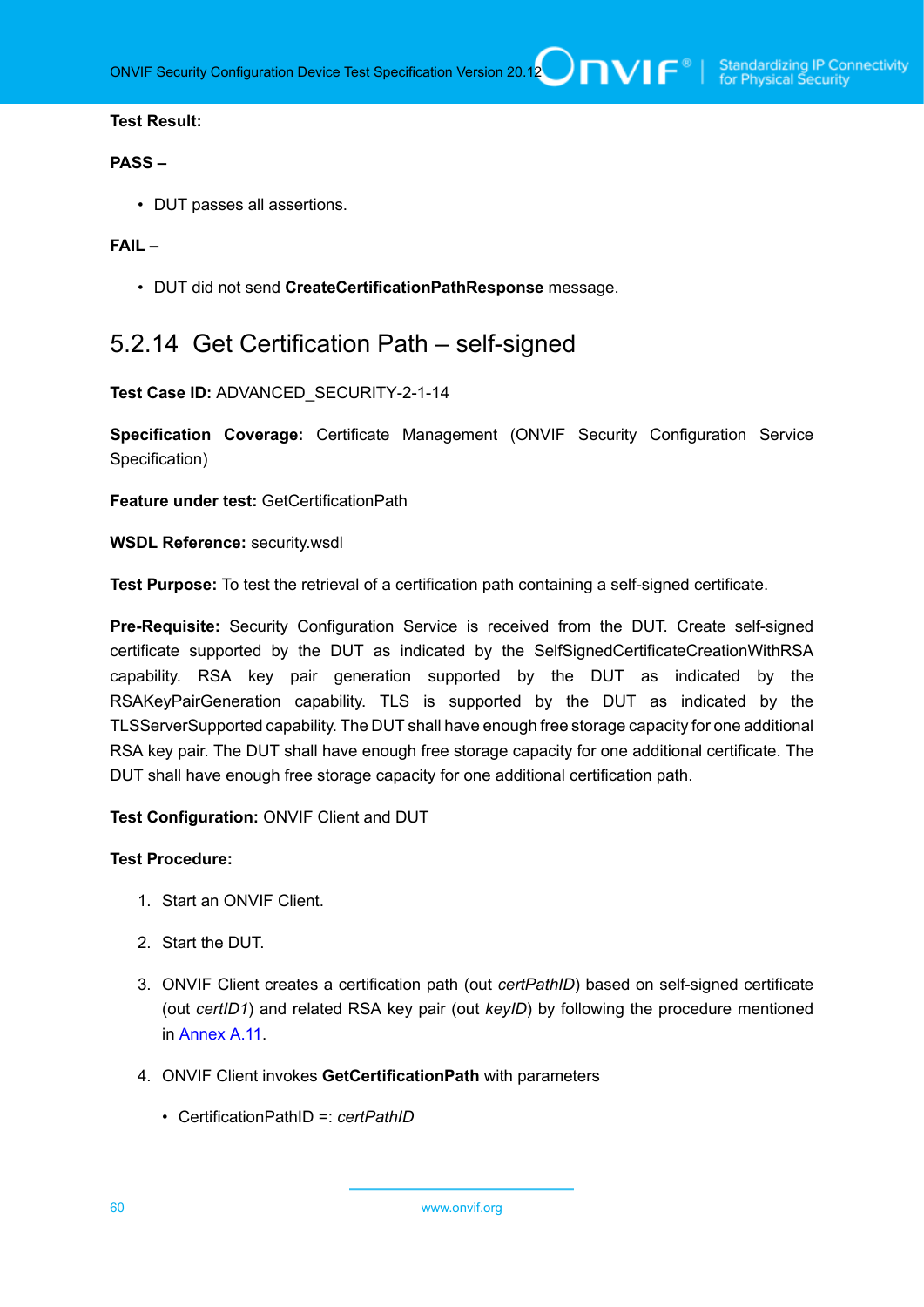- 5. The DUT responds with a **GetCertificationPathResponse** message with parameters
	- CertificationPath.CertificateID[0] =: *certID2*
	- CertificationPath.Alias
- 6. If *certID1* is not equal to *certID2*, FAIL the test and go to the step 7.
- 7. ONVIF Client deletes the certification path (in *certPathID1*), related the self-signed certificate (in *certID1*) and the RSA key pair (in *keyID1*) by following the procedure mentioned in [Annex](#page-163-0) [A.5](#page-163-0) to restore DUT configuration.

#### **PASS –**

• DUT passes all assertions.

#### **FAIL –**

• DUT did not send **GetCertificationPathResponse** message.

# 5.2.15 Get Certification Path – CA

**Test Case ID:** ADVANCED\_SECURITY-2-1-15

**Specification Coverage:** Certificate Management (ONVIF Security Configuration Service Specification)

**Feature under test:** GetCertificationPath

**WSDL Reference:** security.wsdl

**Test Purpose:** To test the retrieval of a certification path containing a signed server and a CA certificate.

**Pre-Requisite:** Security Configuration Service is received from the DUT. Create PCKS#10 supported by the DUT as indicated by the PKCS10ExternalCertificationWithRSA capability. RSA key pair generation supported by the DUT as indicated by the RSAKeyPairGeneration capability. TLS is supported by the DUT as indicated by the TLSServerSupported capability. The DUT shall have enough free storage capacity for two additional RSA key pairs. The DUT shall have enough free storage capacity for two additional certificates. The DUT shall have enough free storage capacity for one additional certification path. Current time of the DUT shall be at least Jan 01, 1970.

**Test Configuration:** ONVIF Client and DUT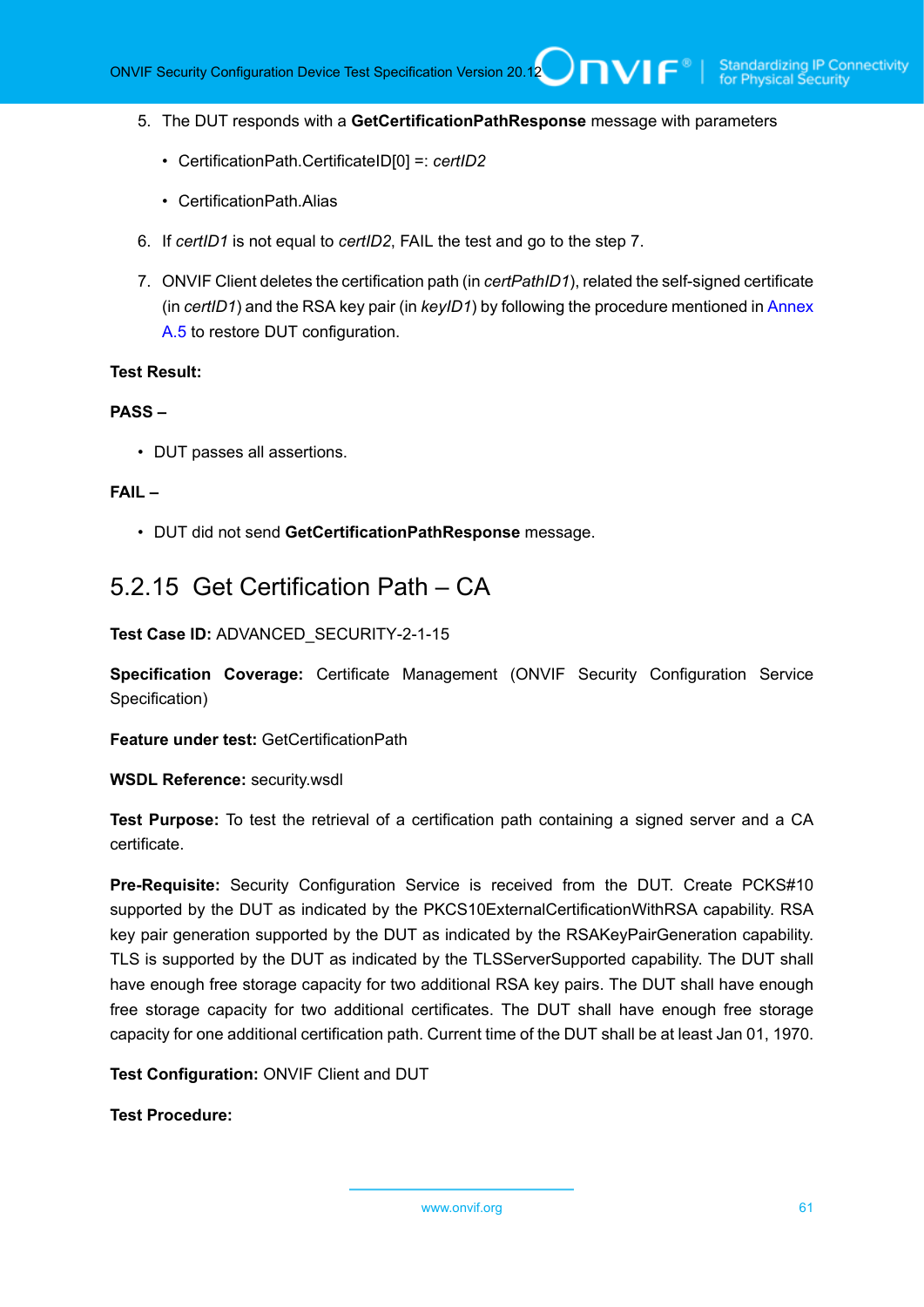- 1. Start an ONVIF Client.
- 2. Start the DUT.
- 3. ONVIF Client creates a certification path (out *certPathID*) based on CA-signed certificate (out *certID1*) and related RSA key pair (out *keyID1*) and a corresponding CA certificate (out *certID2*) and related RSA key pair (out *keyID2*) by following the procedure mentioned in [Annex A.18.](#page-175-0)
- 4. ONVIF Client invokes **GetCertificationPath** message with parameters
	- CertificationPathID =: *certPathID*
- 5. The DUT responds with a **GetCertificationPathResponse** message with parameters
	- CertificationPath.CertificateID[0] =: *certID3*
	- CertificationPath.CertificateID[1] =: *certID4*
	- CertificationPath.Alias
- 6. If *certID1* is not equal to *certID3*, FAIL the test and go to the step 8.
- 7. If *certID2* is not equal to *certID4*, FAIL the test and go to the step 8.
- 8. ONVIF Client deletes the certification path (in *certPathID*), related CA certificate (in *certID2*) and the RSA key pair (in *keyID2*) and related the CA-signed certificate (in *certID1*) and the RSA key pair (in *keyID1*) by following the procedure mentioned in [Annex A.17](#page-174-0) to restore DUT configuration.

### **PASS –**

• DUT passes all assertions.

### **FAIL –**

- DUT did not send **CreateCertificationPathResponse** message.
- DUT did not send **GetCertificationPathResponse** message.

# 5.2.16 Get All Certification Paths – self-signed

# **Test Case ID:** ADVANCED\_SECURITY-2-1-16

**Specification Coverage:** Certificate Management (ONVIF Security Configuration Service Specification)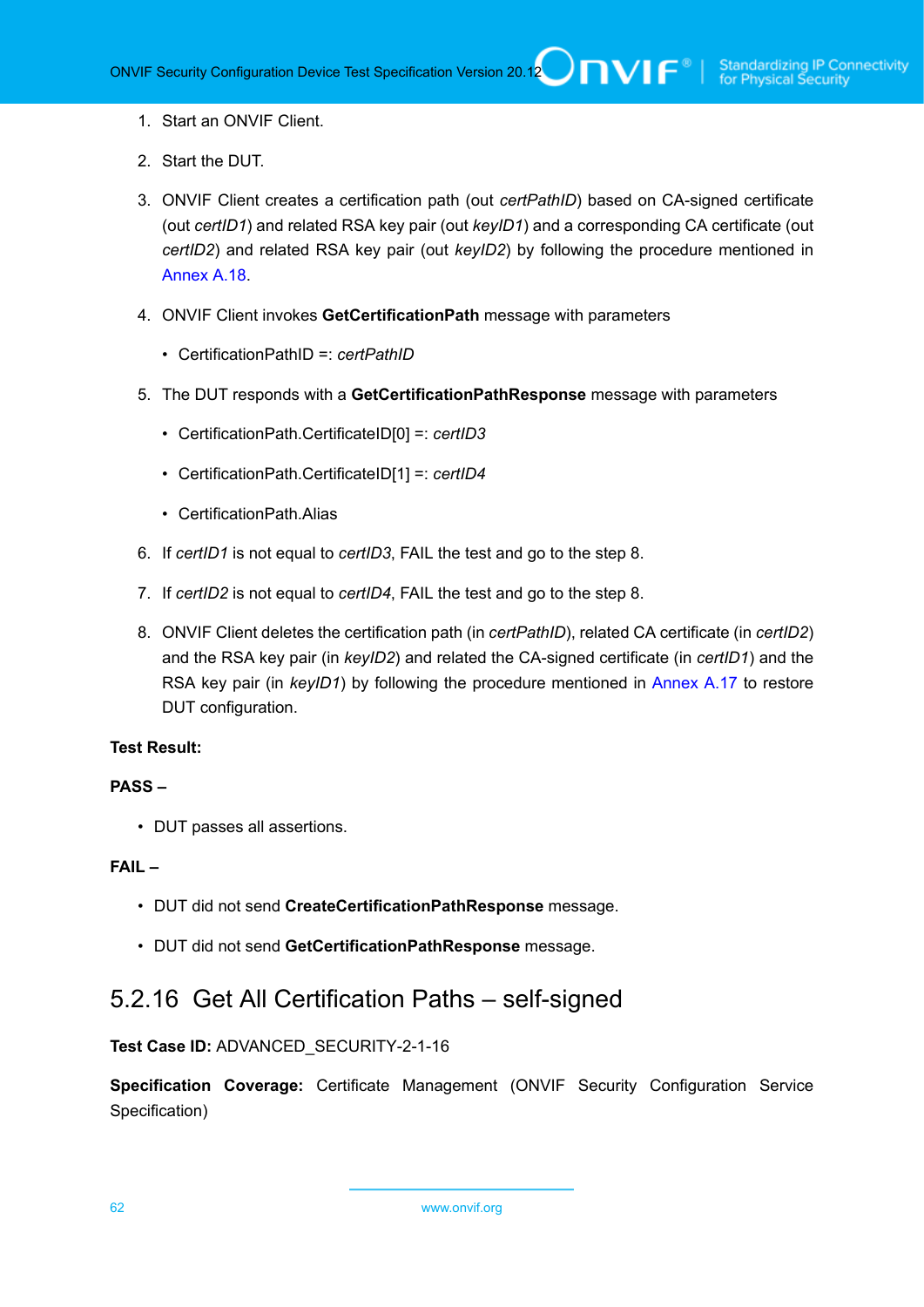#### **Feature under test:** GetAllCertificationPaths

#### **WSDL Reference:** security.wsdl

**Test Purpose:** To test the retrieval off all certification paths (self-signed certificate).

**Pre-Requisite:** Security Configuration Service is received from the DUT. Create self-signed certificate supported by the DUT as indicated by the SelfSignedCertificateCreationWithRSA capability. RSA key pair generation supported by the DUT as indicated by the RSAKeyPairGeneration capability. TLS is supported by the DUT as indicated by the TLSServerSupported capability. The DUT shall have enough free storage capacity for one additional RSA key pair. The DUT shall have enough free storage capacity for one additional certificate. The DUT shall have enough free storage capacity for one additional certification path.

#### **Test Configuration:** ONVIF Client and DUT

- 1. Start an ONVIF Client.
- 2. Start the DUT.
- 3. ONVIF Client invokes **GetAllCertificationPaths**.
- 4. The DUT responds with a **GetAllCertificationPathsResponse** message with parameters
	- CertificationPathID list =: *initialCertificationPathList*
- 5. ONVIF Client creates a certification path (out *certPathID*) based on self-signed certificate (out *certID1*) and related RSA key pair (out *keyID*) by following the procedure mentioned in [Annex](#page-168-0) A.11.
- 6. ONVIF Client invokes **GetAllCertificationPaths**.
- 7. The DUT responds with a **GetAllCertificationPathsResponse** message with parameters
	- CertificationPathID list =: *updatedCertificationPathList*
- 8. If *updatedCertificationPathList* does not contain *certPathID* and all certification paths from *initialCertificationPathList*, FAIL the test, and go to the step 10.
- 9. If *updatedCertificationPathList* contains certification paths other than *certPathID* or certification paths from *initialCertificationPathList*, FAIL the test, and go to the step 10.
- 10.ONVIF Client deletes the certification path (in *certPathID*), related the self-signed certificate (in *certID*) and the RSA key pair (in *keyID*) by following the procedure mentioned in [Annex](#page-163-0) [A.5](#page-163-0) to restore DUT configuration.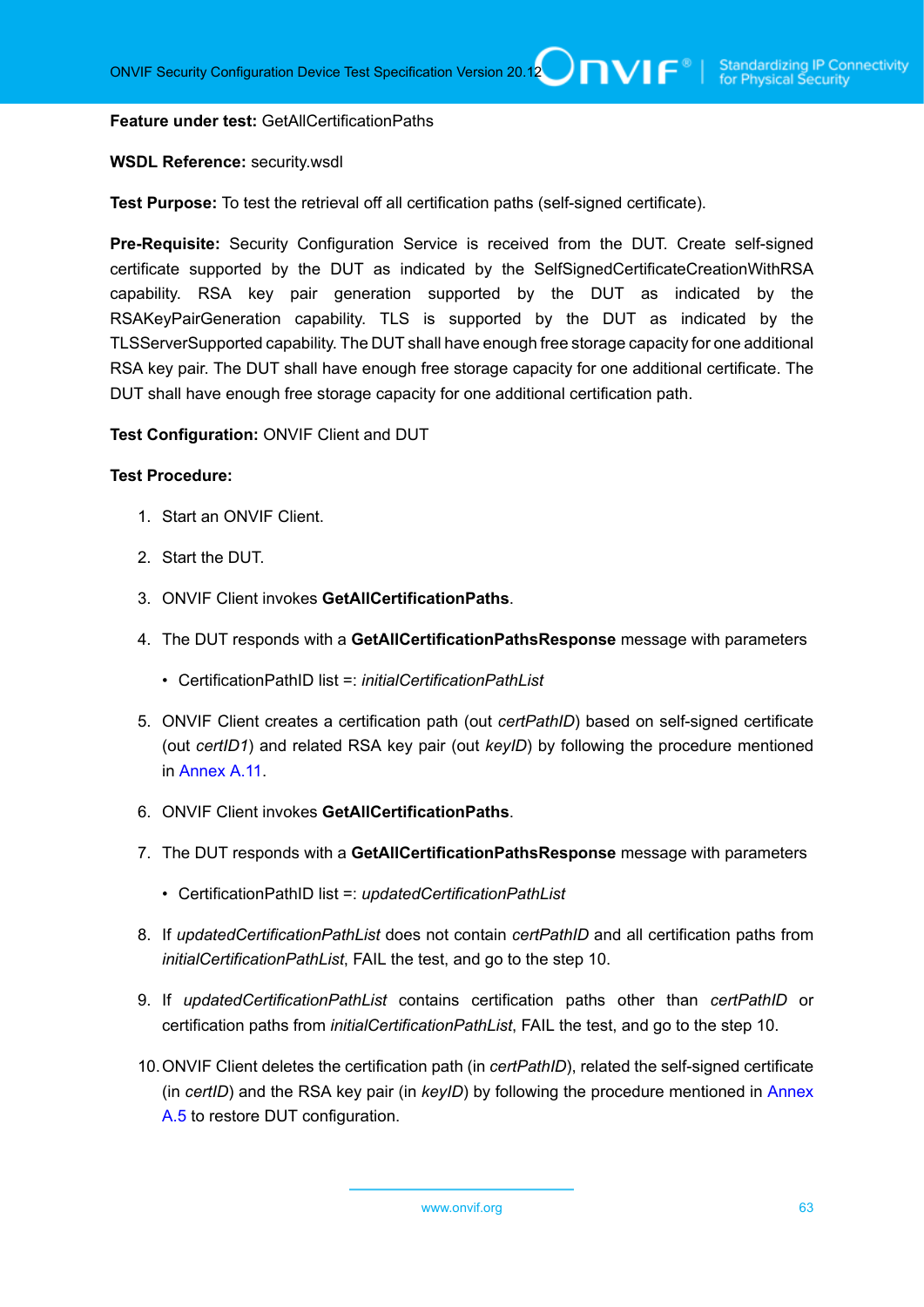### **PASS –**

• DUT passes all assertions.

### **FAIL –**

• DUT did not send **GetAllCertificationPathsResponse** message(s).

**Note:** The DUT may return an empty list at step 4.

# 5.2.17 Get All Certification Paths – CA

**Test Case ID:** ADVANCED\_SECURITY-2-1-17

**Specification Coverage:** Certificate Management (ONVIF Security Configuration Service Specification)

**Feature under test:** GetAllCertificationPaths

**WSDL Reference:** security.wsdl

**Test Purpose:** To test the retrieval off all certification paths (CA plus signed certificate).

**Pre-Requisite:** Security Configuration Service is received from the DUT. Create PCKS#10 supported by the DUT as indicated by the PKCS10ExternalCertificationWithRSA capability. RSA key pair generation supported by the DUT as indicated by the RSAKeyPairGeneration capability. TLS is supported by the DUT as indicated by the TLSServerSupported capability. The DUT shall have enough free storage capacity for two additional RSA key pairs. The DUT shall have enough free storage capacity for two additional certificates. The DUT shall have enough free storage capacity for one additional certification path. Current time of the DUT shall be at least Jan 01, 1970.

**Test Configuration:** ONVIF Client and DUT

- 1. Start an ONVIF Client.
- 2. Start the DUT.
- 3. ONVIF Client invokes **GetAllCertificationPaths**.
- 4. The DUT responds with a **GetAllCertificationPathsResponse** message with parameters
	- CertificationPathID list =: *initialCertificationPathList*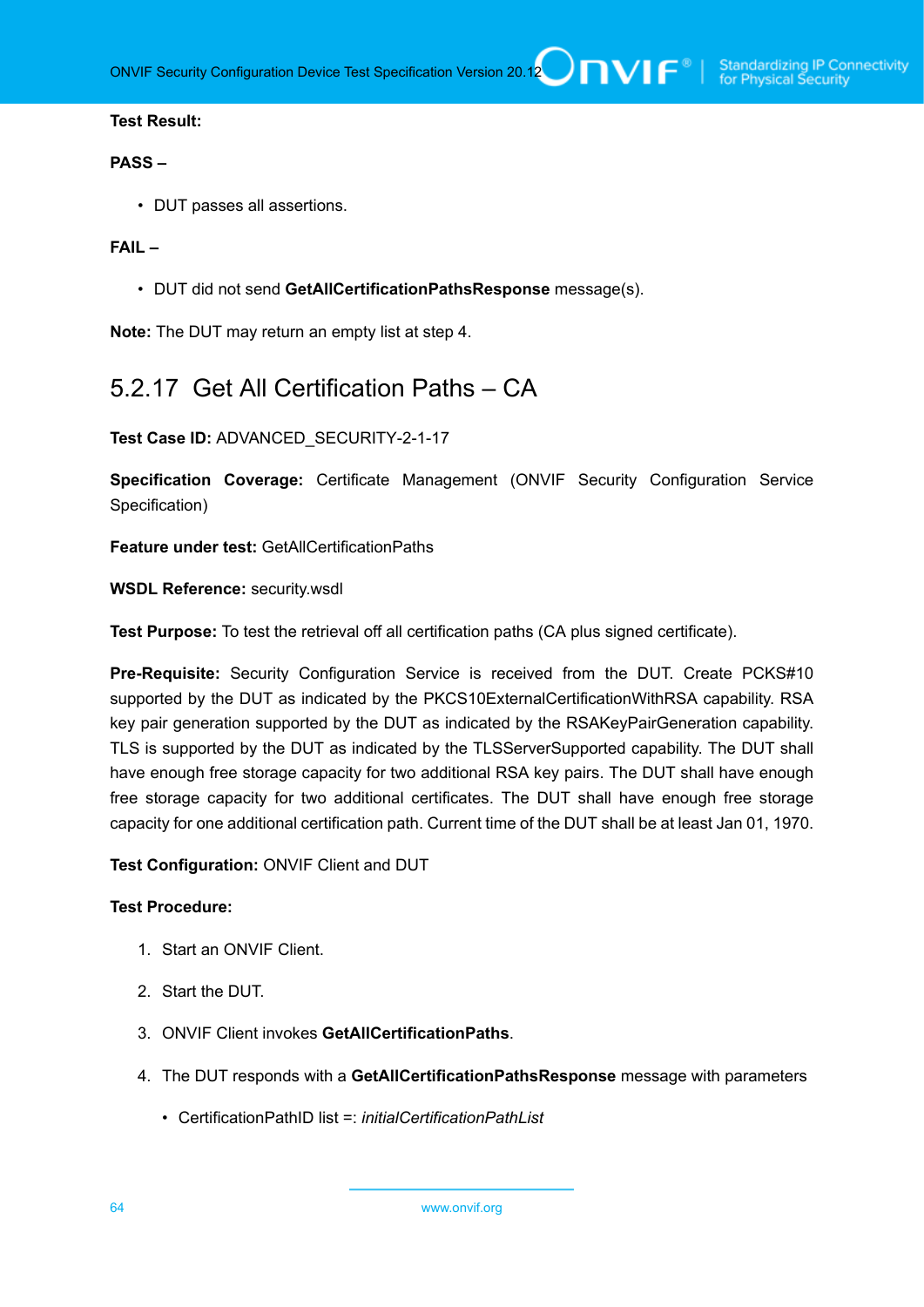- 5. ONVIF Client creates a certification path (out *certPathID*) based on CA-signed certificate (out *certID1*) and related RSA key pair (out *keyID1*) and a corresponding CA certificate (out *certID2*) and related RSA key pair (out *keyID2*) by following the procedure mentioned in [Annex A.18.](#page-175-0)
- 6. ONVIF Client invokes **GetAllCertificationPaths**.
- 7. The DUT responds with a **GetAllCertificationPathsResponse** message with parameters
	- CertificationPathID list =: *updatedCertificationPathList*
- 8. If *updatedCertificationPathList* does not contain *certPathID* and all certification paths from *initialCertificationPathList*, FAIL the test, and go to the step 9.
- 9. If *updatedCertificationPathList* contains certification paths other than *certPathID* or certification paths from *initialCertificationPathList*, FAIL the test, and go to the step 9.
- 10.ONVIF Client deletes the certification path (in *certPathID*), related CA certificate (in *certID2*) and the RSA key pair (in *keyID2*) and related the CA-signed certificate (in *certID1*) and the RSA key pair (in *keyID1*) by following the procedure mentioned in [Annex A.17](#page-174-0) to restore DUT configuration.

### **PASS –**

• DUT passes all assertions.

### **FAIL –**

• DUT did not send **GetAllCertificationPathsResponse** message(s).

**Note:** The DUT may return an empty list at step 4.

# 5.2.18 Delete Certification Path – self-signed

# **Test Case ID:** ADVANCED\_SECURITY-2-1-18

**Specification Coverage:** Certificate Management (ONVIF Security Configuration Service Specification)

**Feature under test:** DeleteCertificationPath

**WSDL Reference:** security.wsdl

**Test Purpose:** To test the deletion of a certification path (self-signed certificate).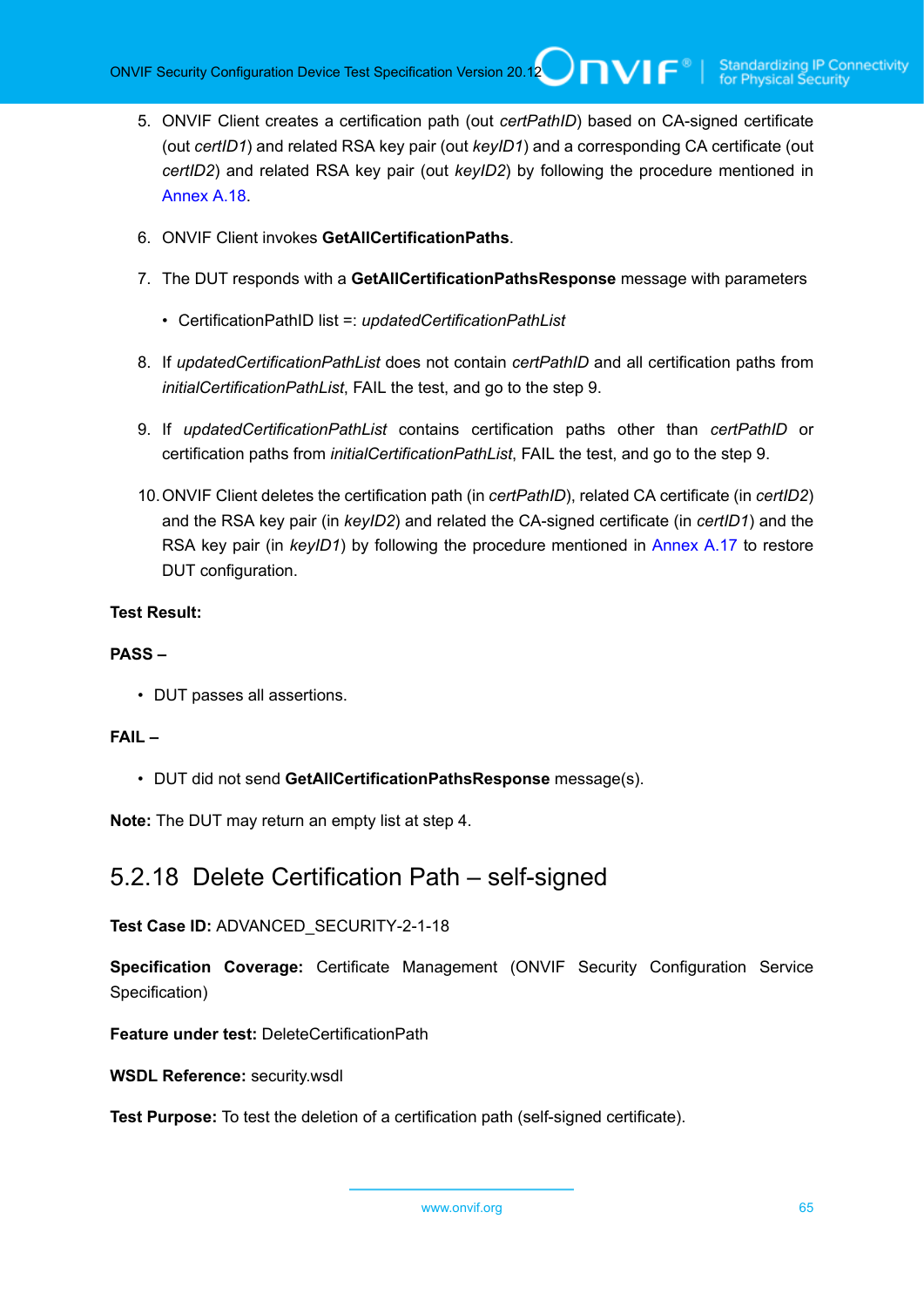**Pre-Requisite:** Security Configuration Service is received from the DUT. Create self-signed certificate supported by the DUT as indicated by the SelfSignedCertificateCreationWithRSA capability. RSA key pair generation supported by the DUT as indicated by the RSAKeyPairGeneration capability. TLS is supported by the DUT as indicated by the TLSServerSupported capability. The DUT shall have enough free storage capacity for one additional RSA key pair. The DUT shall have enough free storage capacity for one additional certificate. The DUT shall have enough free storage capacity for one additional certification path.

**Test Configuration:** ONVIF Client and DUT

- 1. Start an ONVIF Client.
- 2. Start the DUT.
- 3. ONVIF Client invokes **GetAllCertificationPaths**.
- 4. The DUT responds with a **GetAllCertificationPathsResponse** message with parameters
	- CertificationPathID list =: *initialCertificationPathList*
- 5. ONVIF Client creates a certification path (out *certPathID*) based on self-signed certificate (out *certID*) and related RSA key pair (out *keyID*) by following the procedure mentioned in [Annex](#page-168-0) A.11.
- 6. ONVIF Client invokes **GetAllCertificationPaths**.
- 7. The DUT responds with a **GetAllCertificationPathsResponse** message with parameters
	- CertificationPathID list =: *updatedCertificationPathList*
- 8. If *updatedCertificationPathList* does not contain *certPathID* and all certification paths from *initialCertificationPathList*, FAIL the test, delete the certification path (in *certPathID*) and related self-signed certificate (in *certID*) and related RSA key pair (in *keyID*) by following the procedure mentioned in [Annex A.5](#page-163-0) to restore DUT configuration, and skip other steps.
- 9. If *updatedCertificationPathList* contains certification paths other than *certPathID* or certification paths from *initialCertificationPathList*, FAIL the test, delete the certification path (in *certPathID*) and related self-signed certificate (in *certID*) and related RSA key pair (in *keyID*) by following the procedure mentioned in [Annex A.5](#page-163-0) to restore DUT configuration, and skip other steps.
- 10.ONVIF Client invokes **DeleteCertificationPath** with parameters
	- CertificationPathID =: *certPathID*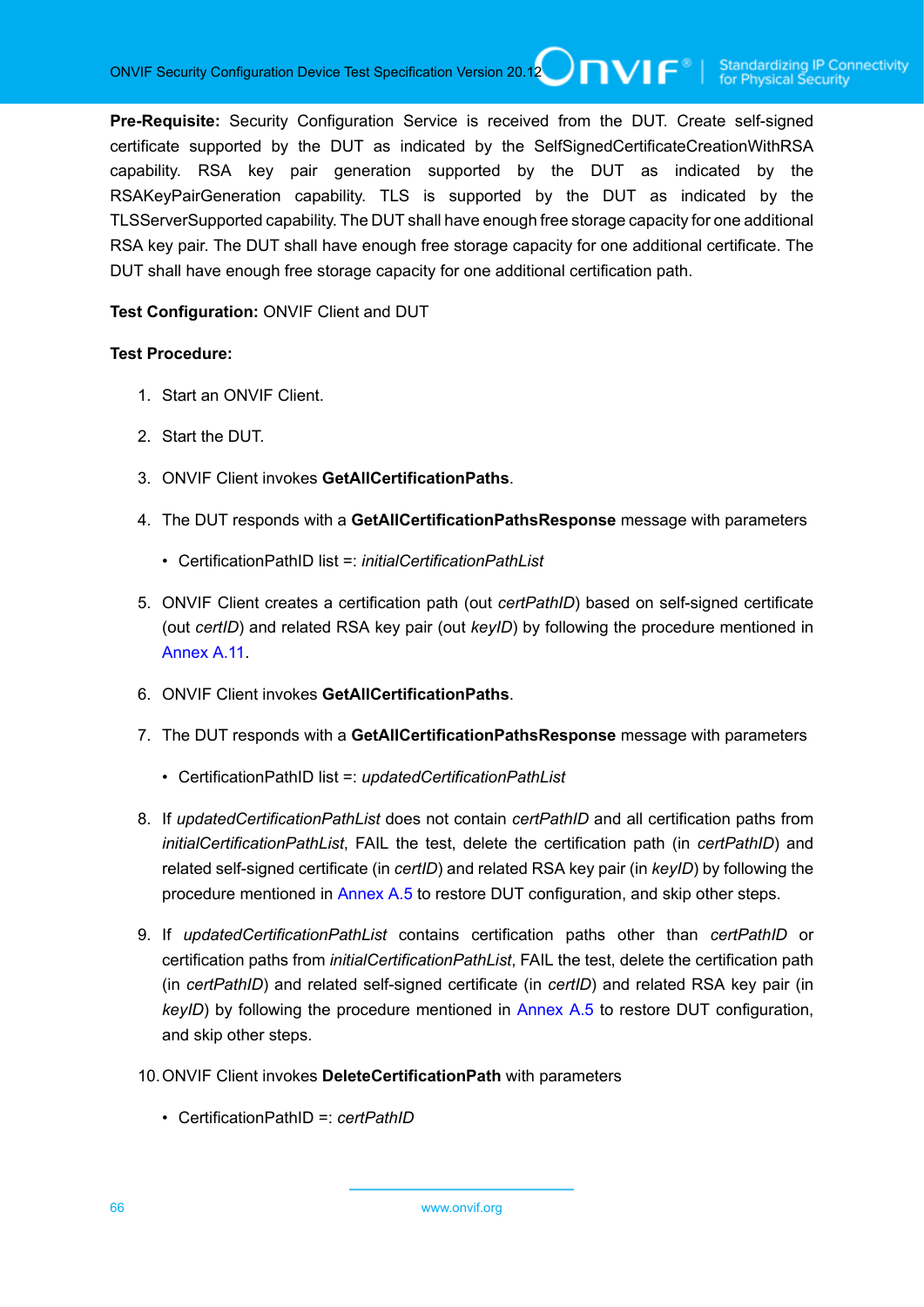- 11. The DUT responds with a **DeleteCertificationPathResponse** message.
- 12.ONVIF Client invokes **GetAllCertificationPaths**.
- 13.The DUT responds with a **GetAllCertificationPathsResponse** message with parameters
	- CertificationPathID list =: *finalCertificationPathList*
- 14.If *finalCertificationPathList* is not equal *initialCertificationPathList*, FAIL the test.

#### **PASS –**

• DUT passes all assertions.

#### **FAIL –**

- DUT did not send **DeleteCertificationResponse** message.
- DUT did not send **GetAllCertificationPathsResponse** message(s).

**Note:** The DUT may return an empty list at step 4.

# 5.2.19 Delete Certification Path - CA

**Test Case ID:** ADVANCED\_SECURITY-2-1-19

**Specification Coverage:** Certificate Management (ONVIF Security Configuration Service Specification)

**Feature under test:** DeleteCertification

**WSDL Reference:** security.wsdl

**Test Purpose:** To test the deletion of a certification path (CA plus signed certificate).

**Pre-Requisite:** Security Configuration Service is received from the DUT. Create PCKS#10 supported by the DUT as indicated by the PKCS10ExternalCertificationWithRSA capability. RSA key pair generation supported by the DUT as indicated by the RSAKeyPairGeneration capability. TLS is supported by the DUT as indicated by the TLSServerSupported capability. The DUT shall have enough free storage capacity for two additional RSA key pairs. The DUT shall have enough free storage capacity for two additional certificates. The DUT shall have enough free storage capacity for one additional certification path. Current time of the DUT shall be at least Jan 01, 1970.

**Test Configuration:** ONVIF Client and DUT

www.onvif.org 67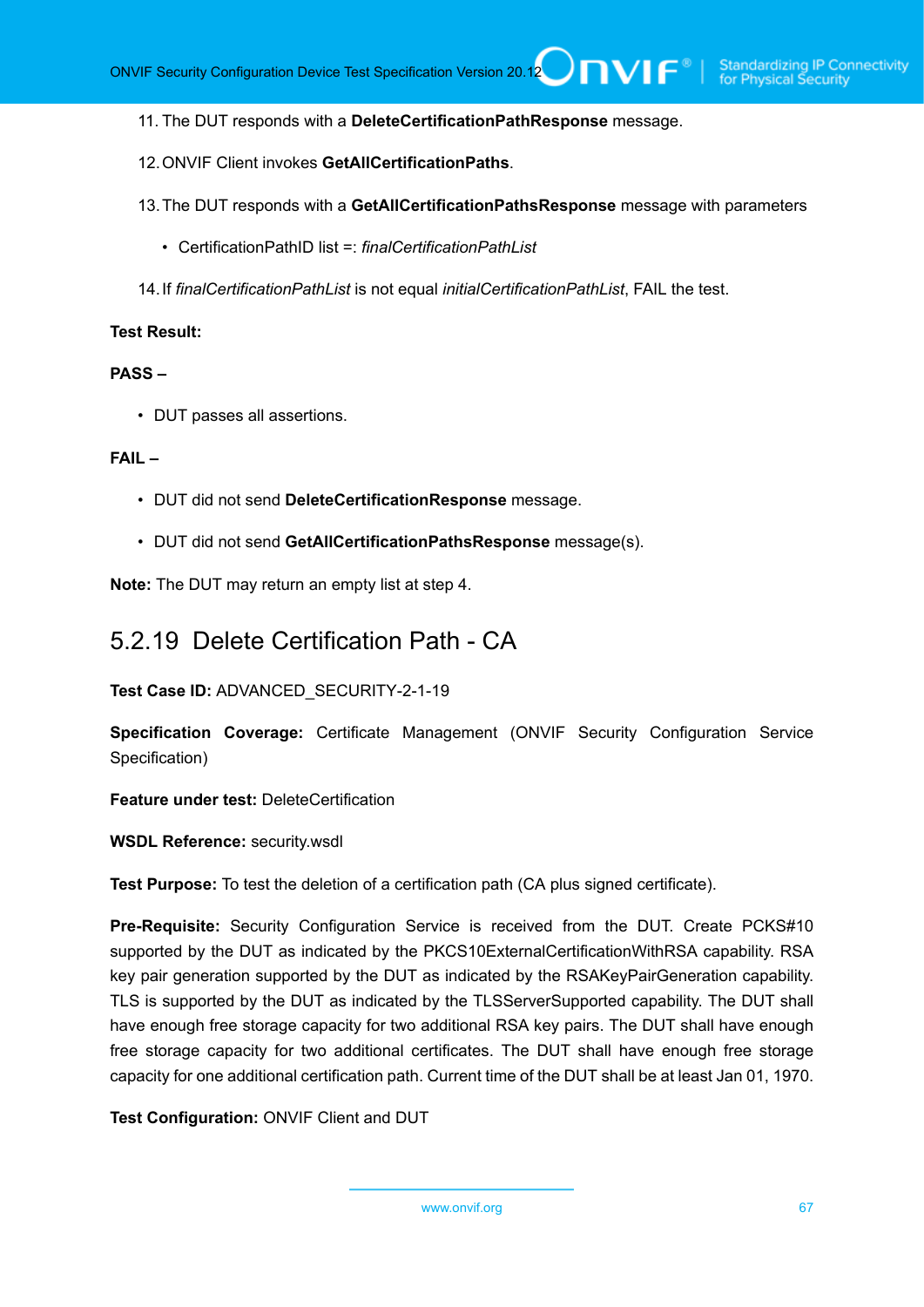- 1. Start an ONVIF Client.
- 2. Start the DUT.
- 3. ONVIF Client invokes **GetAllCertificationPaths**.
- 4. The DUT responds with a **GetAllCertificationPathsResponse** message with parameters
	- CertificationPathID list =: *initialCertificationPathList*
- 5. ONVIF Client creates a certification path (out *certPathID*) based on CA-signed certificate (out *certID1*) and related RSA key pair (out *keyID1*) and a corresponding CA certificate (out *certID2*) and related RSA key pair (out *keyID2*) by following the procedure mentioned in [Annex A.18.](#page-175-0)
- 6. ONVIF Client invokes **GetAllCertificationPaths**.
- 7. The DUT responds with a **GetAllCertificationPathsResponse** message with parameters
	- CertificationPathID list =: *updatedCertificationPathList*
- 8. If *updatedCertificationPathList* does not contain *certPathID* and all certification paths from *initialCertificationPathList*, FAIL the test, perform steps 9-12 to restore DUT settings, and skip other steps.
- 9. If *updatedCertificationPathList* contains certification paths other than *certPathID* or certification paths from *initialCertificationPathList*, FAIL the test, perform steps 9-12 to restore DUT settings, and skip other steps.
- 10.ONVIF Client invokes **DeleteCertificationPath** with parameters
	- CertificationPathID =: *certPathID*
- 11. The DUT responds with a **DeleteCertificationPathResponse** message.
- 12.ONVIF Client deletes the CA certificate (*certID2*) and related RSA key pair (*keyID2*) by following the procedure mentioned in [Annex A.9](#page-167-0) to restore DUT configuration.
- 13.ONVIF Client deletes the CA certificate (*certID1*) and related RSA key pair (*keyID1*) by following the procedure mentioned in [Annex A.9](#page-167-0) to restore DUT configuration.
- 14.ONVIF Client invokes **GetAllCertificationPaths**.
- 15.The DUT responds with a **GetAllCertificationPathsResponse** message with parameters
	- CertificationPathID list =: *finalCertificationPathList*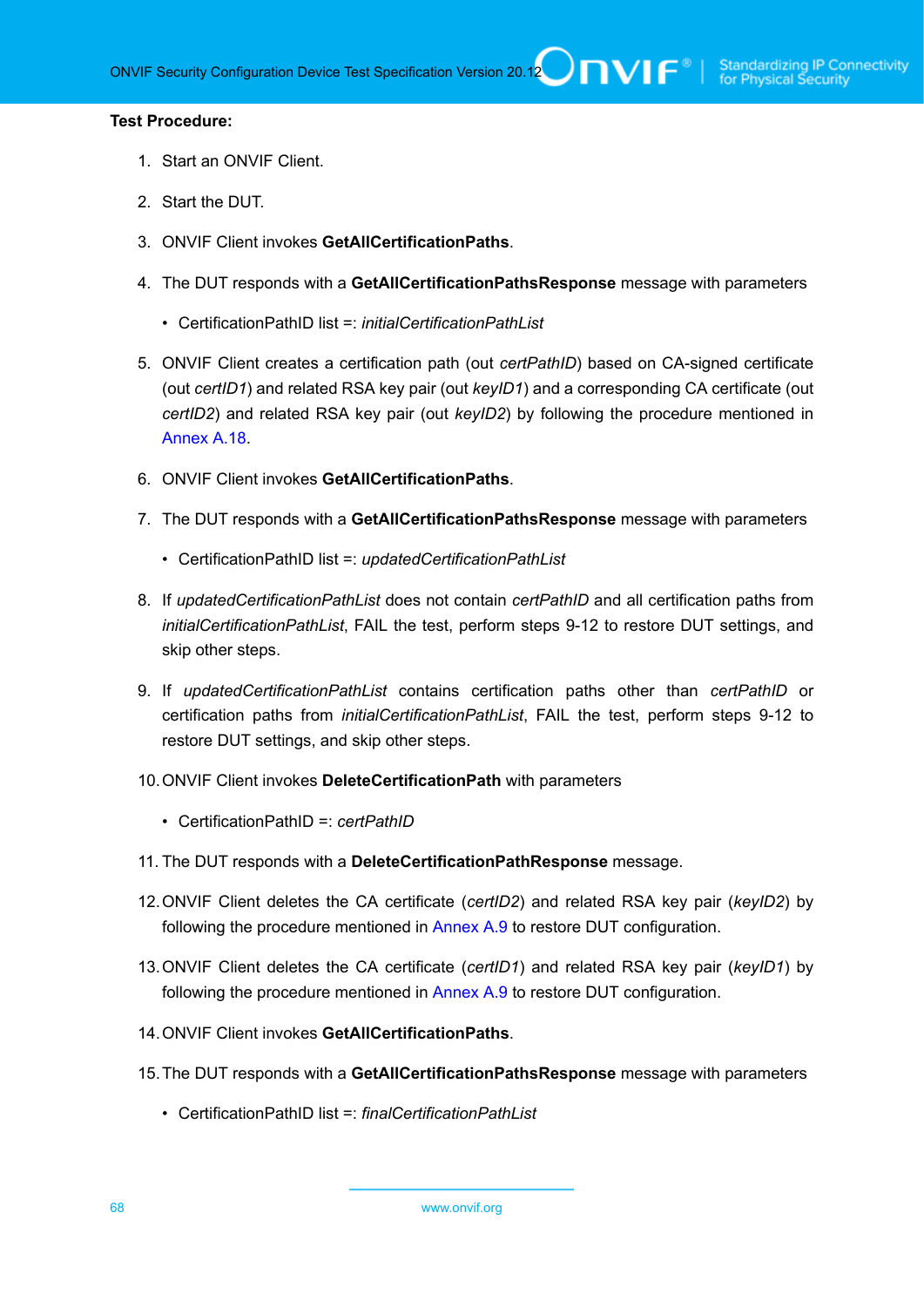16.If *finalCertificationPathList* is not equal *initialCertificationPathList*, FAIL the test.

#### **Test Result:**

#### **PASS –**

• DUT passes all assertions.

### **FAIL –**

- DUT did not send **GetAllCertificationPathsResponse** message(s).
- DUT did not send **DeleteCertificationPathResponse** message.

**Note:** The DUT may return an empty list at step 4.

# 5.2.20 CreatePKCS10CSR – negative test

## **Test Case ID:** ADVANCED\_SECURITY-2-1-20

**Specification Coverage:** Certificate Management (ONVIF Security Configuration Service Specification)

**Feature under test:** CreatePKCS10CSR

**WSDL Reference:** security.wsdl

**Test Purpose:** To verify env:Sender\ter:InvalidArgVal\ter:InvalidKeyStatus is returned when key pair has status Generating.

**Pre-Requisite:** Security Configuration Service is received from the DUT. Create PKCS#10 supported by the DUT as indicated by the PKCS10ExternalCertificationWithRSA capability. RSA key pair generation supported by the DUT as indicated by the RSAKeyPairGeneration capability. The DUT shall have enough free storage capacity for one additional RSA key pair.

**Test Configuration:** ONVIF Client and DUT

- 1. Start an ONVIF Client.
- 2. Start the DUT.
- 3. ONVIF Client invokes **GetServiceCapabilities**.
- 4. The DUT responds with **GetServiceCapabilitiesResponse** message with parameters
	- Capabilities =: *cap*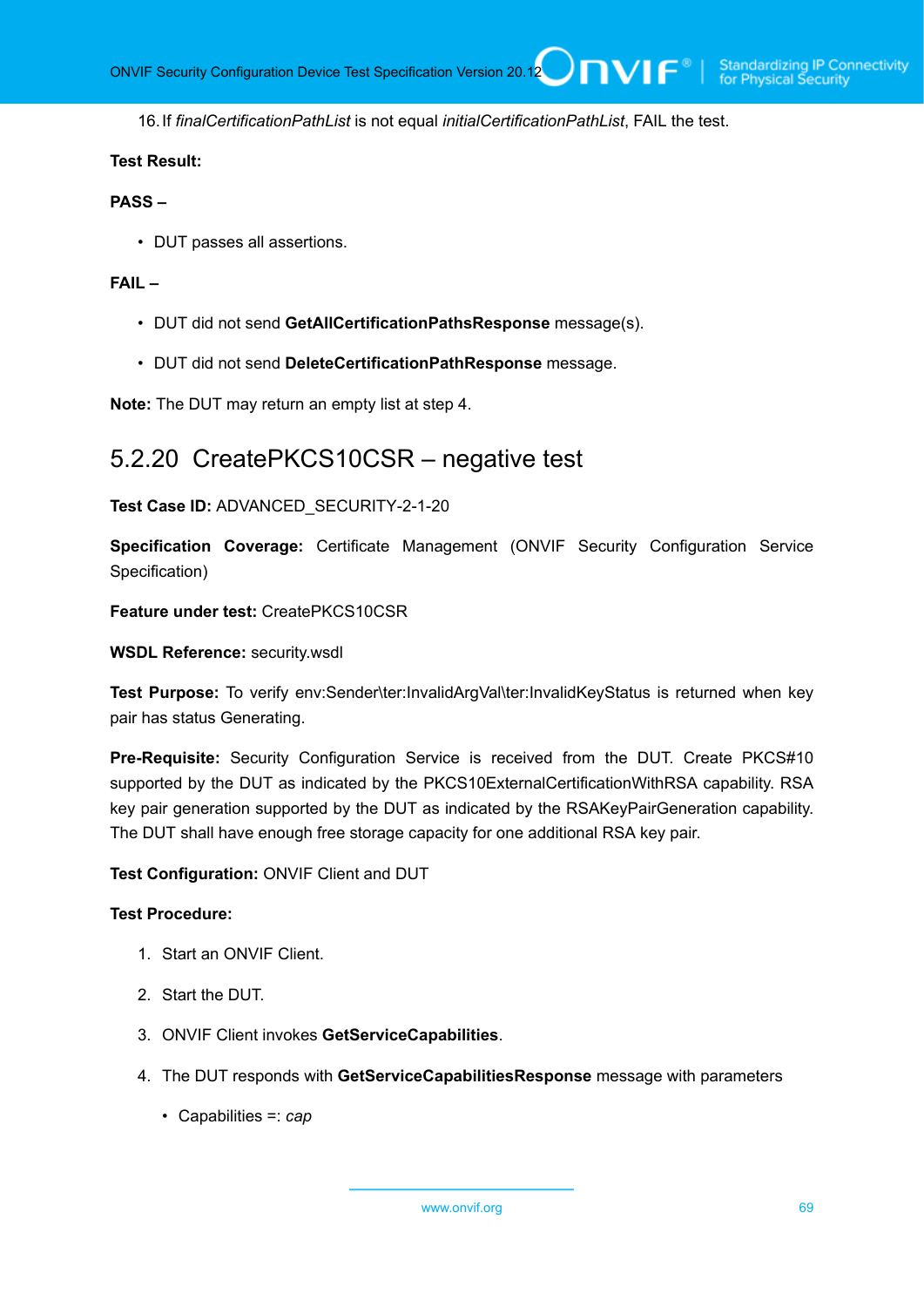- 5. Set *keyLength* := (the smallest key length in the list of supported RSA key lengths (cap.*RSAKeyLengths*) that is greater than or equal to 1024).
- 6. If there is no such key length, set *keyLength* := (the largest supported RSA key length).
- <span id="page-69-0"></span>7. ONVIF Client invokes **CreateRSAKeyPair** message with parameters
	- KeyLength =: *keyLength*
- 8. The DUT responds with a **CreateRSAKeyPairResponse** message with parameters
	- KeyID =: *keyID*
	- EstimatedCreationTime =: *duration*
- 9. If *duration* is less than 2 sec:
	- 9.1. ONVIF Client deletes RSA key pair (in *keyID*) by following the procedure mentioned in [Annex A.1](#page-161-0).
	- 9.2. Set *keyLength* := (the smallest supported RSA key length that is larger than the current *keyLength*)
	- 9.3. If no such key length exists, log WARNING message, and PASS the test.
	- 9.4. Go to step [7.](#page-69-0)
- 10.ONVIF Client invokes **CreatePKCS10CSR** with parameters
	- Subject =: *subject* (see [Annex A.2\)](#page-161-1)
	- KeyID =: *keyID*
	- CSRAttribute skipped
	- SignatureAlgorithm.algorithm := 1.2.840.113549.1.1.5 (OID of SHA-1 with RSA Encryption algorithm)
- 11. If the DUT returns env:Sender\ter:InvalidArgVal\ter:InvalidKeyStatus SOAP 1.2 fault, go to step [13.](#page-70-0)
- 12.If the DUT returns normal **CreatePKCS10CSRResponse** message.:
	- 12.1. ONVIF Client deletes RSA key pair (in *keyID*) by following the procedure mentioned in [Annex A.1](#page-161-0).
	- 12.2. Set *keyLength* := (the smallest supported RSA key length that is larger than the current *keyLength*)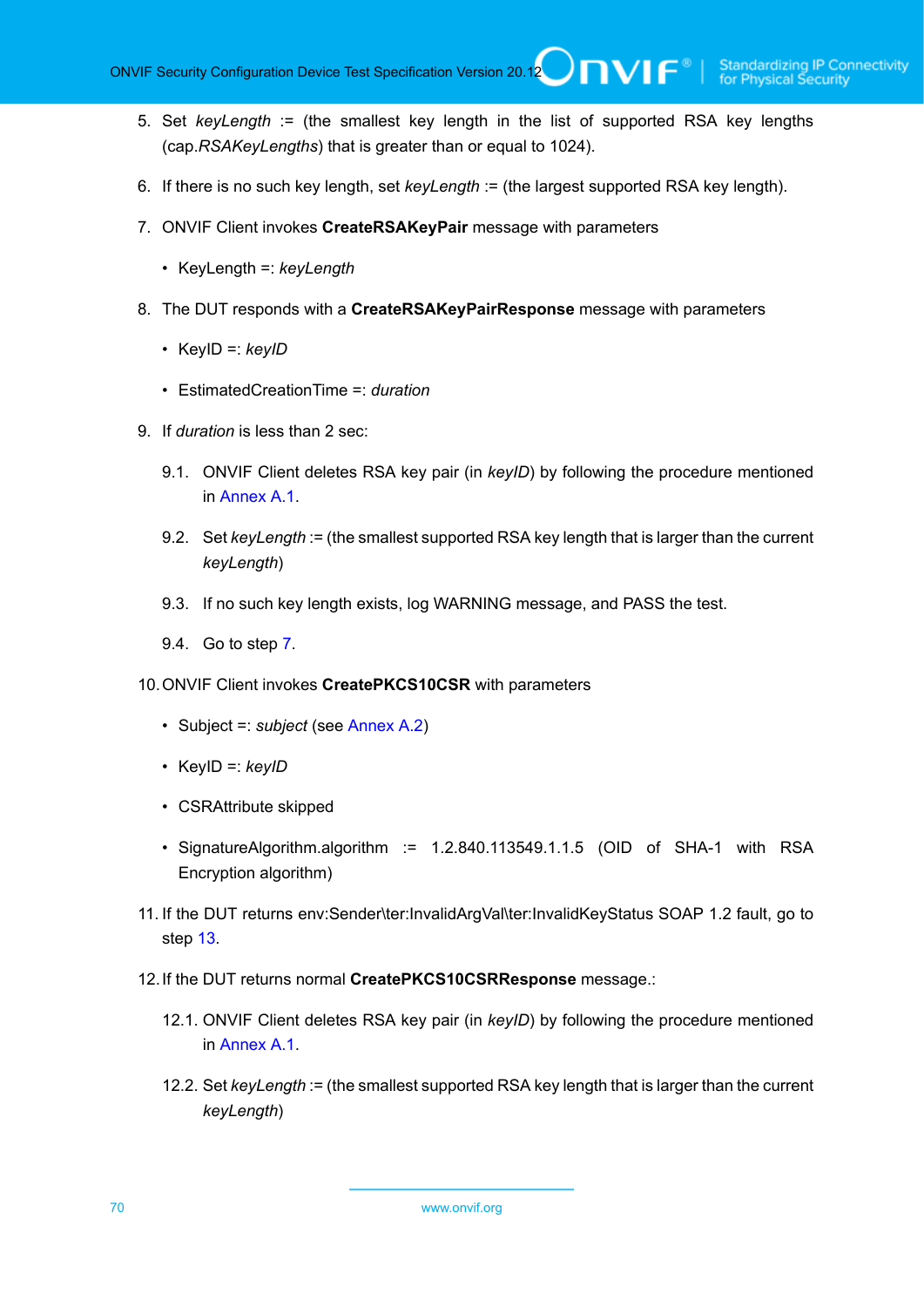12.3. If no such key length exists, log WARNING message, and PASS the test.

12.4. Go to step [7.](#page-69-0)

<span id="page-70-0"></span>13.ONVIF Client deletes the RSA key pair (in *keyID*) by following the procedure mentioned in [Annex A.1](#page-161-0) to restore DUT configuration.

### **Test Result:**

#### **PASS –**

• DUT passes all assertions.

#### **FAIL –**

- The DUT did not send env:Sender\ter:InvalidArgVal\ter:InvalidKeyStatus SOAP 1.2 fault.
- DUT did not send **CreateRSAKeyPair** message.

# 5.2.21 DeleteCertificate – CA – Preserve Public Key

#### **Test Case ID:** ADVANCED\_SECURITY-2-1-21

**Specification Coverage:** Certificate Management (ONVIF Security Configuration Service Specification)

**Feature under test:** DeleteCertificate

**WSDL Reference:** security.wsdl

**Test Purpose:** To test that the DUT does not delete the public key that is contained in the certificate from the keystore.

**Pre-Requisite:** Security Configuration Service is received from the DUT. Create PKCS#10 supported by the DUT as indicated by the PKCS10ExternalCertificationWithRSA capability. The DUT shall have enough free storage capacity for one additional key pair. The DUT shall have enough free storage capacity for one additional certificate. Current time of the DUT shall be at least Jan 01, 1970.

#### **Test Configuration:** ONVIF Client and DUT

- 1. Start an ONVIF Client.
- 2. Start the DUT.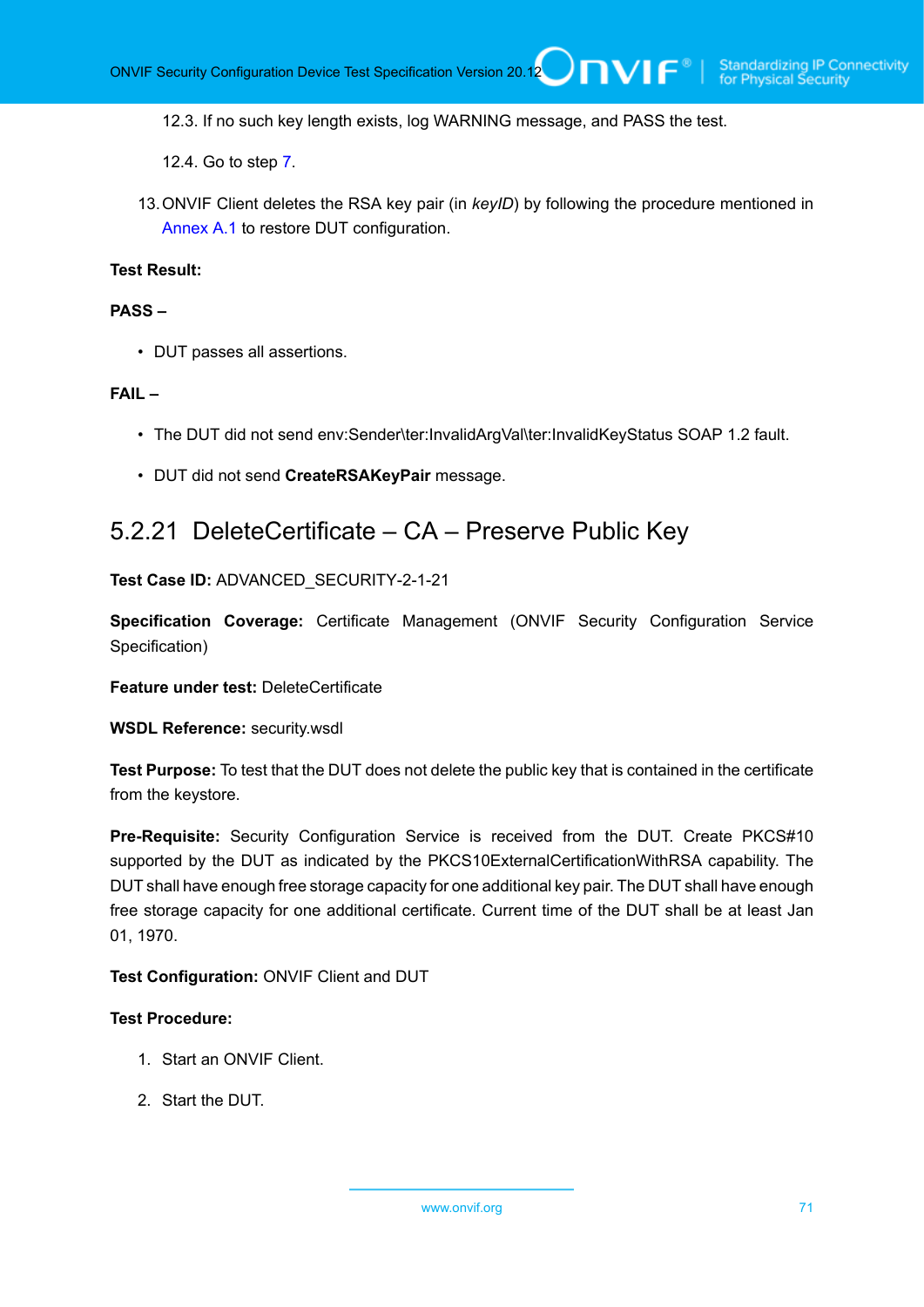- 3. ONVIF Client creates a CA certificate (out *CAcert*) and a corresponding private key (out *privateKey*) by following the procedure described in [Annex A.4.](#page-162-0)
- 4. ONVIF Client uploads a CA certificate (out *certID*, in *CAcert*) and new RSA key pair with the public key from the CA certificate (out *keyID*) by following the procedure described in [Annex A.15.](#page-172-0)
- 5. ONVIF Client invokes **DeleteCertificate** with parameters
	- CertificateID =: *certID*
- 6. The DUT responds with a **DeleteCertificateResponse** message.
- 7. ONVIF Client invokes **GetAllKeys**.
- 8. The DUT responds with a **GetAllKeysResponse** message where KeyAttribute list contains *keyID*.
- 9. ONVIF Client deletes the RSA key pair (in *keyID*) by following the procedure mentioned in [Annex A.1](#page-161-0) to restore DUT configuration.

#### **PASS –**

• DUT passes all assertions.

### **FAIL –**

- The **GetAllKeysResponse** message at Step 8 does not contain *keyID* in KeyAttribute list.
- DUT did not send **DeleteCertificateResponse** message.
- DUT did not send **GetAllKeysResponse** message.

# 5.2.22 Upload certificate – delete linked key (negative test)

**Test Case ID:** ADVANCED\_SECURITY-2-1-22

**Specification Coverage:** Certificate Management (ONVIF Security Configuration Service Specification)

**Feature under test:** UploadCertificate

**WSDL Reference:** security.wsdl

**Test Purpose:** To test the link of a certificate to RSA Key Pair by attempting to delete key of an uploaded certificate.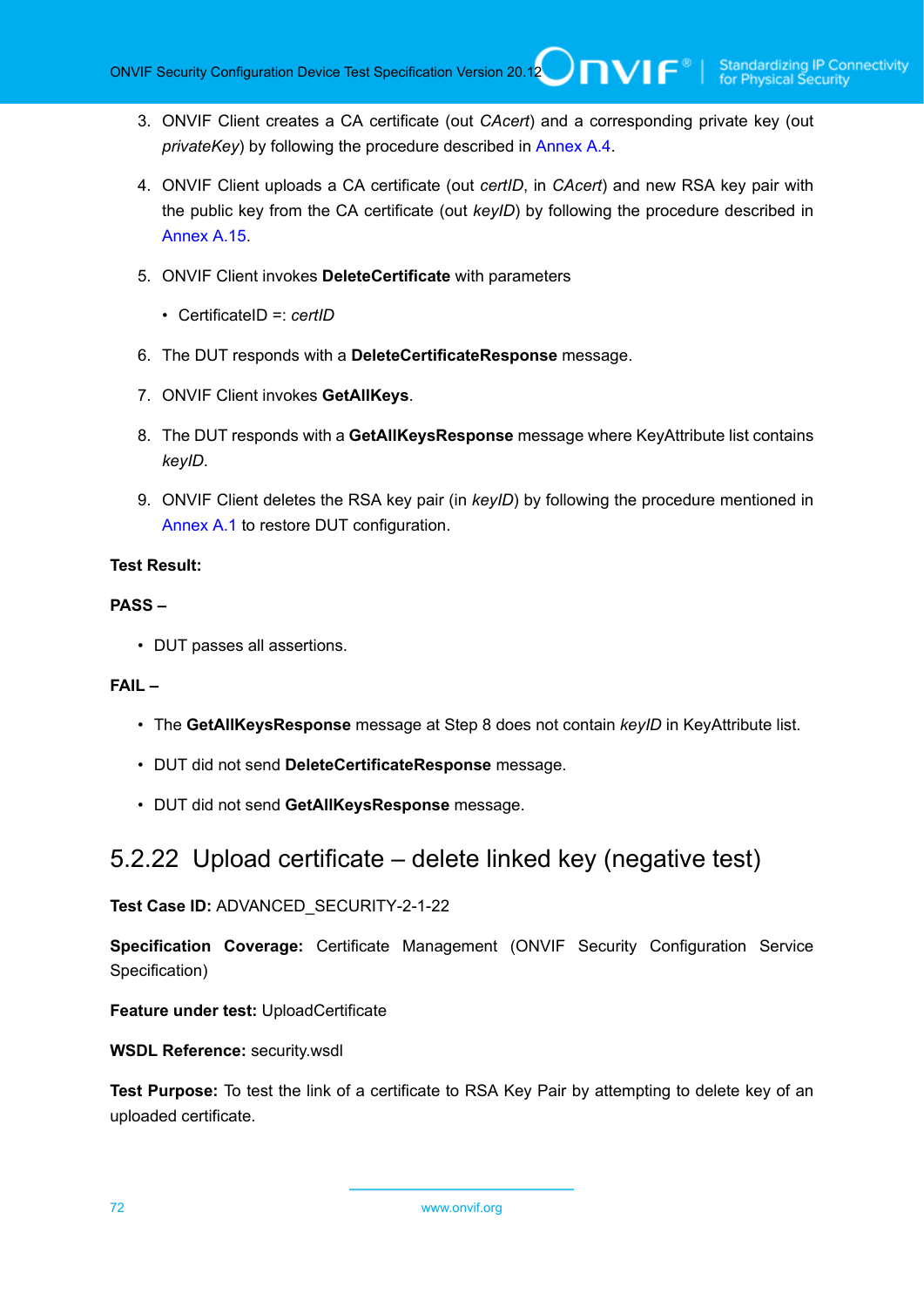**Pre-Requisite:** Security Configuration Service is received from the DUT. Create PCKS#10 supported by the DUT as indicated by the PKCS10ExternalCertificationWithRSA capability. RSA key pair generation supported by the DUT as indicated by the RSAKeyPairGeneration capability. The DUT shall have enough free storage capacity for one additional RSA key pair. The DUT shall have enough free storage capacity for one additional certificate. Current time of the DUT shall be at least Jan 01, 1970.

#### **Test Configuration:** ONVIF Client and DUT

#### **Test Procedure:**

- 1. Start an ONVIF Client.
- 2. Start the DUT.
- 3. ONVIF Client creates a CA certificate (out *CAcert*) and a corresponding private key (out *privateKey*) by following the procedure described in [Annex A.4.](#page-162-0)
- 4. ONVIF Client creates a certificate (out *cert*) from the PKCS#10 request with RSA key pair (out *keyID1*) and associated CA certificate (in *CAcert*) and a corresponding private key (in *privateKey*) by following the procedure described in [Annex A.14.](#page-171-0)
- 5. ONVIF Client invokes **UploadCertificate** with parameters
	- Certificate := *cert*
	- Alias := "ONVIF Test"
	- PrivateKeyRequired : = true
- 6. The DUT responds with a **UploadCertificateResponse** message with parameters
	- CertificateID =: *certID*
	- KeyID =: *keyID1*
- 7. ONVIF Client invokes **DeleteKey** with parameters
	- KeyID =: *keyID1*
- 8. The DUT returns env:Sender\ter:InvalidArgVal\ter:ReferenceExists SOAP 1.2 fault.
- 9. ONVIF Client deletes the CA certificate (in *certID*) and related RSA key pair (in *keyID1*) by following the procedure mentioned in [Annex A.9](#page-167-0) to restore DUT configuration.

**Test Result:**

**PASS –**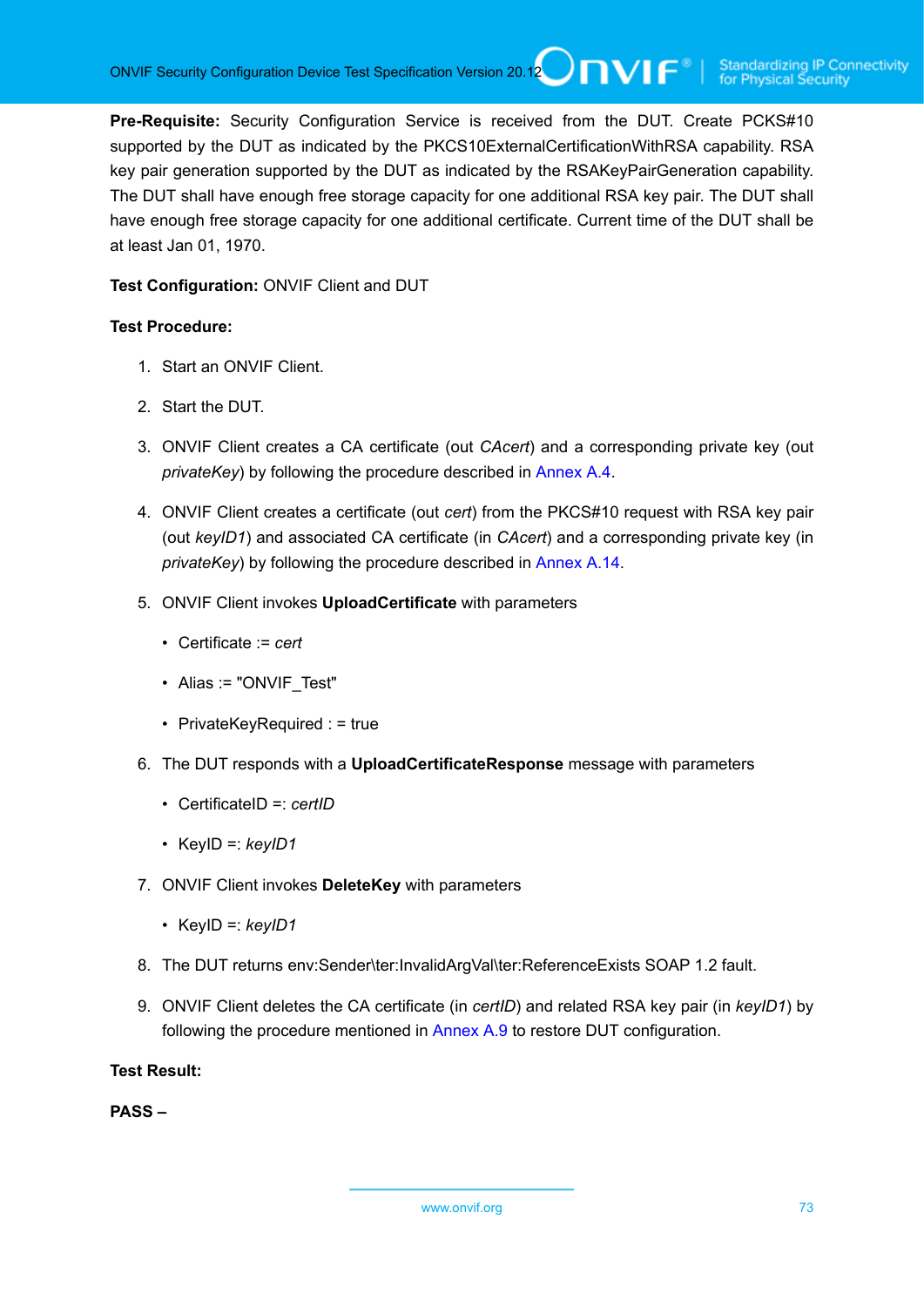• DUT passes all assertions.

#### **FAIL –**

- The DUT did not send env:Sender\ter:InvalidArgVal\ter:ReferenceExists SOAP 1.2 fault.
- DUT did not send **UploadCertificateResponse** message.
- DUT did not send **DeleteKeyResponse** message.

# 5.2.23 Upload certificate – Upload malformed certificate (negative test)

**Test Case ID:** ADVANCED\_SECURITY-2-1-23

**Specification Coverage:** Certificate Management (ONVIF Security Configuration Service Specification)

**Feature under test:** UploadCertificate

**WSDL Reference:** security.wsdl

**Test Purpose:** To verify that DUT produces InvalidArgVal\BadCertificate fault if UploadCertificate is invoked for a malformed X.509 certificate.

**Pre-Requisite:** Security Configuration Service is received from the DUT. Create PCKS#10 supported by the DUT as indicated by the PKCS10ExternalCertificationWithRSA capability. The DUT shall have enough free storage capacity for one additional RSA key pair. The DUT shall have enough free storage capacity for one additional certificate. Current time of the DUT shall be at least Jan 01, 1970.

**Test Configuration:** ONVIF Client and DUT

- 1. Start an ONVIF Client.
- 2. Start the DUT.
- 3. ONVIF Client creates a CA certificate (out *CAcert*) and a corresponding private key (out *privateKey*) by following the procedure described in [Annex A.4.](#page-162-0)
- 4. ONVIF Client corrupts *CAcert*.
- 5. ONVIF Client invokes **UploadCertificate** with parameters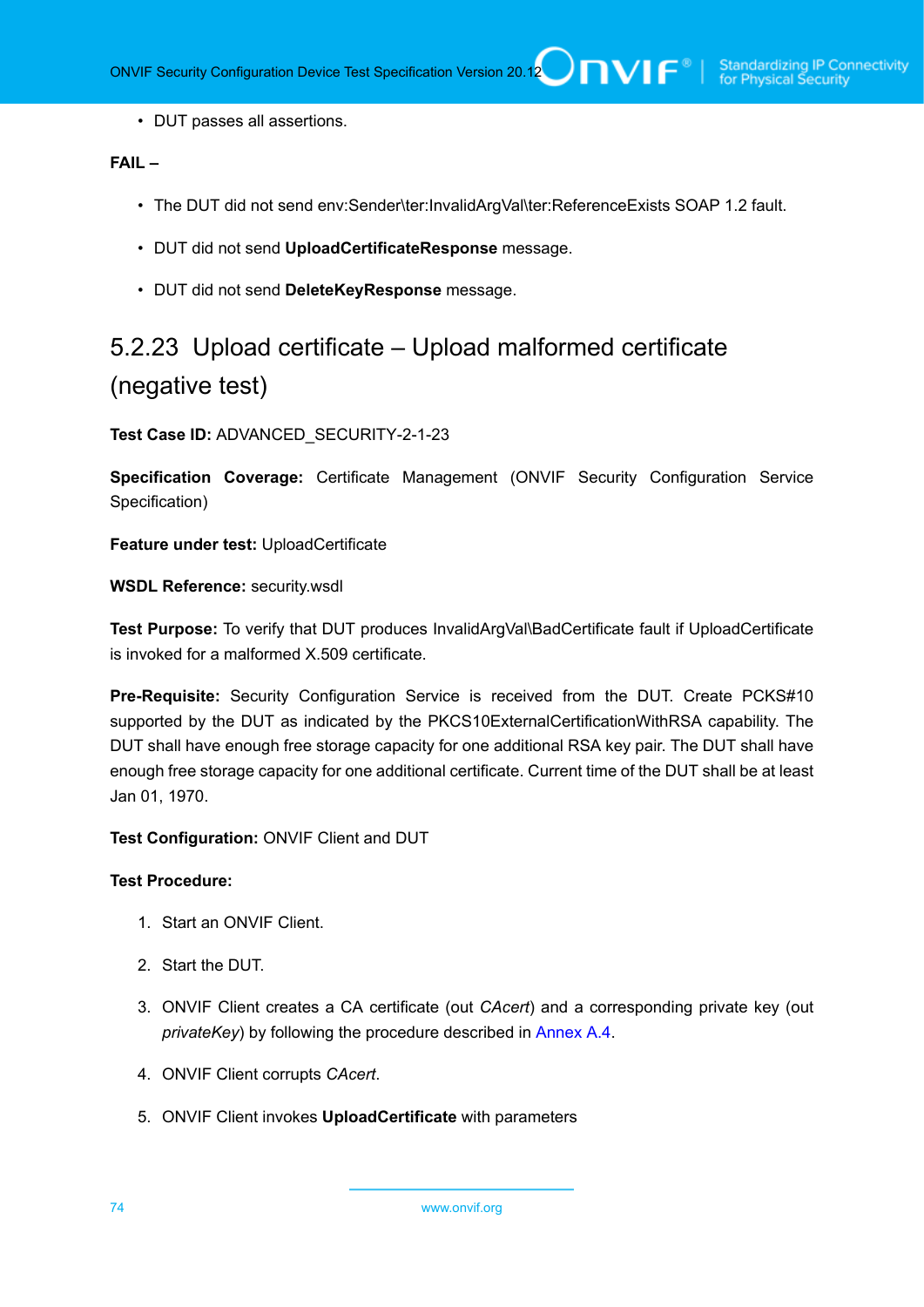- Certificate := *CAcert* (malformed)
- Alias := "ONVIF Test"
- PrivateKeyRequired : = false
- 6. The DUT returns env:Sender\ter:InvalidArgVal\ter:BadCertificate SOAP 1.2 fault.

#### **Test Result:**

#### **PASS –**

• DUT passes all assertions.

#### **FAIL –**

- The DUT did not send env:Sender\ter:InvalidArgVal\ter:BadCertificate SOAP 1.2 fault.
- DUT did not send **UploadCertificateResponse** message.

## 5.2.24 Upload certificate – Upload expired certificate

#### **Test Case ID:** ADVANCED\_SECURITY-2-1-24

**Specification Coverage:** Certificate Management (ONVIF Security Configuration Service Specification)

#### **Feature under test:** UploadCertificate

#### **WSDL Reference:** security.wsdl

**Test Purpose:** To verify that DUT does not produce an InvalidArgVal\BadCertificate fault if UploadCertificate is invoked for an expired certificate.

**Pre-Requisite:** Security Configuration Service is received from the DUT. Create PCKS#10 supported by the DUT as indicated by the PKCS10ExternalCertificationWithRSA capability. The DUT shall have enough free storage capacity for one additional RSA key pair. The DUT shall have enough free storage capacity for one additional certificate. Current time of the DUT shall be at least Jan 01, 1970.

#### **Test Configuration:** ONVIF Client and DUT

- 1. Start an ONVIF Client.
- 2. Start the DUT.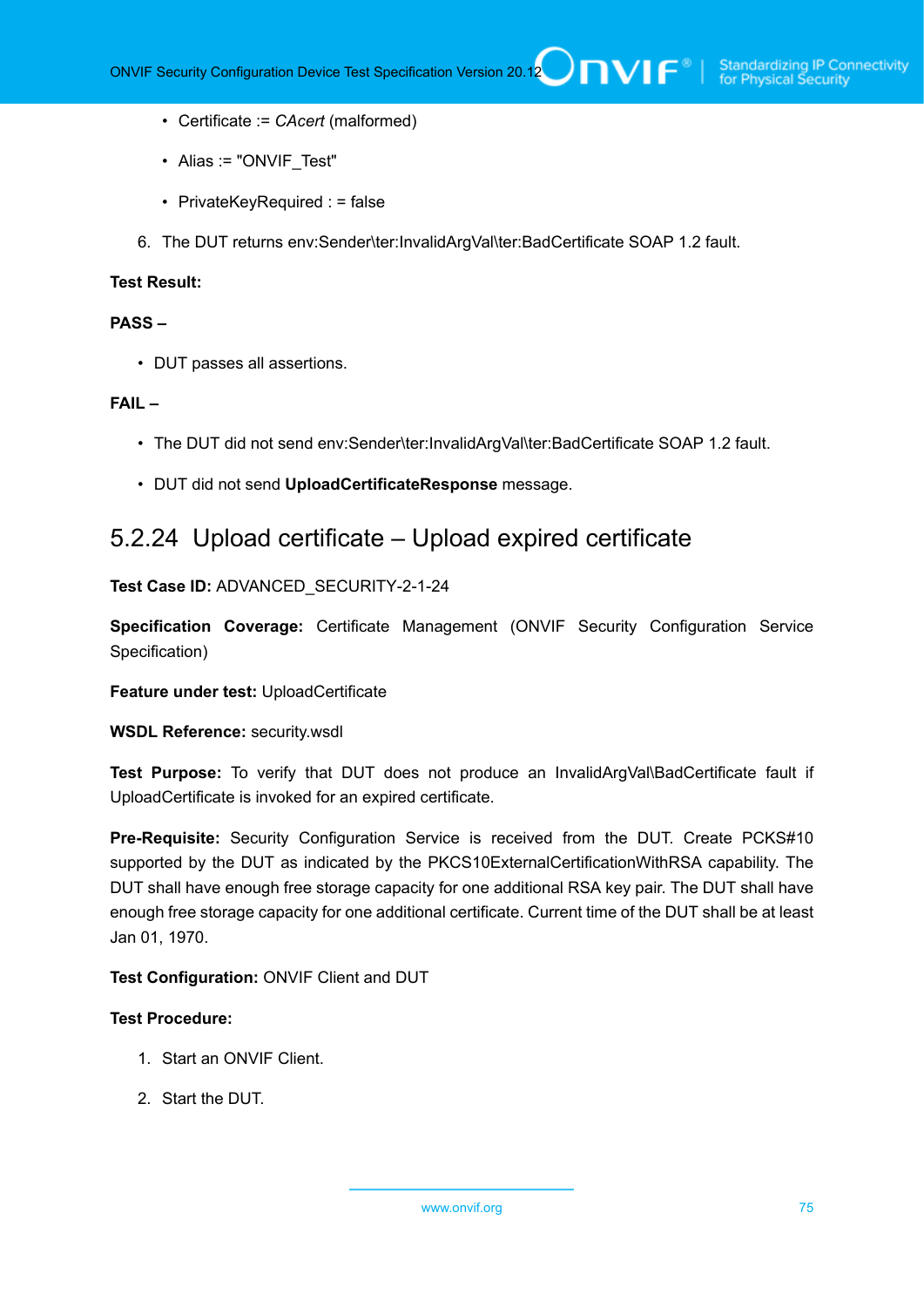- 3. ONVIF Client creates a CA certificate (out *CAcert*) and a corresponding private key (out *privateKey*) by following the procedure described in [Annex A.22.](#page-180-0)
- 4. ONVIF Client invokes **UploadCertificate** with parameters
	- Certificate := *CAcert*
	- Alias := "ONVIF Test"
	- PrivateKeyRequired : = false
- 5. The DUT responds with a **UploadCertificateResponse** message with parameters
	- CertificateID =: *certID*
	- KeyID =: *keyID*
- 6. Check that the DUT does not return env:Sender\ter:InvalidArgVal\ter:BadCertificate SOAP 1.2 fault in **UploadCertificateResponse**.
- 7. ONVIF Client deletes the CA certificate (in *certID*) and related RSA key pair (in *keyID*) by following the procedure mentioned in [Annex A.9](#page-167-0) to restore DUT configuration.

#### **Test Result:**

#### **PASS –**

• DUT passes all assertions.

#### **FAIL –**

- The DUT send env:Sender\ter:InvalidArgVal\ter:BadCertificate SOAP 1.2 fault.
- DUT did not send **UploadCertificateResponse** message.

**Note:** If the DUT sends another SOAP 1.2 fault message, log WARNING message, and PASS the test.

## 5.2.25 CreateSelfSignedCertificate with PKCS#12

#### **Test Case ID:** ADVANCED\_SECURITY-2-1-27

**Specification Coverage:** Certificate Management (ONVIF Security Configuration Service Specification)

**Feature under test:** CreateSelfSignedCertificate

**WSDL Reference:** security.wsdl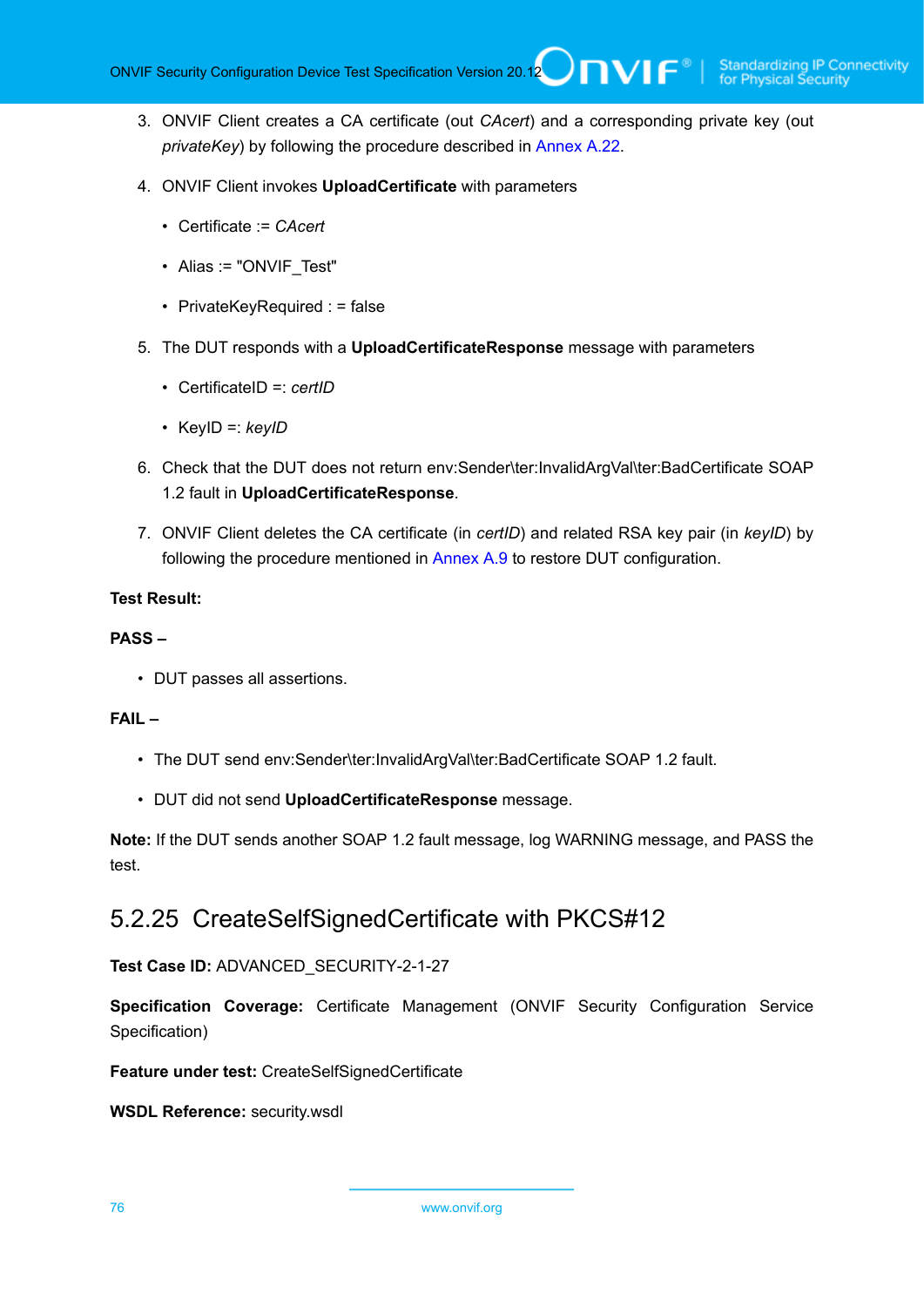**Test Purpose:** Verify that DUT correctly handles self-signed certificates that are based on keys uploaded to the DUT with PKCS#12.

**Pre-Requisite:** Security Configuration Service is received from the DUT. Create self-signed certificate supported by the DUT as indicated by the SelfSignedCertificateCreationWithRSA capability. Certificate along with an RSA private key in a PKCS#12 data structure upload is supported by the DUT as indicated by the PKCS12CertificateWithRSAPrivateKeyUpload capability. The DUT does not indicate that it requires that each certificate with private key has its own unique key as indicated by the NoPrivateKeySharing capability. The DUT shall have enough free storage capacity for one additional RSA key pair. The DUT shall have enough free storage capacity for two additional certificates. The DUT shall have enough free storage capacity for one additional certification path.

**Test Configuration:** ONVIF Client and DUT

- 1. Start an ONVIF Client.
- 2. Start the DUT.
- 3. ONVIF Client creates a CA certificate (out *CAcert*) and a corresponding public key (out *publicKey*) in the certificate along with the corresponding private key (out *privateKey*) in the form of a PKCS#12 file (out *PKCS12data*) and uploads it with certification path ID (out *certificationPathID*) and key pair ID (out *keyID*) by following the procedure described in [Annex A.36.](#page-191-0)
- 4. ONVIF Client invokes **CreateSelfSignedCertificate** with parameters
	- X509Version skipped
	- KeyID := *keyID*
	- Subject := *subject* (see [Annex A.34\)](#page-188-0)
	- Alias skipped
	- notValidBefore skipped
	- notValidAfter skipped
	- SignatureAlgorithm.algorithm := 1.2.840.113549.1.1.5 (OID of SHA-1 with RSA Encryption algorithm)
	- SignatureAlgorithm.parameters skipped
	- SignatureAlgorithm.anyParameters skipped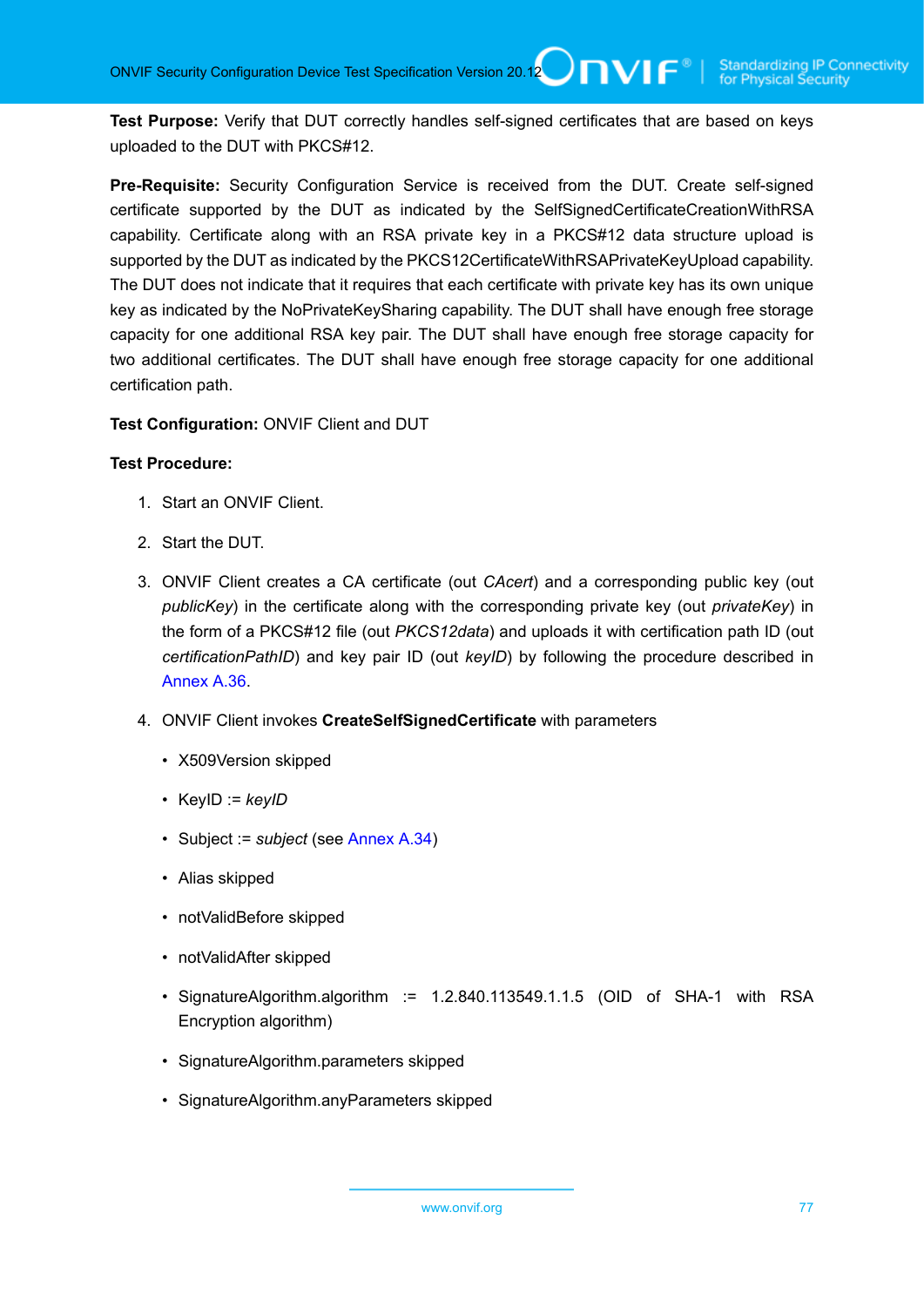- Extension skipped
- 5. The DUT responds with a **CreateSelfSignedCertificateResponse** message with parameters
	- CertificateID =: *certID2*
- 6. ONVIF Client invokes **GetCertificate** message with parameters
	- CertificateID := *certID2*
- 7. The DUT responds with a **GetCertificateResponse** message with parameters
	- Certificate =: *X509Cert1*
- 8. If *X509Cert1*.CertificateID is not equal to *certID2*, FAIL the test and go to the step 19.
- 9. If *X509Cert1*.KeyID is not equal to *keyID*, FAIL the test and go to the step 19.
- 10.ONVIF Client validates that *X509Cert1*.CertificateContent is correctly DER encoded (see [Annex A.19\)](#page-176-0).
- 11. If *X509Cert1*.CertificateContent is incorrectly DER encoded, FAIL the test and go to the step 19.
- 12.ONVIF Client verifies that the subject in *X509Cert1*.CertificateContent is equal to *subject*.
- 13.If *X509Cert1*.CertificateContent contains a wrong subject, FAIL the test and go to the step 19.
- 14.ONVIF Client invokes **GetAllCertificates**.
- 15.The DUT responds with a **GetAllCertificatesResponse** message with parameters
	- CertificateID list =: *certificateList1*
- 16.If *certificateList1* does not contain certificate with Certificate.CertificateID equal to *certID2*, FAIL the test and go to the step 19.
- 17.Set:
	- *certificateList1*.Certificate[CertificateID = certID2] =: *X509Cert2*
- 18.If *X509Cert1* is not equal *X509Cert2*, FAIL the test and go to the step 19.
- 19.ONVIF Client invokes **DeleteCertificate** with parameters
	- CertificateID =: *certID*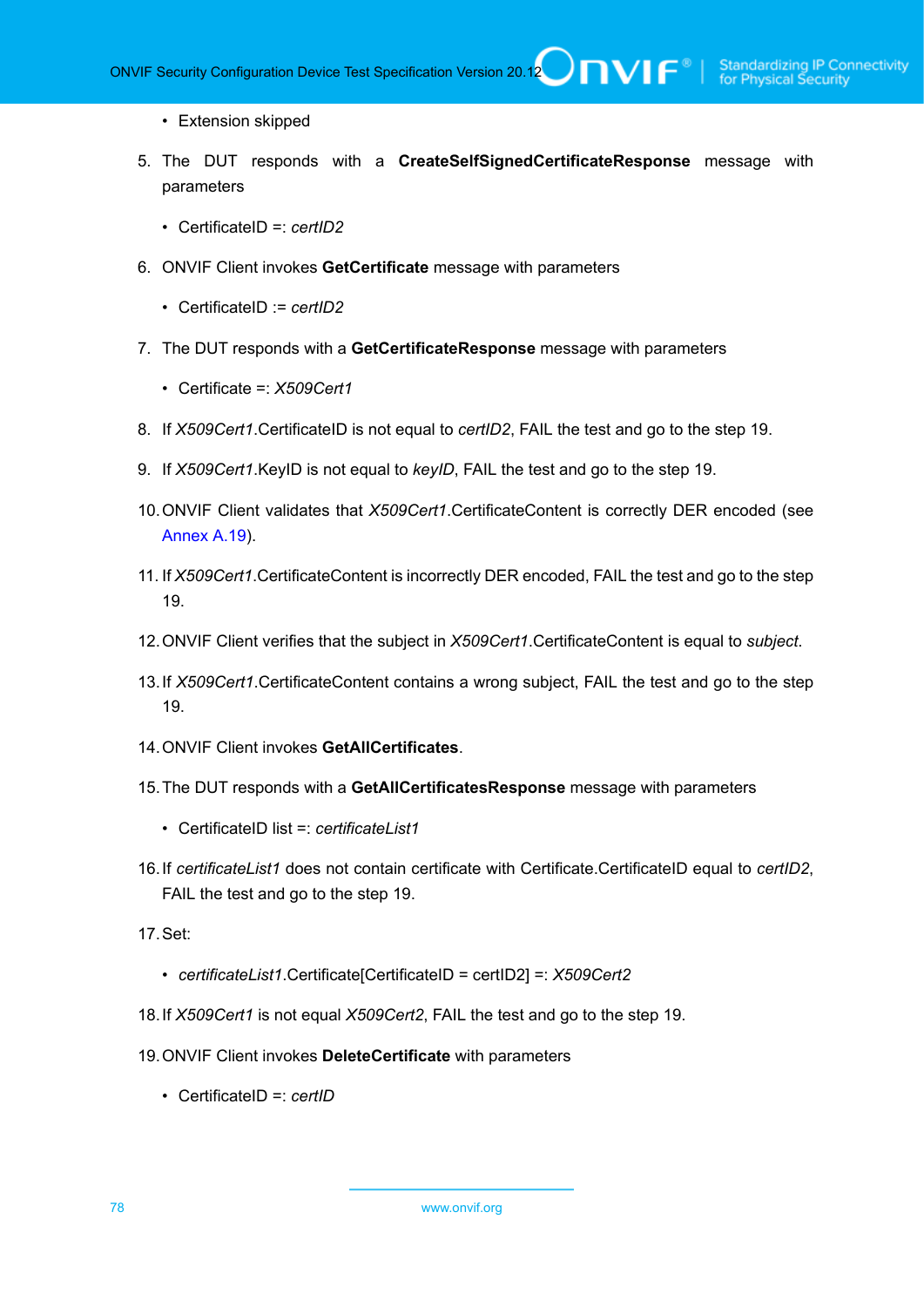#### 20.The DUT responds with a **DeleteCertificateResponse** message.

- 21.If test did not fail:
	- 21.1. ONVIF Client invokes **GetAllCertificates**
	- 21.2. The DUT responds with a **GetAllCertificatesResponse** message with parameters
		- CertificateID list =: *certificateList2*
	- 21.3. If *certificateList2* contains certificate with Certificate.CertificateID equal to *certID2*, FAIL the test and go to the step 22.
- 22.ONVIF Client deletes the certification path (in *certificationPathID*) and RSA key pair (in *keyID*) by following the procedure mentioned in [Annex A.35](#page-189-0) to restore DUT configuration and skip other steps.

#### **Test Result:**

#### **PASS –**

• DUT passes all assertions.

#### **FAIL –**

- DUT did not send **CreateSelfSignedCertificateResponse** message.
- DUT did not send **GetCertificateResponse** message.
- DUT did not send **GetAllCertificatesResponse** message.
- DUT did not send **DeleteCertificateResponse** message.

**Note:** The following fields are compared at step 18:

- CertificateID
- KeyID
- Alias
- CertificateContent

## 5.2.26 Create PKCS#10 request with PKCS#12

**Test Case ID:** ADVANCED\_SECURITY-2-1-28

**Specification Coverage:** Certificate Management (ONVIF Security Configuration Service Specification)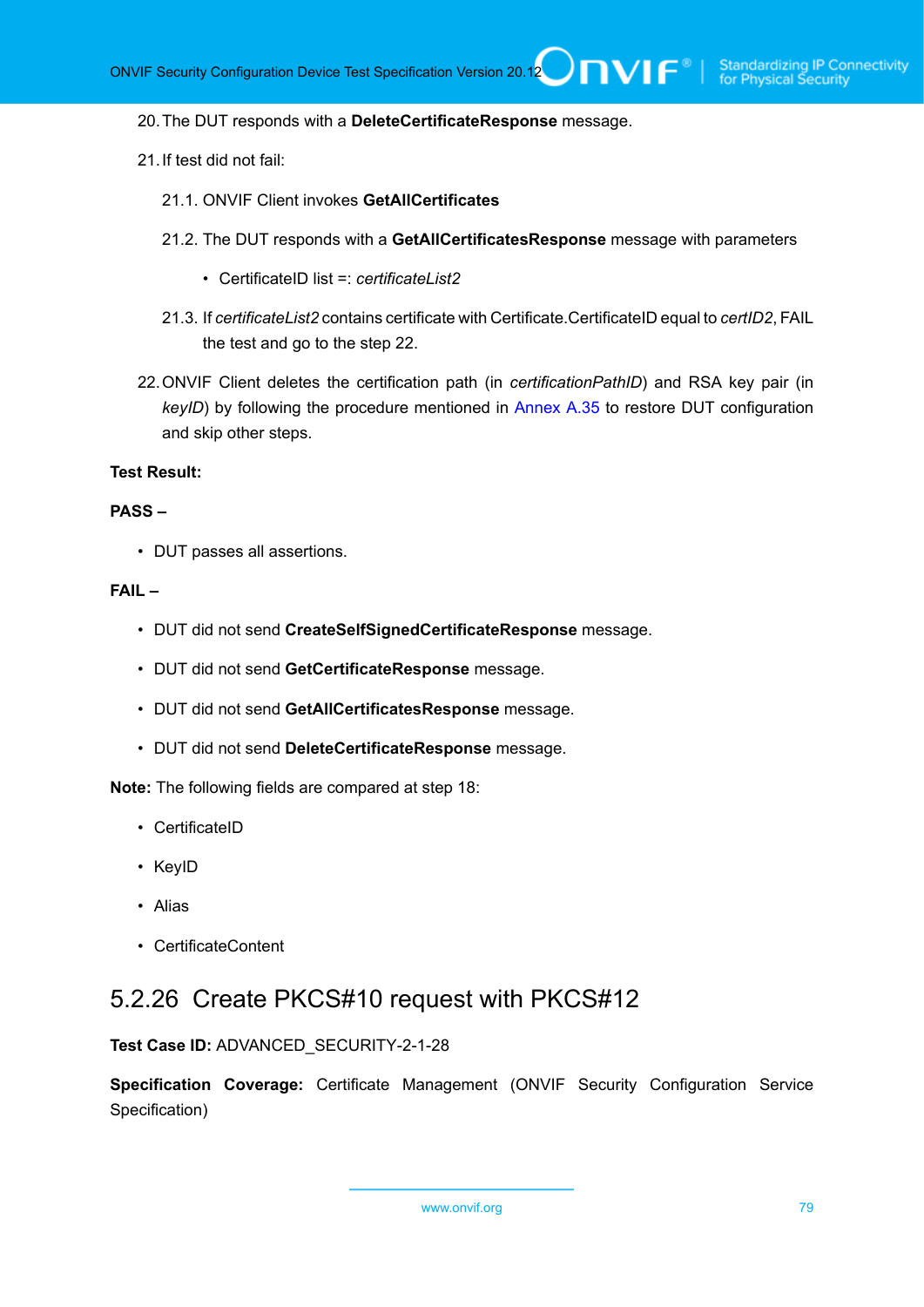#### **Feature under test:** CreatePKCS10CSR

#### **WSDL Reference:** security.wsdl

**Test Purpose:** Verify that DUT correctly generates a PKCS#10 request for a key pair that is uploaded with PKCS#12.

**Pre-Requisite:** Security Configuration Service is received from the DUT. Create PCKS#10 supported by the DUT as indicated by the PKCS10ExternalCertificationWithRSA capability. Certificate along with an RSA private key in a PKCS#12 data structure upload is supported by the DUT as indicated by the PKCS12CertificateWithRSAPrivateKeyUpload capability. The DUT does not indicate that it requires that each certificate with private key has its own unique key as indicated by the NoPrivateKeySharing capability. The DUT shall have enough free storage capacity for one additional RSA key pair. The DUT shall have enough free storage capacity for two additional certificates. The DUT shall have enough free storage capacity for one additional certification path.

#### **Test Configuration:** ONVIF Client and DUT

- 1. Start an ONVIF Client.
- 2. Start the DUT.
- 3. ONVIF Client creates a CA certificate (out *CAcert1*) and a corresponding public key (out *publicKey1*) in the certificate along with the corresponding private key (out *privateKey1*) in the form of a PKCS#12 file (out *PKCS12data*) and uploads it with certification path ID (out *certificationPathID1*) and key pair ID (out *keyID1*) by following the procedure described in [Annex A.36.](#page-191-0)
- 4. ONVIF Client invokes **CreatePKCS10CSR** with parameters
	- Subject := *subject* (see [Annex A.2\)](#page-161-0)
	- KeyID := *keyID1*
	- CSRAttribute skipped
	- SignatureAlgorithm.algorithm := 1.2.840.113549.1.1.5 (OID of SHA-1 with RSA Encryption algorithm)
- 5. The DUT responds with a **CreatePKCS10CSRResponse** message with parameters
	- PKCS10CSR =: *PKCS10request*
- 6. ONVIF Client creates a CA certificate (out *CAcert2*) with subject (in "CN=ONVIF TT2,C=US") and a corresponding public key (out *publicKey2*) in the certificate along with the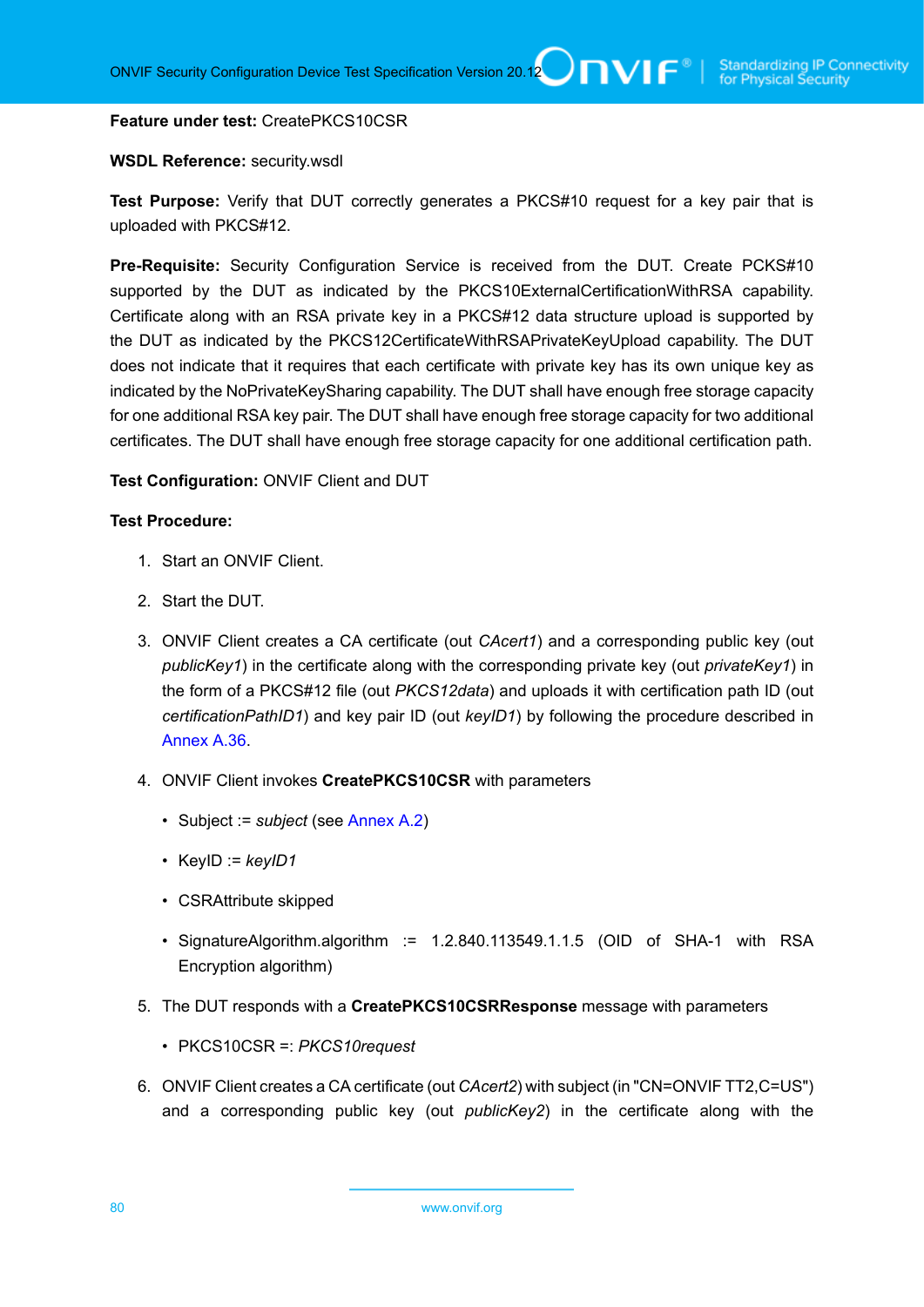corresponding private key (out *privateKey2*) by following the procedure described in [Annex](#page-162-0) [A.4](#page-162-0).

- 7. ONVIF Client creates a certificate (out *cert*) from the PKCS#10 request (in *PKCS10request*) and an associated CA certificate (in *CAcert2*) with related private key (in *priveteKey2*) by following the procedure described in [Annex A.3.](#page-161-1)
- 8. ONVIF Client invokes **UploadCertificate** with parameters
	- Certificate := *cert*
	- Alias := "ONVIF Test"
	- PrivateKeyRequired : = true
- 9. The DUT responds with a **UploadCertificateResponse** message with parameters
	- CertificateID =: *certID2*
	- KeyID =: *keyID2*
- 10.If *keyID2* is not equal to *keyID1*, FAIL the test and go to step 24.
- 11. ONVIF Client invokes **GetCertificate** message with parameters
	- CertificateID := *certID2*
- 12.The DUT responds with a **GetCertificateResponse** message with parameters
	- Certificate =: *X509Cert1*
- 13.If *X509Cert1*.CertificateID is not equal to *certID2*, FAIL the test and go to the step 24.
- 14.If *X509Cert1*.KeyID is not equal to *keyID1*, FAIL the test and go to the step 24.
- 15.ONVIF Client validates that *X509Cert1*.CertificateContent is correctly DER encoded (see [Annex A.19\)](#page-176-0).
- 16.If *X509Cert1*.CertificateContent is incorrectly DER encoded, FAIL the test and go to the step 24.
- 17.ONVIF Client verifies that the subject in *X509Cert1*.CertificateContent is equal to "CN=ONVIF TT2,C=US".
- 18.If *X509Cert1*.CertificateContent contains a wrong subject, FAIL the test and go to the step 24.
- 19.ONVIF Client invokes **GetAllCertificates**.

www.onvif.org 81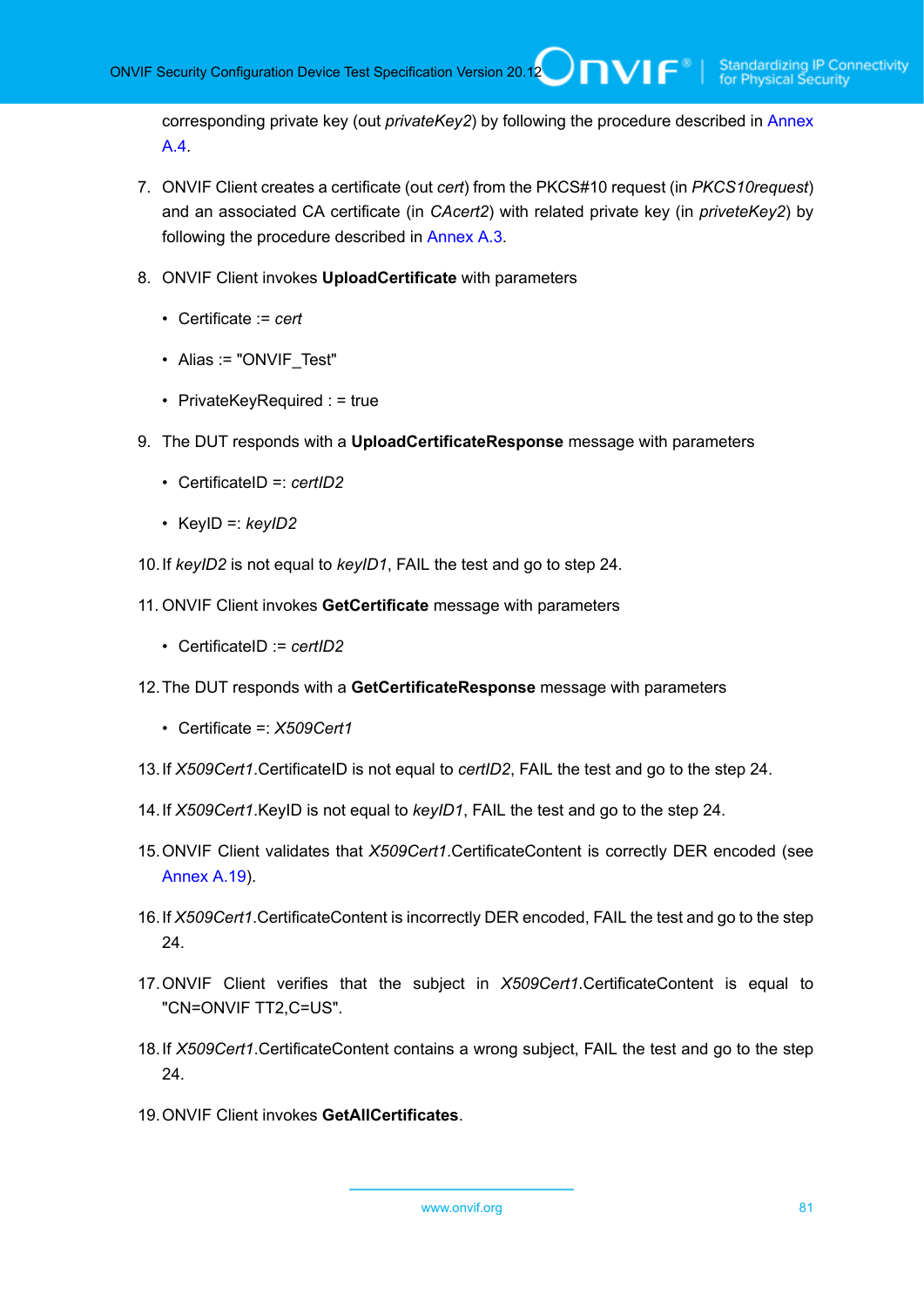#### 20.The DUT responds with a **GetAllCertificatesResponse** message with parameters

- CertificateID list =: *certificateList1*
- 21.If *certificateList1* does not contain certificate with Certificate.CertificateID equal to *certID2*, FAIL the test and go to the step 24.

22.Set:

- *certificateList1*.Certificate[CertificateID = certID2] =: *X509Cert2*
- 23.If *X509Cert1* is not equal *X509Cert2*, FAIL the test and go to the step 24.
- 24.ONVIF Client invokes **DeleteCertificate** with parameters
	- CertificateID =: *certID2*
- 25.The DUT responds with a **DeleteCertificateResponse** message.
- 26.If test did not fail:
	- 26.1. ONVIF Client invokes **GetAllCertificates**
	- 26.2. The DUT responds with a **GetAllCertificatesResponse** message with parameters
		- CertificateID list =: *certificateList2*
	- 26.3. If *certificateList2* contains certificate with Certificate.CertificateID equal to *certID2*, FAIL the test and go to the step 28.
- 27.If step 10 failed:
	- 27.1. ONVIF Client invokes **DeleteKey** with parameters
		- KeyID =: *keyID2*
	- 27.2. The DUT responds with a **DeleteKeyResponse** message.
- 28.ONVIF Client deletes the certification path (in *certificationPathID1*) and RSA key pair (in *keyID1*) by following the procedure mentioned in [Annex A.35](#page-189-0) to restore DUT configuration and skip other steps.

#### **Test Result:**

#### **PASS –**

• DUT passes all assertions.

#### **FAIL –**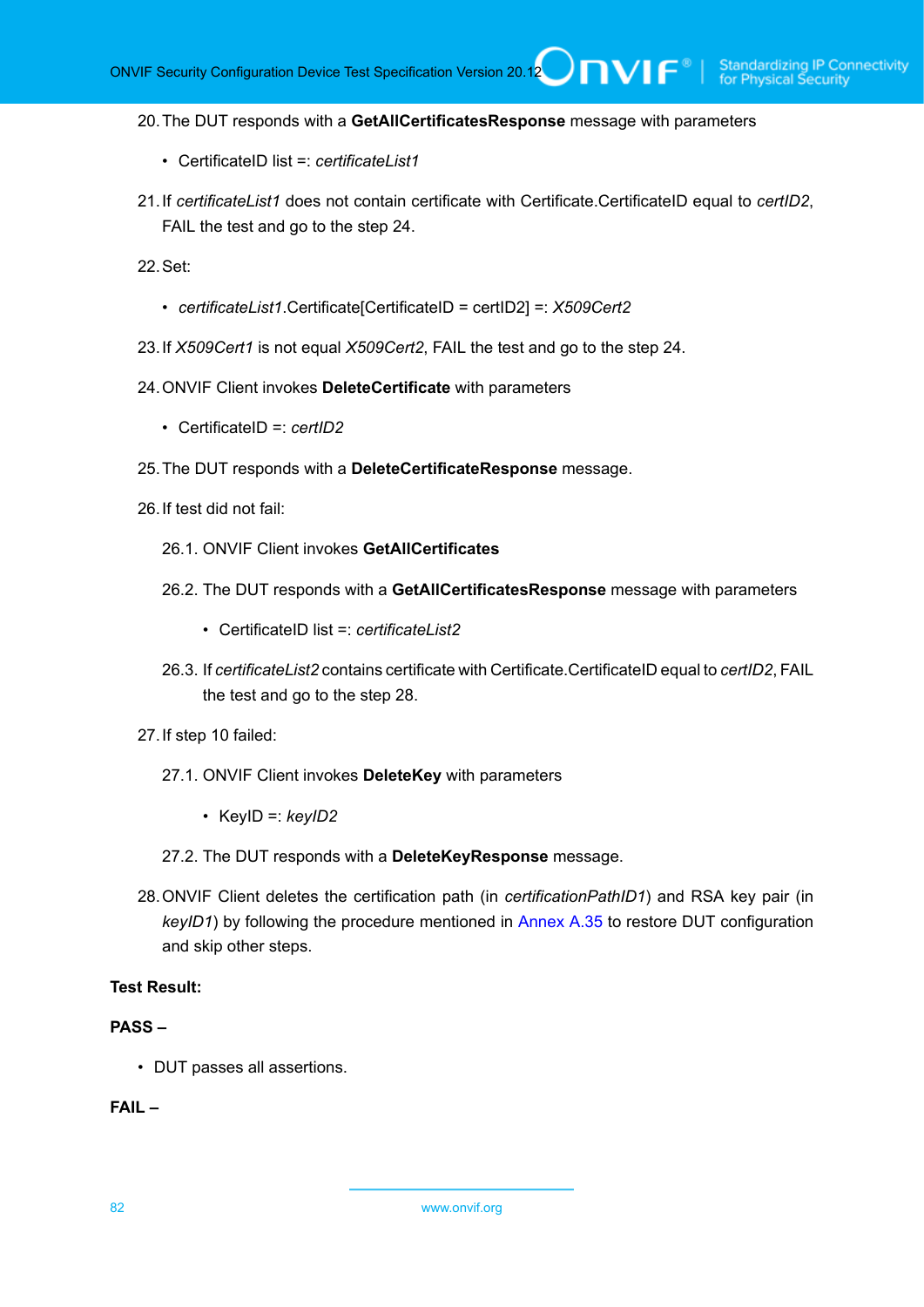- DUT did not send **CreatePKCS10CSRResponse** message.
- DUT did not send **UploadCertificateResponse** message.
- DUT did not send **GetCertificateResponse** message.
- DUT did not send **GetAllCertificatesResponse** message.
- DUT did not send **DeleteKeyResponse** message.
- DUT did not send **DeleteCertificateResponse** message.

**Note:** The following fields are compared at step 23:

- CertificateID
- KeyID
- Alias
- CertificateContent

## 5.3 TLS Server

### 5.3.1 Certificate Management

### 5.3.1.1 Add Server Certificate Assignment – self-signed

**Test Case ID:** ADVANCED\_SECURITY-3-1-1

**Specification Coverage:** TLS Server (ONVIF Security Configuration Service Specification)

**Feature under test:** AddServerCertificateAssignment

**WSDL Reference:** security.wsdl

**Test Purpose:** To test the assignment of a self-signed certificate to a TLS server.

**Pre-Requisite:** Security Configuration Service is received from the DUT. Create self-signed certificate supported by the DUT as indicated by the SelfSignedCertificateCreationWithRSA capability. RSA key pair generation supported by the DUT as indicated by the RSAKeyPairGeneration capability. TLS is supported by the DUT as indicated by the TLSServerSupported capability. The DUT shall have enough free storage capacity for one additional RSA key pair. The DUT shall have enough free storage capacity for one additional certificate. The DUT shall have enough free storage capacity for one additional certification path. The DUT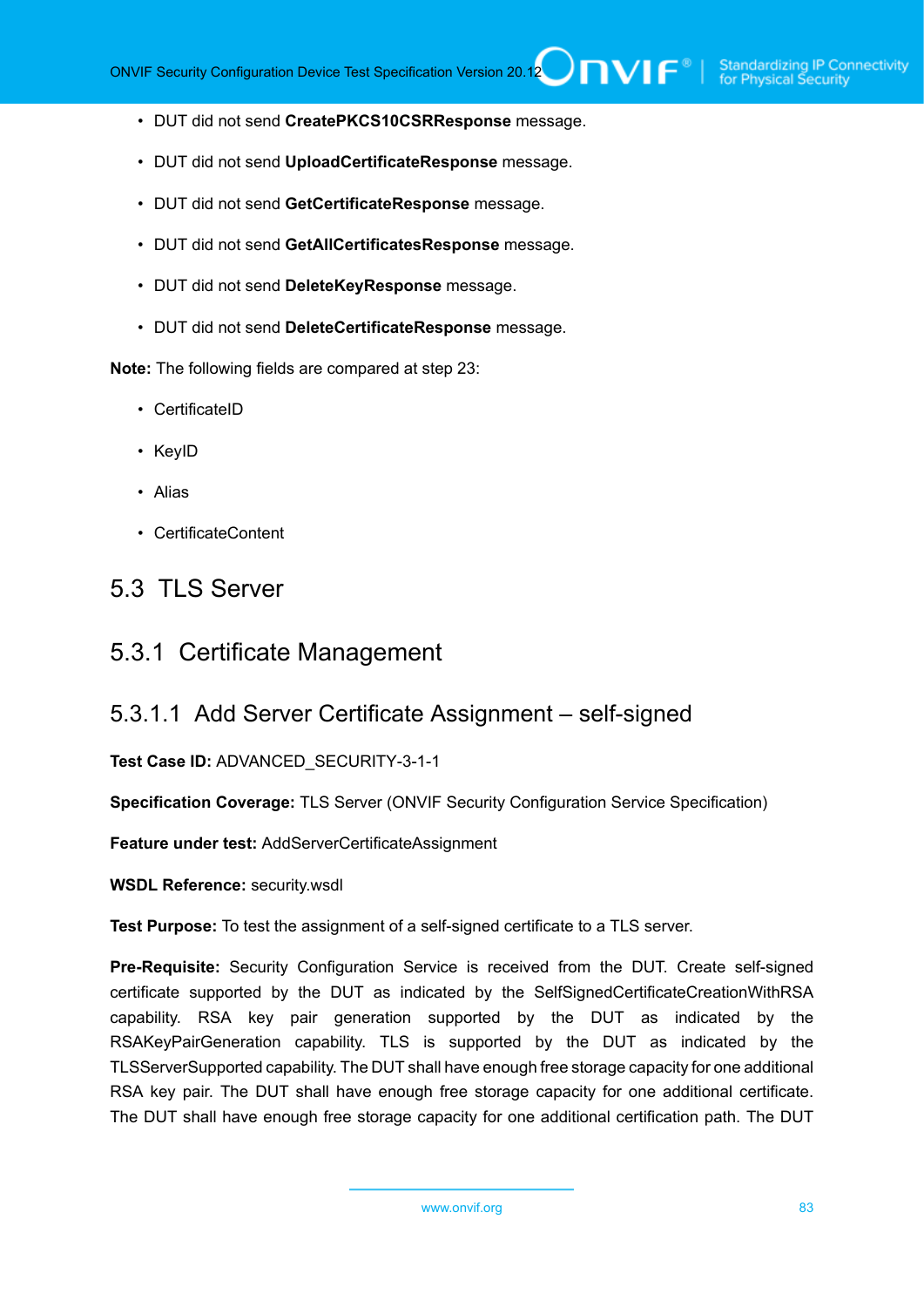shall have enough free storage capacity for one additional server certificate assignment. Network Configuration is supported by the DUT.

**Test Configuration:** ONVIF Client and DUT

#### **Test Procedure:**

- 1. Start an ONVIF Client.
- 2. Start the DUT.
- 3. ONVIF Client disables HTTPS and removes Server Certificate Assignment if required by following the procedure mentioned in [Annex A.47](#page-201-0) with the following input and output parameters
	- out *initialHTTPSState* initial HTTPS State
	- out *certPathID* removed Server Certificate Assignment
- 4. ONVIF Client creates a certification path (out *certPathID*) based on self-signed certificate (out *certID1*) and related RSA key pair (out *keyID*) by following the procedure mentioned in [Annex](#page-168-0) A.11.
- 5. ONVIF Client invokes **AddServerCertificateAssignment** with parameters
	- CertificationPathID =: *certPathID*
- 6. The DUT responds with an **AddServerCertificateAssignmentResponse** message.
- 7. ONVIF Client waits for time *operationDelay*.
- 8. ONVIF Client removes server certification assignment and deletes related certification path (in *certPathID*), self-signed certificate (in *certID*) and the RSA key pair (in *keyID*) by following the procedure mentioned in [Annex A.12](#page-169-0) to restore DUT configuration.
- 9. ONVIF Client restores HTTPS and Server Certificate Assignment if required by following the procedure mentioned in [Annex A.48](#page-202-0) with the following input and output parameters
	- in *initialHTTPSState* initial HTTPS State
	- in *certPathID* removed Server Certificate Assignment

#### **Test Result:**

#### **PASS –**

• DUT passes all assertions.

#### **FAIL –**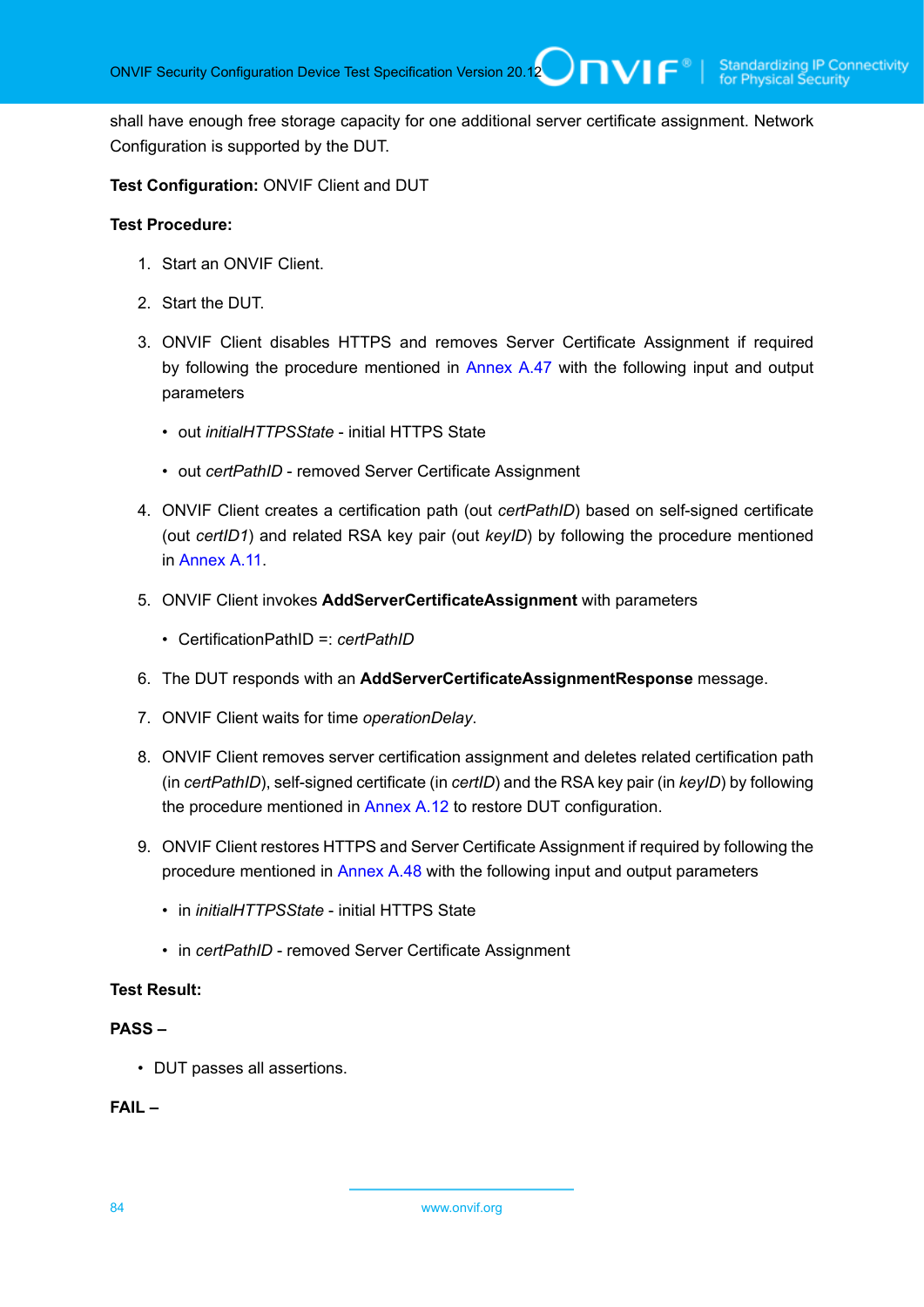• DUT did not send **AddServerCertificateAssignmentResponse** message.

## 5.3.1.2 Add Server Certificate Assignment – CA

**Test Case ID:** ADVANCED\_SECURITY-3-1-2

**Specification Coverage:** TLS Server (ONVIF Security Configuration Service Specification)

**Feature under test:** AddServerCertificateAssignment

**WSDL Reference:** security.wsdl

**Test Purpose:** To test the assignment of a certificate (signed + CA) to a TLS server.

**Pre-Requisite:** Security Configuration Service is received from the DUT. Create PCKS#10 supported by the DUT as indicated by the PKCS10ExternalCertificationWithRSA capability. RSA key pair generation supported by the DUT as indicated by the RSAKeyPairGeneration capability. TLS is supported by the DUT as indicated by the TLSServerSupported capability. The DUT shall have enough free storage capacity for two additional RSA key pairs. The DUT shall have enough free storage capacity for two additional certificates. The DUT shall have enough free storage capacity for one additional certification path. The DUT shall have enough free storage capacity for one additional server certificate assignment. Current time of the DUT shall be at least Jan 01, 1970. Network Configuration is supported by the DUT.

**Test Configuration:** ONVIF Client and DUT

- 1. Start an ONVIF Client.
- 2. Start the DUT.
- 3. ONVIF Client disables HTTPS and removes Server Certificate Assignment if required by following the procedure mentioned in [Annex A.47](#page-201-0) with the following input and output parameters
	- out *initialHTTPSState* initial HTTPS State
	- out *certPathID* removed Server Certificate Assignment
- 4. ONVIF Client creates a certification path (out *certPathID*) based on CA-signed certificate (out *certID1*) and related RSA key pair (out *keyID1*) and a corresponding CA certificate (out *certID2*) and related RSA key pair (out *keyID2*) by following the procedure mentioned in [Annex A.18.](#page-175-0)
- 5. ONVIF Client invokes **AddServerCertificateAssignment** with parameters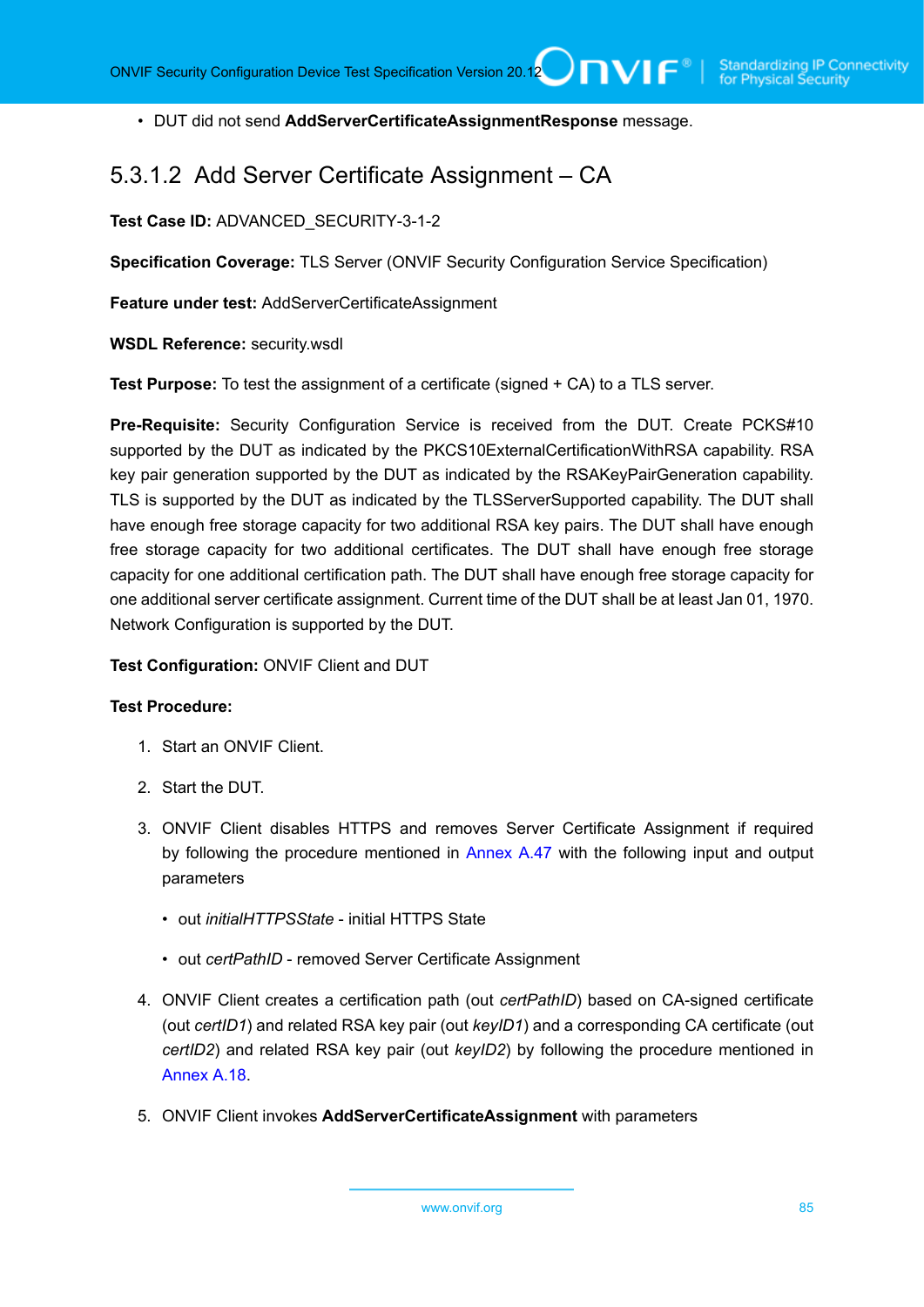• CertificationPathID =: *certPathID*

- 6. The DUT responds with an **AddServerCertificateAssignmentResponse** message.
- 7. ONVIF Client waits for time *operationDelay*.
- 8. ONVIF Client removes server certification assignment and deletes related certification path (in *certPathID*), related CA certificate (in *certID2*) and the RSA key pair (in *keyID2*) and related CA-signed certificate (in *certID1*) and RSA key pair (in *keyID1*) by following the procedure mentioned in [Annex A.20](#page-177-0) to restore DUT configuration.
- 9. ONVIF Client restores HTTPS and Server Certificate Assignment if required by following the procedure mentioned in [Annex A.48](#page-202-0) with the following input and output parameters
	- in *initialHTTPSState* initial HTTPS State
	- in *certPathID* removed Server Certificate Assignment

#### **Test Result:**

#### **PASS –**

• DUT passes all assertions.

#### **FAIL –**

• DUT did not send **AddServerCertificateAssignmentResponse** message.

### 5.3.1.3 Replace Server Certificate Assignment – self-signed

**Test Case ID:** ADVANCED\_SECURITY-3-1-3

**Specification Coverage:** TLS Server (ONVIF Security Configuration Service Specification)

**Feature under test:** ReplaceServerCertificateAssignment

**WSDL Reference:** security.wsdl

**Test Purpose:** To test the replacement of a self-signed certificate to a TLS server.

**Pre-Requisite:** Security Configuration Service is received from the DUT. Create self-signed certificate supported by the DUT as indicated by the SelfSignedCertificateCreationWithRSA capability. RSA key pair generation supported by the DUT as indicated by the RSAKeyPairGeneration capability. TLS is supported by the DUT as indicated by the TLSServerSupported capability. The DUT shall have enough free storage capacity for two additional RSA key pairs. The DUT shall have enough free storage capacity for two additional certificates. The DUT shall have enough free storage capacity for two additional certification paths. The DUT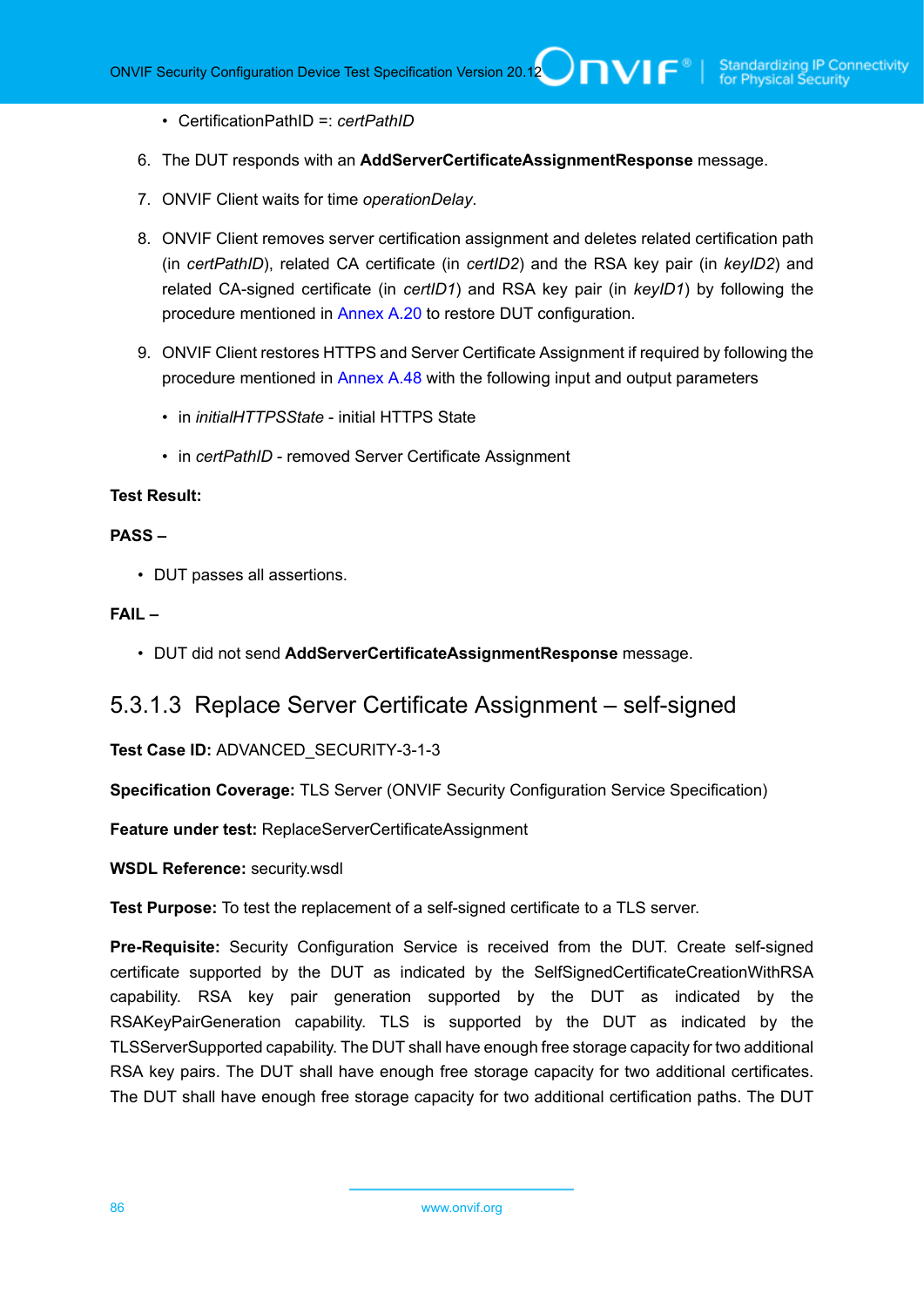shall have enough free storage capacity for one additional server certificate assignment. Network Configuration is supported by the DUT.

#### **Test Configuration:** ONVIF Client and DUT

- 1. Start an ONVIF Client.
- 2. Start the DUT.
- 3. ONVIF Client disables HTTPS and removes Server Certificate Assignment if required by following the procedure mentioned in [Annex A.47](#page-201-0) with the following input and output parameters
	- out *initialHTTPSState* initial HTTPS State
	- out *certPathID* removed Server Certificate Assignment
- 4. ONVIF Client adds server certification assignment and creates related certification path (out *certPathID1*), the self-signed certificate (out *certID1*) and the RSA key pair (out *keyID1*) by following the procedure mentioned in [Annex A.13](#page-170-0).
- 5. ONVIF Client creates a certification path (out *certPathID2*) based on self-signed certificate (out *certID2*) and related RSA key pair (out *keyID2*) by following the procedure mentioned in [Annex](#page-168-0) A.11.
- 6. ONVIF Client invokes **ReplaceServerCertificateAssignment** with parameters
	- OldCertificationPathID =: *certPathID1*
	- NewCertificationPathID =: *certPathID2*
- 7. The DUT responds with a **ReplaceServerCertificateAssignmentResponse** message.
- 8. ONVIF Client waits for time *operationDelay*.
- 9. ONVIF Client removes server certification assignment and deletes related certification path (*certPathID2*), the self-signed certificate (*certID2*) and the RSA key pair (*keyID2*) by following the procedure mentioned in [Annex A.12](#page-169-0) to restore DUT configuration.
- 10.ONVIF Client deletes the certification path (in *certPathID1*) and related the self-signed certificate (in *certID1*) and the RSA key pair (in *keyID1*) by following the procedure mentioned in [Annex A.5](#page-163-0) to restore DUT configuration.
- 11. ONVIF Client restores HTTPS and Server Certificate Assignment if required by following the procedure mentioned in [Annex A.48](#page-202-0) with the following input and output parameters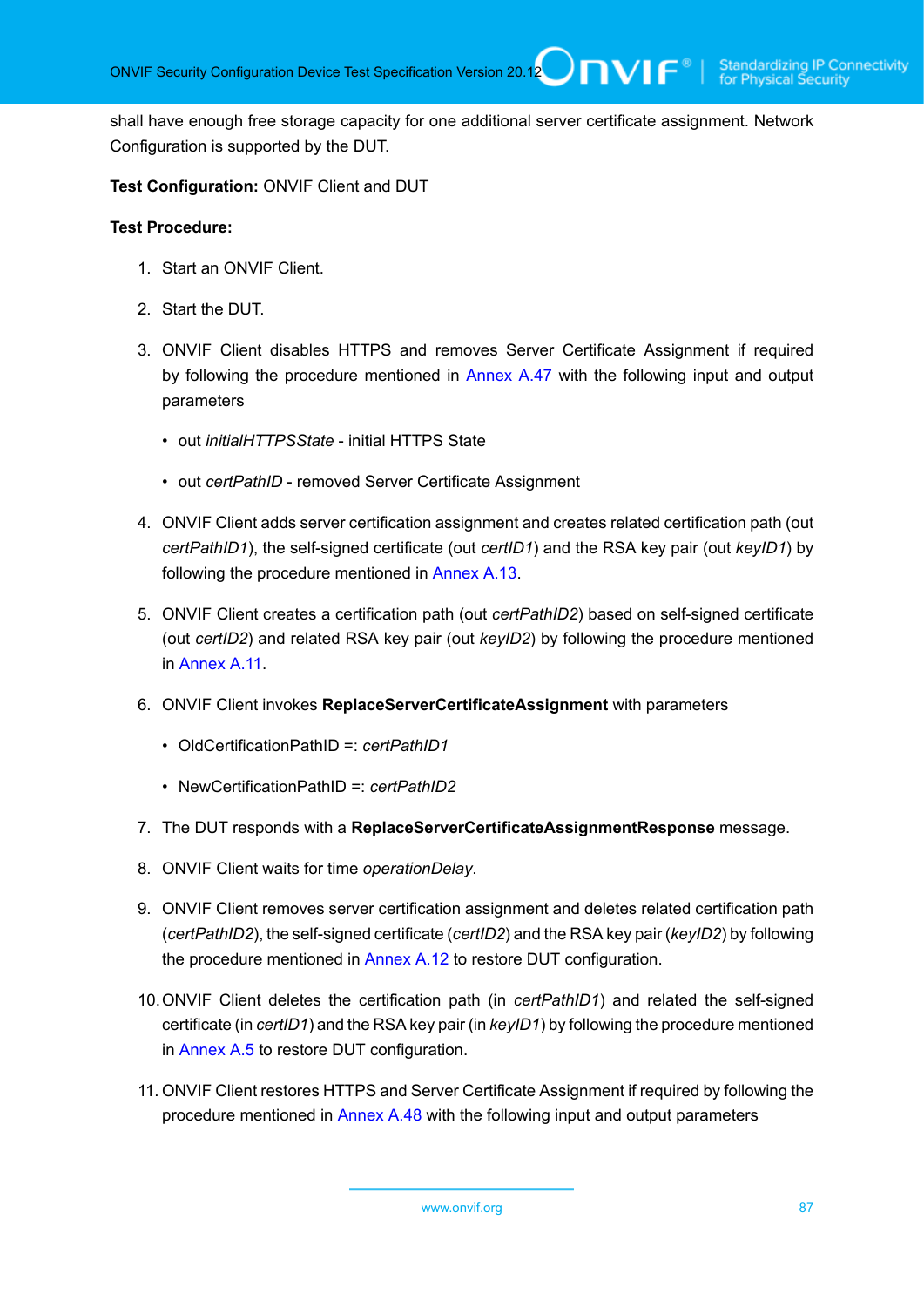- in *initialHTTPSState* initial HTTPS State
- in *certPathID* removed Server Certificate Assignment

#### **Test Result:**

#### **PASS –**

• DUT passes all assertions.

#### **FAIL –**

• DUT did not send **ReplaceServerCertificateAssignmentResponse** message.

## 5.3.1.4 Replace Server Certificate Assignment – CA

#### **Test Case ID:** ADVANCED\_SECURITY-3-1-4

**Specification Coverage:** TLS Server (ONVIF Security Configuration Service Specification)

**Feature under test:** ReplaceServerCertificateAssignment

**WSDL Reference:** security.wsdl

**Test Purpose:** To test the replacement of a signed and CA certificate to a TLS server.

**Pre-Requisite:** Security Configuration Service is received from the DUT. Create PCKS#10 supported by the DUT as indicated by the PKCS10ExternalCertificationWithRSA capability. RSA key pair generation supported by the DUT as indicated by the RSAKeyPairGeneration capability. TLS is supported by the DUT as indicated by the TLSServerSupported capability. The DUT shall have enough free storage capacity for three additional RSA key pairs. The DUT shall have enough free storage capacity for three additional certificates. The DUT shall have enough free storage capacity for two additional certification paths. The DUT shall have enough free storage capacity for one additional server certificate assignment. Current time of the DUT shall be at least Jan 01, 1970. Network Configuration is supported by the DUT.

#### **Test Configuration:** ONVIF Client and DUT

- 1. Start an ONVIF Client.
- 2. Start the DUT.
- 3. ONVIF Client disables HTTPS and removes Server Certificate Assignment if required by following the procedure mentioned in [Annex A.47](#page-201-0) with the following input and output parameters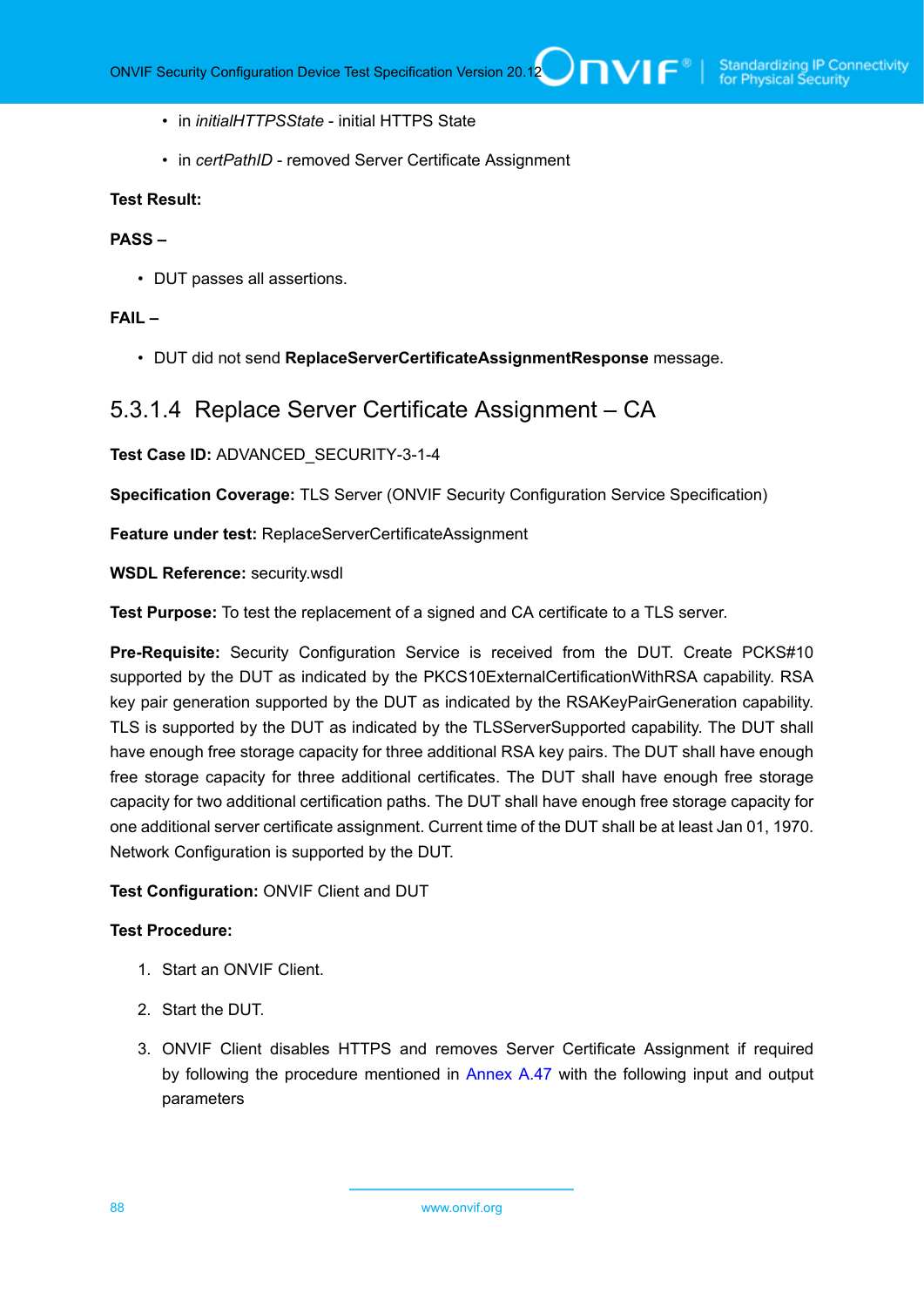- out *initialHTTPSState* initial HTTPS State
- out *certPathID* removed Server Certificate Assignment
- 4. ONVIF Client creates a CA certificate (out *CAcert*) and a corresponding private key (out *privateKey*) by following the procedure described in [Annex A.4.](#page-162-0)
- 5. ONVIF Client uploads a CA certificate (out *certID1*, in *CAcert*) and new RSA key pair with the public key from the CA certificate (out *keyID1*) by following the procedure described in [Annex A.15.](#page-172-0)
- 6. ONVIF Client creates and uploads a CA-signed certificate (out *certID2*) for RSA key pair (out *keyID2*) and associated CA certificate (in *CAcert*) and a corresponding private key (in *privateKey*) by following the procedure described in [Annex A.16.](#page-173-0)
- 7. ONVIF Client invokes **CreateCertificationPath** with parameters
	- CertficateIDs.CertificateID[0] := *certID2*
	- CertficateIDs.CertificateID[1] := *certID1*
	- Alias := "ONVIF TestPath1"
- 8. The DUT responds with a **CreateCertificationPathResponse** message with parameter
	- CertificationPathID =: *certPathID1*
- 9. ONVIF Client invokes **AddServerCertificateAssignment** with parameter
	- CertificationPathID := *certPathID1*
- 10.The DUT responds with an **AddServerCertificateAssignmentResponse** message.
- 11. ONVIF Client waits for time *operationDelay*.
- 12.ONVIF Client creates and uploads a CA-signed certificate (out *certID3*) for RSA key pair (out *keyID3*) and associated CA certificate (in *CAcert*) and a corresponding private key (in *privateKey*) by following the procedure described in [Annex A.16.](#page-173-0)
- 13.ONVIF Client invokes **CreateCertificationPath** with parameters
	- CertficateIDs.CertificateID[0] := *certID3*
	- CertficateIDs.CertificateID[1] := *certID1*
	- Alias := "ONVIF\_TestPath2"
- 14.The DUT responds with a **CreateCertificationPathResponse** message with parameter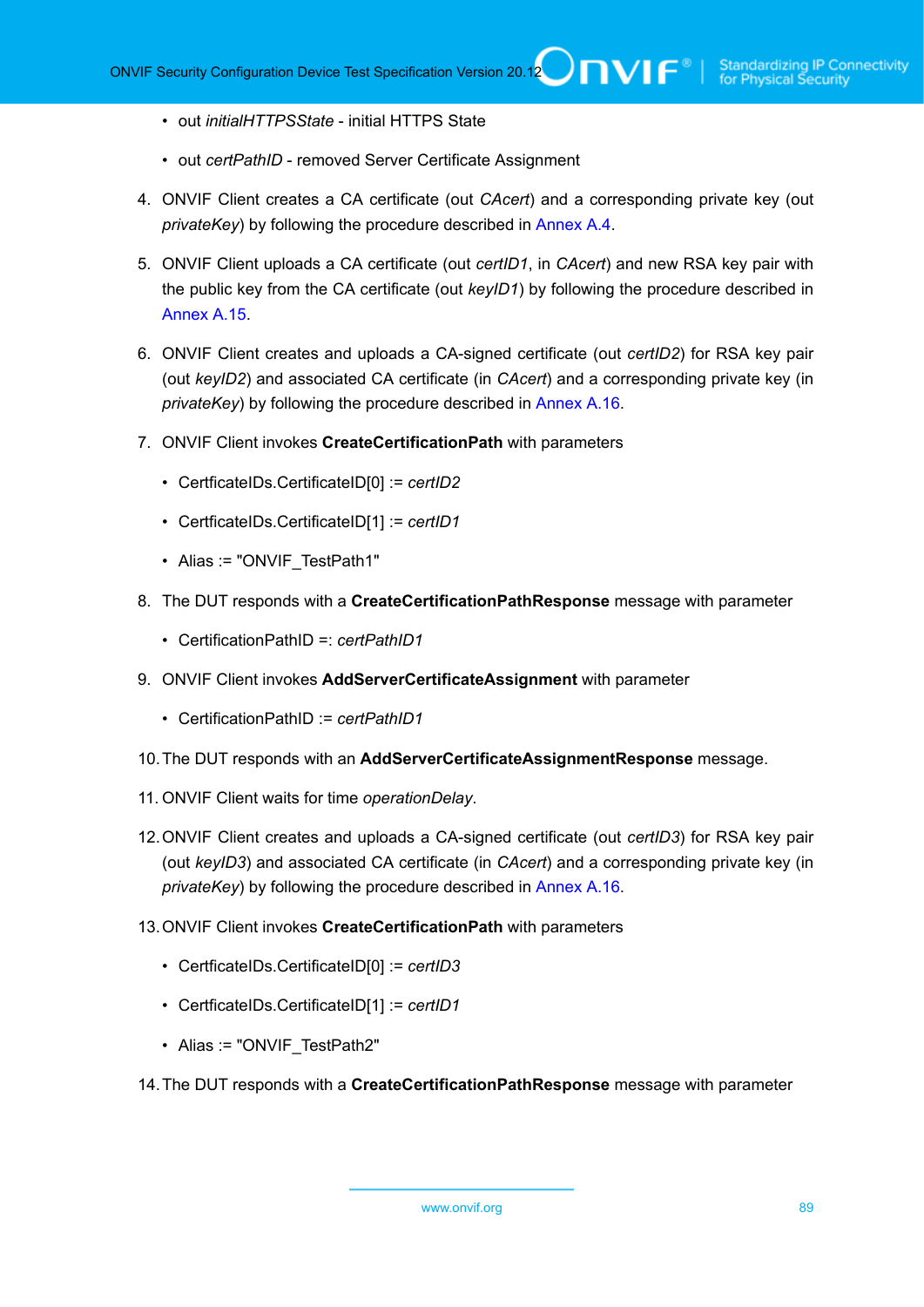- CertificationPathID =: *certPathID2*
- 15.ONVIF Client invokes **ReplaceServerCertificateAssignment** with parameters
	- OldCertificationPathID := *certPathID1*
	- NewCertificationPathID := *certPathID2*
- 16.The DUT responds with a **ReplaceServerCertificateAssignmentResponse** message.
- 17.ONVIF Client waits for time *operationDelay*.
- 18.ONVIF Client deletes the certification path (in *certPathID1*) and related the self-signed certificate (in *certID2*) and the RSA key pair (in *keyID2*) by following the procedure mentioned in [Annex A.5](#page-163-0) to restore DUT configuration.
- 19.ONVIF Client removes server certification assignment and deletes related certification path (in *certPathID2*), related CA certificate (in *certID1*) and RSA key pair (in *keyID1*) and related CA-signed certificate (in *certID3*) and RSA key pair (in *keyID3*) by following the procedure mentioned in [Annex A.20](#page-177-0) to restore DUT configuration.
- 20.ONVIF Client restores HTTPS and Server Certificate Assignment if required by following the procedure mentioned in [Annex A.48](#page-202-0) with the following input and output parameters
	- in *initialHTTPSState* initial HTTPS State
	- in *certPathID* removed Server Certificate Assignment

#### **Test Result:**

#### **PASS –**

• DUT passes all assertions.

#### **FAIL –**

- DUT did not send **AddServerCertificateAssignmentResponse** message.
- DUT did not send **CreateCertificationPathResponse** message(s).
- DUT did not send **ReplaceServerCertificateAssignmentResponse** message.

### 5.3.1.5 Get Assigned Server Certificates – self-signed

#### **Test Case ID:** ADVANCED\_SECURITY-3-1-5

**Specification Coverage:** TLS Server (ONVIF Security Configuration Service Specification)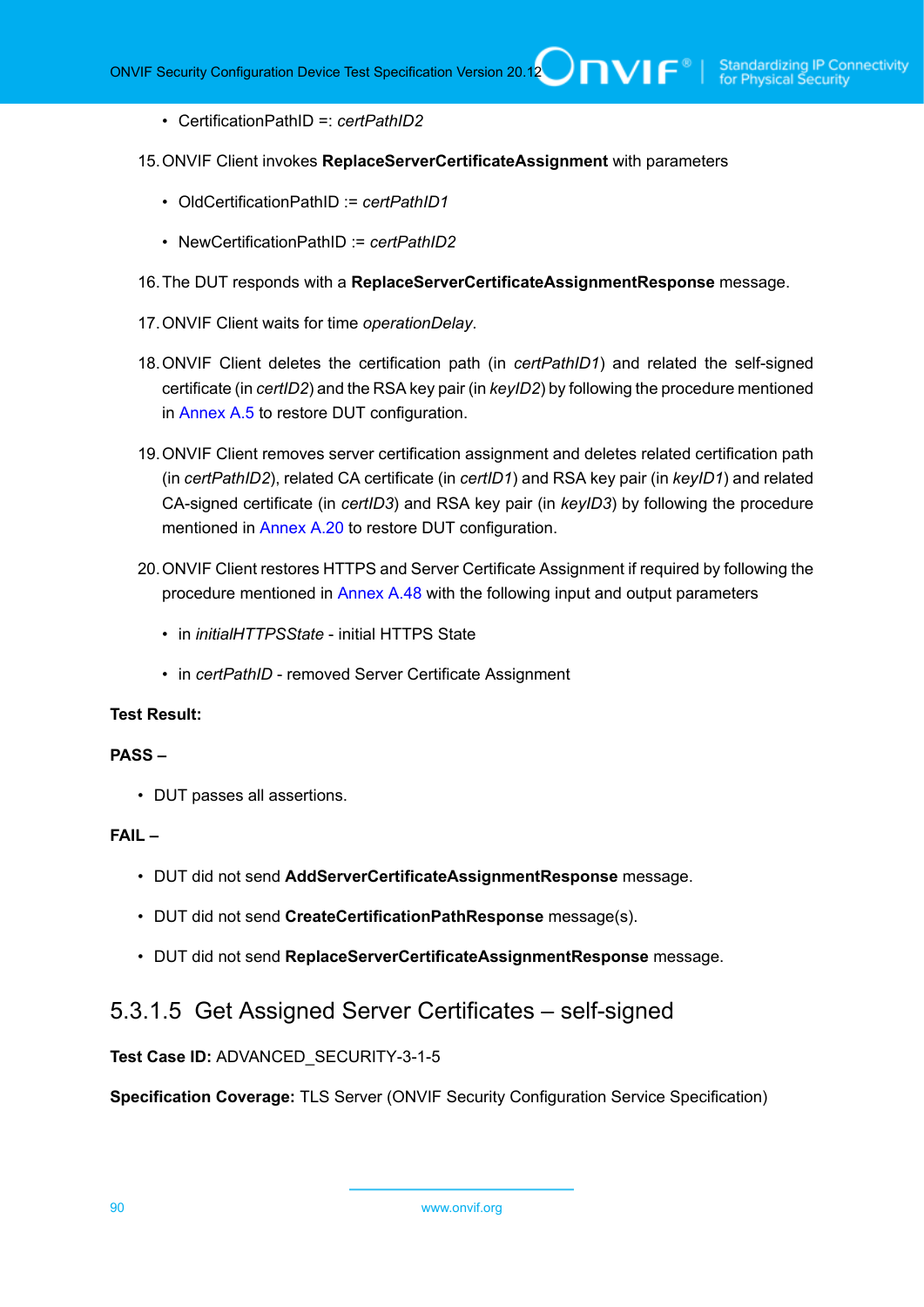**Feature under test:** GetAssignedServerCertificates

#### **WSDL Reference:** security.wsdl

**Test Purpose:** To test the retrieval of a self-signed certificate assignment to a TLS server

**Pre-Requisite:** Security Configuration Service is received from the DUT. Create self-signed certificate supported by the DUT as indicated by the SelfSignedCertificateCreationWithRSA capability. RSA key pair generation supported by the DUT as indicated by the RSAKeyPairGeneration capability. TLS is supported by the DUT as indicated by the TLSServerSupported capability. The DUT shall have enough free storage capacity for one additional RSA key pair. The DUT shall have enough free storage capacity for one additional certificate. The DUT shall have enough free storage capacity for one additional certification path. The DUT shall have enough free storage capacity for one additional server certificate assignment. Network Configuration is supported by the DUT.

#### **Test Configuration:** ONVIF Client and DUT

- 1. Start an ONVIF Client.
- 2. Start the DUT.
- 3. ONVIF Client disables HTTPS and removes Server Certificate Assignment if required by following the procedure mentioned in [Annex A.47](#page-201-0) with the following input and output parameters
	- out *initialHTTPSState* initial HTTPS State
	- out *certPathID* removed Server Certificate Assignment
- 4. ONVIF Client invokes **GetAssignedServerCertificates**.
- <span id="page-90-0"></span>5. The DUT responds with a **GetAssignedServerCertificatesResponse** message with parameters
	- CertificationPathID list =: *initialCertificationPathList*
- 6. ONVIF Client adds server certification assignment and creates related certification path (out *certPathID*), the self-signed certificate (out *certID*) and the RSA key pair (out *keyID*) by following the procedure mentioned in [Annex A.13](#page-170-0).
- 7. ONVIF Client invokes **GetAssignedServerCertificates**.
- 8. The DUT responds with a **GetAssignedServerCertificatesResponse** message with parameters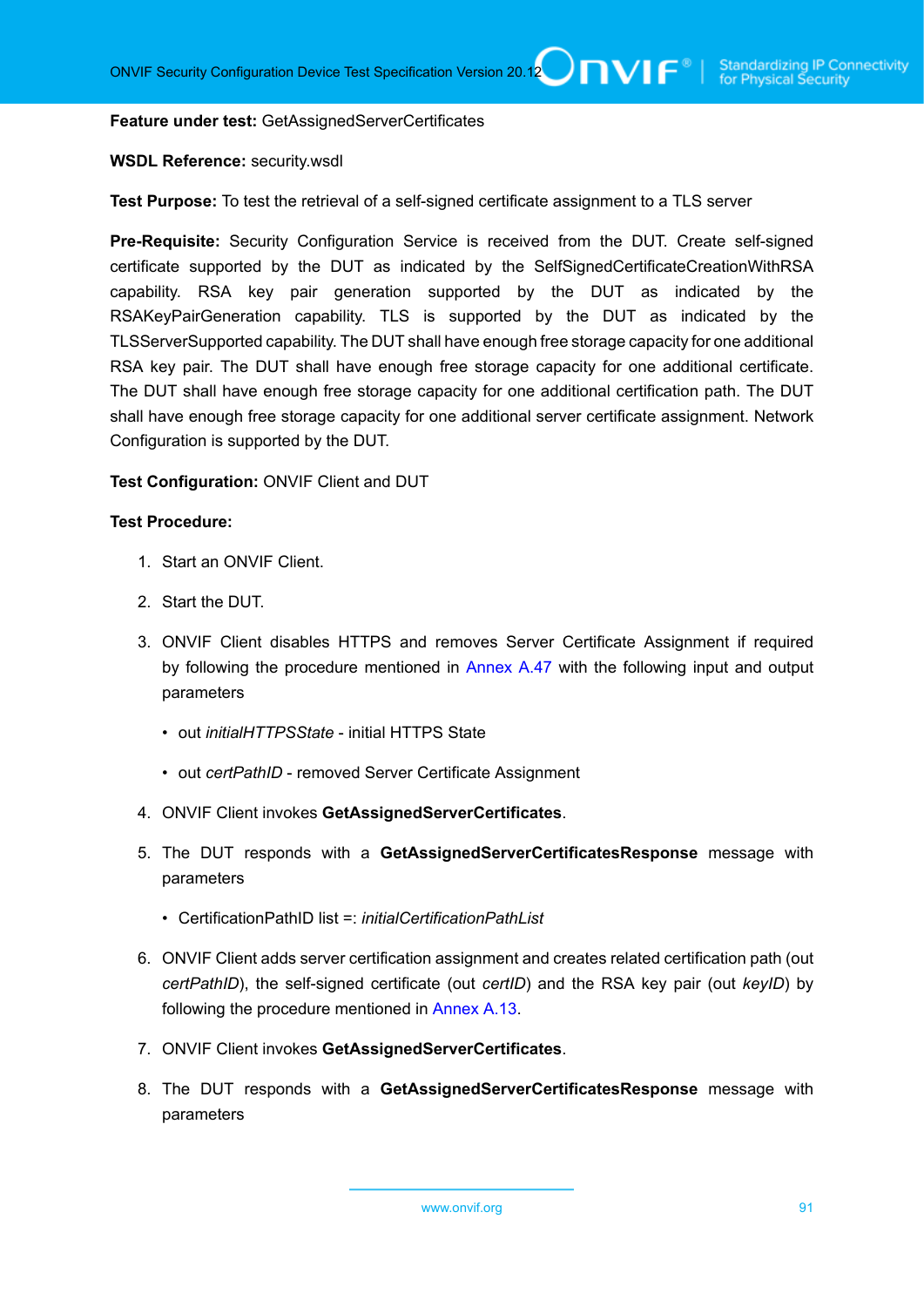• CertificationPathID list =: *updatedCertificationPathList*

- 9. If *updatedCertificationPathList* does not contain *certPathID* and all certification paths from *initialCertificationPathList*, FAIL the test, and go to the step [11.](#page-91-0)
- 10.If *updatedCertificationPathList* contains certification paths other than *certPathID* or certification paths from *initialCertificationPathList*, FAIL the test, and go to the step [11](#page-91-0).
- <span id="page-91-0"></span>11. ONVIF Client removes server certification assignment and deletes related certification path (in *certPathID*), self-signed certificate (in *certID*) and RSA key pair (in *keyID*) by following the procedure mentioned in [Annex A.12](#page-169-0) to restore DUT configuration.
- 12.ONVIF Client restores HTTPS and Server Certificate Assignment if required by following the procedure mentioned in [Annex A.48](#page-202-0) with the following input and output parameters
	- in *initialHTTPSState* initial HTTPS State
	- in *certPathID* removed Server Certificate Assignment

#### **Test Result:**

#### **PASS –**

• DUT passes all assertions.

#### **FAIL –**

• DUT did not send **GetAssignedServerCertificatesResponse** message(s).

**Note:** The DUT may return an empty list at step [5](#page-90-0).

## 5.3.1.6 Get Assigned Server Certificates – CA

**Test Case ID:** ADVANCED\_SECURITY-3-1-6

**Specification Coverage:** TLS Server (ONVIF Security Configuration Service Specification)

**Feature under test:** GetAssignedServerCertificates

**WSDL Reference:** security.wsdl

**Test Purpose:** To test the retrieval of certificate (signed + CA) assignment to a TLS server.

**Pre-Requisite:** Security Configuration Service is received from the DUT. Create PCKS#10 supported by the DUT as indicated by the PKCS10ExternalCertificationWithRSA capability. RSA key pair generation supported by the DUT as indicated by the RSAKeyPairGeneration capability.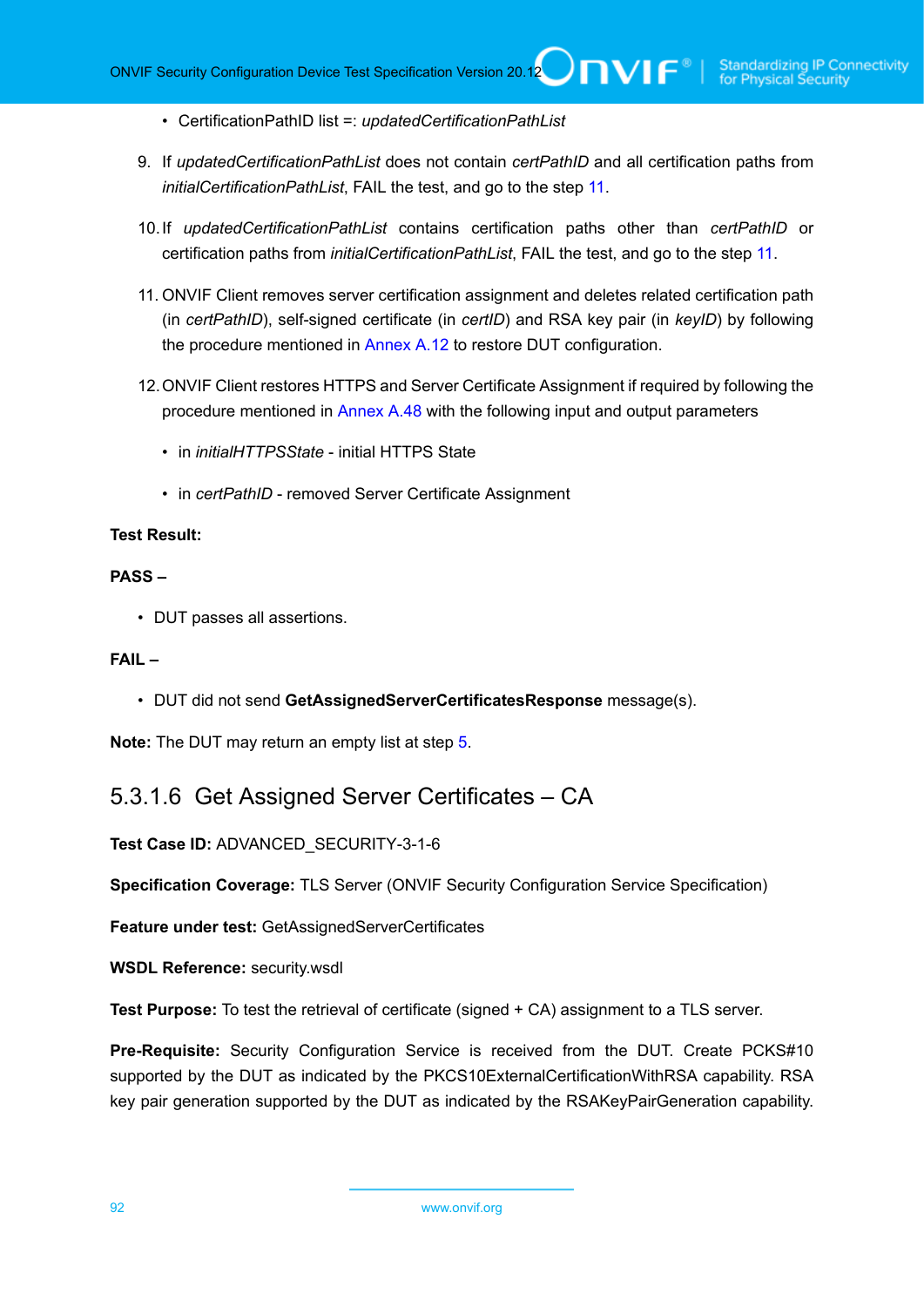TLS is supported by the DUT as indicated by the TLSServerSupported capability. The DUT shall have enough free storage capacity for two additional RSA key pairs. The DUT shall have enough free storage capacity for two additional certificates. The DUT shall have enough free storage capacity for one additional certification path. The DUT shall have enough free storage capacity for one additional server certificate assignment. Current time of the DUT shall be at least Jan 01, 1970. Network Configuration is supported by the DUT.

**Test Configuration:**ONVIF Client and DUT

- 1. Start an ONVIF Client.
- 2. Start the DUT.
- 3. ONVIF Client disables HTTPS and removes Server Certificate Assignment if required by following the procedure mentioned in [Annex A.47](#page-201-0) with the following input and output parameters
	- out *initialHTTPSState* initial HTTPS State
	- out *certPathID* removed Server Certificate Assignment
- 4. ONVIF Client invokes **GetAssignedServerCertificates**.
- <span id="page-92-0"></span>5. The DUT responds with a **GetAssignedServerCertificatesResponse** message with parameters
	- CertificationPathID list =: *initialCertificationPathList*
- 6. ONVIF Client creates a certification path (out *certPathID*) based on CA-signed certificate (out *certID1*) and related RSA key pair (out *keyID1*) and a corresponding CA certificate (out *certID2*) and related RSA key pair (out *keyID2*) by following the procedure mentioned in [Annex A.18.](#page-175-0)
- 7. ONVIF Client invokes **AddServerCertificateAssignment** with parameters
	- CertificationPathID =: *certPathID*
- 8. The DUT responds with an **AddServerCertificateAssignmentResponse** message.
- 9. ONVIF Client waits for time *operationDelay*.
- 10.ONVIF Client invokes **GetAssignedServerCertificates**
- 11. The DUT responds with a **GetAssignedServerCertificatesResponse** message with parameters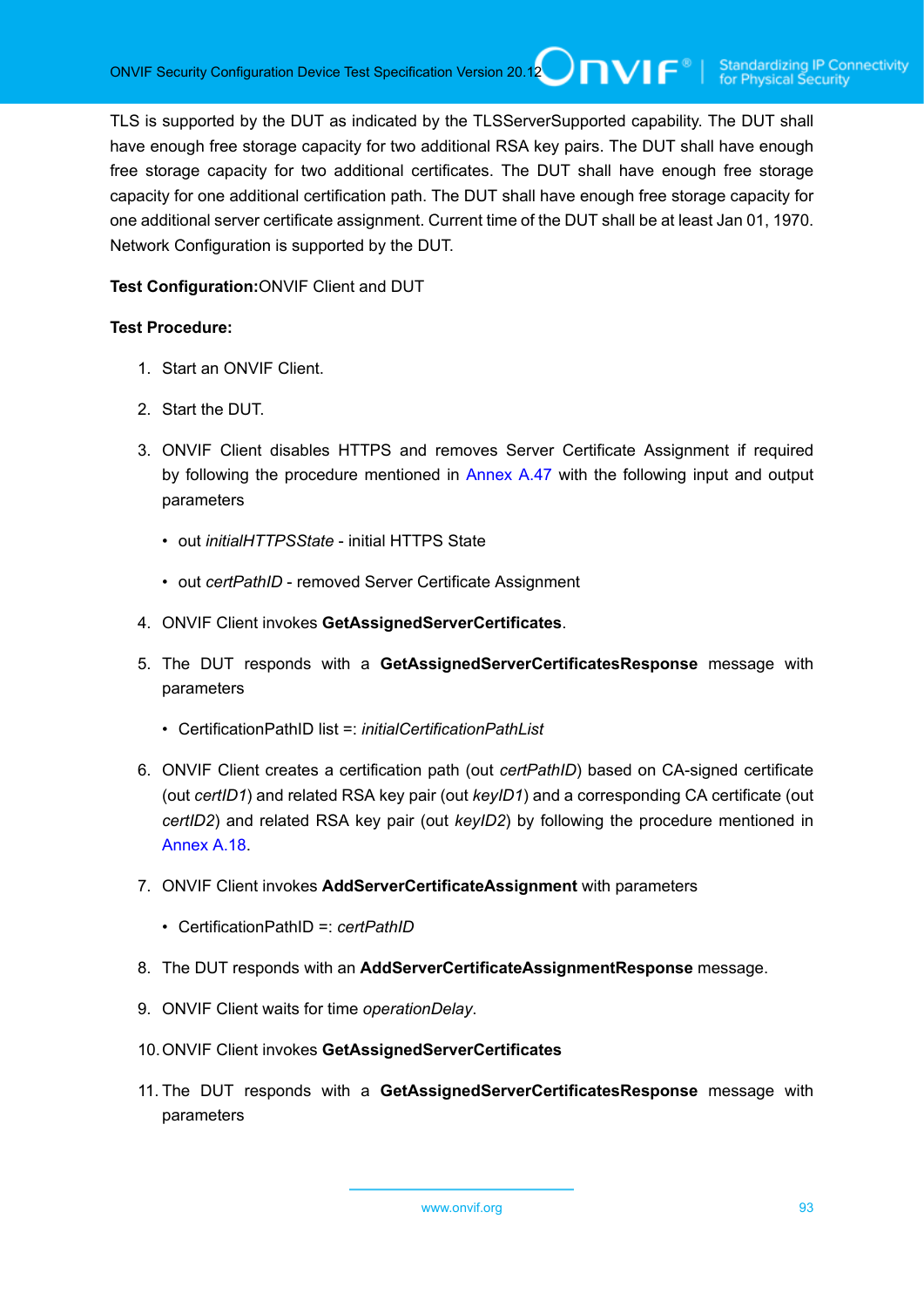- CertificationPathID list =: *updatedCertificationPathList*
- 12.If *updatedCertificationPathList* does not contain *certPathID* and all certification paths from *initialCertificationPathList*, FAIL the test, and go to the step [14.](#page-93-0)
- 13.If *updatedCertificationPathList* contains certification paths other than *certPathID* or certification paths from *initialCertificationPathList*, FAIL the test, and go to the step [14](#page-93-0).
- <span id="page-93-0"></span>14.ONVIF Client removes server certification assignment and deletes related certification path (in *certPathID*), related CA certificate (in *certID2*) and RSA key pair (in *keyID2*) and related CA-signed certificate (in *certID1*) and RSA key pair (in *keyID1*) by following the procedure mentioned in [Annex A.20](#page-177-0) to restore DUT configuration
- 15.ONVIF Client restores HTTPS and Server Certificate Assignment if required by following the procedure mentioned in [Annex A.48](#page-202-0) with the following input and output parameters
	- in *initialHTTPSState* initial HTTPS State
	- in *certPathID* removed Server Certificate Assignment

#### **Test Result:**

#### **PASS –**

• DUT passes all assertions.

#### **FAIL –**

- DUT did not send **GetAssignedServerCertificatesResponse** message(s).
- DUT did not send **AddServerCertificateAssignmentResponse** message.

**Note:** The DUT may return an empty list at step [5](#page-92-0).

## 5.3.1.7 Remove Server Certificate Assignment – self-signed

**Test Case ID:** ADVANCED\_SECURITY-3-1-7

**Specification Coverage:** TLS Server (ONVIF Security Configuration Service Specification)

**Feature under test:** RemoveServerCertificateAssignment

**WSDL Reference:**security.wsdl

**Test Purpose:** To test the removal of a self-signed certificate assignment on a TLS server.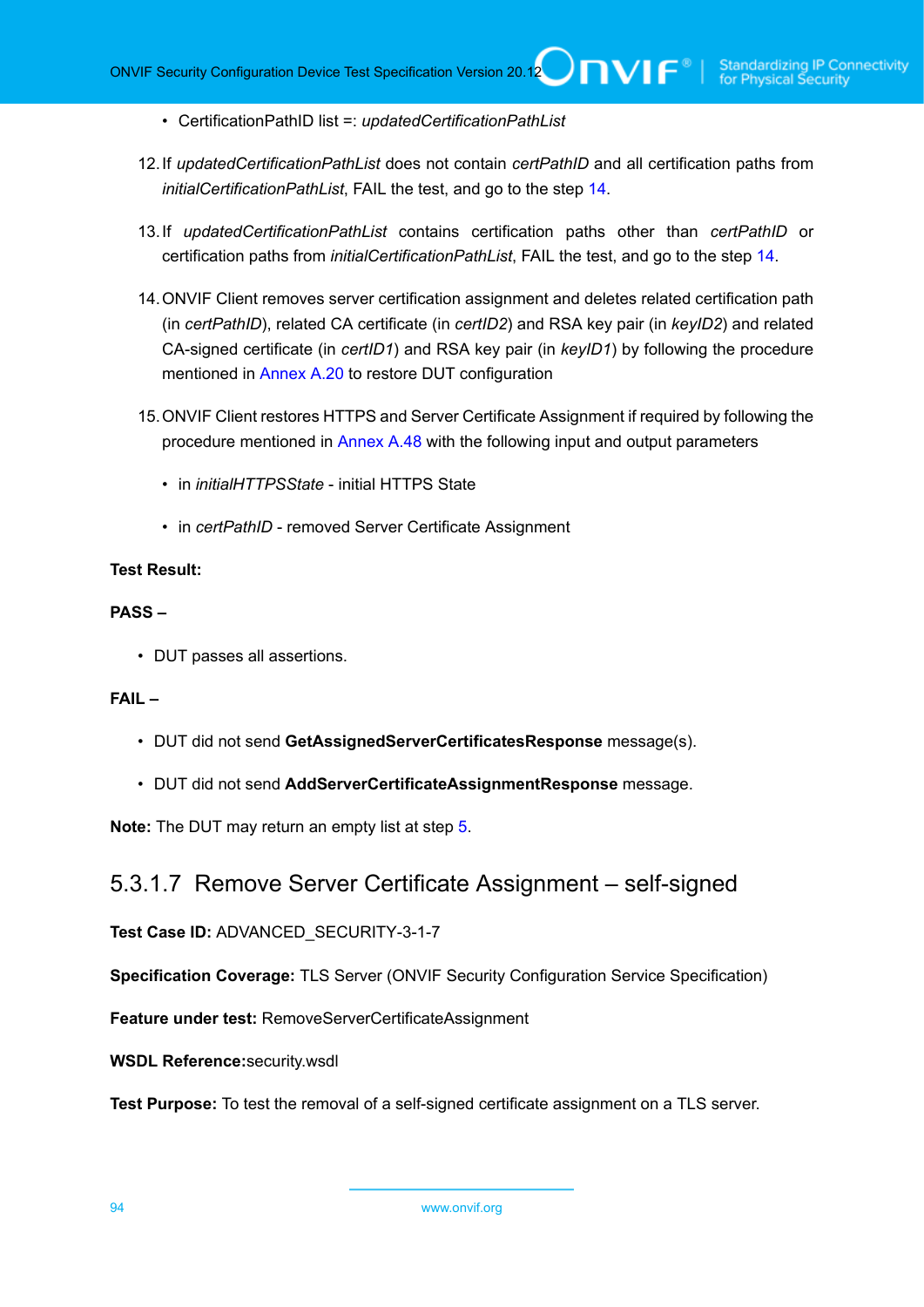**Pre-Requisite:** Security Configuration Service is received from the DUT. Create self-signed certificate supported by the DUT as indicated by the SelfSignedCertificateCreationWithRSA capability. RSA key pair generation supported by the DUT as indicated by the RSAKeyPairGeneration capability. TLS is supported by the DUT as indicated by the TLSServerSupported capability. The DUT shall have enough free storage capacity for one additional RSA key pair. The DUT shall have enough free storage capacity for one additional certificate. The DUT shall have enough free storage capacity for one additional certification path. The DUT shall have enough free storage capacity for one additional server certificate assignment. Network Configuration is supported by the DUT.

**Test Configuration:** ONVIF Client and DUT

- 1. Start an ONVIF Client.
- 2. Start the DUT.
- 3. ONVIF Client disables HTTPS and removes Server Certificate Assignment if required by following the procedure mentioned in [Annex A.47](#page-201-0) with the following input and output parameters
	- out *initialHTTPSState* initial HTTPS State
	- out *certPathID* removed Server Certificate Assignment
- 4. ONVIF Client invokes **GetAssignedServerCertificates**.
- <span id="page-94-0"></span>5. The DUT responds with a **GetAssignedServerCertificatesResponse** message with parameters
	- CertificationPathID list =: *initialCertificationPathList*
- 6. ONVIF Client adds server certification assignment and creates related certification path (out *certPathID*), the self-signed certificate (out *certID*) and the RSA key pair (out *keyID*) by following the procedure mentioned in [Annex A.13](#page-170-0).
- 7. ONVIF Client invokes **GetAssignedServerCertificates**.
- 8. The DUT responds with a **GetAssignedServerCertificatesResponse** message with parameters
	- CertificationPathID list =: *updatedCertificationPathList*
- 9. If *updatedCertificationPathList* does not contain *certPathID* and all certification paths from *initialCertificationPathList*, FAIL the test, remove server certification assignment and deletes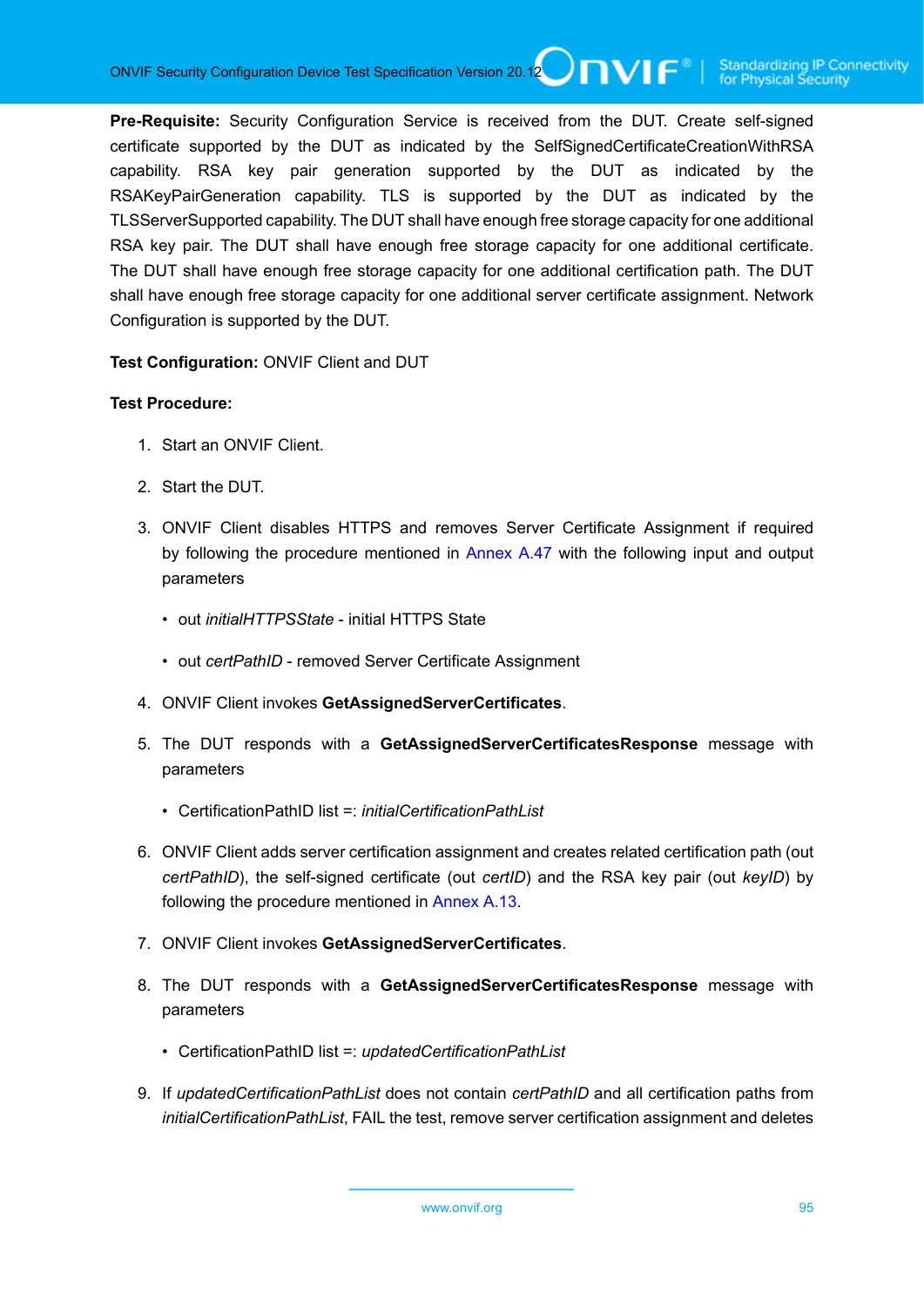related certification path (in *certPathID*), self-signed certificate (in *certID*) and RSA key pair (in *keyID*) by following the procedure mentioned in [Annex A.12](#page-169-0) to restore DUT configuration, and skip other steps.

- 10.If *updatedCertificationPathList* contains certification paths other than *certPathID* or certification paths from *initialCertificationPathList*, FAIL the test, remove server certification assignment and deletes related certification path (in *certPathID*), self-signed certificate (in *certID*) and RSA key pair (in *keyID*) by following the procedure mentioned in [Annex A.12](#page-169-0) to restore DUT configuration, and skip other steps.
- 11. ONVIF Client invokes **RemoveServerCertificateAssignment** .
	- CertificationPathID =: *certPathID*
- 12.The DUT responds with a **RemoveServerCertificateAssignmentResponse** message.
- 13.ONVIF Client waits for time *operationDelay*.
- 14.ONVIF Client deletes the certification path (in *certPathID*) and related the self-signed certificate (in *certID*) and the RSA key pair (in *keyID*) by following the procedure mentioned in [Annex A.5](#page-163-0) to restore DUT configuration.
- 15.ONVIF Client invokes **GetAssignedServerCertificates**.
- 16.The DUT responds with a **GetAssignedServerCertificatesResponse** message with parameters
	- CertificationPathID list =: *finalCertificationPathList*
- 17.If *finalCertificationPathList* is not equal *initialCertificationPathList*, FAIL the test.
- 18.ONVIF Client restores HTTPS and Server Certificate Assignment if required by following the procedure mentioned in [Annex A.48](#page-202-0) with the following input and output parameters
	- in *initialHTTPSState* initial HTTPS State
	- in *certPathID* removed Server Certificate Assignment

#### **Test Result:**

#### **PASS –**

• DUT passes all assertions.

#### **FAIL –**

• DUT did not send **RemoveServerCertificateAssignmentResponse** message.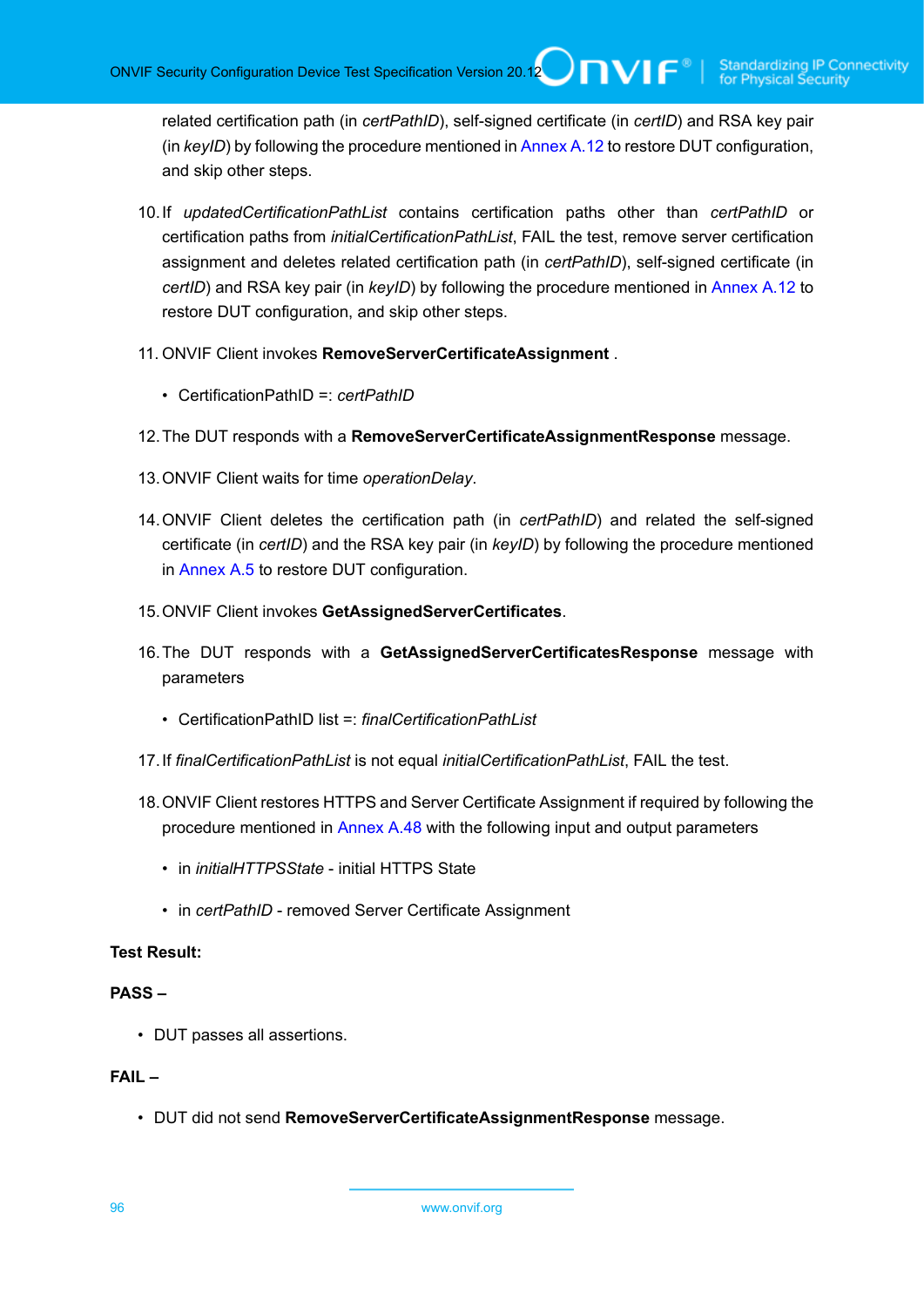• DUT did not send **GetAssignedServerCertificatesResponse** message(s).

**Note:** The DUT may return an empty list at step [5](#page-94-0).

### 5.3.1.8 Remove Server Certificate Assignment – CA

**Test Case ID:** ADVANCED\_SECURITY-3-1-8

**Specification Coverage:** TLS Server (ONVIF Security Configuration Service Specification)

**Feature under test:**RemoveServerCertificateAssignment

**WSDL Reference:** security.wsdl

**Test Purpose:** To test the removal of certificate (signed + CA) assignment to a TLS server.

**Pre-Requisite:** Security Configuration Service is received from the DUT. Create PCKS#10 supported by the DUT as indicated by the PKCS10ExternalCertificationWithRSA capability. RSA key pair generation supported by the DUT as indicated by the RSAKeyPairGeneration capability. TLS is supported by the DUT as indicated by the TLSServerSupported capability. The DUT shall have enough free storage capacity for two additional RSA key pairs. The DUT shall have enough free storage capacity for two additional certificates. The DUT shall have enough free storage capacity for one additional certification path. The DUT shall have enough free storage capacity for one additional server certificate assignment. Current time of the DUT shall be at least Jan 01, 1970. Network Configuration is supported by the DUT.

#### **Test Configuration:** ONVIF Client and DUT

- 1. Start an ONVIF Client.
- 2. Start the DUT.
- 3. ONVIF Client disables HTTPS and removes Server Certificate Assignment if required by following the procedure mentioned in [Annex A.47](#page-201-0) with the following input and output parameters
	- out *initialHTTPSState* initial HTTPS State
	- out *certPathID* removed Server Certificate Assignment
- 4. ONVIF Client invokes **GetAssignedServerCertificates**.
- <span id="page-96-0"></span>5. The DUT responds with a **GetAssignedServerCertificatesResponse** message with parameters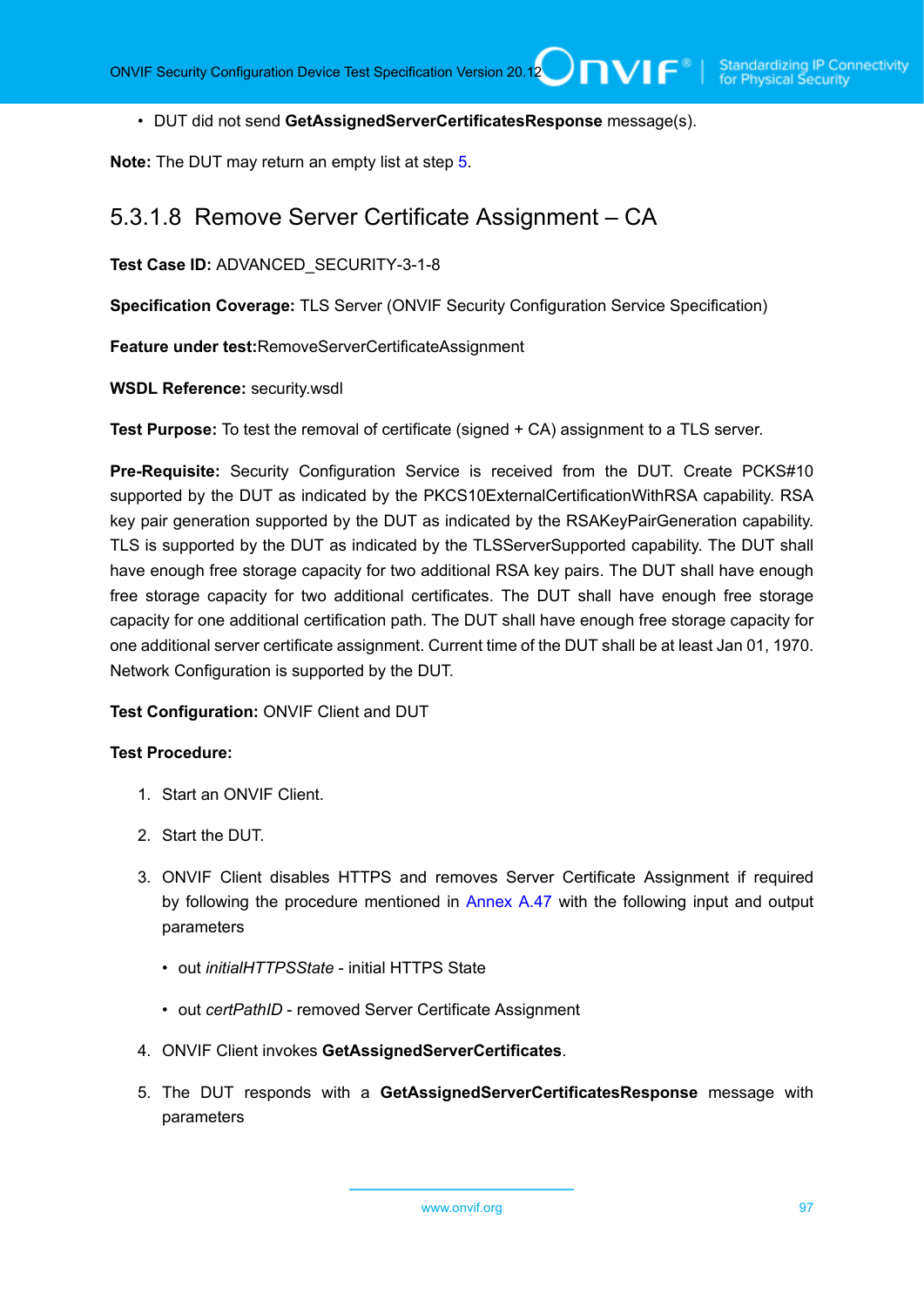- CertificationPathID list =: *initialCertificationPathList*
- 6. ONVIF Client creates a certification path (out *certPathID*) based on CA-signed certificate (out *certID1*) and related RSA key pair (out *keyID1*) and a corresponding CA certificate (out *certID2*) and related RSA key pair (out *keyID2*) by following the procedure mentioned in [Annex A.18.](#page-175-0)
- 7. ONVIF Client invokes **AddServerCertificateAssignment** with parameters
	- CertificationPathID =: *certPathID*
- 8. The DUT responds with an **AddServerCertificateAssignmentResponse** message.
- 9. ONVIF Client waits for time *operationDelay*.
- 10.ONVIF Client invokes **GetAssignedServerCertificates**
- 11. The DUT responds with a **GetAssignedServerCertificatesResponse** message with parameters
	- CertificationPathID list =: *updatedCertificationPathList*
- 12.If *updatedCertificationPathList* does not contain *certPathID* and all certification paths from *initialCertificationPathList*, FAIL the test, perform steps [14](#page-97-0)[-17](#page-97-1) to restore DUT rotings, and skip other steps.
- 13.If *updatedCertificationPathList* contains certification paths other than *certPathID* or certification paths from *initialCertificationPathList*, FAIL the test, perform steps [14](#page-97-0)[-17](#page-97-1) to restore DUT settings, and skip other steps.
- <span id="page-97-0"></span>14.ONVIF Client invokes **RemoveServerCertificateAssignment** with parameters
	- CertificationPathID =: *certPathID*
- 15.The DUT responds with a **RemoveServerCertificateAssignmentResponse** message.
- 16.ONVIF Client waits for time *operationDelay*.
- <span id="page-97-1"></span>17.ONVIF Client deletes the certification path (in *certPathID*), related CA certificate (in *certID2*) and the RSA key pair (in *keyID2*) and related the CA-signed certificate (in *certID1*) and the RSA key pair (in *keyID1*) by following the procedure mentioned in [Annex A.17](#page-174-0) to restore DUT configuration.
- 18.ONVIF Client invokes **GetAssignedServerCertificates**.
- 19.The DUT responds with a **GetAssignedServerCertificatesResponse** message with parameters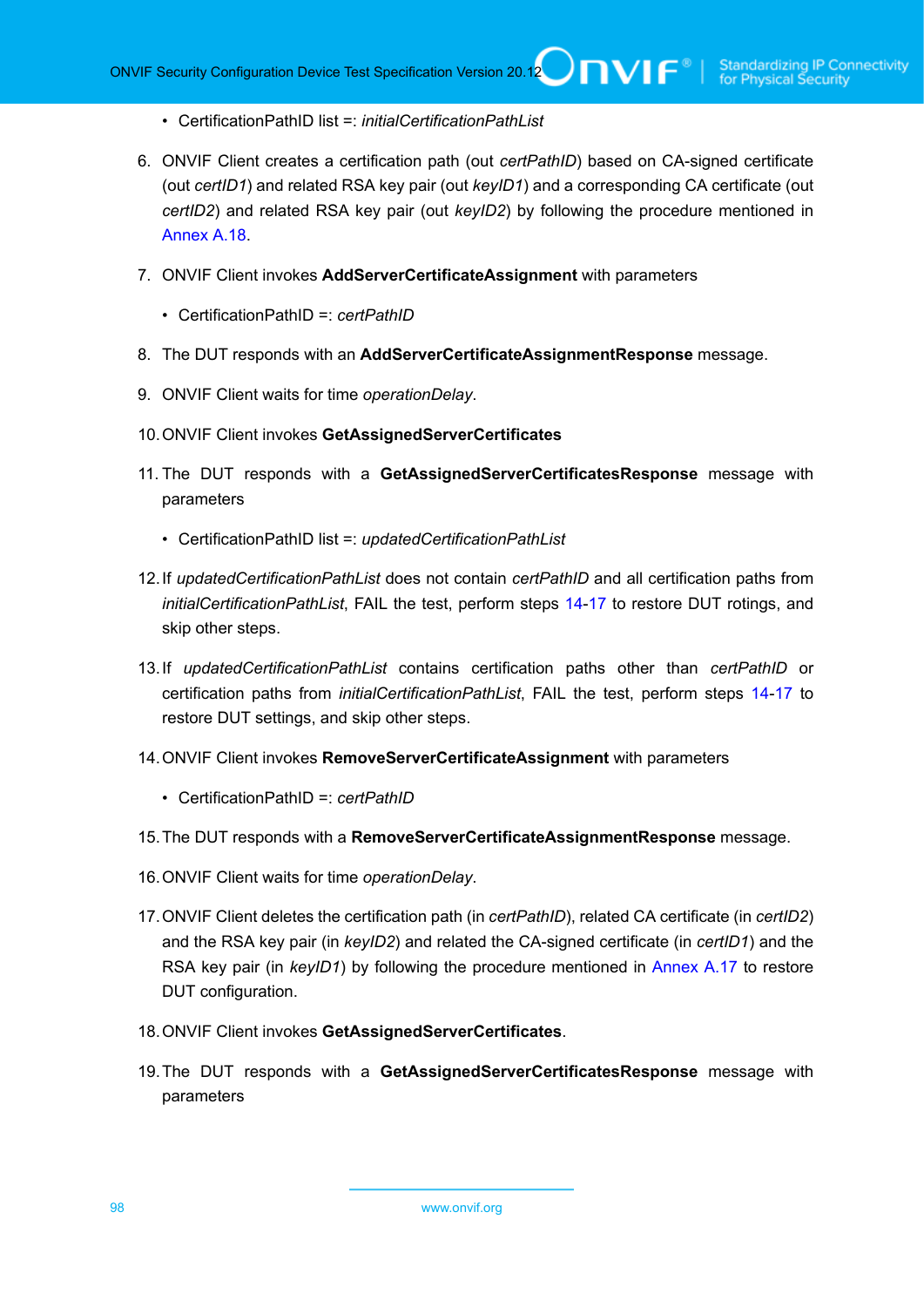- CertificationPathID list =: *finalCertificationPathList*
- 20.If *finalCertificationPathList* is not equal *initialCertificationPathList*, FAIL the test.
- 21.ONVIF Client restores HTTPS and Server Certificate Assignment if required by following the procedure mentioned in [Annex A.48](#page-202-0) with the following input and output parameters
	- in *initialHTTPSState* initial HTTPS State
	- in *certPathID* removed Server Certificate Assignment

#### **Test Result:**

#### **PASS –**

• DUT passes all assertions.

#### **FAIL –**

- DUT did not send **RemoveServerCertificateAssignmentResponse** message.
- DUT did not send **GetAssignedServerCertificatesResponse** message.
- DUT did not send **AddServerCertificateAssignmentResponse** message.

**Note:** The DUT may return an empty list at step [5](#page-96-0).

## 5.3.2 TLS Handshaking

### 5.3.2.1 Basic TLS Handshake

**Test Case ID:** ADVANCED\_SECURITY-3-2-3

**Specification Coverage:** TLS Server (ONVIF Security Configuration Service Specification)

**Feature under test:** execute Basic TLS Handshake

**WSDL Reference:** security.wsdl

**Test Purpose:** Check TLS handshake with certificate.

**Pre-Requisite:** Security Configuration Service is received from the DUT. Create self-signed certificate supported by the DUT as indicated by the SelfSignedCertificateCreationWithRSA capability. RSA key pair generation supported by the DUT as indicated by the RSAKeyPairGeneration capability. TLS is supported by the DUT as indicated by the TLSServerSupported capability. The DUT shall have enough free storage capacity for one additional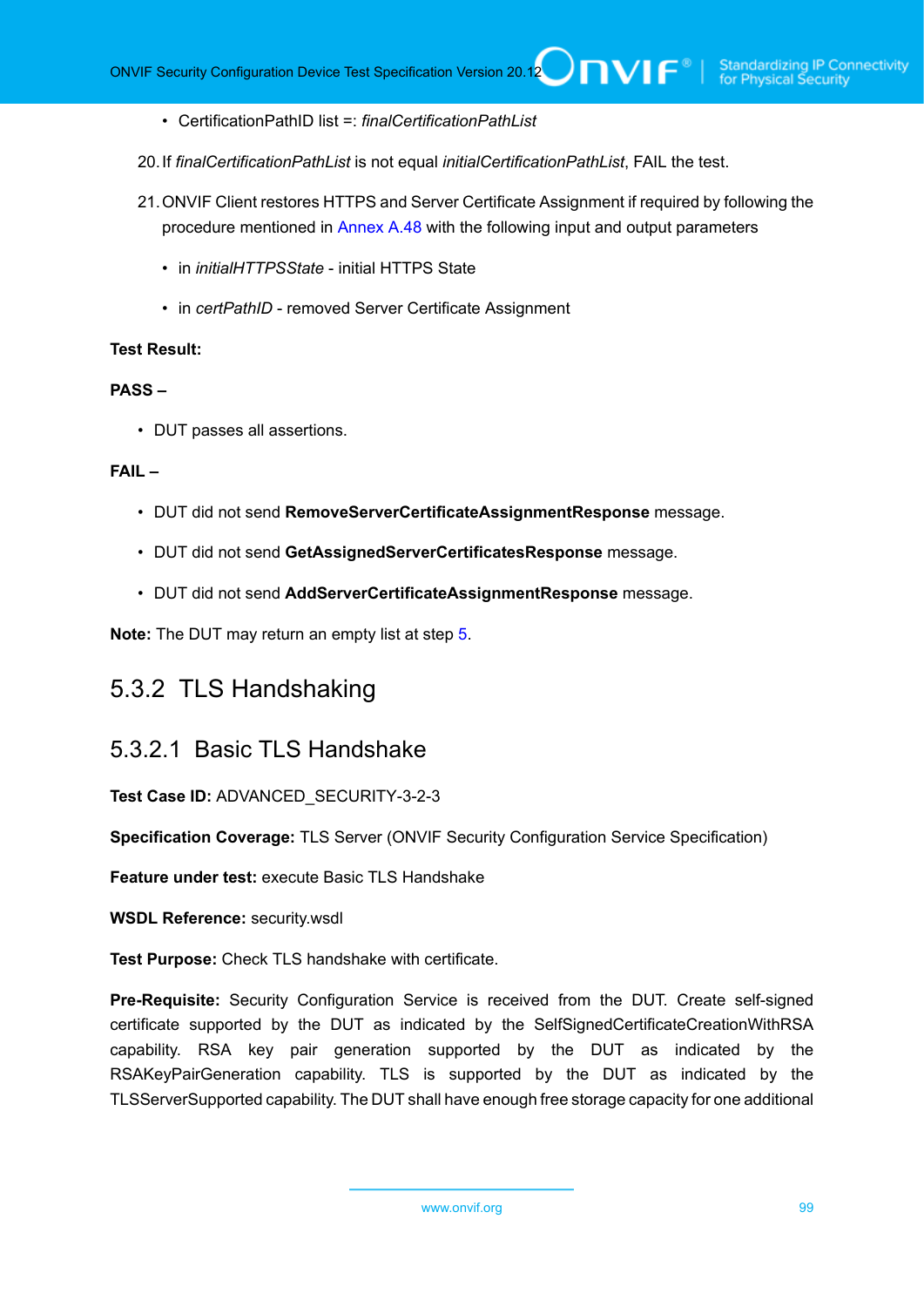RSA key pair. The DUT shall have enough free storage capacity for one additional certificate. The DUT shall have enough free storage capacity for one additional certification path. The DUT shall have enough free storage capacity for one additional server certificate assignment. Network Configuration is supported by the DUT.

#### **Test Configuration:** ONVIF Client and DUT

- 1. Start an ONVIF Client.
- 2. Start the DUT.
- 3. ONVIF Client disables HTTPS and removes Server Certificate Assignment if required by following the procedure mentioned in [Annex A.47](#page-201-0) with the following input and output parameters
	- out *initialHTTPSState* initial HTTPS State
	- out *certPathID* removed Server Certificate Assignment
- 4. ONVIF Client invokes **GetNetworkProtocols** to retrieve configured network protocols of the DUT.
- 5. The DUT responds with a **GetNetworkProtocolsResponse** message with parameters
	- NetworkProtocols list =: *networkProtocolsList*
- 6. If *networkProtocolsList* does not contain network protocol with NetworkProtocols.Name is equal to "HTTPS", FAIL the test and skip other steps.
- 7. ONVIF Client creates a certification path (out *certPathID*) based on self-signed certificate (out *certID*) and related RSA key pair (out *keyID*) by following the procedure mentioned in [Annex](#page-168-0) A.11.
- 8. ONVIF Client invokes **GetCertificate** message with parameters
	- CertificateID := *certID*
- 9. The DUT responds with a **GetCertificateResponse** message with parameters
	- Certificate =: *X509Cert*
- 10.ONVIF Client invokes **AddServerCertificateAssignment** with parameters
	- CertificationPathID := *certPathID*
- 11. The DUT responds with an **AddServerCertificateAssignmentResponse** message.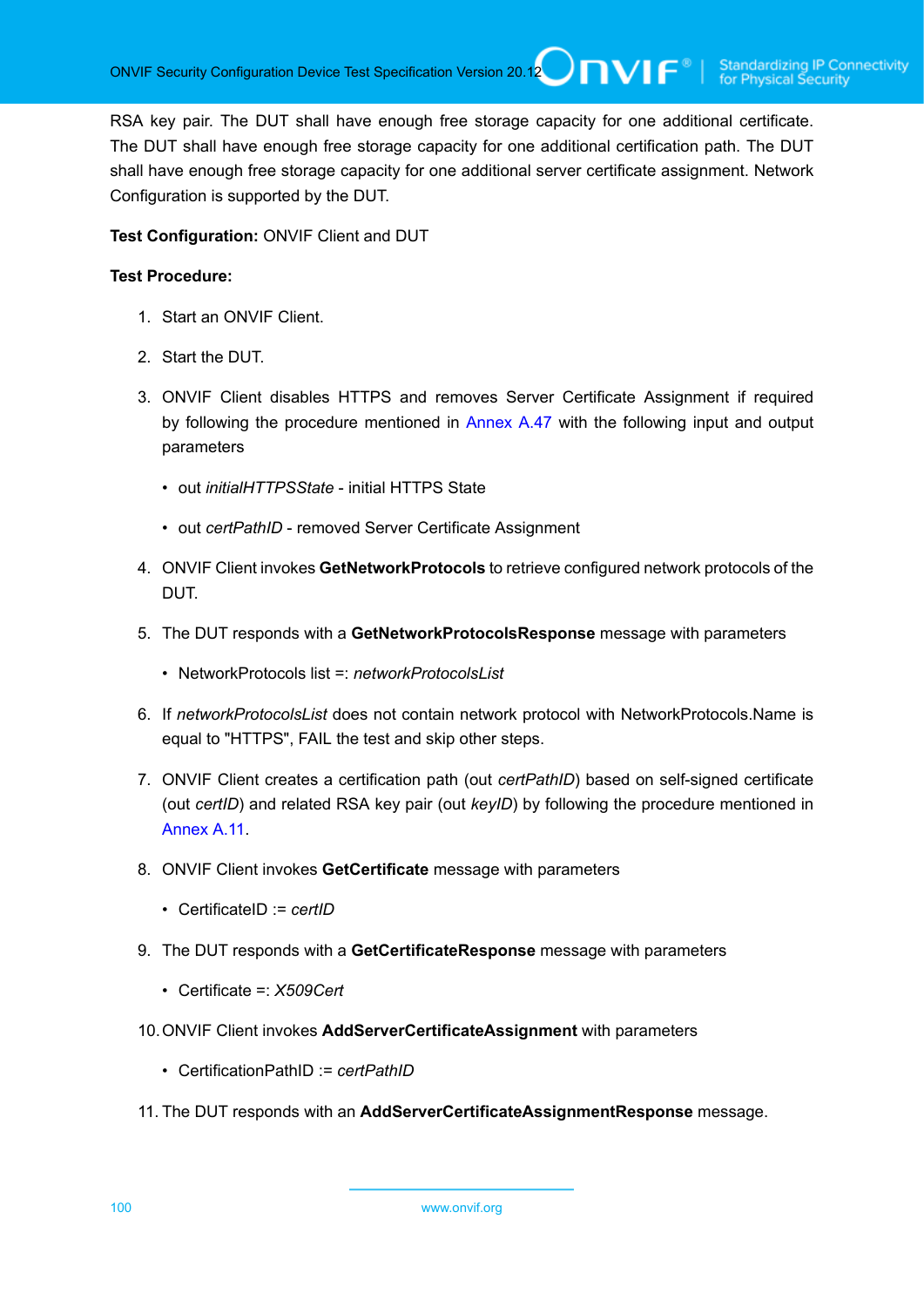#### 12.ONVIF Client waits for time *operationDelay*.

- 13.If HTTPS protocol with NetworkProtocols.Name is equal to "HTTPS" from *networkProtocolsList* has NetworkProtocols.Enabled equal to true, go to the step [17.](#page-100-0)
- 14.ONVIF Client invokes **SetNetworkProtocols** message with parameters
	- NetworkProtocols[0].Name := HTTPS
	- NetworkProtocols[0]. Enabled := true
	- NetworkProtocols[0].Port := 443
	- NetworkProtocols[0].Extension skipped
- 15.The DUT responds with a **SetNetworkProtocolsResponse** message.
- 16.ONVIF Client waits for time *operationDelay*.
- <span id="page-100-0"></span>17.ONVIF Client checks that HTTPS protocol Port is open. If HTTPS protocol *portHTTPS* is not open, FAIL the test and go to the step [19.](#page-100-1)
- <span id="page-100-3"></span>18.ONVIF Client verifies basic TLS handshake with expecting Server Certificate (in *certPathID*) using specified port (in *portHTTPS*) by following the procedure mentioned in [Annex A.21.](#page-178-0)
- <span id="page-100-1"></span>19.If HTTPS protocol with NetworkProtocols.Name is equal to "HTTPS" from *networkProtocolsList* has NetworkProtocols.Enabled equal to true, go to the step [23.](#page-100-2)
- 20.ONVIF Client invokes **SetNetworkProtocols** message with parameters
	- NetworkProtocols list := *networkProtocolsList*
- 21.The DUT responds with a **SetNetworkProtocolsResponse** message.
- 22.ONVIF Client waits for time *operationDelay*.
- <span id="page-100-2"></span>23.ONVIF Client removes server certification assignment and deletes related certification path (in *certPathID*), self-signed certificate (in *certID*) and the RSA key pair (in *keyID*) by following the procedure mentioned in [Annex A.12](#page-169-0) to restore DUT configuration.
- 24.ONVIF Client restores HTTPS and Server Certificate Assignment if required by following the procedure mentioned in [Annex A.48](#page-202-0) with the following input and output parameters
	- in *initialHTTPSState* initial HTTPS State
	- in *certPathID* removed Server Certificate Assignment

**Test Result:**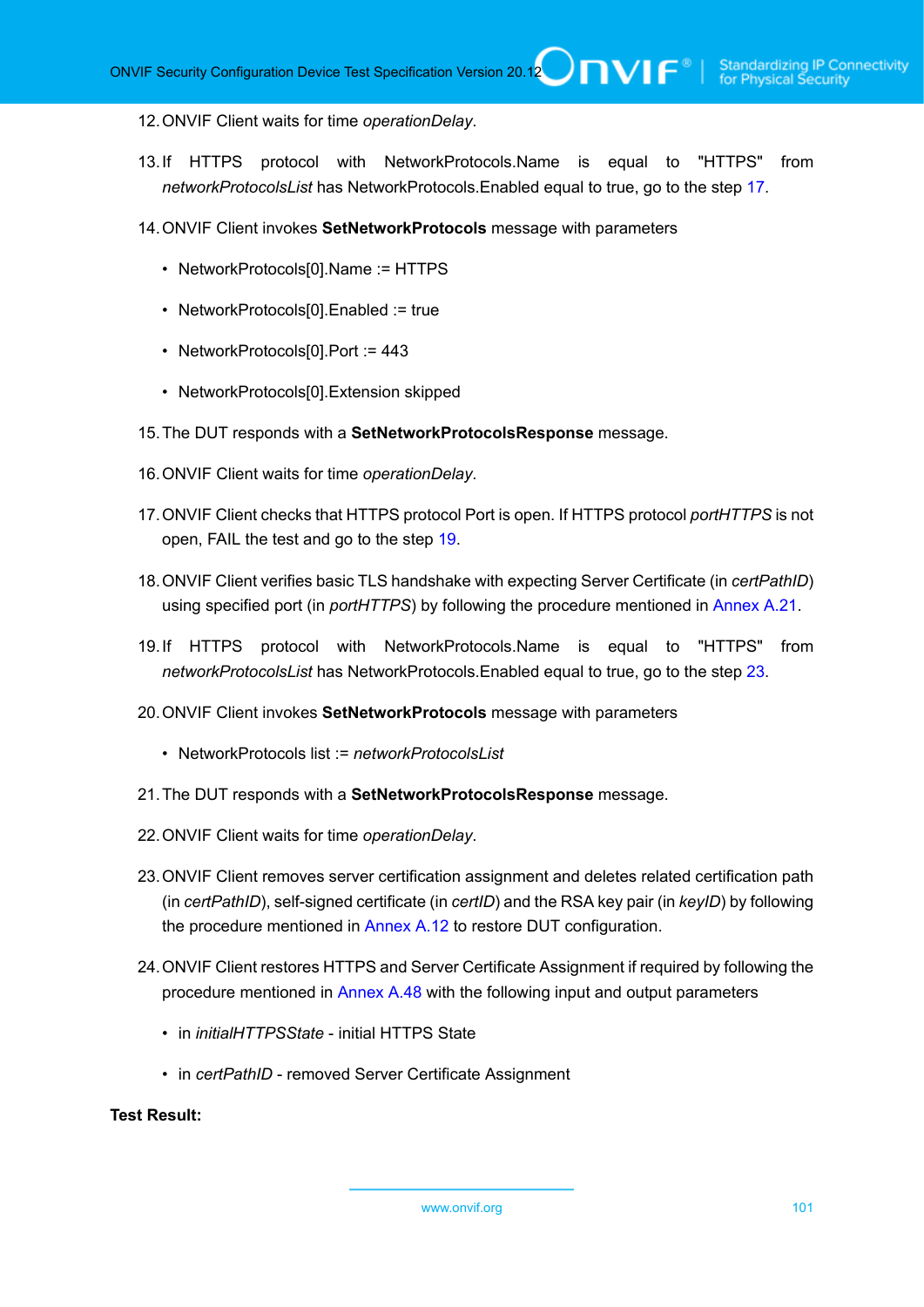#### **PASS –**

• DUT passes all assertions.

#### **FAIL –**

- DUT did not send **GetNetworkProtocolsResponse** message(s).
- DUT did not send **GetCertificateResponse** message(s).
- DUT did not send **AddServerCertificateAssignmentResponse** message(s).
- The DUT did not provide Basic TLS handshake at step [18](#page-100-3).

**Note:** The corresponding to HTTPS port number (*portHTTPS*) from *networkProtocolsList* shall be used in case HTTPS protocol was enabled in *networkProtocolsList*. Otherwise, 443 port number shall be used.

**Note:** If the DUT presents Certificate which is not equal to *X509Cert* during the [Annex A.21](#page-178-0) execution, log WARNING message.

**Note:** *operationDelay* will be taken from Operation Delay field of ONVIF Device Test Tool.

# 5.3.2.2 Basic TLS Handshake after Replace Server Certificate Assignment

**Test Case ID:** ADVANCED\_SECURITY-3-2-4

**Specification Coverage:** TLS Server (ONVIF Security Configuration Service Specification)

**Feature under test:** ReplaceServerCertificateAssignment

**WSDL Reference:** security.wsdl

**Test Purpose:** Check TLS handshake with replaced certificate.

**Pre-Requisite:** Security Configuration Service is received from the DUT. Create self-signed certificate supported by the DUT as indicated by the SelfSignedCertificateCreationWithRSA capability. RSA key pair generation supported by the DUT as indicated by the RSAKeyPairGeneration capability. TLS is supported by the DUT as indicated by the TLSServerSupported capability. The DUT shall have enough free storage capacity for two additional RSA key pairs. The DUT shall have enough free storage capacity for two additional certificates. The DUT shall have enough free storage capacity for two additional certification paths. The DUT shall have enough free storage capacity for one additional server certificate assignment. There is no server certificate assignment at the device. Network Configuration is supported by the DUT.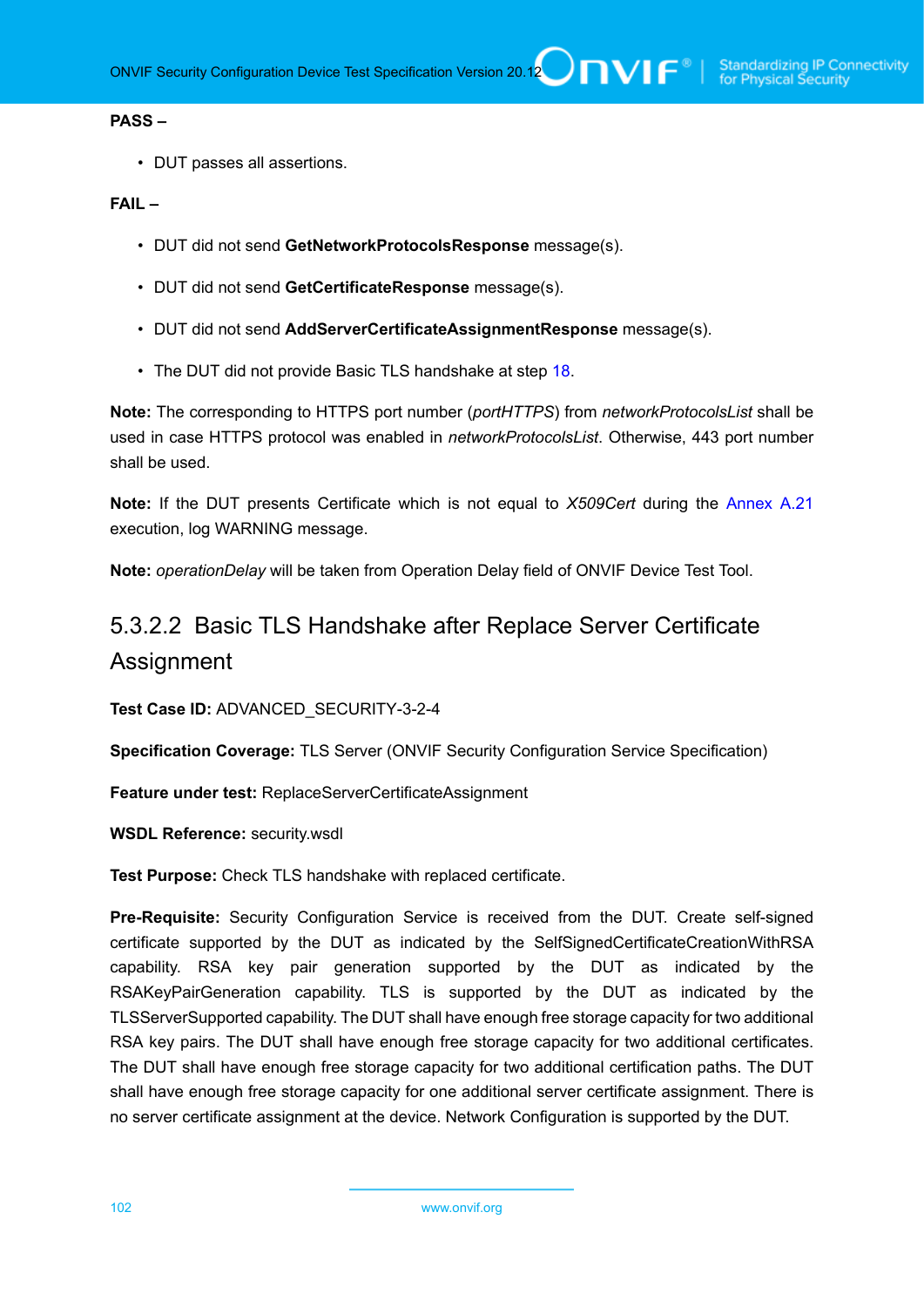#### **Test Configuration:** ONVIF Client and DUT

- 1. Start an ONVIF Client.
- 2. Start the DUT.
- 3. ONVIF Client disables HTTPS and removes Server Certificate Assignment if required by following the procedure mentioned in [Annex A.47](#page-201-0) with the following input and output parameters
	- out *initialHTTPSState* initial HTTPS State
	- out *certPathID* removed Server Certificate Assignment
- 4. ONVIF Client invokes **GetNetworkProtocols** to retrieve configured network protocols of the DUT.
- <span id="page-102-0"></span>5. The DUT responds with a **GetNetworkProtocolsResponse** message with parameters
	- NetworkProtocols list =: *networkProtocolsList*
- 6. If *networkProtocolsList* does not contain network protocol with NetworkProtocols.Name is equal to "HTTPS", FAIL the test, restore the DUT state, and skip other steps.
- 7. ONVIF Client adds server certification assignment and creates related certification path (out *certPathID1*), the self-signed certificate (out *certID1*) and the RSA key pair (out *keyID1*) by following the procedure mentioned in [Annex A.13](#page-170-0).
- 8. ONVIF Client invokes **GetCertificate** message with parameters
	- CertificateID := *certID1*
- 9. The DUT responds with a **GetCertificateResponse** message with parameters
	- Certificate =: *X509Cert1*
- 10.If HTTPS protocol with NetworkProtocols.Name is equal to "HTTPS" from *networkProtocolsList* has NetworkProtocols.Enabled equal to true, go to the step [14.](#page-103-0)
- 11. ONVIF Client invokes **SetNetworkProtocols** message with parameters
	- NetworkProtocols[0].Name := HTTPS
	- NetworkProtocols[0].Enabled := true
	- NetworkProtocols[0].Port := 443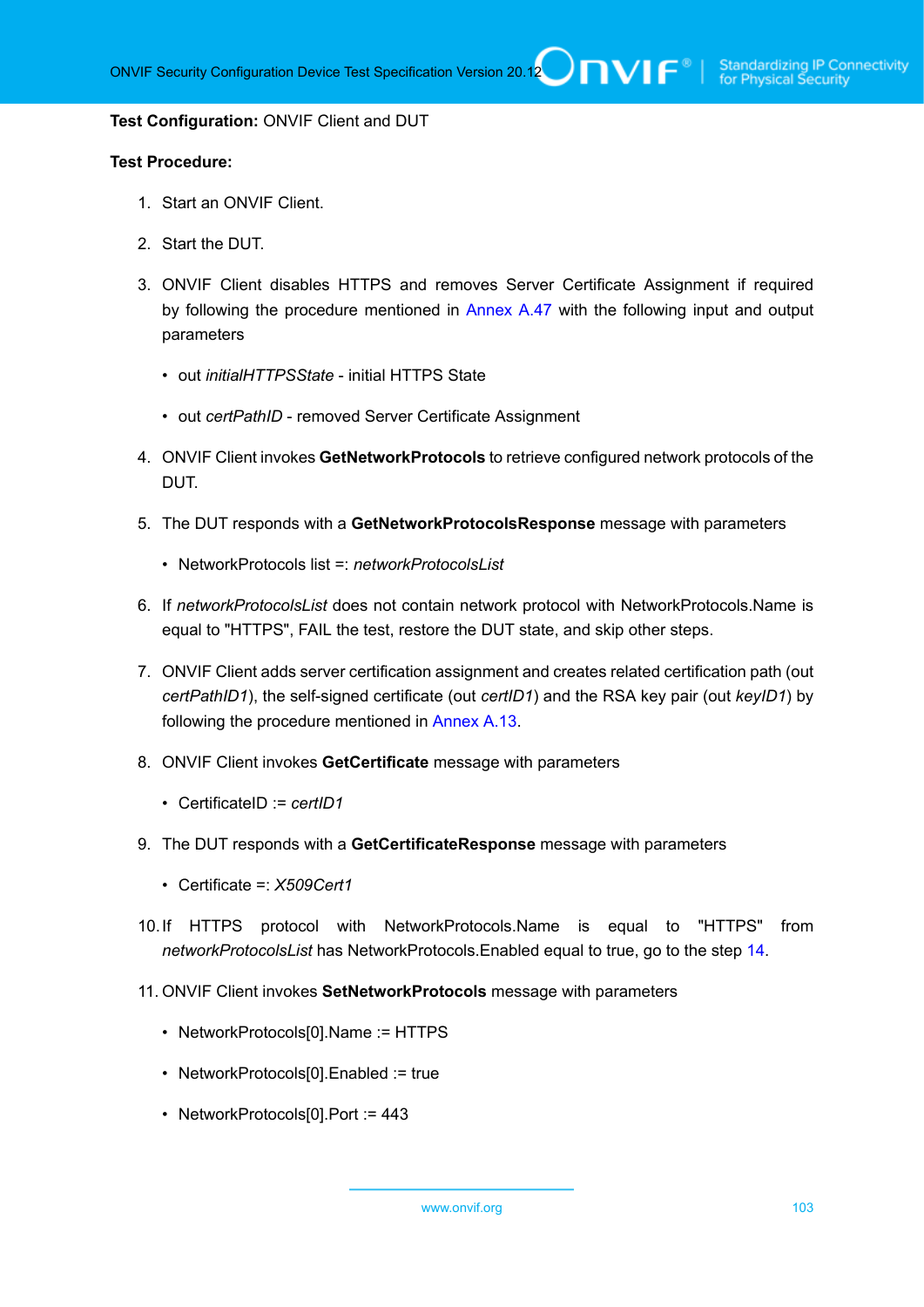- NetworkProtocols[0].Extension skipped
- 12.The DUT responds with a **SetNetworkProtocolsResponse** message.
- 13.ONVIF Client waits for time *operationDelay*.
- <span id="page-103-0"></span>14.ONVIF Client checks that HTTPS protocol Port is open. If HTTPS protocol *portHTTPS* is not open, FAIL the test, restore the DUT state, and skip other steps.
- <span id="page-103-1"></span>15.ONVIF Client verifies basic TLS handshake with expecting Server Certificate (in *certPathID1*) using specified port (in *portHTTPS*) by following the procedure mentioned in [Annex A.21.](#page-178-0)
- 16.ONVIF Client creates a certification path (out *certPathID2*) based on self-signed certificate (out *certID2*) and related RSA key pair (out *keyID2*) by following the procedure mentioned in [Annex](#page-168-0) A.11.
- 17.ONVIF Client invokes **ReplaceServerCertificateAssignment** with parameters
	- OldCertificationPathID =: *certPathID1*
	- NewCertificationPathID =: *certPathID2*
- 18.The DUT responds with a **ReplaceServerCertificateAssignmentResponse** message.
- 19.ONVIF Client waits for time *operationDelay*.
- 20.ONVIF Client invokes **GetCertificate** message with parameters
	- CertificateID := *certID2*
- 21.The DUT responds with a **GetCertificateResponse** message with parameters
	- Certificate =: *X509Cert2*
- <span id="page-103-2"></span>22.ONVIF Client verifies basic TLS handshake with expecting Server Certificate (in *certPathID2*) using specified port (in *portHTTPS*) by following the procedure mentioned in [Annex A.21](#page-178-0)
- 23.ONVIF Client selects network protocol with Name ="HTTPS" in *networkProtocolsList* (received in step [5](#page-102-0)) and saves this protocol in *HTTPProtocol* variable.
- 24.ONVIF Client invokes **SetNetworkProtocols** message with parameters
	- NetworkProtocols[0] := *HTTPProtocol*
- 25.The DUT responds with a **SetNetworkProtocolsResponse** message.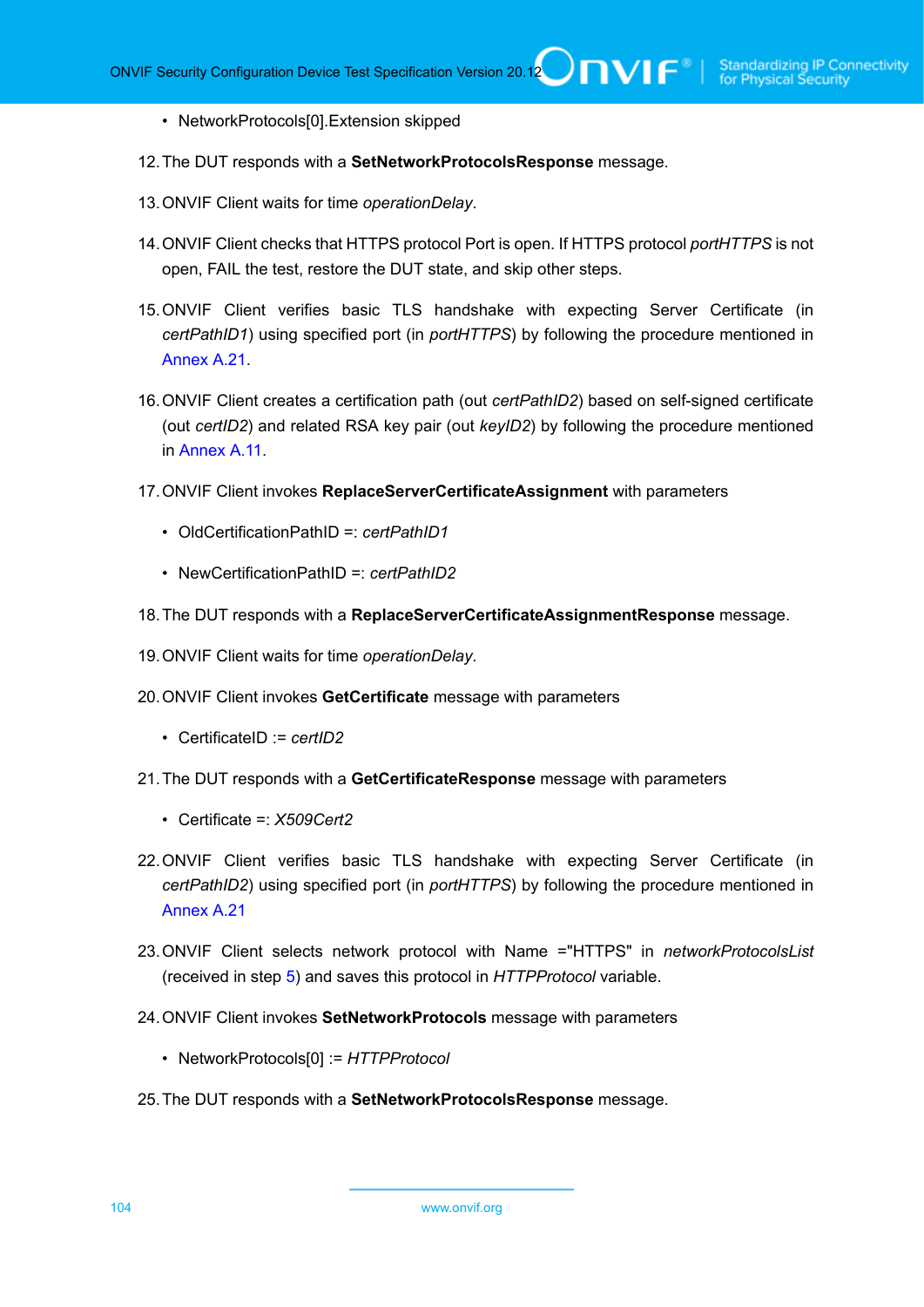ONVIF Security Configuration Device Test Specification Version 20.12 **DIVIF**<sup>®</sup>

- 26.ONVIF Client removes server certification assignment and deletes related certification path (*certPathID2*), the self-signed certificate (*certID2*) and the RSA key pair (*keyID2*) by following the procedure mentioned in [Annex A.12](#page-169-0) to restore DUT configuration.
- 27.ONVIF Client deletes the certification path (in *certPathID1*) and related the self-signed certificate (in *certID1*) and the RSA key pair (in *keyID1*) by following the procedure mentioned in [Annex A.5](#page-163-0) to restore DUT configuration.

#### **Test Result:**

#### **PASS –**

• DUT passes all assertions.

#### **FAIL –**

- DUT did not send **GetNetworkProtocolsResponse** message.
- DUT did not send **GetCertificateResponse** message.
- DUT did not send **ReplaceServerCertificateAssignmentResponse** message.
- The DUT did not provide Basic TLS handshake at step [15](#page-103-1).
- The DUT did not provide Basic TLS handshake at step [22](#page-103-2).

**Note:** The corresponding to HTTPS port number (*portHTTPS*) from *networkProtocolsList* shall be used in case HTTPS protocol was enabled in *networkProtocolsList*. Otherwise, 443 port number shall be used.

**Note:** If the DUT presents Certificate which is not equal to *X509Cert* during the [Annex A.21](#page-178-0) execution, log WARNING message.

**Note:** *operationDelay* will be taken from Operation Delay field of ONVIF Device Test Tool.

# 5.3.2.3 Basic TLS Handshake with Replace Server Certification Path and PKCS#12

**Test Case ID:** ADVANCED\_SECURITY-3-2-5

**Specification Coverage:** TLS Server (ONVIF Security Configuration Service Specification)

| <b>Feature</b>                  | under                                | test: | UploadCertificateWithPrivateKeyInPKCS12, |
|---------------------------------|--------------------------------------|-------|------------------------------------------|
| AddServerCertificateAssignment, |                                      |       | ReplaceServerCertificateAssignment,      |
|                                 | <b>GetAssignedServerCertificates</b> |       |                                          |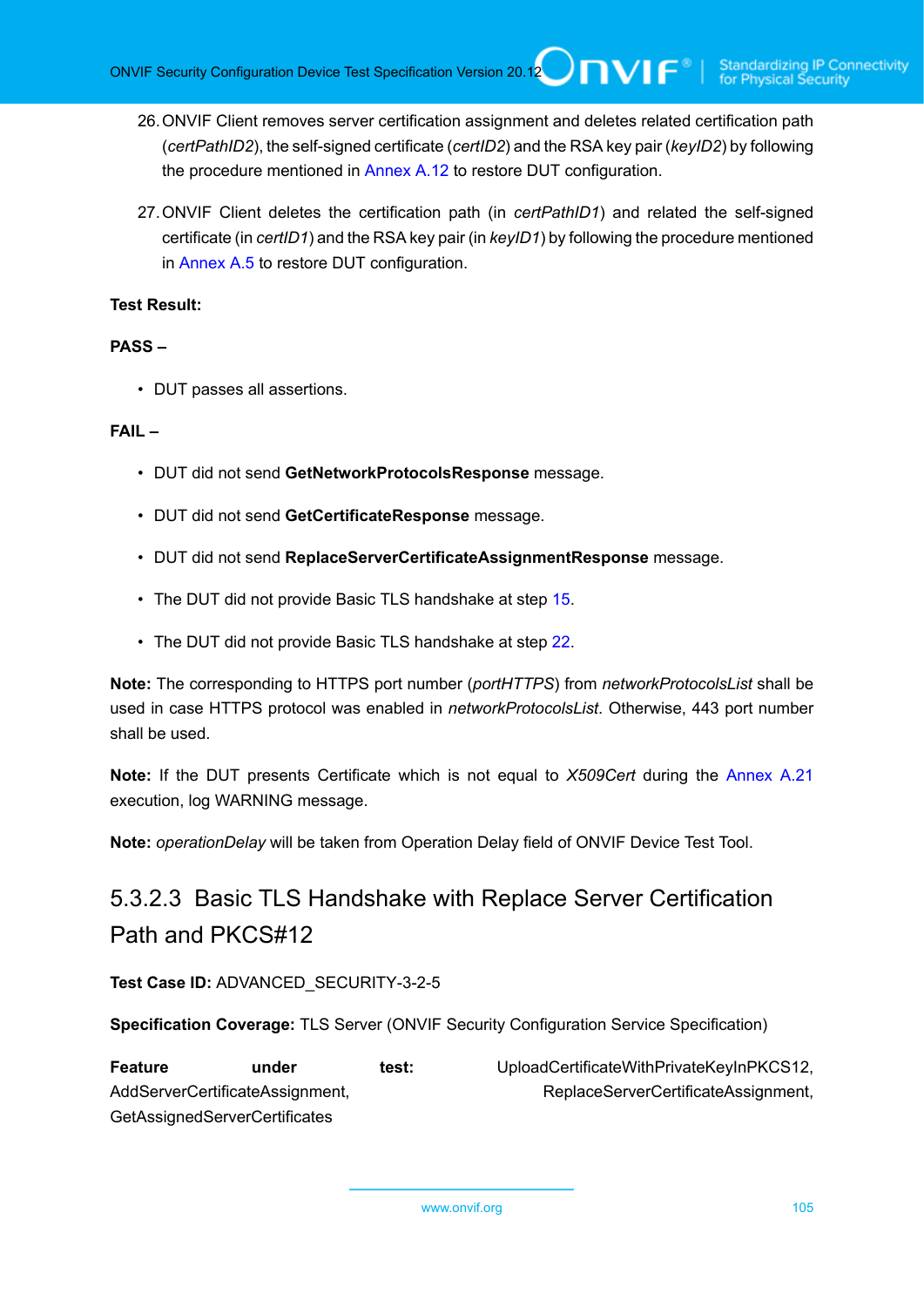#### **WSDL Reference:** security.wsdl

**Test Purpose:** Verify that DUT correctly performs TLS handshake after replace of server certification path with PKCS#12.

**Pre-Requisite:** Security Configuration Service is received from the DUT. Certificate along with an RSA private key in a PKCS#12 data structure upload is supported by the DUT as indicated by the PKCS12CertificateWithRSAPrivateKeyUpload capability. TLS is supported by the DUT as indicated by the TLSServerSupported capability. The DUT shall have enough free storage capacity for one additional RSA key pair. The DUT shall have enough free storage capacity for two additional certificates. The DUT shall have enough free storage capacity for two additional certification paths. The DUT shall have enough free storage capacity for one additional server certificate assignment. There is no server certificate assignment at the device. Network Configuration is supported by the DUT.

#### **Test Configuration:** ONVIF Client and DUT

- 1. Start an ONVIF Client.
- 2. Start the DUT.
- 3. ONVIF Client disables HTTPS and removes Server Certificate Assignment if required by following the procedure mentioned in [Annex A.47](#page-201-0) with the following input and output parameters
	- out *initialHTTPSState* initial HTTPS State
	- out *certPathID* removed Server Certificate Assignment
- 4. ONVIF Client invokes **GetNetworkProtocols** to retrieve configured network protocols of the DUT.
- 5. The DUT responds with a **GetNetworkProtocolsResponse** message with parameters
	- NetworkProtocols list =: *networkProtocolsList*
- 6. If *networkProtocolsList* does not contain network protocol with NetworkProtocols.Name is equal to "HTTPS", FAIL the test and skip other steps.
- 7. Set
	- *portHTTPS* =: *networkProtocolsList*.NetworkProtocols[Name = "HTTPS"].Port
- 8. ONVIF Client creates a CA certificate (out *CAcert1*) and a corresponding public key (out *publicKey1*) in the certificate along with the corresponding private key (out *privateKey1*) in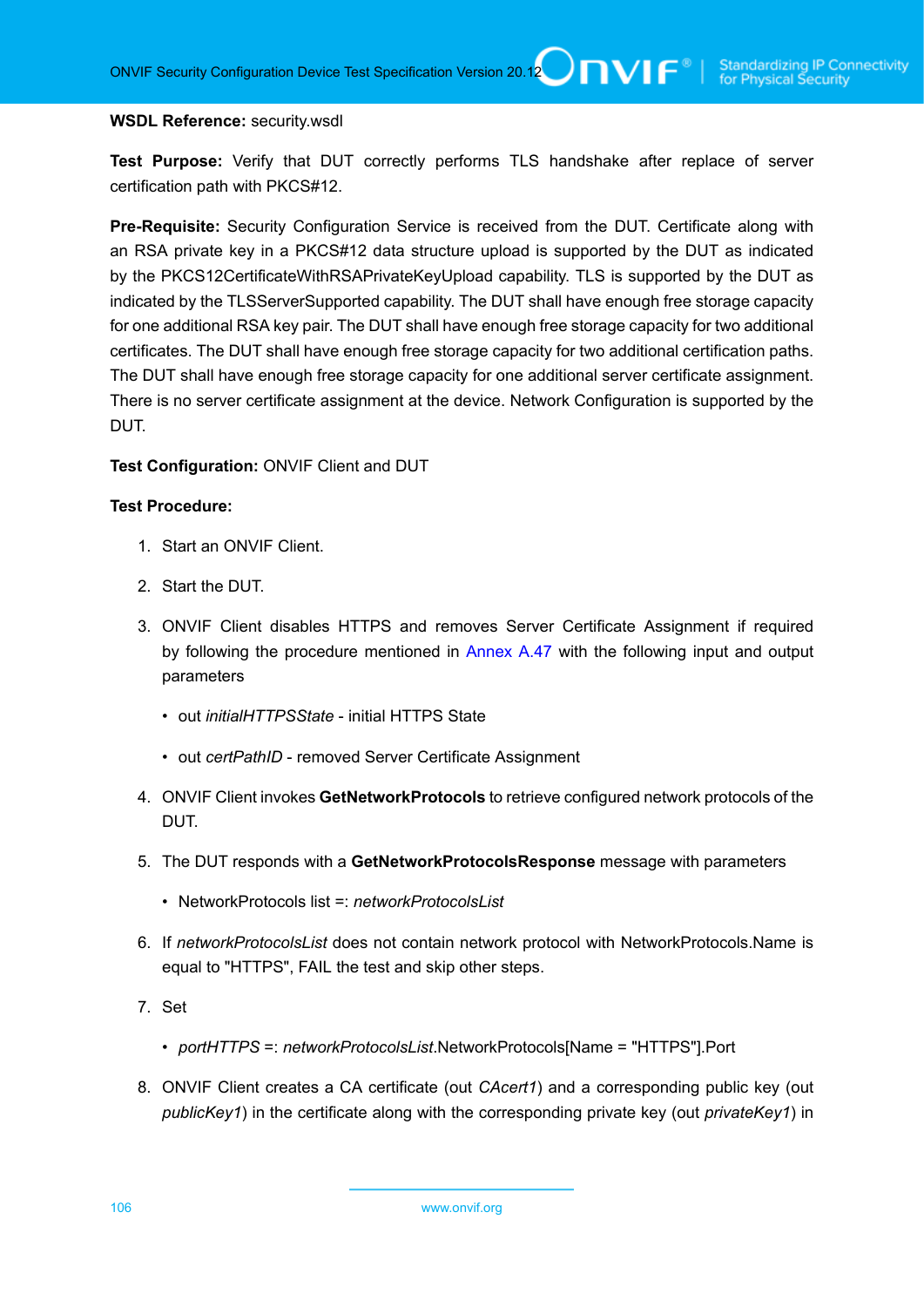the form of a PKCS#12 file (out *PKCS12data1*) by following the procedure described in [Annex A.30.](#page-184-0)

- 9. ONVIF Client invokes **UploadCertificateWithPrivateKeyInPKCS12** message with parameters
	- CertWithPrivateKey := *PKCS12data1*
	- CertificationPathAlias := "ONVIF CertificationPath Test"
	- KeyAlias := "ONVIF Key Test"
	- IgnoreAdditionalCertificates := false
	- IntegrityPassphraseID skipped
	- EncryptionPassphraseID skipped
- 10.The DUT responds with an **UploadCertificateWithPrivateKeyInPKCS12Response** message with parameters
	- CertificationPathID =: *certPathID1*
	- KeyID =: *keyID1*
- 11. ONVIF Client invokes **AddServerCertificateAssignment** with parameters
	- CertificationPathID := *certPathID1*
- 12.The DUT responds with an **AddServerCertificateAssignmentResponse** message.
- 13.ONVIF Client waits for time *operationDelay*.
- 14.If HTTPS protocol with NetworkProtocols.Name is equal to "HTTPS" from *networkProtocolsList* has NetworkProtocols.Enabled equal to true, go to the step [19.](#page-107-0)
- 15.ONVIF Client invokes **SetNetworkProtocols** message with parameters
	- NetworkProtocols[0].Name := HTTPS
	- NetworkProtocols[0]. Enabled := true
	- NetworkProtocols[0].Port := 443
	- NetworkProtocols[0].Extension skipped
- 16.The DUT responds with a **SetNetworkProtocolsResponse** message.
- 17.ONVIF Client waits for time *operationDelay*.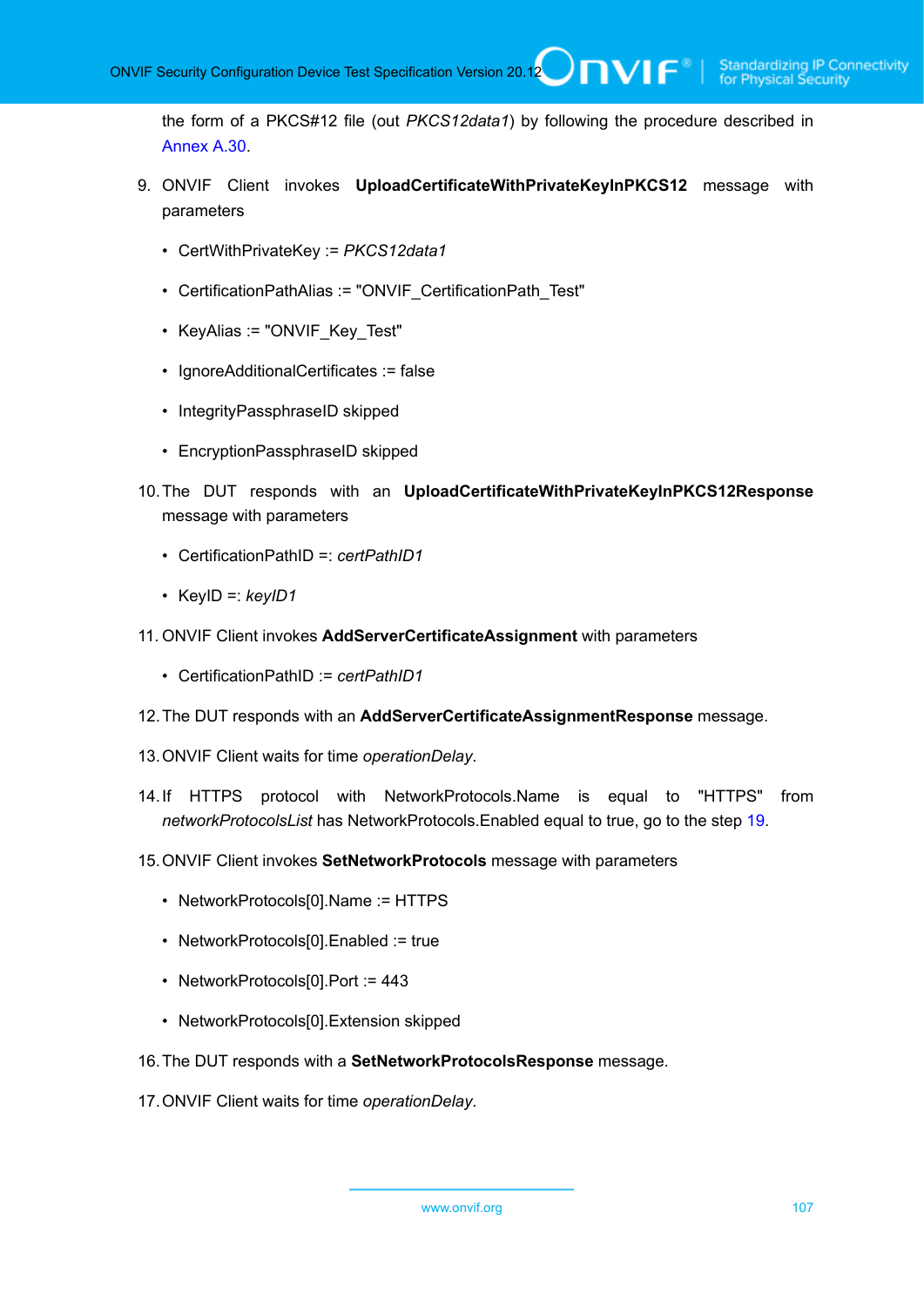#### 18.Set

- *portHTTPS* =: 443
- <span id="page-107-0"></span>19.ONVIF Client checks that HTTPS protocol Port is open. If HTTPS protocol *portHTTPS* is not open, FAIL the test and go to the step [39.](#page-108-0)
- 20.ONVIF Client verifies basic TLS handshake with expecting Server Certificate (in *certPathID1*) using specified port (in *portHTTPS*) by following the procedure mentioned in [Annex A.21.](#page-178-0)
- 21.If the DUT presents Certificate which is not equal to *PKCS12data1* during the [Annex A.21](#page-178-0) execution, FAIL the test and go to the step [39.](#page-108-0)
- 22.ONVIF Client creates a CA certificate (out *CAcert2*) with subject (in "CN=ONVIF TT2,C=US") and a corresponding public key (out *publicKey2*) in the certificate along with the corresponding private key (out *privateKey2*) in the form of a PKCS#12 file (out *PKCS12data2*) by following the procedure described in [Annex A.30.](#page-184-0)
- 23.ONVIF Client invokes **UploadCertificateWithPrivateKeyInPKCS12** message with parameters
	- CertWithPrivateKey := *PKCS12data2*
	- CertificationPathAlias := "ONVIF\_CertificationPath\_Test2"
	- KeyAlias := "ONVIF Key Test2"
	- IgnoreAdditionalCertificates := false
	- IntegrityPassphraseID skipped
	- EncryptionPassphraseID skipped
- 24.The DUT responds with an **UploadCertificateWithPrivateKeyInPKCS12Response** message with parameters
	- CertificationPathID =: *certPathID2*
	- KeyID =: *keyID2*
- 25.ONVIF Client invokes **ReplaceServerCertificateAssignment** with parameters
	- OldCertificationPathID =: *certPathID1*
	- NewCertificationPathID =: *certPathID2*
- 26.The DUT responds with a **ReplaceServerCertificateAssignmentResponse** message.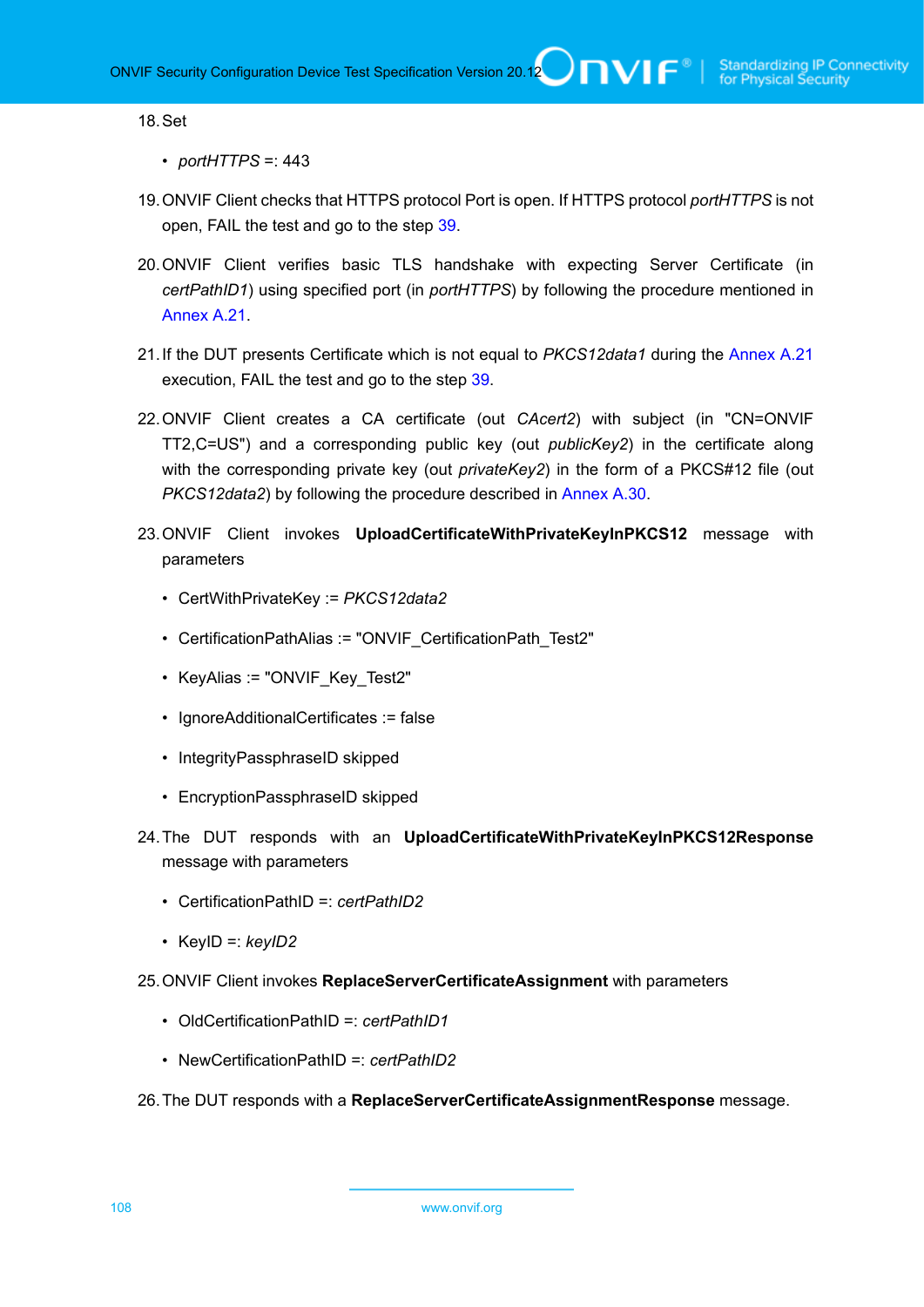- 27.ONVIF Client waits for time *operationDelay*.
- 28.ONVIF Client invokes **GetAssignedServerCertificates**.
- 29.The DUT responds with a **GetAssignedServerCertificatesResponse** message with parameters
	- CertificationPathID list =: *certificationPathIDList*
- 30.If *certificationPathIDList* contains certification path with CertificationPathID equal to *certPathID1*, FAIL the test and go to the step [38](#page-108-0).
- 31.If *certificationPathIDList* does not contain certification path with CertificationPathID equal to *certPathID2*, FAIL the test and go to the step [38](#page-108-0).
- 32.ONVIF Client checks that HTTPS protocol Port is open. If HTTPS protocol *portHTTPS* is not open, FAIL the test and go to the step [35.](#page-108-1)
- <span id="page-108-2"></span>33.ONVIF Client verifies basic TLS handshake with expecting Server Certificate (in *certPathID2*) using specified port (in *portHTTPS*) by following the procedure mentioned in [Annex A.21.](#page-178-0)
- 34.If the DUT presents Certificate which is not equal to *X509Cert* during the [Annex A.21](#page-178-0) execution, FAIL the test and go to the step [35.](#page-108-1)
- <span id="page-108-1"></span>35.ONVIF Client invokes **RemoveServerCertificateAssignment** with parameters
	- CertificationPathID := *certPathID2*
- 36.The DUT responds with a **RemoveServerCertificateAssignmentResponse** message.
- 37.ONVIF Client waits for time *operationDelay*.
- <span id="page-108-0"></span>38.ONVIF Client deletes the certification path (in *certPathID2*) and RSA key pair (in *keyID2*) by following the procedure mentioned in [Annex A.35](#page-189-0) to restore DUT configuration.
- 39.ONVIF Client deletes the certification path (in *certPathID1*) and RSA key pair (in *keyID1*) by following the procedure mentioned in [Annex A.35](#page-189-0) to restore DUT configuration.
- 40.ONVIF Client invokes **SetNetworkProtocols** message with parameters
	- NetworkProtocols := *networkProtocolsList*
- 41.The DUT responds with a **SetNetworkProtocolsResponse** message.
- 42.ONVIF Client waits for time *operationDelay*.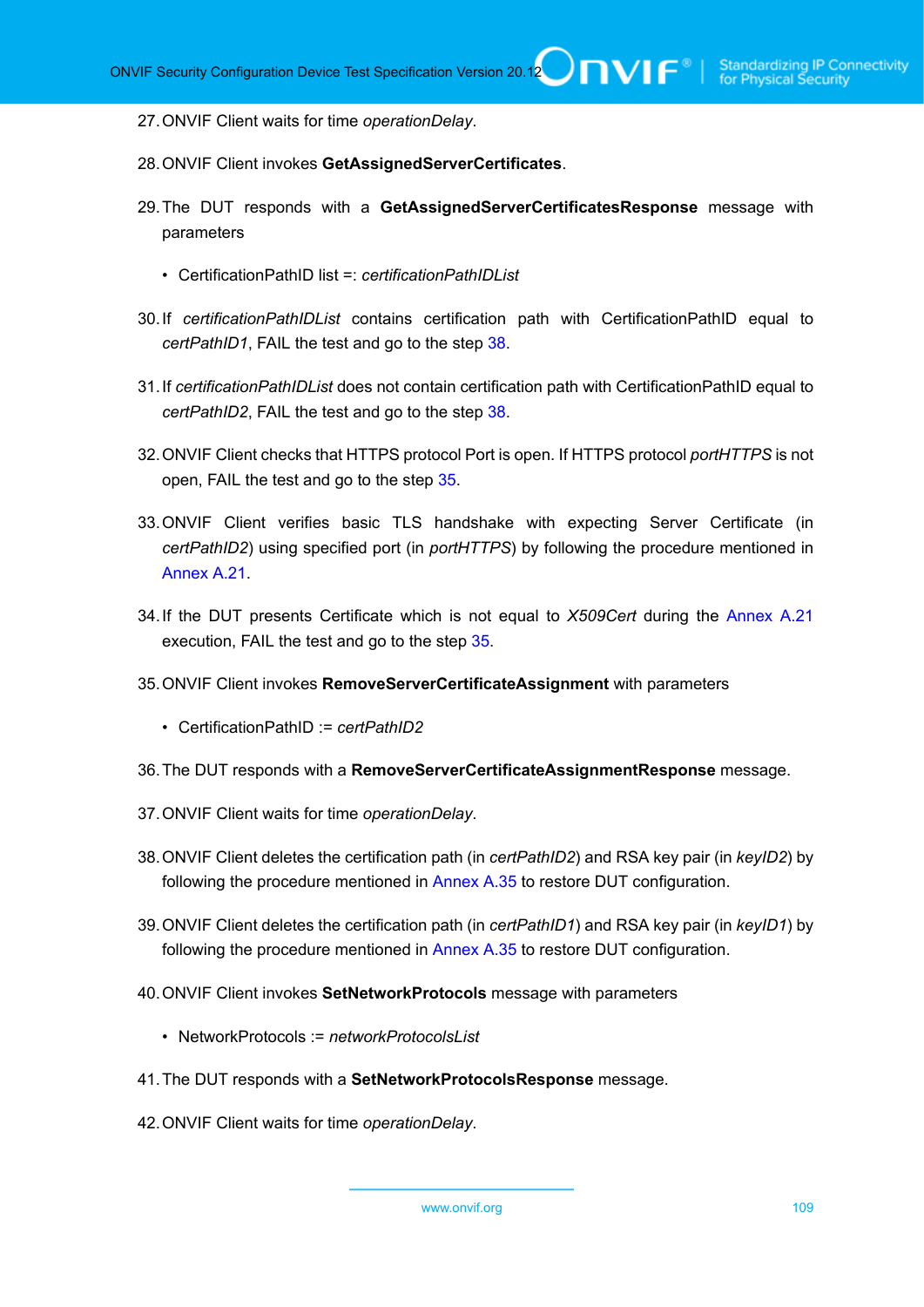- 43.ONVIF Client restores HTTPS and Server Certificate Assignment if required by following the procedure mentioned in [Annex A.48](#page-202-0) with the following input and output parameters
	- in *initialHTTPSState* initial HTTPS State
	- in *certPathID* removed Server Certificate Assignment

#### **PASS –**

• DUT passes all assertions.

#### **FAIL –**

- DUT did not send **GetNetworkProtocolsResponse** message.
- DUT did not send **SetNetworkProtocolsResponse** message.
- DUT did not send **UploadCertificateWithPrivateKeyInPKCS12Response** message.s.
- DUT did not send **AddServerCertificateAssignmentResponse** message.s.
- DUT did not send **ReplaceServerCertificateAssignmentResponse** message.
- DUT did not send **GetAssignedServerCertificatesResponse** message.
- DUT did not send **RemoveServerCertificateAssignmentResponse** message.
- The DUT did not provide Basic TLS handshake at Step [20](#page-107-0).
- The DUT did not provide Basic TLS handshake at Step [33](#page-108-2).

**Note:** The corresponding to HTTPS port number (*portHTTPS*) from *networkProtocolsList* shall be used in case HTTPS protocol was enabled in *networkProtocolsList*. Otherwise, 443 port number shall be used.

**Note:** *operationDelay* will be taken from Operation Delay field of ONVIF Device Test Tool.

# 5.3.3 TLS client authentication

# 5.3.3.1 TLS client authentication – self-signed TLS server certificate with on-device RSA key pair

### **Test Case ID:** ADVANCED\_SECURITY-3-3-1

**Specification Coverage:** TLS Server (ONVIF Security Configuration Service Specification)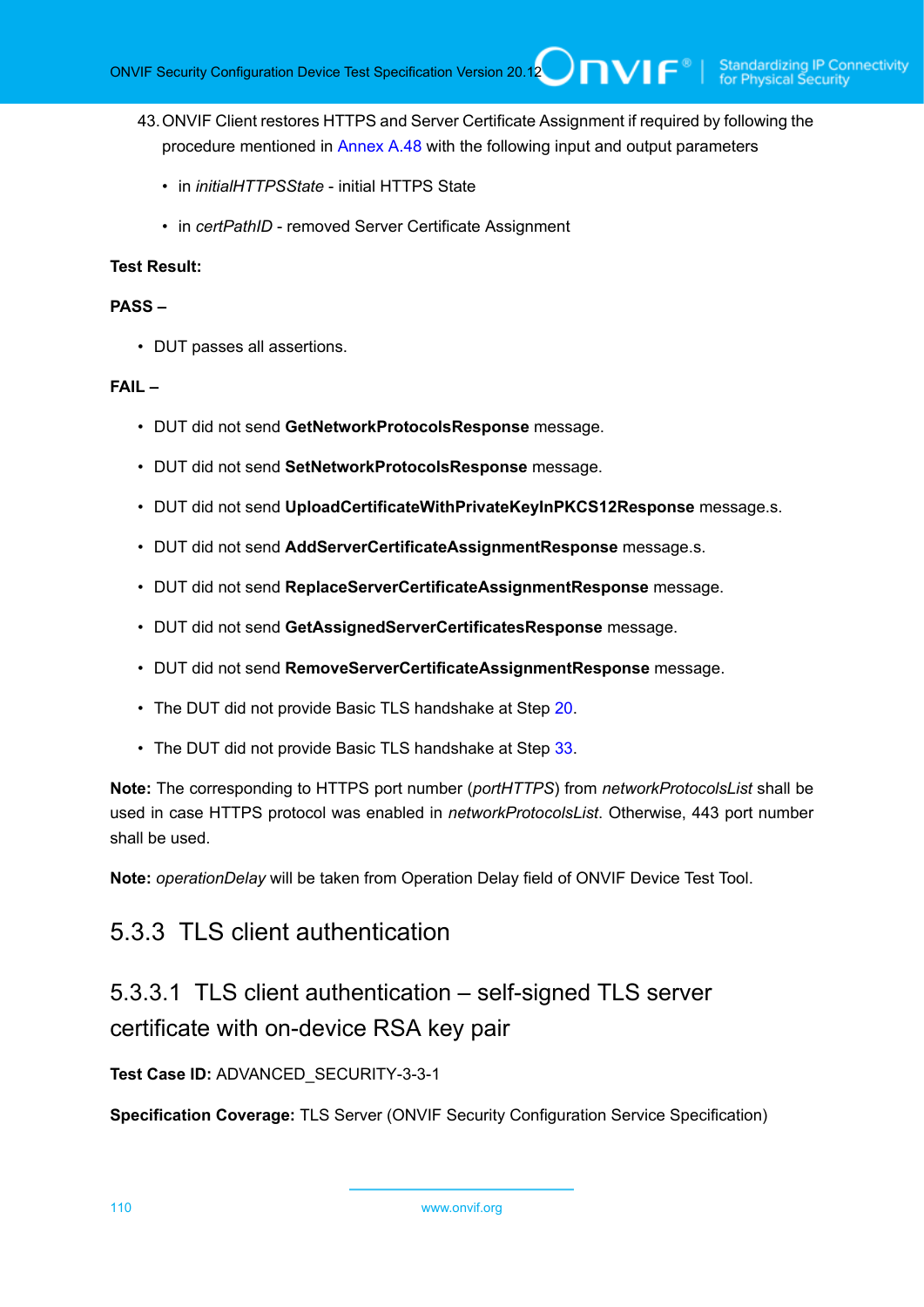**Feature under test:** GetClientAuthenticationRequired, SetClientAuthenticationRequired, AddCertPathValidationPolicyAssignment

**WSDL Reference:** security.wsdl

**Test Purpose:** To test the assignment of a self-signed certificate to a TLS server.

**Pre-Requisite:** Security Configuration Service is received from the DUT. Create self-signed certificate supported by the DUT as indicated by the SelfSignedCertificateCreationWithRSA capability. RSA key pair generation supported by the DUT as indicated by the RSAKeyPairGeneration capability. Create PCKS#10 supported by the DUT as indicated by the PKCS10ExternalCertificationWithRSA capability. TLS client authentication is supported by the DUT as indicated by the TLSClientAuthSupported capability. The DUT shall have enough free storage capacity for two additional RSA key pairs. The DUT shall have enough free storage capacity for two additional certificates. The DUT shall have enough free storage capacity for one additional certification path. The DUT shall have enough free storage capacity for one additional server certificate assignment. The DUT shall have enough free storage capacity for one additional certification path validation policy. The DUT shall have enough free storage capacity for one additional certification path validation policy assignment. Network Configuration is supported by the DUT.

**Test Configuration:** ONVIF Client and DUT

- 1. Start an ONVIF Client.
- 2. Start the DUT.
- 3. ONVIF Client disables HTTPS and removes Server Certificate Assignment if required by following the procedure mentioned in [Annex A.47](#page-201-0) with the following input and output parameters
	- out *initialHTTPSState* initial HTTPS State
	- out *certPathID* removed Server Certificate Assignment
- 4. ONVIF Client invokes **GetNetworkProtocols** to retrieve configured network protocols of the DUT.
- 5. The DUT responds with a **GetNetworkProtocolsResponse** message with parameters
	- NetworkProtocols list =: *networkProtocolsList*
- 6. If *networkProtocolsList* does not contain network protocol with NetworkProtocols.Name is equal to "HTTPS", FAIL the test and skip other steps.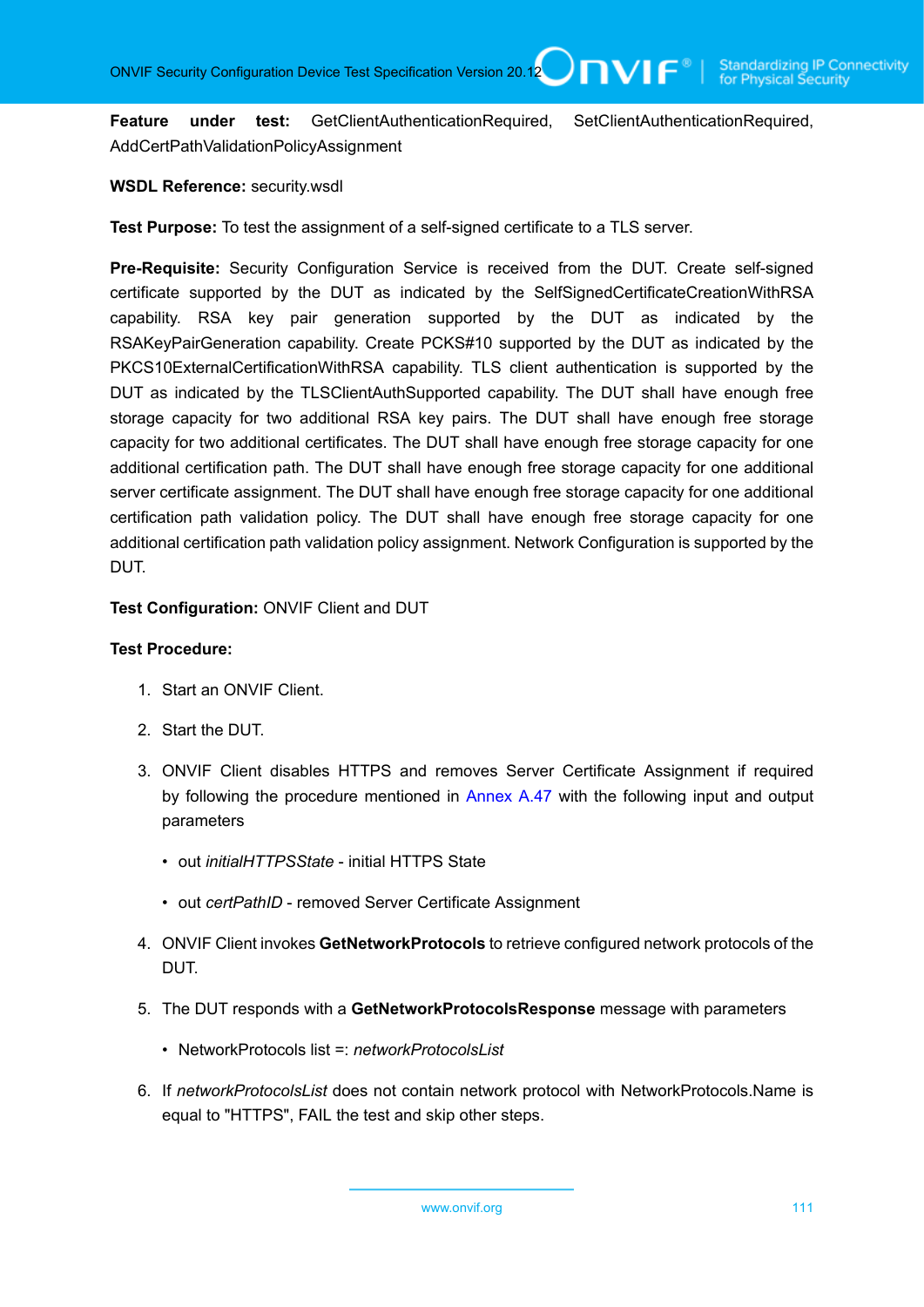### 7. Set

- *portHTTPS* =: *networkProtocolsList*.NetworkProtocols[Name = "HTTPS"].Port
- 8. ONVIF Client invokes **GetClientAuthenticationRequired**.
- 9. The DUT responds with a **GetClientAuthenticationRequiredResponse** message with parameters
	- clientAuthenticationRequired =: *clientAuthenticationRequired*
- 10.ONVIF Client adds server certification assignment and creates related certification path (out *certPathID0*), the self-signed certificate (out *certID0*) and the RSA key pair (out *keyID0*) by following the procedure mentioned in [Annex A.13](#page-170-0).
- 11. ONVIF Client creates a CA certificate (out *CAcert1*) with subject (in "CN=ONVIF1 TT,C=US") and a corresponding public key (out *publicKey1*) in the certificate along with the corresponding private key (out *privateKey1*) by following the procedure described in [Annex](#page-162-0) [A.4](#page-162-0).
- 12.ONVIF Client uploads a CA certificate (out *certID1*, in *CAcert1*) and new RSA key pair with the public key from the CA certificate (out *keyID1*) by following the procedure described in [Annex A.15.](#page-172-0)
- 13.ONVIF Client creates a certificate (out *cert2*) signed by private key (in *privateKey1*) of the CA-certificate (in *CAcert1*) with subject (in "CN=ONVIF2 TT,C=US") and a corresponding public key (out *publicKey2*) in the certificate along with the corresponding private key (out *privateKey2*) by following the procedure described in [Annex A.43](#page-197-0).
- 14.ONVIF Client creates a CA certificate (out *CAcert3*) with subject (in "CN=ONVIF3 TT,C=US") and a corresponding public key (out *publicKey3*) in the certificate along with the corresponding private key (out *privateKey3*) by following the procedure described in [Annex](#page-162-0) [A.4](#page-162-0).
- 15.ONVIF Client creates a certificate (out *cert4*) signed by private key (in *privateKey3*) of the CA-certificate (in *CAcert3*) with subject (in "CN=ONVIF4 TT,C=US") and a corresponding public key (out *publicKey4*) in the certificate along with the corresponding private key (out *privateKey4*) by following the procedure described in [Annex A.43](#page-197-0).
- 16.ONVIF Client creates certification path validation policy (out *certPathValidationPolicyID*) with specified alias (in "Test CertPathValidationPolicy Alias") and the certificate identifier (in *certID1*) for trust anchor by following the procedure mentioned in [Annex A.44.](#page-198-0)
- 17.ONVIF Client invokes **AddCertPathValidationPolicyAssignment** with parameters
	- CertPathValidationPolicyID := *certPathValidationPolicyID*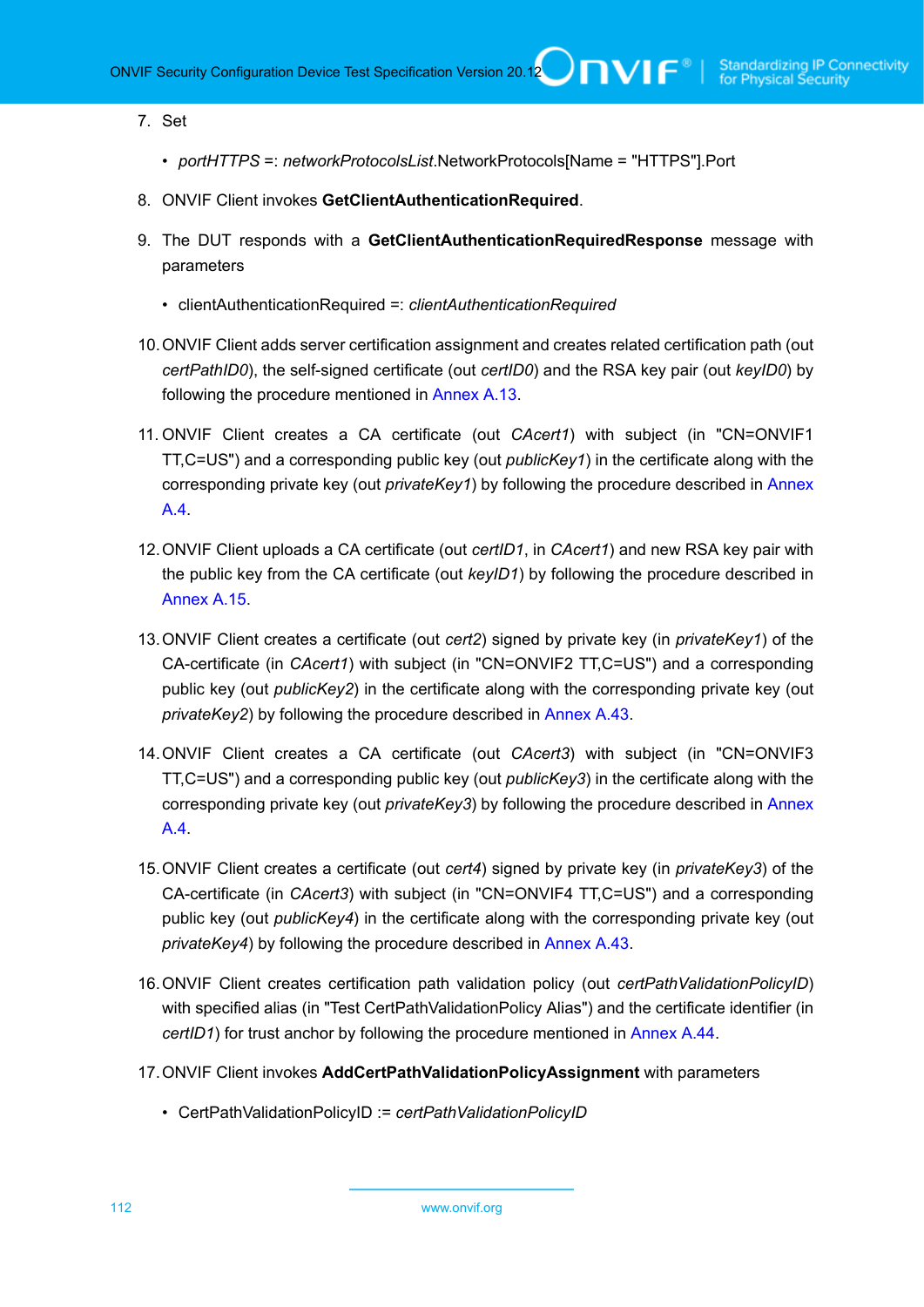- 18.The DUT responds with an **AddCertPathValidationPolicyAssignmentResponse** message.
- 19.If HTTPS protocol with NetworkProtocols.Name is equal to "HTTPS" from *networkProtocolsList* has NetworkProtocols.Enabled equal to true, go to the step [24.](#page-112-0)
- 20.ONVIF Client invokes **SetNetworkProtocols** message with parameters
	- NetworkProtocols[0].Name := HTTPS
	- NetworkProtocols[0].Enabled := true
	- NetworkProtocols[0].Port := 443
	- NetworkProtocols[0].Extension skipped
- 21.The DUT responds with a **SetNetworkProtocolsResponse** message.
- 22.ONVIF Client waits for time *operationDelay*.
- 23.Set
	- *portHTTPS* := 443.
- <span id="page-112-0"></span>24.If *clientAuthenticationRequired* is equal to false:
	- 24.1. ONVIF Client invokes **SetClientAuthenticationRequired** with parameters
		- clientAuthenticationRequired := true
	- 24.2. The DUT responds with a **SetClientAuthenticationRequiredResponse** message.
- 25.ONVIF Client invokes **GetClientAuthenticationRequired** through HTTPS using the client certificate *cert2* and port *portHTTPS*.
- 26.The DUT responds with a **GetClientAuthenticationRequiredResponse** message with parameters
	- clientAuthenticationRequired =: *clientAuthenticationRequired1*
- 27.ONVIF Client invokes **GetClientAuthenticationRequired** through HTTPS using the client certificate *cert4* and port *portHTTPS*.
- <span id="page-112-1"></span>28.The DUT does not establish a TLS connection.
- 29.If *clientAuthenticationRequired* is equal to false:
	- 29.1. ONVIF Client invokes **SetClientAuthenticationRequired** with parameters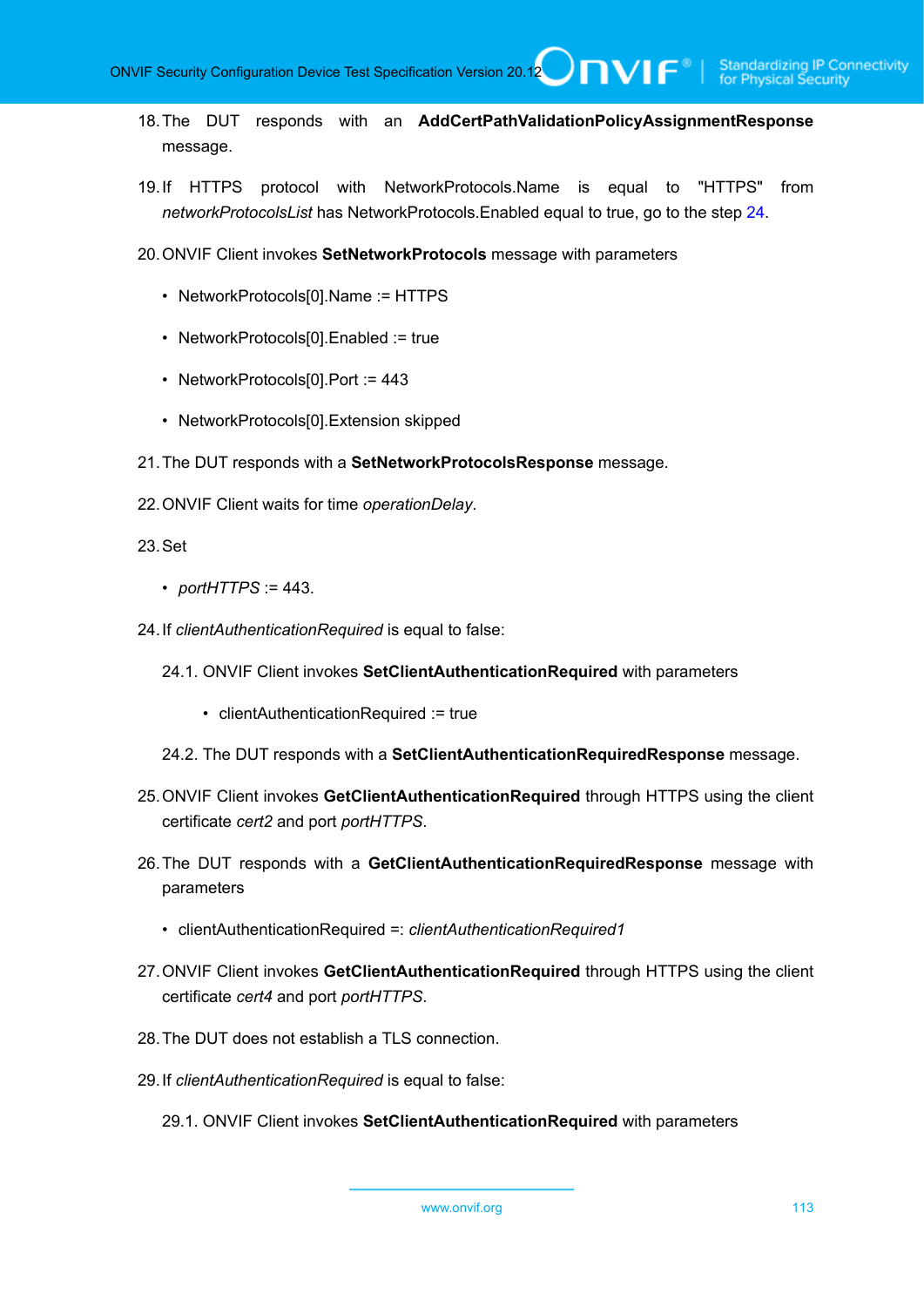• clientAuthenticationRequired := false

29.2. The DUT responds with a **SetClientAuthenticationRequiredResponse** message.

- 30.ONVIF Client invokes **SetNetworkProtocols** message with parameters
	- NetworkProtocols := *networkProtocolsList*
- 31.The DUT responds with a **SetNetworkProtocolsResponse** message.
- 32.ONVIF Client waits for time *operationDelay*.
- 33.ONVIF Client invokes **RemoveCertPathValidationPolicyAssignment** with parameters
	- CertPathValidationPolicyID := *certPathValidationPolicyID*
- 34.The DUT responds with a **RemoveCertPathValidationPolicyAssignmentResponse** message.
- 35.ONVIF Client deletes the certification path validation policy (in *certPathValidationPolicyID*) by following the procedure mentioned in [Annex A.40](#page-194-0) to restore DUT configuration.
- 36.ONVIF Client deletes the CA certificate (in *certID1*) and related RSA key pair (in *keyID1*) by following the procedure mentioned in [Annex A.9](#page-167-0) to restore DUT configuration.
- 37.ONVIF Client removes server certification assignment and deletes related certification path (in *certPathID0*), self-signed certificate (in *certID0*) and RSA key pair (in *keyID0*) by following the procedure mentioned in [Annex A.12](#page-169-0) to restore DUT configuration.
- 38.ONVIF Client restores HTTPS and Server Certificate Assignment if required by following the procedure mentioned in [Annex A.48](#page-202-0) with the following input and output parameters
	- in *initialHTTPSState* initial HTTPS State
	- in *certPathID* removed Server Certificate Assignment

# **Test Result:**

#### **PASS –**

• DUT passes all assertions.

#### **FAIL –**

- DUT did not send **RemoveCertPathValidationPolicyAssignmentResponse** message.
- DUT did not send **SetNetworkProtocolsResponse** message.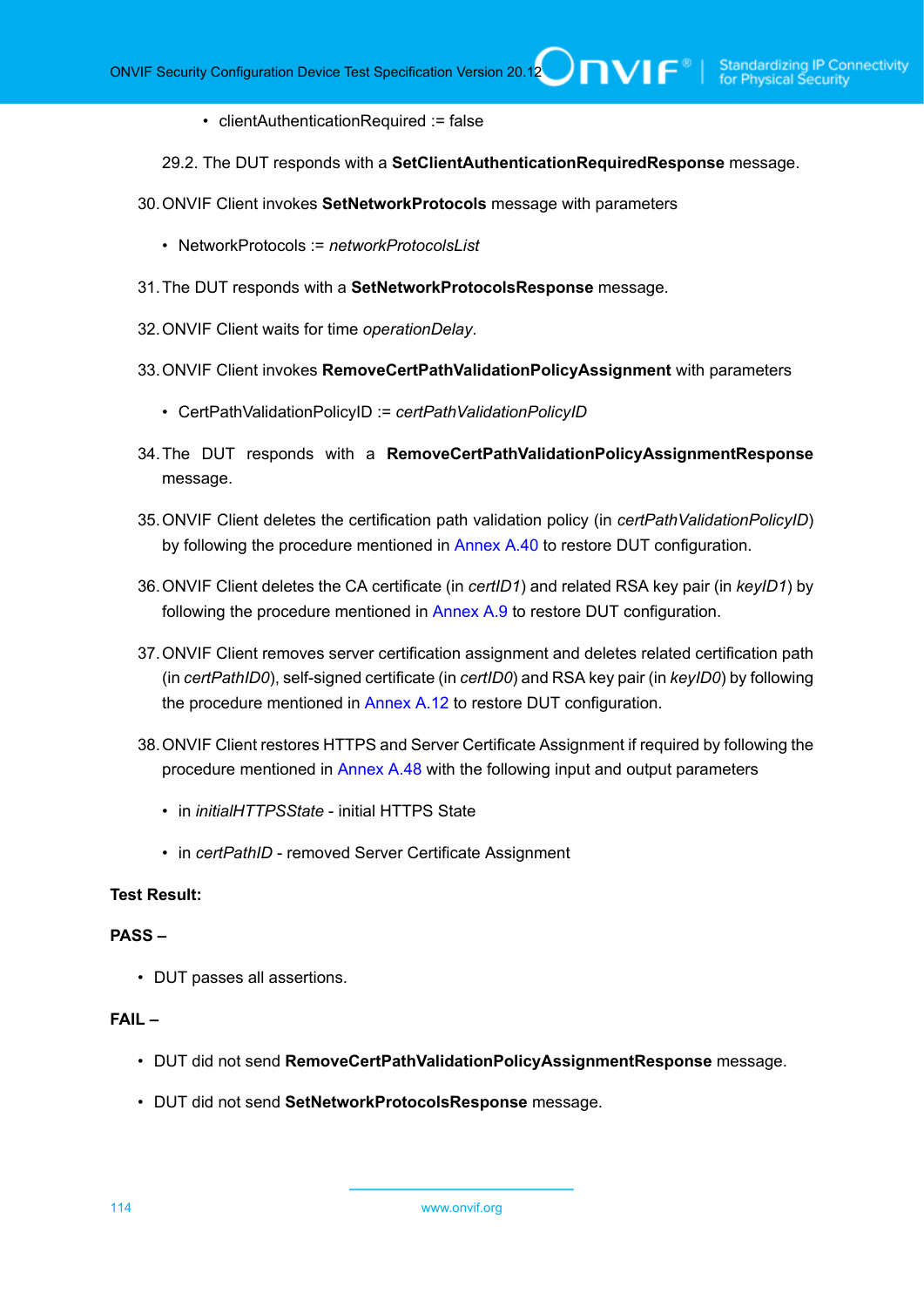- DUT did not send **SetClientAuthenticationRequiredResponse** message.
- The DUT establishes a TLS connection for step [28](#page-112-1).
- DUT did not send **GetClientAuthenticationRequiredResponse** message.
- DUT did not send **AddCertPathValidationPolicyAssignmentResponse** message.
- DUT did not send **GetNetworkProtocolsResponse** message.

**Note:** *operationDelay* will be taken from Operation Delay field of ONVIF Device Test Tool.

# 5.3.3.2 CRL processing with on-device RSA key pair

**Test Case ID:** ADVANCED\_SECURITY-3-3-2

**Specification Coverage:** TLS Server (ONVIF Security Configuration Service Specification)

**Feature under test:** GetClientAuthentication, SetClientAuthenticationRequired

#### **WSDL Reference:** security.wsdl

**Test Purpose:** To test the assignment of a self-signed certificate to a TLS server.

**Pre-Requisite:** Security Configuration Service is received from the DUT. Create self-signed certificate supported by the DUT as indicated by the SelfSignedCertificateCreationWithRSA capability. RSA key pair generation supported by the DUT as indicated by the RSAKeyPairGeneration capability. Create PCKS#10 supported by the DUT as indicated by the PKCS10ExternalCertificationWithRSA capability. CRLs supported by the DUT as indicated by the MaximumNumberOfCRLs capability. TLS client authentication is supported by the DUT as indicated by the TLSClientAuthSupported capability. The DUT shall have enough free storage capacity for two additional RSA key pairs. The DUT shall have enough free storage capacity for two additional certificates. The DUT shall have enough free storage capacity for one additional certification path. The DUT shall have enough free storage capacity for one additional server certificate assignment. The DUT shall have enough free storage capacity for one additional certification path validation policy. The DUT shall have enough free storage capacity for one additional CRL. The DUT shall have enough free storage capacity for one additional certification path validation policy assignment. Network Configuration is supported by the DUT.

**Test Configuration:** ONVIF Client and DUT

- 1. Start an ONVIF Client.
- 2. Start the DUT.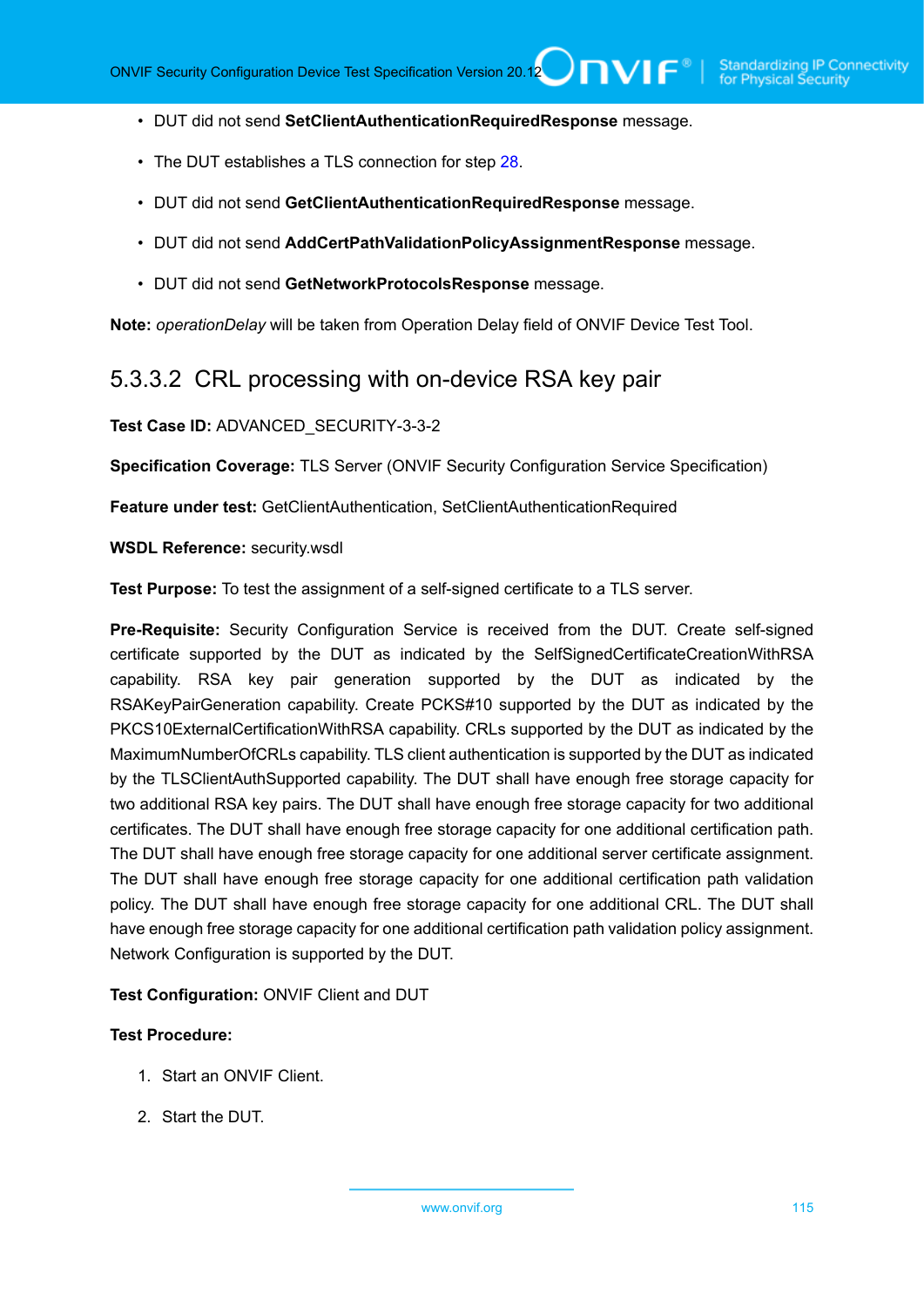- 3. ONVIF Client disables HTTPS and removes Server Certificate Assignment if required by following the procedure mentioned in [Annex A.47](#page-201-0) with the following input and output parameters
	- out *initialHTTPSState* initial HTTPS State
	- out *certPathID* removed Server Certificate Assignment
- 4. ONVIF Client invokes **GetNetworkProtocols** to retrieve configured network protocols of the DUT.
- 5. The DUT responds with a **GetNetworkProtocolsResponse** message with parameters
	- NetworkProtocols list =: *networkProtocolsList*
- 6. If *networkProtocolsList* does not contain network protocol with NetworkProtocols.Name is equal to "HTTPS", FAIL the test and skip other steps.
- 7. Set
	- *portHTTPS* =: *networkProtocolsList*.NetworkProtocols[Name = "HTTPS"].Port
- 8. ONVIF Client invokes **GetClientAuthenticationRequired**.
- 9. The DUT responds with a **GetClientAuthenticationRequiredResponse** message with parameters
	- clientAuthenticationRequired =: *clientAuthenticationRequired*
- 10.ONVIF Client adds server certification assignment and creates related certification path (out *certPathID0*), the self-signed certificate (out *certID0*) and the RSA key pair (out *keyID0*) by following the procedure mentioned in [Annex A.13](#page-170-0).
- 11. ONVIF Client creates a CA certificate (out *CAcert1*) with subject (in "CN=ONVIF1 TT,C=US") and a corresponding public key (out *publicKey1*) in the certificate along with the corresponding private key (out *privateKey1*) by following the procedure described in [Annex](#page-162-0) [A.4](#page-162-0).
- 12.ONVIF Client uploads a CA certificate (out *certID1*, in *CAcert1*) and new RSA key pair with the public key from the CA certificate (out *keyID1*) by following the procedure described in [Annex A.15.](#page-172-0)
- 13.ONVIF Client creates a certificate (out *cert2*) signed by private key (in *privateKey1*) of the CA-certificate (in *CAcert1*) with subject (in "CN=ONVIF2 TT,C=US") and a corresponding public key (out *publicKey2*) in the certificate along with the corresponding private key (out *privateKey2*) by following the procedure described in [Annex A.43](#page-197-0).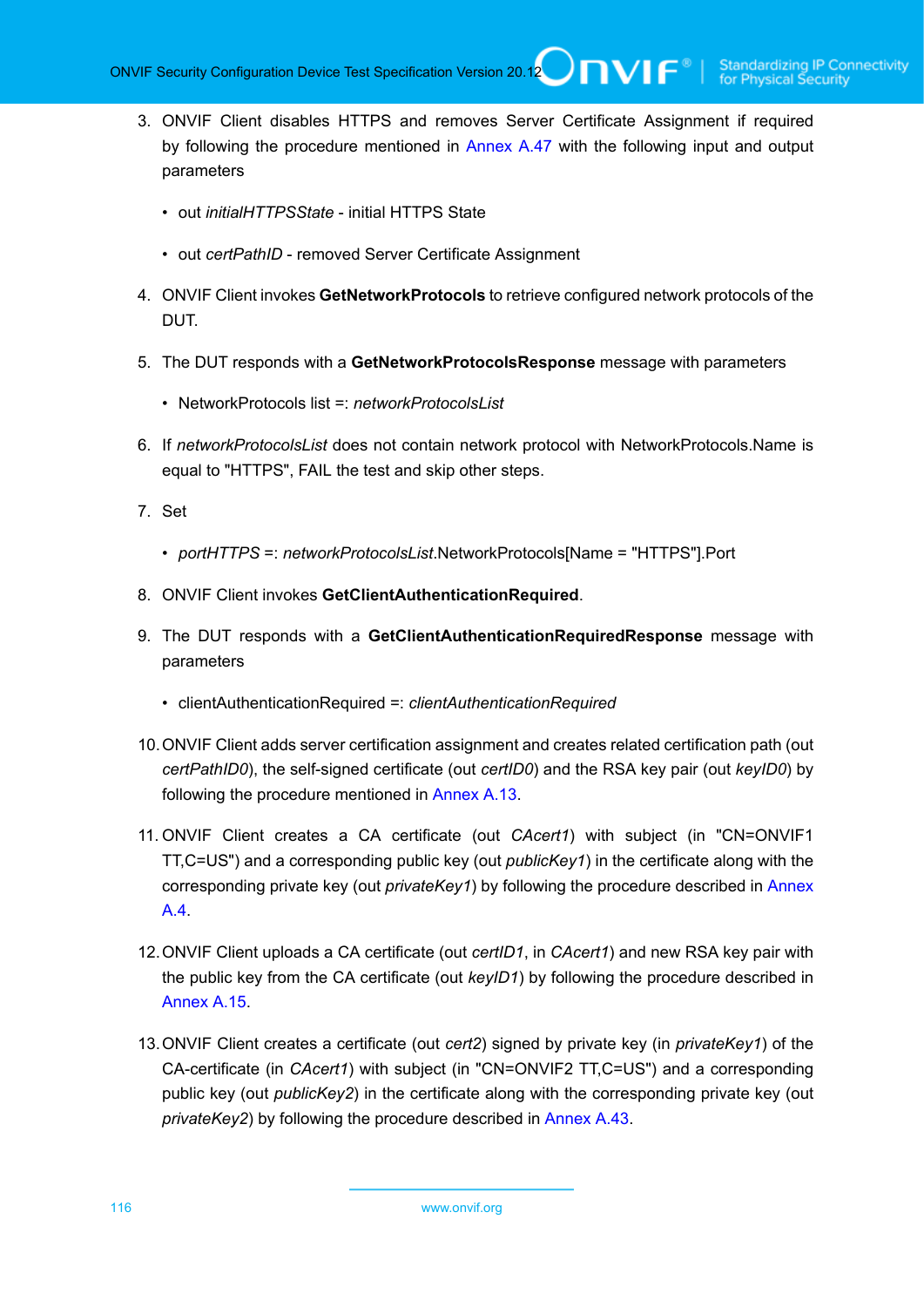- 14.ONVIF Client creates a certificate (out *cert3*) signed by private key (in *privateKey1*) of the CA-certificate (in *CAcert1*) with subject (in "CN=ONVIF3 TT,C=US") and a corresponding public key (out *publicKey3*) in the certificate along with the corresponding private key (out *privateKey3*) by following the procedure described in [Annex A.43](#page-197-0).
- 15.ONVIF Client creates a CRL (out *crl*) for certificate revocation (in *cert3*) signed by private key (in *privateKey1*) by following the procedure mentioned in [Annex A.45.](#page-199-0)
- 16.ONVIF Client uploads a CRL (in *crl*) with alias (in "ONVIF\_CRL\_Test") identifier (out *crlID*) by following the procedure described in [Annex A.39.](#page-193-0)
- 17.ONVIF Client creates certification path validation policy (out *certPathValidationPolicyID*) with specified alias (in "Test CertPathValidationPolicy Alias") and the certificate identifier (in *certID1*) for trust anchor by following the procedure mentioned in [Annex A.44.](#page-198-0)
- 18.ONVIF Client invokes **AddCertPathValidationPolicyAssignment** with parameters
	- CertPathValidationPolicyID := *certPathValidationPolicyID*
- 19.The DUT responds with an **AddCertPathValidationPolicyAssignmentResponse** message.
- 20.If HTTPS protocol with NetworkProtocols.Name is equal to "HTTPS" from *networkProtocolsList* has NetworkProtocols.Enabled equal to true, go to the step [25.](#page-116-0)
- 21.ONVIF Client invokes **SetNetworkProtocols** message with parameters
	- NetworkProtocols[0].Name := HTTPS
	- NetworkProtocols[0].Enabled := true
	- NetworkProtocols[0].Port := 443
	- NetworkProtocols[0].Extension skipped
- 22.The DUT responds with a **SetNetworkProtocolsResponse** message.
- 23.ONVIF Client waits for time *operationDelay*.
- 24.Set
	- *portHTTPS* := 443.
- <span id="page-116-0"></span>25.If *clientAuthenticationRequired* is equal to false:
	- 25.1. ONVIF Client invokes **SetClientAuthenticationRequired** with parameters
		- clientAuthenticationRequired := true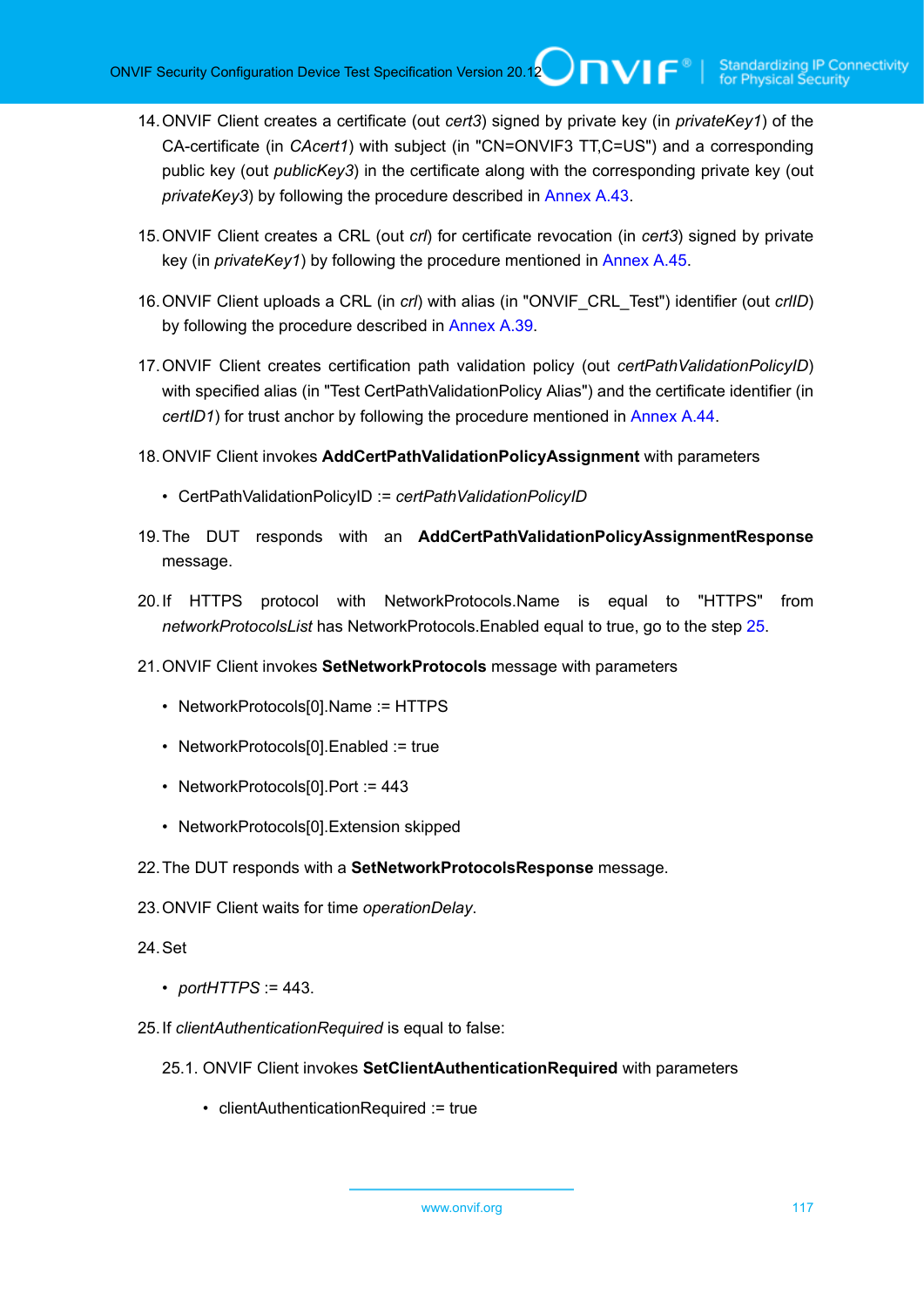25.2. The DUT responds with a **SetClientAuthenticationRequiredResponse** message.

- 26.ONVIF Client invokes **GetClientAuthenticationRequired** through HTTPS using the client certificate *cert2* and port *portHTTPS*.
- 27.The DUT responds with a **GetClientAuthenticationRequiredResponse** message with parameters
	- clientAuthenticationRequired =: *clientAuthenticationRequired1*
- 28.ONVIF Client invokes **GetClientAuthenticationRequired** through HTTPS using the client certificate *cert3* and port *portHTTPS*.
- <span id="page-117-0"></span>29.The DUT does not establish a TLS connection.
- 30.If *clientAuthenticationRequired* is equal to false:
	- 30.1. ONVIF Client invokes **SetClientAuthenticationRequired** with parameters
		- clientAuthenticationRequired := false
	- 30.2. The DUT responds with a **SetClientAuthenticationRequiredResponse** message.
- 31.ONVIF Client invokes **SetNetworkProtocols** message with parameters
	- NetworkProtocols := *networkProtocolsList*
- 32.The DUT responds with a **SetNetworkProtocolsResponse** message.
- 33.ONVIF Client waits for time *operationDelay*.
- 34.ONVIF Client invokes **RemoveCertPathValidationPolicyAssignment** with parameters
	- CertPathValidationPolicyID := *certPathValidationPolicyID*
- 35.The DUT responds with a **RemoveCertPathValidationPolicyAssignmentResponse** message.
- 36.ONVIF Client deletes the certification path validation policy (in *certPathValidationPolicyID*) by following the procedure mentioned in [Annex A.40](#page-194-0) to restore DUT configuration.
- 37.ONVIF Client deletes the CRL (in *crlID*) by following the procedure mentioned in [Annex A.38](#page-193-1) to restore DUT configuration.
- 38.ONVIF Client deletes the CA certificate (in *certID1*) and related RSA key pair (in *keyID1*) by following the procedure mentioned in [Annex A.9](#page-167-0) to restore DUT configuration.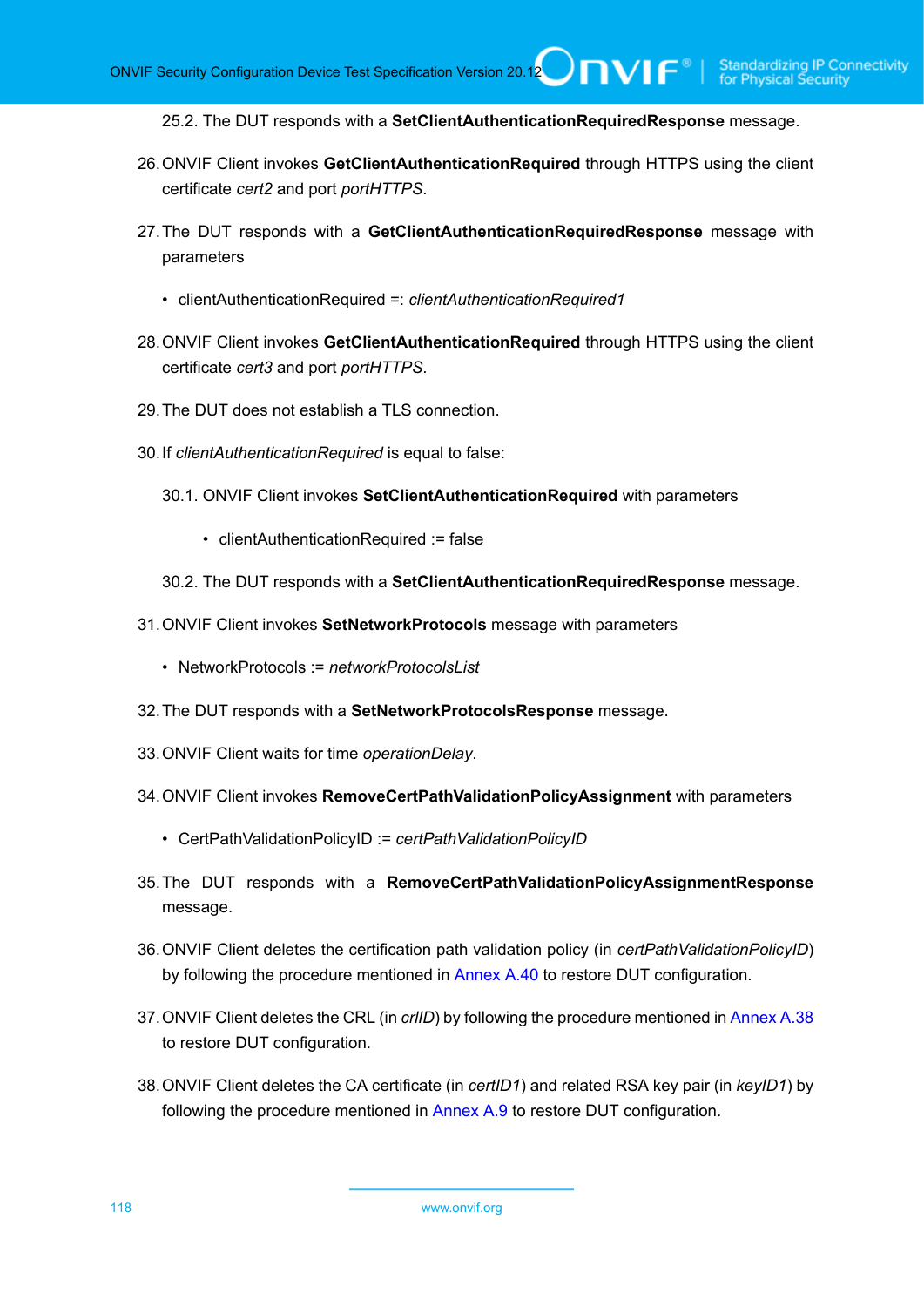- 39.ONVIF Client removes server certification assignment and deletes related certification path (in *certPathID0*), self-signed certificate (in *certID0*) and RSA key pair (in *keyID0*) by following the procedure mentioned in [Annex A.12](#page-169-0) to restore DUT configuration.
- 40.ONVIF Client restores HTTPS and Server Certificate Assignment if required by following the procedure mentioned in [Annex A.48](#page-202-0) with the following input and output parameters
	- in *initialHTTPSState* initial HTTPS State
	- in *certPathID* removed Server Certificate Assignment

# **PASS –**

• DUT passes all assertions.

# **FAIL –**

- DUT did not send **RemoveCertPathValidationPolicyAssignmentResponse** message.
- DUT did not send **SetNetworkProtocolsResponse** message.
- DUT did not send **SetClientAuthenticationRequiredResponse** message.
- The DUT establishes a TLS connection for step [29](#page-117-0).
- DUT did not send **GetClientAuthenticationRequiredResponse** message.
- DUT did not send **AddCertPathValidationPolicyAssignmentResponse** message.
- DUT did not send **GetNetworkProtocolsResponse** message.

**Note:** *operationDelay* will be taken from Operation Delay field of ONVIF Device Test Tool.

# 5.3.3.3 Replace certification path validation policy assignment

### **Test Case ID:** ADVANCED\_SECURITY-3-3-3

**Specification Coverage:** Certification Path Validation Policy Management (ONVIF Security Configuration Service Specification)

Feature under test: ReplaceCertPathValidationPolicyAssignment, GetAssignedCertPathValidationPolicies

### **WSDL Reference:** security.wsdl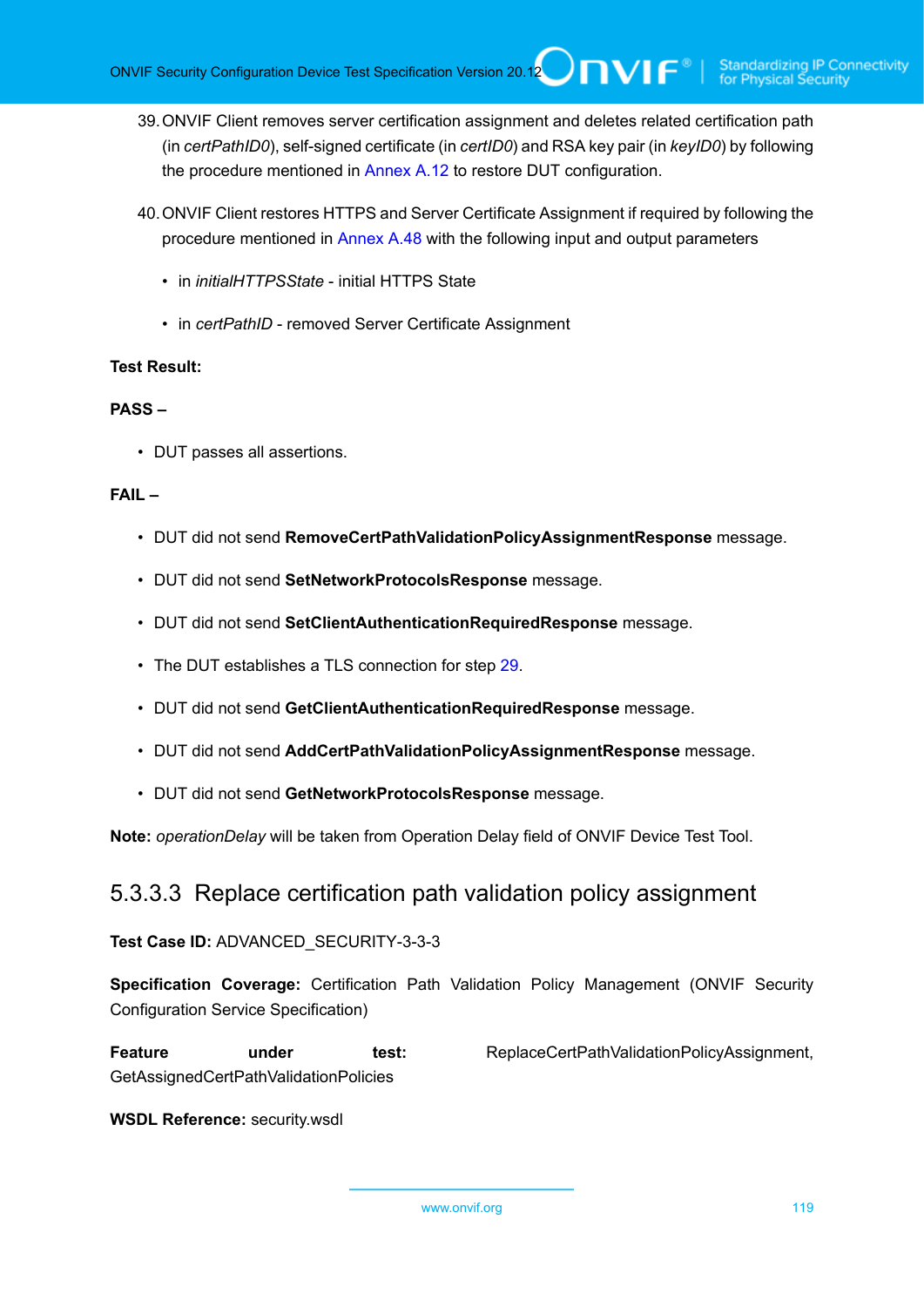**Test Purpose:** Verify that DUT correctly supports replacing certification path validation policy assignments.

**Pre-Requisite:** Security Configuration Service is received from the DUT. Certification path validation policy supported by the DUT as indicated by the MaximumNumberOfCertificationPathValidationPolicies capability. TLS client authentication is supported by the DUT as indicated by the TLSClientAuthSupported capability. The DUT shall have enough free storage capacity for two additional certification path validation policies. The DUT shall have enough free storage capacity for one additional certification path. The DUT shall have enough free storage capacity for one additional RSA key pair. The DUT shall have enough free storage capacity for one additional certificate. The DUT shall have enough free storage capacity for one additional certification path validation policy assignment.

**Test Configuration:** ONVIF Client and DUT

### **Test Procedure:**

- 1. Start an ONVIF Client.
- 2. Start the DUT.
- 3. ONVIF Client creates certification path validation policy identifier (out *certPathValidationPolicyID1*) with specified alias (in "Test CertPathValidationPolicy1 Alias"), related certificate (out *certID*), RSA key pair (out *keyID*) and certification path if any (out *certificationPathID*) by following the procedure mentioned in [Annex A.42.](#page-197-1)
- 4. ONVIF Client creates certification path validation policy identifier (out *certPathValidationPolicyID2*) with specified alias (in "Test CertPathValidationPolicy2 Alias") and the certificate identifier (in *certID*) for trust anchor by following the procedure mentioned in [Annex A.44.](#page-198-0)
- 5. ONVIF Client invokes **AddCertPathValidationPolicyAssignment** with parameters
	- CertPathValidationPolicyID := *certPathValidationPolicyID1*
- 6. The DUT responds with an **AddCertPathValidationPolicyAssignmentResponse** message.
- 7. ONVIF Client invokes **ReplaceCertPathValidationPolicyAssignment** with parameters
	- OldCertPathValidationPolicyID := *certPathValidationPolicyID1*
	- NewCertPathValidationPolicyID := *certPathValidationPolicyID2*
- 8. The DUT responds with a **ReplaceCertPathValidationPolicyAssignmentResponse** message.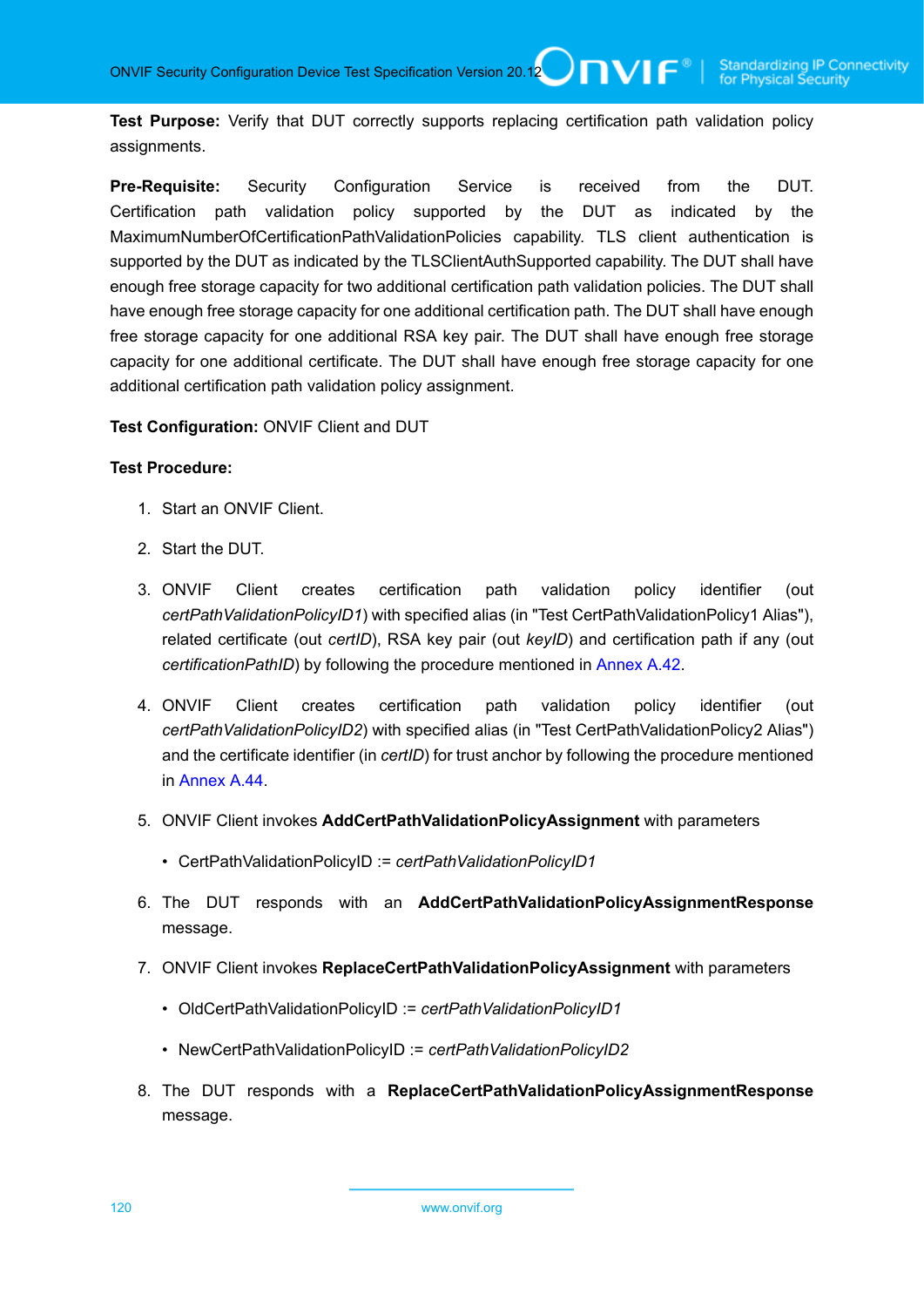- 9. ONVIF Client invokes **GetAssignedCertPathValidationPolicies**.
- 10.The DUT responds with a **GetAssignedCertPathValidationPoliciesResponse** message with parameters
	- CertPathValidationPolicyID list =: *certPathValidationPolicyIDList*
- 11. If *certPathValidationPolicyIDList* contains CertPathValidationPolicyID equal to *certPathValidationPolicyID1*, FAIL the test and go to the step 14.
- 12.If *certPathValidationPolicyIDList* does not contain CertPathValidationPolicyID equal to *certPathValidationPolicyID2*, FAIL the test and go to the step 19.
- 13.Go to the step 17.
- 14.ONVIF Client invokes **RemoveCertPathValidationPolicyAssignment** with parameters
	- CertPathValidationPolicyID := *certPathValidationPolicyID1*
- 15.The DUT responds with a **RemoveCertPathValidationPolicyAssignmentResponse** message.
- 16.Go to the step 19.
- 17.ONVIF Client invokes **RemoveCertPathValidationPolicyAssignment** with parameters
	- CertPathValidationPolicyID := *certPathValidationPolicyID2*
- 18.The DUT responds with a **RemoveCertPathValidationPolicyAssignmentResponse** message.
- 19.ONVIF Client invokes **DeleteCertPathValidationPolicy** with parameters
	- CertPathValidationPolicyID := *certPathValidationPolicyID2*
- 20.DUT responds with a **DeleteCertPathValidationPolicyResponse** message.
- 21.ONVIF Client deletes the certification path validation policy (in *certPathValidationPolicyID1*) by following the procedure mentioned in [Annex A.40](#page-194-0) to restore DUT configuration.
- 22.If *certificationPathID* is null:
	- 22.1. ONVIF Client deletes the self-signed certificate (in *certID*) and related the RSA key pair (in *keyID*) by following the procedure mentioned in [Annex A.9.](#page-167-0)
	- 22.2. Skip other steps.
- 23.If *certificationPathID* is not null: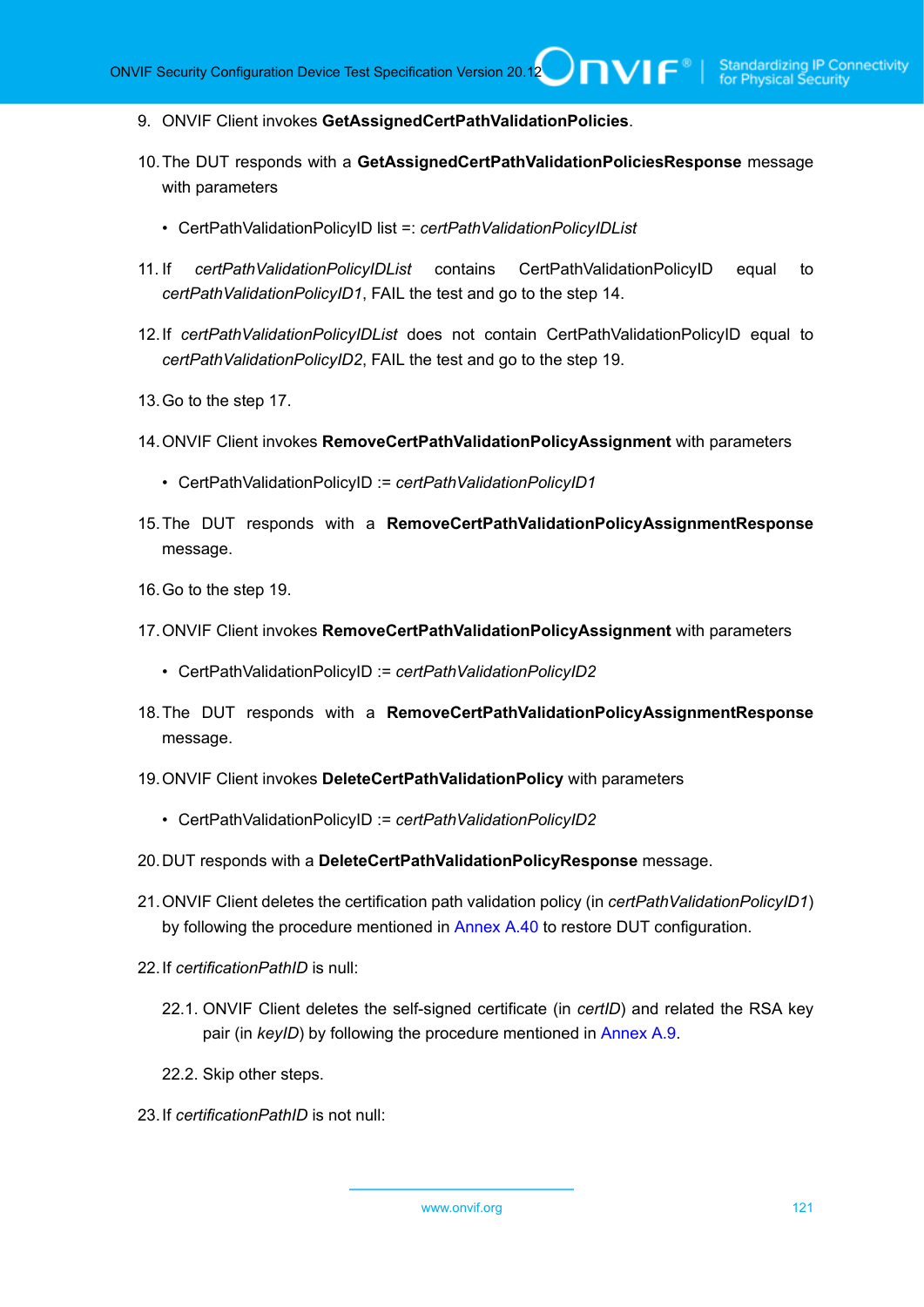23.1. ONVIF Client deletes the certification path (in *certificationPathID*) and RSA key pair (in *keyID*) by following the procedure mentioned in [Annex A.35](#page-189-0) to restore DUT configuration.

# **Test Result:**

# **PASS –**

• DUT passes all assertions.

# **FAIL –**

- DUT did not send **AddCertPathValidationPolicyAssignmentResponse** message.
- DUT did not send **ReplaceCertPathValidationPolicyAssignmentResponse** message.
- DUT did not send **GetAssignedCertPathValidationPoliciesResponse** message.
- DUT did not send **RemoveCertPathValidationPolicyAssignmentResponse** message.
- DUT did not send **DeleteCertPathValidationPolicyResponse** message.

# 5.4 Referential Integrity

# 5.4.1 TLS Server Certificate - self-signed

### **Test Case ID:** ADVANCED\_SECURITY-4-1-1

**Specification Coverage:** Key Management (ONVIF Security Configuration Service Specification), Certificate Management (ONVIF Security Configuration Service Specification), TLS Server (ONVIF Security Configuration Service Specification)

**Feature under test:** DeleteKey, DeleteCertificate. DeleteCertificationPath

**WSDL Reference:** security.wsdl

**Test Purpose:** To test the referential integrity of certificate assigned to a TLS server.

**Pre-Requisite:** Security Configuration Service is received from the DUT. Create self-signed certificate supported by the DUT as indicated by the SelfSignedCertificateCreationWithRSA capability. RSA key pair generation supported by the DUT as indicated by the RSAKeyPairGeneration capability. TLS is supported by the DUT as indicated by the TLSServerSupported capability. The DUT shall have enough free storage capacity for one additional RSA key pair. The DUT shall have enough free storage capacity for one additional certificate. The DUT shall have enough free storage capacity for one additional certification path. The DUT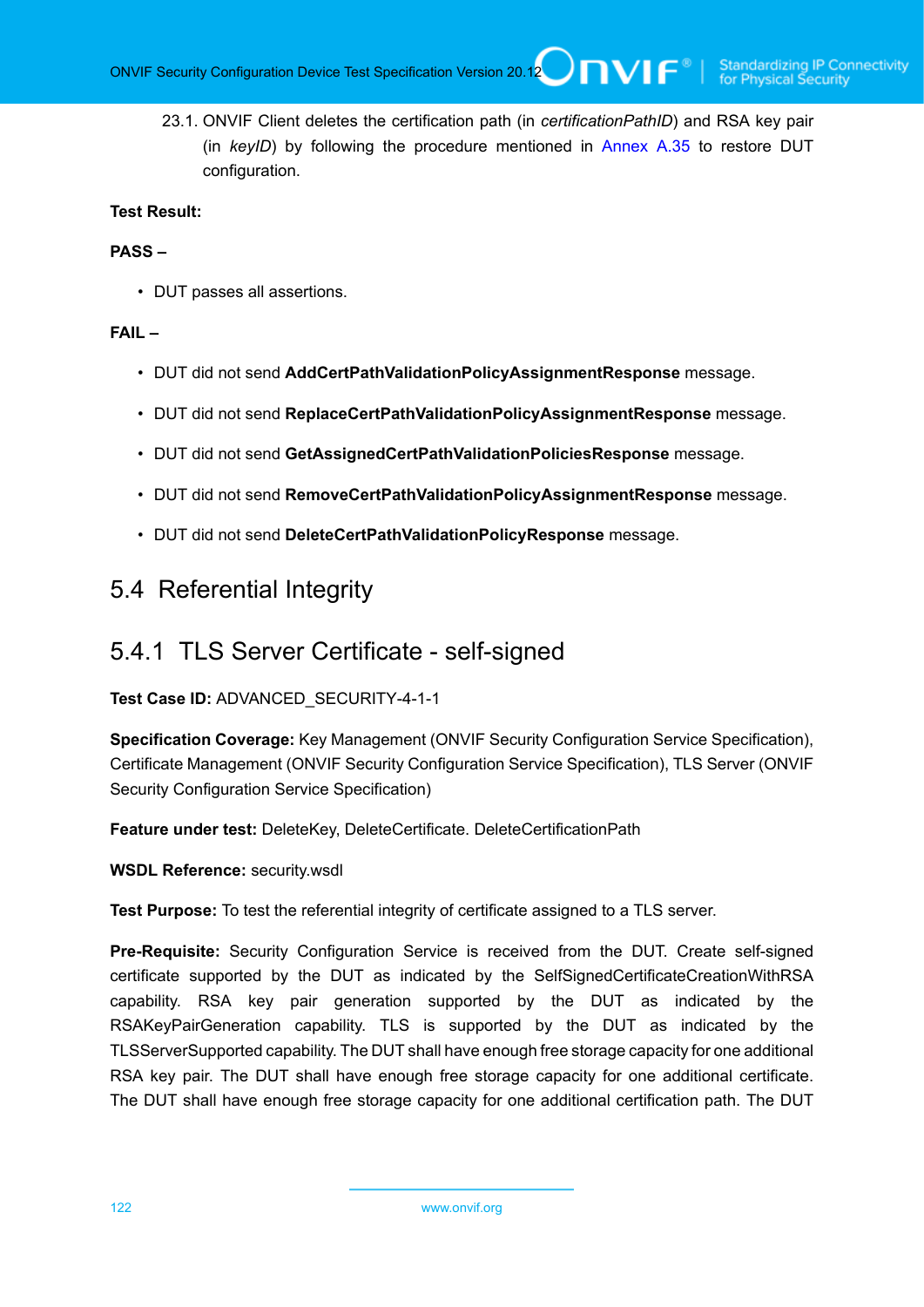shall have enough free storage capacity for one additional server certificate assignment. Network Configuration is supported by the DUT.

**Test Configuration:** ONVIF Client and DUT

- 1. Start an ONVIF Client.
- 2. Start the DUT.
- 3. ONVIF Client disables HTTPS and removes Server Certificate Assignment if required by following the procedure mentioned in [Annex A.47](#page-201-0) with the following input and output parameters
	- out *initialHTTPSState* initial HTTPS State
	- out *certPathID* removed Server Certificate Assignment
- 4. ONVIF Client adds server certification assignment and creates related certification path (out *certPathID*), the self-signed certificate (out *certID*) and the RSA key pair (out *keyID*) by following the procedure mentioned in [Annex A.13](#page-170-0).
- 5. ONVIF Client invokes **DeleteKey** with parameters
	- KeyID =: *keyID*
- 6. The DUT returns env:Sender/ter:InvalidArgVal/ter:ReferenceExists SOAP 1.2 fault.
- 7. ONVIF Client invokes **DeleteCertificate** with parameters
	- CertificateID =: *certID*
- 8. The DUT returns env:Sender/ter:InvalidArgVal/ter:ReferenceExists SOAP 1.2 fault.
- 9. ONVIF Client invokes **DeleteCertificationPath** with parameters
	- CertificationPathID =: *certPathID*
- 10.The DUT returns env:Sender/ter:InvalidArgVal/ter:ReferenceExists SOAP 1.2 fault.
- 11. ONVIF Client invokes **RemoveServerCertificateAssignment** .
	- CertificationPathID =: *certPathID*
- 12.The DUT responds with a **RemoveServerCertificateAssignmentResponse** message.
- 13.ONVIF Client waits for time *operationDelay*.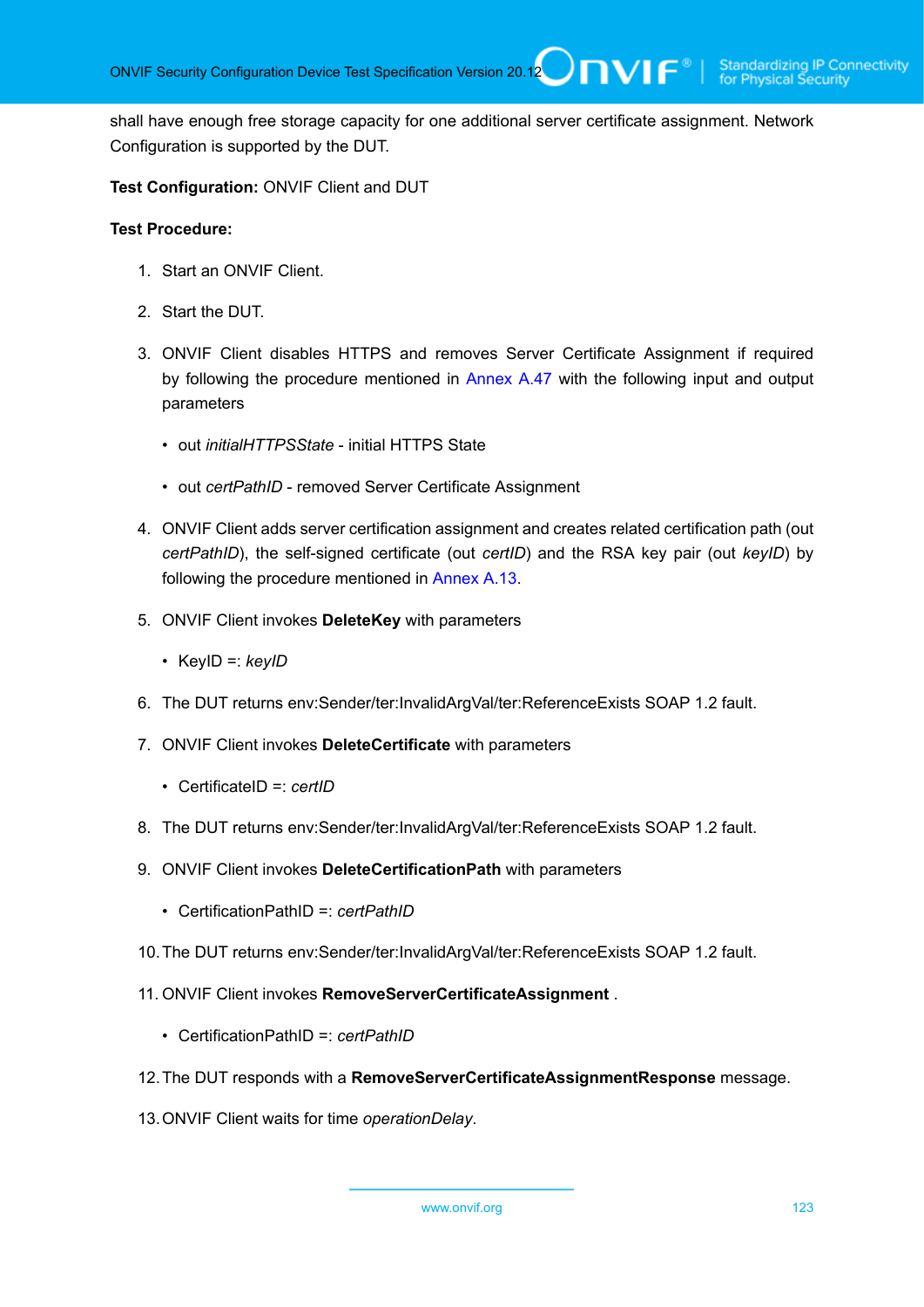#### 14.ONVIF Client invokes **DeleteKey** with parameters

- KeyID =: *keyID*
- 15.The DUT returns env:Sender/ter:InvalidArgVal/ter:ReferenceExists SOAP 1.2 fault.
- 16.ONVIF Client invokes **DeleteCertificate** with parameters
	- CertificateID =: *certID*
- 17.The DUT returns env:Sender/ter:InvalidArgVal/ter:ReferenceExists SOAP 1.2 fault.
- 18.ONVIF Client invokes **DeleteCertificationPath** with parameters
	- CertificationPathID =: *certPathID*
- 19.The DUT responds with a **DeleteCertificationPathResponse** message.
- 20.ONVIF Client invokes **DeleteKey** with parameters
	- KeyID =: *keyID*
- 21.The DUT returns env:Sender/ter:InvalidArgVal/ter:ReferenceExists SOAP 1.2 fault.
- 22.ONVIF Client deletes the self-signed certificate (in *certID*) and related RSA key pair (in *keyID*) by following procedure mentioned in [Annex A.9](#page-167-0) to restore DUT configuration.
- 23.ONVIF Client restores HTTPS and Server Certificate Assignment if required by following the procedure mentioned in [Annex A.48](#page-202-0) with the following input and output parameters
	- in *initialHTTPSState* initial HTTPS State
	- in *certPathID* removed Server Certificate Assignment

#### **Test Result:**

#### **PASS –**

• DUT passes all assertions.

#### **FAIL –**

- DUT did not send **DeleteCertificationPathResponse** message.
- DUT did not send **RemoveServerCertificateAssignmentResponse** message.
- The DUT did not send the env:Receiver/ter:Action/ter:NoMatchingPrivateKey SOAP 1.2 fault message(s).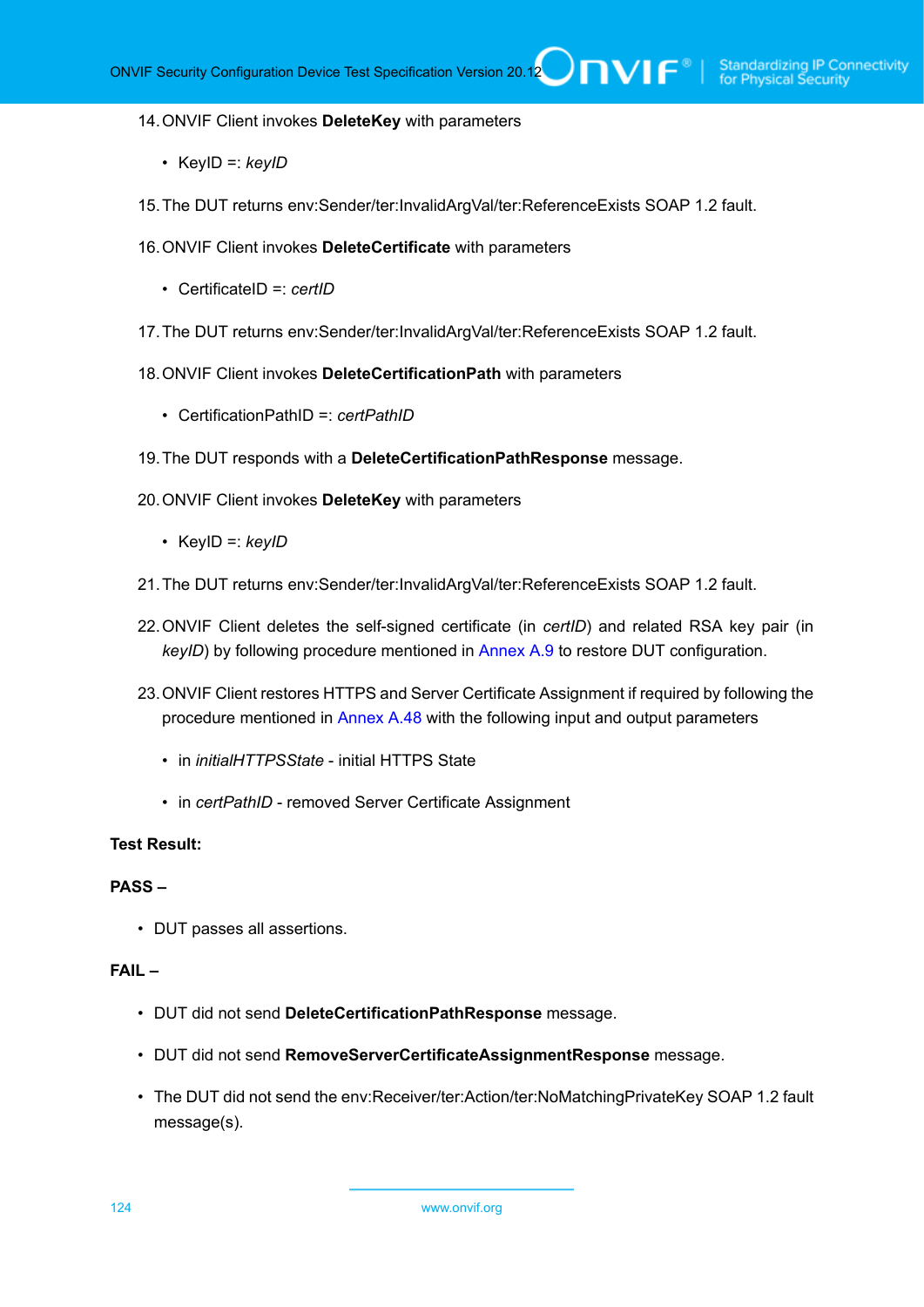# 5.4.2 TLS Server Certificate – CA

# **Test Case ID:** ADVANCED\_SECURITY-4-1-2

**Specification Coverage:** Key Management (ONVIF Security Configuration Service Specification), Certificate Management (ONVIF Security Configuration Service Specification), TLS Server (ONVIF Security Configuration Service Specification)

**Feature under test:** DeleteKey, DeleteCertificate. DeleteCertificationPath

**WSDL Reference:** security.wsdl

**Test Purpose:**To test the referential integrity of certificate assigned to a TLS server.

**Pre-Requisite:** Security Configuration Service is received from the DUT. Create PCKS#10 supported by the DUT as indicated by the PKCS10ExternalCertificationWithRSA capability. RSA key pair generation supported by the DUT as indicated by the RSAKeyPairGeneration capability. TLS is supported by the DUT as indicated by the TLSServerSupported capability. The DUT shall have enough free storage capacity for two additional RSA key pairs. The DUT shall have enough free storage capacity for two additional certificates. The DUT shall have enough free storage capacity for one additional certification path. The DUT shall have enough free storage capacity for one additional server certificate assignment. Current time of the DUT shall be at least Jan 01, 1970. Network Configuration is supported by the DUT.

### **Test Configuration:** ONVIF Client and DUT

- 1. Start an ONVIF Client.
- 2. Start the DUT.
- 3. ONVIF Client disables HTTPS and removes Server Certificate Assignment if required by following the procedure mentioned in [Annex A.47](#page-201-0) with the following input and output parameters
	- out *initialHTTPSState* initial HTTPS State
	- out *certPathID* removed Server Certificate Assignment
- 4. ONVIF Client creates a certification path (out *certPathID*) based on CA-signed certificate (out *certID1*) and related RSA key pair (out *keyID1*) and a corresponding CA certificate (out *certID2*) and related RSA key pair (out *keyID2*) by following the procedure mentioned in [Annex A.18.](#page-175-0)
- 5. ONVIF Client invokes **AddServerCertificateAssignment** with parameters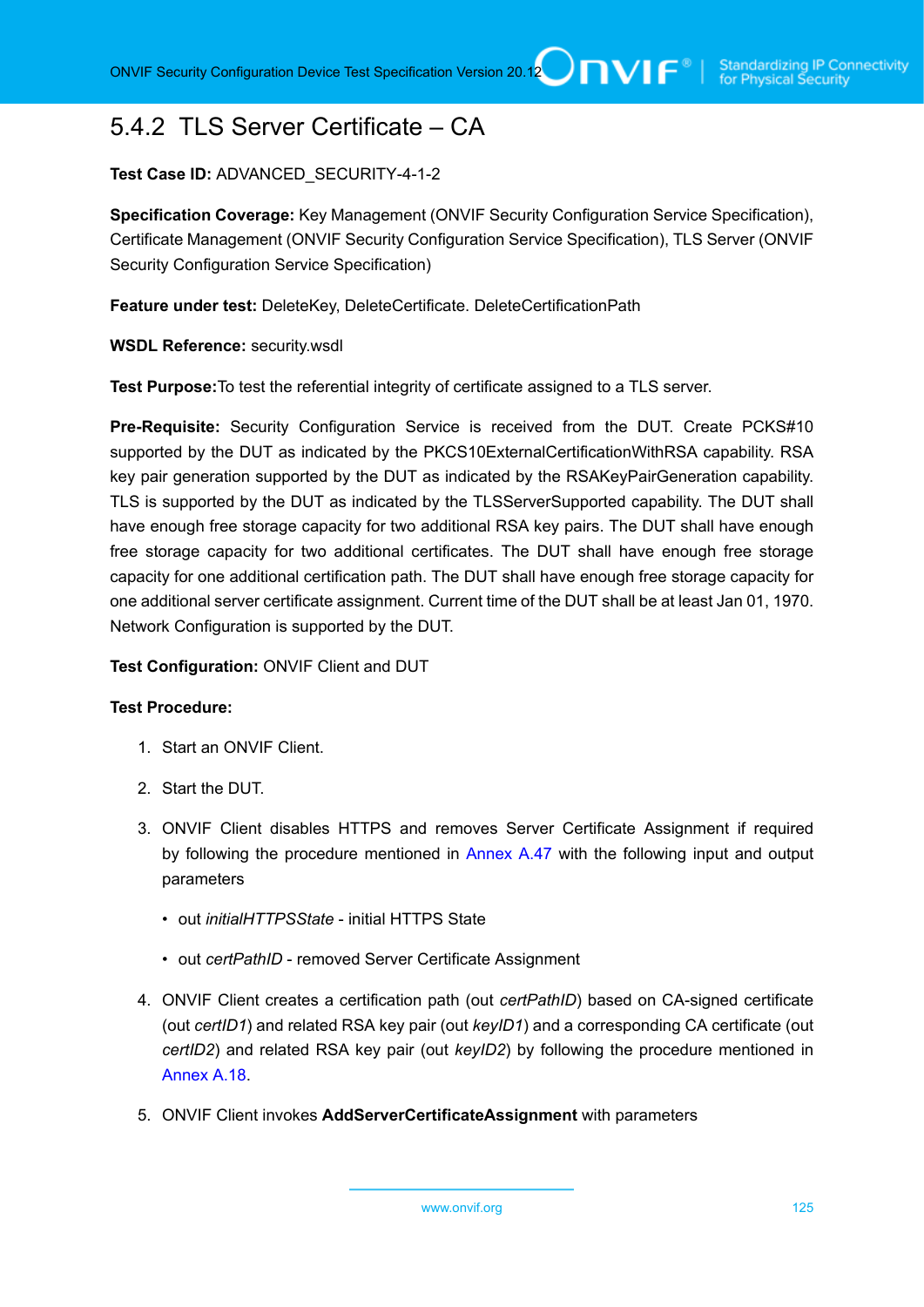- CertificationPathID := *certPathID*
- 6. The DUT responds with an **AddServerCertificateAssignmentResponse** message.
- 7. ONVIF Client waits for time *operationDelay*.
- 8. ONVIF Client invokes **DeleteKey** with parameters
	- KeyID =: *keyID1*
- 9. The DUT returns env:Sender/ter:InvalidArgVal/ter:ReferenceExists SOAP 1.2 fault.
- 10.ONVIF Client invokes **DeleteKey** with parameters
	- KeyID =: *keyID2*
- 11. The DUT returns env:Sender/ter:InvalidArgVal/ter:ReferenceExists SOAP 1.2 fault.
- 12.ONVIF Client invokes **DeleteCertificate** with parameters
	- CertificateID =: *certID1*
- 13.The DUT returns env:Sender/ter:InvalidArgVal/ter:ReferenceExists SOAP 1.2 fault.
- 14.ONVIF Client invokes **DeleteCertificate** with parameters
	- CertificateID =: *certID2*
- 15.The DUT returns env:Sender/ter:InvalidArgVal/ter:ReferenceExists SOAP 1.2 fault.
- 16.ONVIF Client invokes **DeleteCertificationPath** with parameters
	- CertificationPathID =: *certPathID*
- 17.The DUT returns env:Sender/ter:InvalidArgVal/ter:ReferenceExists SOAP 1.2 fault.
- 18.ONVIF Client invokes **RemoveServerCertificateAssignment** .
	- CertificationPathID =: *certPathID*
- 19.The DUT responds with a **RemoveServerCertificateAssignmentResponse** message.
- 20.ONVIF Client waits for time *operationDelay*.
- 21.ONVIF Client invokes **DeleteKey** with parameters
	- KeyID =: *keyID1*
- 22.The DUT returns env:Sender/ter:InvalidArgVal/ter:ReferenceExists SOAP 1.2 fault.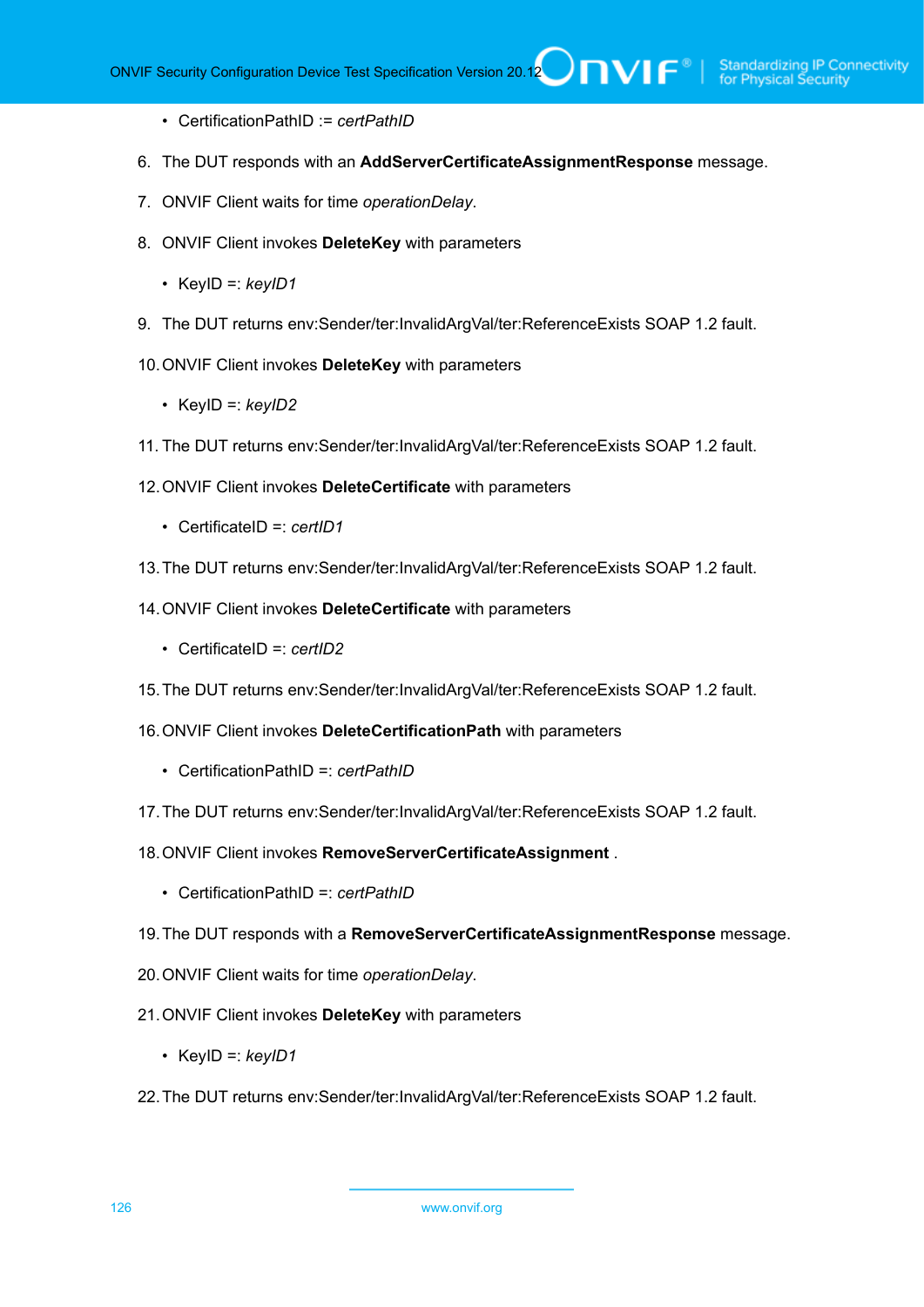#### 23.ONVIF Client invokes **DeleteKey** with parameters

- KeyID =: *keyID2*
- 24.The DUT returns env:Sender/ter:InvalidArgVal/ter:ReferenceExists SOAP 1.2 fault.
- 25.ONVIF Client invokes **DeleteCertificate** with parameters
	- CertificateID =: *certID1*
- 26.The DUT returns env:Sender/ter:InvalidArgVal/ter:ReferenceExists SOAP 1.2 fault.
- 27.ONVIF Client invokes **DeleteCertificate** with parameters
	- CertificateID =: *certID2*
- 28.The DUT returns env:Sender/ter:InvalidArgVal/ter:ReferenceExists SOAP 1.2 fault.
- 29.ONVIF Client invokes **DeleteCertificationPath** with parameters
	- CertificationPathID =: *certPathID*
- 30.The DUT responds with a **DeleteCertificationPathResponse** message.
- 31.ONVIF Client invokes **DeleteKey** with parameters
	- KeyID =: *keyID1*
- 32.The DUT returns env:Sender/ter:InvalidArgVal/ter:ReferenceExists SOAP 1.2 fault.
- 33.ONVIF Client invokes **DeleteKey** with parameters
	- KeyID =: *keyID2*
- 34.The DUT returns env:Sender/ter:InvalidArgVal/ter:ReferenceExists SOAP 1.2 fault.
- 35.ONVIF Client deletes the self-signed certificate (in *certID1*) and related RSA key pair (in *keyID1*) by following the procedure mentioned in [Annex A.9](#page-167-0) to restore DUT configuration.
- 36.ONVIF Client deletes the self-signed certificate (in *certID2*) and related RSA key pair (in *keyID2*) by following the procedure mentioned in [Annex A.9](#page-167-0) to restore DUT configuration.
- 37.ONVIF Client restores HTTPS and Server Certificate Assignment if required by following the procedure mentioned in [Annex A.48](#page-202-0) with the following input and output parameters
	- in *initialHTTPSState* initial HTTPS State
	- in *certPathID* removed Server Certificate Assignment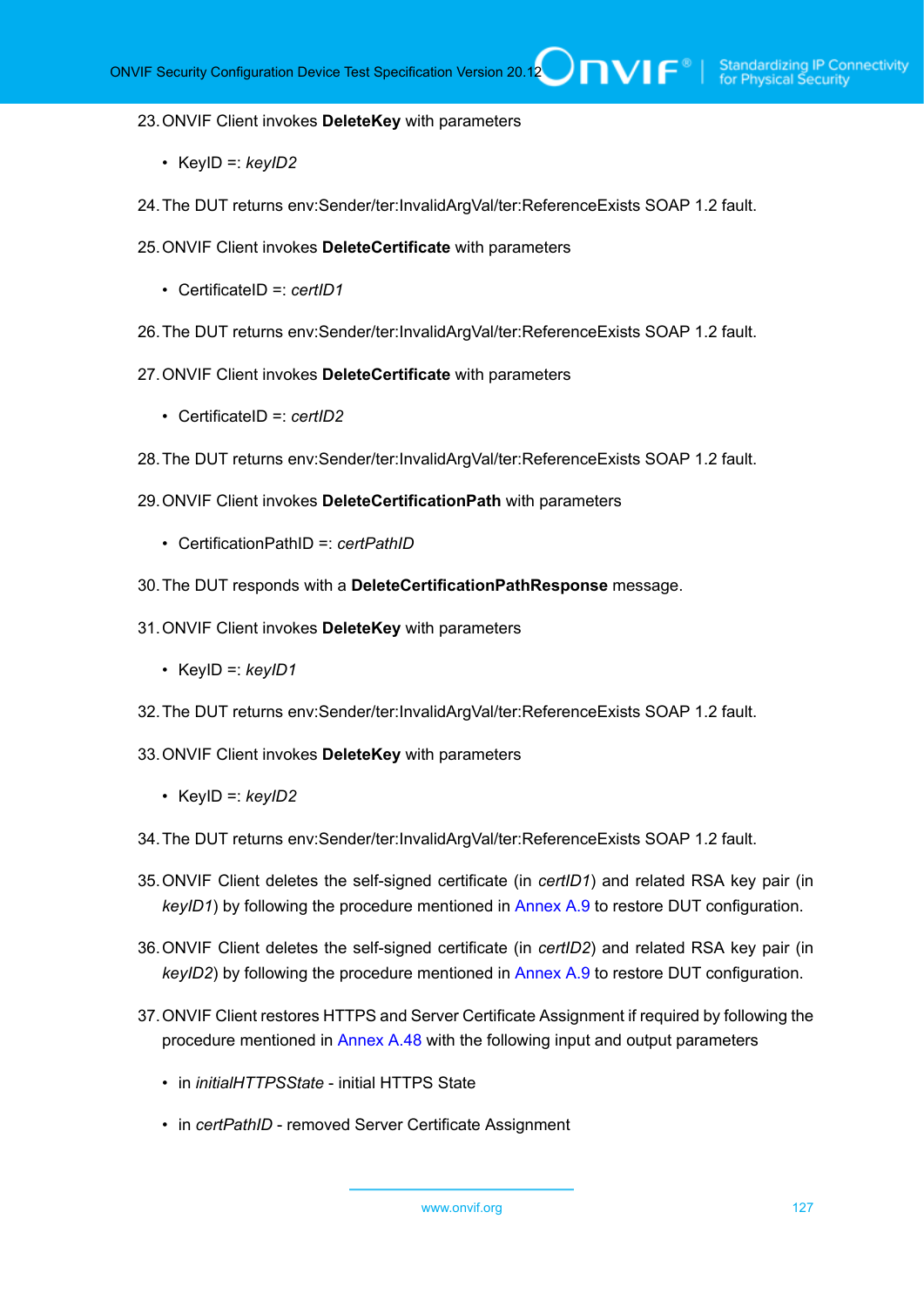### **PASS –**

• DUT passes all assertions.

# **FAIL –**

- DUT did not send **DeleteCertificationPathResponse** message.
- DUT did not send **RemoveServerCertificateAssignmentResponse** message.
- DUT did not send **AddServerCertificateAssignmentResponse** message.
- The DUT did not send the env:Receiver/ter:Action/ter:NoMatchingPrivateKey SOAP 1.2 fault message(s).

# 5.5 Capabilities

# 5.5.1 Security Configuration Service Capabilities

**Test Case ID:** ADVANCED\_SECURITY-5-1-1

**Specification Coverage:** Capabilities (ONVIF Security Configuration Service Specification)

**Feature under test:** GetServiceCapabilities (for Security Configuration Service)

**WSDL Reference:** security.wsdl

**Test Purpose:** To verify DUT Security Configuration Service Capabilities.

**Pre-Requisite:** Security Configuration Service is received from the DUT.

**Test Configuration:** ONVIF Client and DUT

- 1. Start an ONVIF Client.
- 2. Start the DUT.
- 3. ONVIF Client invokes **GetServiceCapabilities**.
- 4. The DUT responds with a **GetServiceCapabilitiesResponse** message with parameters
	- Capabilities =: *cap*
- 5. If *cap*.KeystoreCapabilities.MaximumNumberOfCertificates > 0: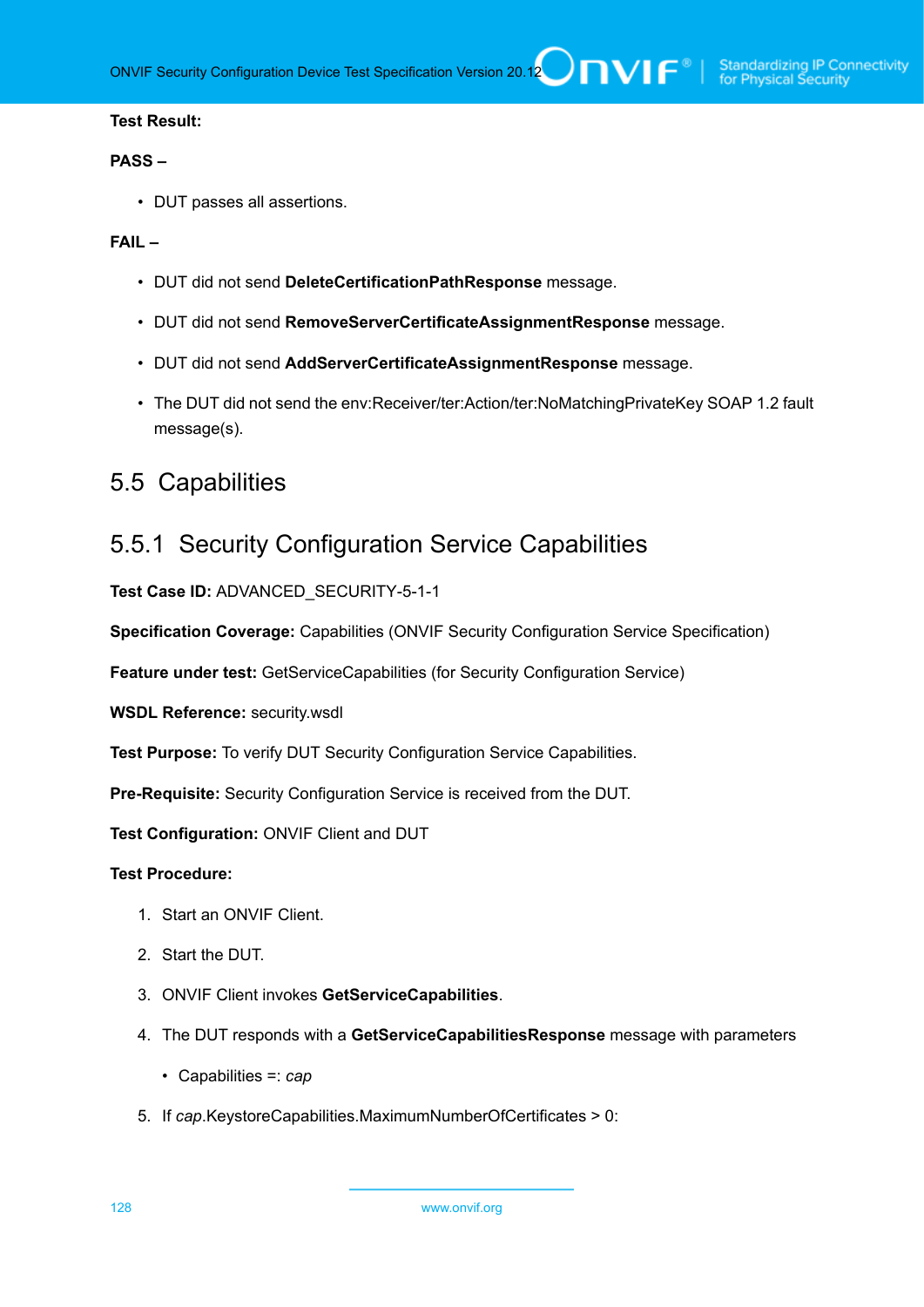- 5.1. If *cap*.KeystoreCapabilities.MaximumNumberOfKeys <= 0 or skipped, FAIL the test.
- 6. If *cap*.KeystoreCapabilities.MaximumNumberOfCertificationPaths > 0:
	- 6.1. If *cap*.KeystoreCapabilities.MaximumNumberOfCertificates < 2 or skipped, FAIL the test.
- 7. If *cap*.KeystoreCapabilities.RSAKeyPairGeneration = true:
	- 7.1. If *cap*.KeystoreCapabilities.RSAKeyLenghts is empty or skipped, FAIL the test.
	- 7.2. If *cap*.KeystoreCapabilities.MaximumNumberOfKeys <= 0 or skipped, FAIL the test.
- 8. If *cap*.KeystoreCapabilities.PKCS8RSAKeyPairUpload = true:
	- 8.1. If *cap*.KeystoreCapabilities.MaximumNumberOfPassphrases < 1 or skipped, FAIL the test.
	- 8.2. If *cap*.KeystoreCapabilities.MaximumNumberOfKeys < 1 or skipped, FAIL the test.
	- 8.3. If *cap*.KeystoreCapabilities.RSAKeyLenghts is empty or skipped, FAIL the test.
	- 8.4. If *cap*.KeystoreCapabilities.PasswordBasedEncryptionAlgorithms is empty or skipped, FAIL the test.
	- 8.5. If *cap*.KeystoreCapabilities.PasswordBasedEncryptionAlgorithms does not contain "pbeWithSHAAnd3-KeyTripleDES-CBC" item, FAIL the test.
- 9. If *cap*.KeystoreCapabilities.PKCS12CertificateWithRSAPrivateKeyUpload = true:
	- 9.1. If *cap*.KeystoreCapabilities.MaximumNumberOfPassphrases < 1 or skipped, FAIL the test.
	- 9.2. If *cap*.KeystoreCapabilities.MaximumNumberOfKeys < 2 or skipped, FAIL the test.
	- 9.3. If *cap*.KeystoreCapabilities.MaximumNumberOfCertificates < 2 or skipped, FAIL the test.
	- 9.4. If *cap*.KeystoreCapabilities.MaximumNumberOfCertificationPaths <= 0 or skipped, FAIL the test.
	- 9.5. If *cap*.KeystoreCapabilities.SignatureAlgorithms list is empty, FAIL the test.
	- 9.6. If *cap*.KeystoreCapabilities.RSAKeyLenghts is empty or skipped, FAIL the test.
	- 9.7. If *cap*.KeystoreCapabilities.PasswordBasedEncryptionAlgorithms is empty or skipped, FAIL the test.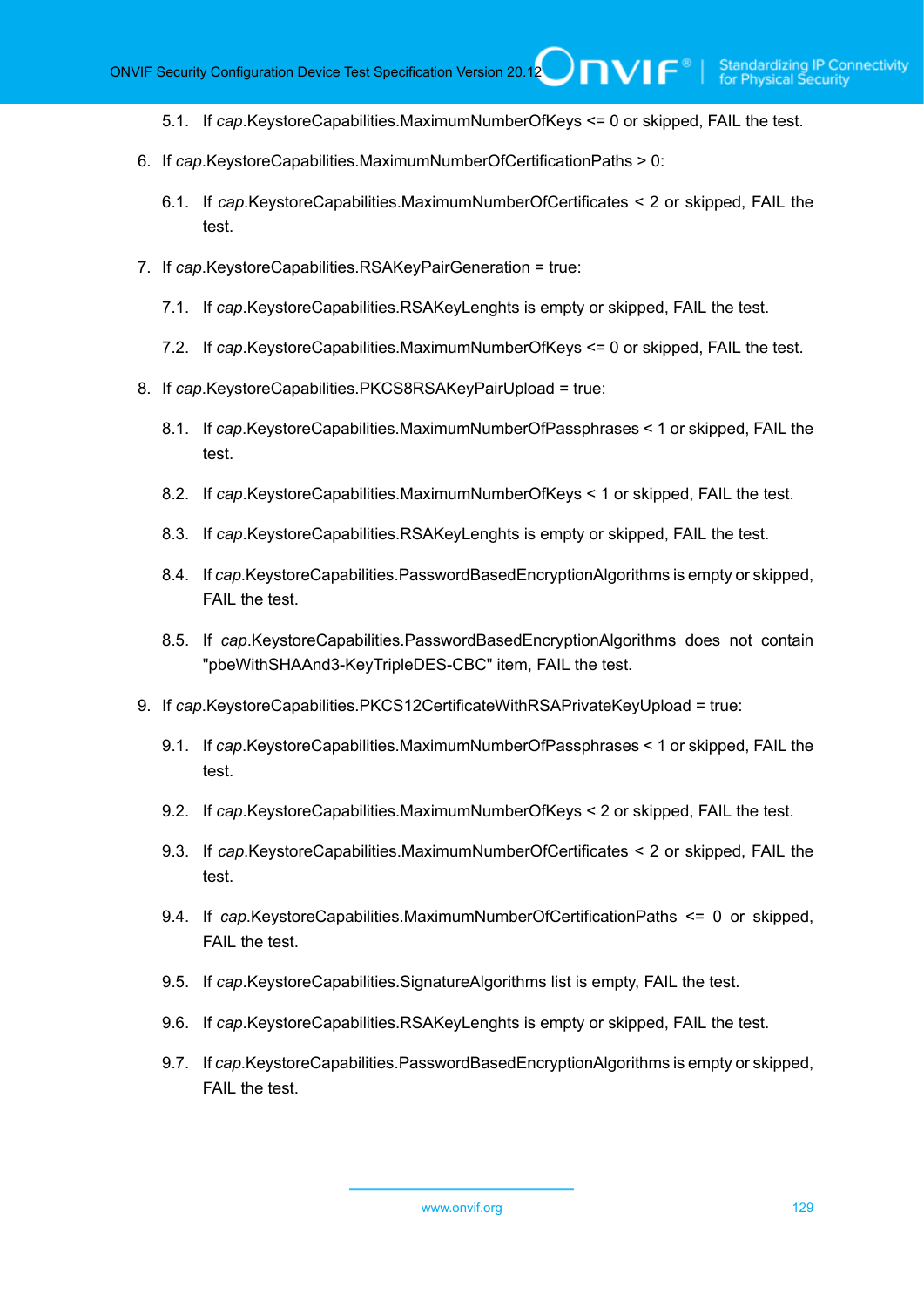- 9.8. If *cap*.KeystoreCapabilities.PasswordBasedEncryptionAlgorithms does not contain "pbeWithSHAAnd3-KeyTripleDES-CBC" item, FAIL the test.
- 9.9. If *cap*.KeystoreCapabilities.PasswordBasedMACAlgorithms is empty or skipped, FAIL the test.
- 9.10. If *cap*.KeystoreCapabilities.PasswordBasedMACAlgorithms does not contain "hmacWithSHA256" item, FAIL the test.
- 9.11. If *cap*.KeystoreCapabilities.X509Versions is empty or skipped, FAIL the test.
- 9.12. If *cap*.KeystoreCapabilities.X509Versions does not contain "3" item, FAIL the test.
- 9.13. If *cap*.KeystoreCapabilities.SignatureAlgorithms list does not contain item with algorithm = "1.2.840.113549.1.1.5" (OID of SHA-1 with RSA Encryption algorithm), FAIL the test.
- 9.14. If *cap*.KeystoreCapabilities.SignatureAlgorithms list does not contain item with algorithm = "1.2.840.113549.1.1.11" (OID of SHA-256 with RSA Encryption algorithm), FAIL the test.
- 10.If *cap*.KeystoreCapabilities.PKCS10ExternalCertificationWithRSA = true:
	- 10.1. If (*cap*.KeystoreCapabilities.RSAKeyPairGeneration = false or skipped) and (*cap*.KeystoreCapabilities.PKCS8RSAKeyPairUpload = false or skipped) and (*cap*.KeystoreCapabilities.PKCS12CertificateWithRSAPrivateKeyUpload = false or skipped), FAIL the test.
	- 10.2. If *cap*.KeystoreCapabilities.SignatureAlgorithms list is empty, FAIL the test.
	- 10.3. If *cap*.KeystoreCapabilities.MaximumNumberOfKeys < 2 or skipped, FAIL the test.
	- 10.4. If *cap*.KeystoreCapabilities.MaximumNumberOfCertificates < 2 or skipped, FAIL the test.
	- 10.5. If *cap*.KeystoreCapabilities.MaximumNumberOfCertificationPaths <= 0 or skipped, FAIL the test.
	- 10.6. If *cap*.KeystoreCapabilities.SignatureAlgorithms list does not contain item with algorithm = "1.2.840.113549.1.1.5" (OID of SHA-1 with RSA Encryption algorithm), FAIL the test.
	- 10.7. If *cap*.KeystoreCapabilities.SignatureAlgorithms list does not contain item with algorithm = "1.2.840.113549.1.1.11" (OID of SHA-256 with RSA Encryption algorithm), FAIL the test.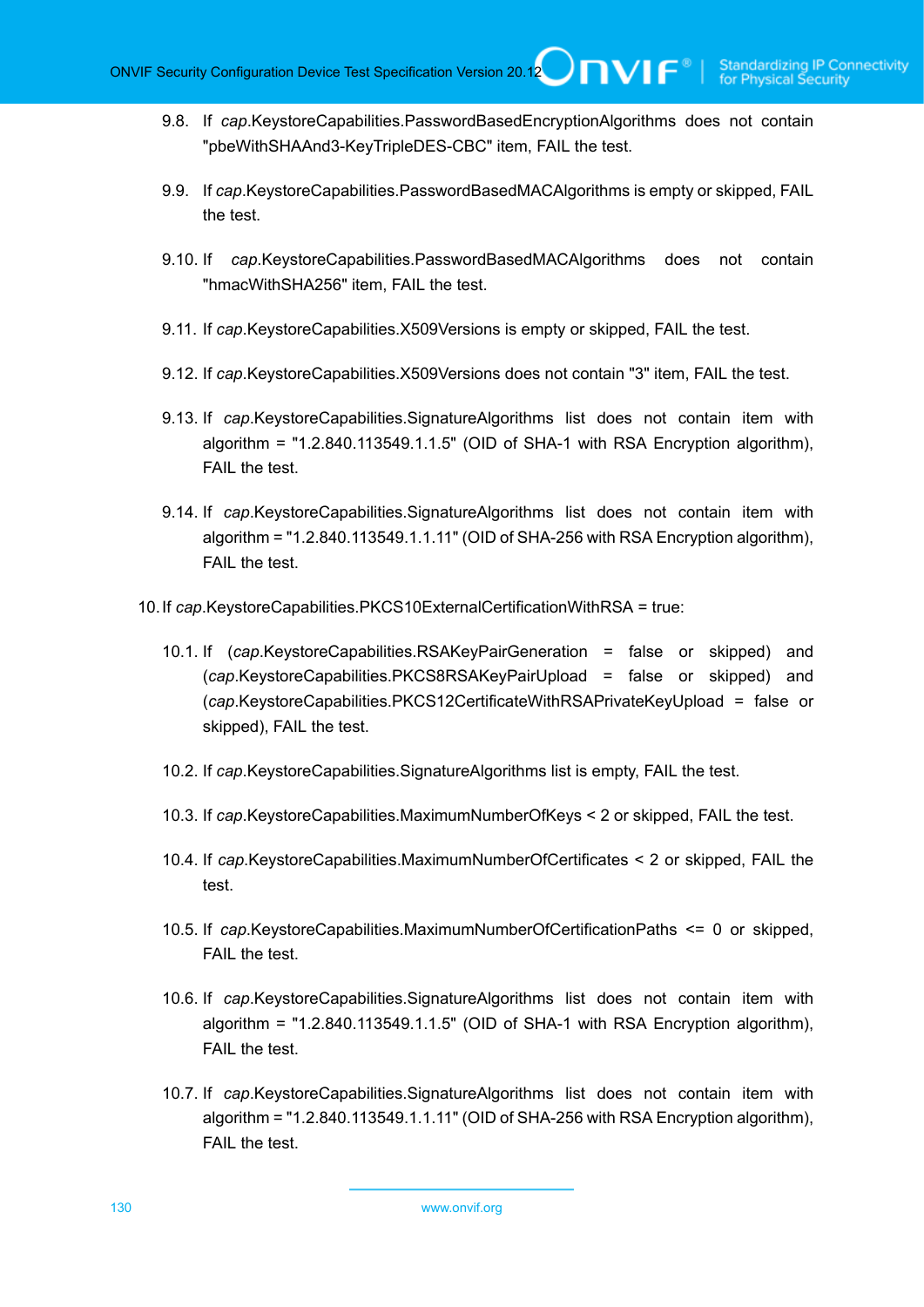- 11. If *cap*.KeystoreCapabilities.SelfSignedCertificateCreationWithRSA = true:
	- 11.1. If (*cap*.KeystoreCapabilities.RSAKeyPairGeneration = false or skipped) and (*cap*.KeystoreCapabilities.PKCS8RSAKeyPairUpload = false or skipped) and (*cap*.KeystoreCapabilities.PKCS12CertificateWithRSAPrivateKeyUpload = false or skipped), FAIL the test.
	- 11.2. If *cap*.KeystoreCapabilities.MaximumNumberOfCertificates <= 0 or skipped, FAIL the test.
	- 11.3. If *cap*.KeystoreCapabilities.SignatureAlgorithms list is empty, FAIL the test.
	- 11.4. If *cap*.KeystoreCapabilities.SignatureAlgorithms list does not contain item with algorithm = "1.2.840.113549.1.1.5" (OID of SHA-1 with RSA Encryption algorithm), FAIL the test.
	- 11.5. If *cap*.KeystoreCapabilities.SignatureAlgorithms list does not contain item with algorithm = "1.2.840.113549.1.1.11" (OID of SHA-256 with RSA Encryption algorithm), FAIL the test.
- 12.If *cap*.KeystoreCapabilities.MaximumNumberOfCertificationPathValidationPolicies > 0:
	- 12.1. If (*cap*.KeystoreCapabilities.SelfSignedCertificateCreationWithRSA = false or skipped) and (*cap*.KeystoreCapabilities.PKCS10ExternalCertificationWithRSA = false or skipped) and (*cap*.KeystoreCapabilities.PKCS12CertificateWithRSAPrivateKeyUpload = false or skipped), FAIL the test.
- 13.If *cap*.TLSServerCapabilities.TLSServerSupported is not empty:
	- 13.1. If *cap*.TLSServerCapabilities.TLSServerSupported does not contain at least one value, FAIL the test.
	- 13.2. If *cap*.KeystoreCapabilities.MaximumNumberOfCertificationPaths < 2 or skipped, FAIL the test.
	- 13.3. If *cap*.TLSServerCapabilities.MaximumNumberOfTLSCertificationPaths <= 0 or skipped, FAIL the test.
	- 13.4. If (*cap*.KeystoreCapabilities.PKCS10ExternalCertificationWithRSA = false or skipped) and (*cap*.KeystoreCapabilities.SelfSignedCertificateCreationWithRSA = false or skipped), FAIL the test.
- 14.If *cap*.TLSServerCapabilities.TLSClientAuthSupported = true:
	- 14.1. If *cap*.TLSServerCapabilities.TLSServerSupported is empty, FAIL the test.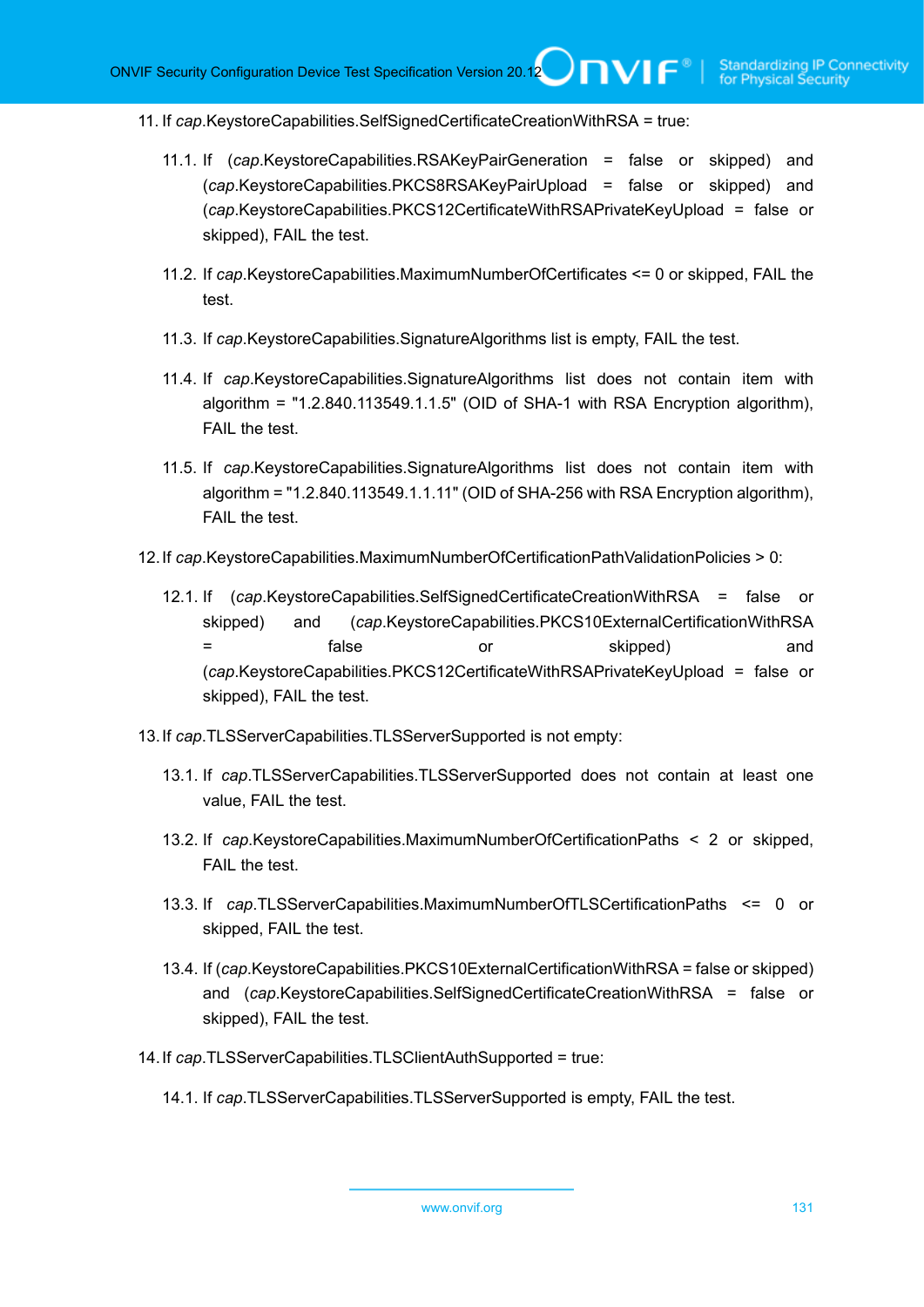14.2. If *cap*.KeystoreCapabilities.MaximumNumberOfCertificationPathValidationPolicies < 2 or skipped, FAIL the test.

14.3. If

*cap*.TLSServerCapabilities.MaximumNumberOfTLSCertificationPathValidationPolicies <= 0 or skipped, FAIL the test.

- 14.4. If *cap*.KeystoreCapabilities.MaximumNumberOfCRLs <= 0 or skipped, FAIL the test.
- 15.If *cap*.TLSServerCapabilities.MaximumNumberOfTLSCertificationPathValidationPolicies >  $0^{\circ}$ 
	- 15.1. If *cap*.KeystoreCapabilities.MaximumNumberOfCertificationPathValidationPolicies <= 0 or skipped, FAIL the test.
- 16.If *cap*.TLSServerCapabilities.TLSServerSupported is not empty and *cap*.KeystoreCapabilities.PKCS10ExternalCertificationWithRSA = true:
	- 16.1. If *cap*.KeystoreCapabilities.MaximumNumberOfCertificates < 3 or skipped, FAIL the test.
- 17.If *cap*.TLSServerCapabilities.MaximumNumberOfTLSCertificationPaths > 0:
	- 17.1. If *cap*.KeystoreCapabilities.MaximumNumberOfCertificationPaths <= 0 or skipped, FAIL the test.

### **Test Result:**

#### **PASS –**

• DUT passes all assertions.

### **FAIL –**

• DUT did not send **GetServiceCapabilitiesResponse** message.

# 5.5.2 Get Services and Get Security Configuration Service Capabilities Consistency

# **Test Case ID:** ADVANCED\_SECURITY-5-1-2

**Specification Coverage:** Capability exchange (ONVIF Core Specification), Capabilities (ONVIF Security Configuration Service Specification)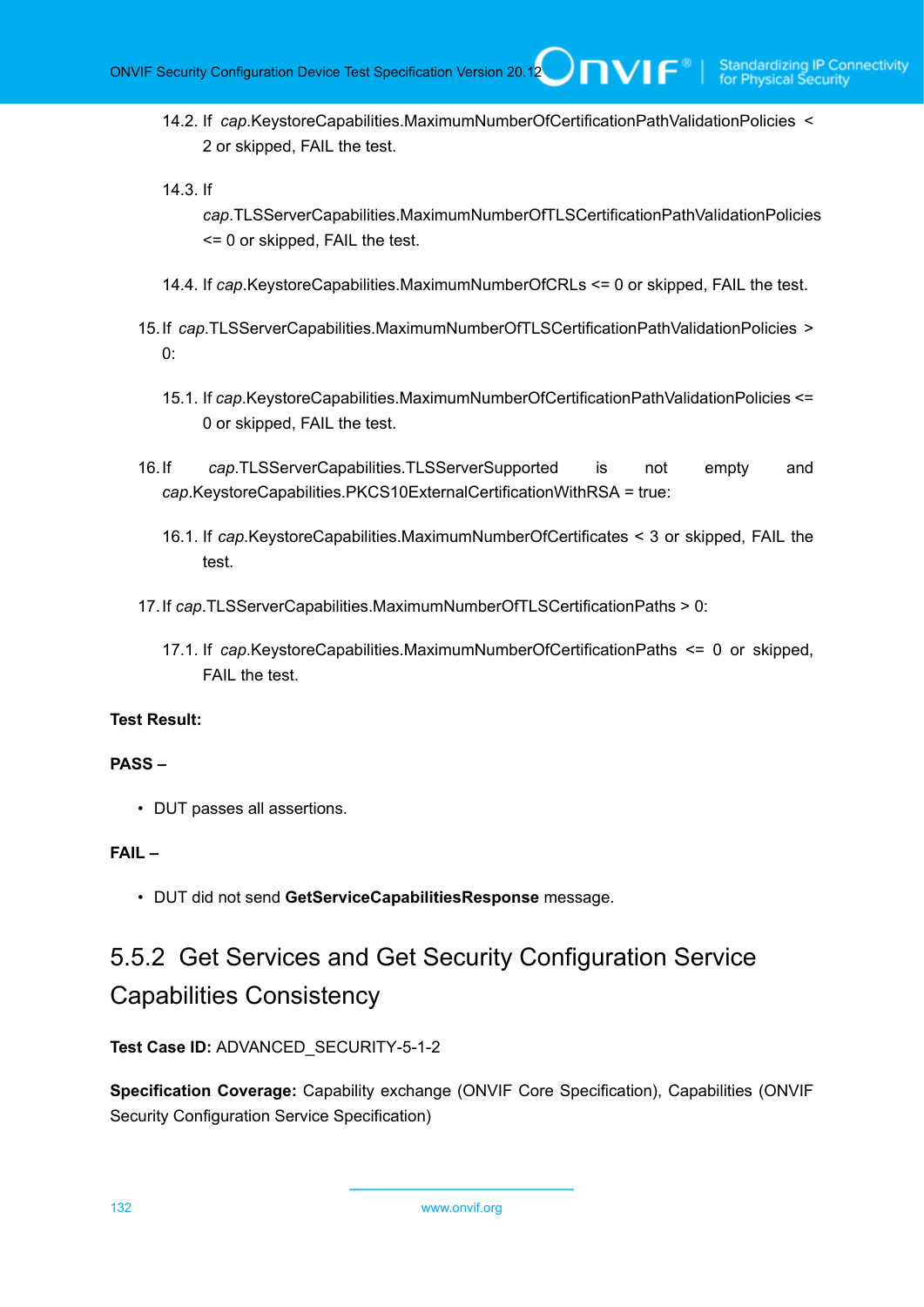**Feature under test:** GetServices, GetServiceCapabilities (for Security Configuration Service)

 $\bigcup$ NIF $^\circ$ 

**WSDL Reference:** devicemgmt.wsdl, security.wsdl

**Test Purpose:** To verify Get Services and Security Configuration Service Capabilities consistency.

**Pre-Requisite:** None.

**Test Configuration:** ONVIF Client and DUT

#### **Test Procedure:**

- 1. Start an ONVIF Client.
- 2. Start the DUT.
- 3. ONVIF Client invokes **GetServices**.
	- IncludeCapability =: true
- 4. The DUT responds with a **GetServiceCapabilitiesResponse** message with parameters
	- Services list =: *servicesList*
- 5. ONVIF Client selects Service with Service.Namespace = "http://www.onvif.org/ver10/ advancedsecurity/wsdl":
	- Services list [Namespace = "http://www.onvif.org/ver10/advancedsecurity/wsdl"] =: *securityConfigurationService*
- 6. ONVIF Client invokes **GetServiceCapabilities**.
- 7. The DUT responds with a **GetServiceCapabilitiesResponse** message with parameters
	- Capabilities =: *cap*
- 8. If cap differs from *securityConfigurationService*.Capabilities.Capabilities, FAIL the test.

### **Test Result:**

#### **PASS –**

• DUT passes all assertions.

### **FAIL –**

• DUT did not send **GetServiceCapabilitiesResponse** message.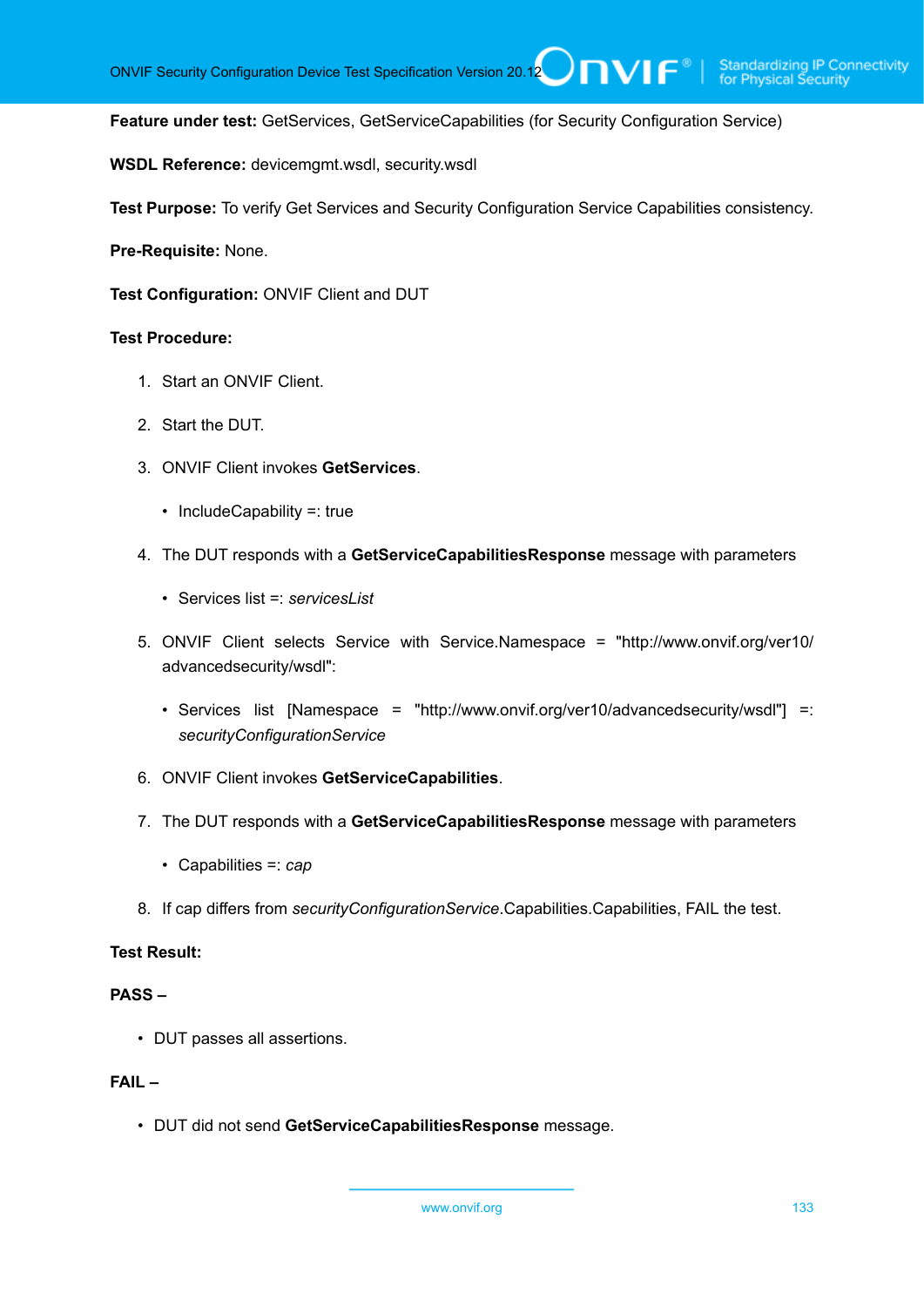#### **Note:** The following fields are compared at step 8:

- KeystoreCapabilities:
	- SignatureAlgorithms
		- algorithm
		- parameters
	- MaximumNumberOfKeys
	- MaximumNumberOfCertificates
	- MaximumNumberOfCertificationPaths
	- RSAKeyPairGeneration
	- RSAKeyLengths
	- PKCS10ExternalCertificationWithRSA
	- SelfSignedCertificateCreationWithRSA
	- X509Versions
	- MaximumNumberOfPassphrases
	- PKCS8RSAKeyPairUpload
	- PKCS12CertificateWithRSAPrivateKeyUpload
	- PasswordBasedEncryptionAlgorithms
	- PasswordBasedMACAlgorithms
	- MaximumNumberOfCRLs
	- MaximumNumberOfCertificationPathValidationPolicies
	- EnforceTLSWebClientAuthExtKeyUsage
- TLSServerCapabilities
	- TLSServerSupported
	- MaximumNumberOfTLSCertificationPaths
	- TLSClientAuthSupported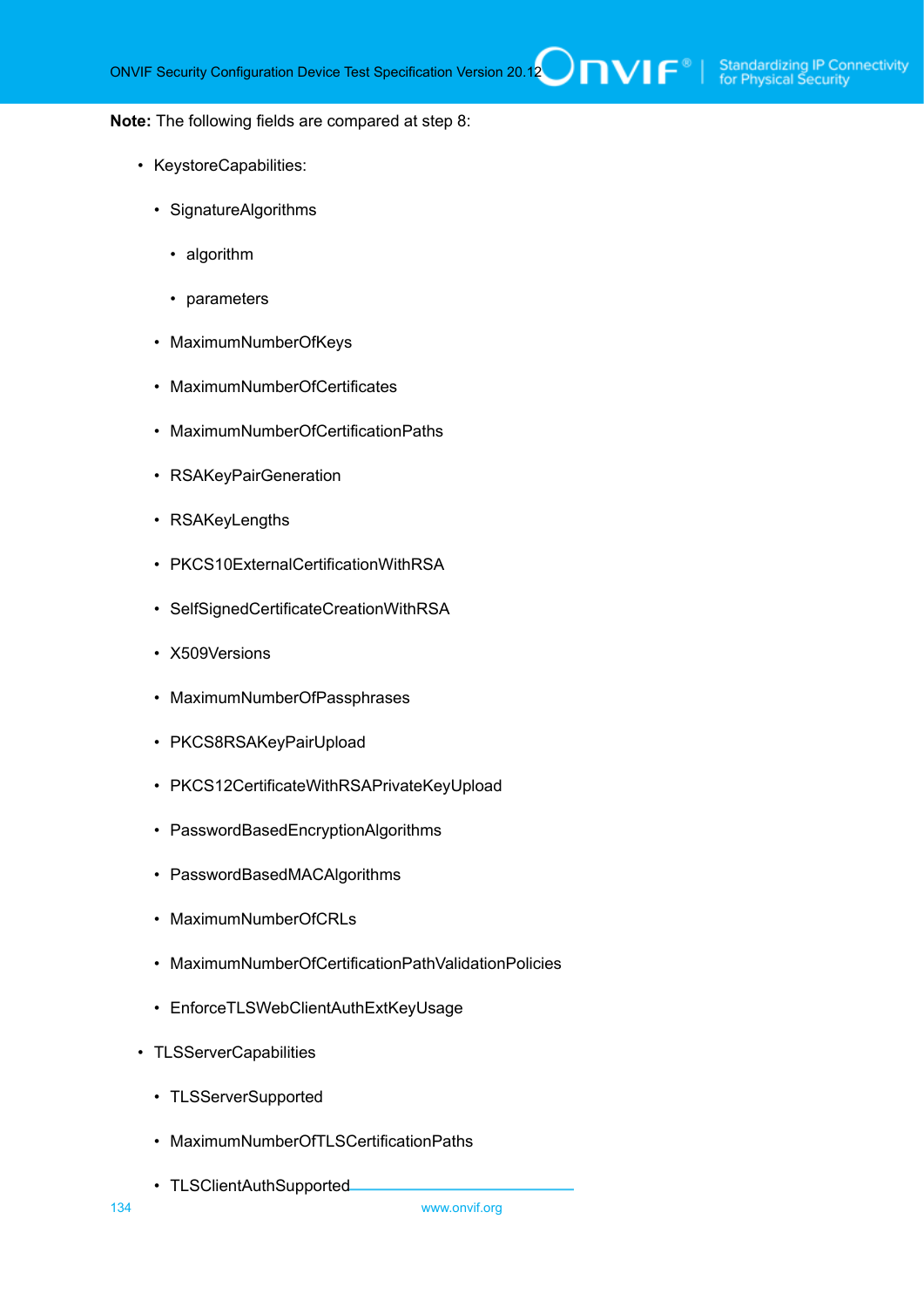• MaximumNumberOfTLSCertificationPathValidationPolicies

# 5.6 Off-Device Key Generation Operations

# 5.6.1 Passphrase Management

# 5.6.1.1 Upload Passphrase

**Test Case ID:** ADVANCED\_SECURITY-6-1-1

**Specification Coverage:** Passphrase Management (ONVIF Security Configuration Service Specification)

**Feature under test:** UploadPassphrase (for Security Configuration Service)

**WSDL Reference:** security.wsdl

**Test Purpose:** To verify whether passphrases can be uploaded correctly.

**Pre-Requisite:** Security Configuration Service is received from the DUT. Passphrase handling is supported by the DUT as indicated by the MaximumNumberOfPassphrases > 0 capability. The DUT shall have enough free storage capacity for one additional passphrase.

**Test Configuration:** ONVIF Client and DUT

- 1. Start an ONVIF Client.
- 2. Start the DUT.
- 3. ONVIF Client generates an encryption passphrase *passphrase1* (see [Annex A.24](#page-181-0)).
- 4. ONVIF Client invokes **UploadPassphrase** with parameters
	- Passphrase =: *passphrase1*
	- KeyAlias := "ONVIF Passphrase Test"
- 5. The DUT responds with a **UploadPassphraseResponse** message with parameters
	- PassphraseID =: *passphraseID*
- 6. ONVIF Client invokes **GetAllPassphrases**.
- 7. The DUT responds with a **GetAllPassphrasesResponse** message with parameters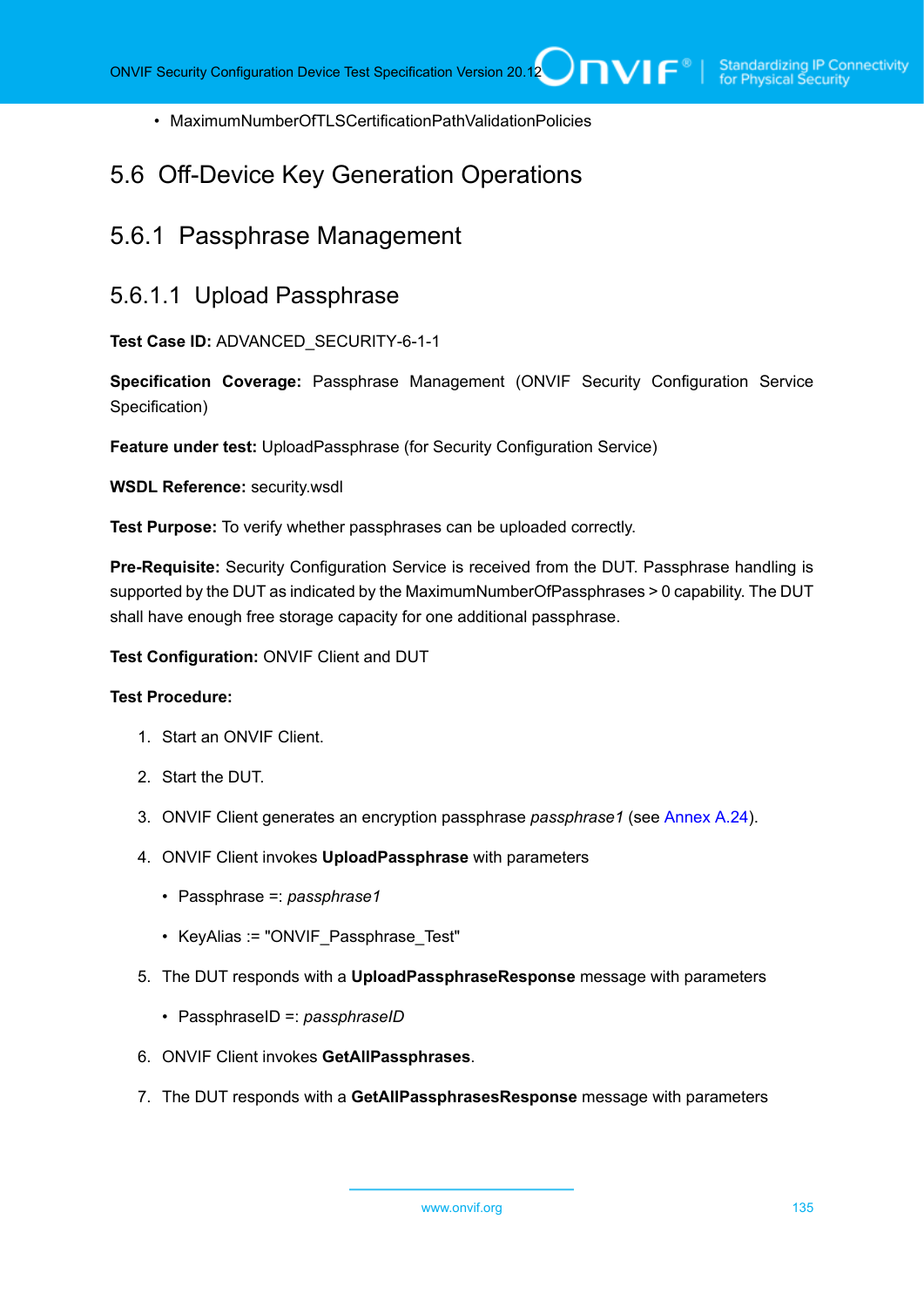- PassphraseAttribute list =: *passphraseAttributeList*
- 8. If *passphraseAttributeList* does not contain passphrase with PassphraseID equal to *passphraseID*, FAIL the test, and go to the step 10.
- 9. If passphrase with PassphraseID equal to *passphraseID* from *passphraseAttributeList* has Alias skipped or other than "ONVIF\_Passphrase\_Test", FAIL the test, and go to the step 10.
- 10.ONVIF Client deletes the passphrase (in *passphraseID*) by following the procedure mentioned in [Annex A.23](#page-180-0) to restore DUT configuration.

#### **PASS –**

• DUT passes all assertions.

#### **FAIL –**

- DUT did not send **UploadPassphraseResponse** message.
- DUT did not send **GetAllPassphrasesResponse** message.

# 5.6.1.2 Delete Passphrase

**Test Case ID:** ADVANCED\_SECURITY-6-1-2

**Specification Coverage:** Passphrase Management (ONVIF Security Configuration Service Specification)

**Feature under test:** DeletePassphrase

**WSDL Reference:** security.wsdl

**Test Purpose:** To verify that a passphrase can be deleted correctly.

**Pre-Requisite:** Security Configuration Service is received from the DUT. Passphrase handling is supported by the DUT as indicated by the MaximumNumberOfPassphrases > 0 capability. The DUT shall have enough free storage capacity for one additional passphrase.

# **Test Configuration:** ONVIF Client and DUT

- 1. Start an ONVIF Client.
- 2. Start the DUT.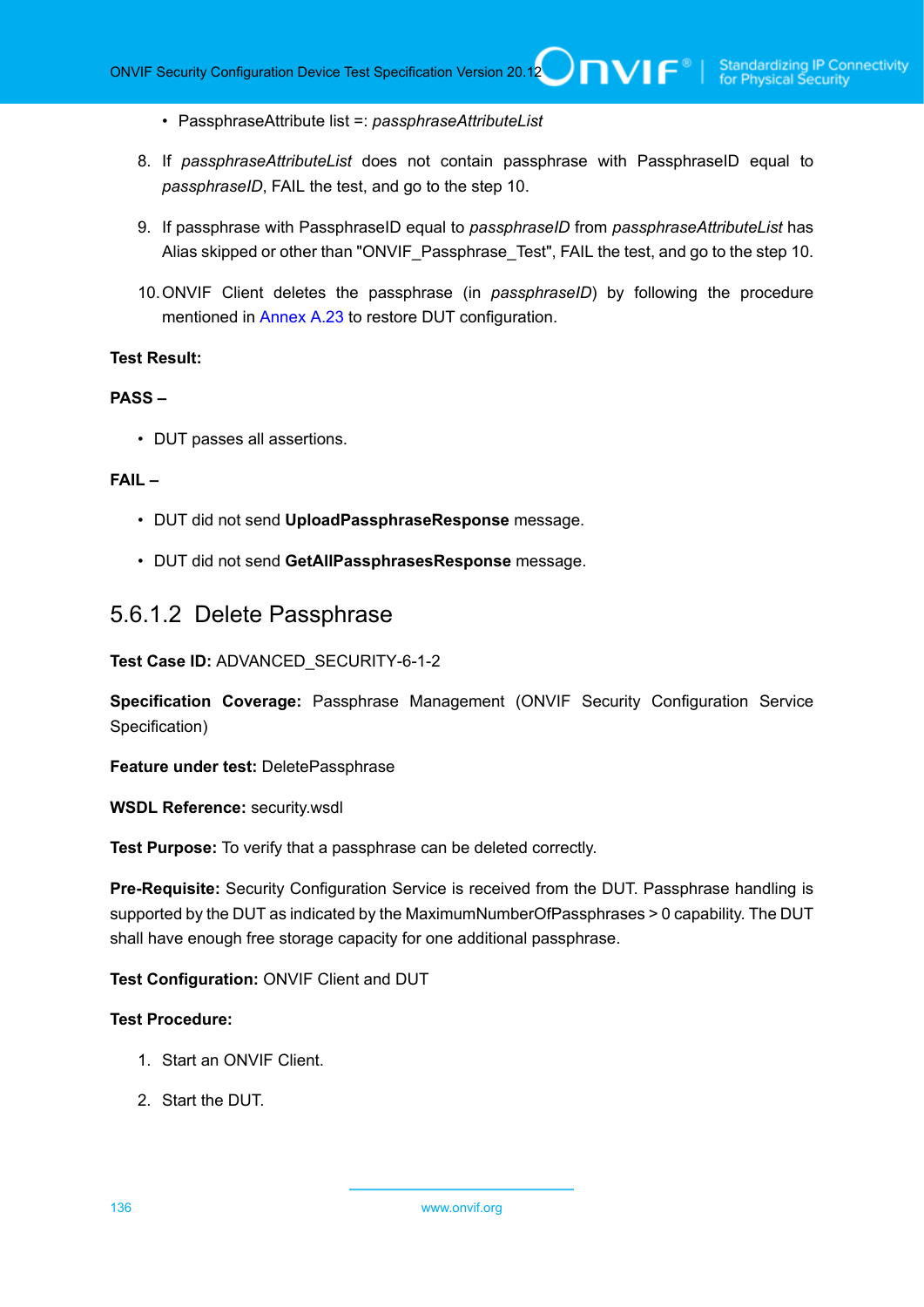- 3. ONVIF Client generates an encryption passphrase *passphrase1* (see [Annex A.24](#page-181-0)).
- 4. ONVIF Client invokes **UploadPassphrase** with parameters
	- Passphrase =: *passphrase1*
	- KeyAlias := "ONVIF\_Passphrase\_Test"
- 5. The DUT responds with a **UploadPassphraseResponse** message with parameters
	- PassphraseID =: *passphraseID*
- 6. ONVIF Client invokes **DeletePassphrase** with parameters
	- PassphraseID =: *passphraseID*
- 7. The DUT responds with a **DeletePassphraseResponse** message.
- 8. ONVIF Client invokes **GetAllPassphrases**.
- 9. The DUT responds with a **GetAllPassphrasesResponse** message with parameters
	- PassphraseAttribute list =: *passphraseAttributeList*
- 10.If *passphraseAttributeList* contains passphrase with PassphraseID equal to *passphraseID*, FAIL the test.

#### **PASS –**

• DUT passes all assertions.

# **FAIL –**

- DUT did not send **UploadPassphraseResponse** message.
- DUT did not send **GetAllPassphrasesResponse** message.
- DUT did not send **DeletePassphraseResponse** message.

# 5.6.2 Key Management

# 5.6.2.1 Upload PKCS8 – no key pair exists

**Test Case ID:** ADVANCED\_SECURITY-6-2-1

**Specification Coverage:** Key Management (ONVIF Security Configuration Service Specification)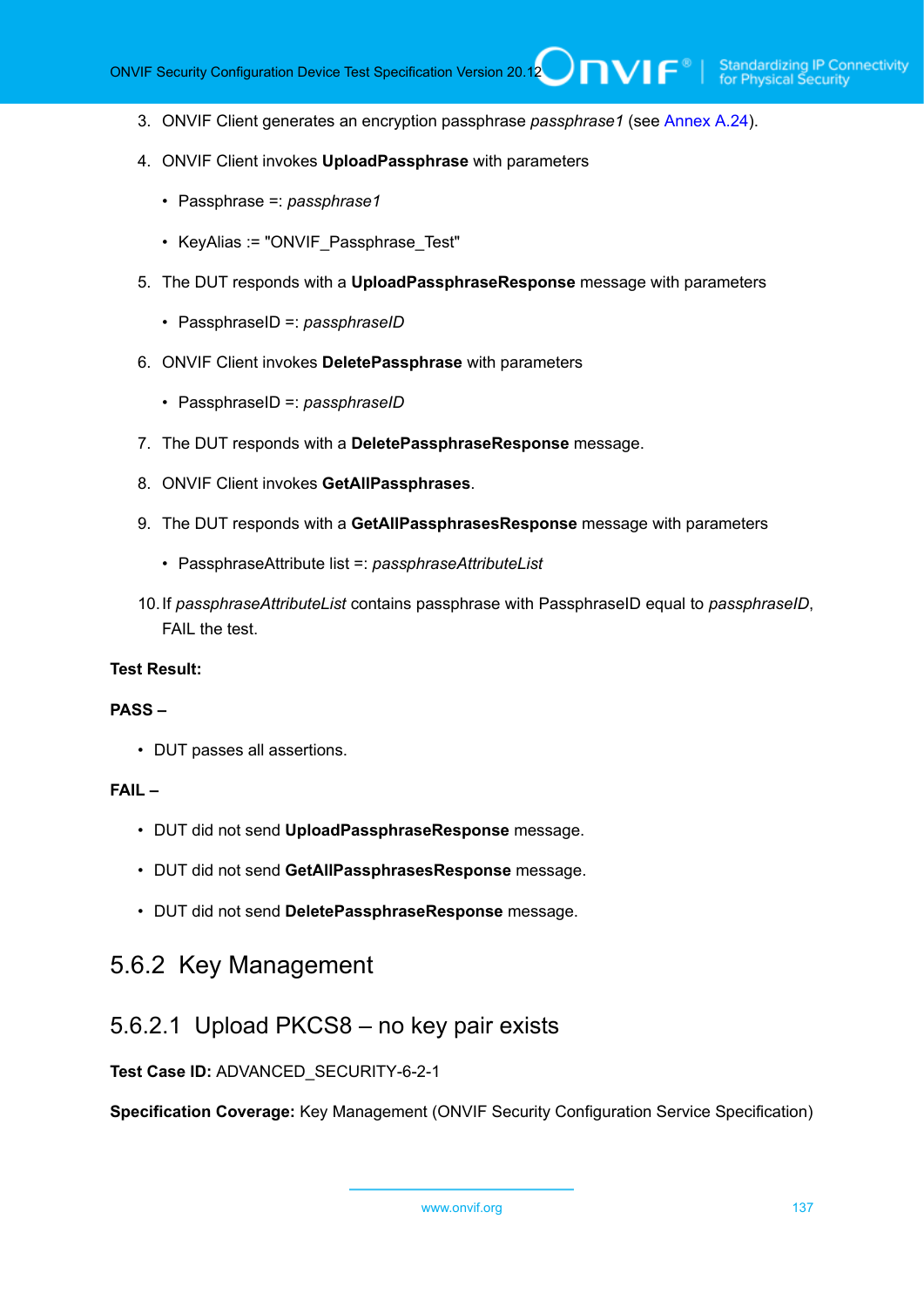#### **Feature under test:** UploadKeyPairInPKCS8

#### **WSDL Reference:** security.wsdl

**Test Purpose:** To verify that a PKCS#8 data structure with new public key and private key can be uploaded correctly.

**Pre-Requisite:** Security Configuration Service is received from the DUT. RSA key pair in a PKCS#8 data structure upload is supported by the DUT as indicated by the PKCS8RSAKeyPairUpload capability. The DUT shall have enough free storage capacity for one additional RSA key pair.

**Test Configuration:** ONVIF Client and DUT

- 1. Start an ONVIF Client.
- 2. Start the DUT.
- 3. ONVIF Client generates a PKCS#8 data structure (out *keyPairInPKCS8*) with new RSA key pair (pubic key (out *publicKey*) and private key (out *privateKey*)) by following the procedure mentioned in [Annex A.25.](#page-181-1)
- 4. ONVIF Client invokes **UploadKeyPairInPKCS8** with parameters
	- KeyPair := *keyPairInPKCS8*
	- Alias := "ONVIF Test"
	- EncryptionPassphraseID skipped
- 5. The DUT responds with a **UploadKeyPairInPKCS8Response** message with parameters
	- KeyID =: *keyID*
- 6. ONVIF Client invokes **GetAllKeys**.
- 7. The DUT responds with a **GetAllKeysResponse** message with parameters
	- KeyAttribute list =: *keyList*
- 8. If *keyList* does not contain KeyAttribute.KeyID =: *keyID*, FAIL the test, and go to the step 11.
- 9. If KeyAttribute from *keyList* with KeyAttribute.KeyID =: *keyID* has KeyAttribute.hasPrivateKey element that is not equal to *true* or missed, FAIL the test, and go to the step 11.
- 10.If KeyAttribute from *keyList* with KeyAttribute.KeyID =: *keyID* has KeyAttribute.KeyStatus value other than "ok", FAIL the test, and go to the step 11.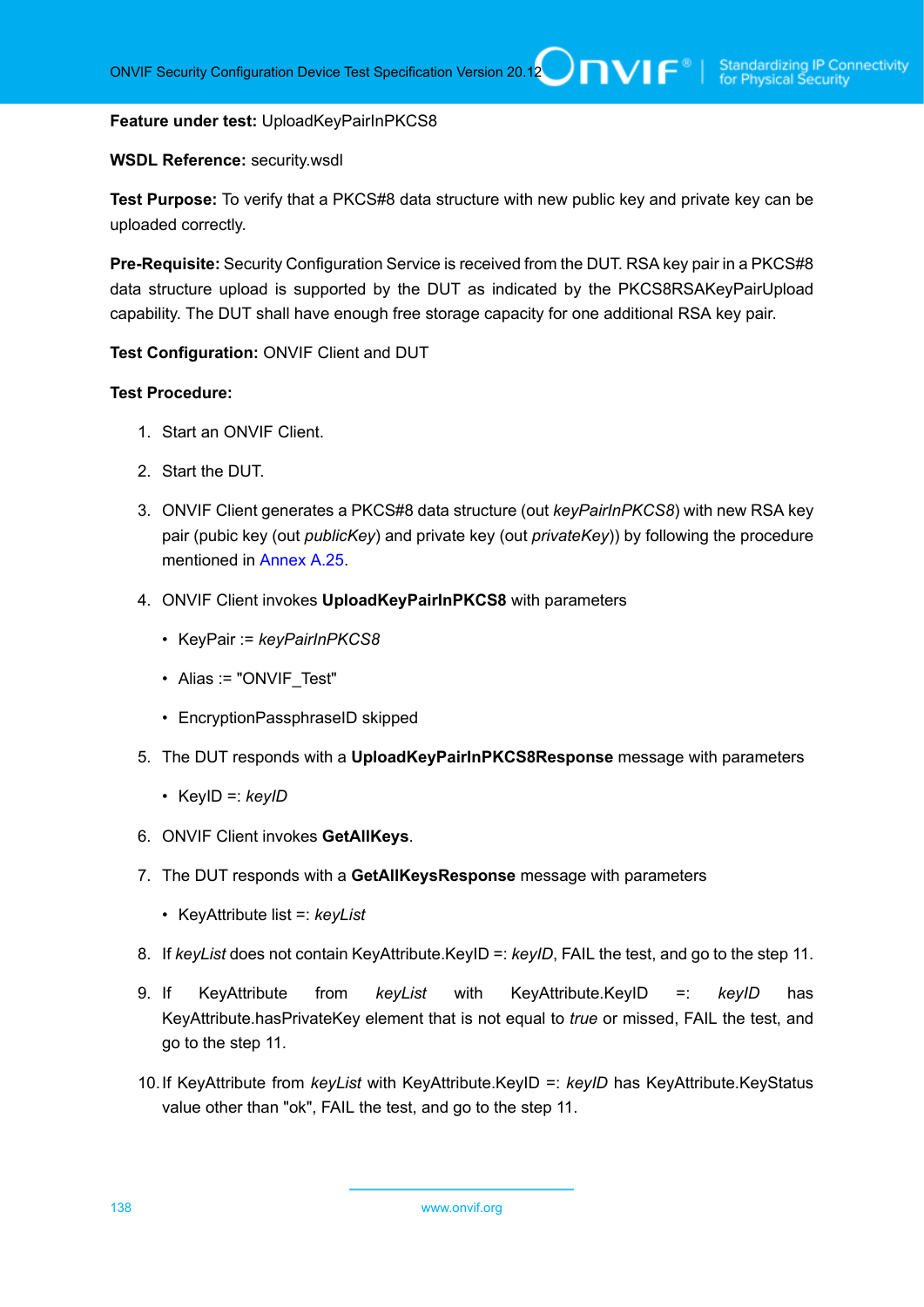11. ONVIF Client deletes the RSA key pair (in *keyID*) by following the procedure mentioned in [Annex A.1](#page-161-0) to restore DUT configuration.

### **Test Result:**

#### **PASS –**

• DUT passes all assertions.

#### **FAIL –**

- DUT did not send **UploadKeyPairInPKCS8Response** message.
- DUT did not send **GetAllKeysResponse** message.

# 5.6.2.2 Upload PKCS8 – decryption fails

# **Test Case ID:** ADVANCED\_SECURITY-6-2-2

**Specification Coverage:** Key Management (ONVIF Security Configuration Service Specification)

**Feature under test:** UploadKeyPairInPKCS8

**WSDL Reference:** security.wsdl

**Test Purpose:** To verify that a DecryptionFailed fault is produced when wrong decryption passphrase is used.

**Pre-Requisite:** Security Configuration Service is received from the DUT. RSA key pair in a PKCS#8 data structure upload is supported by the DUT as indicated by the PKCS8RSAKeyPairUpload capability. The DUT shall have enough free storage capacity for one additional RSA key pair. The DUT shall have enough free storage capacity for one additional passphrase.

**Test Configuration:** ONVIF Client and DUT

- 1. Start an ONVIF Client.
- 2. Start the DUT.
- 3. ONVIF Client generates an encryption passphrases *passphrase1* and *passphrase2* (see [Annex A.24\)](#page-181-0)
- 4. ONVIF Client generates a PKCS#8 data structure (out *keyPairInPKCS8*) with new RSA key pair (pubic key (out *publicKey*) and private key (out *privateKey*)) with encryption passphrase (in *passphrase1*) by following the procedure mentioned in [Annex A.28](#page-183-0).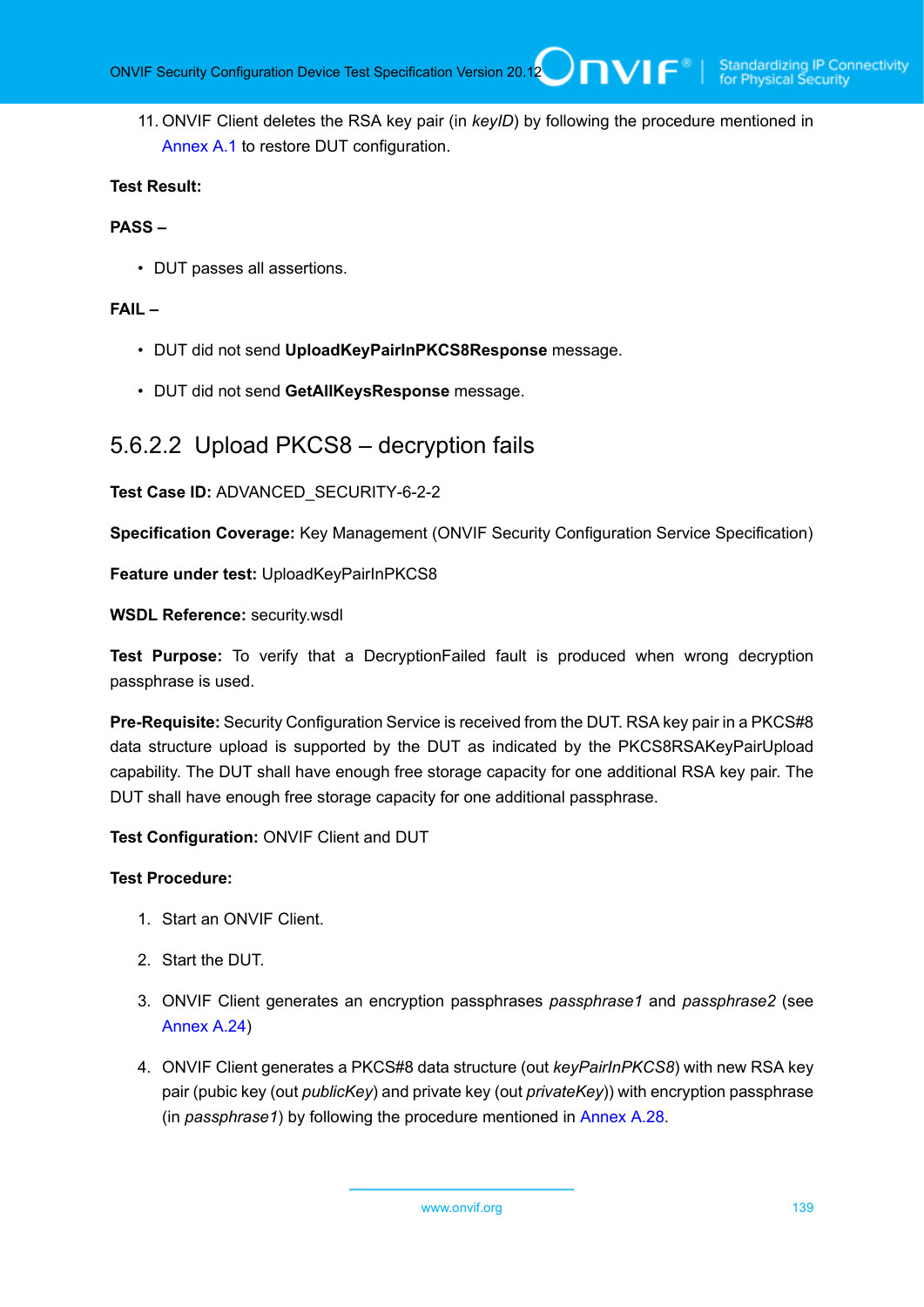- 5. ONVIF Client invokes **UploadPassphrase** with parameters
	- Passphrase := *passphrase2*
	- KeyAlias := "ONVIF\_Passphrase\_Test"
- 6. The DUT responds with a **UploadPassphraseResponse** message with parameters
	- PassphraseID =: *passphraseID*
- 7. ONVIF Client invokes **UploadKeyPairInPKCS8** with parameters
	- KeyPair := *keyPairInPKCS8*
	- Alias := "ONVIF Test"
	- EncryptionPassphraseID := *passphraseID*
- 8. The DUT returns env:Sender/ter:InvalidArgVal/ter:DecryptionFailed SOAP 1.2 fault.
- 9. ONVIF Client deletes the passphrase (in *passphraseID*) by following the procedure mentioned in [Annex A.23](#page-180-0) to restore DUT configuration.
- 10.If the DUT responds with an **UploadKeyPairInPKCS8Response** message with KeyID =: *keyID*, delete the RSA key pair (in *keyID*) by following the procedure mentioned in [Annex](#page-161-0) [A.1](#page-161-0) to restore DUT configuration.

### **PASS –**

• DUT passes all assertions.

#### **FAIL –**

- DUT did not send **UploadPassphrase** message.
- DUT did send **UploadKeyPairInPKCS8** message.
- The DUT did not send the env:Sender/ter:InvalidArgVal/ter:DecryptionFailed SOAP 1.2 fault message.

# 5.6.3 Certificate Management

# 5.6.3.1 Upload PKCS12 – no key pair exists

# **Test Case ID:** ADVANCED\_SECURITY-6-3-1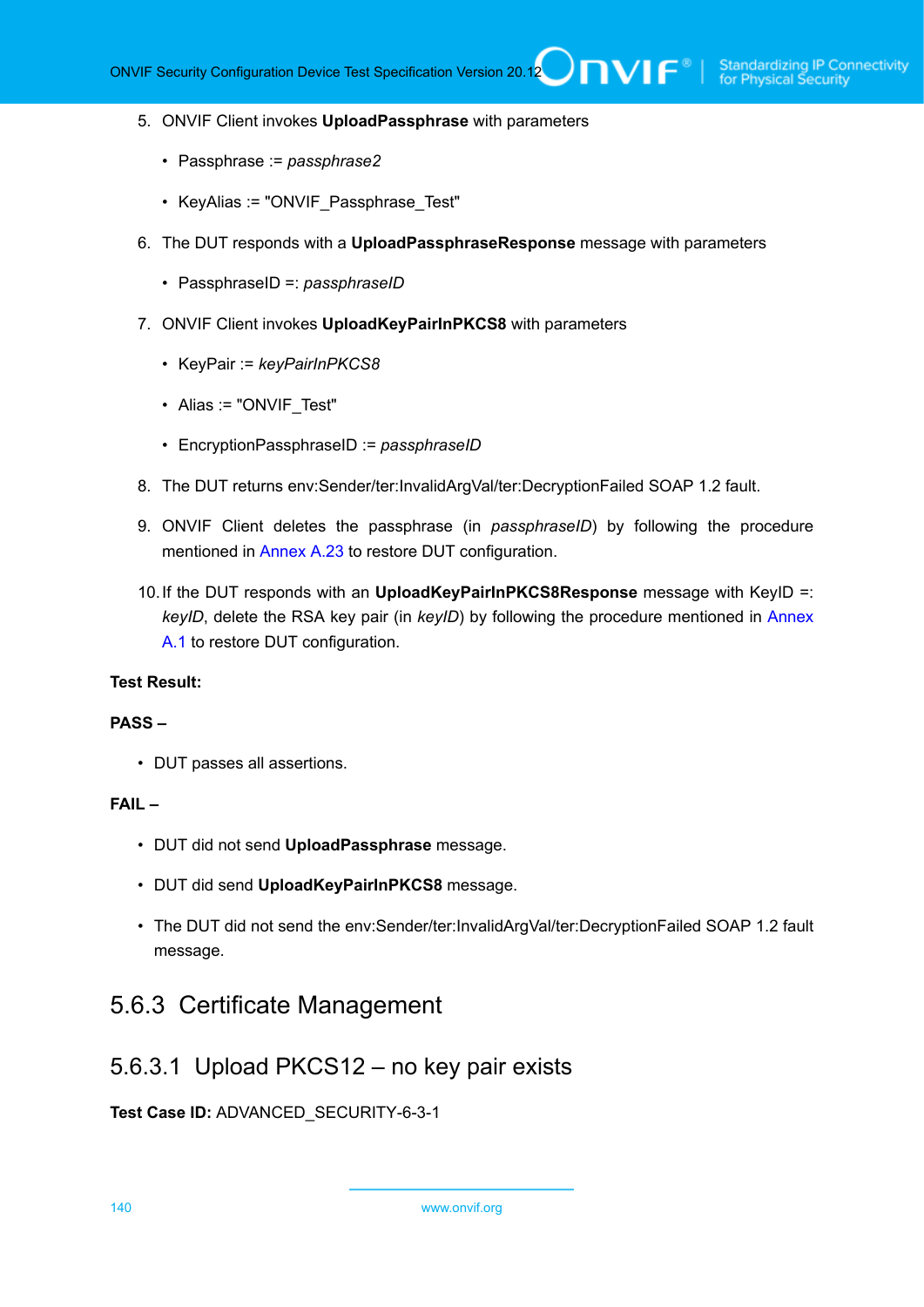**Specification Coverage:** Certificate Management (ONVIF Security Configuration Service Specification)

**Feature under test:** UploadCertificateWithPrivateKeyInPKCS12

#### **WSDL Reference:** security.wsdl

**Test Purpose:** To verify that a PKCS#12 data structure with new public key and private key can be uploaded correctly.

**Pre-Requisite:** Security Configuration Service is received from the DUT. Certificate along with an RSA private key in a PKCS#12 data structure upload is supported by the DUT as indicated by the PKCS12CertificateWithRSAPrivateKeyUpload capability. The DUT shall have enough free storage capacity for one additional RSA key pair. The DUT shall have enough free storage capacity for one additional certificate.

**Test Configuration:** ONVIF Client and DUT

#### **Test Procedure:**

- 1. Start an ONVIF Client.
- 2. Start the DUT.
- 3. ONVIF Client creates a CA certificate (out *CAcert*) and a corresponding public key (out *publicKey*) in the certificate along with the corresponding private key (out *privateKey*) in the form of a PKCS#12 file (out *PKCS12data*) by following the procedure described in [Annex](#page-184-0) [A.30](#page-184-0).
- 4. ONVIF Client invokes **UploadCertificateWithPrivateKeyInPKCS12** with parameters
	- CertWithPrivateKey := *PKCS12data*
	- CertificationPathAlias := "ONVIF Certification Path Test"
	- KeyAlias := "ONVIF\_Key\_Test"
	- IgnoreAdditionalCertificates := false
	- IntegrityPassphraseID skipped
	- EncryptionPassphraseID skipped
- 5. The DUT responds with a **UploadCertificateWithPrivateKeyInPKCS12Response** message with parameters
	- CertificationPathID =: *certPathID*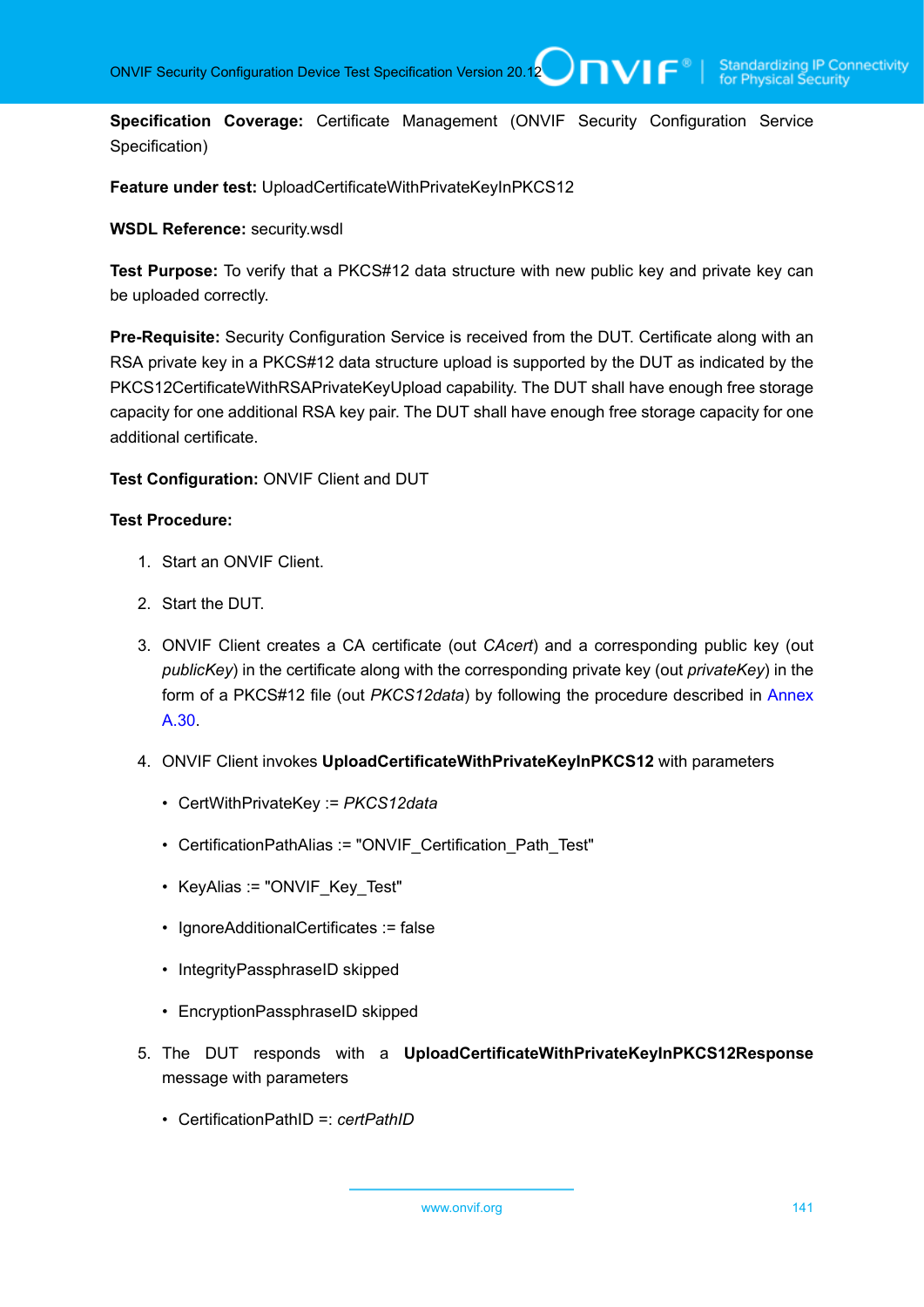- KeyID =: *keyID*
- 6. ONVIF Client invokes **GetAllKeys**.
- 7. The DUT responds with a **GetAllKeysResponse** message with parameters
	- KeyAttribute list =: *keyList*
- 8. If *keyList* does not contain key with KeyID equal to *keyID*, FAIL the test, and go to the step 19.
- 9. If key with KeyID equal to *keyID* from *keyList* has hasPrivateKey equal to false or has skipped hasPrivateKey, FAIL the test, and go to the step 19.
- 10.If key with KeyID equal to *keyID* from *keyList* has Alias skipped or other than "ONVIF Key Test", FAIL the test, and go to the step 19.
- 11. If key with KeyID equal to *keyID* from *keyList* has KeyStatus other than "ok", FAIL the test, and go to the step 19.
- 12.ONVIF Client invokes **GetAllCertificationPaths**.
- 13.The DUT responds with a **GetAllCertificationPathsResponse** message with parameters
	- CertificationPathID list =: *certPathList*
- 14.If *certPathList* does not contain certification path with CertificationPathID equal to *certPathID*, FAIL the test, and go to the step 19.
- 15.ONVIF Client invokes **GetCertificationPath** message with parameters
	- CertificationPathID =: *certPathID*
- 16.The DUT responds with a **GetCertificationPathResponse** message with parameters
	- CertificationPath.CertificateID[0] =: *certID*
	- CertificationPath.Alias =: *CertPathAlias*
- 17.If *CertPathAlias* Alias skipped or other than "ONVIF\_CertificationPath\_Test", FAIL the test, and go to the step 20.
- 18.If received CertificationPath contains more than one CertificateID item, FAIL the test, and go to the step 20.
- 19.ONVIF Client deletes the certification path (in *certPathID*) and RSA key pair (in *keyID*) by following the procedure mentioned in [Annex A.35](#page-189-0) to restore DUT configuration and finish the test.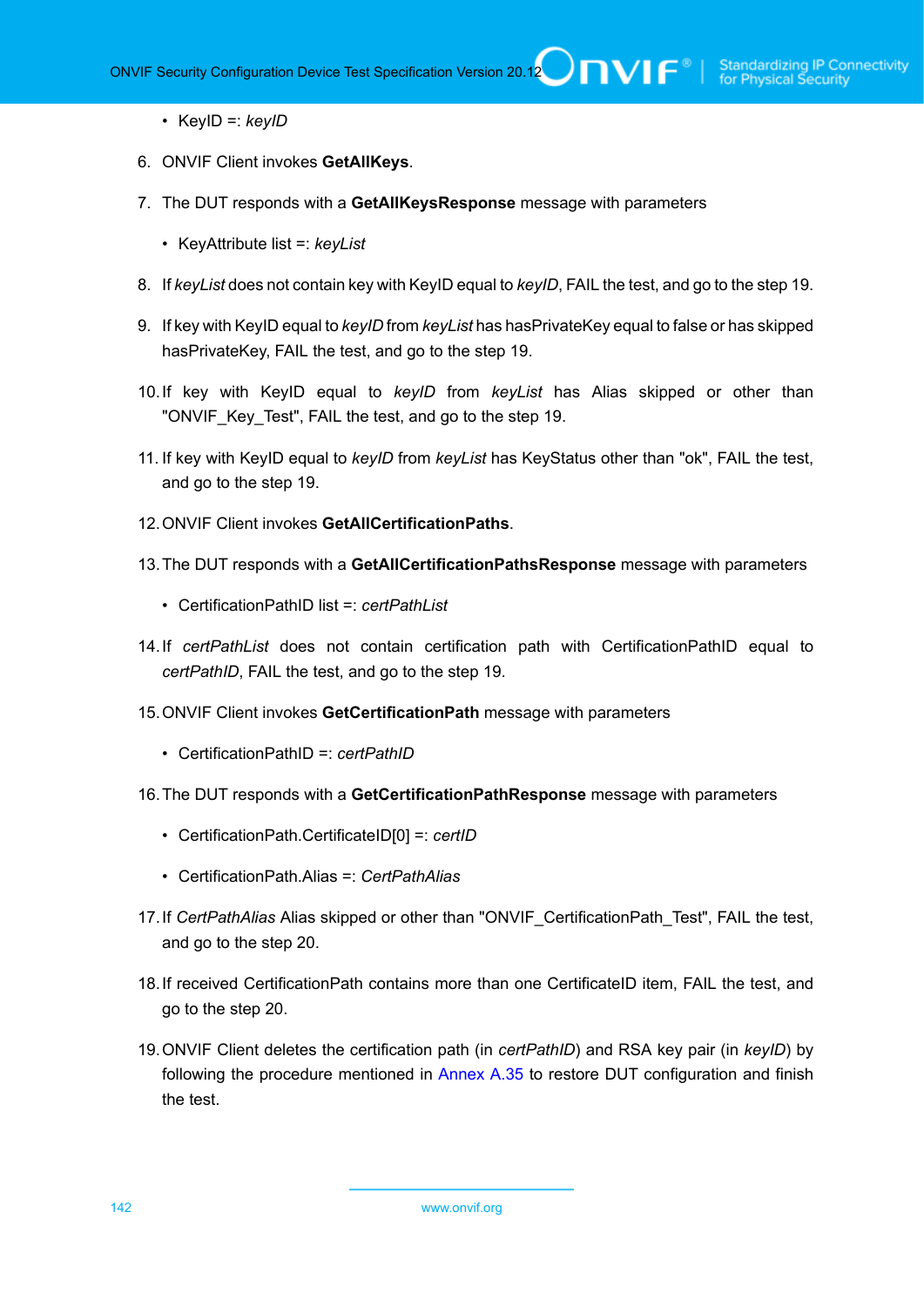20.ONVIF Client deletes the certification path (in *certPathID*) and related CA certificate (in *certID*) and RSA key pair (in *keyID*) by following the procedure mentioned in [Annex A.5](#page-163-0) to restore DUT configuration.

### **Test Result:**

### **PASS –**

• DUT passes all assertions.

### **FAIL –**

- DUT did not send **UploadCertificateWithPrivateKeyInPKCS12Response** message.
- DUT did not send **GetAllKeysResponse** message.
- DUT did not send **GetAllCertificationPathsResponse** message.
- DUT did not send **GetCertificationPathResponse** message.

# 5.6.3.2 Upload PKCS12 – decryption fails

### **Test Case ID:** ADVANCED\_SECURITY-6-3-2

**Specification Coverage:** Certificate Management (ONVIF Security Configuration Service Specification)

**Feature under test:** UploadCertificateWithPrivateKeyInPKCS12

**WSDL Reference:** security.wsdl

**Test Purpose:** To verify that a DecryptionFailed fault is produced when wrong decryption passphrase is used.

**Pre-Requisite:** Security Configuration Service is received from the DUT. Certificate along with an RSA private key in a PKCS#12 data structure upload is supported by the DUT as indicated by the PKCS12CertificateWithRSAPrivateKeyUpload capability. The DUT shall have enough free storage capacity for one additional RSA key pair. The DUT shall have enough free storage capacity for one additional certificate. The DUT shall have enough free storage capacity for one additional passphrase.

**Test Configuration:** ONVIF Client and DUT

- 1. Start an ONVIF Client.
- 2. Start the DUT.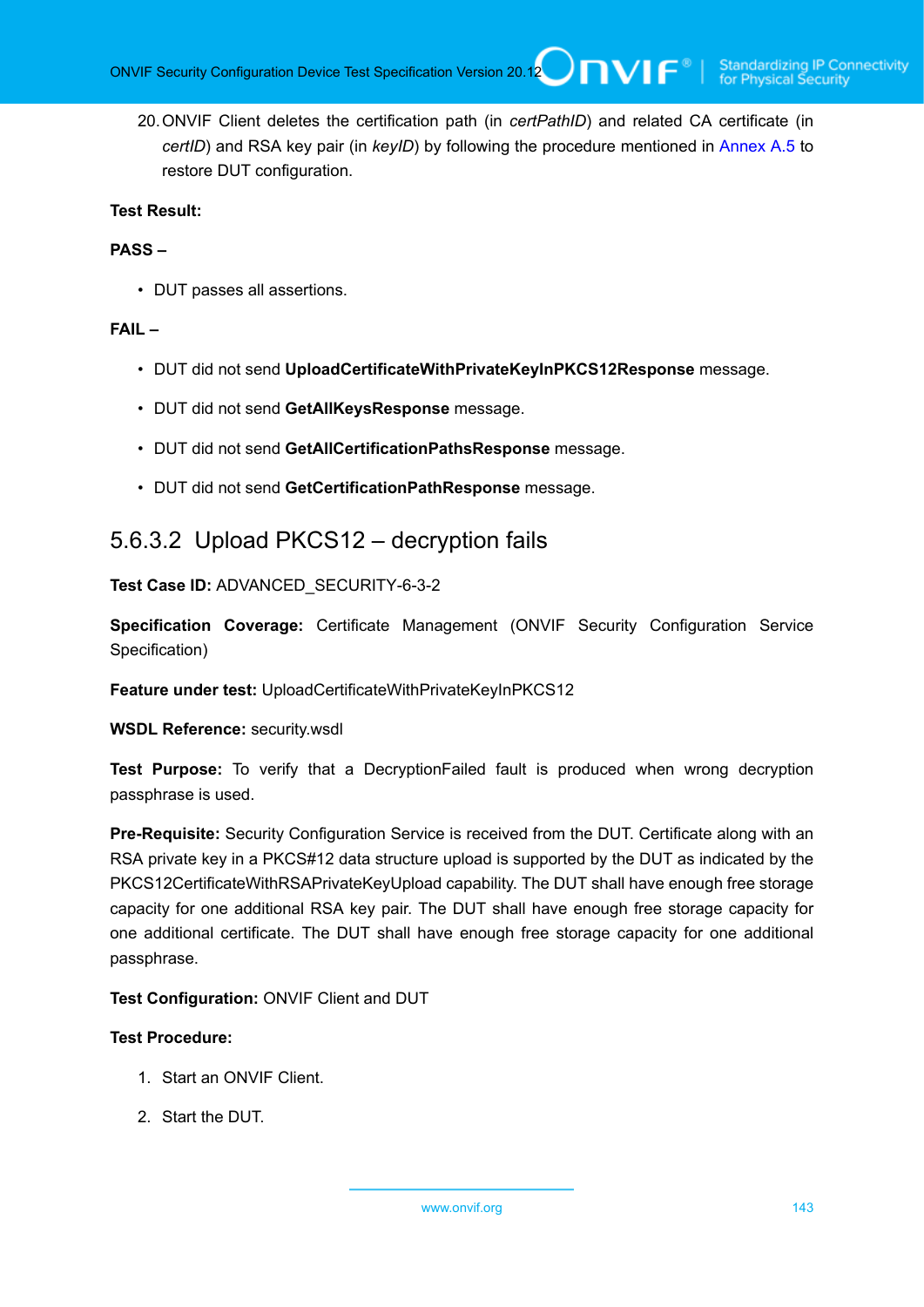- 3. ONVIF Client generates an encryption passphrases *passphrase1* and *passphrase2* (see [Annex A.24\)](#page-181-0)
- 4. ONVIF Client creates a CA certificate (out *CAcert*) and a corresponding public key (out *publicKey*) in the certificate along with the corresponding private key (out *privateKey*) in the form of a PKCS#12 file (out *PKCS12data*) encrypted with passphrase (in *passphrase1*) by following the procedure described in [Annex A.31.](#page-185-0)
- 5. ONVIF Client invokes **UploadPassphrase** with parameters
	- Passphrase =: *passphrase2*
	- KeyAlias := "ONVIF\_Passphrase\_Test"
- 6. The DUT responds with a **UploadPassphraseResponse** message with parameters
	- PassphraseID =: *passphraseID*
- 7. ONVIF Client invokes **UploadCertificateWithPrivateKeyInPKCS12** message with parameters
	- CertWithPrivateKey := *PKCS12data*
	- CertificationPathAlias := "ONVIF\_CertificationPath\_Test"
	- KeyAlias := "ONVIF Key Test"
	- IgnoreAdditionalCertificates := false
	- IntegrityPassphraseID skipped
	- EncryptionPassphraseID =: *passphraseID*
- 8. The DUT returns env:Sender\ter:InvalidArgVal\ter:DecryptionFailed SOAP 1.2 fault.
- 9. ONVIF Client deletes the passphrase (in *passphraseID*) by following the procedure mentioned in [Annex A.23](#page-180-0) to restore DUT configuration.
- 10.If the DUT responds with an **UploadCertificateWithPrivateKeyInPKCS12Response** message. (CertificationPathID =: *certPathID*, KeyID =: *keyID*), ONVIF Client deletes the certification path (in *certPathID*) and RSA key pair (in *keyID*) by following the procedure mentioned in [Annex A.35](#page-189-0) to restore DUT configuration and finish the test.

### **PASS –**

• DUT passes all assertions.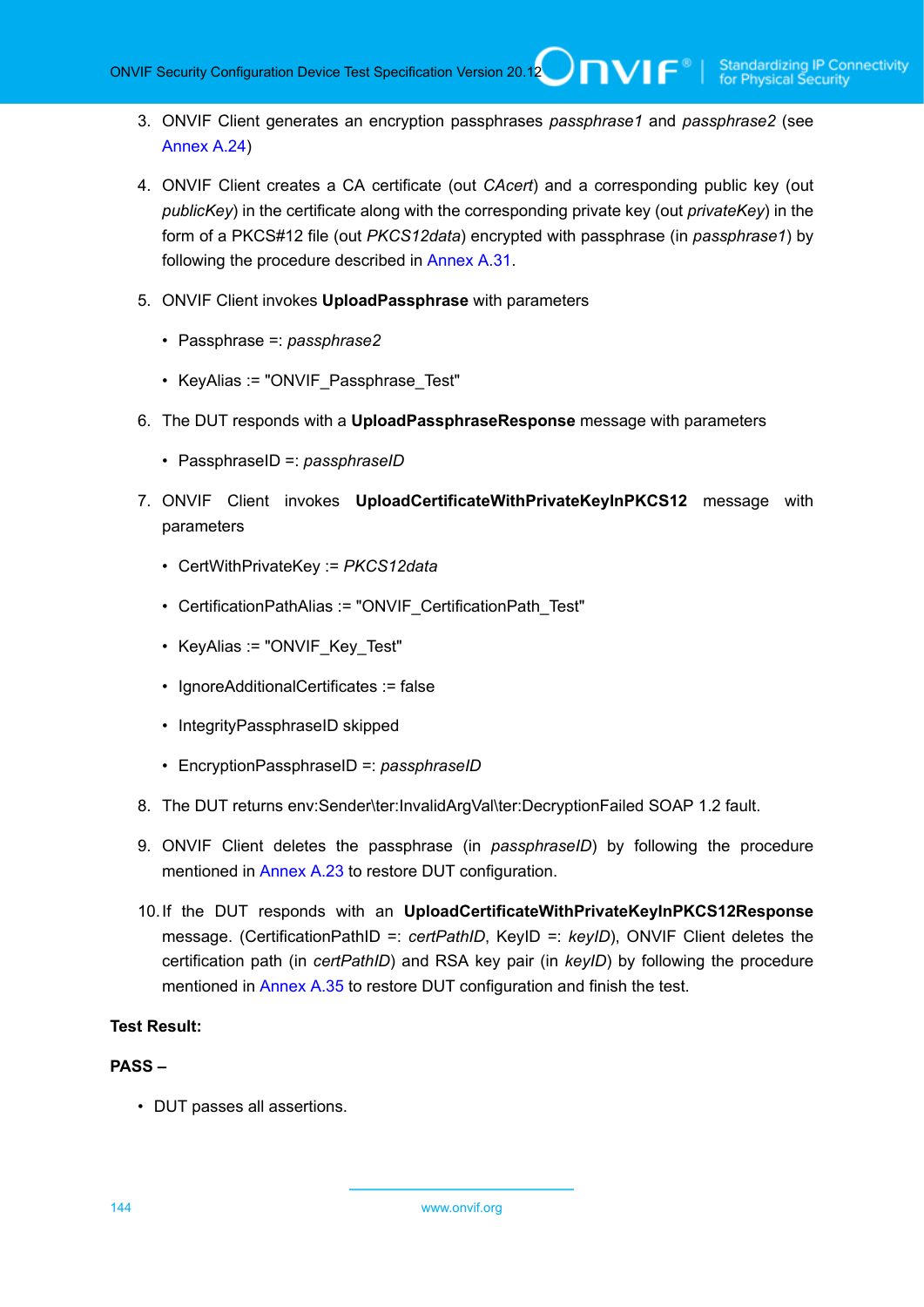### **FAIL –**

- DUT did not send **UploadPassphrase** message.
- DUT did send **UploadCertificateWithPrivateKeyInPKCS12** message.
- DUT did not send **env:Sender\ter:InvalidArgVal\ter:DecryptionFailed** SOAP 1.2 fault.

## 5.6.3.3 Upload PKCS12 - verify key and certificate

**Test Case ID:** ADVANCED\_SECURITY-6-3-4

**Specification Coverage:** Certificate Management (ONVIF Security Configuration Service Specification)

**Feature under test:** UploadCertificateWithPrivateKeyInPKCS12, GetKeyStatus, GetCertificate, **GetAIICertificates** 

### **WSDL Reference:** security.wsdl

**Test Purpose:** Verify that the DUT correctly integrates keys and certificates, which have been uploaded in a PKCS#12 data structure, into the keystore.

**Pre-Requisite:** Security Configuration Service is received from the DUT. Certificate along with an RSA private key in a PKCS#12 data structure upload is supported by the DUT as indicated by the PKCS12CertificateWithRSAPrivateKeyUpload capability. The DUT shall have enough free storage capacity for one additional RSA key pair. The DUT shall have enough free storage capacity for one additional certificate. The DUT shall have enough free storage capacity for one additional certification path.

## **Test Configuration:** ONVIF Client and DUT

#### **Test Procedure:**

- 1. Start an ONVIF Client.
- 2. Start the DUT.
- 3. ONVIF Client creates a CA certificate (out *CAcert*) and a corresponding public key (out *publicKey*) in the certificate along with the corresponding private key (out *privateKey*) in the form of a PKCS#12 file (out *PKCS12data*) by following the procedure described in [Annex](#page-184-0) [A.30](#page-184-0).
- 4. ONVIF Client invokes **UploadCertificateWithPrivateKeyInPKCS12** with parameters
	- CertWithPrivateKey := *PKCS12data*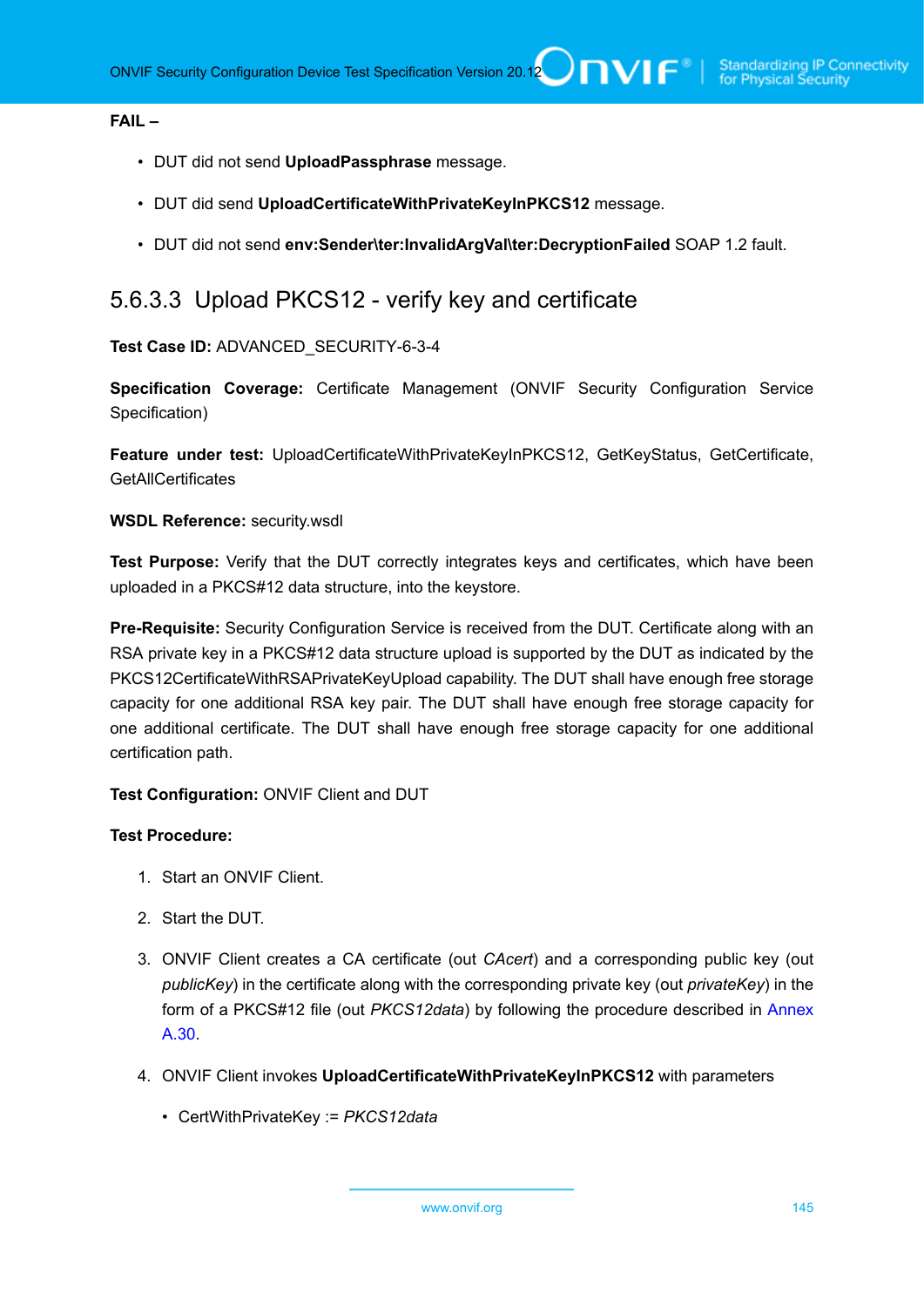- CertificationPathAlias := "ONVIF Certification Path Test"
- KeyAlias := "ONVIF\_Key\_Test"
- IgnoreAdditionalCertificates := false
- IntegrityPassphraseID skipped
- EncryptionPassphraseID skipped
- 5. The DUT responds with a **UploadCertificateWithPrivateKeyInPKCS12Response** message with parameters
	- CertificationPathID =: *certPathID*
	- KeyID =: *keyID*
- 6. ONVIF Client invokes **GetKeyStatus** with parameters
	- KeyID := *keyID*
- 7. The DUT responds with **GetKeyStatusResponse** message with parameters
	- KeyStatus =: *keyStatus*
- 8. If *keyStatus* is not equal to "ok", FAIL the test, and go to the step 23.
- 9. ONVIF Client invokes **GetCertificationPath** message with parameters
	- CertificationPathID =: *certPathID*
- 10.The DUT responds with a **GetCertificationPathResponse** message with parameters
	- CertificationPath.CertificateID list =: *certIDList*
	- CertificationPath.Alias
- 11. If *certIDList* contains more item than one, FAIL the test and go to the step 23.
- 12.ONVIF Client invokes **GetAllCertificates**.
- 13.The DUT responds with a **GetAllCertificatesResponse** message with parameters
	- CertificateID list =: *certificateList*
- 14.If *certificateList* does not contain certificate with Certificate.CertificateID equal to *certIDList*[0], FAIL the test and go to the step 23.

15.Set: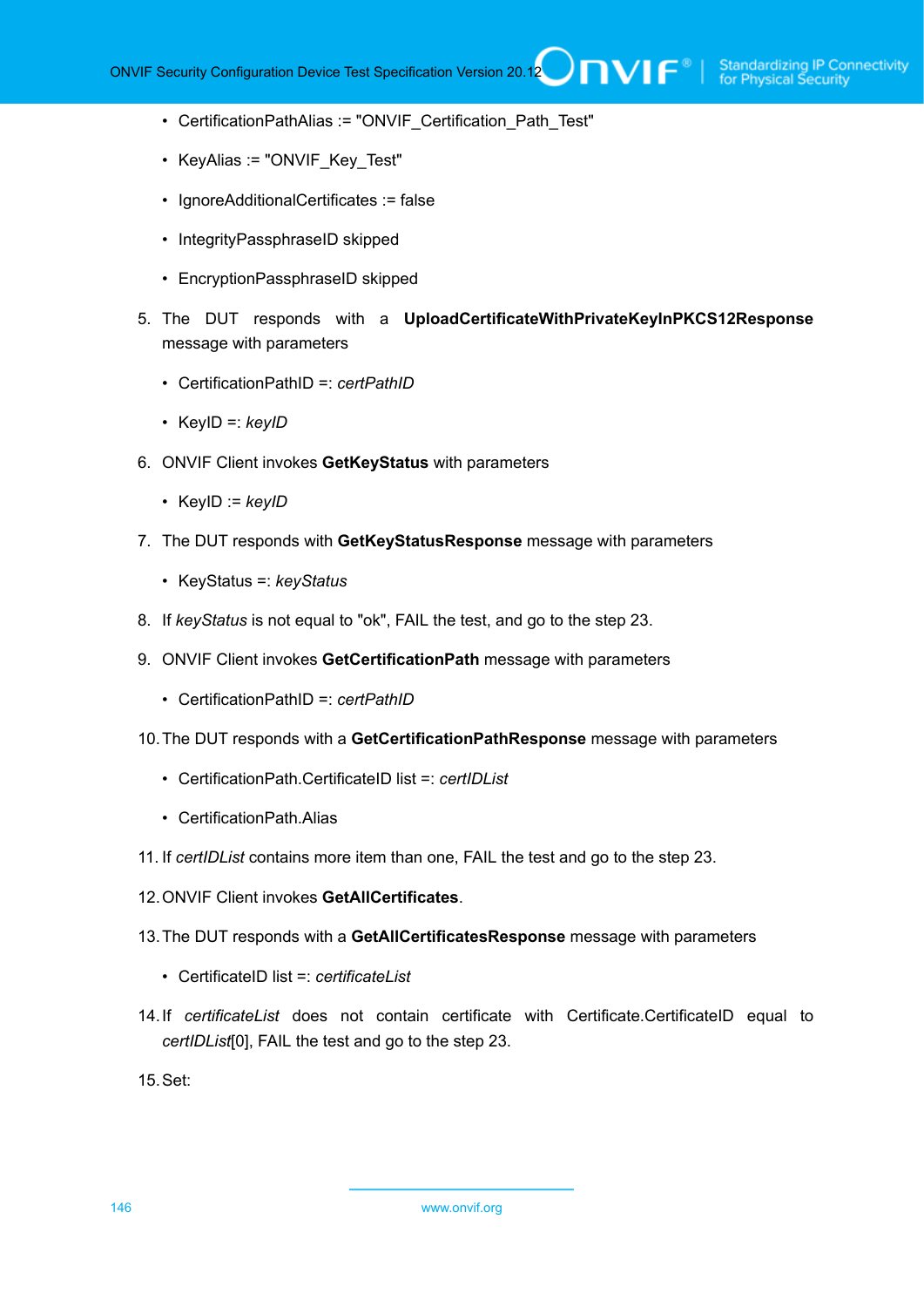- *certificateList*.Certificate[CertificateID = *certIDList*[0]] =: *X509Cert*
- 16.If *X509Cert*.KeyID is not equal to *keyID*, FAIL the test and go to the step 23.
- 17.If *X509Cert*.CertificateContent is not equal to *CAcert*, FAIL the test and go to the step 23.
- 18.ONVIF Client invokes **GetCertificate** message with parameters
	- CertificateID := *certIDList*[0]
- 19.The DUT responds with a **GetCertificateResponse** message with parameters
	- Certificate =: *X509Cert*
- 20.If *X509Cert*.CertificateID is not equal to *certIDList*[0], FAIL the test and go to the step 23.
- 21.If *X509Cert*.KeyID is not equal to *keyID*, FAIL the test and go to the step 23.
- 22.If *X509Cert*.CertificateContent is not equal to *CAcert*, FAIL the test and go to the step 23.
- 23.ONVIF Client deletes the certification path (in *certPathID*) and RSA key pair (in *keyID*) by following the procedure mentioned in [Annex A.35](#page-189-0) to restore DUT configuration and skip other steps.

#### **Test Result:**

#### **PASS –**

• DUT passes all assertions.

## **FAIL –**

- DUT did not send **UploadCertificateWithPrivateKeyInPKCS12Response** message.
- DUT did not send **GetKeyStatusResponse** message.
- DUT did not send **GetCertificationPathResponse** message.
- DUT did not send **GetAllCertificatesResponse** message.
- DUT did not send **GetCertificateResponse** message.

## 5.7 Certificate-based Client Authentication

## 5.7.1 Upload CRL

**Test Case ID:** ADVANCED\_SECURITY-8-1-1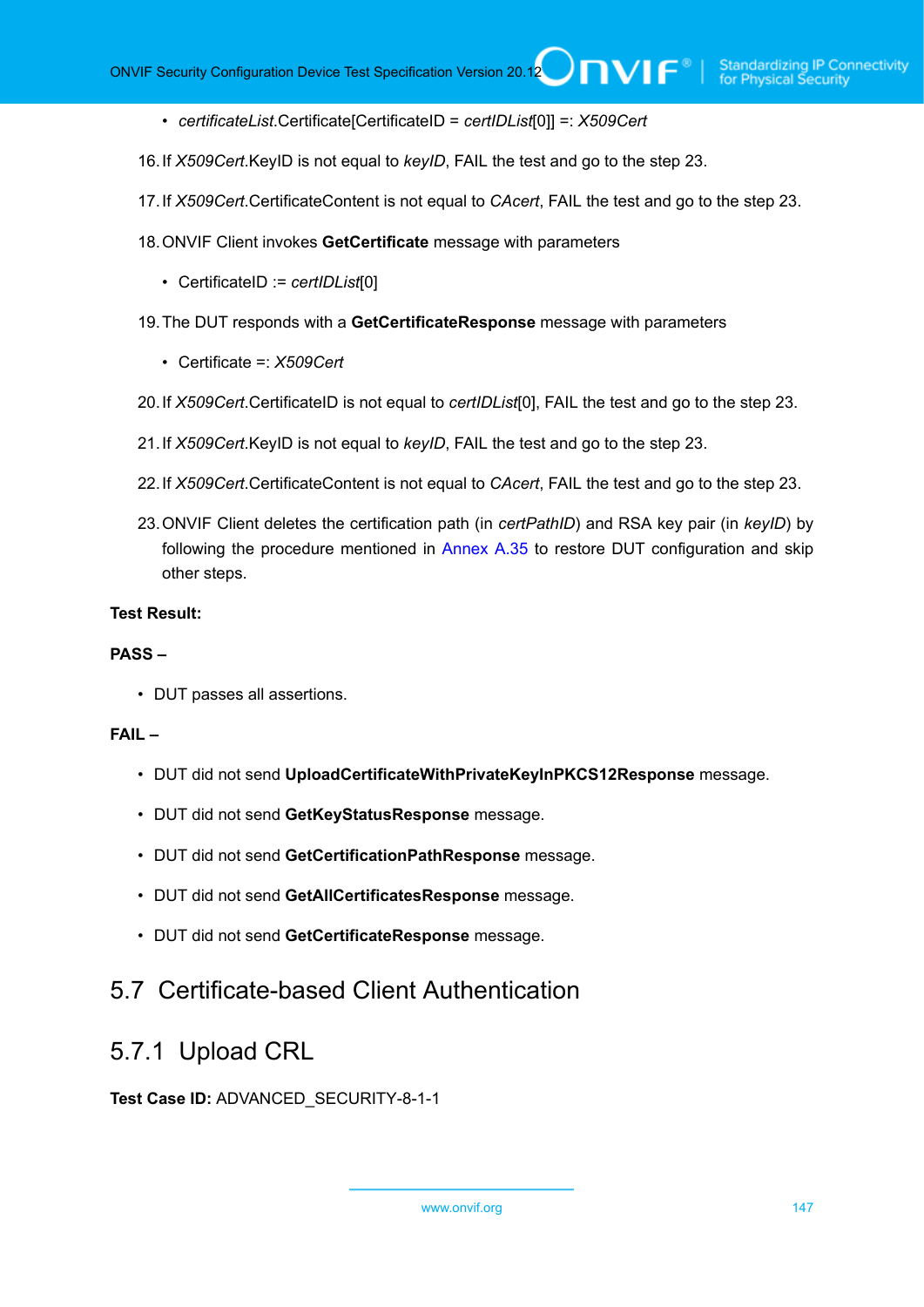**Specification Coverage:** CRL Management (ONVIF Security Configuration Service Specification)

**Feature under test:** UploadCRL, GetAllCRLs

**WSDL Reference:** security.wsdl

**Test Purpose:** Verify that CRLs can be uploaded to the DUT.

**Pre-Requisite:** Security Configuration Service is received from the DUT. CRLs supported by the DUT as indicated by the MaximumNumberOfCRLs capability. The DUT shall have enough free storage capacity for one additional CRL.

**Test Configuration:** ONVIF Client and DUT

- 1. Start an ONVIF Client.
- 2. Start the DUT.
- 3. ONVIF Client creates a CRL (out *crl*) by following the procedure mentioned in [Annex A.37](#page-192-0).
- 4. ONVIF Client invokes **UploadCRL** with parameter
	- Crl =: *crl*
	- Alias := "ONVIF CRL Test"
	- anyParameters skipped
- 5. The DUT responds with a **UploadCRLResponse** message with parameters
	- CrlID =: *crlID*
- 6. ONVIF Client invokes **GetAllCRLs**
- 7. The DUT responds with a **GetAllCRLsResponse** message with parameters
	- CrlID list =: *crlList*
- 8. If *crlList* does not contain *crlID*, FAIL the test, and go to the step 11.
- 9. If *crlList*[CRLID = *crlID*].Alias is not equal to "ONVIF\_CRL\_Test", FAIL the test, and go to the step 11.
- 10.If *crlList*[CRLID = *crlID*].CRLContent is not equal to *crl*, FAIL the test, and go to the step 11.
- 11. ONVIF Client deletes the CRL (in *crlID*) by following the procedure mentioned in [Annex A.38](#page-193-0) to restore DUT configuration.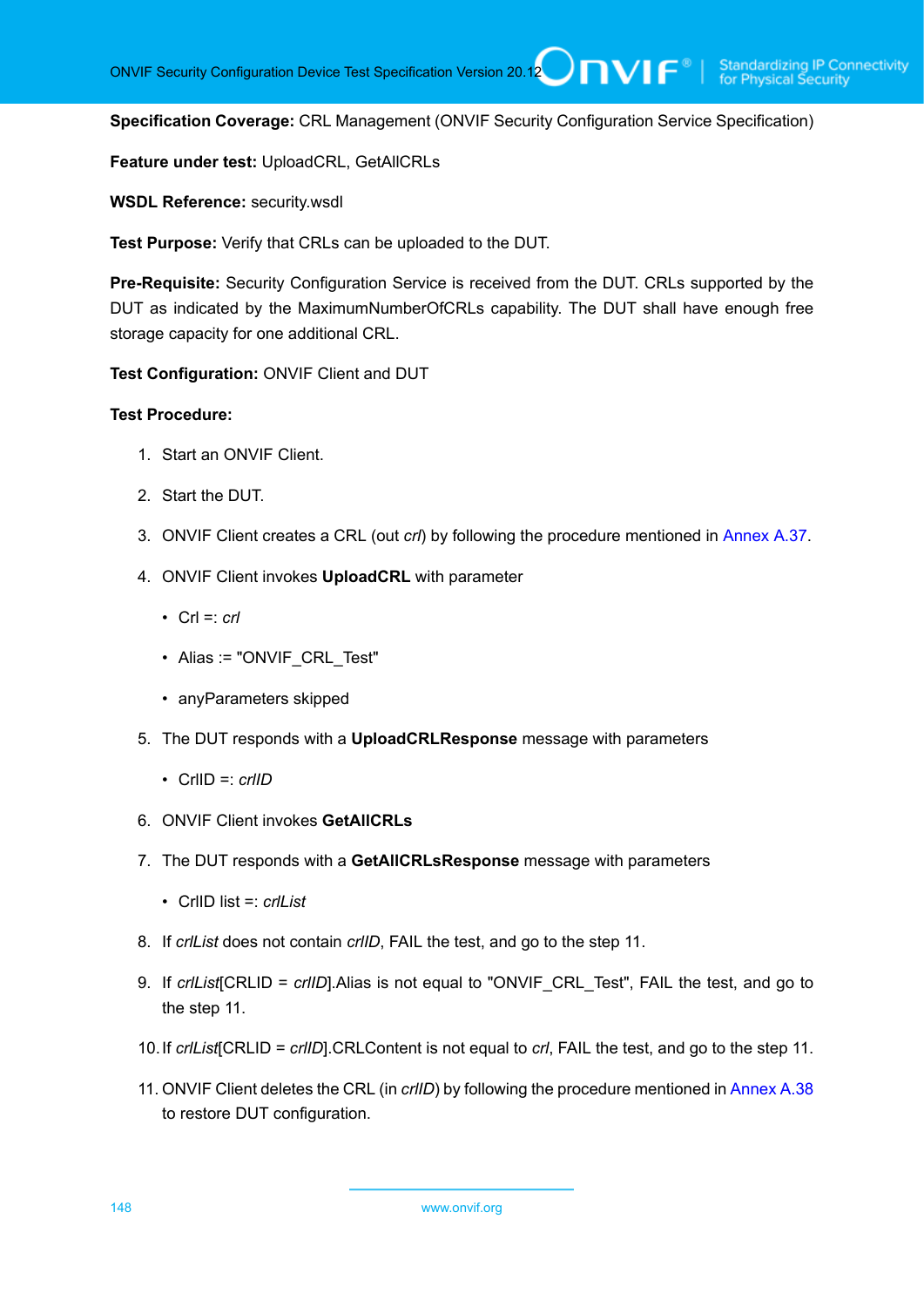### **Test Result:**

#### **PASS –**

• DUT passes all assertions.

## **FAIL –**

- DUT did not send **UploadCRLResponse** message.
- DUT did not send **GetAllCRLsResponse** message.

## 5.7.2 Delete CRL

**Test Case ID:** ADVANCED\_SECURITY-8-1-2

**Specification Coverage:** CRL Management (ONVIF Security Configuration Service Specification)

**Feature under test:** DeleteCRL, GetAllCRLs

**WSDL Reference:** security.wsdl

**Test Purpose:** Verify that CRLs can be deleted from the DUT.

**Pre-Requisite:** Security Configuration Service is received from the DUT. CRLs supported by the DUT as indicated by the MaximumNumberOfCRLs capability. The DUT shall have enough free storage capacity for one additional CRL.

**Test Configuration:** ONVIF Client and DUT

- 1. Start an ONVIF Client.
- 2. Start the DUT.
- 3. ONVIF Client creates a CRL (out *crl*) by following the procedure mentioned in [Annex A.37](#page-192-0).
- 4. ONVIF Client uploads a CRL (in *crl*) with alias (in "ONVIF\_CRL\_Test") identifier (out *crlID*) by following the procedure described in [Annex A.39.](#page-193-1)
- 5. ONVIF Client invokes **DeleteCRL** with parameters
	- CrlID =: *crlID*
- 6. The DUT responds with a **DeleteCRLResponse** message.
- 7. ONVIF Client invokes **GetAllCRLs**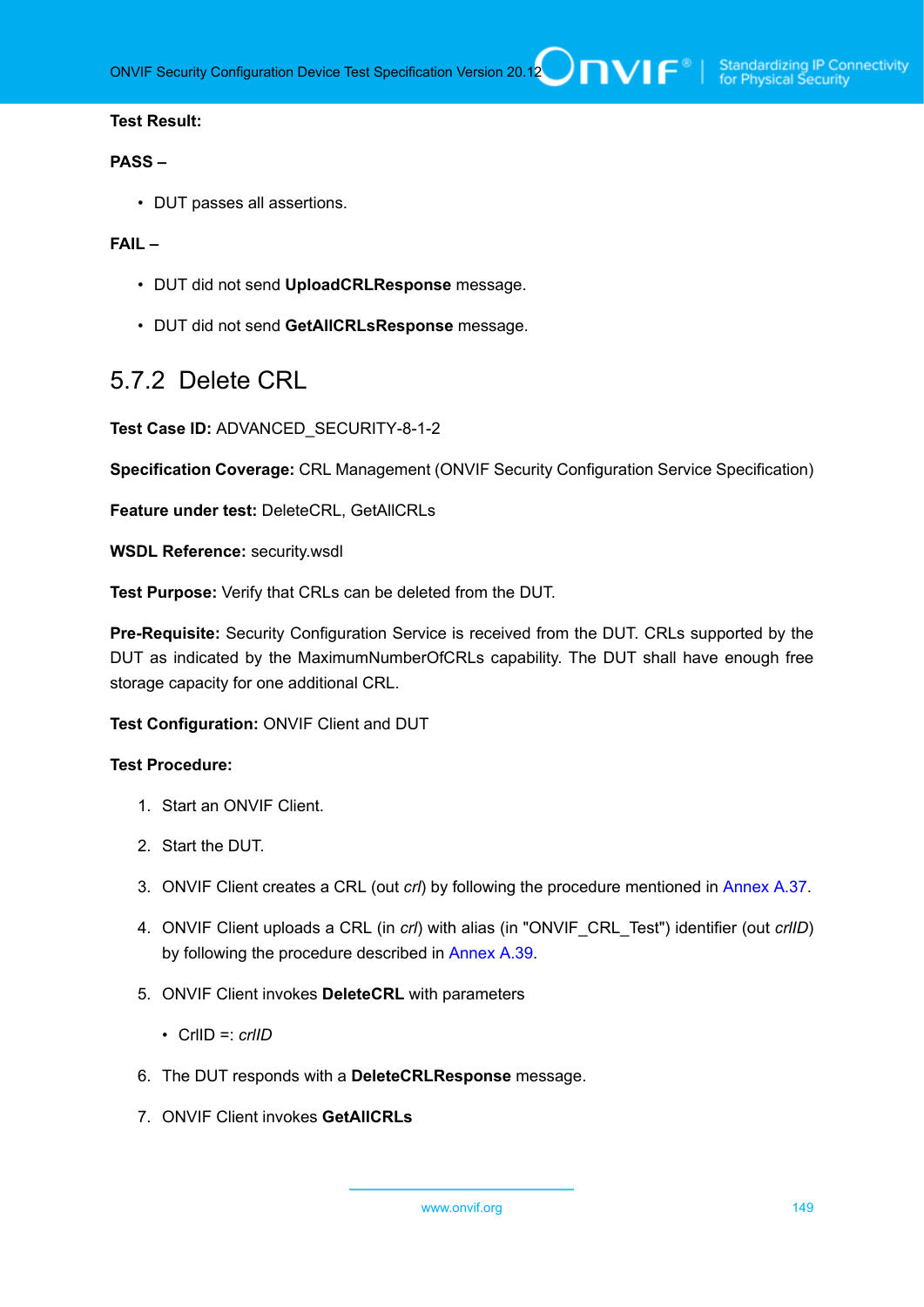#### 8. The DUT responds with a **GetAllCRLsResponse** message with parameters

- CrlID list =: *crlList*
- 9. If *crlList* contains *crlID*, FAIL the test

#### **Test Result:**

#### **PASS –**

• DUT passes all assertions.

## **FAIL –**

- DUT did not send **DeleteCRLResponse** message.
- DUT did not send **GetAllCRLsResponse** message.

## 5.7.3 Get CRL

**Test Case ID:** ADVANCED\_SECURITY-8-1-3

**Specification Coverage:** CRL Management (ONVIF Security Configuration Service Specification)

**Feature under test:** GetCRL

**WSDL Reference:** security.wsdl

**Test Purpose:** Verify that CRLs can be retrieved from the DUT.

**Pre-Requisite:** Security Configuration Service is received from the DUT. CRLs supported by the DUT as indicated by the MaximumNumberOfCRLs capability. The DUT shall have enough free storage capacity for one additional CRL.

**Test Configuration:** ONVIF Client and DUT

- 1. Start an ONVIF Client.
- 2. Start the DUT.
- 3. ONVIF Client creates a CRL (out *crl*) by following the procedure mentioned in [Annex A.37](#page-192-0).
- 4. ONVIF Client uploads a CRL (in *crl*) with alias (in "ONVIF\_CRL\_Test") identifier (out *crlID*) by following the procedure described in [Annex A.39.](#page-193-1)
- 5. ONVIF Client invokes **GetCRL** with parameters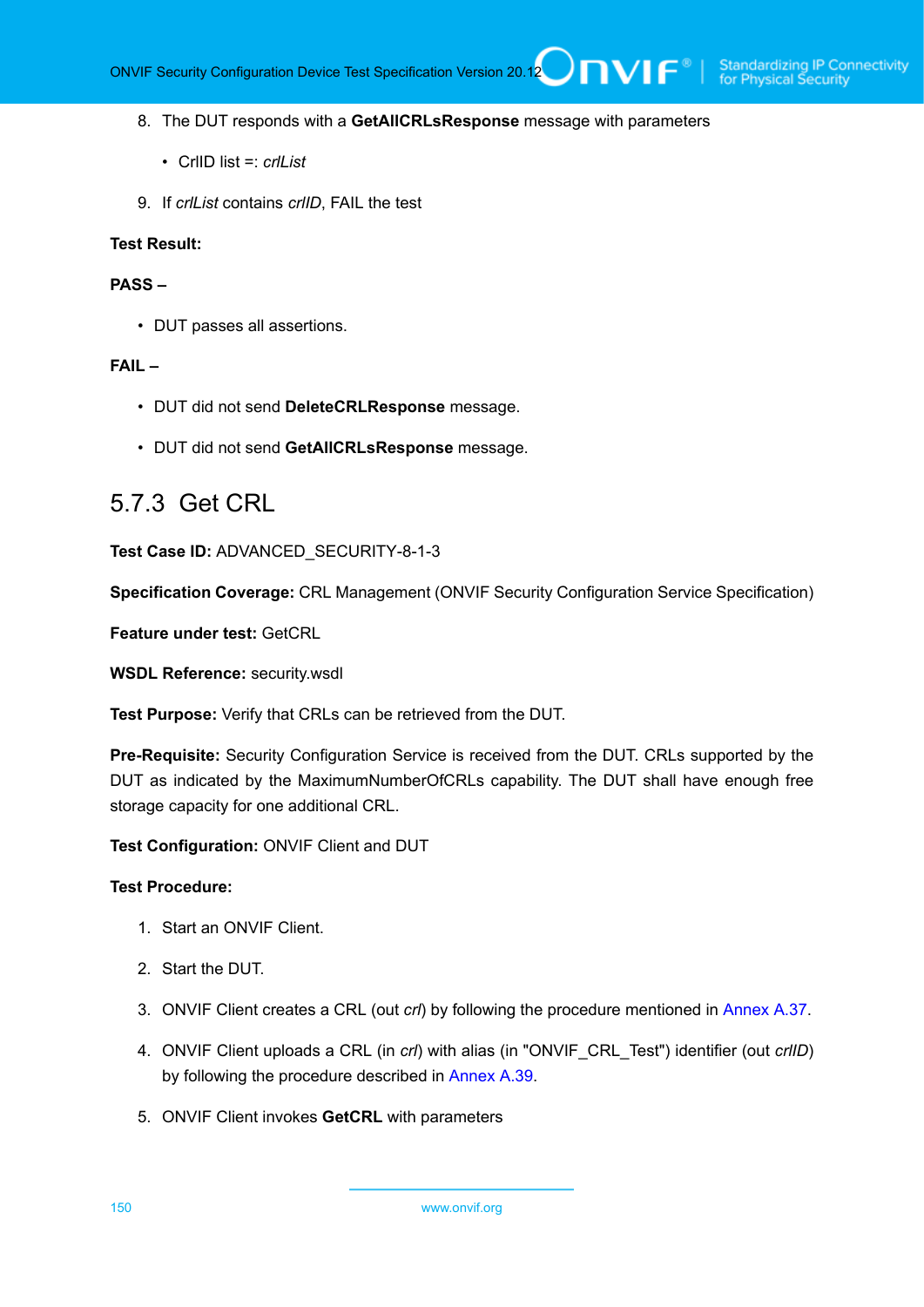- CrlID =: *crlID*
- 6. The DUT responds with a **GetCRLResponse** message with parameters
	- Crl =: *crl*
- 7. If *crl*.CRLID is not equal to *crlID*, FAIL the test, and go to the step 10.
- 8. If *crl*.Alias is not equal to "ONVIF\_CRL\_Test", FAIL the test, and go to the step 10.
- 9. If *crl*.CRLContent is not equal to *crl*, FAIL the test, and go to the step 10.
- 10.ONVIF Client deletes the CRL (in *crlID*) by following the procedure mentioned in [Annex A.38](#page-193-0) to restore DUT configuration.

## **Test Result:**

#### **PASS –**

• DUT passes all assertions.

## **FAIL –**

• DUT did not send **GetCRLResponse** message.

## 5.7.4 Create certification path validation policy

**Test Case ID:** ADVANCED\_SECURITY-8-1-4

**Specification Coverage:** Certification Path Validation Policy Management (ONVIF Security Configuration Service Specification)

**Feature under test:** CreateCertPathValidationPolicy, GetAllCertPathValidationPolicies

**WSDL Reference:** security.wsdl

**Test Purpose:** Verify that a certification path validation policy can be created on the DUT.

**Pre-Requisite:** Security Configuration Service is received from the DUT. Certification path validation policy supported by the DUT as indicated by the MaximumNumberOfCertificationPathValidationPolicies capability. The DUT shall have enough free storage capacity for one additional certification path validation policy. The DUT shall have enough free storage capacity for one additional certification path. The DUT shall have enough free storage capacity for one additional RSA key pair. The DUT shall have enough free storage capacity for one additional certificate.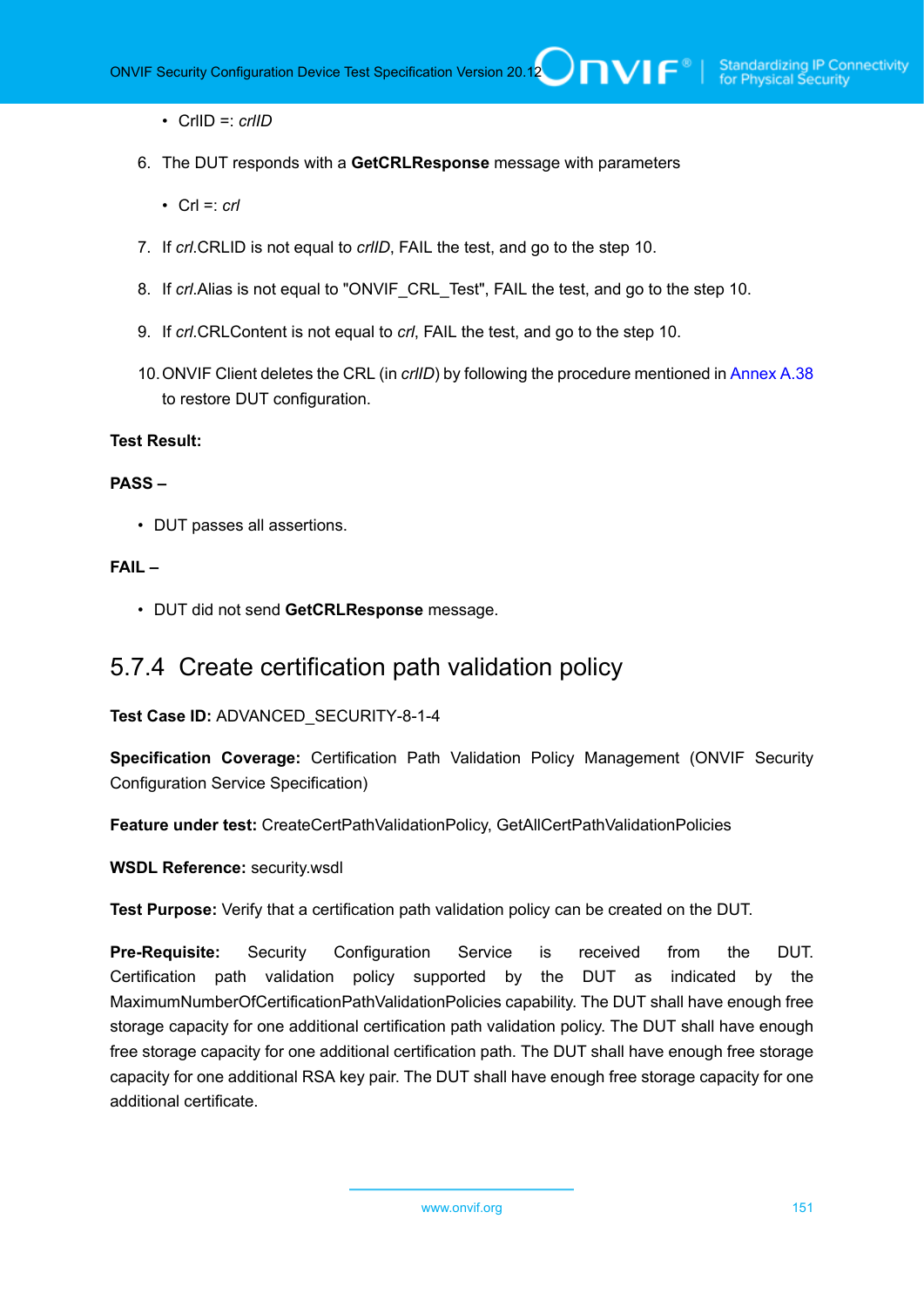#### **Test Configuration:** ONVIF Client and DUT

- 1. Start an ONVIF Client.
- 2. Start the DUT.
- 3. ONVIF Client prepares certificate (out *certID*), related RSA key pair (out *keyID*) and certification path if any (out *certificationPathID*) by following the procedure mentioned in [Annex A.41.](#page-195-0)
- 4. ONVIF Client invokes **CreateCertPathValidationPolicy** with parameter
	- Alias := "ONVIF\_CertPathValidationPolicy\_Test"
	- Parameters.RequireTLSWWWClientAuthExtendedKeyUsage skipped
	- Parameters.UseDeltaCRLs = true
	- Parameters.anyParameters skipped
	- TrustAnchor[0].CertificateID := *certID*
	- anyParameters skipped
- 5. The DUT responds with **CreateCertPathValidationPolicyResponse** message with parameters
	- CertPathValidationPolicyID =: *certPathValidationPolicyID*
- 6. ONVIF Client invokes **GetAllCertPathValidationPolicies**.
- 7. The DUT responds with a **GetAllCertPathValidationPoliciesResponse** message with parameters
	- CertPathValidationPolicy list =: *certPathValidationPolicyList*
- 8. If *certPathValidationPolicyList* does not contain *certPathValidationPolicyID*, FAIL the test, and go to the step 13.
- 9. If *certPathValidationPolicyList*[CertPathValidationPolicyID = *certPathValidationPolicyID*].Alias is not equal to "ONVIF\_CertPathValidationPolicy\_Test", FAIL the test, and go to the step 13.
- 10.If *certPathValidationPolicyList*[CertPathValidationPolicyID = *certPathValidationPolicyID*].Parameters.RequireTLSWWWClientAuthExtendedKeyUsage is equal to true, FAIL the test, and go to the step 13.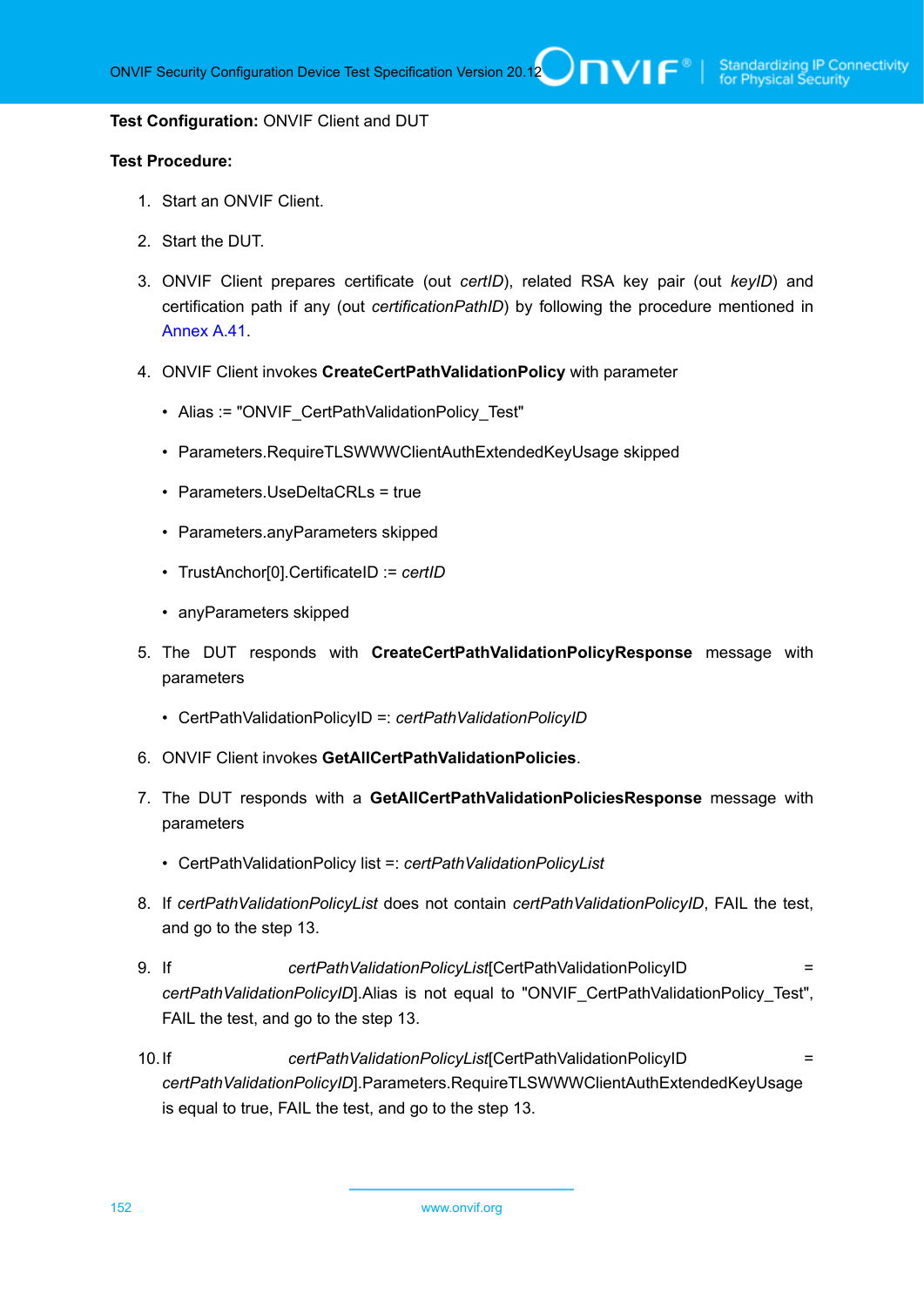- 11. If *certPathValidationPolicyList*[CertPathValidationPolicyID = *certPathValidationPolicyID*].Parameters.UseDeltaCRLs is not equal to true, FAIL the test, and go to the step 13.
- 12.If *certPathValidationPolicyList*[CertPathValidationPolicyID = *certPathValidationPolicyID*]. TrustAnchor does not contain one and only one element with CertificateID equal to *certID*, FAIL the test, and go to the step 13.
- 13.ONVIF Client deletes the certification path validation policy (in *certPathValidationPolicyID*) by following the procedure mentioned in [Annex A.40](#page-194-0) to restore DUT configuration.
- 14.If *certificationPathID* is null:
	- 14.1. ONVIF Client deletes the self-signed certificate (in *certID*) and related the RSA key pair (in *keyID*) by following the procedure mentioned in [Annex A.9.](#page-167-0)
	- 14.2. Skip other steps.
- 15.If *certificationPathID* is not null:
	- 15.1. ONVIF Client deletes the certification path (in *certificationPathID*) and RSA key pair (in *keyID*) by following the procedure mentioned in [Annex A.35](#page-189-0) to restore DUT configuration.

## **Test Result:**

## **PASS –**

• DUT passes all assertions.

## **FAIL –**

- DUT did not send **CreateCertPathValidationPolicyResponse** message.
- DUT did not send **GetAllCertPathValidationPoliciesResponse** message.

## 5.7.5 Get certification path validation policy

## **Test Case ID:** ADVANCED\_SECURITY-8-1-5

**Specification Coverage:** Certification Path Validation Policy Management (ONVIF Security Configuration Service Specification)

**Feature under test:** CreateCertPathValidationPolicy, GetCertPathValidationPolicy

**WSDL Reference:** security.wsdl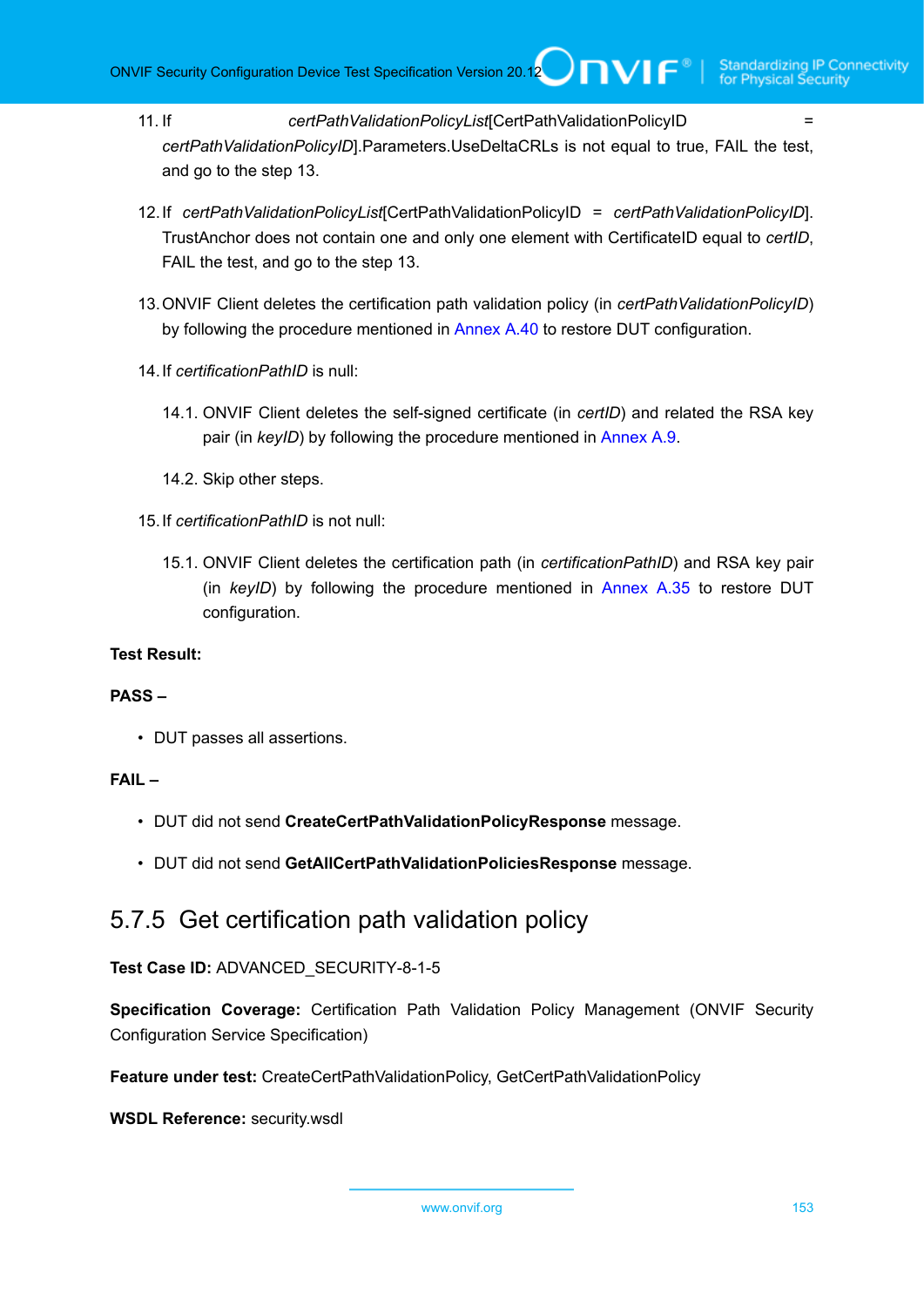**Test Purpose:** Verify that certification path validation policies can be retrieved from the DUT.

**Pre-Requisite:** Security Configuration Service is received from the DUT. Certification path validation policy supported by the DUT as indicated by the MaximumNumberOfCertificationPathValidationPolicies capability. The DUT shall have enough free storage capacity for one additional certification path validation policy. The DUT shall have enough free storage capacity for one additional certification path. The DUT shall have enough free storage capacity for one additional RSA key pair. The DUT shall have enough free storage capacity for one additional certificate.

**Test Configuration:** ONVIF Client and DUT

- 1. Start an ONVIF Client.
- 2. Start the DUT.
- 3. ONVIF Client creates certification path validation policy identifier (out *certPathValidationPolicyID*) with specified alias (in "Test CertPathValidationPolicy Alias"), related certificate (out *certID*), RSA key pair (out *keyID*) and certification path if any (out *certificationPathID*) by following the procedure mentioned in [Annex A.42.](#page-197-0)
- 4. ONVIF Client invokes **GetCertPathValidationPolicy** with parameters
	- CertPathValidationPolicyID =: *certPathValidationPolicyID*
- 5. The DUT responds with a **GetCertPathValidationPolicyResponse** message with parameters
	- CertPathValidationPolicy =: *certPathValidationPolicy*
- 6. If *certPathValidationPolicy*.CertPathValidationPolicyID is not equal to *certPathValidationPolicyID*, FAIL the test, and go to the step 11.
- 7. If *certPathValidationPolicy*.Alias is not equal to "Test CertPathValidationPolicy Alias", FAIL the test, and go to the step 11.
- 8. If *certPathValidationPolicy*.Parameters.RequireTLSWWWClientAuthExtendedKeyUsage is equal to true, FAIL the test, and go to the step 11.
- 9. If *certPathValidationPolicy*.Parameters.UseDeltaCRLs is not equal to true, FAIL the test, and go to the step 11.
- 10.If *certPathValidationPolicy*.TrustAnchor does not contain one and only one element with CertificateID equal to *certID*, FAIL the test, and go to the step 11.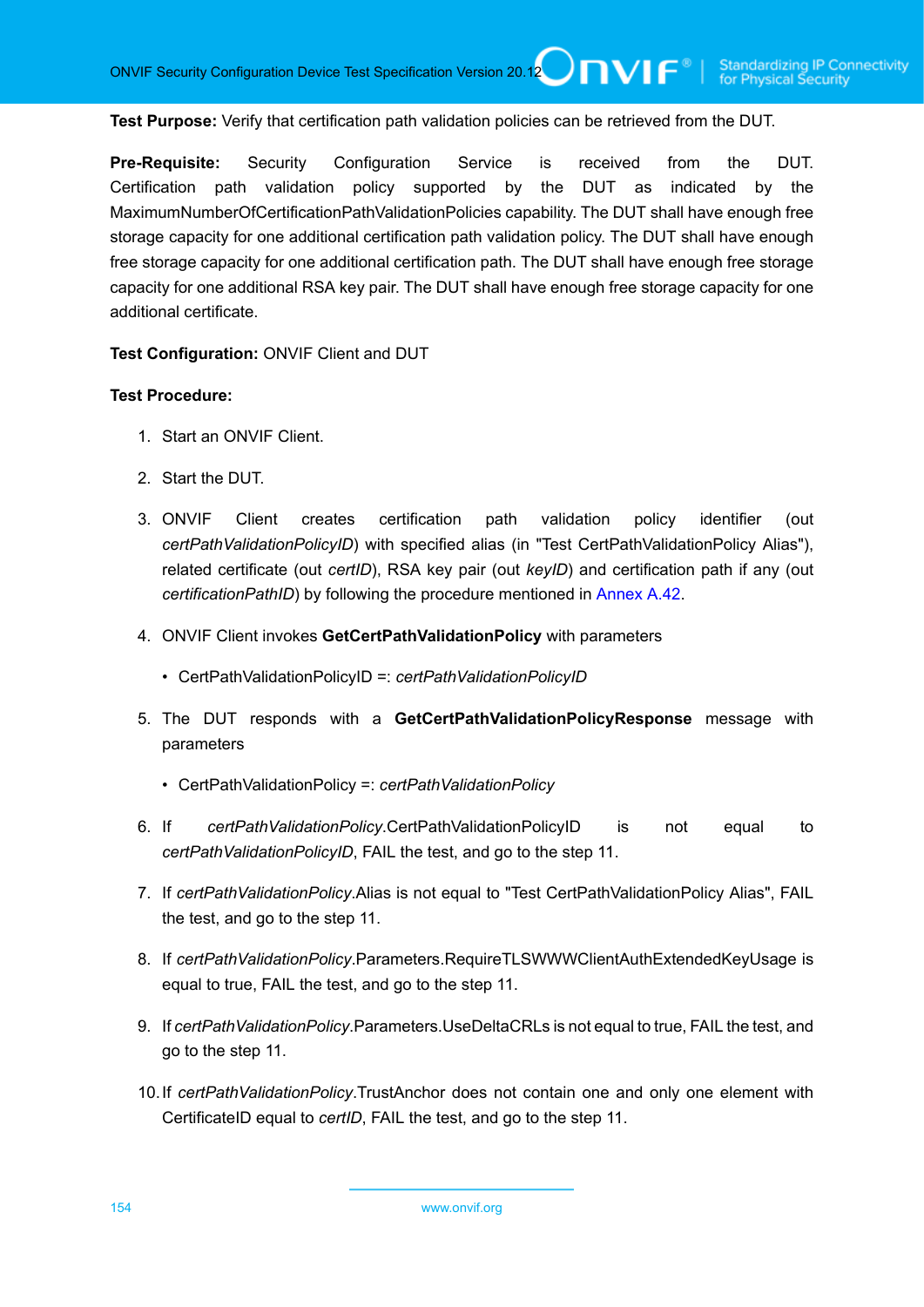- 11. ONVIF Client deletes the certification path validation policy (in *certPathValidationPolicyID*) by following the procedure mentioned in [Annex A.40](#page-194-0) to restore DUT configuration.
- 12.If *certificationPathID* is null:
	- 12.1. ONVIF Client deletes the self-signed certificate (in *certID*) and related the RSA key pair (in *keyID*) by following the procedure mentioned in [Annex A.9.](#page-167-0)
	- 12.2. Skip other steps.
- 13.If *certificationPathID* is not null:
	- 13.1. ONVIF Client deletes the certification path (in *certificationPathID*) and RSA key pair (in *keyID*) by following the procedure mentioned in [Annex A.35](#page-189-0) to restore DUT configuration.

### **Test Result:**

## **PASS –**

• DUT passes all assertions.

## **FAIL –**

• DUT did not send **GetCertPathValidationPolicyResponse** message.

## 5.7.6 Delete certification path validation policy

## **Test Case ID:** ADVANCED\_SECURITY-8-1-6

**Specification Coverage:** Certification Path Validation Policy Management (ONVIF Security Configuration Service Specification)

**Feature under test:** DeleteCertPathValidationPolicy, GetAllCertPathValidationPolicies

**WSDL Reference:** security.wsdl

**Test Purpose:** Verify that a certification path validation policy can be deleted from DUT.

**Pre-Requisite:** Security Configuration Service is received from the DUT. Certification path validation policy supported by the DUT as indicated by the MaximumNumberOfCertificationPathValidationPolicies capability. The DUT shall have enough free storage capacity for one additional certification path validation policy. The DUT shall have enough free storage capacity for one additional certification path. The DUT shall have enough free storage capacity for one additional RSA key pair. The DUT shall have enough free storage capacity for one additional certificate.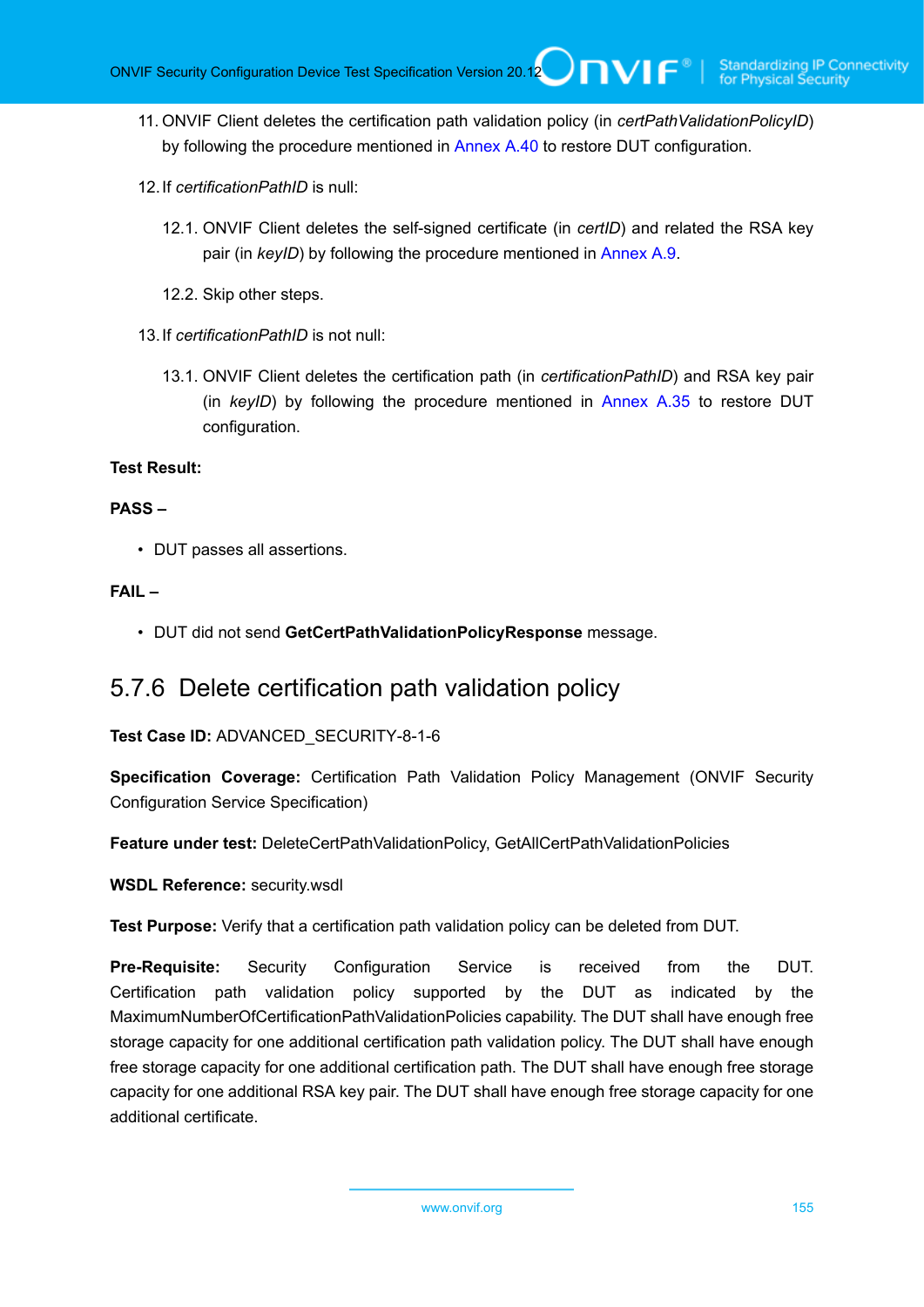#### **Test Configuration:** ONVIF Client and DUT

#### **Test Procedure:**

- 1. Start an ONVIF Client.
- 2. Start the DUT.
- 3. ONVIF Client creates certification path validation policy identifier (out *certPathValidationPolicyID*) with specified alias (in "Test CertPathValidationPolicy Alias"), related certificate (out *certID*), RSA key pair (out *keyID*) and certification path if any (out *certificationPathID*) by following the procedure mentioned in [Annex A.42.](#page-197-0)
- 4. ONVIF Client invokes **DeleteCertPathValidationPolicy** with parameters
	- CertPathValidationPolicyID =: *certPathValidationPolicyID*
- 5. The DUT responds with a **DeleteCertPathValidationPolicyResponse** message.
- 6. ONVIF Client invokes **GetAllCertPathValidationPolicies**.
- 7. The DUT responds with a **GetAllCertPathValidationPoliciesResponse** message with parameters
	- CertPathValidationPolicy list =: *certPathValidationPolicyList*
- 8. If *certPathValidationPolicyList* contains *certPathValidationPolicyID*, FAIL the test, and go to the step 9.
- 9. If *certificationPathID* is null:
	- 9.1. ONVIF Client deletes the self-signed certificate (in *certID*) and related the RSA key pair (in *keyID*) by following the procedure mentioned in [Annex A.9.](#page-167-0)
	- 9.2. Skip other steps.
- 10.If *certificationPathID* is not null:
	- 10.1. ONVIF Client deletes the certification path (in *certificationPathID*) and RSA key pair (in *keyID*) by following the procedure mentioned in [Annex A.35](#page-189-0) to restore DUT configuration.

#### **Test Result:**

#### **PASS –**

• DUT passes all assertions.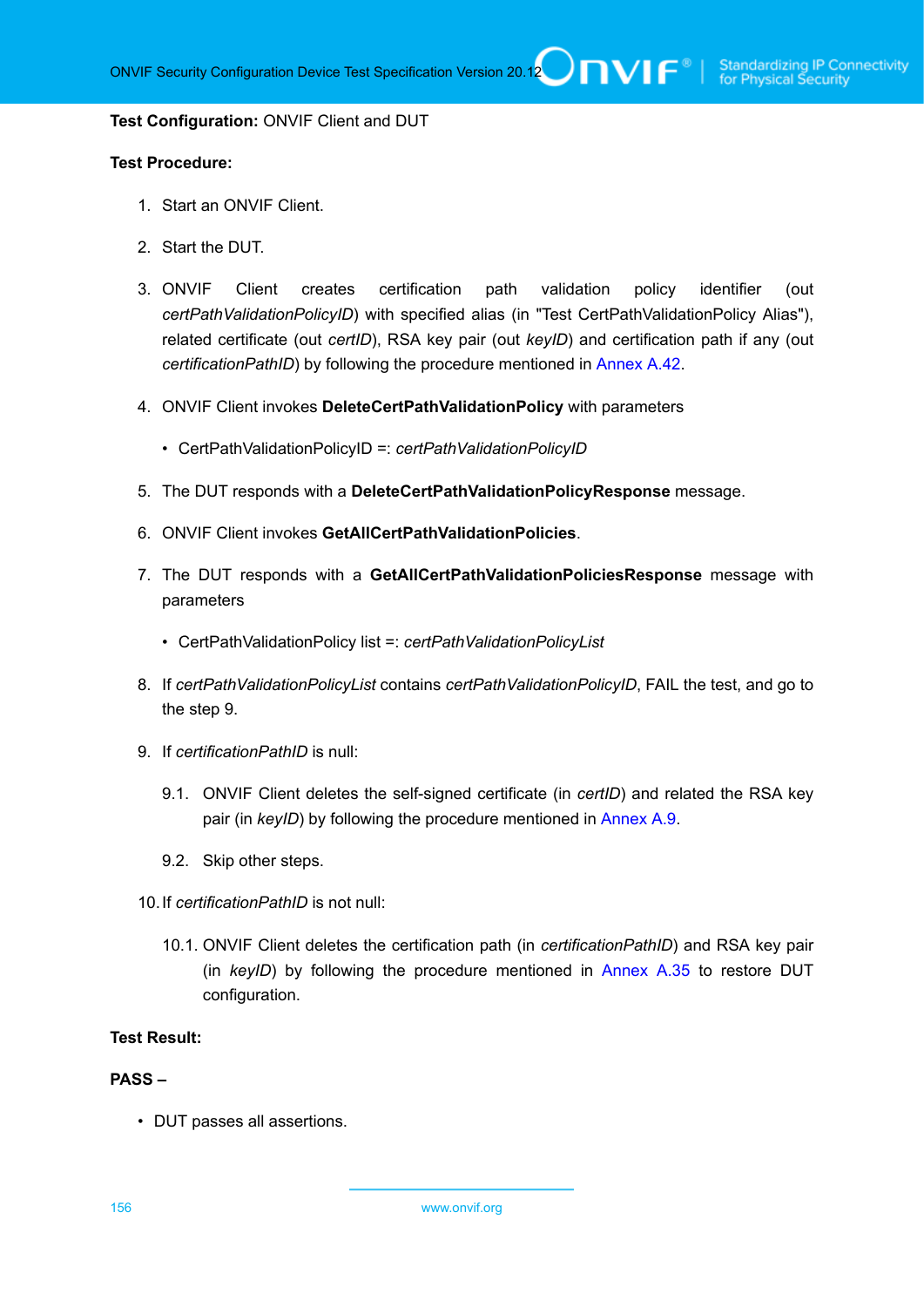## **FAIL –**

- DUT did not send **DeleteCertPathValidationPolicyResponse** message.
- DUT did not send **GetAllCertPathValidationPoliciesResponse** .

## 5.8 TLS Versions

# 5.8.1 TLS Version Management

## **Test Case ID:** ADVANCED\_SECURITY-9-1-1

**Specification Coverage:** SetEnabledTLSVersions (ONVIF Security Configuration Service Specification), GetEnabledTLSVersions (ONVIF Security Configuration Service Specification)

**Feature under test:** SetEnabledTLSVersions, GetServiceCapabilities (Security Configuration), GetEnabledTLSVersions

#### **WSDL Reference:** security.wsdl

**Test Purpose:** Verify that TLS Versions settings could be changes by SetEnabledTLSVersions request and recieved by GetEnabledTLSVersions request. Verify that TLS Versions settings are consistant with capabilities.

**Pre-Requisite:** Security Configuration Service is received from the DUT. Enabling and disabling specific TLS versions supported by the DUT as indicated by the EnabledVersionsSupported capability.

**Test Configuration:** ONVIF Client and DUT

- 1. Start an ONVIF Client.
- 2. Start the DUT.
- 3. ONVIF Client retrieves Security Configuration Service Capabilities by following the procedure mentioned in [Annex A.10](#page-168-0) with the following input and output parameters
	- out *cap* Security Configuration Service Capabilities
- 4. ONVIF Client invokes **GetEnabledTLSVersions** request.
- 5. The DUT responds with **GetEnabledTLSVersionsResponse** message with parameters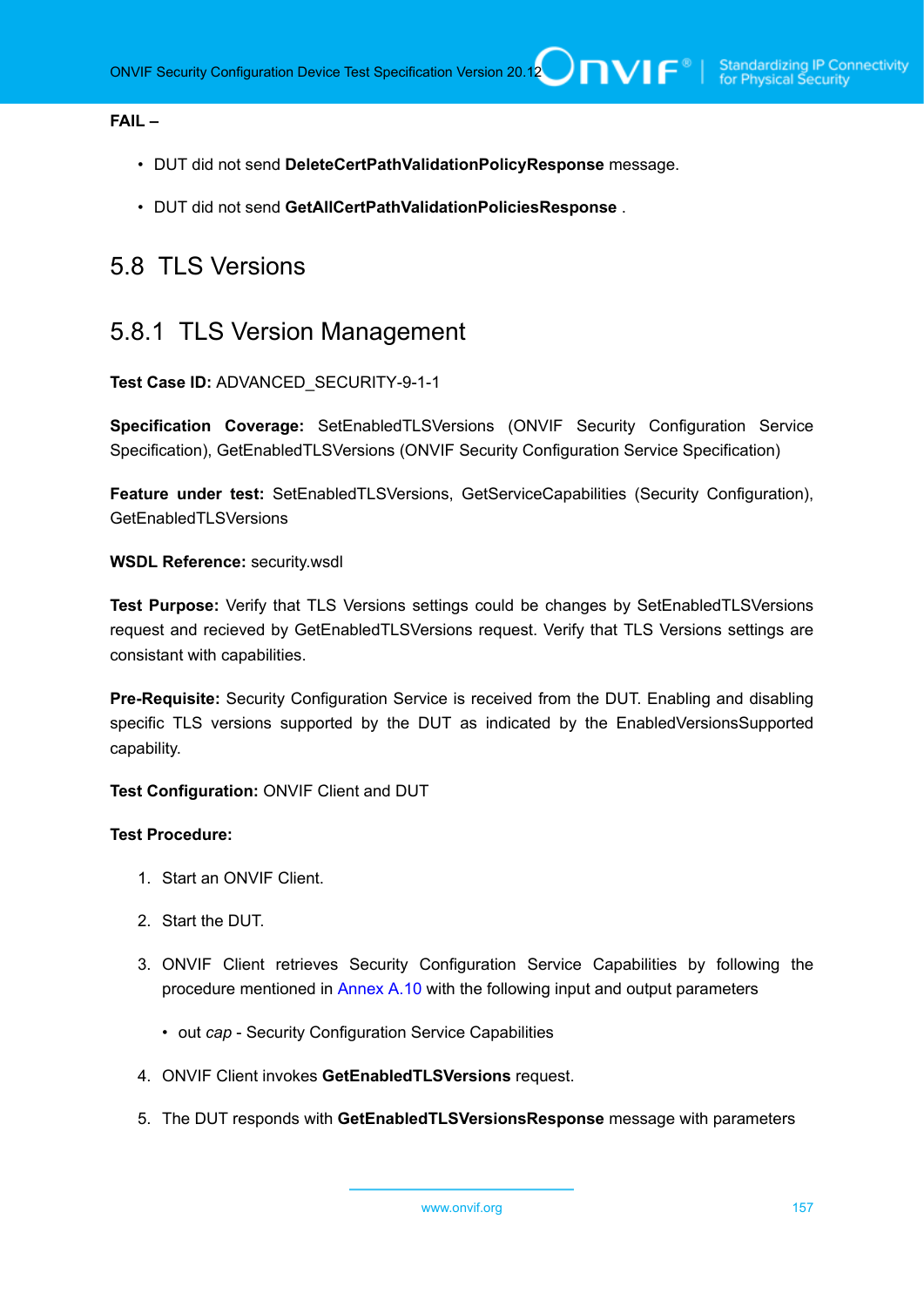- Versions list =: *initialVersionList*
- 6. If *initialVersionList* does not contains any items, FAIL the test, restore the DUT state, and skip other steps.
- 7. If *cap*.TLSServerCapabilities.TLSServerSupported does not contains all items from *initialVersionList* list, FAIL the test, restore the DUT state, and skip other steps.
- 8. ONVIF Client invokes **SetEnabledTLSVersions** request with parameters
	- Versions list := *cap*.TLSServerCapabilities.TLSServerSupported
- <span id="page-157-0"></span>9. The DUT responds with **SetEnabledTLSVersionsResponse** message.
- 10.ONVIF Client invokes **GetEnabledTLSVersions** request.
- 11. The DUT responds with **GetEnabledTLSVersionsResponse** message with parameters
	- Versions list =: *updatedVersionList1*
- 12.If *updatedVersionList1* is not equal to *cap*.TLSServerCapabilities.TLSServerSupported list (the order of the items shall be ignored during comparition), FAIL the test, restore the DUT state, and skip other steps.
- 13.ONVIF Client invokes **SetEnabledTLSVersions** request with parameters
	- Versions list := empty list
- <span id="page-157-2"></span>14.The DUT returns **env:Sender/ter:InvalidArgVal/ter:EmptyList** SOAP 1.2 fault.
- 15.ONVIF Client invokes **GetEnabledTLSVersions** request.
- 16.The DUT responds with **GetEnabledTLSVersionsResponse** message with parameters
	- Versions list =: *updatedVersionList2*
- 17.If *updatedVersionList2* is not equal to *cap*.TLSServerCapabilities.TLSServerSupported list (the order of the items shall be ignored during comparition), FAIL the test, restore the DUT state, and skip other steps.
- <span id="page-157-1"></span>18.If *cap*.TLSServerCapabilities.TLSServerSupported list contains more than one item:
	- 18.1. ONVIF Client invokes **SetEnabledTLSVersions** request with parameters
		- Versions list := first item from *cap*.TLSServerCapabilities.TLSServerSupported list
	- 18.2. The DUT responds with **SetEnabledTLSVersionsResponse** message.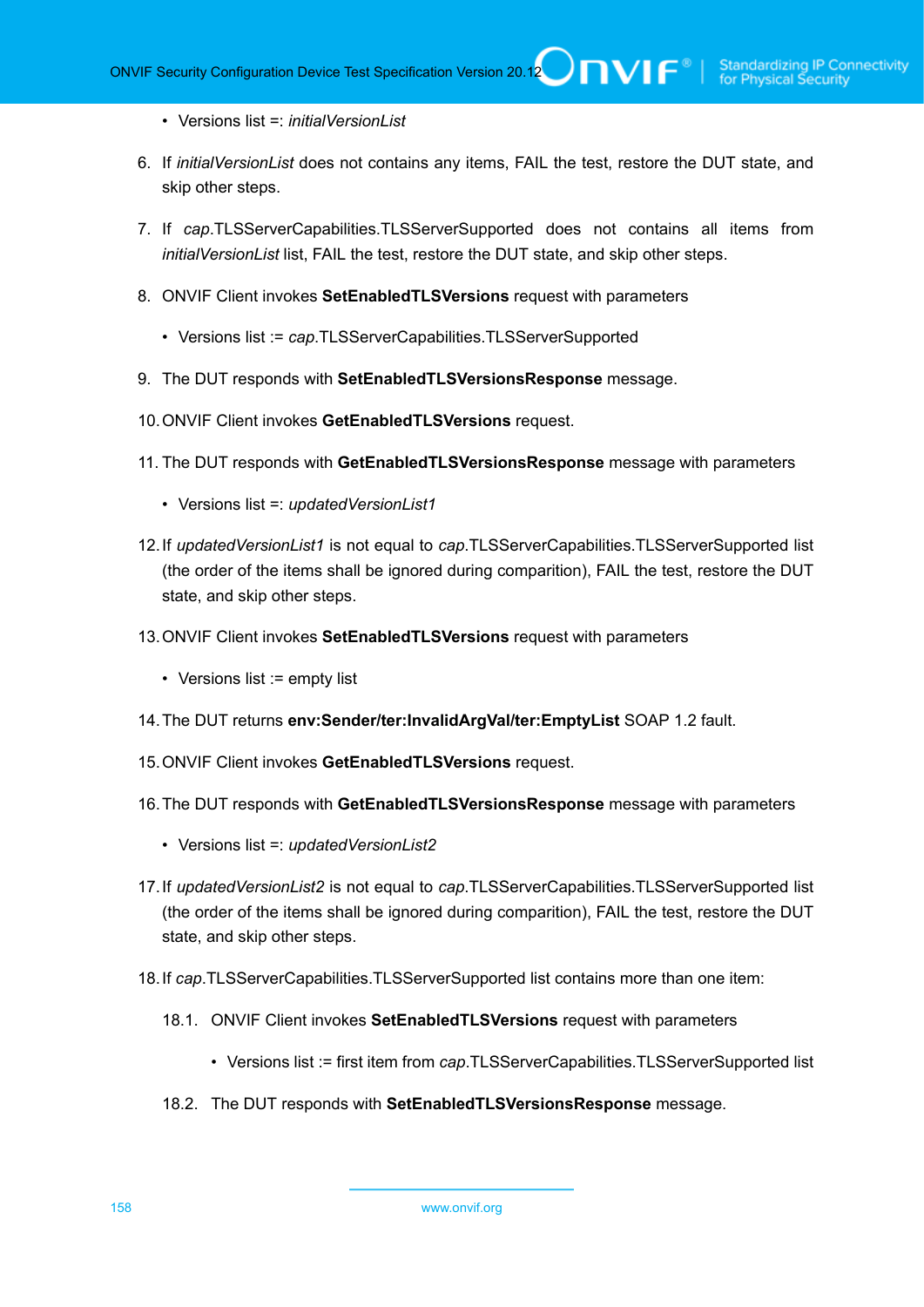#### 18.3. ONVIF Client invokes **GetEnabledTLSVersions** request.

- 18.4. The DUT responds with **GetEnabledTLSVersionsResponse** message with parameters
	- Versions list =: *updatedVersionList3*
- 18.5. If *updatedVersionList3* contains more than one item, FAIL the test, restore the DUT state, and skip other steps.
- 18.6. If *updatedVersionList3* does not contain first item from *cap*.TLSServerCapabilities.TLSServerSupported list, FAIL the test, restore the DUT state, and skip other steps.
- 18.7. ONVIF Client invokes **SetEnabledTLSVersions** request with parameters
	- Versions list := last item from *cap*.TLSServerCapabilities.TLSServerSupported list
- <span id="page-158-0"></span>18.8. The DUT responds with **SetEnabledTLSVersionsResponse** message.
- 18.9. ONVIF Client invokes **GetEnabledTLSVersions** request.
- 18.10. The DUT responds with **GetEnabledTLSVersionsResponse** message with parameters
	- Versions list =: *updatedVersionList4*
- 18.11. If *updatedVersionList4* contains more than one item, FAIL the test, restore the DUT state, and skip other steps.
- 18.12. If *updatedVersionList4* does not contain last item from *cap*.TLSServerCapabilities.TLSServerSupported list, FAIL the test, restore the DUT state, and skip other steps.
- 19.Restore the DUT state.

### **Test Result:**

#### **PASS –**

• DUT passes all assertions.

## **FAIL –**

- DUT did not send **GetEnabledTLSVersionsResponse** message at steps [9,](#page-157-0) [17.2,](#page-157-1) [17.8](#page-158-0).
- DUT did not send **SetEnabledTLSVersionsResponse** message.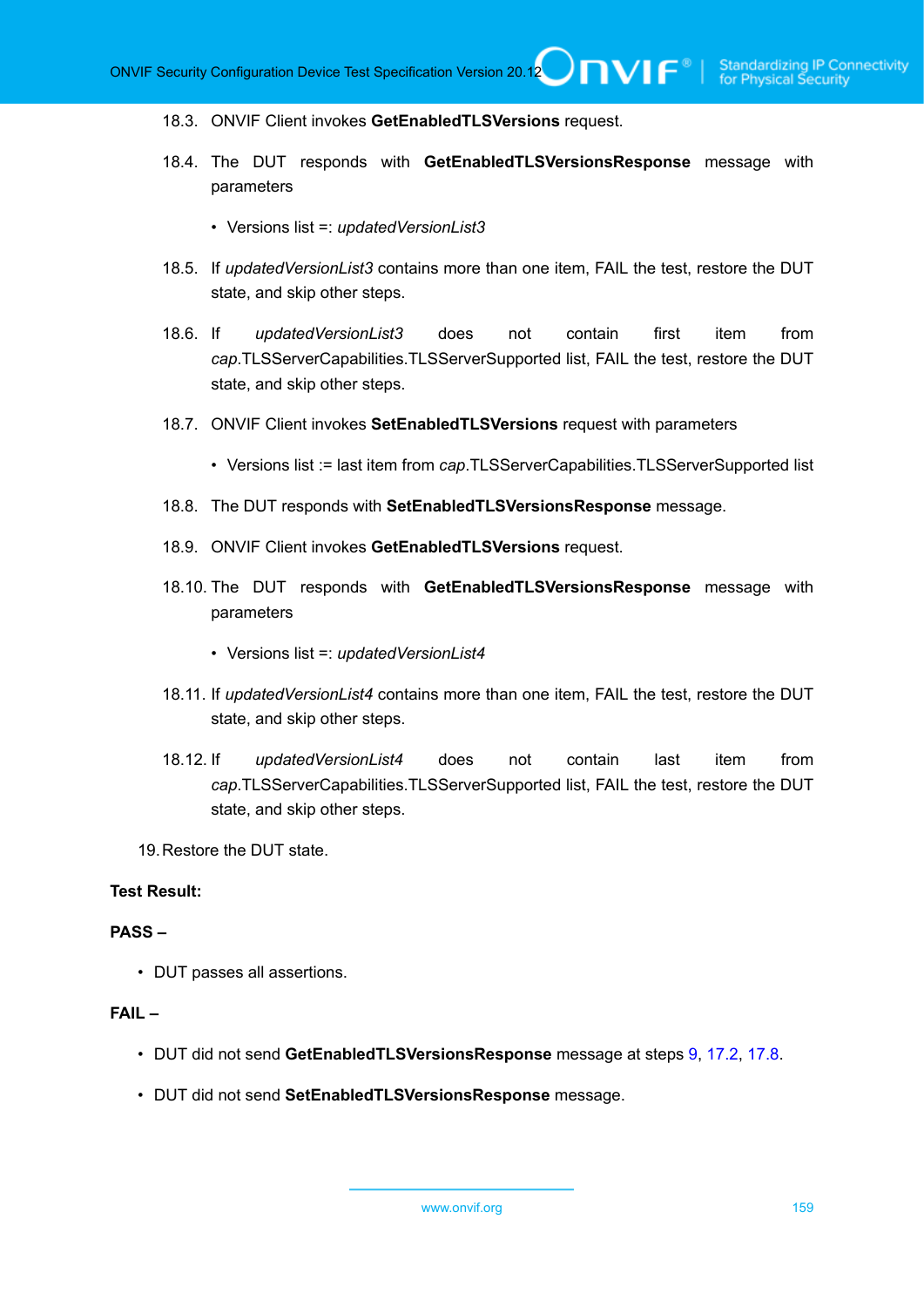• DUT did not send the **env:Sender/ter:InvalidArgVal/ter:EmptyList** SOAP 1.2 fault message at step [14](#page-157-2).

## 5.8.2 Disable TLS Version

**Test Case ID:** ADVANCED\_SECURITY-9-1-2

**Specification Coverage:** SetEnabledTLSVersions (ONVIF Security Configuration Service Specification), GetEnabledTLSVersions (ONVIF Security Configuration Service Specification)

**Feature under test:** SetEnabledTLSVersions, GetEnabledTLSVersions

**WSDL Reference:** security.wsdl

**Test Purpose:** Verify that TLS Versions settings were applied.

**Pre-Requisite:** Security Configuration Service is received from the DUT. CRLs supported by the DUT as indicated by the MaximumNumberOfCRLs capability. Network Configuration is supported by the DUT.

**Test Configuration:** ONVIF Client and DUT

- 1. Start an ONVIF Client.
- 2. Start the DUT.
- 3. ONVIF Client retrieves Security Configuration Service Capabilities by following the procedure mentioned in [Annex A.10](#page-168-0) with the following input and output parameters
	- out *cap* Security Configuration Service Capabilities
- 4. If *cap*.TLSServerCapabilities.TLSServerSupported contains only one item, skip other steps.
- 5. ONVIF Client configures HTTPS if required by following the procedure mentioned in [Annex](#page-203-0) [A.49](#page-203-0).
- 6. ONVIF Client invokes **SetEnabledTLSVersions** request with parameters
	- Versions list := all items from *cap*.TLSServerCapabilities.TLSServerSupported list except lowest version
- 7. The DUT responds with **SetEnabledTLSVersionsResponse** message.
- 8. ONVIF Client verifies basic TLS handshake by following the procedure mentioned in [Annex](#page-208-0) [A.52](#page-208-0) with the following input and output parameters.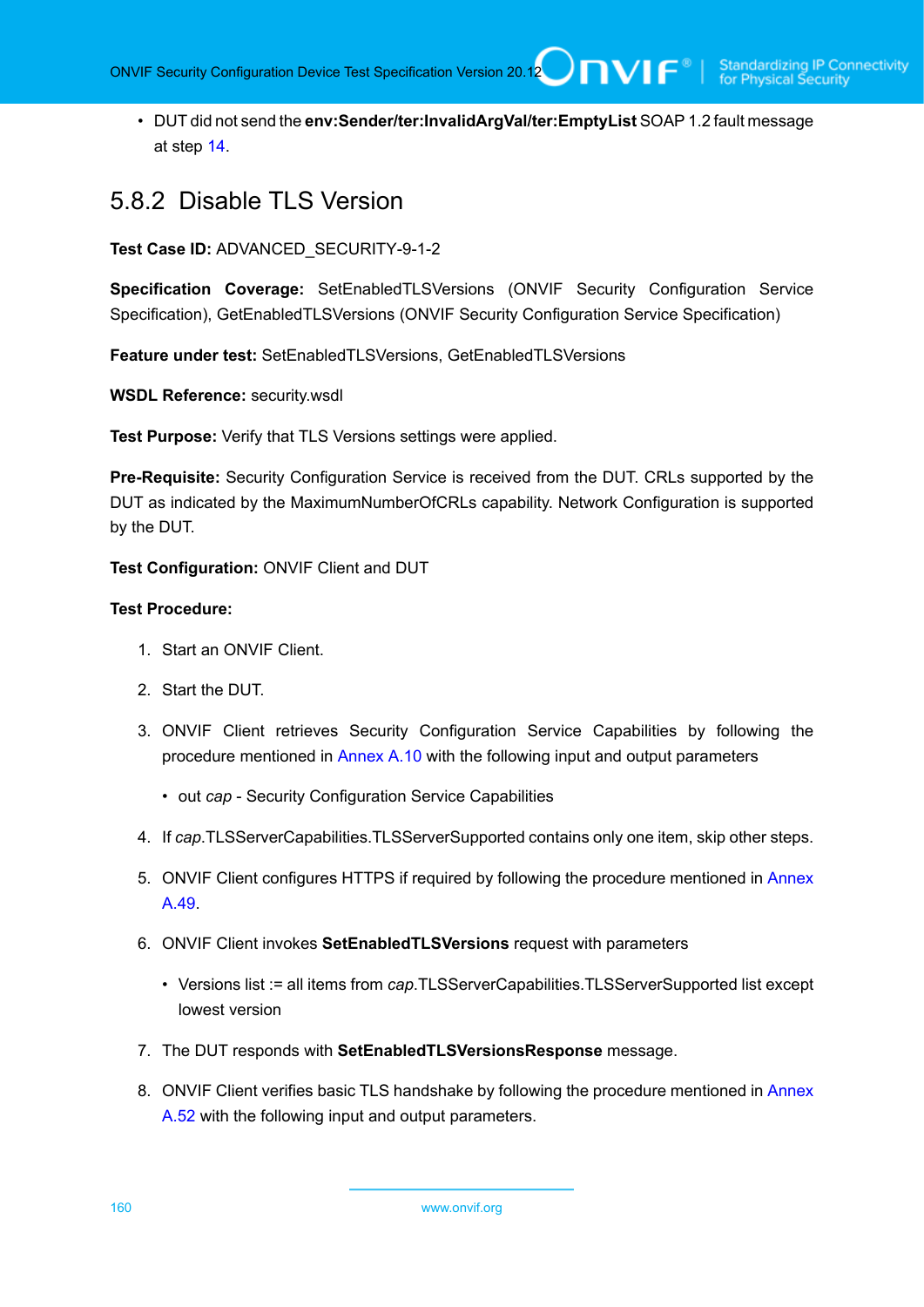• in lowest version from *cap*.TLSServerCapabilities.TLSServerSupported list - disabled TLS version

 $\mathsf{Dnvir}^*$  i

- 9. ONVIF Client verifies basic TLS handshake by following the procedure mentioned in [Annex](#page-178-0) [A.21](#page-178-0).
- 10.Restore the DUT state.

## **Test Result:**

## **PASS –**

• DUT passes all assertions.

## **FAIL –**

• DUT did not send **SetEnabledTLSVersionsResponse** message.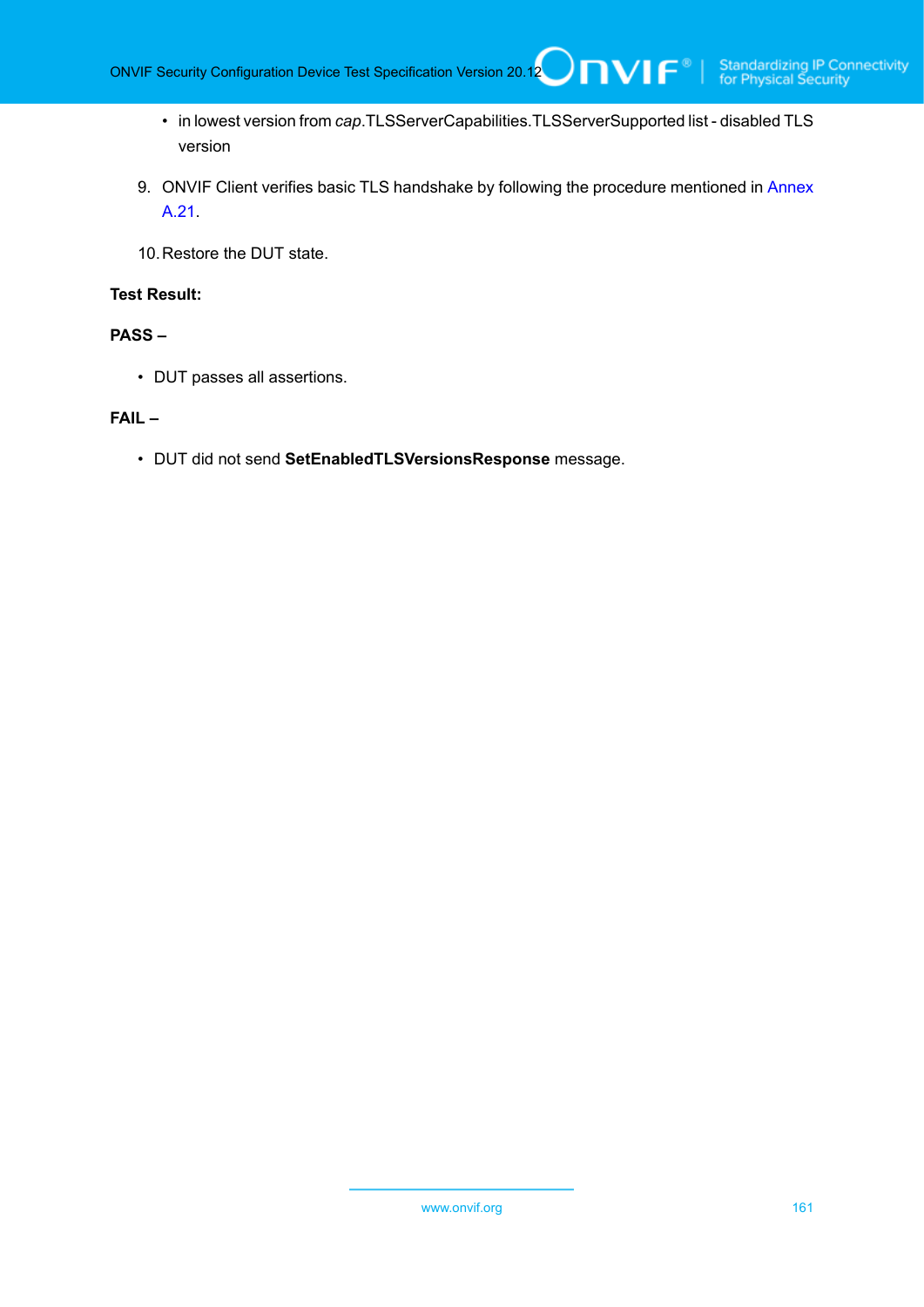## **Annex A Helper Procedures and Additional Notes**

## <span id="page-161-0"></span>A.1 Delete an RSA key pair

**Name:**HelperDeleteRSAKeyPair

**Procedure Purpose:** Helper procedure to delete an RSA key pair.

**Pre-requisite:** Security Configuration Service is received from the DUT. On-board RSA key pair generation is supported by the DUT as indicated by the RSAKeyPairGeneration capability.

**Input:** The identifier of the key pair (*keyID*) to delete.

## **Returns:** None

## **Procedure:**

- 1. ONVIF Client invokes **DeleteKey** with parameters
	- KeyID := *keyID*
- 2. DUT responds with a **DeleteKeyResponse** message.

#### **Procedure Result:**

## **PASS –**

• DUT passes all assertions.

## **FAIL –**

• DUT did not send **DeleteKeyResponse** message.

## <span id="page-161-1"></span>A.2 Subject for a server certificate

Use the following subject for test cases:

- Subject.Country := "US"
- Subject.CommonName := <DUT IP-address>

## <span id="page-161-2"></span>A.3 Creating a certificate from a PCKS#10 request

**Name:** HelperCreateCertificateFromPKCS10CSR

**Procedure Purpose:**Helper procedure to create an X.509 certificate from a PKCS#10 certification request.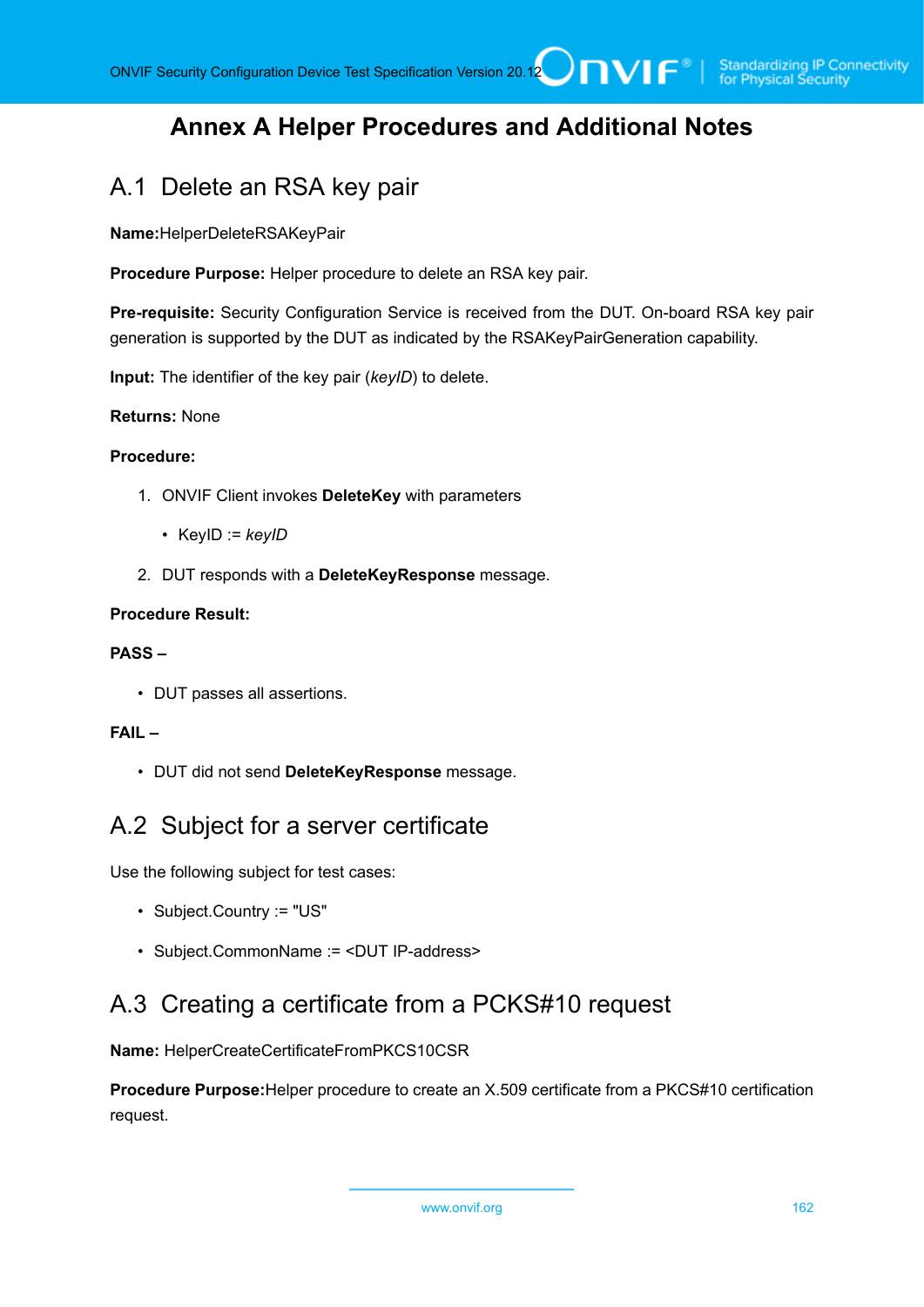## **Pre-requisite:** None.

**Input:** PKCS#10 request (*pkcs10*) and associated CA certificate (*CAcert*) and a corresponding private key (*privateKey*).

**Returns:** An [RFC 5280] compliant X.509 certificate (*certResult*) from the PKCS#10 request signed with the public key in the CA certificate.

## **Procedure:**

- 1. Create an [RFC 5280] compliant X.509 certificate (*certResult*) from the PKCS#10 request (*pkcs10*) with the following properties:
	- version:  $= v3$
	- signature := sha1-WithRSAEncryption
	- subject := subject from the PKCS#10 request (*pkcs10*)
	- subject public key := subject public key in the PKCS#10 request (*pkcs10*)
	- validity := not before 19700101000000Z and not after 99991231235959Z
	- certificate signature is generated with the private key (*privateKey*) in the CA certificate (*CAcert*)
	- certificate extensions := the X.509v3 extensions from the PKCS#10 request (*pkcs10*)

## <span id="page-162-0"></span>A.4 Provide CA certificate

## **Name:** HelperCreateCACertificate

**Procedure Purpose:** Helper procedure to create an X.509 CA certificate.

## **Pre-requisite:** None.

**Input:** The subject (*subject*) of certificate (optional input parameter, could be skipped).

**Returns:** An X.509 CA certificate (*CAcert*) that is compliant to [RFC 5280] and a corresponding private key (*privateKey*) and public key (*publicKey*).

## **Procedure:**

- 1. ONVIF Client determines the length of the key to generate (out *length*) by following the procedure mentioned in [Annex A.6](#page-164-0).
- 2. If *subject* is skipped set: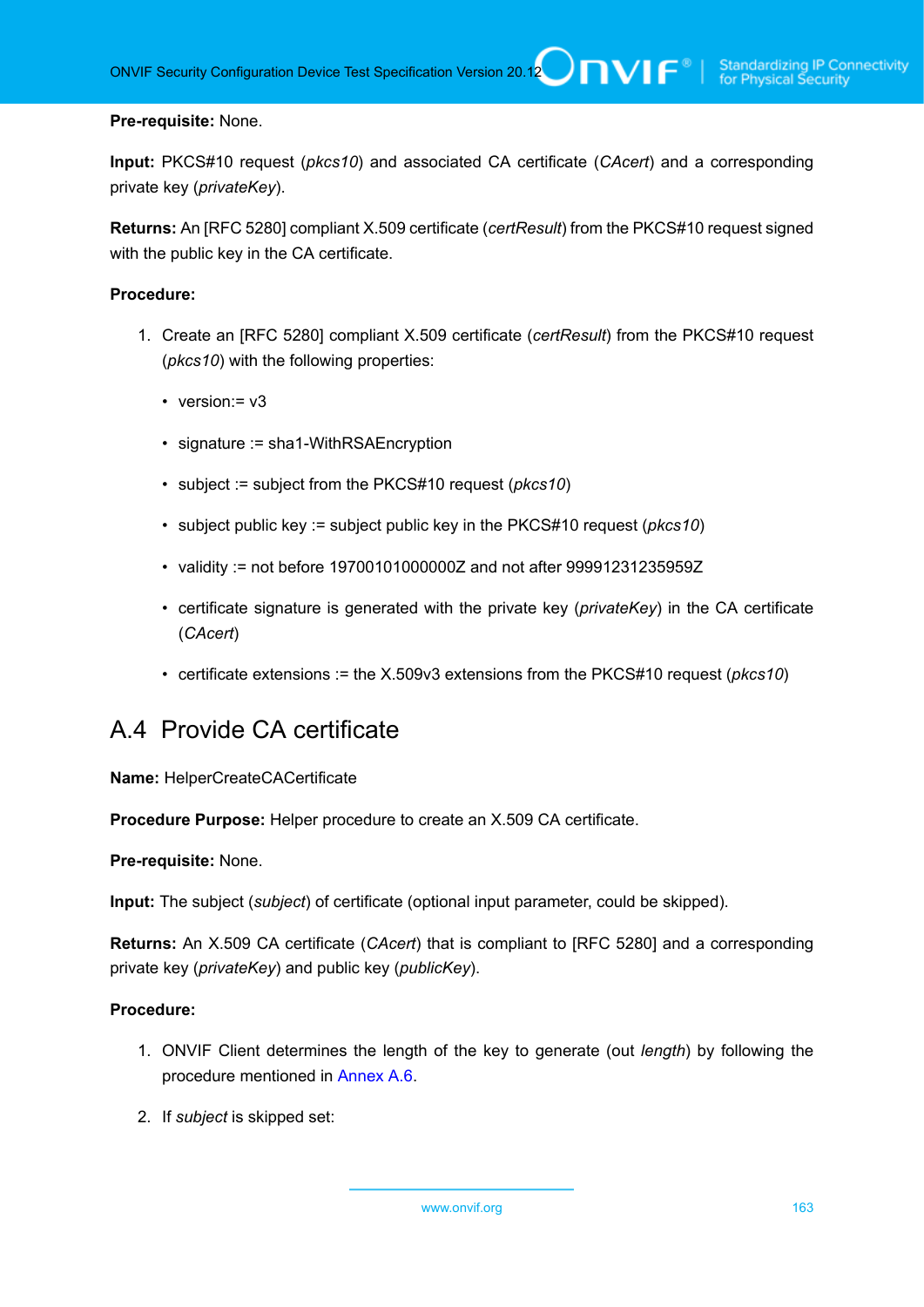- *subject* := "CN=ONVIF TT,C=US"
- 3. ONVIF Client creates an X.509 self-signed CA certificate that is compliant to [RFC 5280] and has the following properties:
	- version  $= v3$
	- signature := sha1-WithRSAEncryption
	- validity := not before 19700101000000Z and not after 99991231235959Z
	- subject := *subject*
	- length of the key to be used := *length*

**Note:** ONVIF Client may return the same CA certificate in subsequent invocations of this procedure for the same subject.

# <span id="page-163-0"></span>A.5 Delete a certification path with corresponding certificate and RSA key pair

**Name:** HelperDeleteCertificationPath

**Procedure Purpose:** Helper procedure to delete certification path and related certificate and RSA key pair.

**Pre-requisite:** Security Configuration Service is received from the DUT. Create self-signed certificate by the DUT as indicated by the SelfSignedCertificateCreationWithRSA or PCKS#10 supported by the DUT as indicated by the PKCS10ExternalCertificationWithRSAcapability. TLS is supported by the DUT as indicated by the TLSServerSupported capability.

**Input:** The identifier of the certification path (*certPathID*), certificate (*certID*) and RSA key pair (*keyID*) to delete.

### **Returns:** None

## **Procedure:**

- 1. ONVIF Client invokes **DeleteCertificationPath** request with parameters
	- CertificationPathID := *certPathID*
- 2. The DUT responds with a **DeleteCertificationPathResponse** message.
- 3. ONVIF Client deletes the self-signed certificate (in *certID*) and related the RSA key pair (in *keyID*) by following the procedure mentioned in [Annex A.9.](#page-167-0)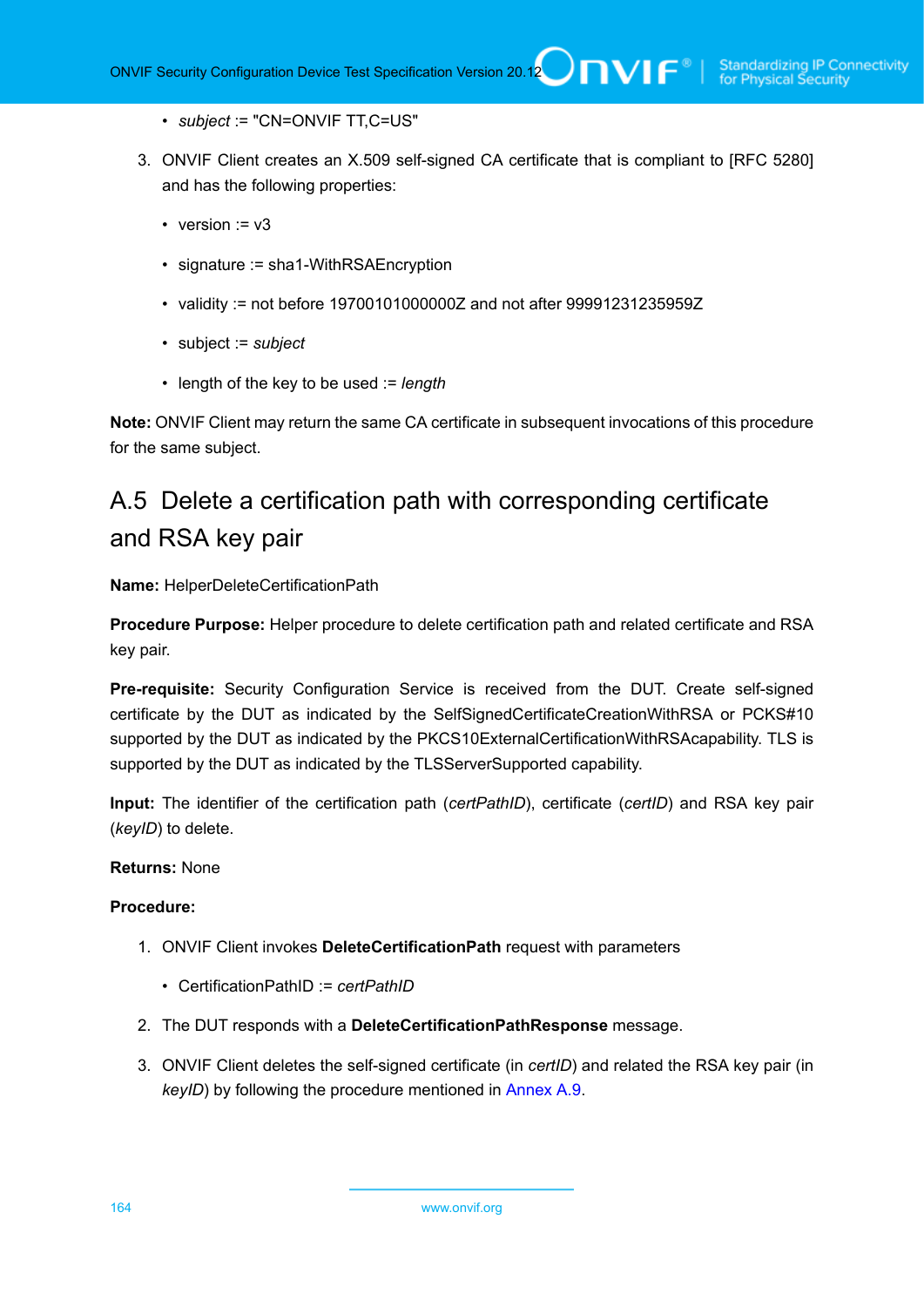## **PASS –**

• DUT passes all assertions.

## **FAIL –**

• DUT did not send **DeleteCertificationPathResponse** message.

## <span id="page-164-0"></span>A.6 Determine RSA key length

**Name:** HelperDetermineRSAKeyLength

**Procedure Purpose:** Helper procedure to determine the RSA key length to use during testing.

**Pre-requisite:** Security Configuration Service is received from the DUT. On-board RSA key pair generation is supported by the DUT as indicated by the RSAKeyPairGeneration capability.

#### **Input:** None

**Returns:** The smallest supported RSA key length (*keyLength*).

#### **Procedure:**

- 1. ONVIF Client gets the service capabilities (out *cap*) by the following the procedure mentioned in [Annex A.10.](#page-168-0)
- 2. ONVIF Client loops through the supported Key length list (*cap*.RSAKeyLengths) and selects the smallest supported key length (*keyLength*).

### **Procedure Result:**

## **PASS –**

• DUT passes all assertions.

## **FAIL –**

• No supported key length was found at step 2.

## <span id="page-164-1"></span>A.7 Create an RSA key pair

**Name:** HelperCreateRSAKeyPair

**Procedure Purpose:** Helper procedure to create an RSA key pair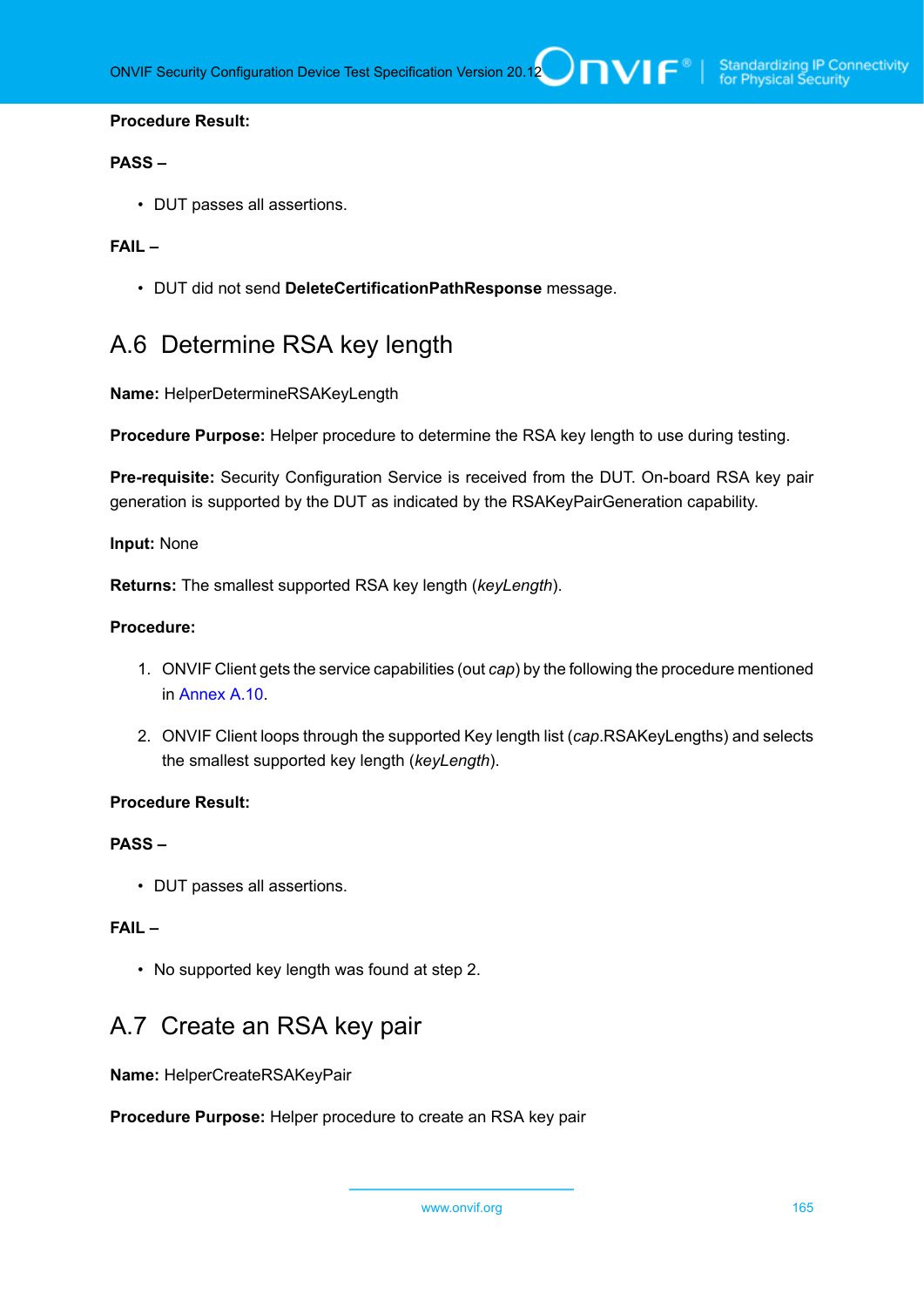**Pre-requisite:** Security Configuration Service is received from the DUT. On-board RSA key pair generation is supported by the DUT as indicated by the RSAKeyPairGeneration capability. The DUT shall have enough free storage capacity for one additional RSA key pair.

## **Input:** None

**Returns:** The identifier of the new key pair (*keyID*).

## **Procedure:**

- 1. ONVIF Client determines the length of the key to generate (out *length*) by following the procedure mentioned in [Annex A.6](#page-164-0).
- 2. ONVIF Client invokes **CreateRSAKeyPair** with parameter
	- KeyLength := *length*
- 3. The DUT responds with **CreateRSAKeyPairResponse** message with parameters
	- KeyID =: *keyID*
	- EstimatedCreationTime =: *duration*
- <span id="page-165-0"></span>4. Until *operationDelay* + *duration* expires repeat the following steps:
	- 4.1. ONVIF Client waits for 5 seconds.
	- 4.2. ONVIF Client invokes **GetKeyStatus** with parameters
		- KeyID := *keyID*
	- 4.3. The DUT responds with **GetKeyStatusResponse** message with parameters
		- KeyStatus =: *keyStatus*
	- 4.4. If *keyStatus* is equal to "ok", *keyID* will be return as a result of the procedure, other steps will be skipped.
	- 4.5. If *keyStatus* is equal to "corrupt", FAIL the procedure and deletes the RSA key pair (*keyID*) by following the procedure mentioned in [Annex A.1](#page-161-0).
- 5. If *operationDelay* + *duration* expires for step [4](#page-165-0) and the last *keyStatus* is other than "ok", FAIL the procedure and deletes the RSA key pair (*keyID*) by following the procedure mentioned in [Annex A.1.](#page-161-0)

## **Procedure Result:**

**PASS –**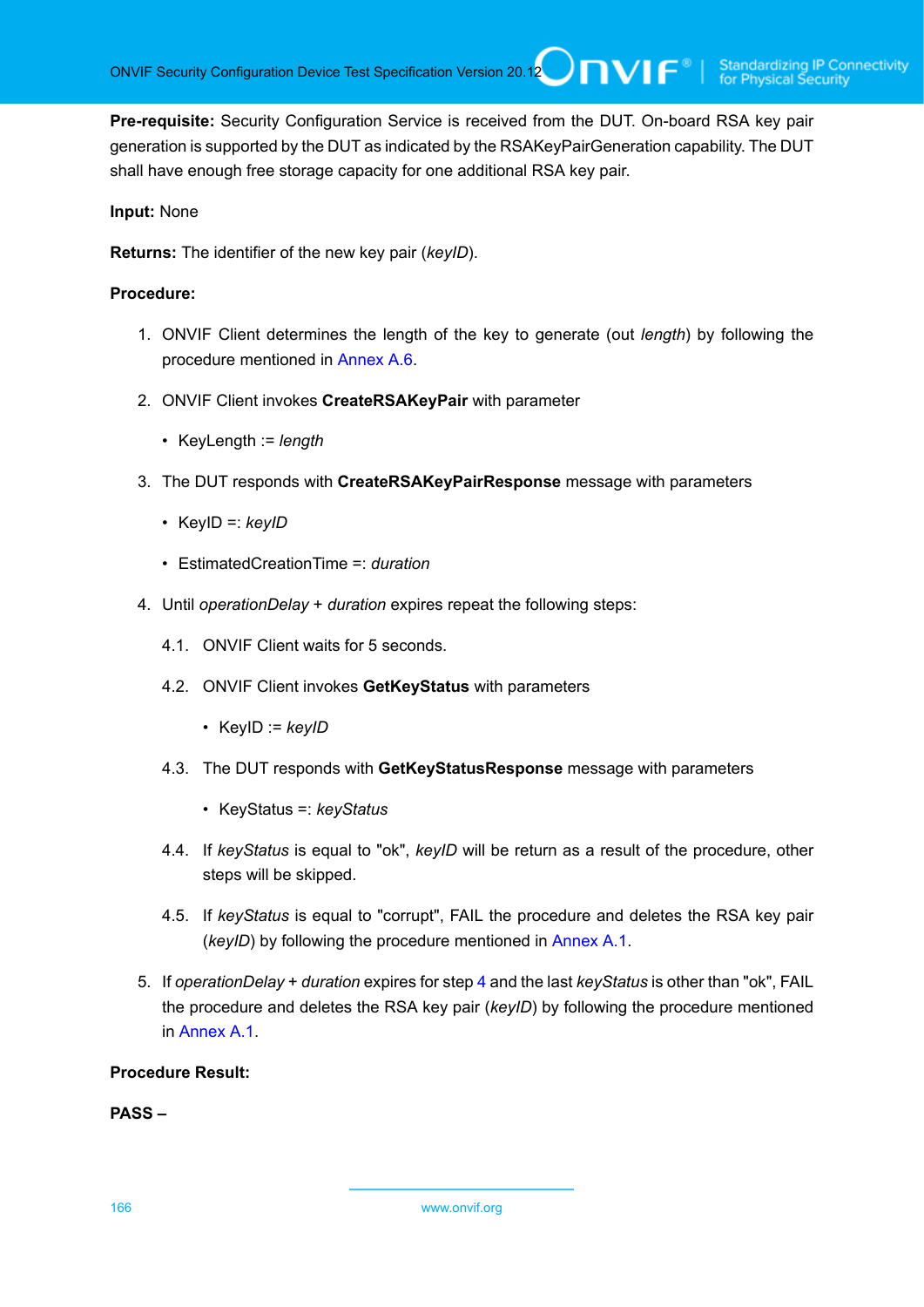• DUT passes all assertions.

## **FAIL –**

- DUT did not send **CreateRSAKeyPairResponse** message.
- DUT did not send **GetKeyStatusResponse** message(s).

<span id="page-166-0"></span>**Note:** *operationDelay* will be taken from Operation Delay field of ONVIF Device Test Tool.

## A.8 Create a self-signed certificate

**Name:** HelperCreateSelfSignedCertificate

**Procedure Purpose:** Helper procedure to create a self-signed certificate.

**Pre-requisite:** Security Configuration Service is received from the DUT. Create self-signed certificate supported by the DUT as indicated by the SelfSignedCertificateCreationWithRSA capability. RSA key pair generation supported by the DUT as indicated by the RSAKeyPairGeneration capability. The DUT shall have enough free storage capacity for one additional RSA key pair. The DUT shall have enough free storage capacity for one additional certificate.

#### **Input:** None

**Returns:** The identifier of the new certificate (*certID*) and RSA key pair (*keyID*).

#### **Procedure:**

- 1. ONVIF Client creates an RSA key pair (out *keyID*) by following the procedure mentioned in [Annex A.7.](#page-164-1)
- 2. ONVIF Client invokes **CreateSelfSignedCertificate** with parameters
	- X509Version skipped
	- KeyID := *keyID*
	- Subject := subject (see [Annex A.2\)](#page-161-1)
	- Alias skipped
	- notValidBefore skipped
	- notValidAfter skipped
	- SignatureAlgorithm.algorithm := 1.2.840.113549.1.1.5 (OID of SHA-1 with RSA Encryption algorithm)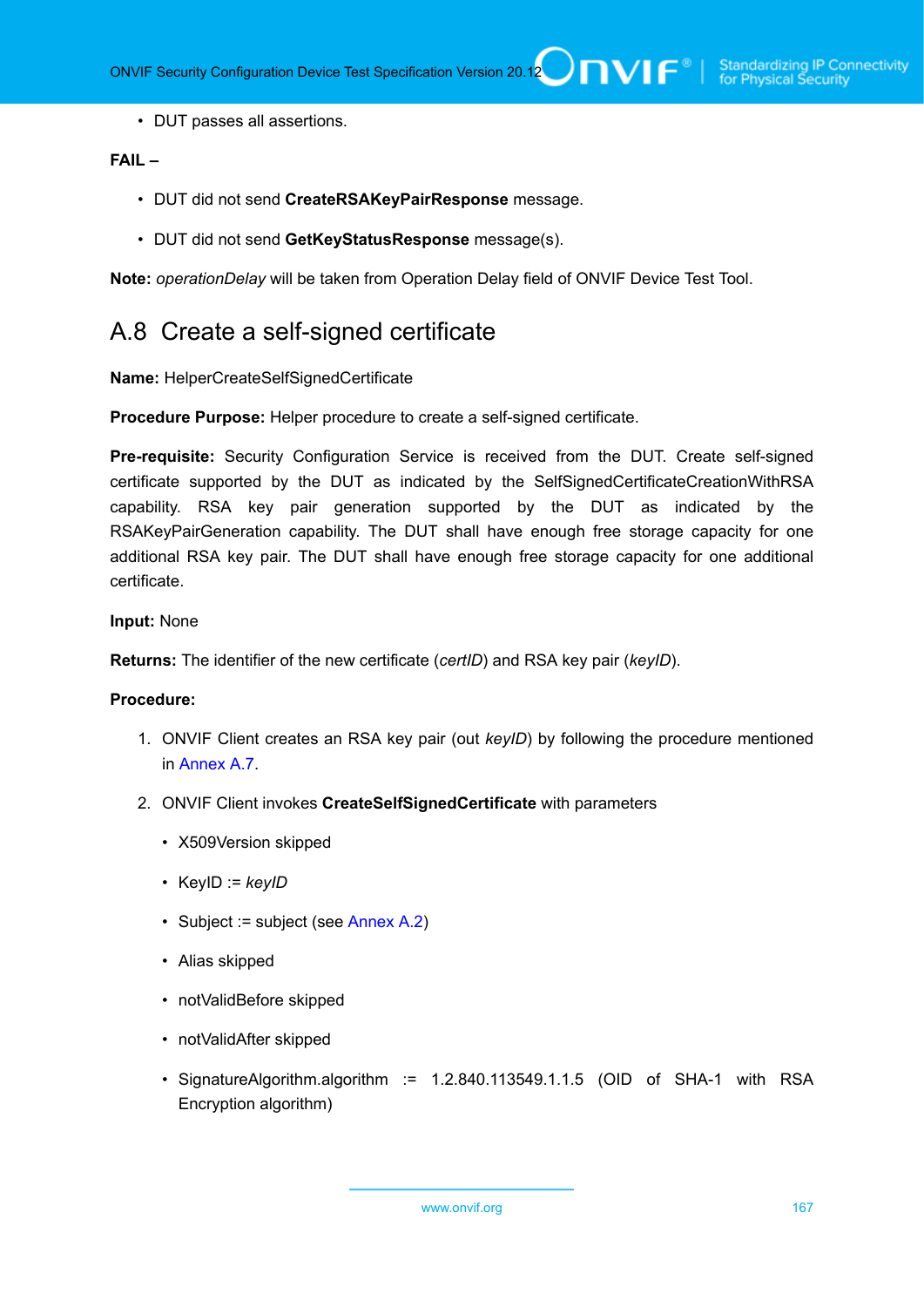- SignatureAlgorithm.parameters skipped
- SignatureAlgorithm.anyParameters skipped
- Extension skipped
- 3. The DUT responds with **CreateSelfSignedCertificateResponse** message with parameters
	- CertificateID =: *certID*

## **PASS –**

• DUT passes all assertions.

### **FAIL –**

• DUT did not send **CreateSelfSignedCertificateResponse** message.

## <span id="page-167-0"></span>A.9 Delete a certificate with corresponding RSA key pair

**Name:** HelperDeleteCertWithKey

**Procedure Purpose:** Helper procedure to delete a certificate and related RSA key pair.

**Pre-requisite:** Security Configuration Service is received from the DUT. Create self-signed certificate by the DUT as indicated by the SelfSignedCertificateCreationWithRSA or PCKS#10 supported by the DUT as indicated by the PKCS10ExternalCertificationWithRSAcapability.

**Input:** The identifier of the certificate (*certID*) and RSA key pair (*keyID*) to delete.

### **Returns:** None

### **Procedure:**

- 1. ONVIF Client invokes **DeleteCertificate** with parameters
	- CertificateID := *certID*
- 2. The DUT responds with **DeleteCertificateResponse** message.
- 3. ONVIF Client deletes the RSA key pair (in *keyID*) by following the procedure mentioned in [Annex A.1.](#page-161-0)

## **Procedure Result:**

## **PASS –**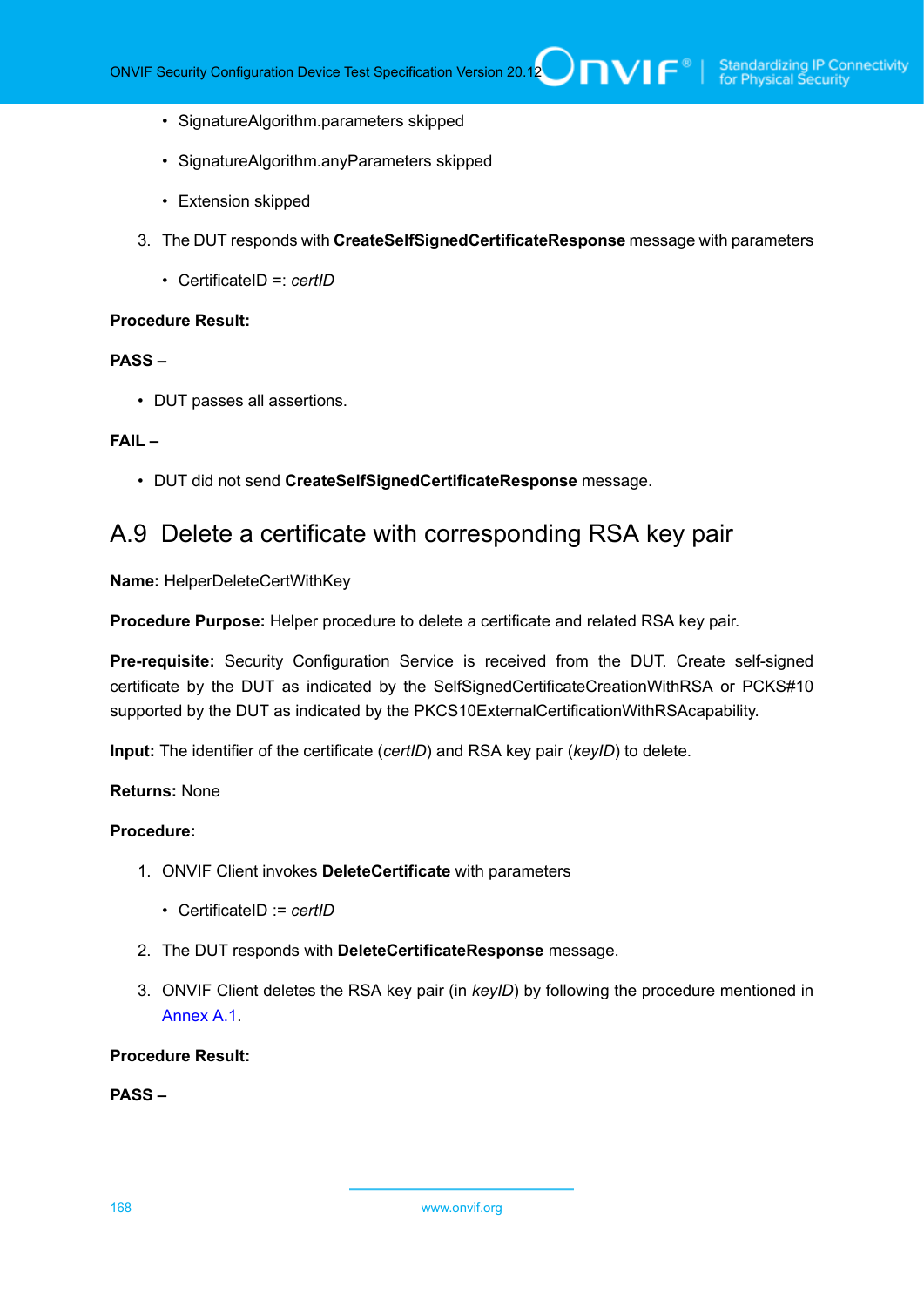• DUT passes all assertions.

## **FAIL –**

• DUT did not send **DeleteCertificateResponse** message.

## <span id="page-168-0"></span>A.10 Get service capabilities

**Name:** HelperGetServiceCapabilities

**Procedure Purpose:** Helper procedure to get service capabilities.

**Pre-requisite:** Security Configuration Service is received from the DUT.

**Input:** None

**Returns:** The service capabilities (*cap*).

## **Procedure:**

- 1. ONVIF Client invokes **GetServiceCapabilities**
- 2. The DUT responds with **GetServiceCapabilitiesResponse** message with parameters
	- Capabilities =: *cap*

## **Procedure Result:**

## **PASS –**

• DUT passes all assertions.

## **FAIL –**

• DUT did not send **GetServiceCapabilitiesResponse** message.

## <span id="page-168-1"></span>A.11 Create a certification path based on self-signed certificate

**Name:** HelperCreateCertificationPath\_SelfSigned

**Procedure Purpose:** Helper procedure to create a certification path based on self-signed certificate.

**Pre-requisite:** Security Configuration Service is received from the DUT. Create self-signed certificate supported by the DUT as indicated by the SelfSignedCertificateCreationWithRSA capability. RSA key pair generation supported by the DUT as indicated by the RSAKeyPairGeneration capability. TLS is supported by the DUT as indicated by the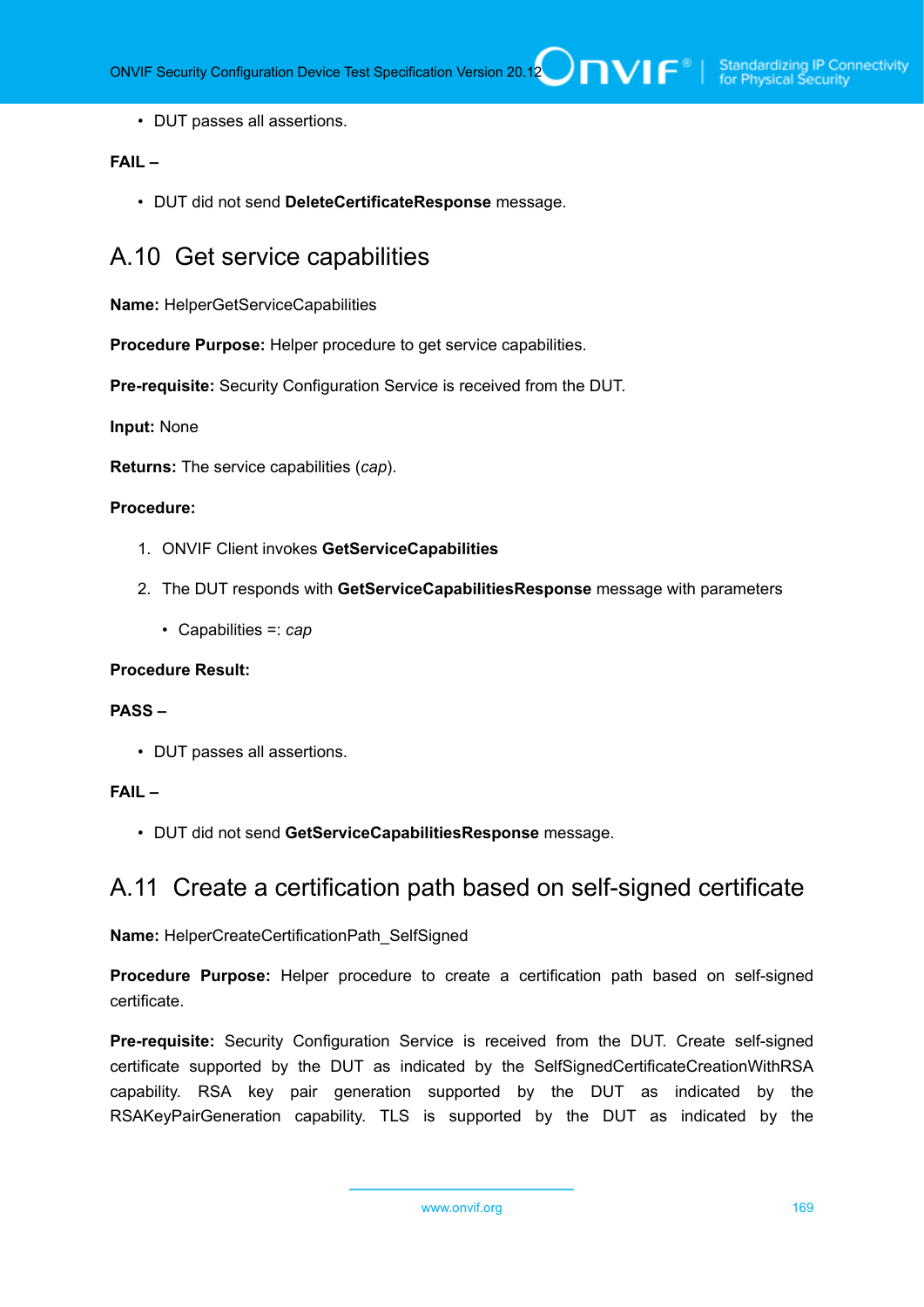TLSServerSupported capability. The DUT shall have enough free storage capacity for one additional RSA key pair. The DUT shall have enough free storage capacity for one additional certificate. The DUT shall have enough free storage capacity for one additional certification path.

## **Input:** None

**Returns:** The identifier of the new certification path (*certPathID*), certificate (*certID*) and RSA key pair (*keyID*).

## **Procedure:**

- 1. ONVIF Client creates a self-signed certificate (out *certID*) and related RSA key pair (out *keyID*) by following the procedure mentioned in [Annex A.8.](#page-166-0)
- 2. ONVIF Client invokes **CreateCertificationPath** request with parameters
	- CertficateIDs.CertificateID[0] := *certID*
	- Alias := "ONVIF\_Test"
- 3. The DUT responds with **CreateCertificationPathResponse** message with parameters
	- CertificationPathID =: *certPathID*

## **Procedure Result:**

## **PASS –**

• DUT passes all assertions.

## **FAIL –**

• DUT did not send **CreateCertificationPathResponse** message.

# A.12 Remove server certificate assignment with corresponding certification path, certificate and RSA key pair

## **Name:** HelperRemoveServerCertificateAssignment

**Procedure Purpose:** Helper procedure to remove server certificate assignment with corresponding certification path, certificate and RSA key pair.

**Pre-requisite:** Security Configuration Service is received from the DUT. Create self-signed certificate by the DUT as indicated by the SelfSignedCertificateCreationWithRSA or PCKS#10 supported by the DUT as indicated by the PKCS10ExternalCertificationWithRSAcapability. TLS supported by the DUT as indicated by the TLSServerSupported capability.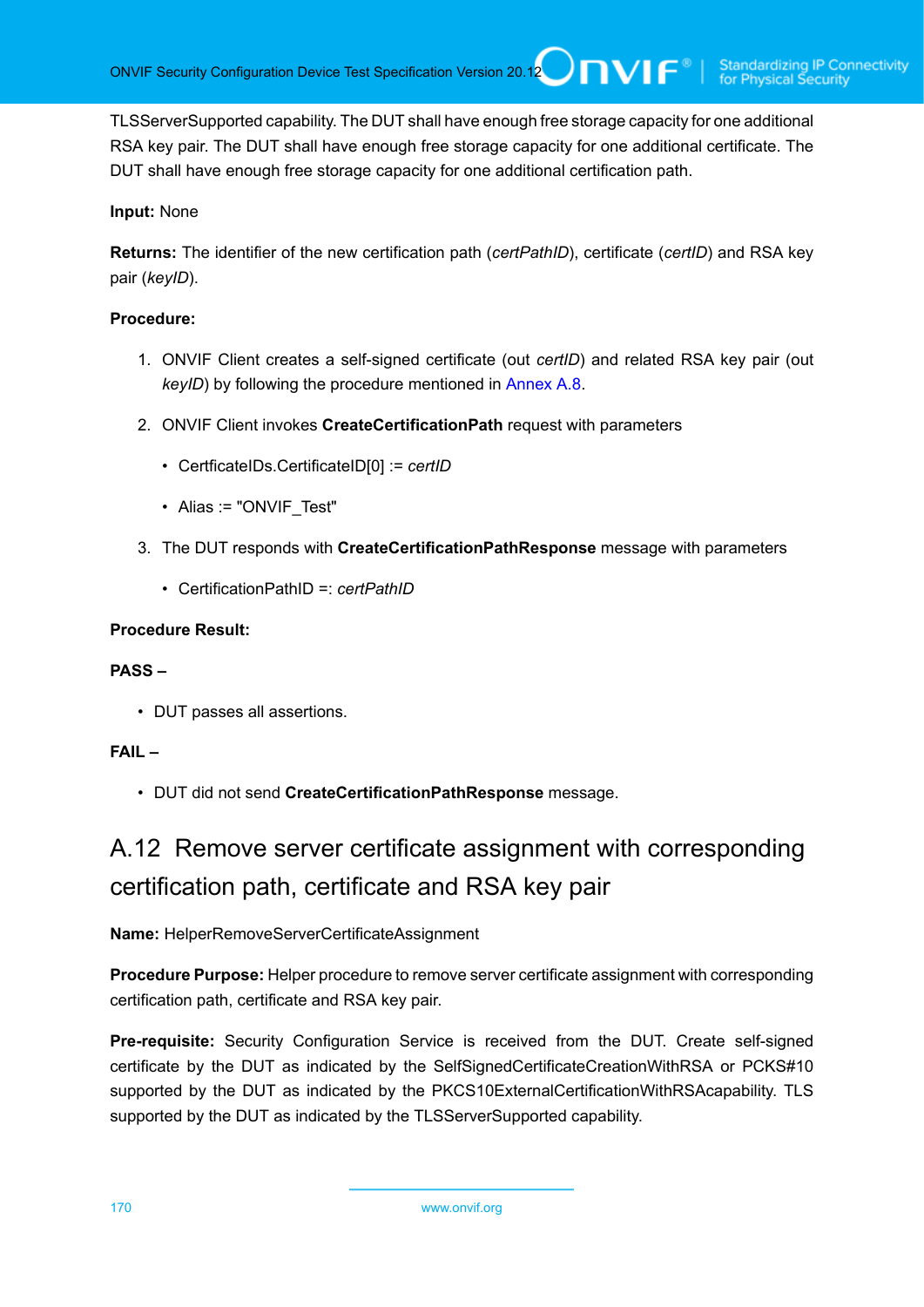**Input:** The identifier of certification path (*certPathID*), certificate (*certID*) and RSA key pair (*keyID*) to delete.

## **Returns:** None

#### **Procedure:**

- 1. ONVIF Client invokes **RemoveServerCertificateAssignment** with parameters
	- CertificationPathID := *certPathID*
- 2. The DUT responds with **RemoveServerCertificateAssignmentResponse** message.
- 3. ONVIF Client waits for time *operationDelay*.
- 4. ONVIF Client deletes the certification path (in *certPathID*) and related certificate (in *certID*) and the RSA key pair (in *keyID*) by following the procedure mentioned in [Annex A.5](#page-163-0).

#### **Procedure Result:**

#### **PASS –**

• DUT passes all assertions.

#### **FAIL –**

• DUT did not send **RemoveServerCertificateAssignmentResponse** message.

# A.13 Add server certificate assignment with corresponding certification path, self-signed certificate and RSA key pair

**Name:** HelperAddServerCertAssign\_SSCertificate

**Procedure Purpose:** Helper procedure to add server certificate assignment with corresponding certification path, self-signed certificate and RSA key pair.

**Pre-requisite:** Security Configuration Service is received from the DUT. Create self-signed certificate supported by the DUT as indicated by the SelfSignedCertificateCreationWithRSA capability. RSA key pair generation supported by the DUT as indicated by the RSAKeyPairGeneration capability. TLS is supported by the DUT as indicated by the TLSServerSupported capability. The DUT shall have enough free storage capacity for one additional RSA key pair. The DUT shall have enough free storage capacity for one additional certificate. The DUT shall have enough free storage capacity for one additional certification path.

**Input:** None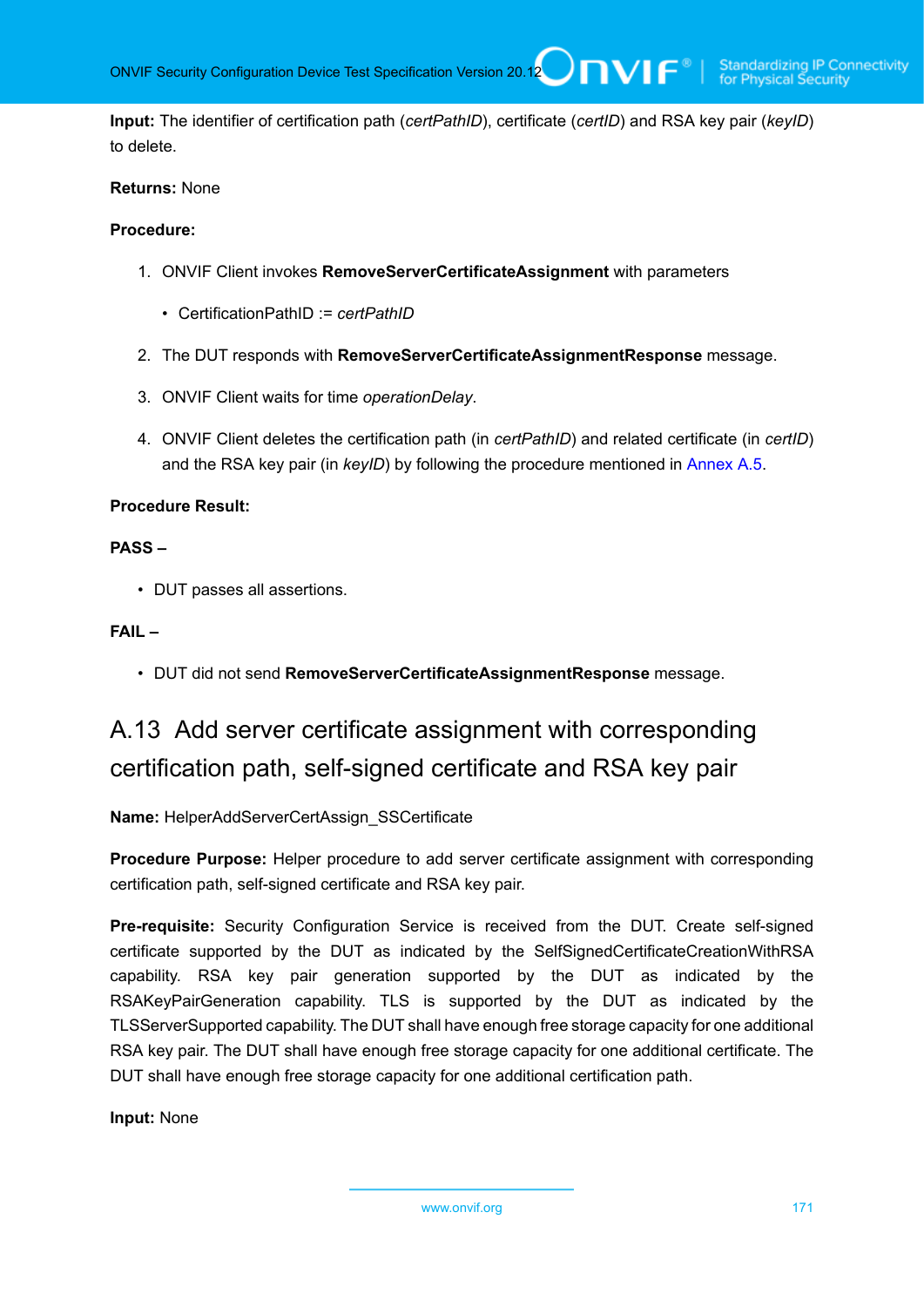**Returns:** The identifiers of the new certification path (*certPathID*), certificate (*certID*) and RSA key pair (*keyID*).

## **Procedure:**

- 1. ONVIF Client creates a certification path (out *certPathID*) based on self-signed certificate (out *certID*) and related RSA key pair (out *keyID*) by following the procedure mentioned in [Annex](#page-168-1) A.11.
- 2. ONVIF Client invokes **AddServerCertificateAssignment** with parameters
	- CertificationPathID := *certPathID*
- 3. The DUT responds with **AddServerCertificateAssignmentResponse** message.
- 4. ONVIF Client waits for time *operationDelay*.

## **Procedure Result:**

## **PASS –**

• DUT passes all assertions.

## **FAIL –**

• DUT did not send **AddServerCertificateAssignmentResponse** message.

## <span id="page-171-0"></span>A.14 Create a CA-signed certificate for RSA key pair

**Name:** HelperCreateCASignedCertificate

**Procedure Purpose:** Helper procedure to create a CA-signed certificate for RSA key pair.

**Pre-requisite:** Security Configuration Service is received from the DUT. Create PCKS#10 supported by the DUT as indicated by the PKCS10ExternalCertificationWithRSA capability. RSA key pair generation supported by the DUT as indicated by the RSAKeyPairGeneration capability. The DUT shall have enough free storage capacity for one additional RSA key pair. Current time of the DUT shall be at least Jan 01, 1970.

**Input:** CA certificate (*CAcert*) and a corresponding private key (*privateKey*).

**Returns:** The identifier of the new key pair (*keyID*), a CA-signed certificate (*cert*).

## **Procedure:**

1. ONVIF Client creates an RSA key pair (*keyID*) by following the procedure mentioned in [Annex A.7.](#page-164-1)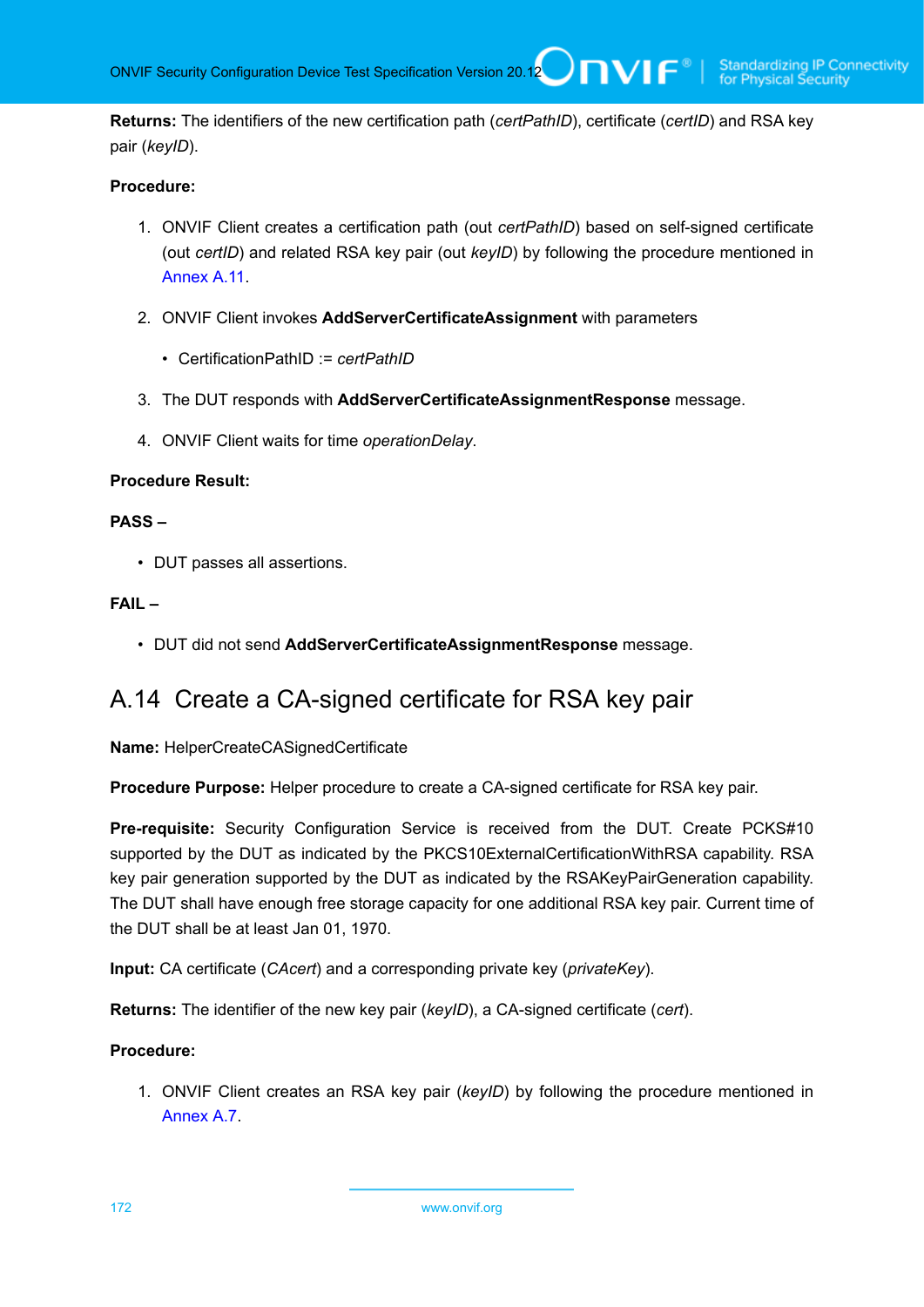#### 2. ONVIF Client invokes **CreatePKCS10CSR** with parameters

- Subject := *subject* (see [Annex A.2\)](#page-161-1)
- KeyID := *keyID*
- CSRAttribute skipped
- SignatureAlgorithm.algorithm := 1.2.840.113549.1.1.5 (OID of SHA-1 with RSA Encryption algorithm)
- 3. The DUT responds with **CreatePKCS10CSRResponse** message with parameters
	- PKCS10CSR =: *PKCS10request*
- 4. ONVIF Client creates a certificate (out *cert*) from the PKCS#10 request (in *PKCS10request*) and an associated CA certificate (in *CAcert*) with related private key (in *privateKey*) by following the procedure described in [Annex A.3.](#page-161-2)

#### **Procedure Result:**

#### **PASS –**

• DUT passes all assertions.

#### **FAIL –**

• DUT did not send **CreatePKCS10CSRResponse** message.

## <span id="page-172-0"></span>A.15 Upload a certificate without Private Key Assignment

**Name:** HelperUploadCertificate

**Procedure Purpose:** Helper procedure to upload a certificate without private key assignment.

**Pre-requisite:** Security Configuration Service is received from the DUT. Create PCKS#10 supported by the DUT as indicated by the PKCS10ExternalCertificationWithRSA capability. The DUT shall have enough free storage capacity for one additional RSA key pair. The DUT shall have enough free storage capacity for one additional certificate.

**Input:** Certificate (*cert*).

**Returns:** The identifier of the new RSA key pair (*keyID*) and a certificate identifier (*certID*).

#### **Procedure:**

1. ONVIF Client invokes **UploadCertificate** with parameters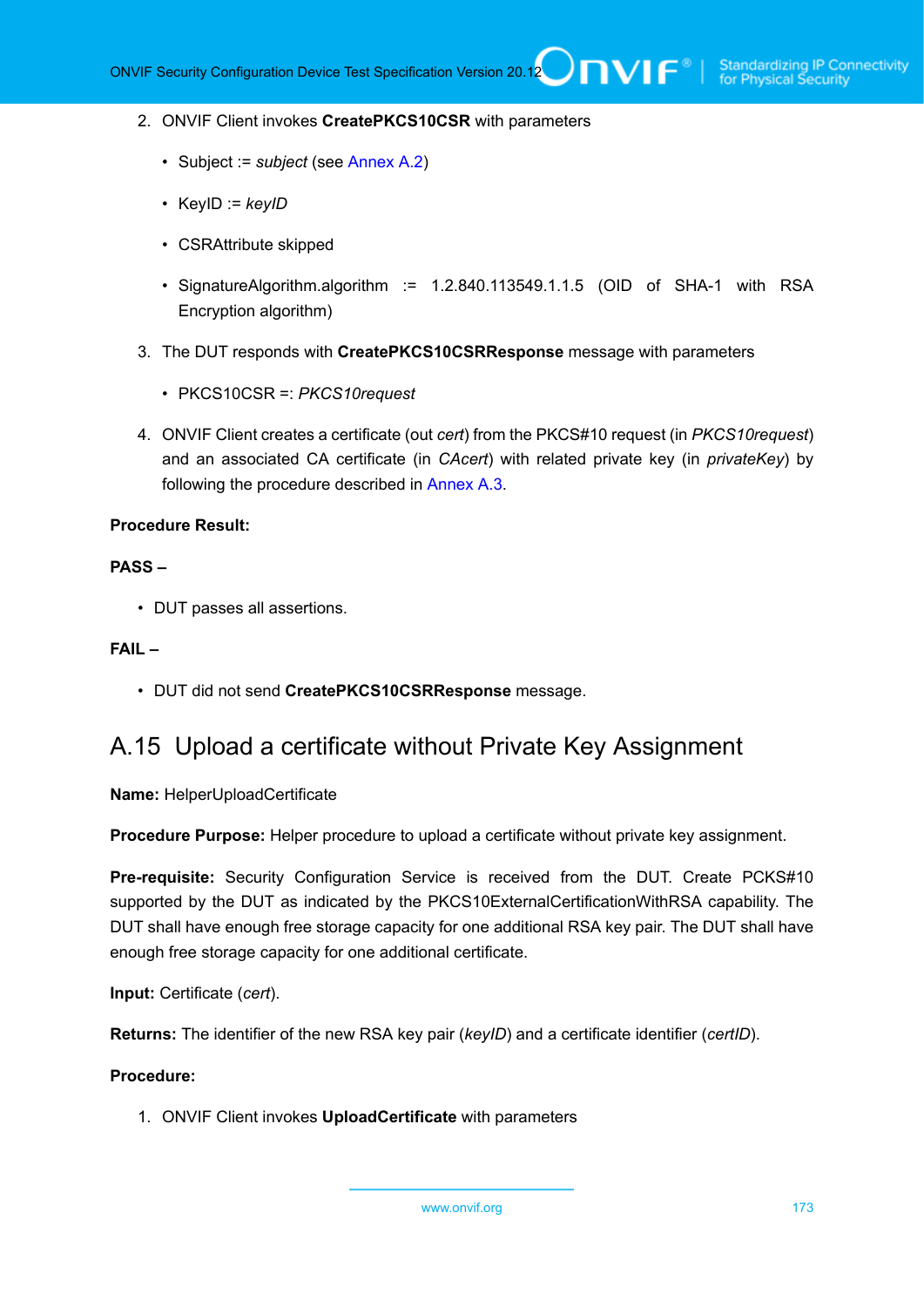- Certificate := *cert*
- Alias := "ONVIF Test"
- PrivateKeyRequired : = false
- 2. DUT responds with a **UploadCertificateResponse** message.
	- Certificate := *certID*
	- KeyID := *keyID*

#### **PASS –**

• DUT passes all assertions.

#### **FAIL –**

• DUT did not send **UploadCertificateResponse** message.

## <span id="page-173-0"></span>A.16 Create and upload a CA-signed certificate for private key

**Name:** HelperUploadCASignedCertificate

**Procedure Purpose:** Helper procedure to create and upload a CA-signed certificate for private key

**Pre-requisite:** Security Configuration Service is received from the DUT. Create PCKS#10 supported by the DUT as indicated by the PKCS10ExternalCertificationWithRSA capability. RSA key pair generation supported by the DUT as indicated by the RSAKeyPairGeneration capability. The DUT shall have enough free storage capacity for one additional RSA key pair. The DUT shall have enough free storage capacity for one additional certificate. Current time of the DUT shall be at least Jan 01, 1970.

**Input:** CA certificate (*CAcert*) and a corresponding private key (*privateKey*).

**Returns:** The identifier of the new RSA key pair (*keyID*), a certificate identifier (*certID*).

### **Procedure:**

- 1. ONVIF Client creates a certificate (out *cert*) from the PKCS#10 request with RSA key pair (out *keyID*) and associated CA certificate (in *CAcert*) and a corresponding private key (in *privateKey*) by following the procedure described in [Annex A.14.](#page-171-0)
- 2. ONVIF Client invokes **UploadCertificate** with parameters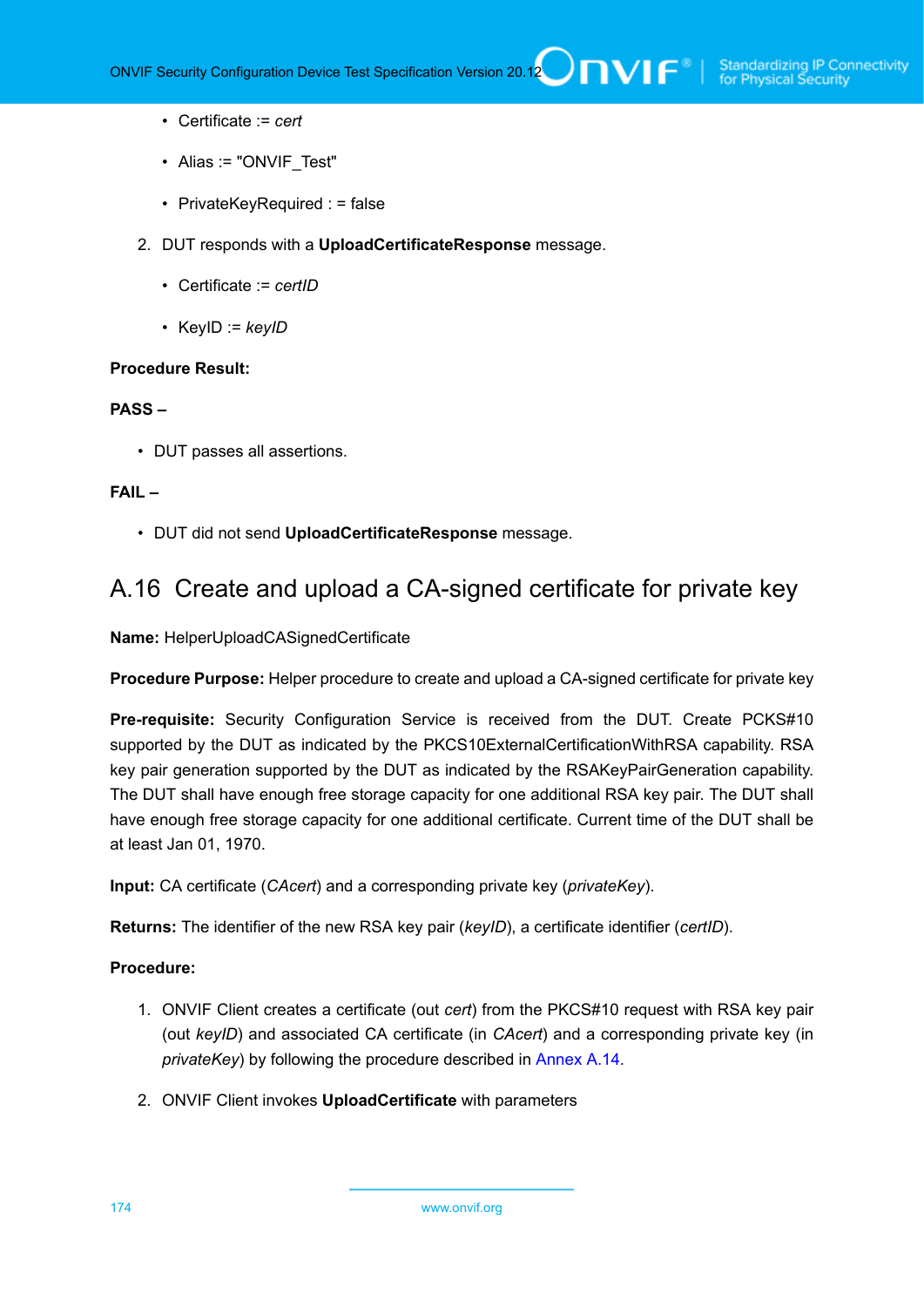- Certificate := *cert*
- Alias := "ONVIF Test1"
- PrivateKeyRequired := true
- 3. The DUT responds with **UploadCertificateResponse** with parameters
	- CertificateID =: *certID*
	- KeyID =: *keyID*

#### **PASS –**

• DUT passes all assertions.

## **FAIL –**

• DUT did not send **UploadCertificateResponse** message.

# <span id="page-174-0"></span>A.17 Delete a certification path with corresponding two certificates and RSA key pairs

**Name:** HelperDeleteCertificationPath2

**Procedure Purpose:** Helper procedure to delete certification path and related certificates and RSA key pairs.

**Pre-requisite:** Security Configuration Service is received from the DUT. Create self-signed certificate by the DUT as indicated by the SelfSignedCertificateCreationWithRSA or PCKS#10 supported by the DUT as indicated by the PKCS10ExternalCertificationWithRSAcapability. TLS is supported by the DUT as indicated by the TLSServerSupported capability.

**Input:** The identifier of the certification path (*certPathID*), certificate (*certID1*) and RSA key pair (*keyID1*), certificate (*certID2*) and RSA key pair (*keyID2*) to delete.

## **Returns:** None

## **Procedure:**

- 1. ONVIF Client invokes **DeleteCertificationPath** request with parameters
	- CertificationPathID := *certPathID*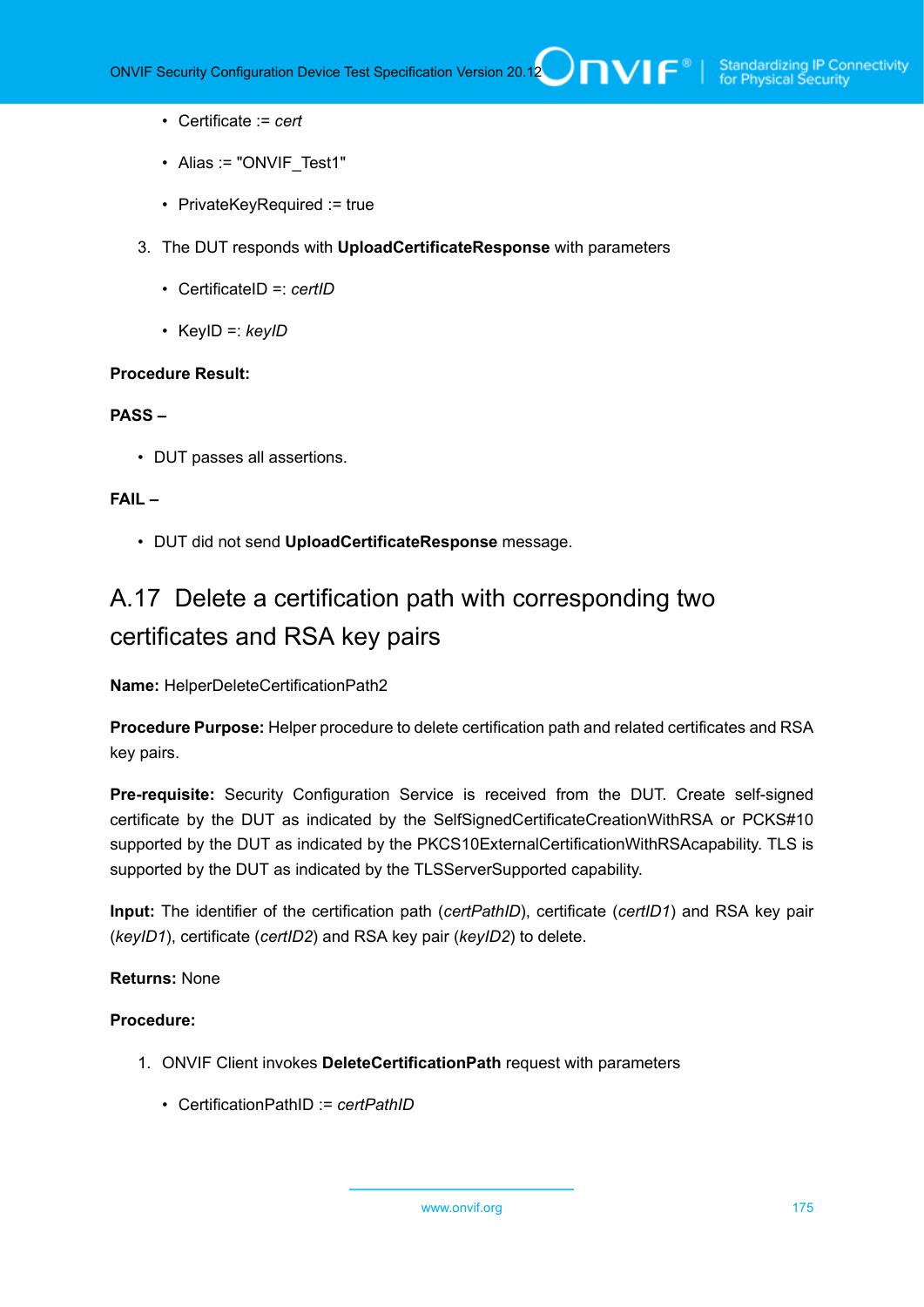- 2. The DUT responds with **DeleteCertificationPathResponse** message.
- 3. ONVIF Client deletes the CA certificate (*certID2*) and related RSA key pair (*keyID2*) by following the procedure mentioned in [Annex A.9](#page-167-0).
- 4. ONVIF Client deletes the CA certificate (*certID1*) and related RSA key pair (*keyID1*) by following the procedure mentioned in [Annex A.9](#page-167-0).

### **PASS –**

• DUT passes all assertions.

#### **FAIL –**

• DUT did not send **DeleteCertificationPathResponse** message.

# A.18 Create certification path with CA-signed certificate and associated CA certificate

**Name:** HelperCreateCertificationPath\_CACertificates

**Procedure Purpose:** Helper procedure to create a certification path based on CA-signed certificate and associated CA certificate.

**Pre-requisite:** Security Configuration Service is received from the DUT. Create PCKS#10 supported by the DUT as indicated by the PKCS10ExternalCertificationWithRSA capability. RSA key pair generation supported by the DUT as indicated by the RSAKeyPairGeneration capability. TLS is supported by the DUT as indicated by the TLSServerSupported capability. The DUT shall have enough free storage capacity for two additional RSA key pairs. The DUT shall have enough free storage capacity for two additional certificates. The DUT shall have enough free storage capacity for one additional certification path. Current time of the DUT shall be at least Jan 01, 1970.

#### **Input:** None

**Returns:** The identifier of the new certification path (*certPathID*) and two related certificates: CAsigned certificate (*certID1*) and related key (*keyID1*) and associated CA certificate (*certID2*) and related key (*keyID2*).

#### **Procedure:**

1. ONVIF Client creates a CA certificate (out *CAcert*) and a corresponding private key (out *privateKey*) by following the procedure described in [Annex A.4.](#page-162-0)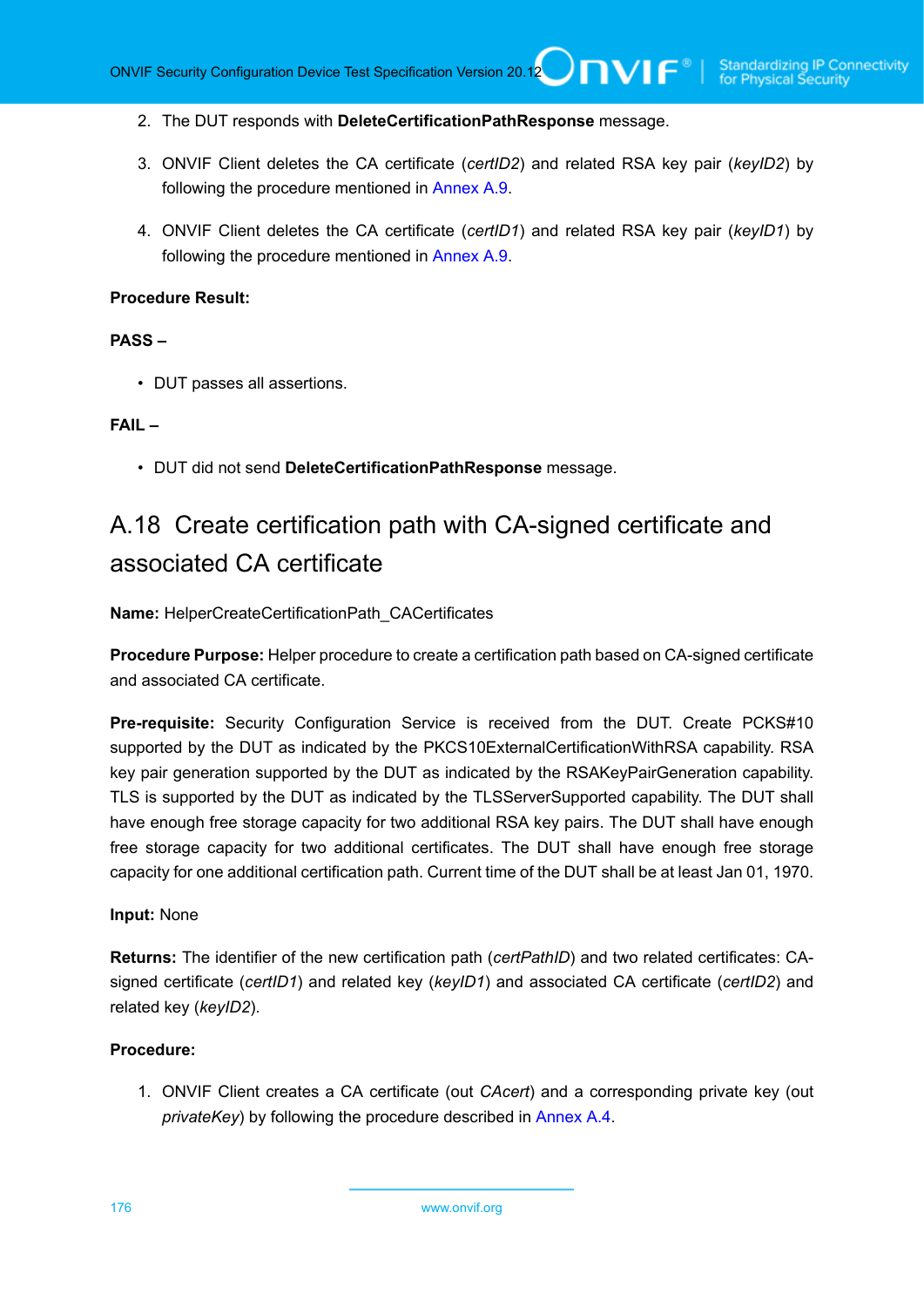- 2. ONVIF Client creates and uploads a CA-signed certificate (out *certID1*) for RSA key pair (out *keyID1*) and associated CA certificate (in *CAcert*) and a corresponding private key (in *privateKey*) by following the procedure described in [Annex A.16.](#page-173-0)
- 3. ONVIF Client uploads a CA certificate (out *certID2*, in *CAcert*) and new RSA key pair with the public key from the CA certificate (out *keyID2*) by following the procedure described in [Annex A.15.](#page-172-0)
- 4. ONVIF Client invokes **CreateCertificationPath** with parameters
	- CertficateIDs.CertificateID[0] =: *certID1*
	- CertficateIDs.CertificateID[1] =: *certID2*
	- Alias := "ONVIF Test2"
- 5. The DUT responds with **CreateCertificationPathResponse** message with parameters
	- CertificationPathID =: *certPathID*

## **PASS –**

• DUT passes all assertions.

## **FAIL –**

• DUT did not send **CreateCertificationPathResponse** message.

## A.19 Validate DER encoding

**Name:** HelperValidateDEREncoding

**Procedure Purpose:** Helper procedure to validate DER encoding.

**Pre-requisite:** None.

**Input:** DER encoded data (*dataDER*).

**Returns:** None.

## **Procedure:**

- 1. ONVIF Client tries to decode DER encoded data *dataDER*. If decoding was failed, then *dataDER* is not valid encoded, FAIL the procedure and skip other steps.
- 2. ONVIF Client DER encodes the result from previous step (*dataDER2*).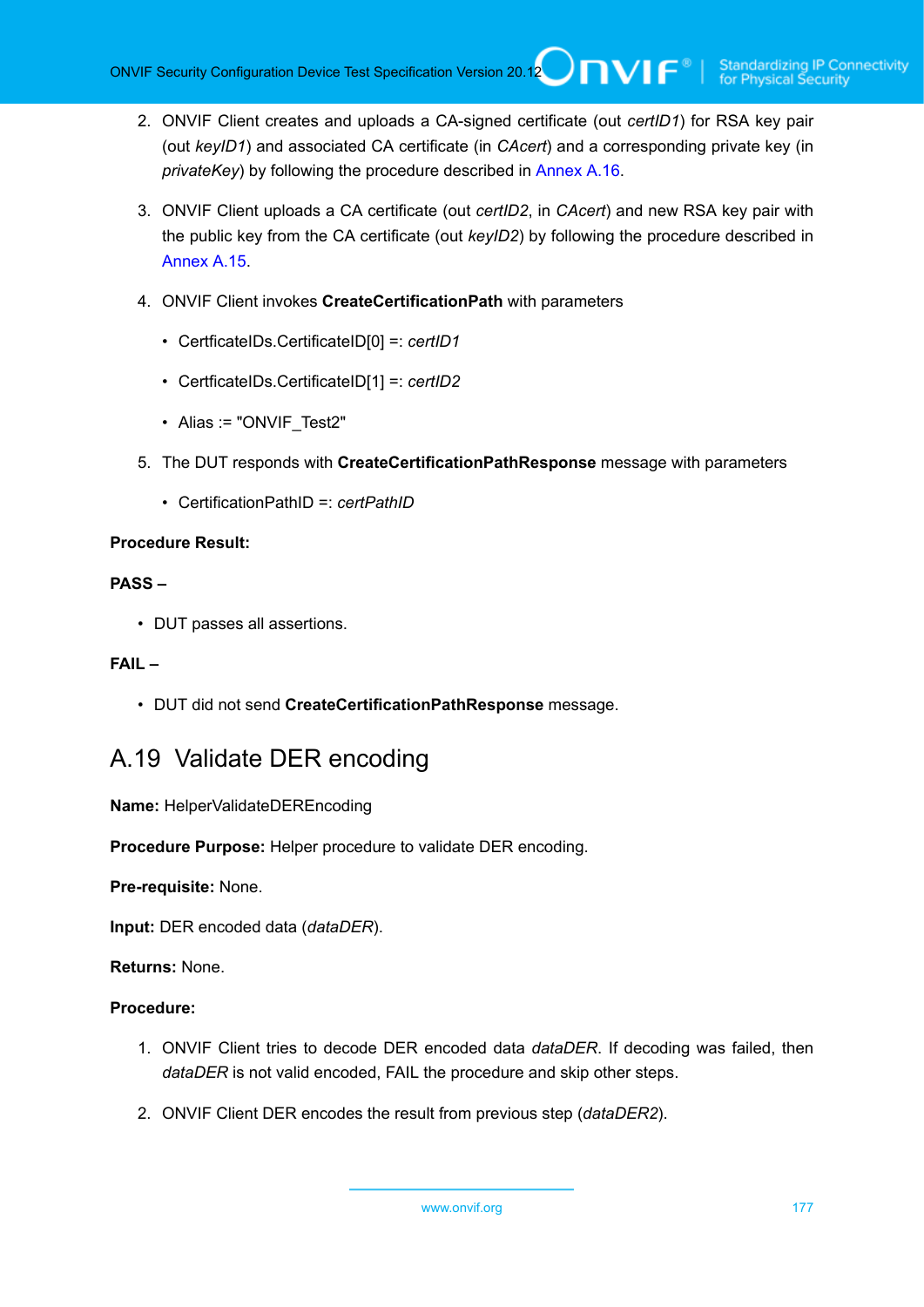3. ONVIF Client compares *dataDER* and *dataDER2*. If they are not equal, then dataDER is not valid encoded, FAIL the procedure.

## **Procedure Result:**

## **PASS –**

• DUT passes all assertions.

# A.20 Remove server certificate assignment with corresponding certification path, certificates and RSA key pairs

**Name:** HelperRemoveServerCertificateAssignment2

**Procedure Purpose:** Helper procedure to remove server certificate assignment with corresponding certification path, certificates and RSA key pairs.

**Pre-requisite:** Security Configuration Service is received from the DUT. Create self-signed certificate by the DUT as indicated by the SelfSignedCertificateCreationWithRSA or PCKS#10 supported by the DUT as indicated by the PKCS10ExternalCertificationWithRSAcapability. TLS is supported by the DUT as indicated by the TLSServerSupported capability.

**Input:** The identifier of certification path (*certPathID*), certificate (*certID1*) and RSA key pair (*keyID1*), certificate (*certID2*) and RSA key pair (*keyID2*) to delete.

## **Returns:** None

## **Procedure:**

- 1. ONVIF Client invokes **RemoveServerCertificateAssignment** with parameters
	- CertificationPathID =: *certPathID*
- 2. The DUT responds with **RemoveServerCertificateAssignmentResponse** message.
- 3. ONVIF Client waits for time *operationDelay*.
- 4. ONVIF Client deletes the certification path (in *certPathID*), related the CA certificate (in *certID2*) and the RSA key pair (in *keyID2*) and related the CA-signed certificate (in *certID1*) and the RSA key pair (in *keyID1*) by following the procedure mentioned in [Annex A.17.](#page-174-0)

#### **Procedure Result:**

#### **PASS –**

• DUT passes all assertions.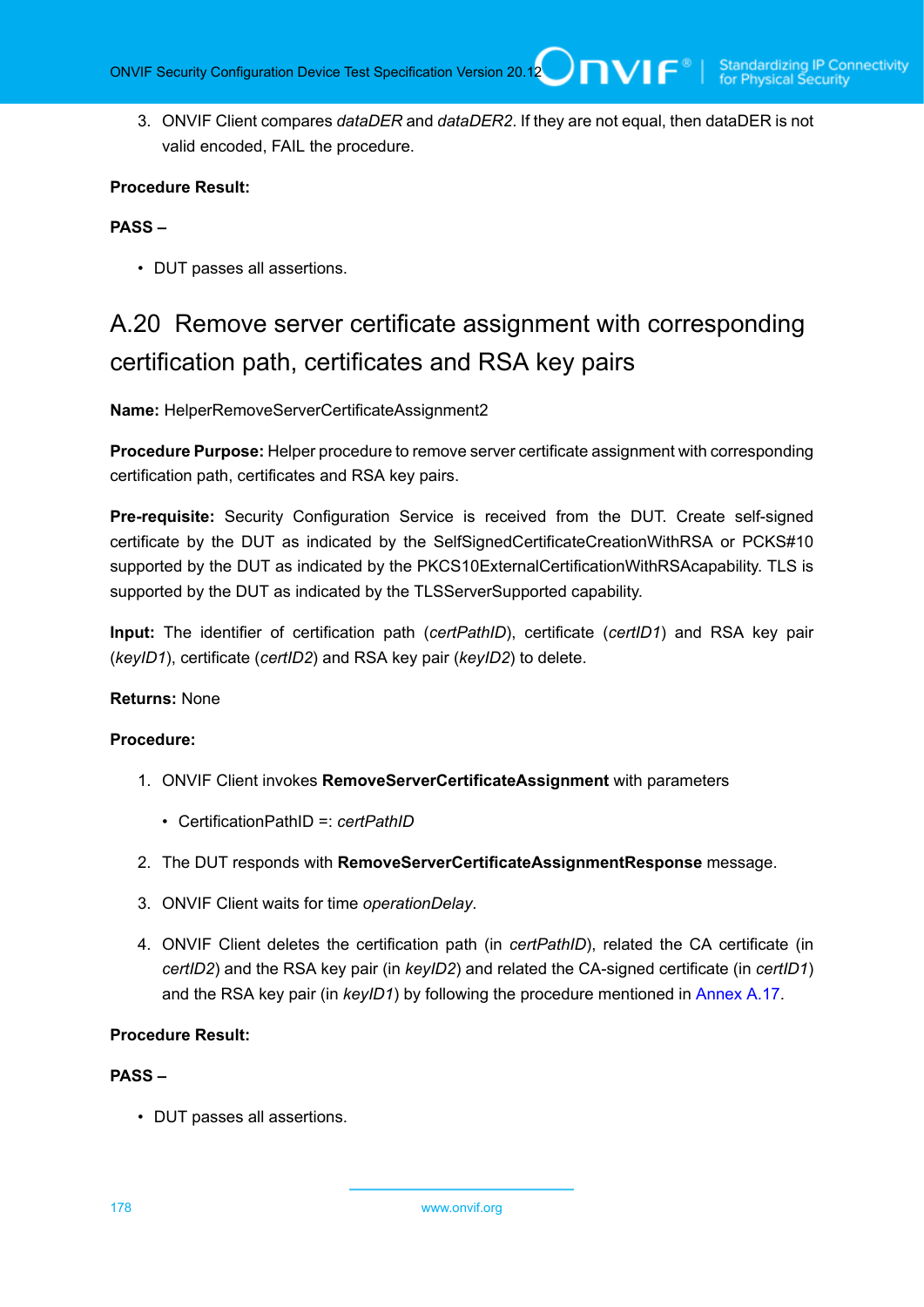## **FAIL –**

• DUT did not send **RemoveServerCertificateAssignmentResponse** message.

## <span id="page-178-0"></span>A.21 Basic TLS handshake

**Name:** HelperBasicTLSHandshakeCheck

**Procedure Purpose:** Helper procedure to verify basic TLS handshake.

**Pre-requisite:** TLS is supported by the DUT as indicated by the TLSServerSupported capability. TLS is configured. HTTPS protocol is enabled.

**Input:** TLS server certification path ID (*certPathID*).

## **Returns:** None

#### **Procedure:**

- 1. ONVIF Client invokes **ClientHello** with parameters
	- ClientVersion := 3,1
	- Random number := *ClientRandom[32]*, that is 4-byte number that consists of the client's date and time plus a 28-byte randomly generated number
	- CipherSuites := list of common CipherSuites used by TLS 1.0, SSL 2.0 and 3.0
	- Compression methods list := NONE
	- <SessionID> skipped
- 2. The DUT TLS server responds with a **ServerHello** message with parameters
	- Version =: the highest version number supported by both sides
	- Random number =: *ServerRandom[32]*, that is 4-byte number that consists of the client's date and time plus a 28-byte randomly generated number
	- CipherSuite =: the strongest cipher that both the client and server support
	- Compression method =: NONE
	- Session ID =: *SessionID*
- 3. The DUT TLS server responds **Certificate** message with parameters
	- Certificate.CertificateID =: *CertificateID*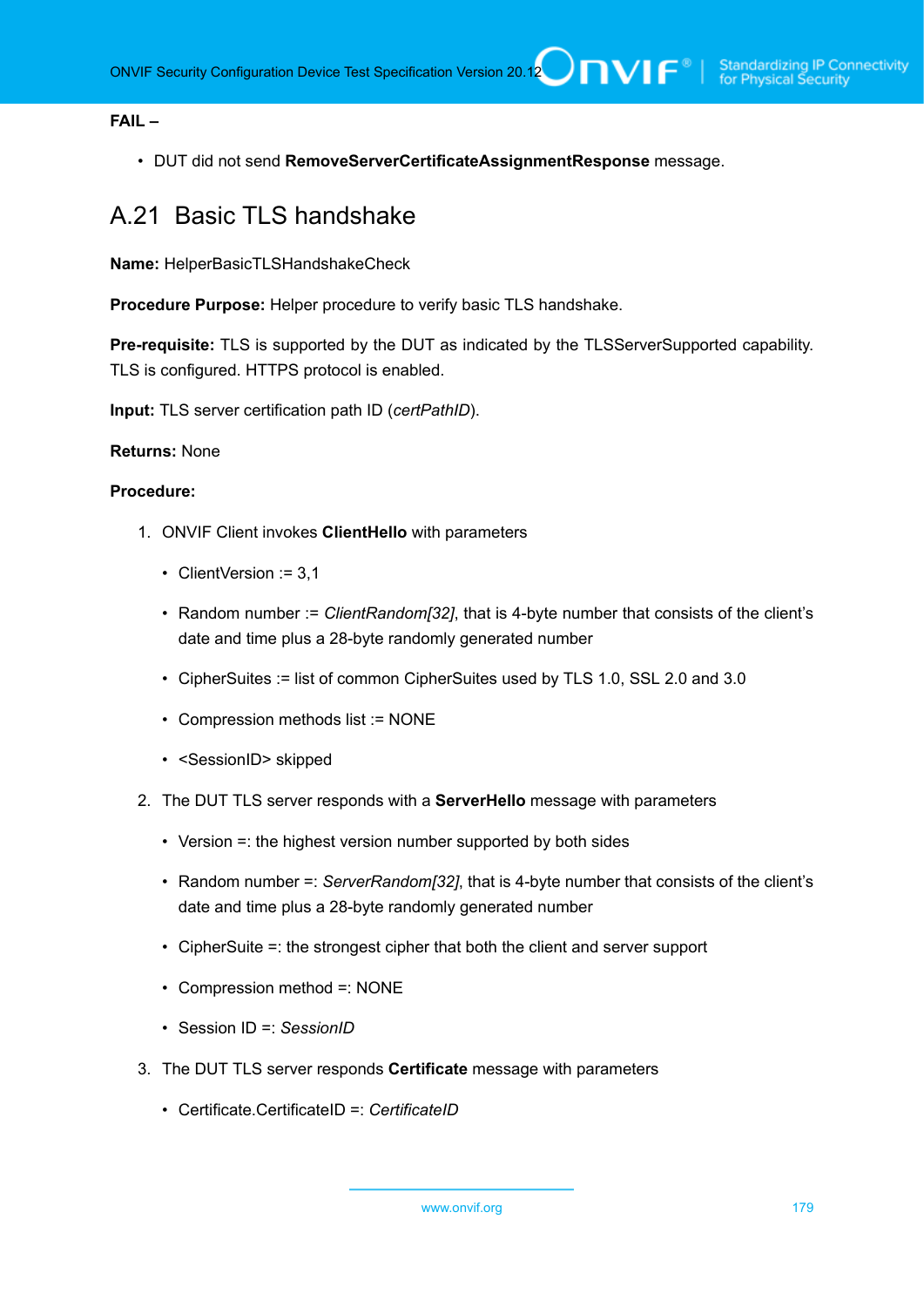• Certificate.KeyID =: *KeyID*

- 4. The DUT TLS server responds a **ServerHelloDone** message.
- 5. ONVIF Client invokes **ClientKeyExchange** message with parameter
	- Premaster Secret := *PreMasterSecret* encrypted with *KeyID*
- 6. ONVIF Client computes *MasterSecret* using *ClientRandom[32]*, *ServerRandom[32]* and *PreMasterSecret*.
- 7. The DUT TLS server computes *MasterSecret* using *ClientRandom[32]*, *ServerRandom[32]* and *PreMasterSecret*.
- 8. ONVIF Client invokes **ChangeCipherSpec** message.
- 9. ONVIF Client invokes encrypted **Finished** message, containing a hash := *hash1* and MAC := *MAC1* over the previous handshake messages.
- 10.The DUT TLS server decrypts the client's *Finished* message and verify the hash and MAC.
- 11. The DUT TLS server responds **ChangeCipherSpec**.
- 12.The DUT TLS server responds its encrypted **Finished** message, containing a hash =: *hash2* and MAC =: *MAC2* over the previous handshake messages.
- 13.If *hash1* is not equal to *hash2*, FAIL the test.
- 14.If *MAC1* is not equal to *MAC2*, FAIL the test.

#### **Procedure Result:**

#### **PASS –**

• DUT passes all assertions.

## **FAIL –**

- DUT did not send **ServerHello** message.
- DUT did not send **Certificate** message.
- DUT did not send **ServerHelloDone** message.
- DUT did not send **ChangeCipherSpec** message.
- DUT did not send **Finished** message.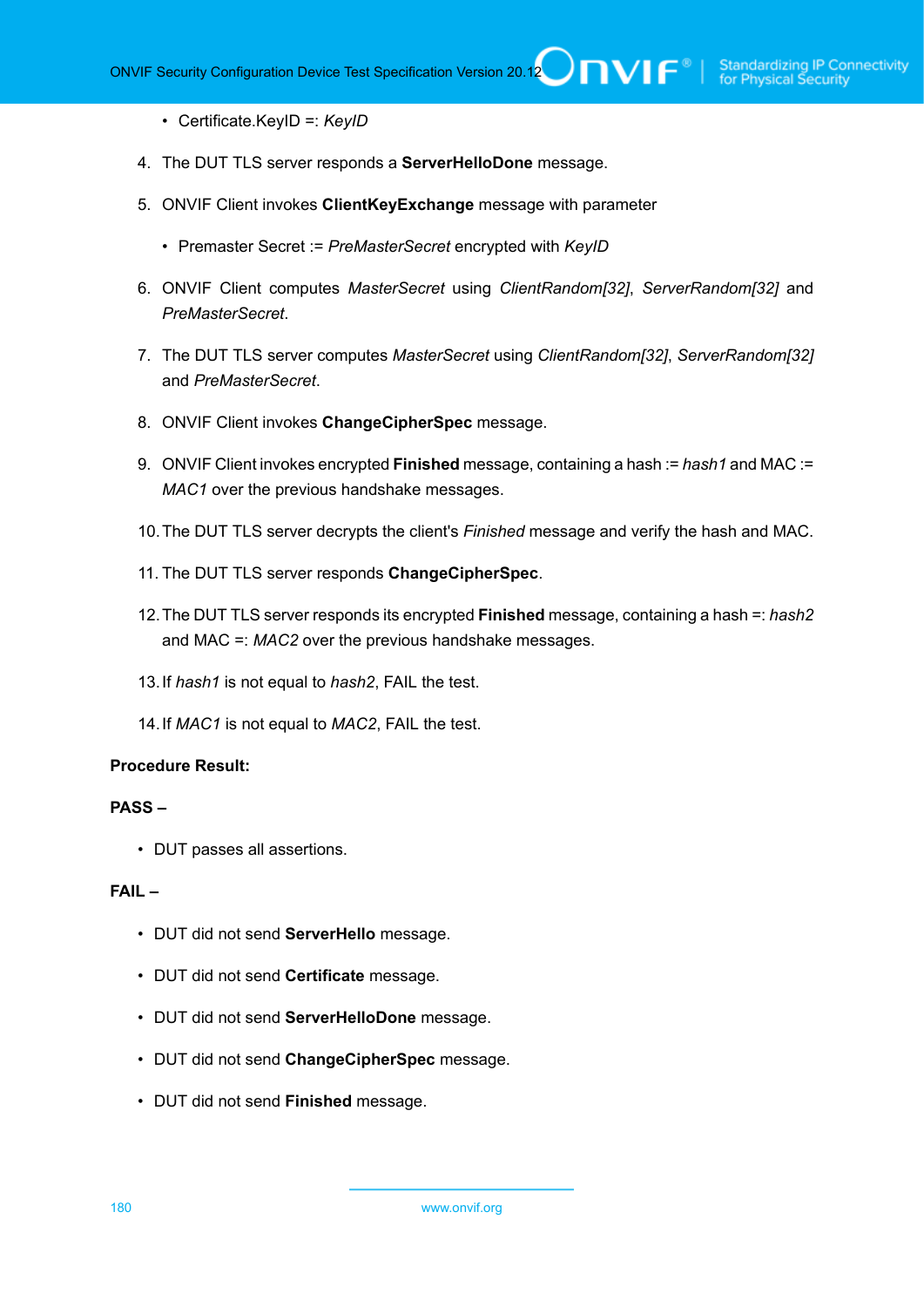• The DUT TLS server sends Alert Message.

# A.22 Provide expired CA certificate

**Name:** HelperCreateExpiredCACertificate

**Procedure Purpose:** Helper procedure to create an expired X.509 CA certificate.

**Pre-requisite:** None.

#### **Input:** None

**Returns:** An X.509 CA certificate (*CAcert*) that is compliant to [RFC 5280] and a corresponding private key (*privateKey*).

#### **Procedure:**

- 1. ONVIF Client determines the length of the key to generate (out *length*) by following the procedure mentioned in [Annex A.6](#page-164-0).
- 2. ONVIF Client invokes **GetSystemDateAndTimeRequest**.
- 3. The DUT responds with **GetSystemDateAndTimeResponse** with parameters
	- UTCDateTime =: *DUTCurrentTime*
- 4. ONVIF Client creates an X.509 self-signed CA certificate that is compliant to [RFC 5280] and has the following properties:
	- version  $:= v3$
	- signature := sha1-WithRSAEncryption
	- validity := not before 19700101000000Z and not after [*DUTCurrentTime* 1 day]
	- length of the key to be used := *length*

**Note:** ONVIF Client may return the same CA certificate in subsequent invocations of this procedure.

# A.23 Delete a passphrase

**Name:** HelperDeletePassphrase

**Procedure Purpose:** Helper procedure to delete a passphrase.

**Pre-requisite:** Security Configuration Service is received from the DUT. Passphrase handling is supported by the DUT as indicated by the MaximumNumberOfPassphrases > 0 capability.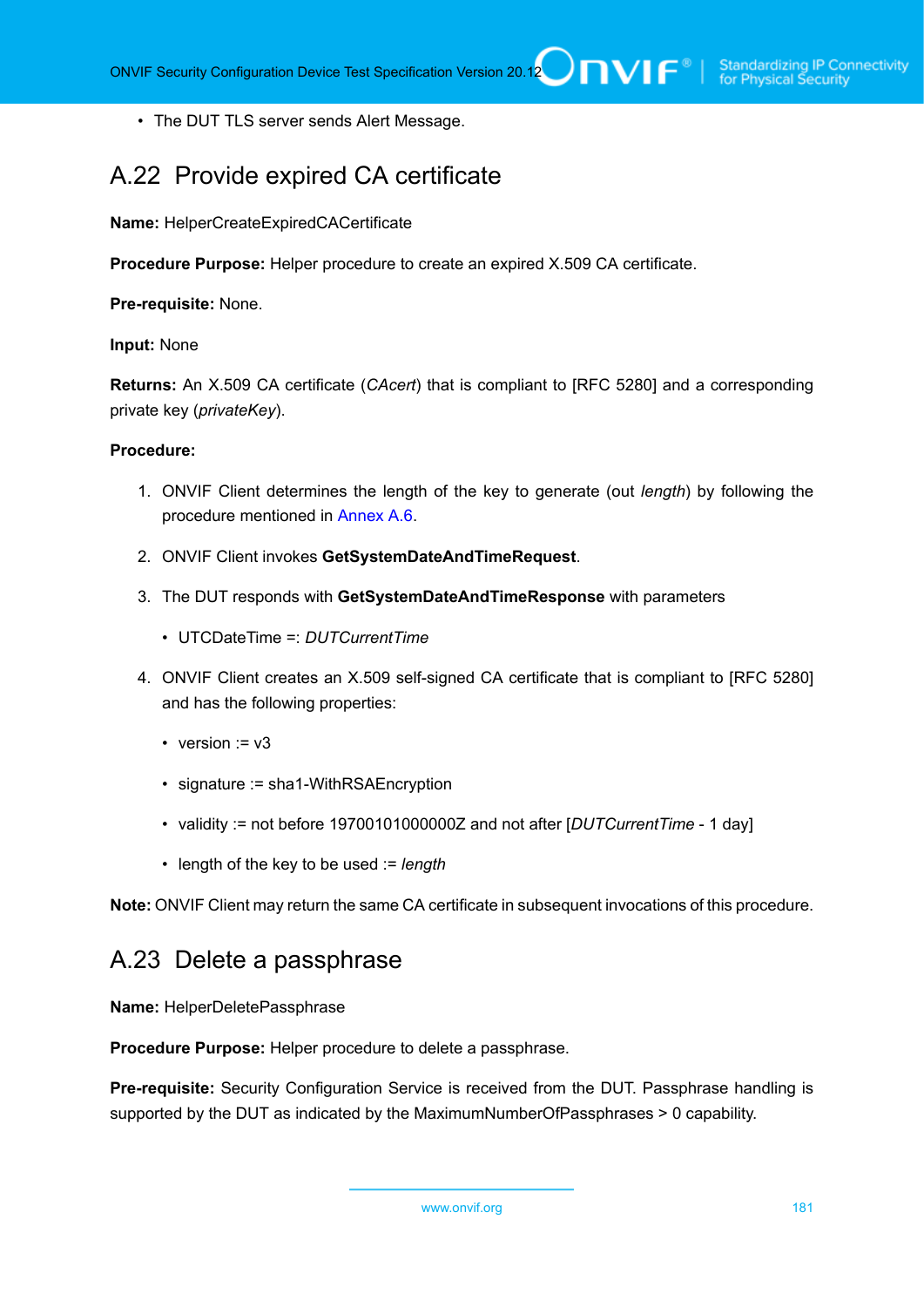**Input:** The identifier of the passphrase (*passphraseID*) to delete.

### **Returns:** None

### **Procedure:**

- 1. ONVIF Client invokes **DeletePassphrase** with parameters
	- PassphraseID := *passphraseID*
- 2. The DUT responds with a **DeletePassphraseResponse** message.

#### **Procedure Result:**

#### **PASS –**

• DUT passes all assertions.

### **FAIL –**

• DUT did not send **DeletePassphraseResponse** message.

# A.24 Passphrases for test cases

Use the following passphrases for test cases (20 ASCII characters):

- *passphrase1* := "Passphrase for ONVIF"
- *passphrase2* := "AdditionalPassphrase"

# A.25 Creating a PKCS#8 data structure with new public key and private key without passphrase

**Name:** HelperCreatePKCS8WithNewKeyPair

**Procedure Purpose:** Helper procedure to create a PKCS#8 data structure with new public key and private key without passphrase.

#### **Pre-requisite:** None.

**Input:** None.

**Returns:** A [RFC 5958, RFC 5959] compliant PKCS#8 data structure (*keyPairInPKCS8*) with new public key (*publicKey*) and private key (*privateKey*).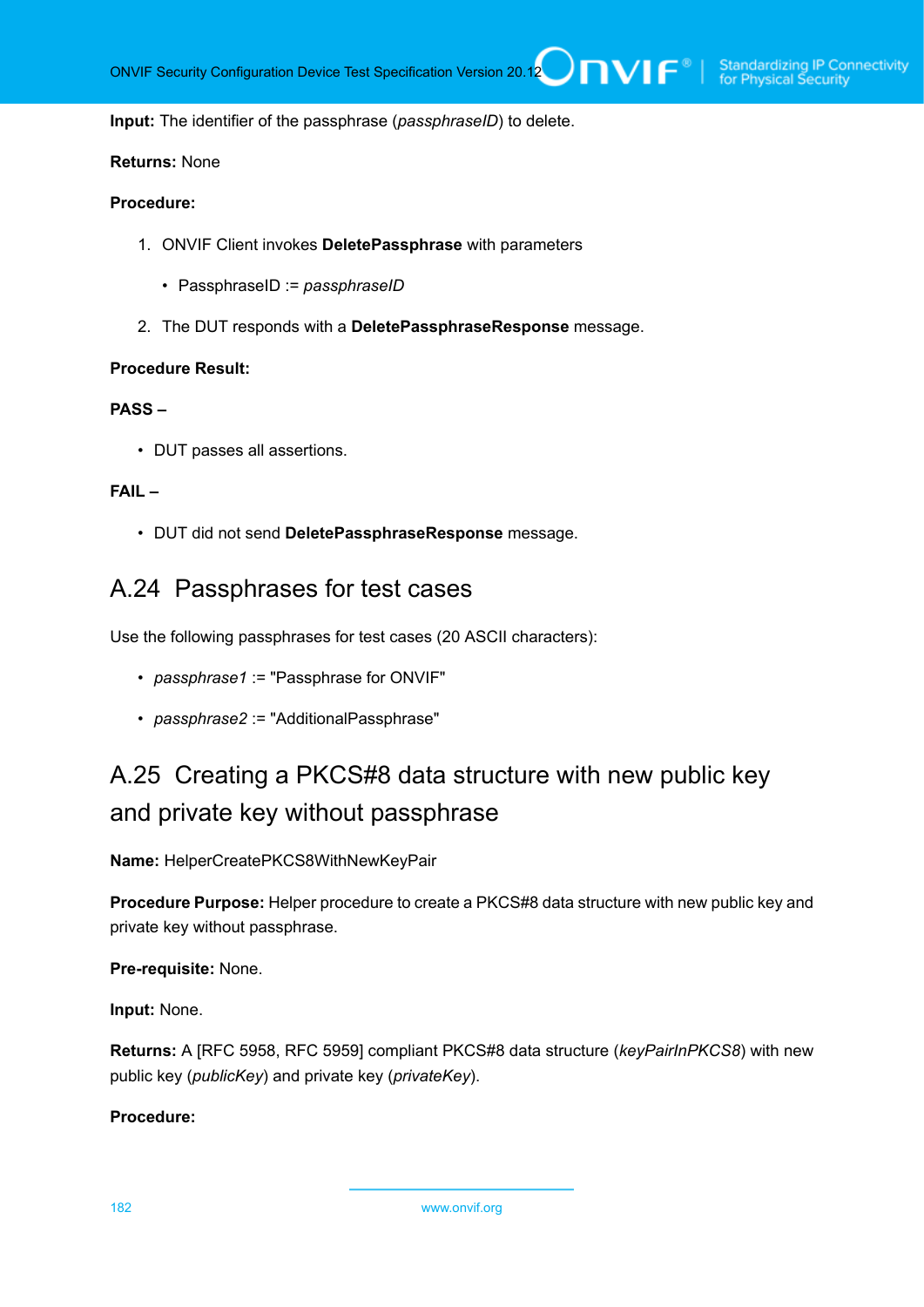- 1. ONVIF Client generates RSA key pair with public key (out *publicKey*) and private key (out *privateKey*) by following the procedure mentioned in [Annex A.26](#page-182-0).
- 2. ONVIF Client generates a PKCS#8 data structure (out *keyPairInPKCS8*) with existing pubic key (in *publicKey*) and private key (in *privateKey*) by following the procedure mentioned in [Annex A.27.](#page-182-1)

# <span id="page-182-0"></span>A.26 Generating an RSA key pair

**Name:** HelperGenerateRSAKeyPair

**Procedure Purpose:** Helper procedure to generate an RSA key pair.

**Pre-requisite:** None.

**Input:** None.

**Returns:** A [RFC 3447] compliant RSA key pair with new public key (*publicKey*) and private key (*privateKey*).

## **Procedure:**

- 1. ONVIF Client determines the length of the key to generate (out *length*) by following the procedure mentioned in [Annex A.6](#page-164-0).
- 2. Create an [RFC 3447] compliant RSA key pair with new public key (out *publicKey*) and private key (out *privateKey*) with the following properties:
	- KeyLength := *length*

# <span id="page-182-1"></span>A.27 Creating a PKCS#8 data structure with existing public key and private key without passphrase

**Name:** HelperCreatePKCS8WithExistingKeyPair

**Procedure Purpose:** Helper procedure to create a PKCS#8 data structure with existing public key and private key without passphrase.

**Pre-requisite:** None.

**Input:** A [RFC 3447] compliant RSA key pair with public key (*publicKey*) and private key (*privateKey*).

**Returns:** A [RFC 5958, RFC 5959] compliant PKCS#8 data structure (*keyPairInPKCS8*) for provided RSA key pair.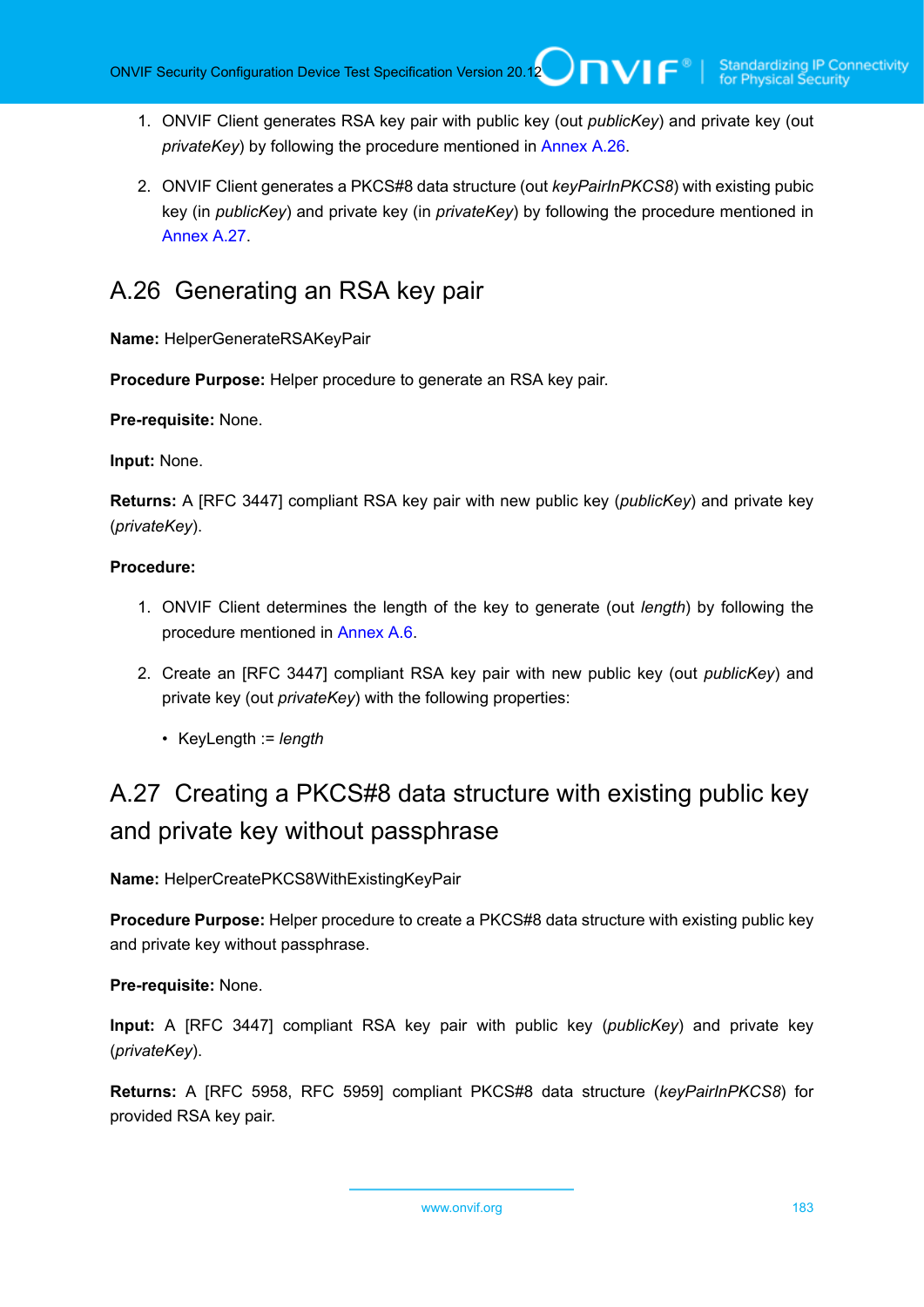### **Procedure:**

- 1. Create an [RFC 5958, RFC 5959] compliant PKCS#8 data structure (*keyPairInPKCS8*) with the following properties:
	- PrivateKeyInfo
		- version: = v2
		- privateKeyAlgorithm := rsaEncryption
		- privateKey := *privateKey*
		- attributes
			- publicKey := *publicKey*

# A.28 Creating a PKCS#8 data structure with new public key and private key with passphrase

**Name:** HelperCreatePKCS8WithNewKeyPairWithPassphrase

**Procedure Purpose:** Helper procedure to create a PKCS#8 data structure with new public key and private key with passphrase.

**Pre-requisite:** None.

**Input:** The passphrase (*passphrase*) to use in encryption.

**Returns:** A [RFC 5958, RFC 5959] compliant PKCS#8 data structure (*keyPairInPKCS8*) with new public key (*publicKey*) and private key (*privateKey*).

### **Procedure:**

- 1. ONVIF Client generates RSA key pair with public key (out *publicKey*) and private key (out *privateKey*) by following the procedure mentioned in [Annex A.26](#page-182-0).
- 2. ONVIF Client generates a PKCS#8 data structure (out *keyPairInPKCS8*) with existing pubic key (in *publicKey*) and private key (in *privateKey*) with encryption passphrase (in *passphrase*) by following the procedure mentioned in [Annex A.29.](#page-183-0)

# <span id="page-183-0"></span>A.29 Creating a PKCS#8 data structure with existing public key and private key with passphrase

**Name:** HelperCreatePKCS8WithExistingKeyPairWithPassphrase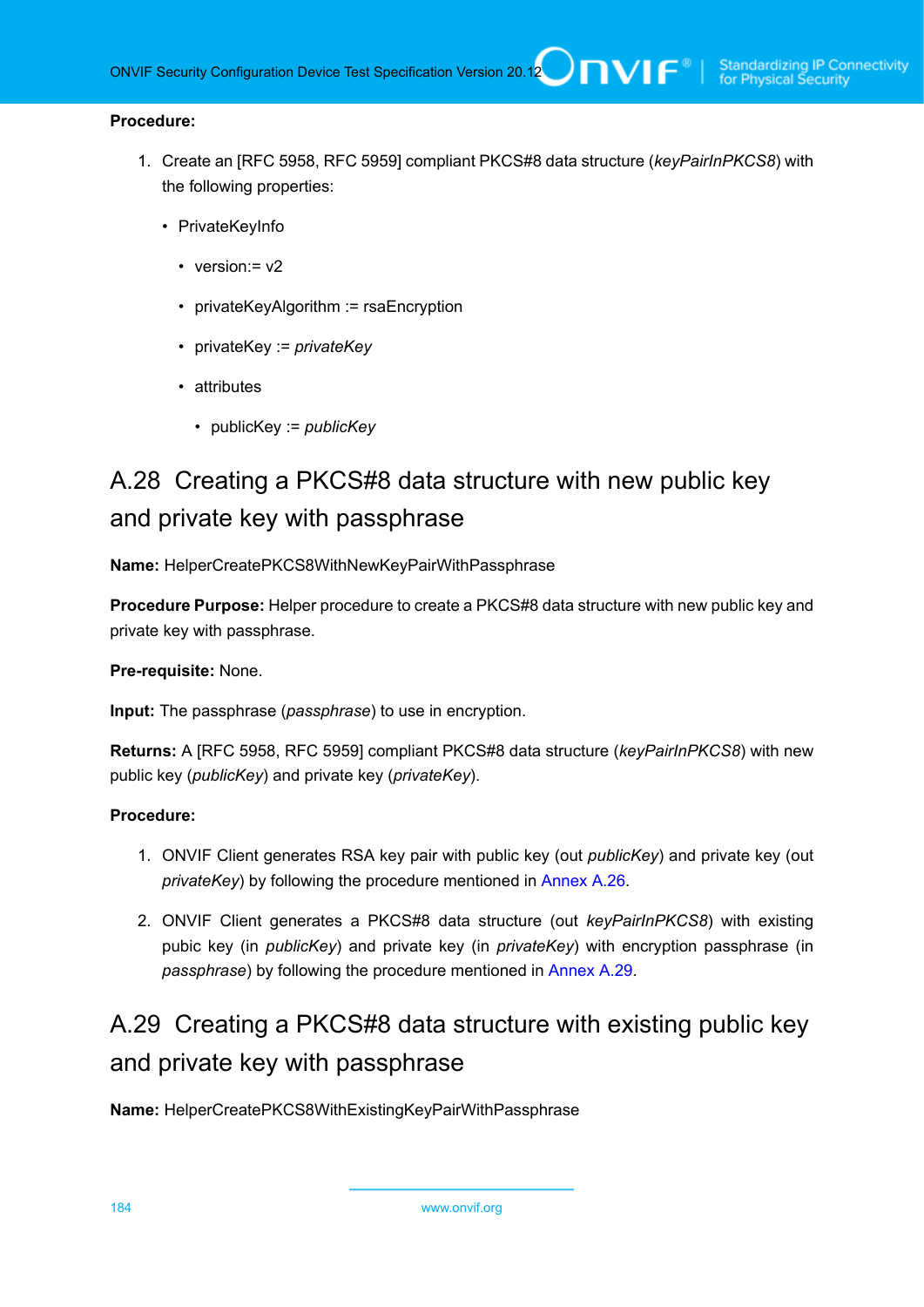**Procedure Purpose:** Helper procedure to create a PKCS#8 data structure with existing public key and private key with passphrase.

### **Pre-requisite:** None.

**Input:** A [RFC 3447] compliant RSA key pair with public key (*publicKey*) and private key (*privateKey*). The passphrase (*passphrase*) to use in encryption.

**Returns:** A [RFC 5958, RFC 5959] compliant PKCS#8 data structure (*keyPairInPKCS8*) for provided RSA key pair.

#### **Procedure:**

- 1. Use the current PrivateKeyInfo data:
	- PrivateKeyInfo
		- version  $:= v2$
		- privateKeyAlgorithm := rsaEncryption
		- privateKey := *privateKey*
		- attributes
			- publicKey := *publicKey*
- 2. Create an [RFC 5958, RFC 5959] compliant PKCS#8 data structure (*keyPairInPKCS8*) with the following properties:
	- EncryptedPrivateKeyInfo
		- encryptionAlgorithm := pbeWithSHAAnd3-KeyTripleDES-CBC
		- encryptedData := encrypted with *passphrase* PrivateKeyInfo data

# <span id="page-184-0"></span>A.30 Creating a PKCS#12 data structure with new CA-signed certificate signed by new public key and private key without passphrase

### **Name:** HelperCreatePKCS12WithNewCACert

**Procedure Purpose:** Helper procedure to create CA certificate and a corresponding public key in the certificate along with the corresponding private key in the form of a PKCS#12 file.

**Pre-requisite:** None.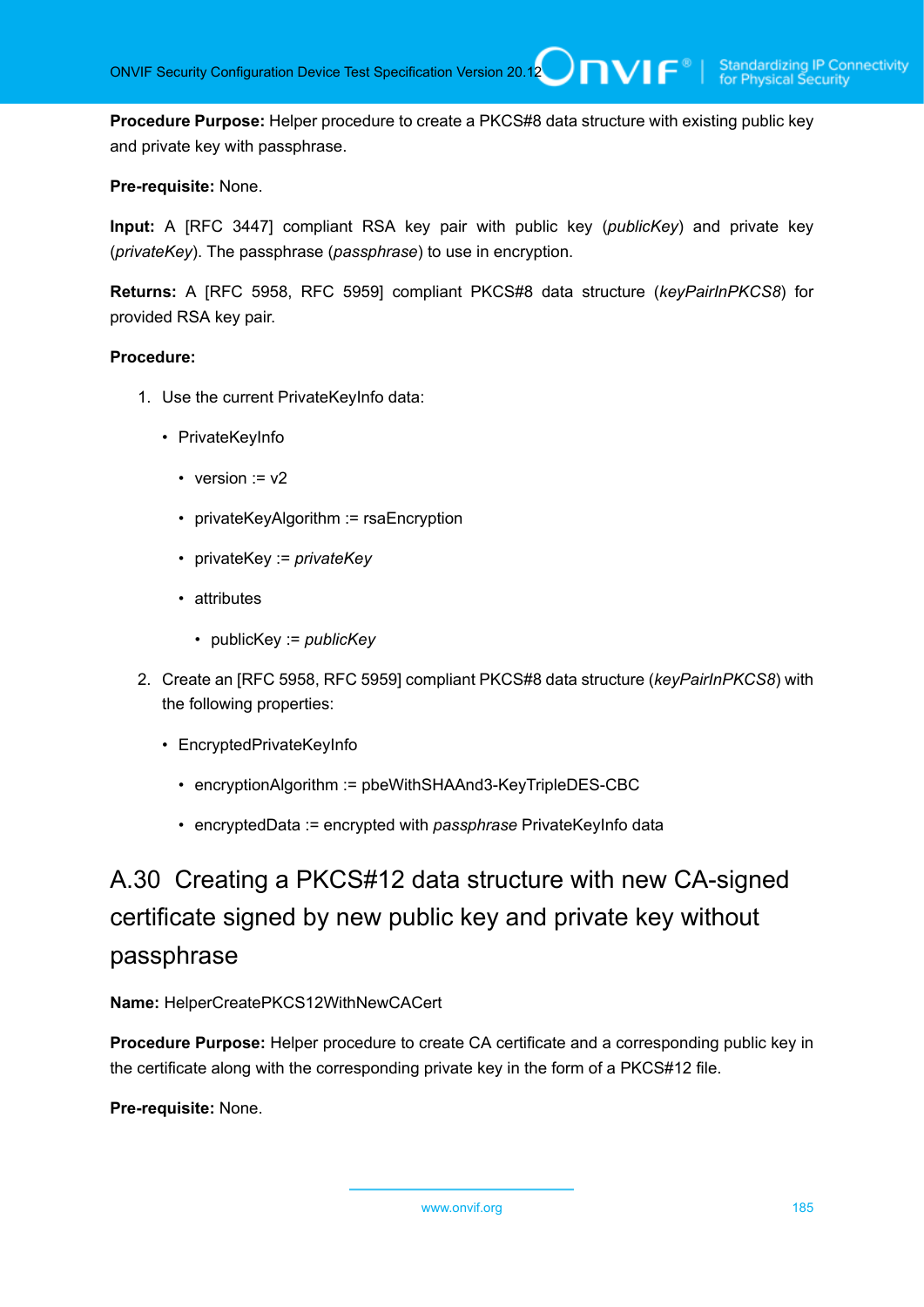**Input:** The subject (*subject*) of certificate (optional input parameter, could be skipped).

**Returns:** A [PKCS#12] compliant PKCS#12 data structure (*PKCS12data*) with CA certificate (*CAcert*) and a corresponding public key (*publicKey*) in the certificate along with the corresponding private key (*privateKey*).

#### **Procedure:**

- 1. If *subject* is skipped, set:
	- *subject* := "CN=ONVIF TT,C=US"
- 2. ONVIF Client creates a CA certificate (out *CAcert*) with subject (in *subject*) and a corresponding public key (out *publicKey*) in the certificate along with the corresponding private key (out *privateKey*) by following the procedure described in [Annex A.4](#page-162-0).
- 3. ONVIF Client creates a CA certificate (in *CAcert*) and a corresponding public key (in *publicKey*) in the certificate along with the corresponding private key (in *privateKey*) in the form of a PKCS#12 file (out *PKCS12data*) by following the procedure described in [Annex](#page-186-0) [A.32](#page-186-0).

# A.31 Creating a PKCS#12 data structure with new CA-signed certificate signed by new public key and private key with passphrase

**Name:** HelperCreatePKCS12WithNewCACertWithPassphrase

**Procedure Purpose:** Helper procedure to create CA certificate and a corresponding public key in the certificate along with the corresponding private key and encryption passphrase in the form of a PKCS#12 file.

### **Pre-requisite:** None.

**Input:** The passphrase (*passphrase*) to use in encryption.

**Returns:** A [PKCS#12] compliant PKCS#12 data structure (*PKCS12data*) with CA certificate (*CAcert*) and a corresponding public key (*publicKey*) in the certificate along with the corresponding private key (*privateKey*) encrypted with passphrase (*passphrase*).

### **Procedure:**

1. ONVIF Client creates a CA certificate (out *CAcert*) and a corresponding public key (out *publicKey*) in the certificate along with the corresponding private key (out *privateKey*) by following the procedure described in [Annex A.4.](#page-162-0)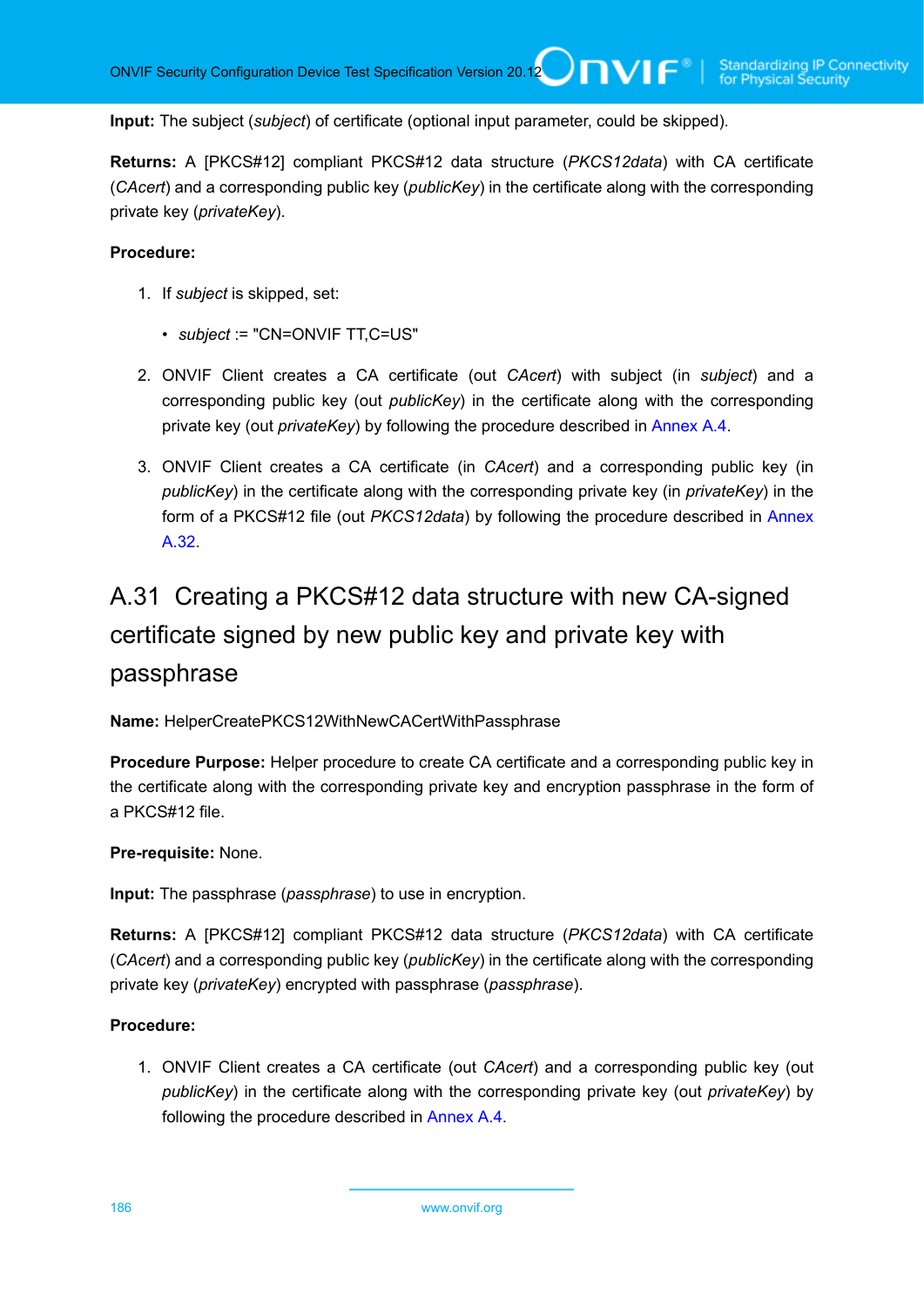2. ONVIF Client creates a CA certificate (in *CAcert*) and a corresponding public key (in *publicKey*) in the certificate along with the corresponding private key (in *privateKey*) encrypted with passphrase (in *passphrase*) in the form of a PKCS#12 file (out *PKCS12data*) by following the procedure described in [Annex A.33.](#page-187-0)

# <span id="page-186-0"></span>A.32 Creating a PKCS#12 data structure with existing CAsigned certificate and a corresponding public key and private key without passphrase

**Name:** HelperCreatePKCS12WithExistingCACert

**Procedure Purpose:** Helper procedure to create a PKCS#12 data structure with existing CA-signed certificate and a corresponding public key and private key without passphrase.

## **Pre-requisite:** None.

**Input:** An X.509 CA certificate (*CAcert*) that is compliant to [RFC 5280] and a corresponding private key (*privateKey*) and public key (*publicKey*).

**Returns:** A [PKCS#12] compliant PKCS#12 data structure (*PKCS12data*).

- 1. Use the current PrivateKeyInfo data:
	- PrivateKeyInfo
		- version  $v = v^2$
		- privateKeyAlgorithm := rsaEncryption
		- privateKey := *privateKey*
		- publicKey := *publicKey*
- 2. Create an [PKCS#12] compliant PKCS#12 data structure *PKCS12data*) with the following properties:
	- EncryptedPrivateKeyInfo
		- PrivateKeyInfo
			- version  $:= v3$
			- authSafe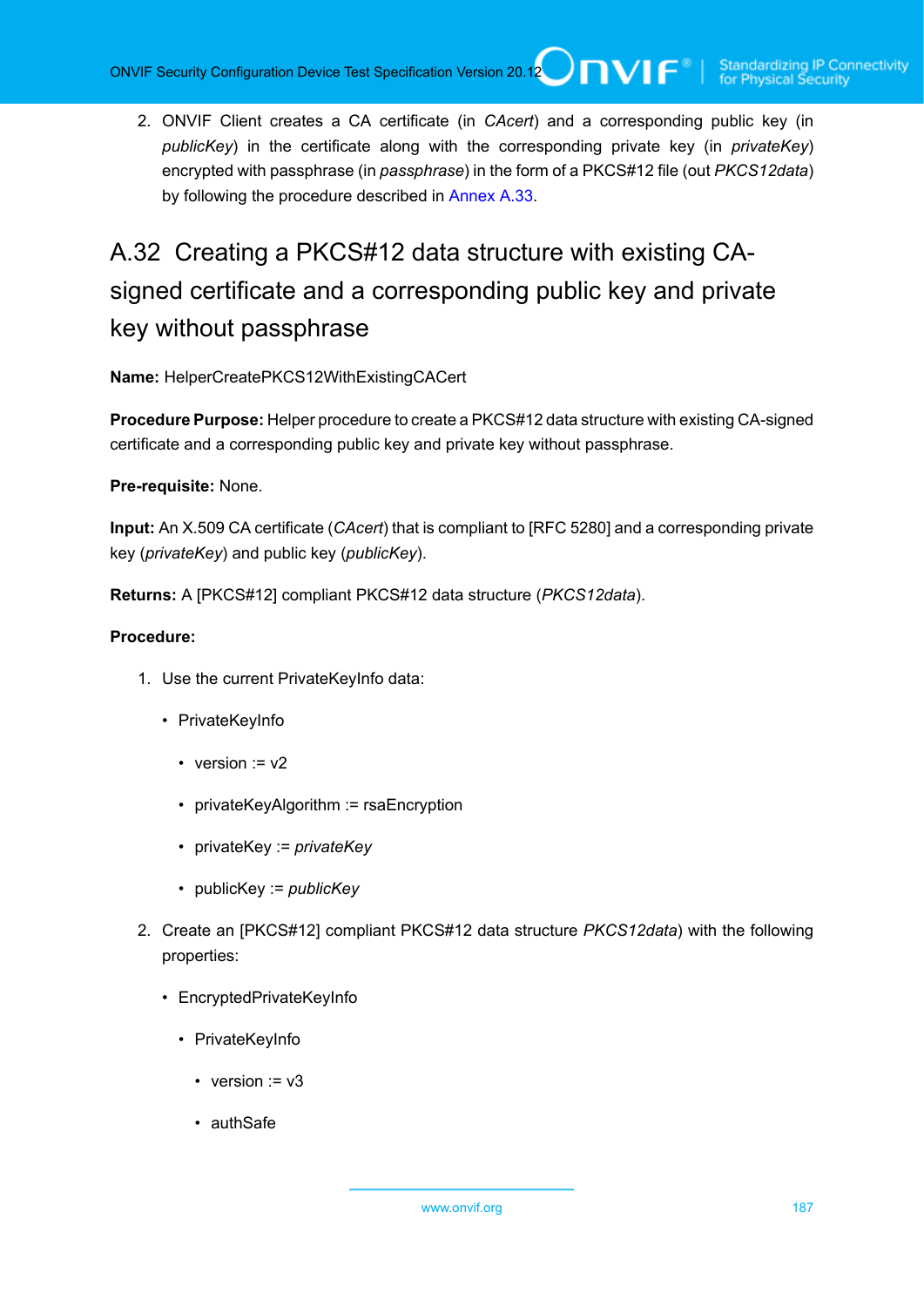- SafeBag
	- Pkcs-12-KeyBag := PrivateKeyInfo
	- PKCS12AttrSet
		- friendlyName := "testAlias"
- SafeBag
	- Pkcs-12-CertBag := *CAcert*
	- PKCS12AttrSet
		- friendlyName := "testAlias"

# <span id="page-187-0"></span>A.33 Creating a PKCS#12 data structure with existing CAsigned certificate and a corresponding public key and private key with passphrase

**Name:** HelperCreatePKCS12WithPassphrase

**Procedure Purpose:** Helper procedure to create a PKCS#12 data structure with existing CA-signed certificate and a corresponding public key and private key with passphrase.

**Pre-requisite:** None.

**Input:** An X.509 CA certificate (*CAcert*) that is compliant to [RFC 5280] and a corresponding private key (*privateKey*) and public key (*publicKey*), and passphrase (*passphrase*).

**Returns:** A [PKCS#12] compliant PKCS#12 data structure (*PKCS12data*).

- 1. Use the current PrivateKeyInfo data:
	- PrivateKeyInfo
		- version  $:= v2$
		- privateKeyAlgorithm := rsaEncryption
		- privateKey := *privateKey*
		- publicKey := *publicKey*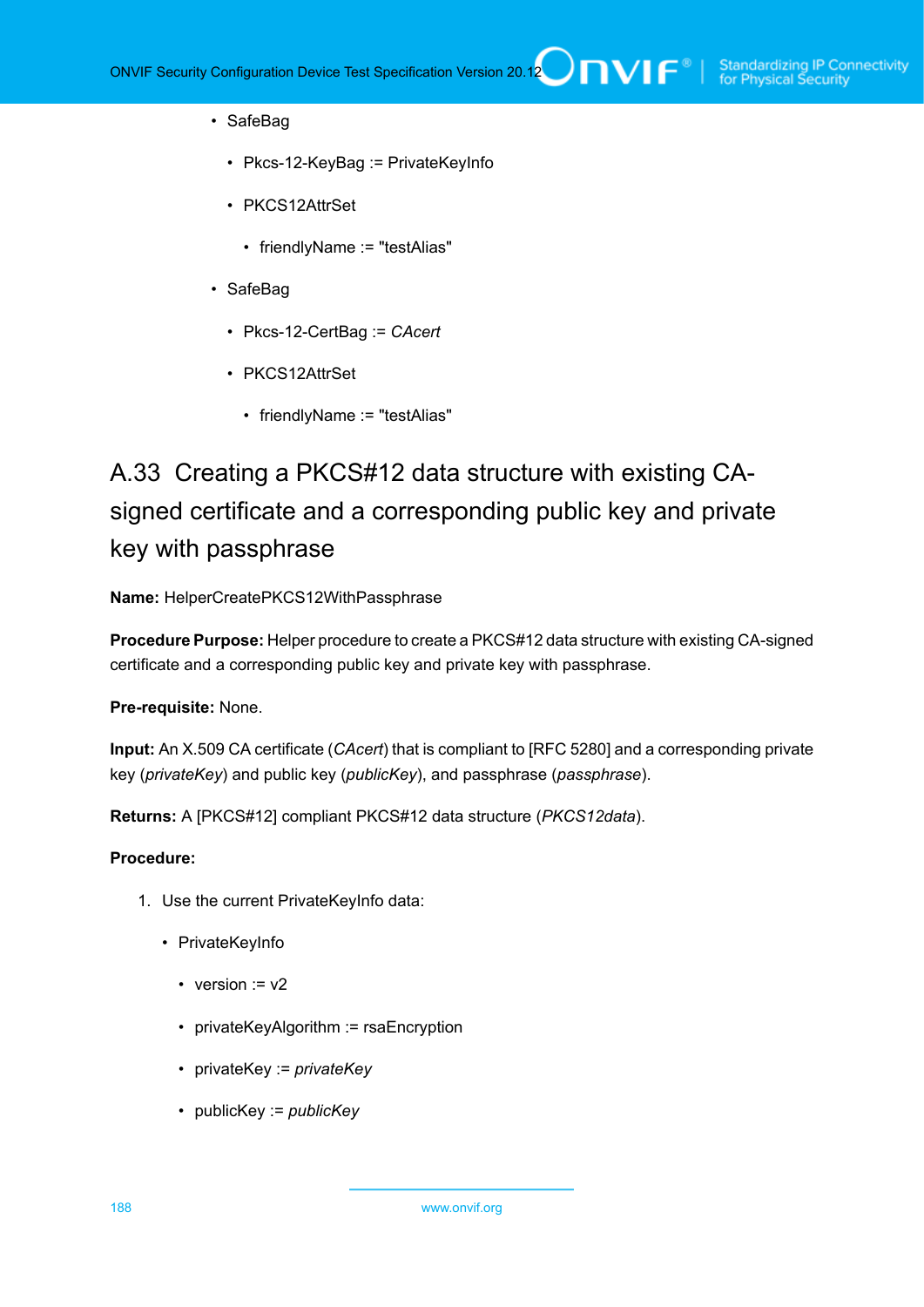- 2. Create an EncryptedPrivateKeyInf data structure with the following properties:
	- EncryptedPrivateKeyInfo
		- encryptionAlgorithm := pbeWithSHAAnd3-KeyTripleDES-CBC
		- encryptedData := encrypted with *passphrase* PrivateKeyInfo data
- 3. Create an [PKCS#12] compliant PKCS#12 data structure *PKCS12data*) with the following properties:
	- version  $= v3$
	- authSafe
		- SafeBag
			- Pkcs-12-PKCS9ShroudedKeyBag := EncryptedPrivateKeyInfo
			- PKCS12AttrSet
				- friendlyName := "testAlias"
		- SafeBag
			- Pkcs-12-CertBag := *CAcert*
			- PKCS12AttrSet
				- friendlyName := "testAlias"

# A.34 Subject for a server certificate (all DN-attributes)

Use the following subject for test cases:

- Subject.Country := "US"
- Subject.Organization := "ONVIF Test"
- Subject.OrganizationalUnit := "Unit test"
- Subject.DistinguishedNameQualifier := "DN Qualifier Test"
- Subject.StateOrProvinceName := "State Name Test"
- Subject.CommonName := "Common Name Test"
- Subject.SerialNumber := "000000000000"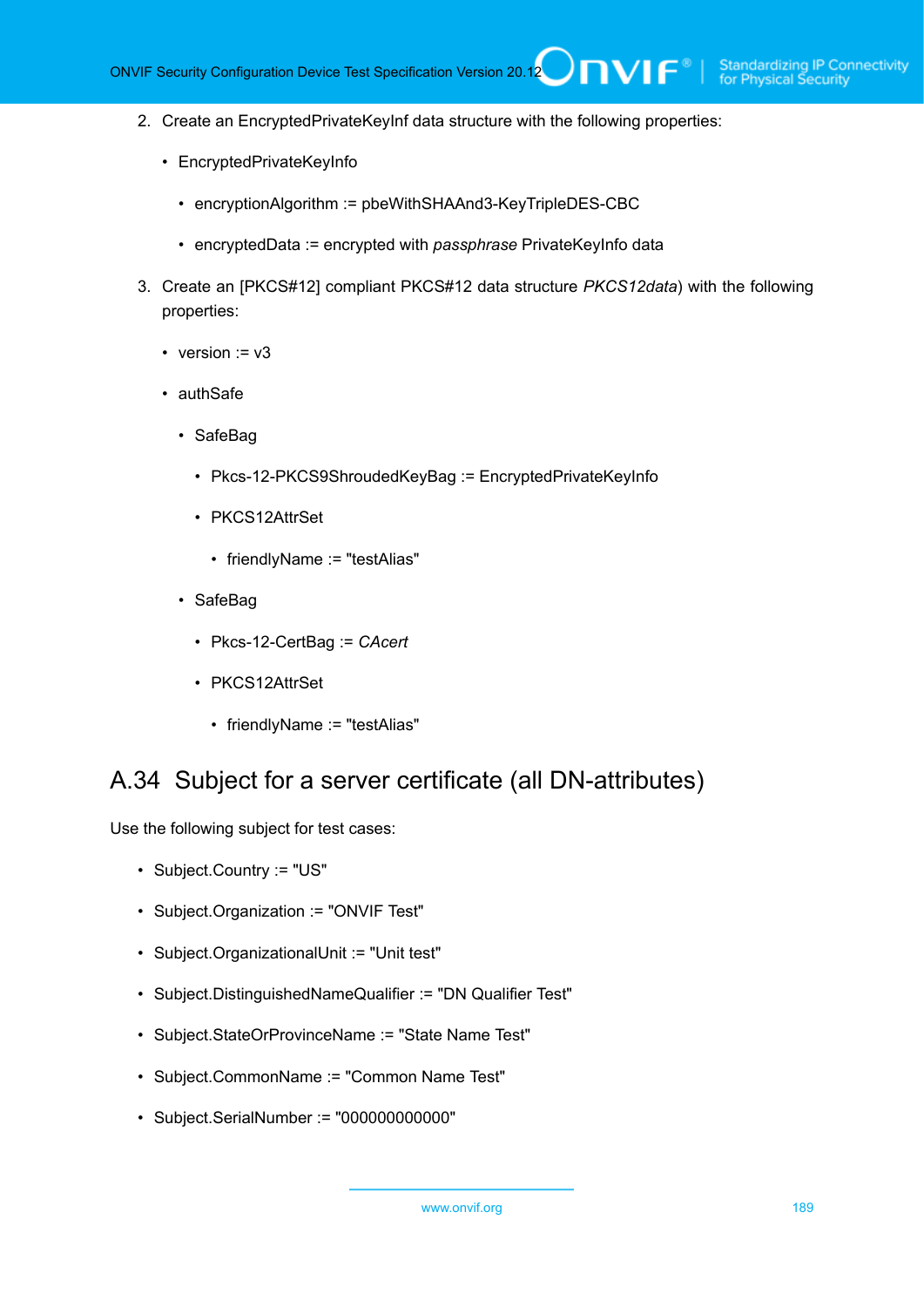- Subject.Locality := "LA"
- Subject.Title := "Mr"
- Subject.Surname := "SurnameTest"
- Subject.GivenName := "GivenNameTest"
- Subject.Initials := "AS"
- Subject.Pseudonym := "Pseudonym Test"
- Subject.GenerationQualifier := "GenerationQualifier Test"
- Subject.GenericAttribute.Type := "string"
- Subject.GenericAttribute.Value := "Test GenericAttribute"
- Subject.MultyValueRDN.Attribute.Type := "string"
- Subject.MultyValueRDN.Attribute.Value := "Test MultyValueRDN"

# A.35 Delete a certification path with corresponding certificate and RSA key pair when CertificateID is unknown

**Name:** HelperDeleteCertificationPath3

**Procedure Purpose:** Helper procedure to delete certification path and related certificate and RSA key pair when CertificateID is unknown.

**Pre-requisite:** Security Configuration Service is received from the DUT. Create self-signed certificate by the DUT as indicated by the SelfSignedCertificateCreationWithRSA or PCKS#10 supported by the DUT as indicated by the PKCS10ExternalCertificationWithRSAcapability. TLS is supported by the DUT as indicated by the TLSServerSupported capability.

**Input:** The identifier of the certification path (*certPathID*) and RSA key pair (*keyID*) to delete.

### **Returns:** None

- 1. ONVIF Client invokes **GetCertificationPath** request with parameters
	- CertificationPathID =: *certPathID*
- 2. The DUT responds with **GetCertificationPathResponse** with parameters
	- CertificationPath.CertificateID list =: *certificateIDList*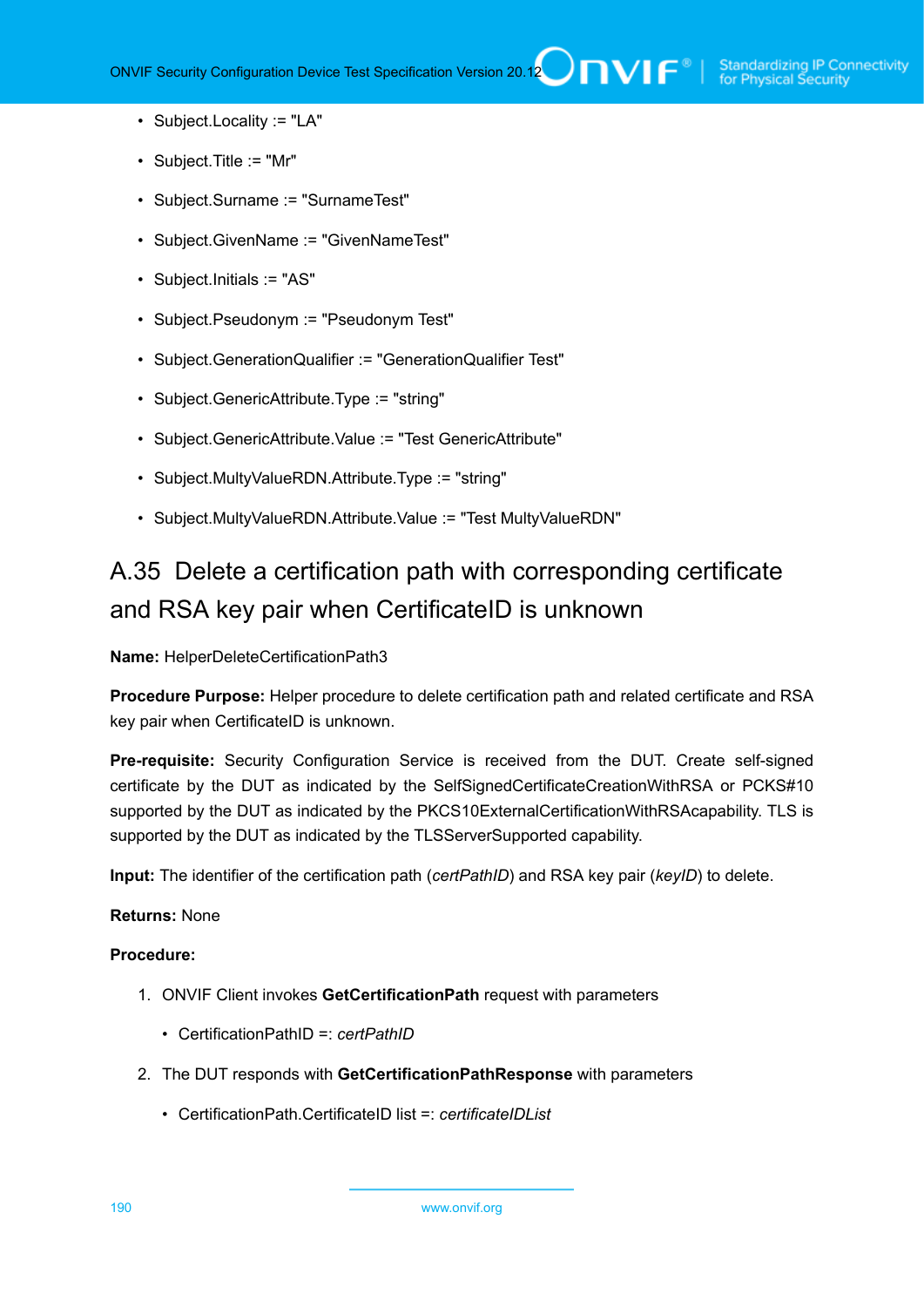- CertificationPath.Alias =: *CertPathAlias*
- 3. If the DUT did not send a **GetCertificationPathResponse** message, FAIL the test and go to step 9.
- 4. ONVIF Client invokes **DeleteCertificationPath** message with parameters
	- CertificationPathID =: *certPathID*
- 5. The DUT responds with empty **DeleteCertificationPathResponse** message.
- 6. If the DUT did not send a **DeleteCertificationPathResponse** message, FAIL the test and go to step 8.
- 7. For each CertificateID (*certificateID*) in *certificateIDList*:
	- 7.1. ONVIF Client invokes **GetCertificate** message with parameters
		- CertificateID := *certID*
	- 7.2. The DUT responds with a **GetCertificateResponse** message with parameters
		- Certificate =: *X509Cert*
	- 7.3. ONVIF Client invokes **DeleteCertificate** with parameters
		- CertificateID =: *certificateID*
	- 7.4. The DUT responds with a **DeleteCertificateResponse** message.
	- 7.5. ONVIF Client deletes the RSA key pair (in *X509Cert*.KeyID) by following the procedure mentioned in [Annex A.1](#page-161-0) to restore DUT configuration.
- 8. Skip other steps.
- 9. ONVIF Client deletes the RSA key pair (in *keyID*) by following the procedure mentioned in [Annex A.1](#page-161-0) to restore DUT configuration.

## **PASS –**

• DUT passes all assertions.

# **FAIL –**

- DUT did not send **GetCertificationPathResponse** message.
- DUT did not send **DeleteCertificationPathResponse** message.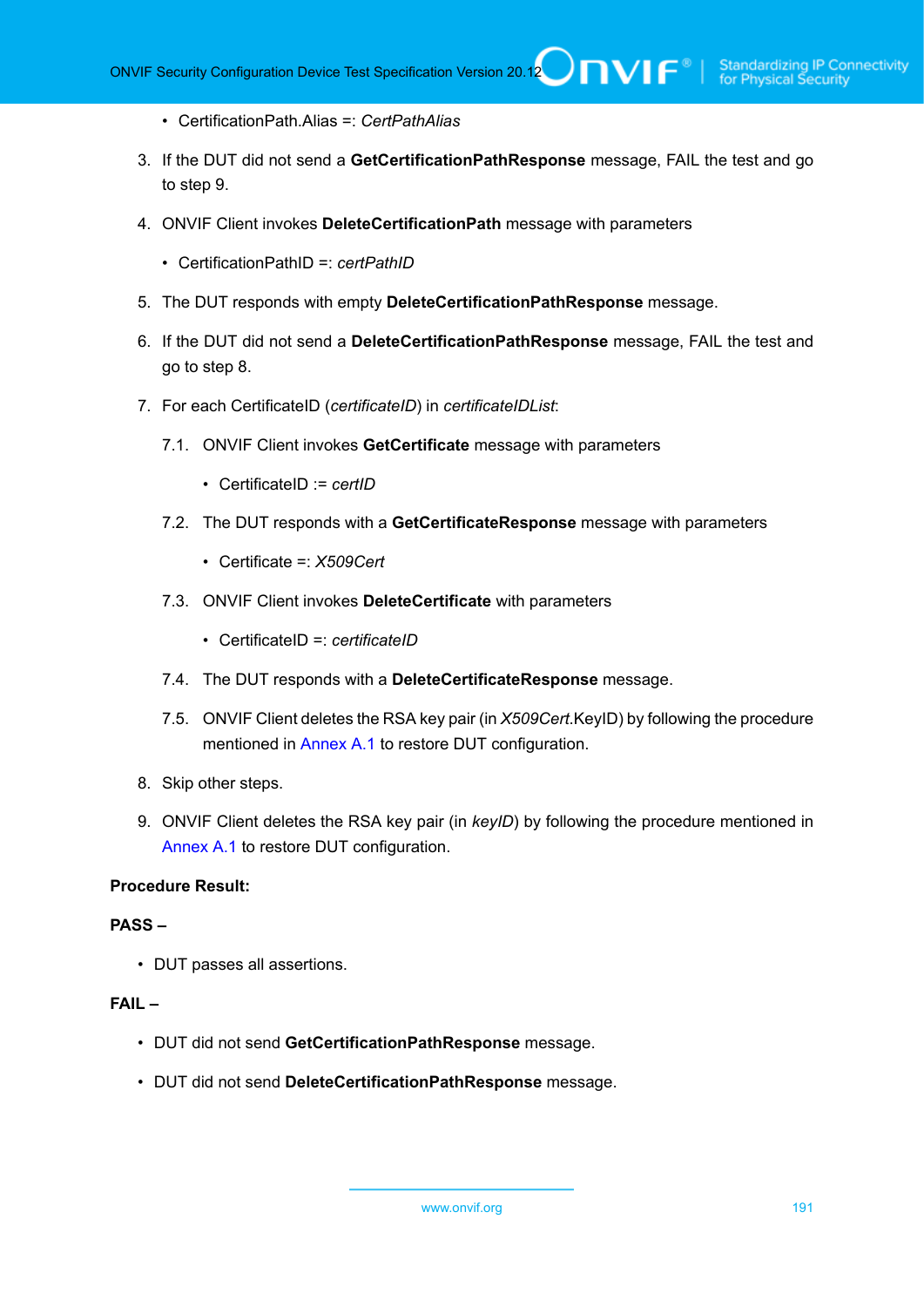- DUT did not send **DeleteCertificateResponse** message.
- DUT did not send **GetCertificateResponse** message.

# <span id="page-191-0"></span>A.36 Upload PKCS#12 – no key pair exists

**Name:** HelperUploadPKCS12

**Procedure Purpose:** Helper procedure to create and upload PKCS#12 data structure with new public key and private key.

**Pre-requisite:** Security Configuration Service is received from the DUT. Certificate along with an RSA private key in a PKCS#12 data structure upload is supported by the DUT as indicated by the PKCS12CertificateWithRSAPrivateKeyUpload capability. The DUT shall have enough free storage capacity for one additional RSA key pair. The DUT shall have enough free storage capacity for one additional certificate. The DUT shall have enough free storage capacity for one additional certification path.

#### **Input:** None

**Returns:** A [PKCS#12] compliant PKCS#12 data structure (*PKCS12data*) with CA certificate (*CAcert*) and a corresponding public key (*publicKey*) in the certificate along with the corresponding private key (*privateKey*) and certification path ID (*certificationPathID*) with corresponding key pair ID (*keyID*) for uploaded PKCS#12 data structure.

- 1. ONVIF Client creates a CA certificate (out *CAcert*) and a corresponding public key (out *publicKey*) in the certificate along with the corresponding private key (out *privateKey*) in the form of a PKCS#12 file (out *PKCS12data*) by following the procedure described in [Annex](#page-184-0) [A.30](#page-184-0).
- 2. ONVIF Client invokes **UploadCertificateWithPrivateKeyInPKCS12** with parameters
	- CertWithPrivateKey := *PKCS12data*
	- CertificationPathAlias := "ONVIF Certification Path Test"
	- KeyAlias := "ONVIF Key Test"
	- IgnoreAdditionalCertificates := false
	- IntegrityPassphraseID skipped
	- EncryptionPassphraseID skipped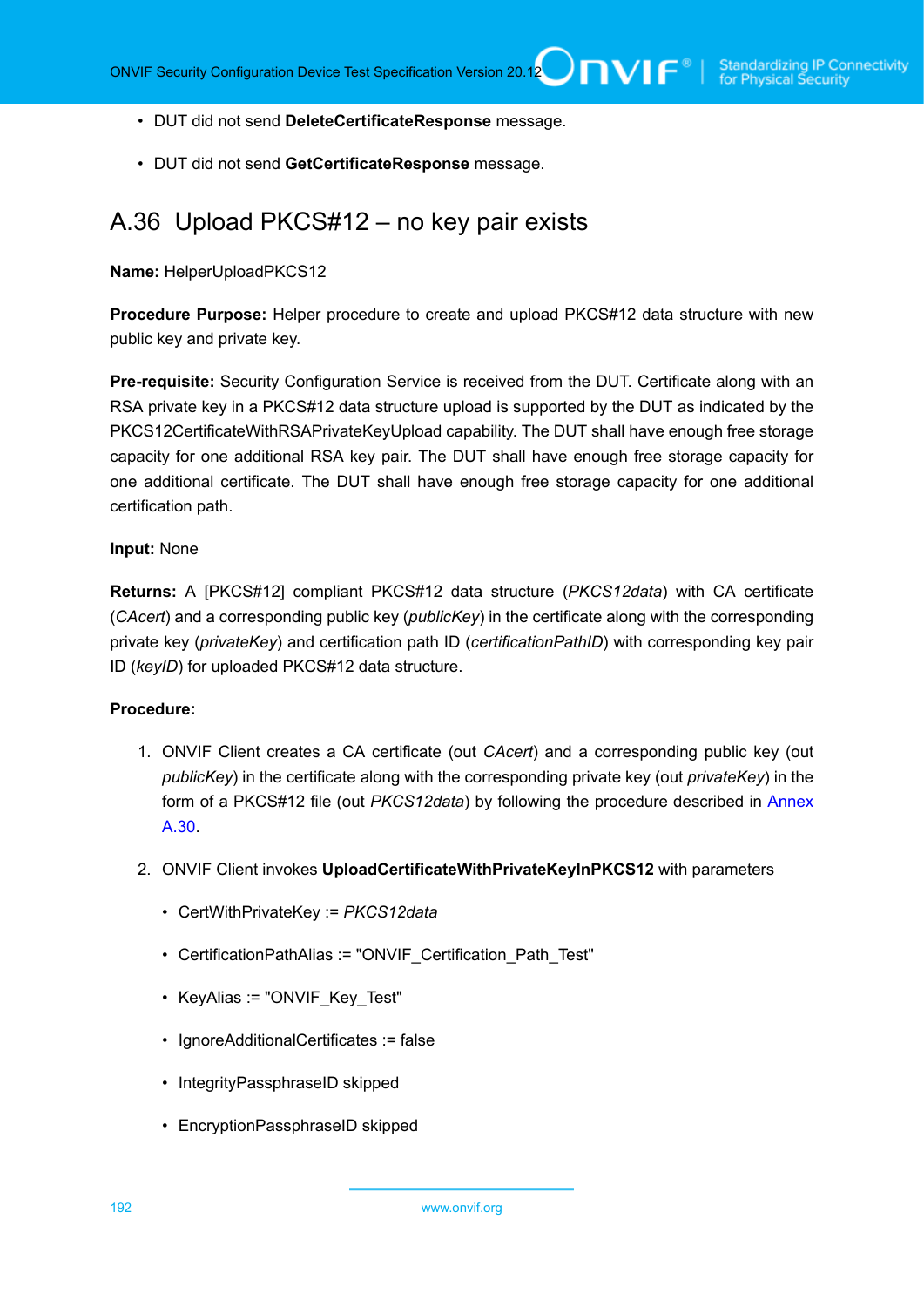- 3. The DUT responds with a **UploadCertificateWithPrivateKeyInPKCS12Response** message with parameters
	- CertificationPathID =: *certificationPathID*
	- KeyID =: *keyID*

#### **PASS –**

• DUT passes all assertions.

### **FAIL –**

• DUT did not send **UploadCertificateWithPrivateKeyInPKCS12Response** message.

# A.37 Provide CRL

**Name:** HelperCreateCRL

**Procedure Purpose:** Helper procedure to create CRL.

**Pre-requisite:** None.

**Input:** None.

**Returns:** A CRL (*crl*) that is compliant to [RFC 5280].

- 1. ONVIF Client creates a CRL that is compliant to [RFC 5280] and has the following properties:
	- tbsCertList[0].version := v2
	- tbsCertList[0].signature.algorithm := sha1-WithRSAEncryption
	- tbsCertList[0].issuer := "CN=ONVIF TT,C=US"
	- tbsCertList[0].thisUpdate := [current time]
	- tbsCertList[0].nextUpdate skipped
	- tbsCertList[0].revokedCertificates[0].userCertificate := [any certificate number]
	- tbsCertList[0].revokedCertificates[0].revocationDate := [current time]
	- signatureAlgorithm.algorithm := sha1-WithRSAEncryption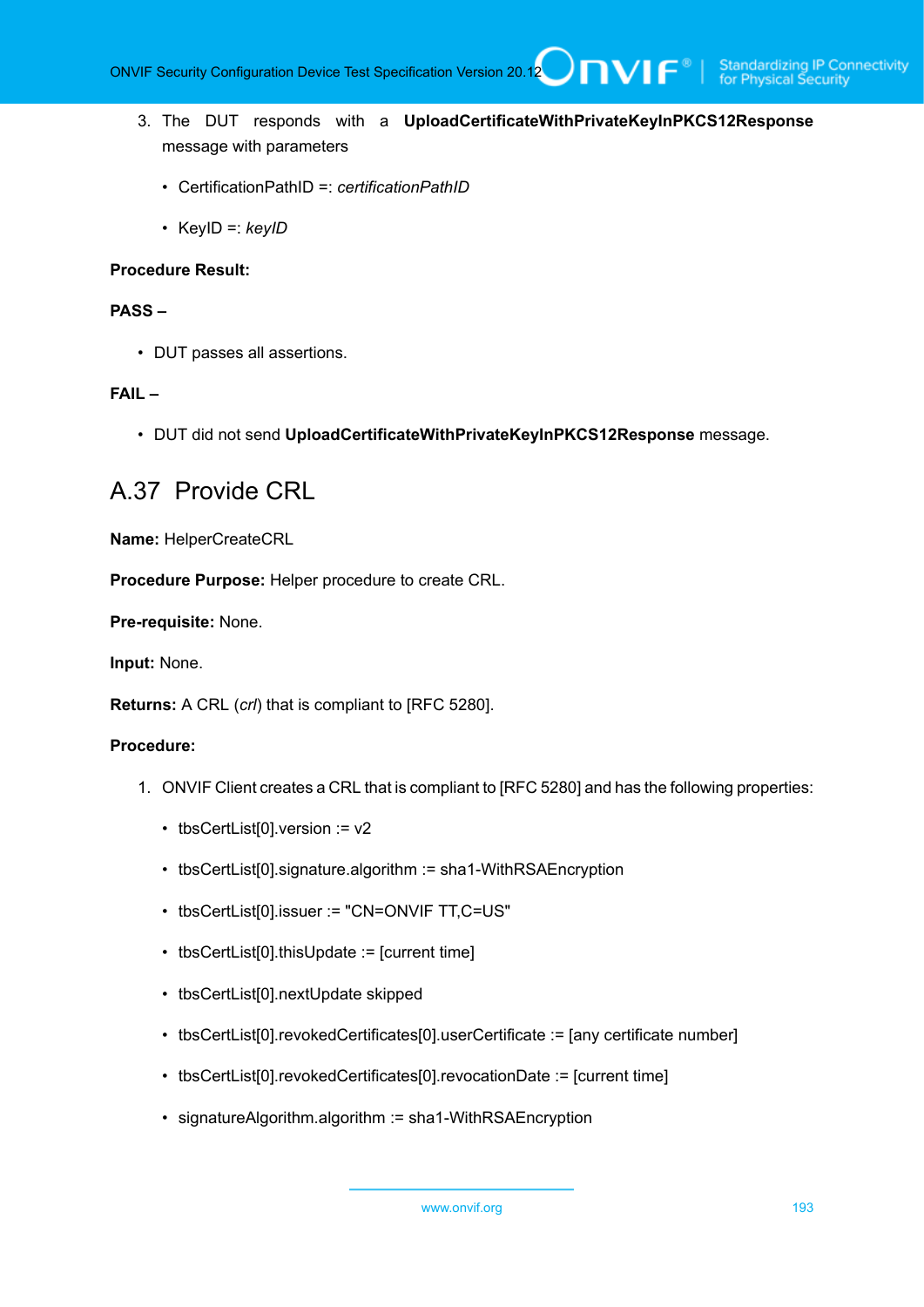• signatureValue := sha1-WithRSAEncryption signature

**Note:** ONVIF Client may return the same CRL in subsequent invocations of this procedure.

# A.38 Delete a CRL

**Name:** HelperDeleteCRL

**Procedure Purpose:** Helper procedure to delete a CRL.

**Pre-requisite:** Security Configuration Service is received from the DUT. CRLs supported by the DUT as indicated by the MaximumNumberOfCRLs capability.

**Input:** The identifier of CRL (*crlID*) to delete.

### **Returns:** None

#### **Procedure:**

- 1. ONVIF Client invokes **DeleteCRL** request with parameters
	- CrlID =: *crlID*
- 2. The DUT responds with **DeleteCRLResponse** message.

#### **Procedure Result:**

### **PASS –**

• DUT passes all assertions.

#### **FAIL –**

• DUT did not send **DeleteCRLResponse** message.

# A.39 Upload a CRL

**Name:** HelperUploadCRL

**Procedure Purpose:** Helper procedure to upload a CRL.

**Pre-requisite:** Security Configuration Service is received from the DUT. CRLs supported by the DUT as indicated by the MaximumNumberOfCRLs capability. The DUT shall have enough free storage capacity for one additional CRL.

**Input:** The CRL alias (*alias*) and the CRL (*crl*).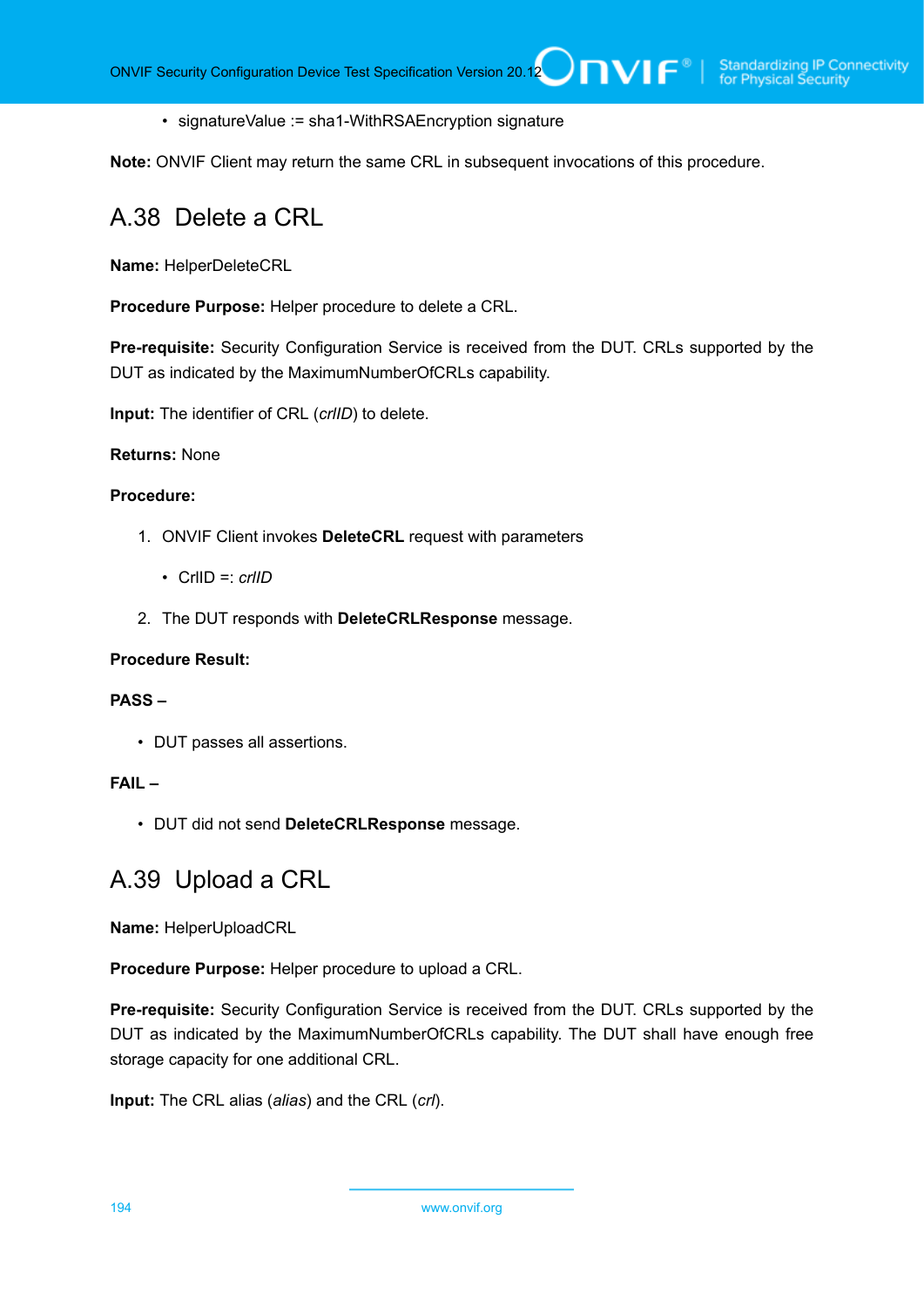#### **Returns:** The CRL identifier (*crlID*).

#### **Procedure:**

- 1. ONVIF Client invokes **UploadCRL** with parameters
	- $CrI =: crI$
	- Alias := "Test CRL Alias"
	- anyParameters skipped
- 2. The DUT responds with **UploadCRLResponse** message with parameters
	- CrlID =: *crlID*

#### **Procedure Result:**

#### **PASS –**

• DUT passes all assertions.

### **FAIL –**

• DUT did not send **UploadCRLResponse** message.

# A.40 Delete a certification path validation policy

**Name:** HelperDeleteCertPathValidationPolicy

**Procedure Purpose:** Helper procedure to delete a certification path validation policy.

**Pre-requisite:** Security Configuration Service is received from the DUT. Certification path validation policy supported by the DUT as indicated by the MaximumNumberOfCertificationPathValidationPolicies capability.

**Input:** The identifier of certification path validation policy (*certPathValidationPolicyID*) to delete.

#### **Returns:** None

#### **Procedure:**

- 1. ONVIF Client invokes **DeleteCertPathValidationPolicy** request with parameters
	- CertPathValidationPolicyID =: *certPathValidationPolicyID*
- 2. The DUT responds with **DeleteCertPathValidationPolicyResponse** message.

### **Procedure Result:**

www.onvif.org 195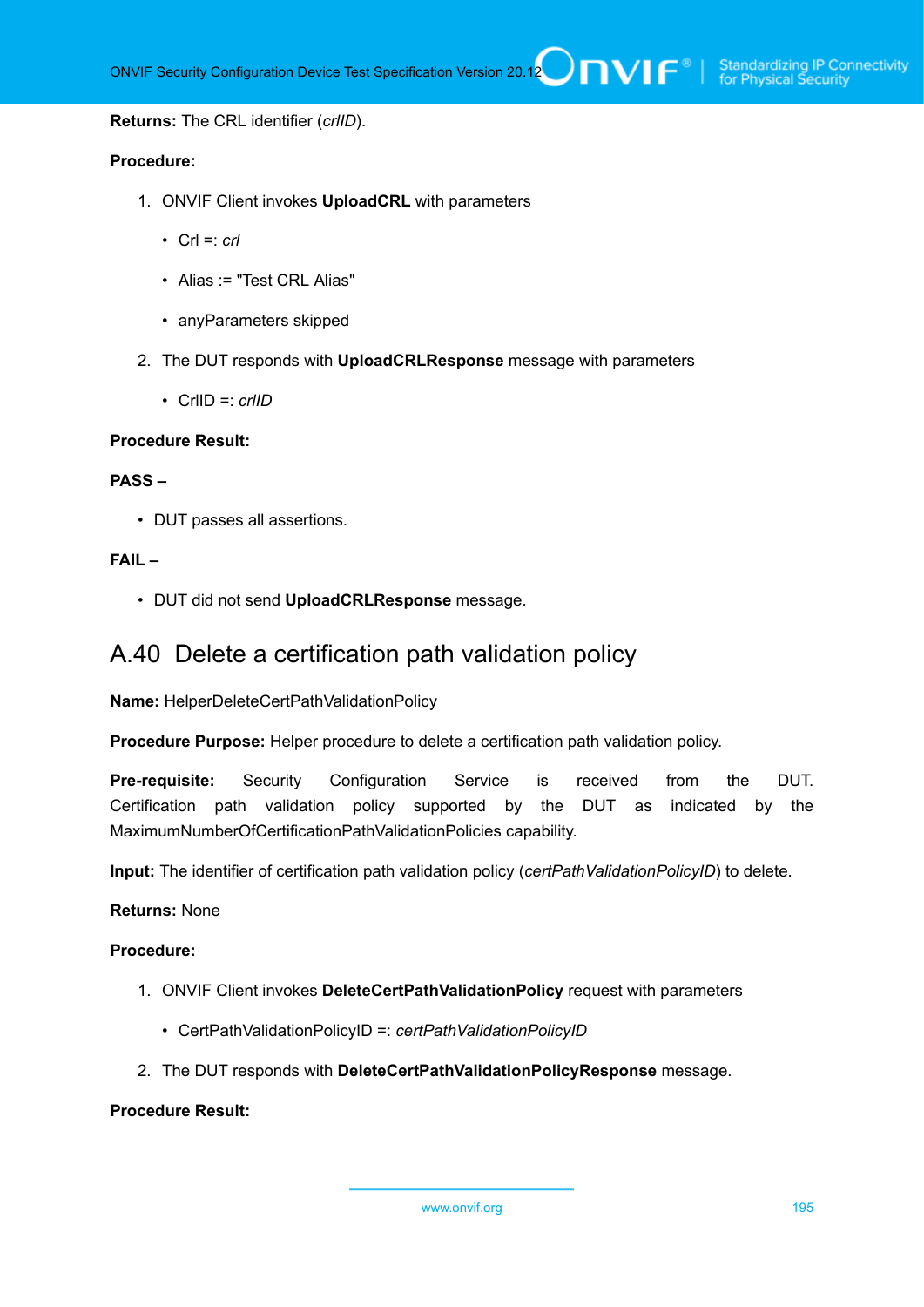#### **PASS –**

• DUT passes all assertions.

#### **FAIL –**

• DUT did not send **DeleteCertPathValidationPolicyResponse** message.

# <span id="page-195-0"></span>A.41 Prepare certificate on the DUT

**Name:** HelperPrepareCertificate

**Procedure Purpose:** Helper procedure to create or upload certificate on the DUT.

**Pre-requisite:** Security Configuration Service is received from the DUT. Create self-signed certificate supported by the DUT as indicated by the SelfSignedCertificateCreationWithRSA capability and RSA key pair generation supported by the DUT as indicated by the RSAKeyPairGeneration capability or create PCKS#10 supported by the DUT as indicated by the PKCS10ExternalCertificationWithRSA capability or certificate along with an RSA private key in a PKCS#12 data structure upload is supported by the DUT as indicated by the PKCS12CertificateWithRSAPrivateKeyUpload capability. The DUT shall have enough free storage capacity for one additional certification path. The DUT shall have enough free storage capacity for one additional RSA key pair. The DUT shall have enough free storage capacity for one additional certificate.

#### **Input:** None.

**Returns:** The identifier of the new certificate (*certID*), RSA key pair (*keyID*) and certification path if any (*certificationPathID*).

- 1. ONVIF Client gets the service capabilities (out *cap*) by following the procedure mentioned in [Annex A.10.](#page-168-0)
- 2. If *cap*.KeystoreCapabilities.PKCS10ExternalCertificationWithRSA:
	- 2.1. ONVIF Client creates a CA certificate (out *CAcert*) and a corresponding private key (out *privateKey*) by following the procedure described in [Annex A.4](#page-162-0).
	- 2.2. ONVIF Client uploads a CA certificate (out *certID*, in *CAcert*) and new RSA key pair with the public key from the CA certificate (out *keyID*) by following the procedure described in [Annex A.15](#page-172-0).
	- 2.3. Set: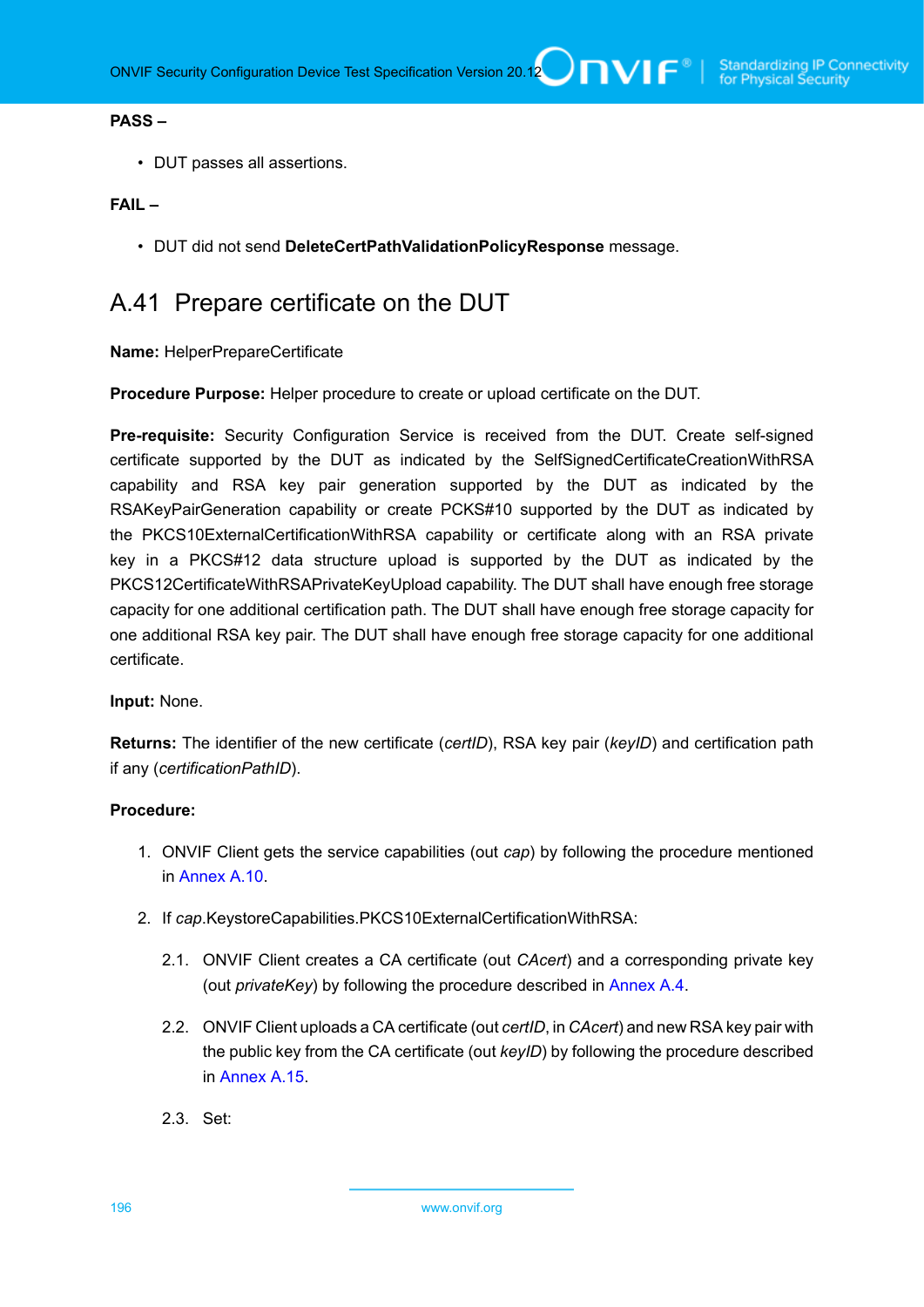- *certificationPathID* := null
- 2.4. Skip other steps.
- 3. If *cap*.KeystoreCapabilities.SelfSignedCertificateCreationWithRSA and *cap*.KeystoreCapabilities.RSAKeyPairGeneration:
	- 3.1. ONVIF Client creates a self-signed certificate (out *certID*) and related RSA key pair (out *keyID*) by following the procedure mentioned in [Annex A.8.](#page-166-0)
	- 3.2. Set:
		- *certificationPathID* := null
	- 3.3. Skip other steps.
- 4. If *cap*.KeystoreCapabilities.PKCS12CertificateWithRSAPrivateKeyUpload:
	- 4.1. ONVIF Client creates a CA certificate (out *CAcert*) and a corresponding public key (out *publicKey*) in the certificate along with the corresponding private key (out *privateKey*) in the form of a PKCS#12 file (out *PKCS12data*) and uploads it with certification path ID (out *certificationPathID*) and key pair ID (out *keyID*) by following the procedure described in [Annex A.36](#page-191-0).
	- 4.2. ONVIF Client invokes **GetCertificationPath** message with parameters
		- CertificationPathID =: *certificationPathID*
	- 4.3. The DUT responds with a **GetCertificationPathResponse** message with parameters
		- CertificationPath.CertificateID[0] =: *certID*
		- •CertificationPath.Alias
- 5. If (*cap*.KeystoreCapabilities.PKCS10ExternalCertificationWithRSA = false or skipped) and (*cap*.KeystoreCapabilities.SelfSignedCertificateCreationWithRSA = false or skipped or *cap*.KeystoreCapabilities.RSAKeyPairGeneration = false or skipped) and (*cap*.KeystoreCapabilities.PKCS12CertificateWithRSAPrivateKeyUpload = false or skipped), FAIL the test and skip other steps.

### **PASS –**

• DUT passes all assertions.

## **FAIL –**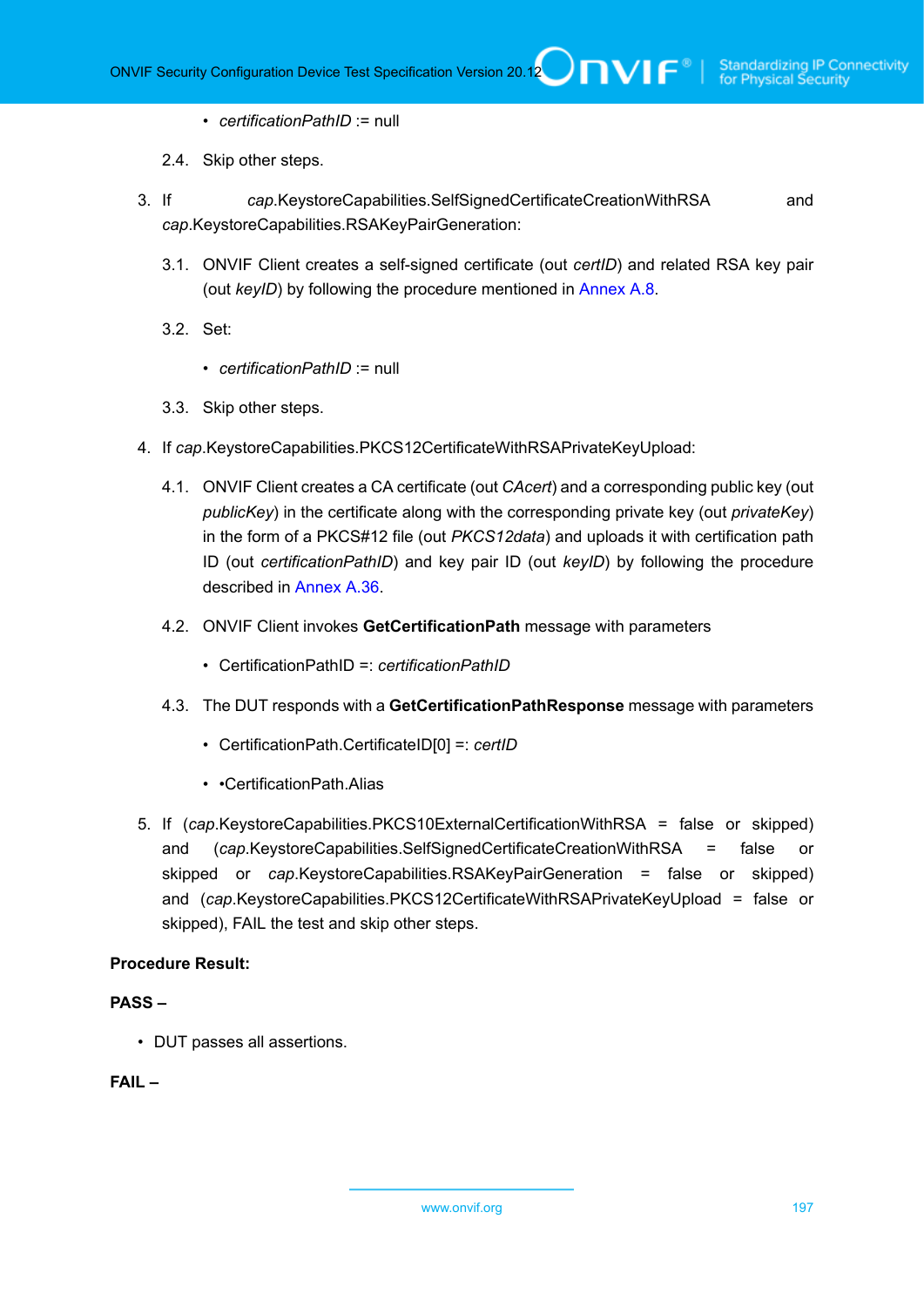• DUT did not send **GetCertificationPathResponse** message.

# A.42 Create a certification path validation policy

**Name:** HelperCreateCertPathValidationPolicy

**Procedure Purpose:** Helper procedure to create a certification path validation policy.

**Pre-requisite:** Security Configuration Service is received from the DUT. Certification path validation policy supported by the DUT as indicated by the MaximumNumberOfCertificationPathValidationPolicies capability. The DUT shall have enough free storage capacity for one additional certification path validation policy.

**Input:** The certification path validation policy alias (*alias*).

**Returns:** The certification path validation policy identifier (*certPathValidationPolicyID*), related certificate (*certID*), RSA key pair (*keyID*) and certification path if any (out *certificationPathID*).

#### **Procedure:**

- 1. ONVIF Client prepares certificate (out *certID*), related RSA key pair (out *keyID*) and certification path if any (out *certificationPathID*) by following the procedure mentioned in [Annex A.41.](#page-195-0)
- 2. ONVIF Client creates certification path validation policy identifier (out *certPathValidationPolicyID*) with specified alias (in *alias*) and the certificate identifier (in *certID*) for trust anchor by following the procedure mentioned in [Annex A.44.](#page-198-0)

## **Procedure Result:**

#### **PASS –**

• DUT passes all assertions.

# A.43 Provide certificate signed by private key of other certificate

**Name:** HelperCreateSignedCertificate

**Procedure Purpose:** Helper procedure to create an X.509 certificate signed by private key of other certificate.

#### **Pre-requisite:** None.

**Input:** The subject (*subject*) of certificate and private key (*inputPrivateKey*) of the CA-certificate (*cert*).

198 www.onvif.org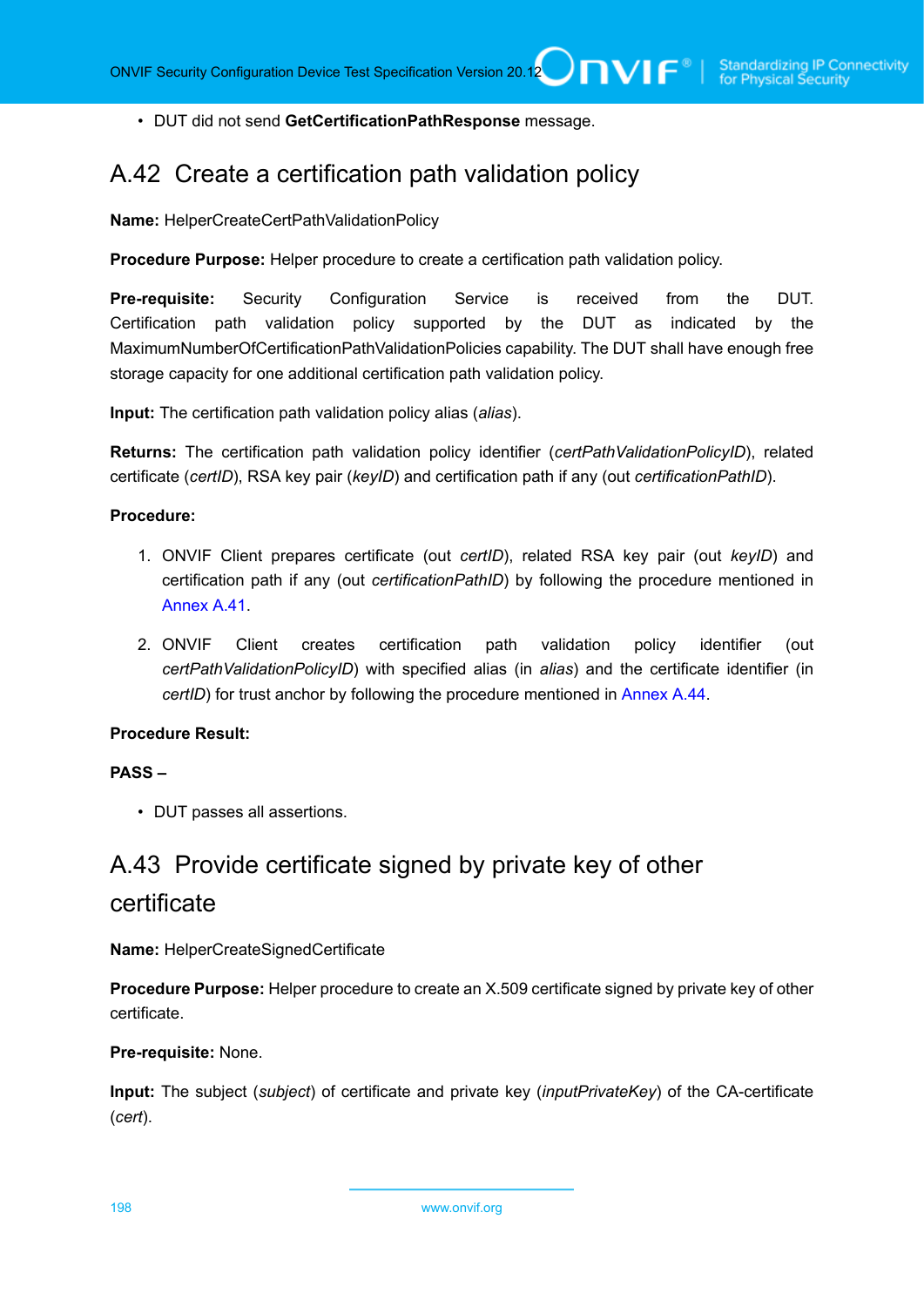**Returns:** An X.509 certificate (*cert*) signed by input private key that is compliant to [RFC 5280] and a corresponding private key (*privateKey*) and public key (*publicKey*).

### **Procedure:**

- 1. ONVIF Client creates an X.509 certificate signed by *inputPrivateKey* that is compliant to [RFC 5280] and has the following properties:
	- version: = v3
	- signature := sha1-WithRSAEncryption
	- validity := validity from *cert*
	- subject := *subject*
	- issuerDN := subjectDN from *cert*

**Note:** ONVIF Client may return the same certificate in subsequent invocations of this procedure for the same subject and private key.

# <span id="page-198-0"></span>A.44 Create a certification path validation policy with provided certificate identifier

**Name:** HelperCreateCertPathValidationPolicyWithCertID

**Procedure Purpose:** Helper procedure to create a certification path validation policy with provided certificate identifier.

**Pre-requisite:** Security Configuration Service is received from the DUT. Certification path validation policy supported by the DUT as indicated by the MaximumNumberOfCertificationPathValidationPolicies capability. The DUT shall have enough free storage capacity for one additional certification path validation policy.

**Input:** The certification path validation policy alias (*alias*) and the certificate identifier (*certID*) for trust anchor.

**Returns:** The certification path validation policy identifier (*certPathValidationPolicyID*).

- 1. ONVIF Client invokes **CreateCertPathValidationPolicy** with parameters
	- Alias := *alias*
	- Parameters.RequireTLSWWWClientAuthExtendedKeyUsage skipped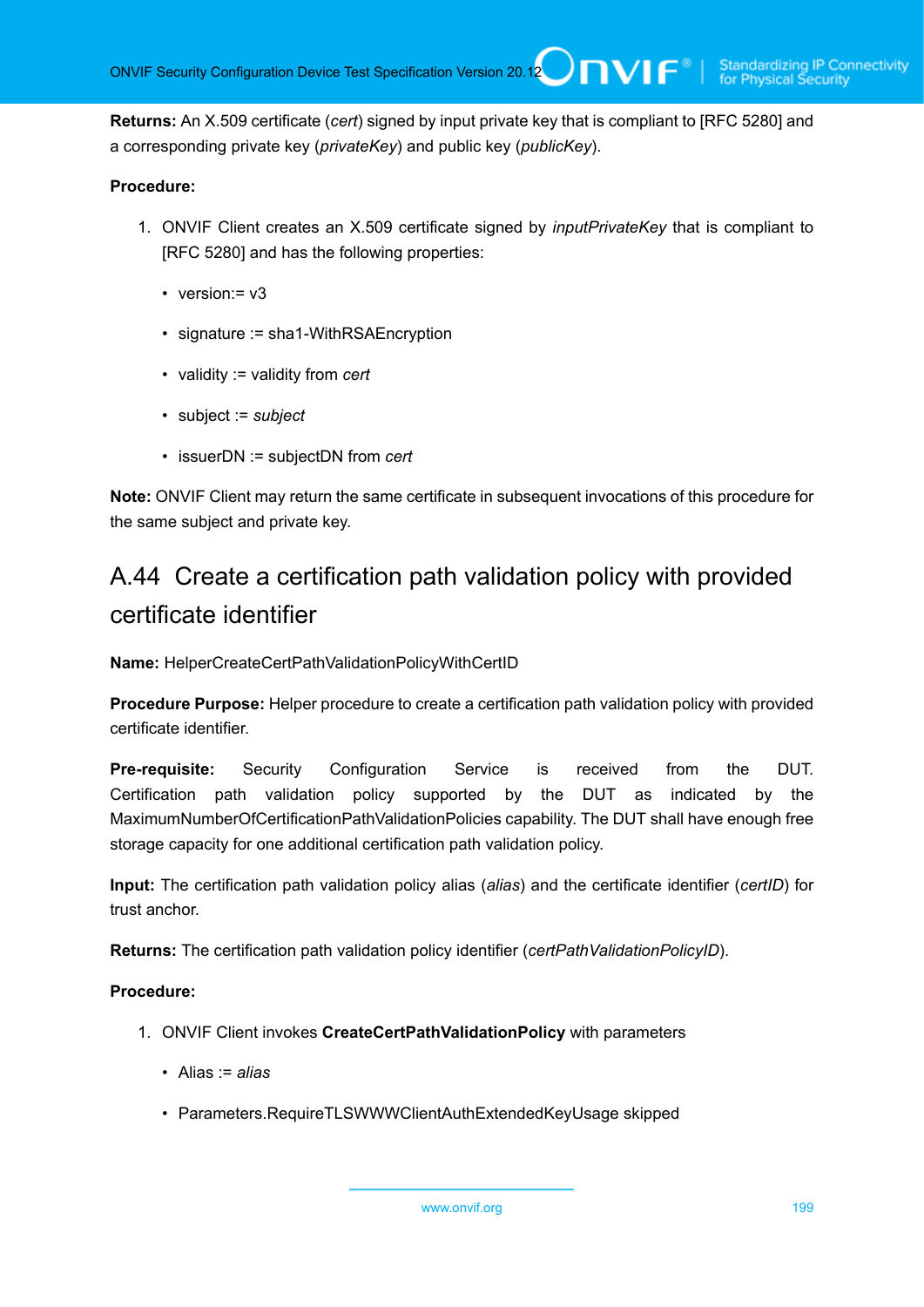- Parameters.UseDeltaCRLs = true
- Parameters.anyParameters skipped
- TrustAnchor[0].CertificateID := *certID*
- anyParameters skipped
- 2. The DUT responds with **CreateCertPathValidationPolicyResponse** message with parameters
	- CertPathValidationPolicyID := *certPathValidationPolicyID*

#### **PASS –**

• DUT passes all assertions.

### **FAIL –**

• DUT did not send **CreateCertPathValidationPolicyResponse** message.

# A.45 Provide CRL for specified certificate

**Name:** HelperCreateCRLForCertificate

**Procedure Purpose:** Helper procedure to create CRL for specified certificate signed with specified key.

**Pre-requisite:** None.

**Input:** The certificate for revocation (*cert*) and private key for signature (*privateKey*).

**Returns:** A CRL (*crl*) that is compliant to [RFC 5280].

- 1. ONVIF Client creates a CRL that is compliant to [RFC 5280] signed signed by private key *privateKey* and has the following properties:
	- tbsCertList[0].version := v2
	- tbsCertList[0].signature.algorithm := sha1-WithRSAEncryption
	- tbsCertList[0].issuer := "ONVIF\_DTT"
	- tbsCertList[0].thisUpdate := [current time] 1 day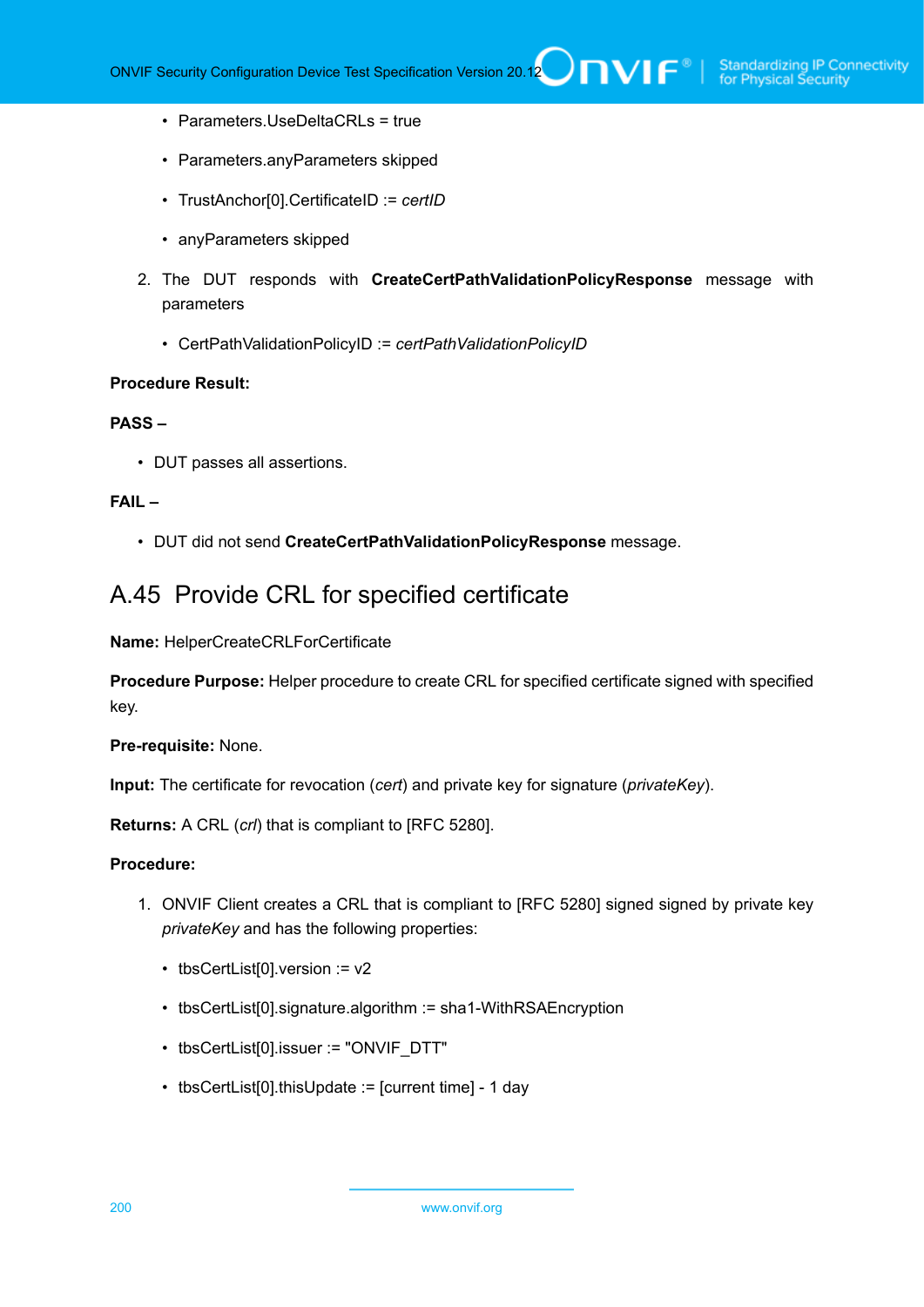- tbsCertList[0].nextUpdate skipped
- tbsCertList[0].revokedCertificates[0].userCertificate := *cert*
- tbsCertList[0].revokedCertificates[0].revocationDate := [current time] 1 day 1 hour
- signatureAlgorithm.algorithm := sha1-WithRSAEncryption
- signatureValue := sha1-WithRSAEncryption signature

**Note:** ONVIF Client may return the same CRL in subsequent invocations of this procedure.

# A.46 Upload a passphrase

**Name:** HelperUploadPassphrase

**Procedure Purpose:** Helper procedure to upload a passphrase.

**Pre-requisite:** Security Configuration Service is received from the DUT. Passphrase handling is supported by the DUT as indicated by the MaximumNumberOfPassphrases capability. The DUT shall have enough free storage capacity for one additional passphrase.

**Input:** The passphrase (*passphrase*) and passphrase alias (*alias*).

**Returns:** The passphrase identifier (*passphraseID*).

#### **Procedure:**

- 1. ONVIF Client invokes **UploadPassphrase** with parameters
	- Passphrase := *passphrase*
	- PassphraseAlias := *alias*
- 2. The DUT responds with **UploadPassphraseResponse** message with parameters
	- PassphraseID =: *passphraseID*

#### **Procedure Result:**

#### **PASS –**

• DUT passes all assertions.

## **FAIL –**

• DUT did not send **UploadPassphraseResponse** message.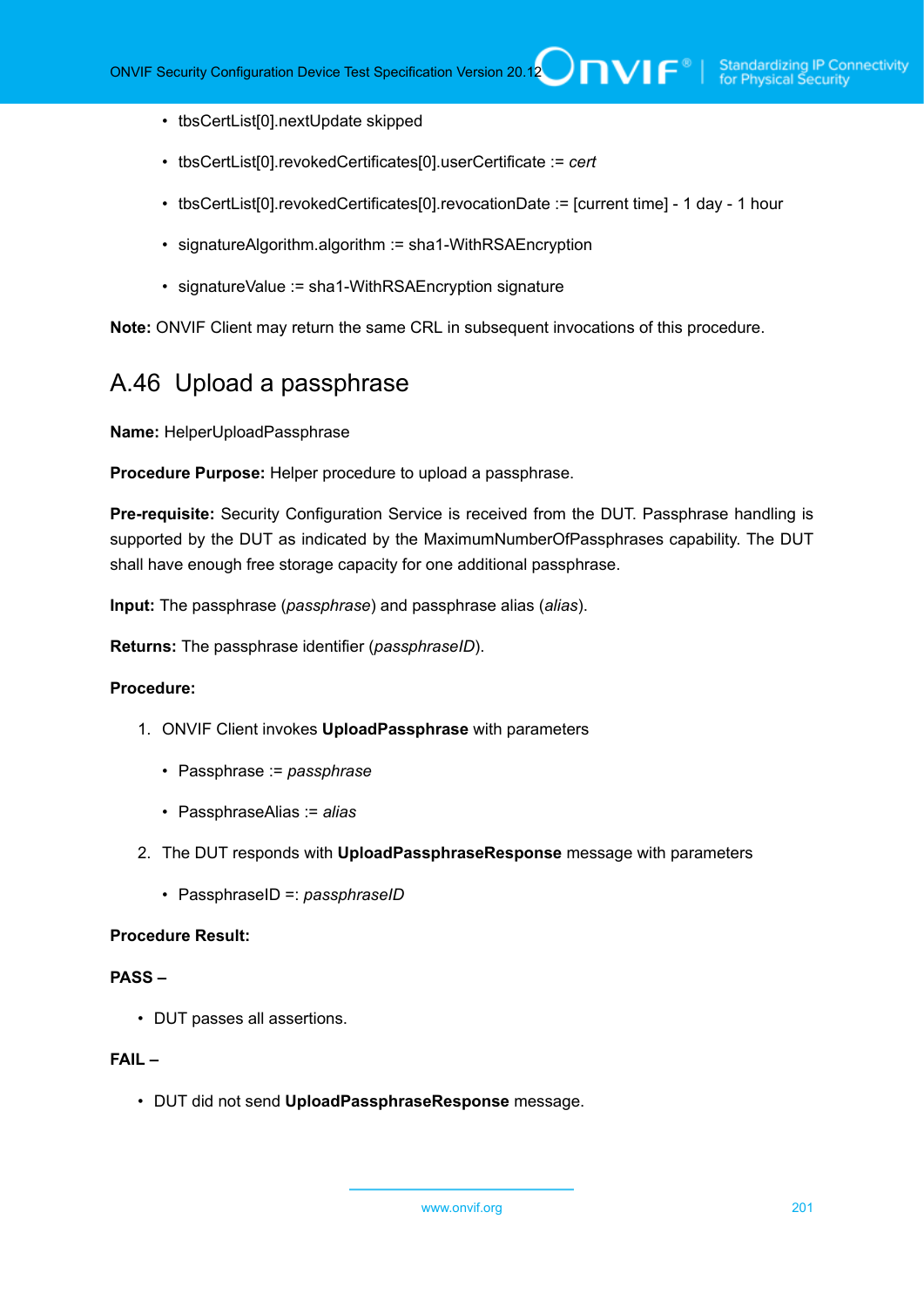# A.47 Remove Server Certificate Assignment

**Name:** HelperPreparationRemoveServerCertificateAssignment

**Procedure Purpose:** Helper to disable HTTPS and remove Server Certificate Assignment if required.

**Pre-requisite:** Security Configuration Service is received from the DUT. TLS is supported by the DUT as indicated by the TLSServerSupported capability.

**Input:** None.

**Returns:** Initial HTTPS State (*initialHTTPSState*). Removed Server Certificate Assignment (*certPathID*).

- 1. ONVIF Client invokes **GetNetworkProtocols** to retrieve configured network protocols of the DUT.
- 2. The DUT responds with a **GetNetworkProtocolsResponse** message with parameters
	- NetworkProtocols list =: *networkProtocolsList*
- 3. If *networkProtocolsList* does not contain network protocol with NetworkProtocols.Name is equal to HTTPS, FAIL the test and skip other steps.
- 4. If HTTPS protocol with NetworkProtocols.Name is equal to HTTPS from *networkProtocolsList* has NetworkProtocols.Enabled equal to true:
	- 4.1. Set *initialHTTPSState* := NetworkProtocols value for HTTPS from *networkProtocolsList*.
	- 4.2. ONVIF Client invokes **SetNetworkProtocols** message with parameters
		- NetworkProtocols[0].Name := HTTPS
		- NetworkProtocols[0].Enabled := false
		- NetworkProtocols[0].Port := *initialHTTPSState*.Port
		- NetworkProtocols[0].Extension skipped
	- 4.3. The DUT responds with a **SetNetworkProtocolsResponse** message.
	- 4.4. ONVIF Client waits for time *operationDelay*.
	- 4.5. Set *HTTPSStateChangedFlag* := true.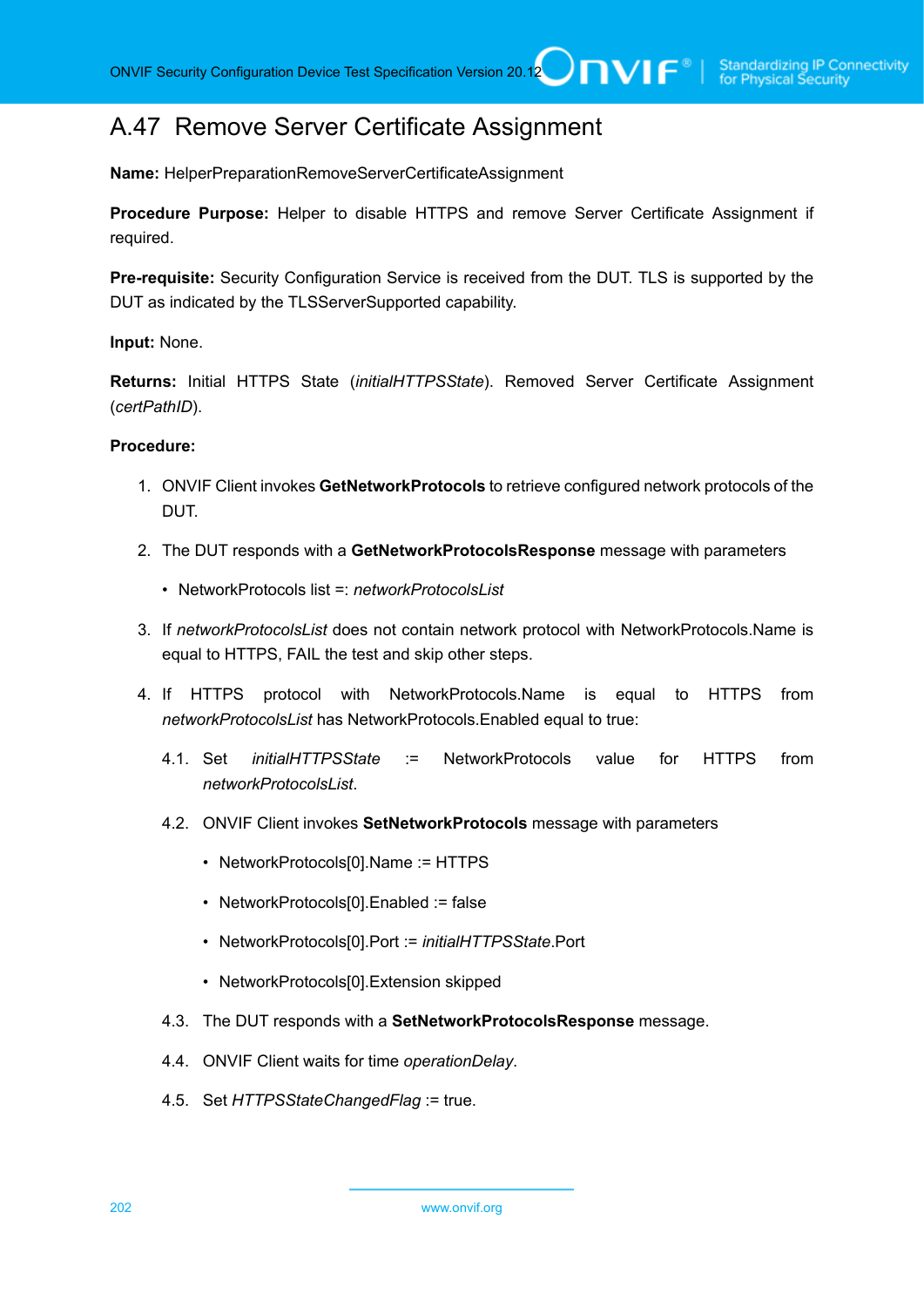- 5. ONVIF Client gets the service capabilities by following the procedure mentioned in [Annex](#page-168-0) [A.10](#page-168-0) with the following input and output parameters
	- out *cap* Security Configuration Service Capabilities
- 6. ONVIF Client invokes **GetAssignedServerCertificates**.
- 7. The DUT responds with a **GetAssignedServerCertificatesResponse** message with parameters
	- CertificationPathID list =: *initialCertificationPathList*
- 8. If number of items in *initialCertificationPathList* = *cap*.TLSServerCapabilities.MaximumNumberOfTLSCertificationPaths:
	- 8.1. Set *certPathID* := *initialCertificationPathList*[0].
	- 8.2. ONVIF Client invokes **RemoveServerCertificateAssignment** .
		- CertificationPathID =: *certPathID*
	- 8.3. The DUT responds with a **RemoveServerCertificateAssignmentResponse** message.
	- 8.4. ONVIF Client waits for time *operationDelay*.

### **PASS –**

• DUT passes all assertions.

### **FAIL –**

- DUT did not send **GetNetworkProtocolsResponse** message.
- DUT did not send **SetNetworkProtocolsResponse** message.
- DUT did not send **GetAssignedServerCertificatesResponse** message.
- DUT did not send **RemoveServerCertificateAssignmentResponse** message.

**Note:** *operationDelay* will be taken from Operation Delay field of ONVIF Device Test Tool.

# A.48 Restore Server Certificate Assignment

**Name:** HelperRestoreServerCertificateAssignment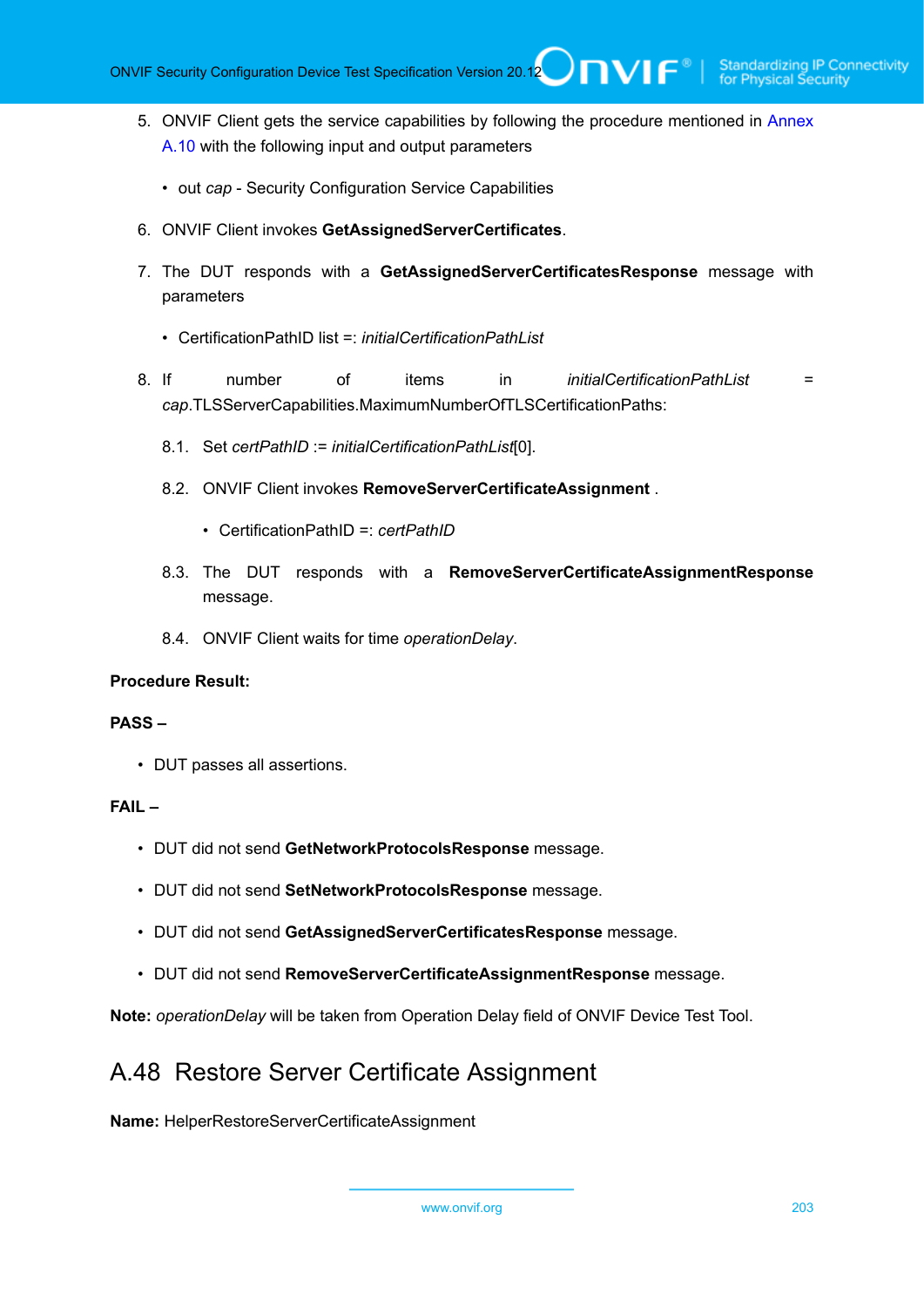**Procedure Purpose:** Helper to restore HTTPS and Server Certificate Assignment if required.

**Pre-requisite:** Security Configuration Service is received from the DUT. TLS is supported by the DUT as indicated by the TLSServerSupported capability.

**Input:** Initial HTTPS State (*initialHTTPSState*). Removed Server Certificate Assignment (*certPathID*).

#### **Returns:** None.

#### **Procedure:**

- 1. If *certPathID* specified:
	- 1.1. ONVIF Client invokes **AddServerCertificateAssignment** with parameters
		- CertificationPathID =: *certPathID*
	- 1.2. The DUT responds with an **AddServerCertificateAssignmentResponse** message.
	- 1.3. ONVIF Client waits for time *operationDelay*.
- 2. If *initialHTTPSState* specified:
	- 2.1. ONVIF Client invokes **SetNetworkProtocols** message with parameters
		- NetworkProtocols[0] := *initialHTTPSState*
	- 2.2. The DUT responds with a **SetNetworkProtocolsResponse** message.
	- 2.3. ONVIF Client waits for time *operationDelay*.

#### **Procedure Result:**

## **PASS –**

• DUT passes all assertions.

#### **FAIL –**

- DUT did not send **AddServerCertificateAssignmentResponse** message.
- DUT did not send **SetNetworkProtocolsResponse** message.

**Note:** *operationDelay* will be taken from Operation Delay field of ONVIF Device Test Tool.

# A.49 Configuring HTTPS if Required

**Name:** HelperCheckAndConfigureHTTPS

204 www.onvif.org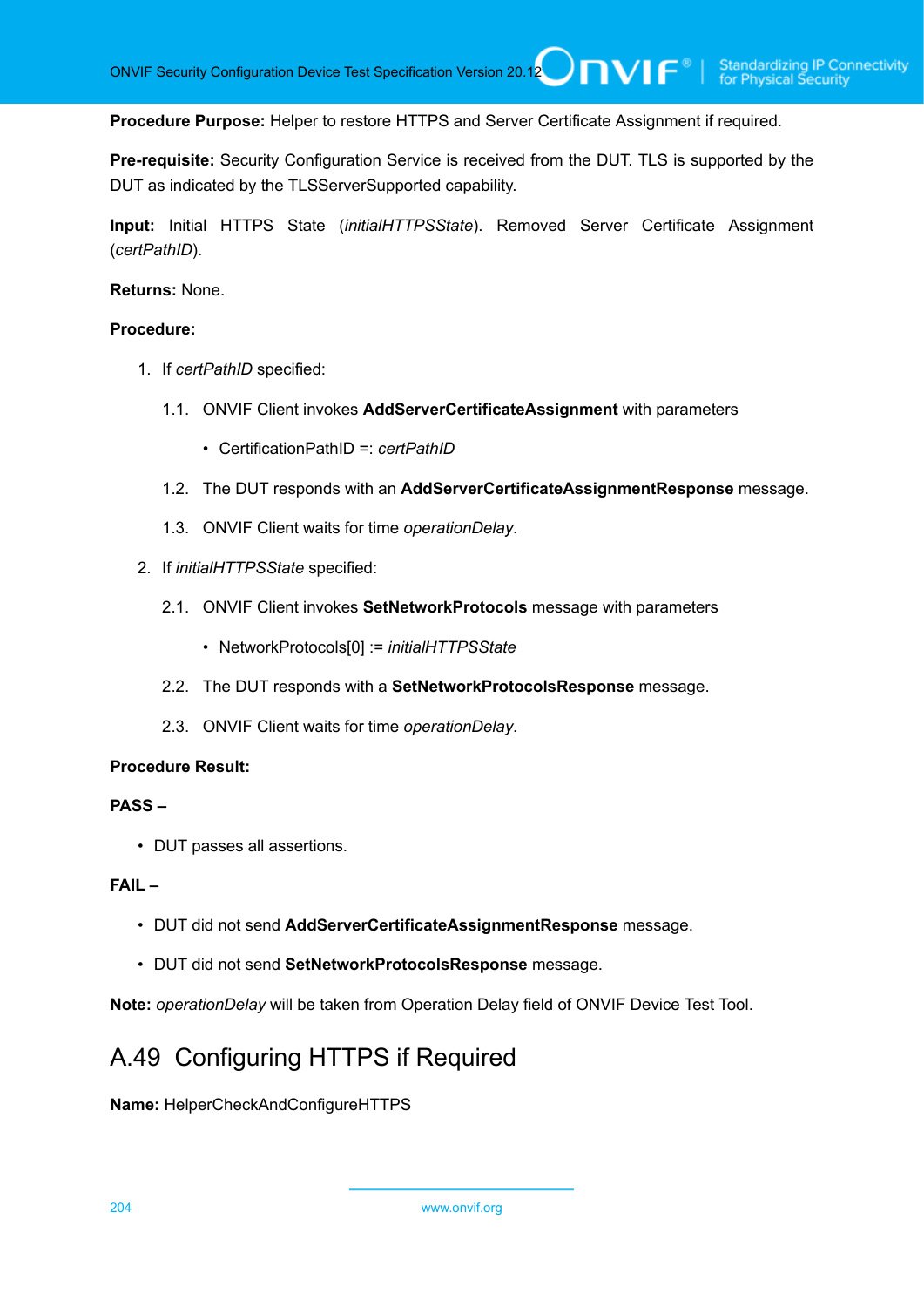**Procedure Purpose:** Helper Procedure to check and configure HTTPS using Security Configuration Service if required.

**Pre-requisite:** RTP/RTSP/HTTPS feature is supported by DUT. HTTPS is configured on the DUT, if TLS Server is not supported by DUT. Security Configuration Service is received from the DUT, if TLS Server is supported by DUT.

**Input:** None.

**Returns:** None.

#### **Procedure:**

- 1. ONVIF Client invokes **GetNetworkProtocols** request.
- 2. The DUT responds with **GetNetworkProtocolsResponse** with parameters
	- NetworkProtocols list = *networkProtocolsList*
- 3. If *networkProtocolsList* contains item with Name = HTTPS and Enabled = true, return to the test and skip other procedure steps.
- 4. If the DUT does not support TLS Server, FAIL the test and skip other steps.
- 5. ONVIF Client configures HTTPS by following the procedure mentioned in [Annex A.50](#page-204-0).

#### **Procedure Result:**

#### **PASS –**

• DUT passes all assertions.

# **FAIL –**

• DUT did not send **GetNetworkProtocolsResponse** message.

# <span id="page-204-0"></span>A.50 Configuring HTTPS using Security Configuration Service

#### **Name:** HelperConfigureHTTPS

**Procedure Purpose:** Helper Procedure to configure HTTPS using Security Configuration Service.

**Pre-requisite:** Security Configuration Service is received from the DUT. TLS Server is supported by the DUT. The DUT shall have enough free storage capacity for one additional RSA key pair. The DUT shall have enough free storage capacity for one additional certificate. The DUT shall have enough free storage capacity for one additional certification path. The DUT shall have enough free storage capacity for one additional server certificate assignment. Current time of the DUT shall be at least Jan 01, 1970.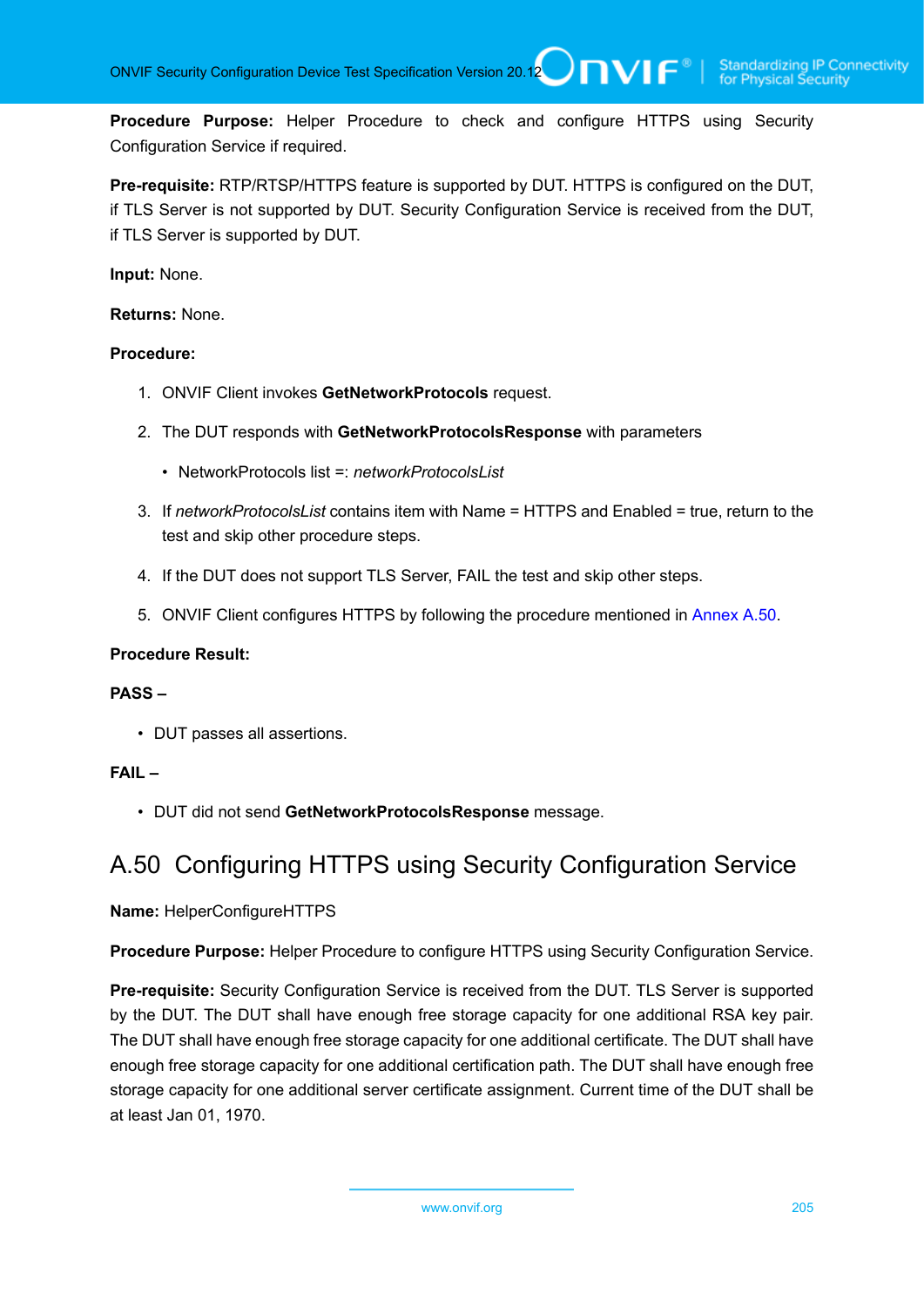#### **Input:** None

#### **Returns:** None

#### **Procedure:**

- 1. ONVIF Client invokes **GetAssignedServerCertificates**.
- 2. The DUT responds with a **GetAssignedServerCertificatesResponse** message with parameters
	- CertificationPathID list =: *initialCertificationPathList*
- 3. If number of items in *initialCertificationPathList* >= 1, go to the step [6.](#page-205-0)
- 4. If Create self-signed certificate is supported by the DUT:
	- 4.1. ONVIF Client adds server certification assignment and creates related certification path, the self-signed certificate and the RSA key pair by following the procedure mentioned in [Annex A.13.](#page-170-0)
	- 4.2. Go to the step [6](#page-205-0).
- 5. ONVIF Client creates a certification path based on CA-signed certificate and related RSA key pair and a corresponding CA certificate and related RSA key pair by following the procedure mentioned in [Annex A.51.](#page-206-0)
- <span id="page-205-0"></span>6. ONVIF Client invokes **SetNetworkProtocols** request with parameters
	- NetworkProtocols[0].Name := HTTPS
	- NetworkProtocols[0].Enabled := true
	- NetworkProtocols[0].Port := 443
	- NetworkProtocols[0].Extension skipped
- 7. The DUT responds with **SetNetworkProtocolsResponse** message.
- 8. ONVIF Client waits until *operationDelay* timeout expires.
- 9. ONVIF Client checks that HTTPS protocol Port 443 is open. If HTTPS protocol port 443 is not open, FAIL the test and skip other steps.

#### **Procedure Result:**

#### **PASS –**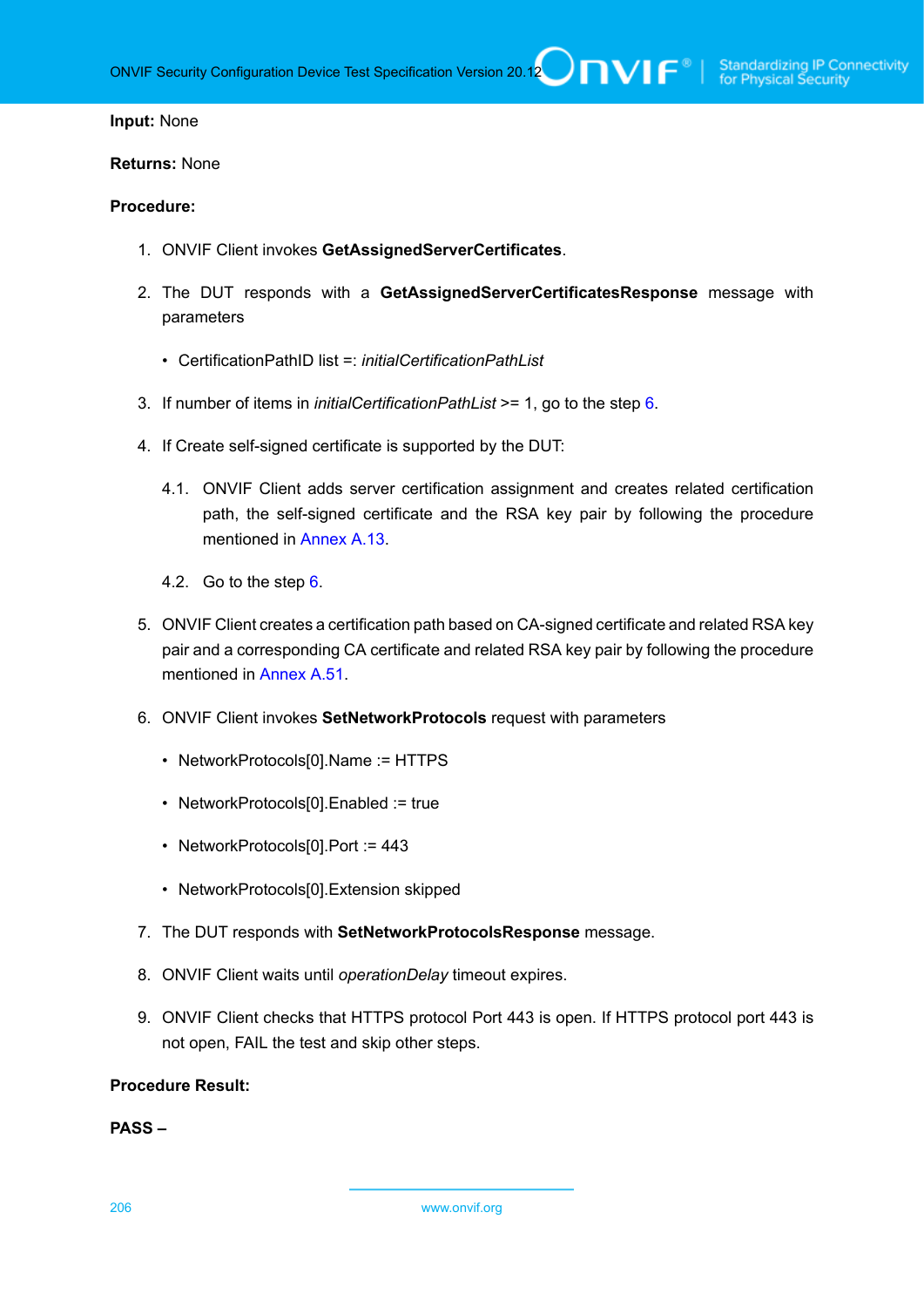• DUT passes all assertions.

# **FAIL –**

• DUT did not send **SetNetworkProtocolsResponse** message.

<span id="page-206-0"></span>**Note:** *operationDelay* will be taken from Operation Delay field of ONVIF Device Test Tool.

# A.51 Add server certificate assignment with corresponding certification path, CA certificate and RSA key pair

**Name:** HelperAddServerCertAssign\_CACertificate

**Procedure Purpose:** Helper Procedure to configure HTTPS using Security Configuration Service.

**Pre-requisite:** Security Configuration Service is received from the DUT. TLS Server is supported by the DUT. Create PCKS#10 supported by the DUT. RSA key pair generation is supported by the DUT. The DUT shall have enough free storage capacity for one additional RSA key pair. The DUT shall have enough free storage capacity for one additional certificate. The DUT shall have enough free storage capacity for one additional certification path. The DUT shall have enough free storage capacity for one additional server certificate assignment.

### **Input:** None

**Returns:** The identifiers of the new certification path (*certPathID*), certificate (*certID*) and RSA key pair (*keyID*).

- 1. ONVIF Client creates an RSA key pair by following the procedure mentioned in [Annex A.7](#page-164-1) with the following input and output parameters
	- out *keyID* RSA key pair
- 2. ONVIF Client invokes **CreatePKCS10CSR** with parameter
	- Subject := subject (see [Annex A.2\)](#page-161-1)
	- KeyID := *keyID*
	- CSRAttribute skipped
	- SignatureAlgorithm.algorithm := 1.2.840.113549.1.1.5 (OID of SHA-1 with RSA Encryption algorithm)
- 3. The DUT responds with **CreatePKCS10CSRResponse** message with parameters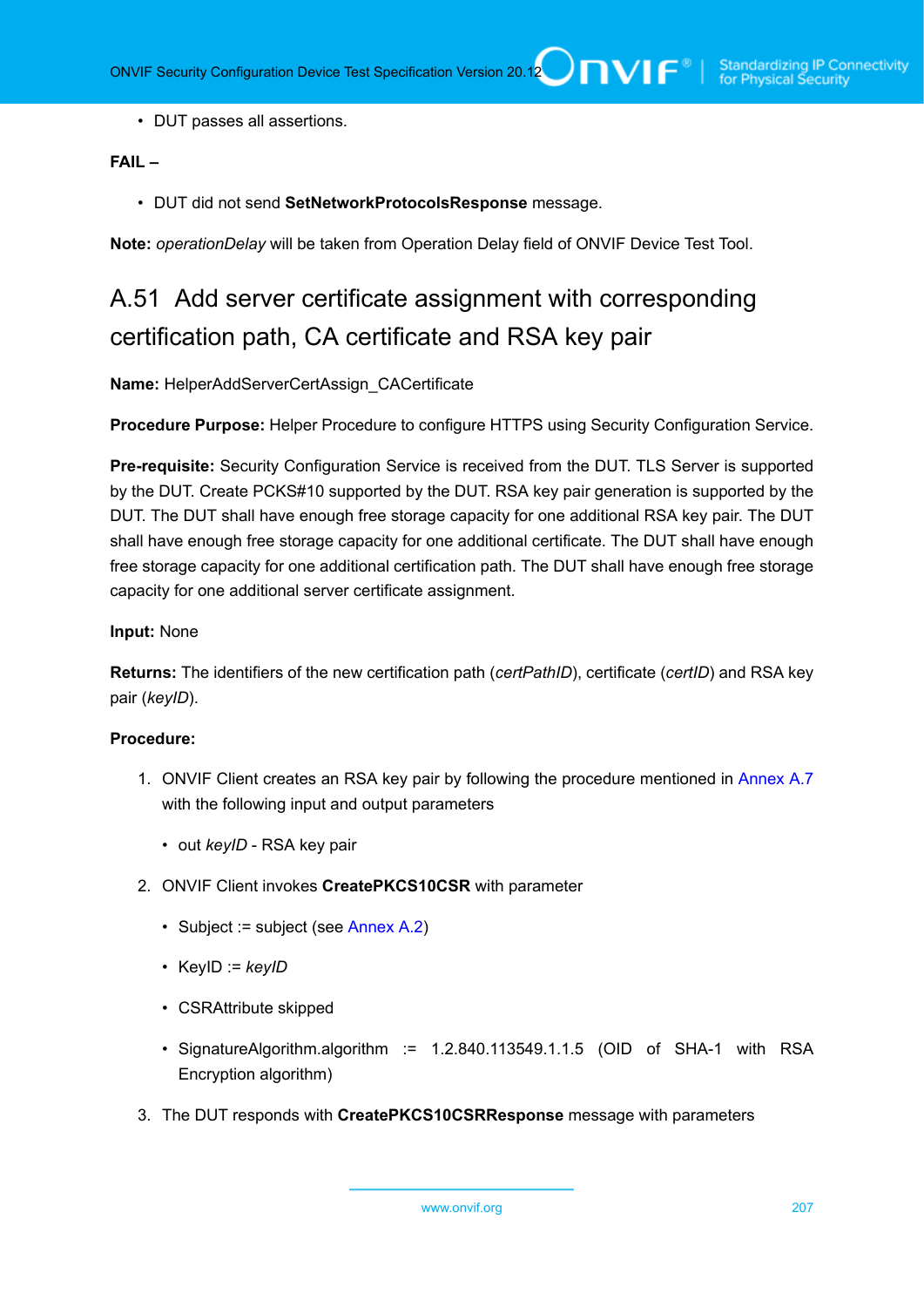- PKCS10CSR =: *pkcs10*
- 4. ONVIF Client creates an CA certificate by following the procedure mentioned in [Annex A.4](#page-162-0) with the following input and output parameters
	- out *CAcert* CA certificate
	- out *privateKey* private key for the CA certificate
	- out *publicKey* public key for the CA certificate
- 5. Create an [RFC5280] compliant X.509 certificate (*cert*) from the PKCS#10 request (*pkcs10*) with the following properties:
	- version: = v3
	- signature := sha1-WithRSAEncryption
	- subject := subject from the PKCS#10 request (*pkcs10*)
	- subject public key := subject public key in the PKCS#10 request (*pkcs10*)
	- validity := not before 19700101000000Z and not after 99991231235959Z
	- certificate signature is generated with the private key (*privateKey*) in the CA certificate (*CAcert*)
	- certificate extensions := the X.509v3 extensions from the PKCS#10 request (*pkcs10*)
- 6. ONVIF Client invokes **UploadCertificate** with parameters
	- Certificate := *cert*
	- Alias := "ONVIF Test1"
	- PrivateKeyRequired := true
- 7. The DUT responds with a **UploadCertificateResponse** message with parameters
	- CertificateID =: *certID*
	- KeyID =: *keyID*
- 8. ONVIF Client invokes **CreateCertificationPath** with parameters
	- CertficateIDs.CertificateID[0] := *certID*
	- Alias := "ONVIF\_Test2"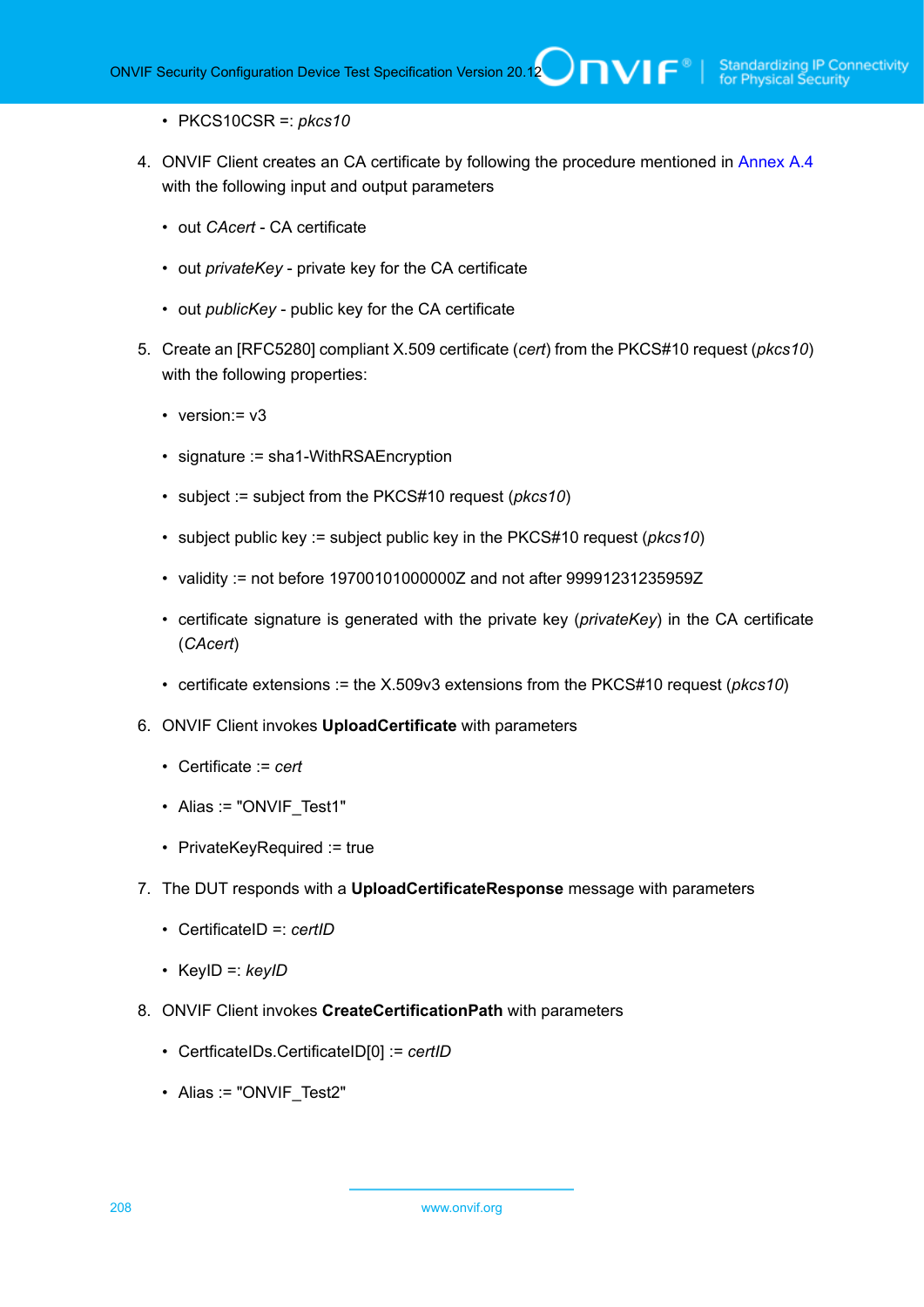- 9. The DUT responds with a **CreateCertificationPathResponse** message with parameters
	- CertificationPathID =: *certPathID*
- 10.ONVIF Client invokes **AddServerCertificateAssignment** with parameters
	- CertificationPathID := *certPathID*
- 11. The DUT responds with an **AddServerCertificateAssignmentResponse** message.
- 12.ONVIF Client waits for time *operationDelay*.

#### **PASS –**

• DUT passes all assertions.

### **FAIL –**

- DUT did not send **CreatePKCS10CSRResponse** message.
- DUT did not send **UploadCertificateResponse** message.
- DUT did not send **CreateCertificationPathResponse** message.
- DUT did not send **AddServerCertificateAssignmentResponse** message.

**Note:** *operationDelay* will be taken from Operation Delay field of ONVIF Device Test Tool.

# A.52 Basic TLS Handshake With Protocol Version Alert

**Name:** HelperBasicTLSHandshakeProtocolVersionAlert

**Procedure Purpose:** Helper procedure to verify basic TLS handshake in case of "protocol\_version" alert message.

**Pre-requisite:** TLS is supported by the DUT as indicated by the TLSServerSupported capability. TLS is configured. HTTPS protocol is enabled.

**Input:** Disabled TLS version (*disabledTLSVersion*).

**Returns:** None

#### **Procedure:**

1. ONVIF Client invokes **ClientHello** with parameters